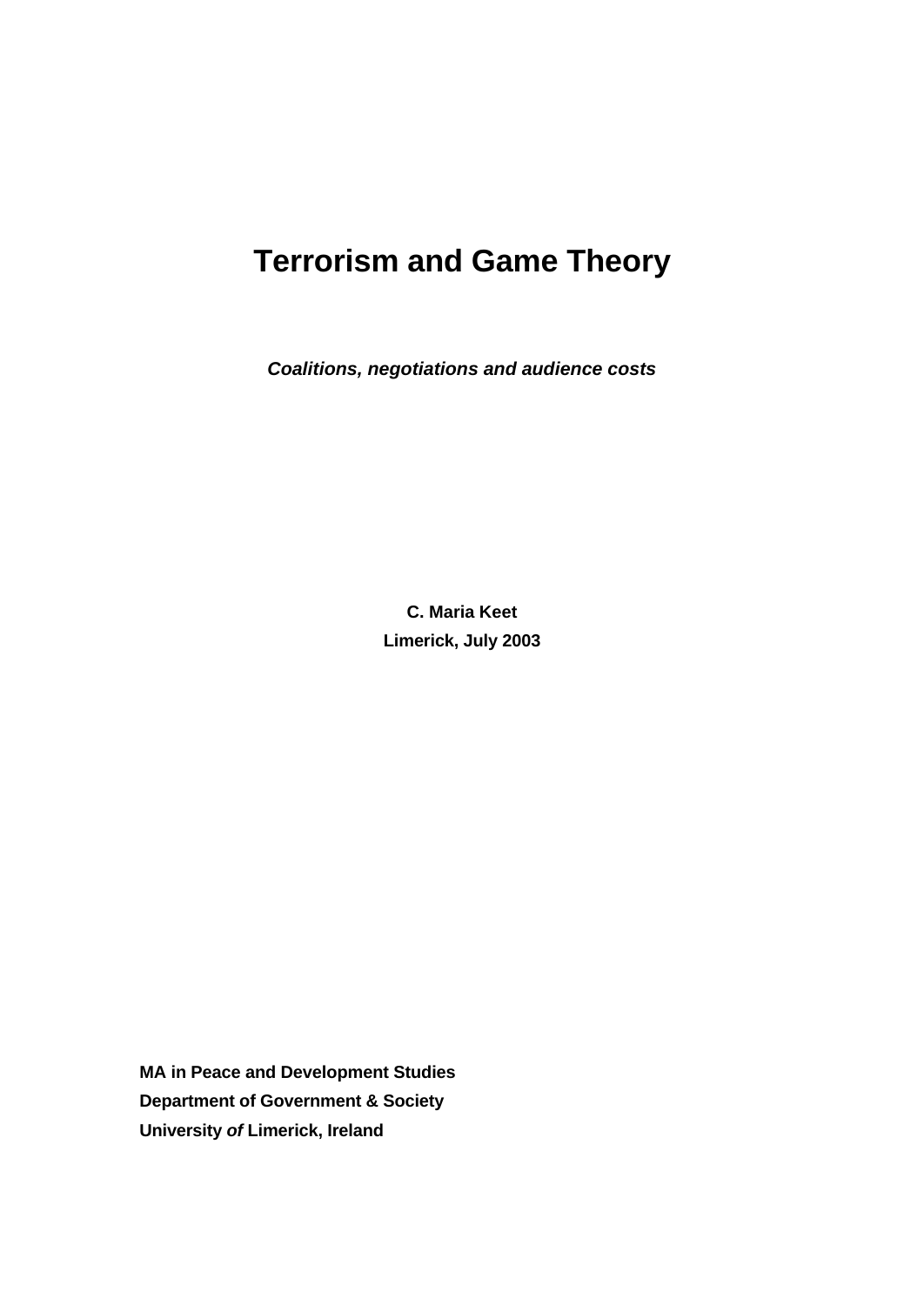# **Terrorism and Game Theory**

*Coalitions, negotiations and audience costs*

**C. Maria Keet Reg. Nr.: 0204803 Limerick, July 2003**

**MA in Peace & Development Studies January – July 2003 Supervision: Professor Edward Moxon-Browne Department of Government & Society University** *of* **Limerick, Ireland**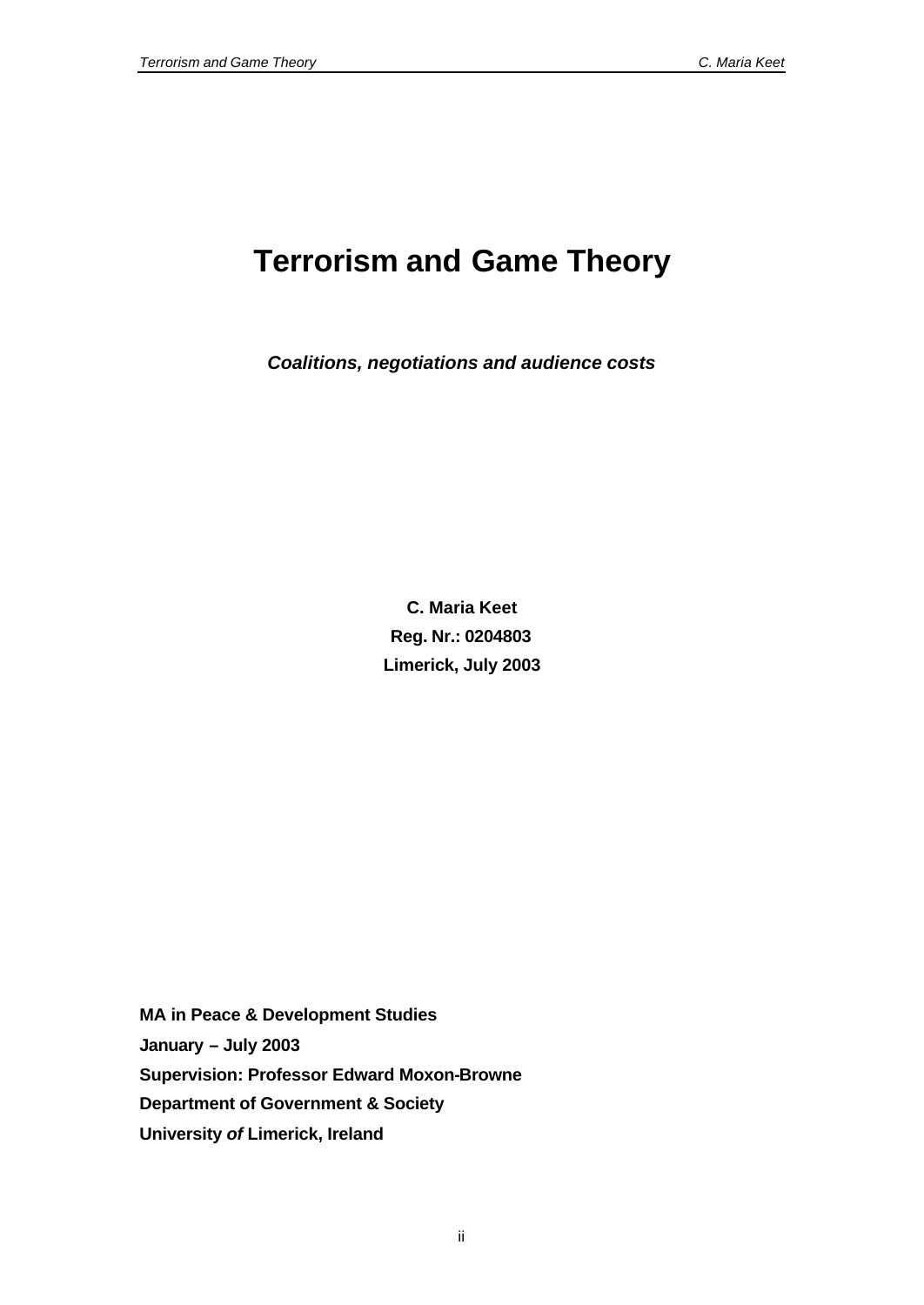### Preface

The decision to study Peace & Development and conducting my research into terrorism was primarily motivated by my experiences whilst carrying out research in Peru during the hostage situation of the Japanese Embassy in 1996 (initiated by the Moviemento Revolutionario de Tupac Amaru (MRTA)). Peruvians condemned the action, but sure, their manifesto was sound and true and the director (who was a hostage) of the research centre where I was working, spoke relatively highly of the hostage takers as being reasonable and moral people. I left pondering my stance if violence (n)ever could be legitimate and what I would do if I would be in their position.

My research into 'terrorism' revealed that their struggle against unjust foreign domination through globalisation is only one of the myriad of possible causes. Despite taking a rational approach towards the topic by applying game theory to terrorism, which unmasked and clarified several aspects, many questions surrounding terrorism provide ample material for further research.

I would like to take the opportunity to thank my supervisor Professor Edward Moxon-Browne for the lively discussions and his encouraging enthusiasm.

Although the experimental game did not reveal answers I was looking for, they were great fun and opened up another intriguing complex issue of psychological game theory, therefore I thank the players Fraser Gray, Paddy McHugh, Astrid Mueller, John Power and Bernadette Sexton.



"Maybe it's not a wrong answer maybe it's just a different answer."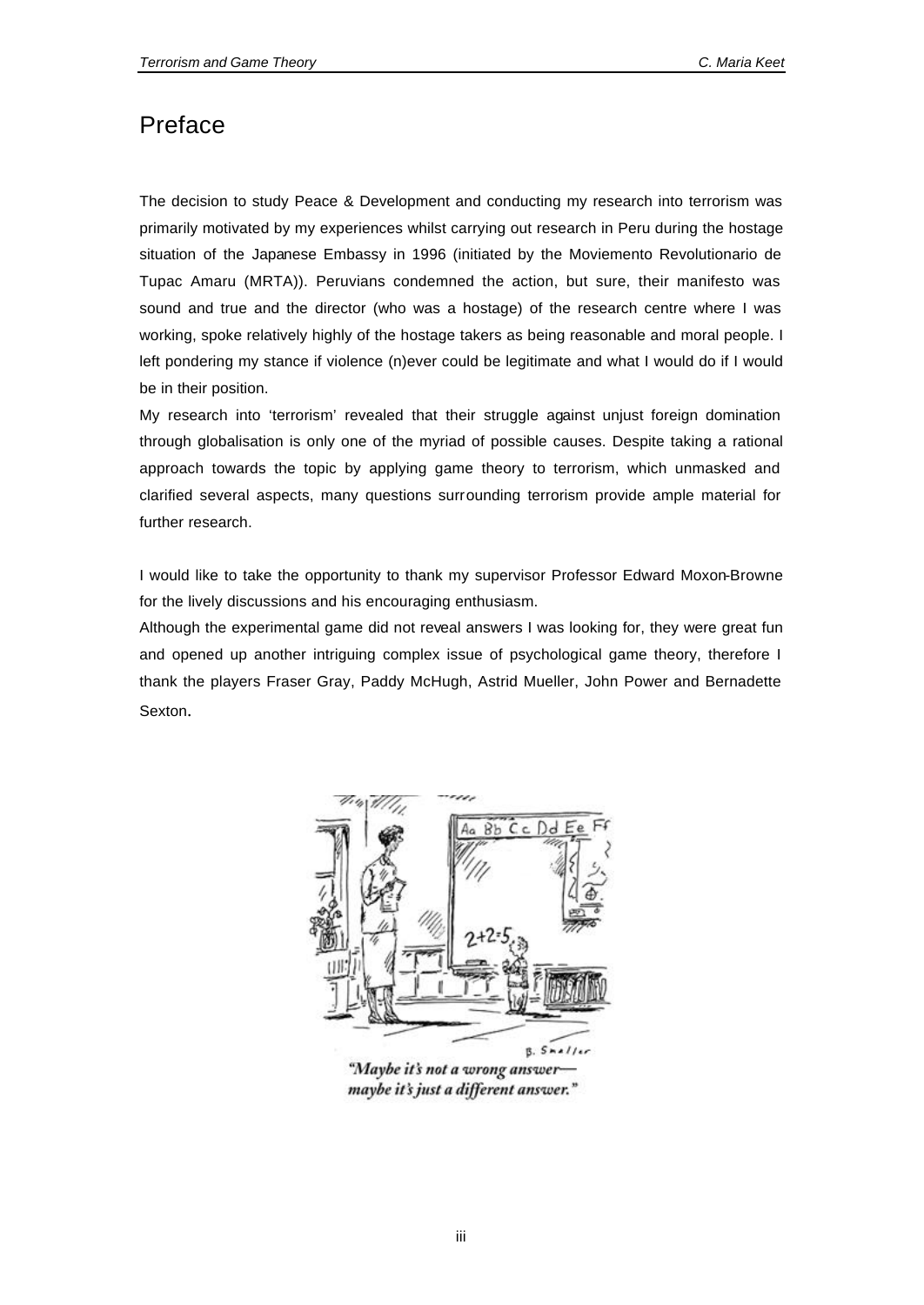### Summary

The aim of the research was to investigate theories of terrorism and its changes over time and apply this to game theory, in particular the concept of audience costs and coalition formation within the game theoretical framework.

Causes and goals of terrorism were identified and modifications of ideas of terrorism in time observed, accompanied with an analysis of involved actors.

Based on a premise of justification derived from the Just War theory, negotiations with aggrieved groups (terrorists) can be a rational approach to such type of protracted conflicts and uncovered dynamics based on the composition and character of organised actors. This includes averting the joint bargaining paradox when asymmetric actors cooperate to achieve a joint goal, governments who may fare better from their point of view when dividing up refugees into geographically separate areas to decrease the possibility of cooperation between aggrieved groups and recognising two-speed negotiations, which can have a (detrimental) effect on (deadline) negotiations. Secondly, an adaptation of the audience cost model explained the "war of nerves" of the terrorist theatre involving the generation of fear amongst its targets and the updating of information on moderate actors by action of extremists. Several mutations of the Prisoner's Dilemma were discussed as options to prevent mutual harm.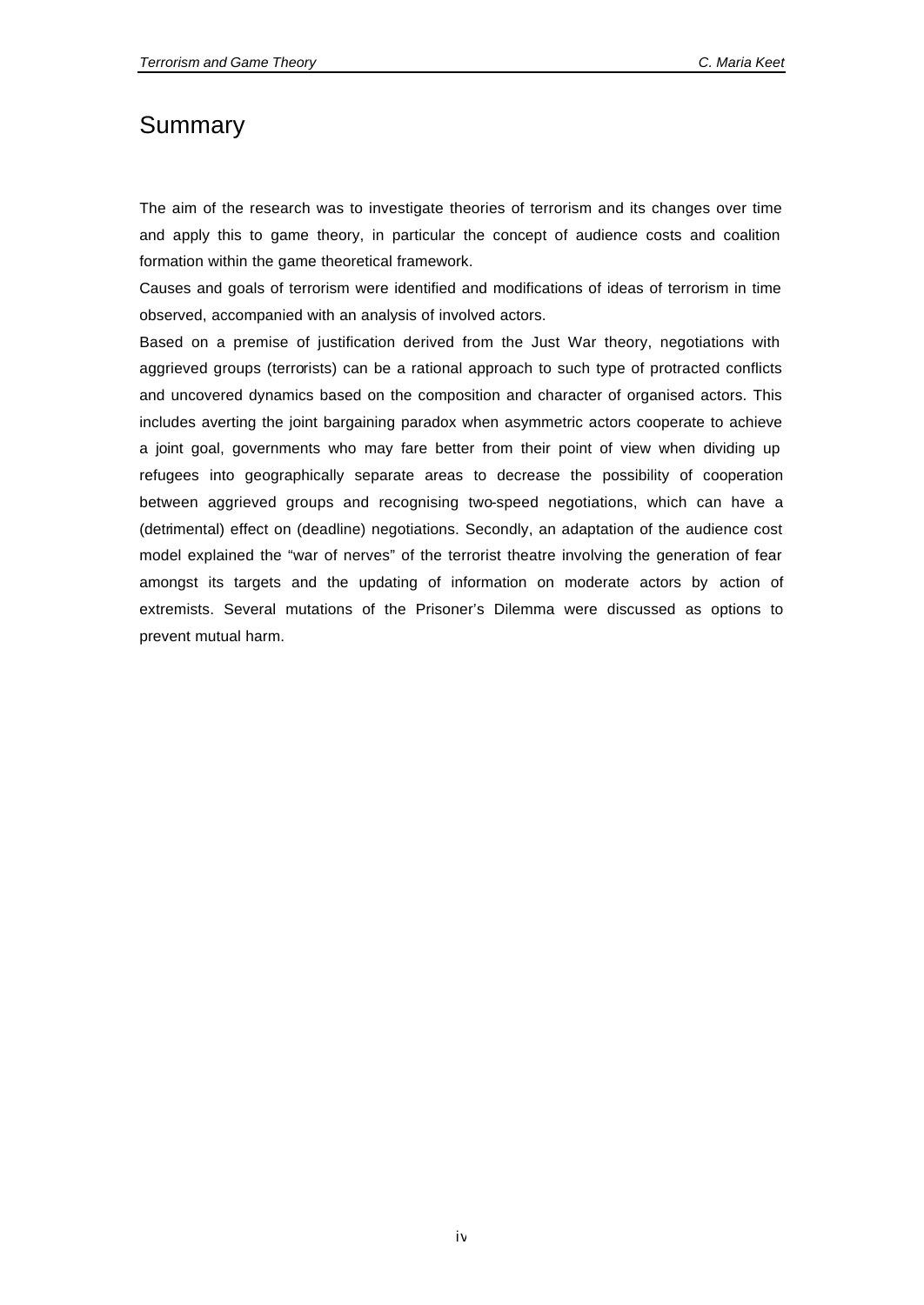## **Contents**

|                                                                                                                                                                                                                                | in a shekarar 1971 daga wasan ƙwallon ƙafa ta ƙasar Ingila.<br>'Yun a shekarar 1972 daga wasan ƙwallon ƙasar Ingila. |
|--------------------------------------------------------------------------------------------------------------------------------------------------------------------------------------------------------------------------------|----------------------------------------------------------------------------------------------------------------------|
|                                                                                                                                                                                                                                |                                                                                                                      |
|                                                                                                                                                                                                                                |                                                                                                                      |
|                                                                                                                                                                                                                                |                                                                                                                      |
|                                                                                                                                                                                                                                |                                                                                                                      |
|                                                                                                                                                                                                                                |                                                                                                                      |
|                                                                                                                                                                                                                                |                                                                                                                      |
|                                                                                                                                                                                                                                |                                                                                                                      |
|                                                                                                                                                                                                                                |                                                                                                                      |
|                                                                                                                                                                                                                                |                                                                                                                      |
|                                                                                                                                                                                                                                |                                                                                                                      |
|                                                                                                                                                                                                                                |                                                                                                                      |
|                                                                                                                                                                                                                                |                                                                                                                      |
| 2.2.2 Other involved actors 26 and 20 and 20 and 20 and 20 and 20 and 20 and 20 and 20 and 20 and 20 and 20 and 20 and 20 and 20 and 20 and 20 and 20 and 20 and 20 and 20 and 20 and 20 and 20 and 20 and 20 and 20 and 20 an |                                                                                                                      |
| 2.3 Summary 27                                                                                                                                                                                                                 |                                                                                                                      |
|                                                                                                                                                                                                                                | 28                                                                                                                   |
|                                                                                                                                                                                                                                | 29                                                                                                                   |
|                                                                                                                                                                                                                                | 31                                                                                                                   |
|                                                                                                                                                                                                                                | 32                                                                                                                   |
|                                                                                                                                                                                                                                | 34                                                                                                                   |
| 4. Towards a resolution of terrorism using Game Theory ________                                                                                                                                                                | 36                                                                                                                   |
|                                                                                                                                                                                                                                | 36                                                                                                                   |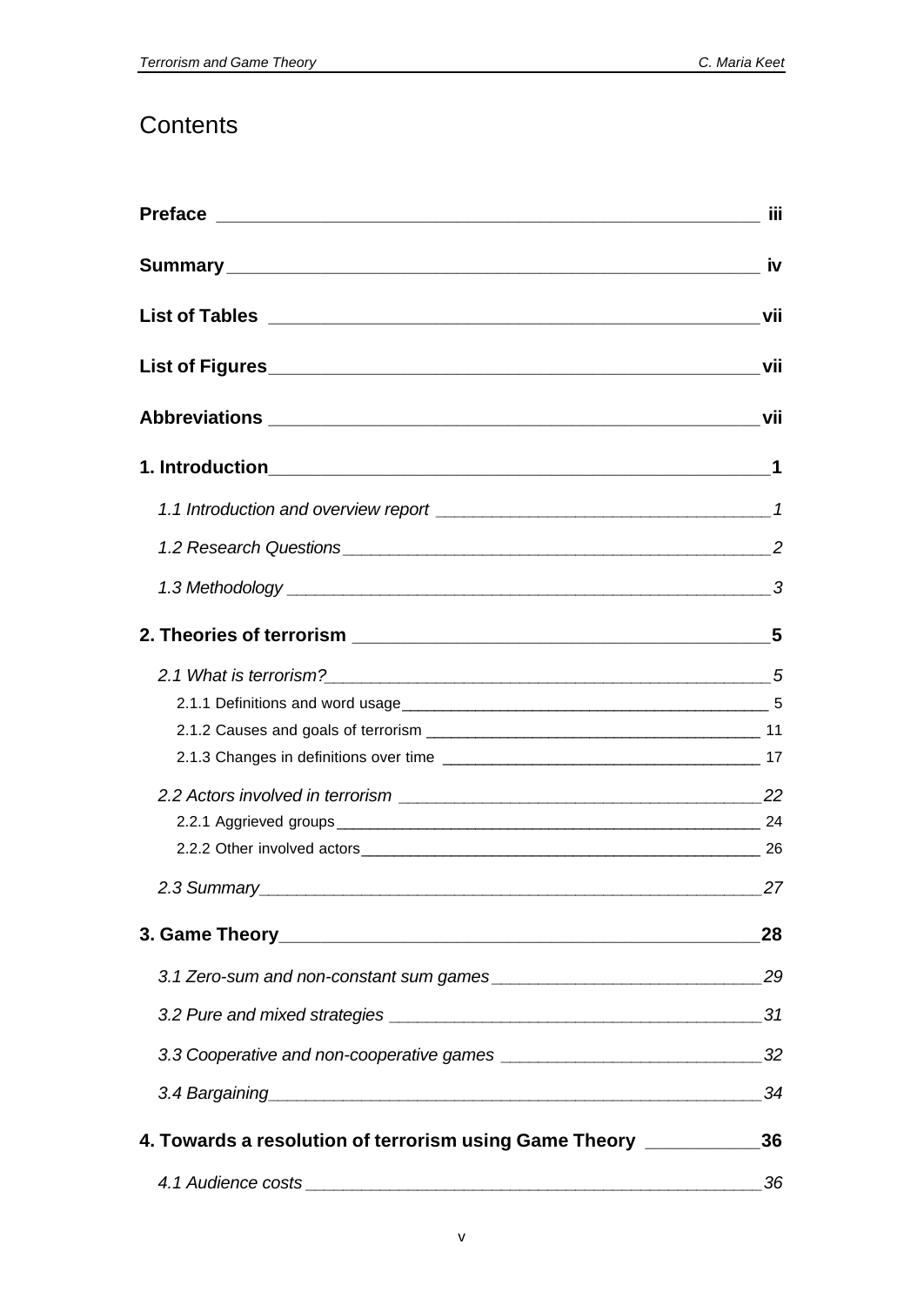| 4.2.1 The Leviathan trap: ideologies, zero-sum and other ways out _______________ 41 |    |
|--------------------------------------------------------------------------------------|----|
|                                                                                      |    |
|                                                                                      |    |
|                                                                                      |    |
|                                                                                      |    |
|                                                                                      |    |
|                                                                                      |    |
|                                                                                      |    |
|                                                                                      |    |
|                                                                                      | 62 |
|                                                                                      |    |
|                                                                                      |    |
|                                                                                      | 66 |
|                                                                                      | 77 |
|                                                                                      |    |
|                                                                                      |    |
|                                                                                      |    |
|                                                                                      |    |
|                                                                                      |    |
| Appendix C-1: The International Crisis Game__________________________________105     |    |
|                                                                                      |    |
|                                                                                      |    |
|                                                                                      |    |
|                                                                                      |    |
|                                                                                      |    |
|                                                                                      |    |
|                                                                                      |    |
|                                                                                      |    |
|                                                                                      |    |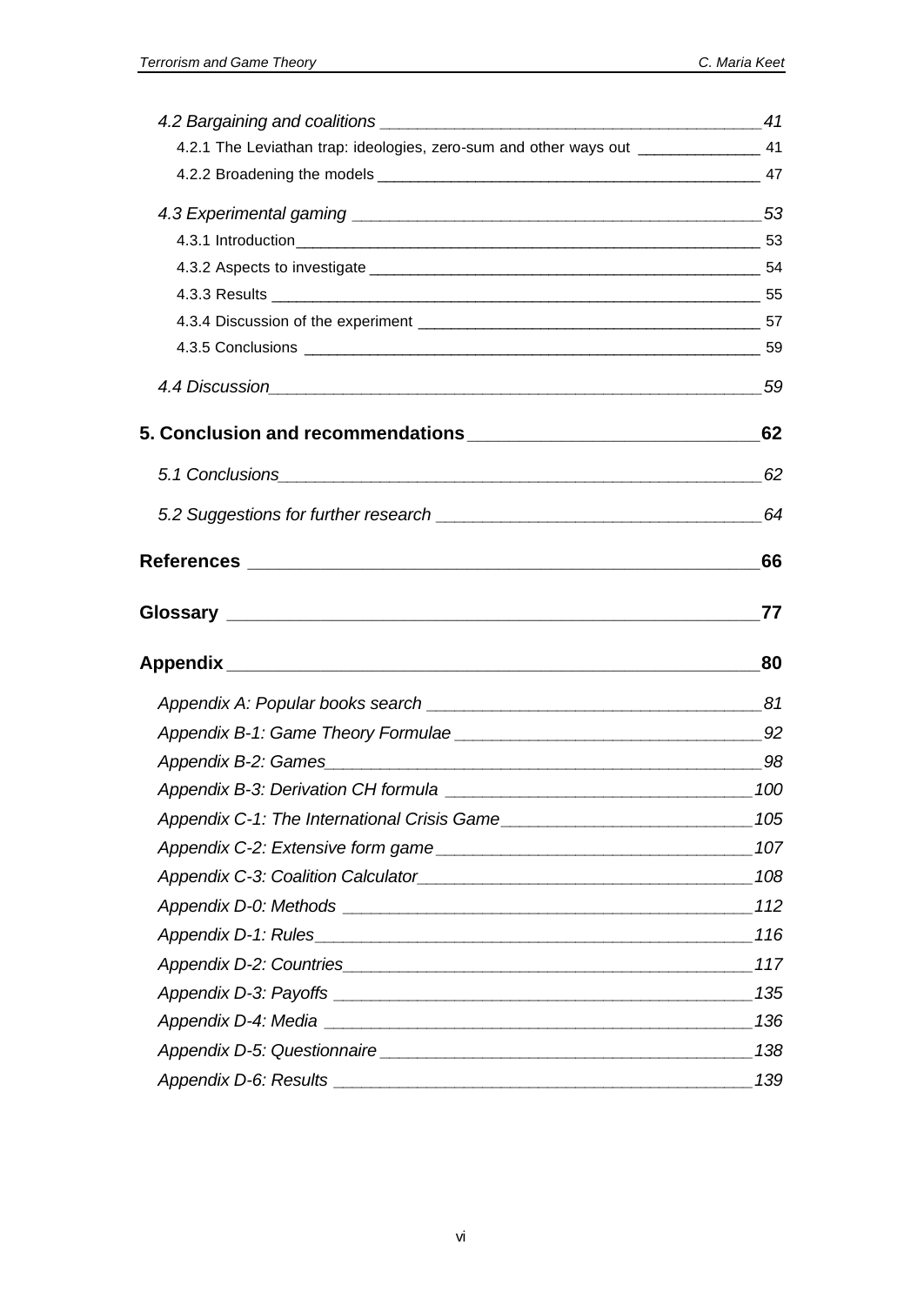## List of Tables

| Table 4-3. Payoff matrix with focal point and/or a basic level of trust  44 |  |
|-----------------------------------------------------------------------------|--|
|                                                                             |  |

## List of Figures

| Figure 4.5. Core game with two players, the government and terrorists 48 |  |  |
|--------------------------------------------------------------------------|--|--|
|                                                                          |  |  |
|                                                                          |  |  |
|                                                                          |  |  |
|                                                                          |  |  |
|                                                                          |  |  |
|                                                                          |  |  |
|                                                                          |  |  |
|                                                                          |  |  |

## Abbreviations

| DA.   | Deprived Actor                                 |
|-------|------------------------------------------------|
| EI-PC | Economic Inequality - Political Conflict nexus |
| ΕU    | European Union                                 |
| ICC   | International Criminal Court                   |
| PD    | Prisoner's Dilemma                             |
| RA    | <b>Rational Actor</b>                          |
| UN    | <b>United Nations</b>                          |
| USA   | United States of America                       |
| wwii  | World War II                                   |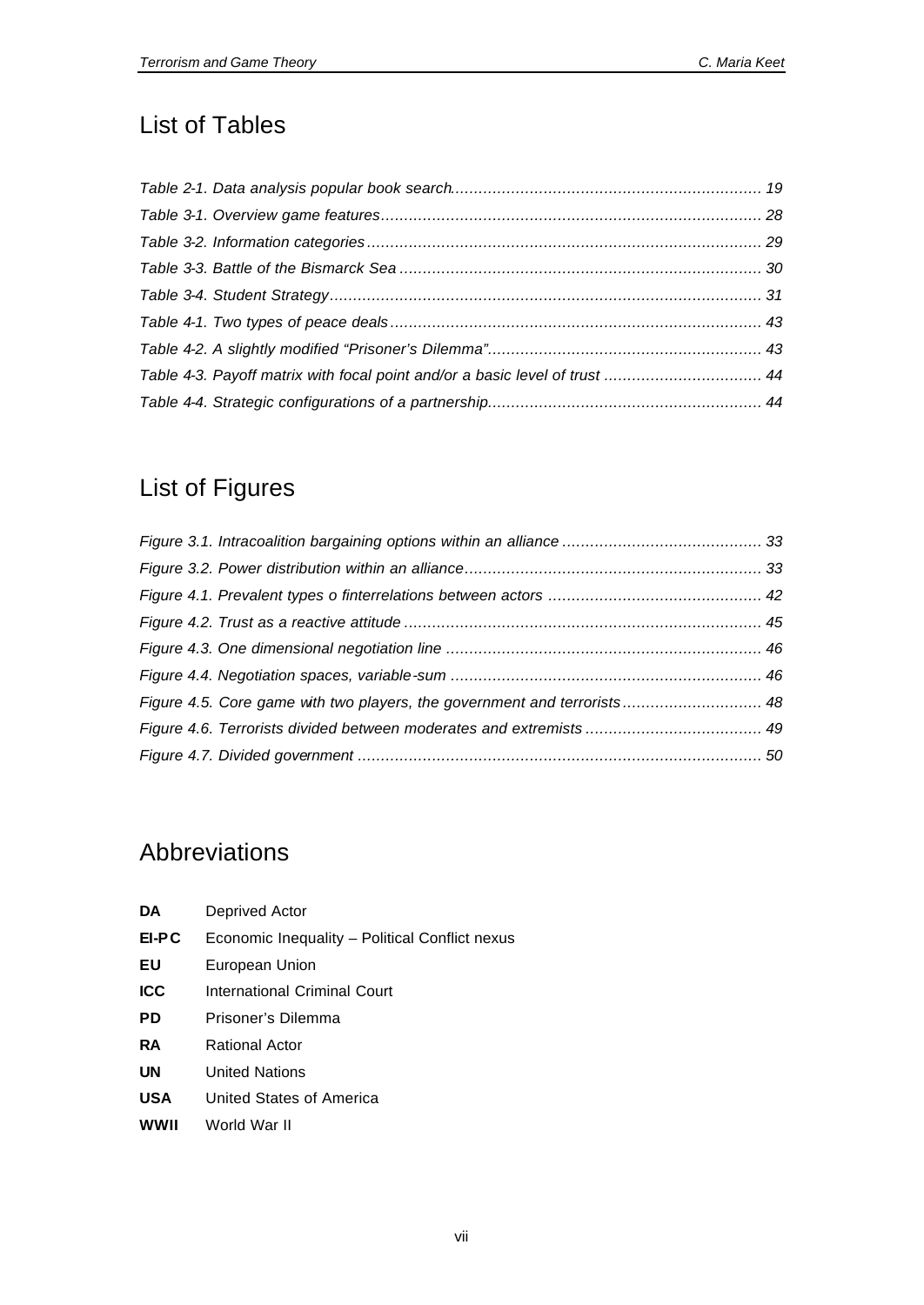### 1. Introduction

#### *1.1 Introduction and overview report*

To most people, the word 'terrorism' instantly generates images of horrific, apparently senseless acts of violence. However, if one would probe a little further, what does terrorism constitute exactly? Who engages in such activities, why, what are its causes, and, especially at the time of writing, what makes the idea and threats of terrorism so prevalent in our lives? After all, the actual deaths as a direct result of terrorist violence do not justify the amount of attention given to the topic, compared with, say, deaths resulting from malaria.

Whilst carrying out preliminary research on terrorism, it intrigued me that available literature was dated, to 1970s and 1980s, and new publications were either referring to theories of terrorism proposed over 15-20 years ago or remained superficial (Keet, 2002a). (Inter)National relations as well as public opinion towards what constitutes terrorism have changed over the years, so it may very well be that certain developments in the theory/theories of terrorism have taken place. Moreover, and maybe part of a problem, terrorism appears to have an ill-defined definition which is subject to change (Guelke, 1995:48-51; Gibbs, 1989). Therefore, in the light of recent developments, it will be very interesting to investigate more thoroughly if a shift in theories of terrorism has taken place, and if so, which (part[s] of) theories are superseded by more recent models to include and describe current prevalent notions of terrorism. To be able to address problems in conflict areas suffering from terrorist actions one will need to have an understanding of the background, hence possible motivations, of involved actors. This is explored in chapter 2 of this report.

The insight I expect to gain in the theory of terrorism will be required to investigate the second tier of my research, which is the modelling of options for understanding and possibly the resolution of situations involving terrorism.

A widely accepted method in modelling in the area of political science and economics is game theory. There are, roughly, two strands in a game theoretical approach. A *zero-sum* approach (for example Brams (1985); Tay Kok Siong *et al.* (2001)) is used in a sense of government / hostages as winners and the zero set to executed terrorists. Adaptations of the mathematics behind the zero-sum game theory, initiated by Nobel Prize winner John Nash (1950; 1953), allows for modelling of *win-win* scenarios (or losing equally), which is known as a Nash equilibrium: all involved parties will obtain the best possible results for all parties and a change in strategy of one of the involved factions would lead that faction to gain (earn) less than if they remained with their current strategy. This can be further divided into cooperative and non-cooperative strategies. In most published research, this is applied on a qualitative

1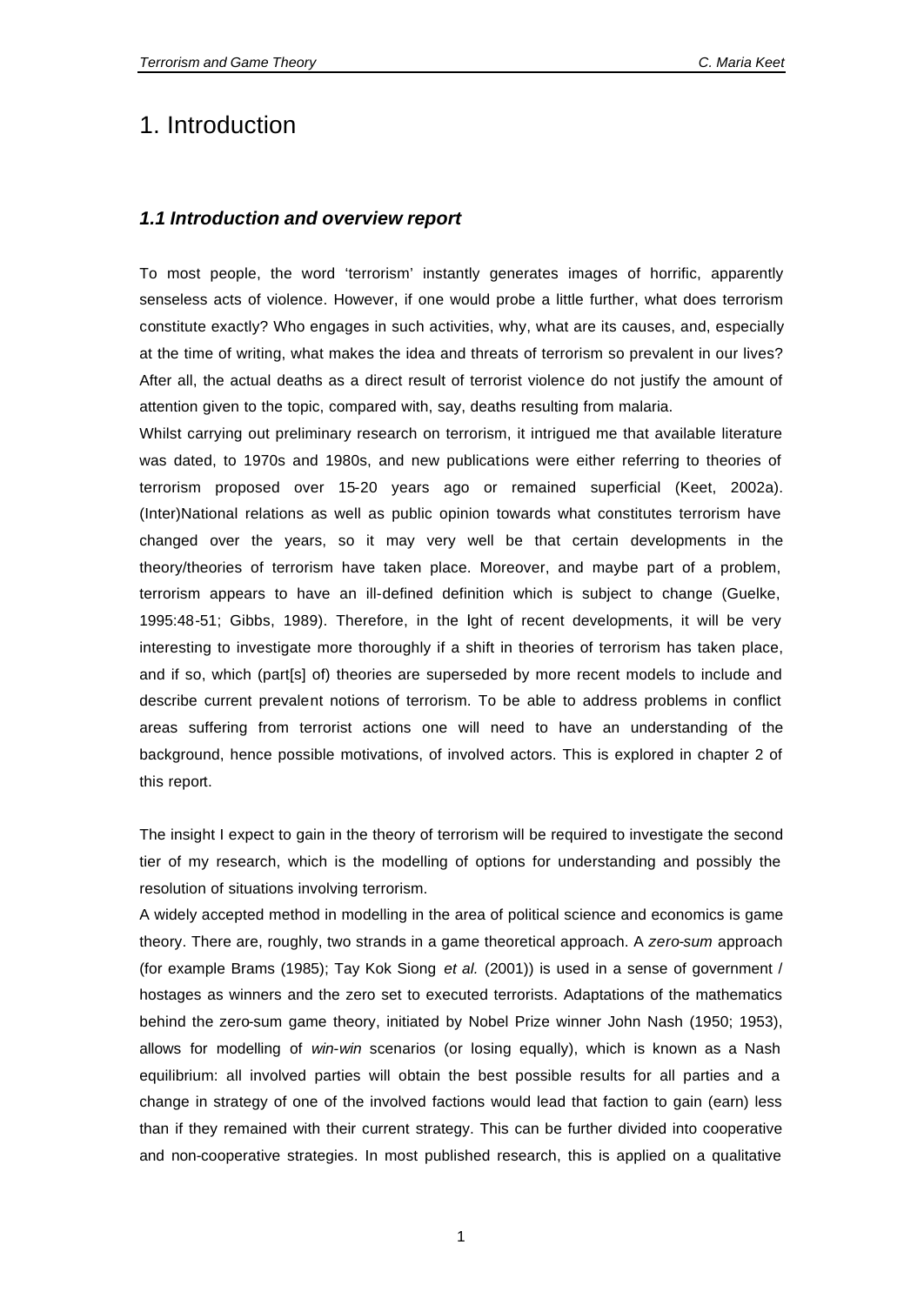basis with limited predictions using actual values, for example 'if parameter *a* in the formula of the model increases then the overall utility decreases, which finds its real life example in conflict area  $b'$ , or 'model x illustrates best strategy choice  $y'$ , and probabilities. Examples where equilibrium approaches are used are:

- Joint bargaining paradox and coalition forming (Chae and Heidhues, 2001; Manzini and Mariotti, 2001). Under a pure-bargaining situation, coalition-forming results in a sub-optimal outcome from the perspective of the factions deciding to form 'one front' than when they negotiate individually. An adaptation of the mathematical model incorporates non-pure-bargaining, which could give an insight into why in real life situations coalition-forming may be beneficial to the factions involved, partly depending on the composition and structure of the coalition. One can think of the Palestine/Israel (Middle East) conflict and the internal coalition Palestinians have formed that may, or may not, strengthen their negotiation position; likewise the negotiation position of the Israelis.
- Government negotiations with terrorist and subsequent inclusion in a solution (joint government or governing responsibilities) may divide terrorist organisation(s) into moderates who are willing to negotiate, and extremists, who want to subvert the negotiation process, leading to a temporary increase in violence (Bueno de Mesquita, 2002). Examples might be the Northern Ireland Peace Process and ETA / Batasuna party in Spain.
- Audience costs (Fearon, 1994). This means a build-up of public opinion supporting government action to wage a war, where the government pays the cost when it subsequently backs down (or a resisting nation giving in to pressure). Fearon suggests that the side with a stronger domestic audience (e.g. a democracy) is always less likely to back down in negotiations than the side less able to generate the audience cost (i.e. a 'non-democracy'). The relevance of this aspect is for example USA's 'war on terrorism'.

Chapter 3 addresses basic concepts of game theory and possibilities for applying these ideas to a terrorism context are explored in chapter 4. Chapter 5 provides conclusions and recommendations for further research.

Summarizing the above, I will conduct my research looking at strategies to deal with terrorists in the most constructive way, hence the modelling aspects of 'roads towards positive peace' based on theories of terrorism.

#### *1.2 Research Questions*

In this research, I intend to investigate and try to find answers to the following set of research questions:

2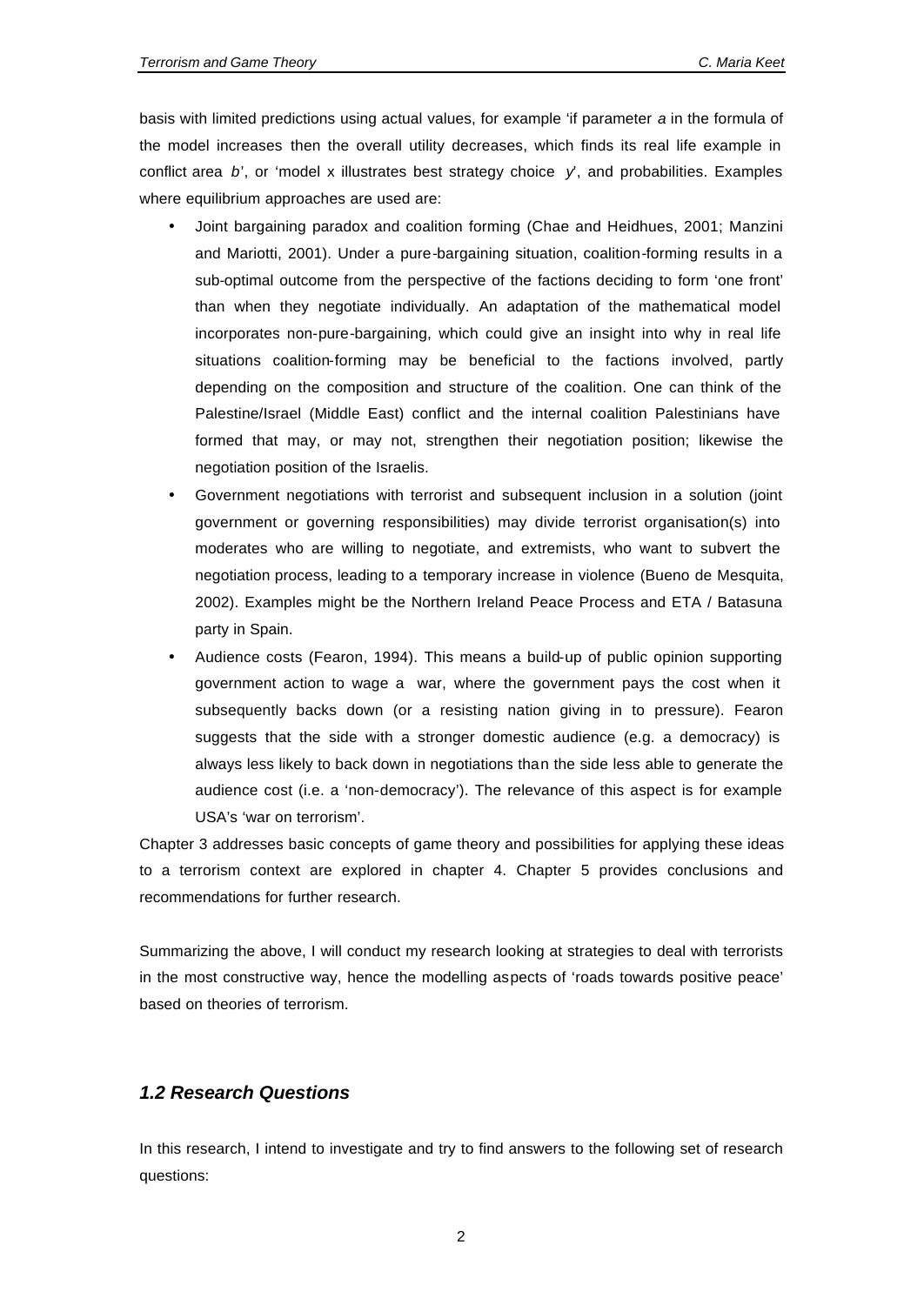- What theories of terrorism do exist and are they still of relevance today and/or have they changed over the past 25 to reflect changes in the global society?
- If the answer is yes to the previous research question, can be devised why theory / theories did change and can be identified what and when changes occurred?
- Determine which aspects of game theory may be useful as an aid in modelling activities surrounding dealing with actors involved in terrorism.
- Using the model(s) of a theory of terrorism, test the validity of, and adjust where appropriate, different game theoretical models of the involved actors in terrorism. Specific for the models:

- *Joint bargaining paradox and coalition forming*: is there an optimum in the amount of factions and type of coalition-forming? Can they expected to be stable and fruitful, and if so, when?

*- Government negotiations with terrorists*: the model discussed by Bueno de Mesquita (2002) is a limited (game) theoretical model because there can be more actors identified than included in the formulas (Kahn, 1989) and successful negotiations might be interpreted as a 'bad bargain' from the terrorist's side, therefore potentially amendable to achieve a different equilibrium. Furthermore, the assumptions on which his game theoretical model is founded might not hold.

*- Audience costs*: to what extend would it be possible to adapt the concept of audience costs to a terrorism framework, with regard to the 'terrorist theatre' and democratic states desiring to 'combat terrorism'.

Does the application of game theory on terrorism model(s) provide new insights, which might aid towards not only an understanding, but also provide ideas towards a possible resolution of such type of conflicts?

### *1.3 Methodology*

In order to answer the first three research questions as outlined in the previous paragraph, an extensive literature research of proposed theories of terrorism will be carried out, including changes in the meaning of 'terrorism'. These will be compared and contrasted with one another to determine prevailing ideas on terrorism in the different time periods, starting with the literature on the 'start' of the so-called Age of Terrorism (1970s), throughout the last 25 years up to and including current trends (i.e. post 9/11).

Following the results of the literature analysis, game theory basics are covered briefly, with more in-depth details on relevant sections of game theory. The latter focuses on the mathematics involved in the joint bargaining paradox and coalition forming, [government] negotiations [with terrorist] and the effects of audience costs.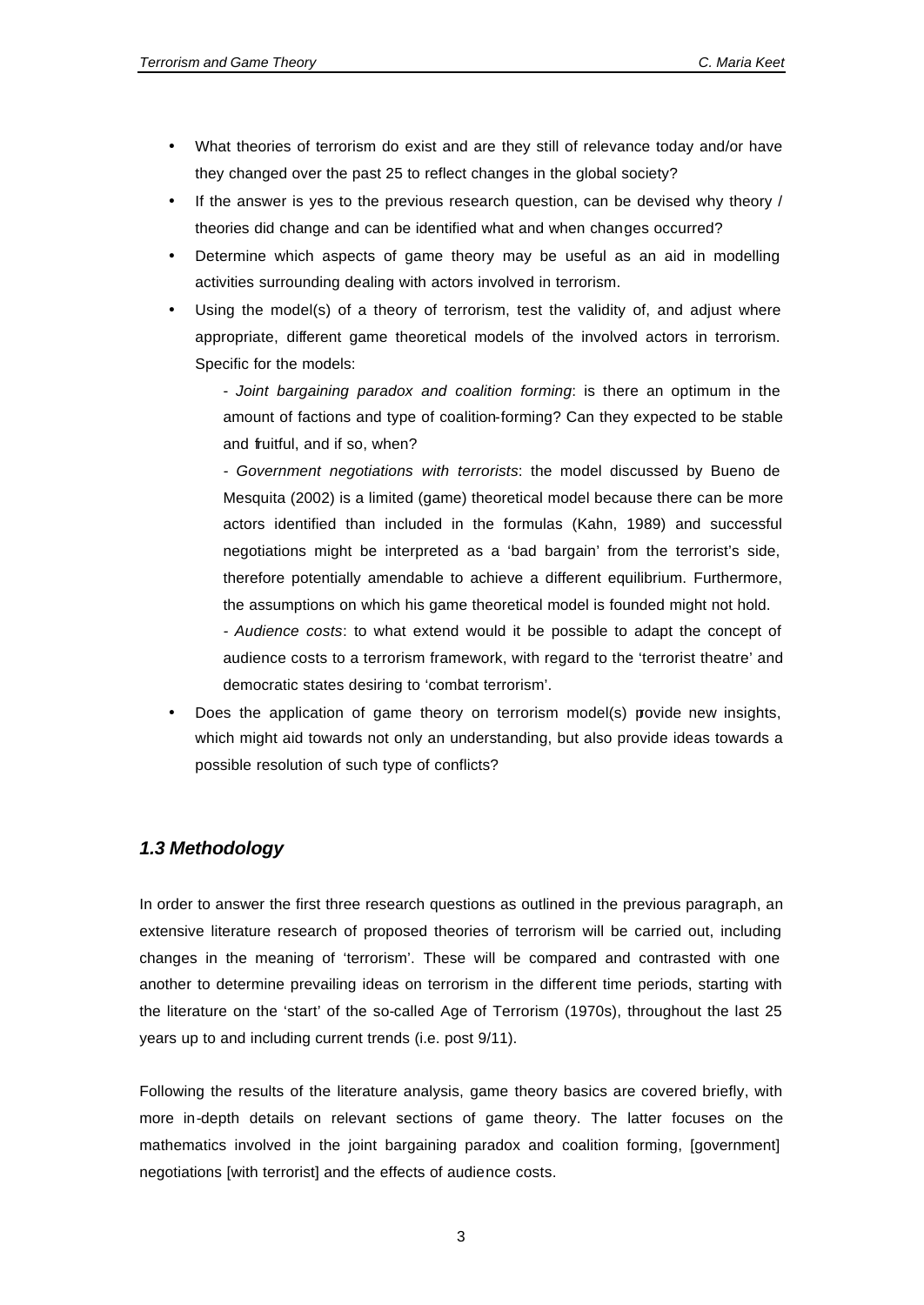In the third section of my approach, I will combine the devised theory of terrorism with the characteristics of the related game theory, and try to capture the possible dynamics of aspects related to terrorism within the formulae. Depending on the applicability of present game theoretical models, this may require adjustment of the mathematics and/or graphically visualizing indicative trends held within the formulae. If the latter is required, this will be carried out by using excel sheets or I will code a simple software program (coded in the C++ programming language) where one can set relevant variables.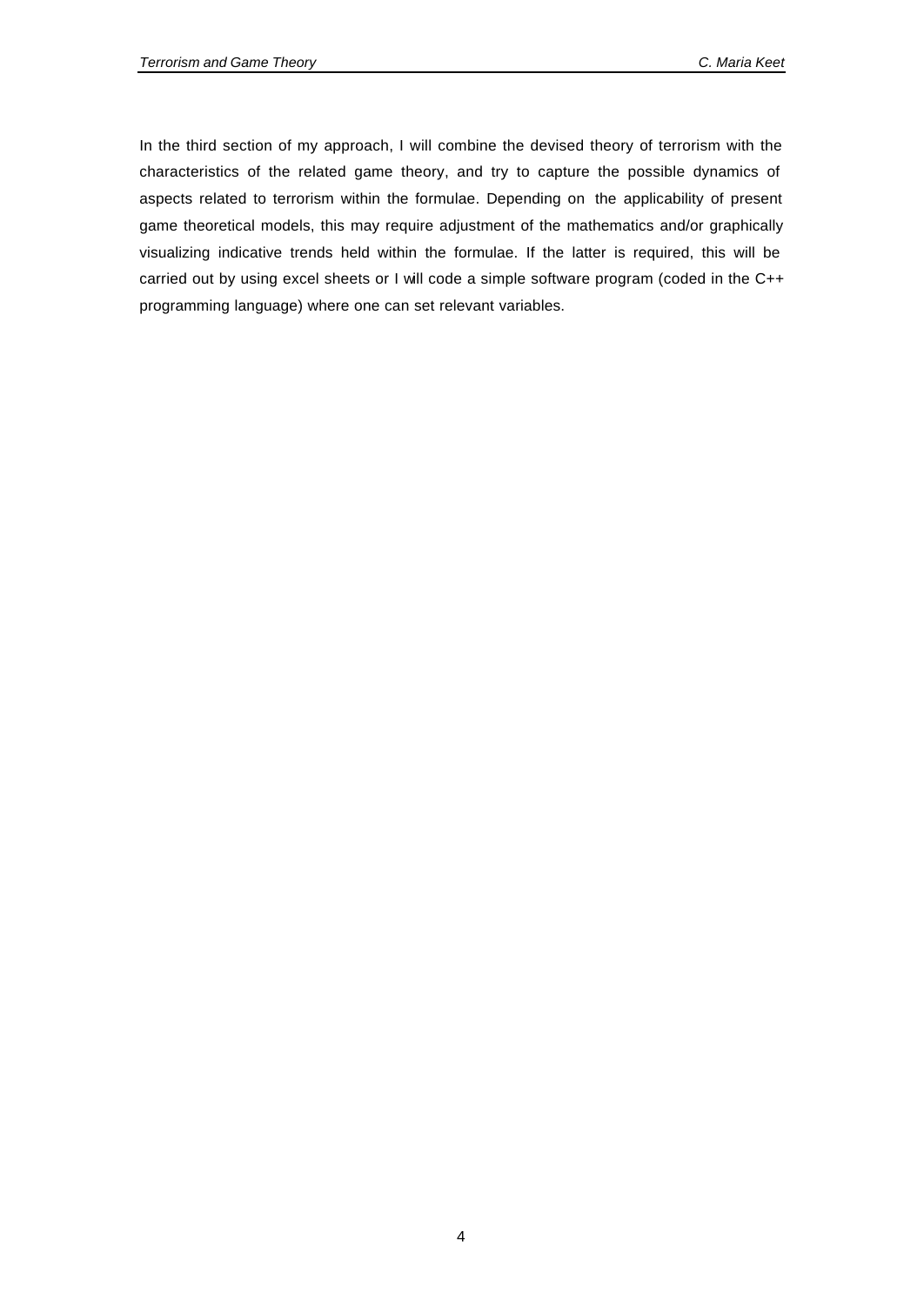## 2. Theories of terrorism

The title of this chapter might seem a bit surprising when one is familiar with the media reports, using the word 'terrorism' in abundance, the reader left to assume its meaning or infer what it conveys from the context. It certainly does not indicate that academics have written extensively about the topic or that these scholars hardly agree on conceptualising, defining and describing what terrorism is and are far from a unified theory on which they can agree. Therefore, I will discuss in this chapter what may be defined as terrorism, its myriad causes and goals, involved actors and changes in these ideas in recent history. This, in order to be able to provide the necessary background required for subsequent chapters, chapter 4 in particular, where models for resolving conflicts where terrorists are involved are discussed.

#### *2.1 What is terrorism?*

A simple question without a straightforward answer. Academics and politicians do try to formulate one, but do not provide the *same* answer. Schmid, referenced in Piper (2002), carried out an inventory of definitions in 1984 and found 101 descriptions definitions of terrorism, containing 22 different factors that are characteristic for terrorism, but none of the 22 characteristics appeared in all definitions.

#### **2.1.1 Definitions and word usage**

Although the definition of what constitutes terrorism exactly is rather unclear, the word certainly has a negative connotation, considered a pejorative (Fisk, 2001:436) and an insult. Why? What makes terrorism different from other atrocities?

If one looks up statistics of deaths that are considered as caused by a terrorist act, "it has caused fewer American deaths than, say, highway traffic accidents" (Bakhash, 1987) or world wide deaths caused by tuberculosis (2 million per year<sup>1</sup>) and, at least before 11 September 2001, *directly* affects less people than problems like Third World hunger or environmental damage<sup>2</sup>, but receives at least equal, if not more, attention and funding<sup>3</sup>.

Terrorists acts are described in terms like "sheer bloody murder" when e.g. a Palestinian carried out a *self-sacrificing operation*, versus "operational blunder" (George, 1991) when

l

 $1$  Refer to  $www.who.int$  for latest figures.

 $2$  Note here that with varying definitions, counting the death toll results in divergent statistics. Compare the RUC data (Wilkinson, 1977:88) with that of the Northern Ireland Office of the British Government (Bueno de Mesquita, 2002:29), the former registering roughly twice as

much deaths per year. 3 The latter include terrorist and 'counter-terrorist' measures.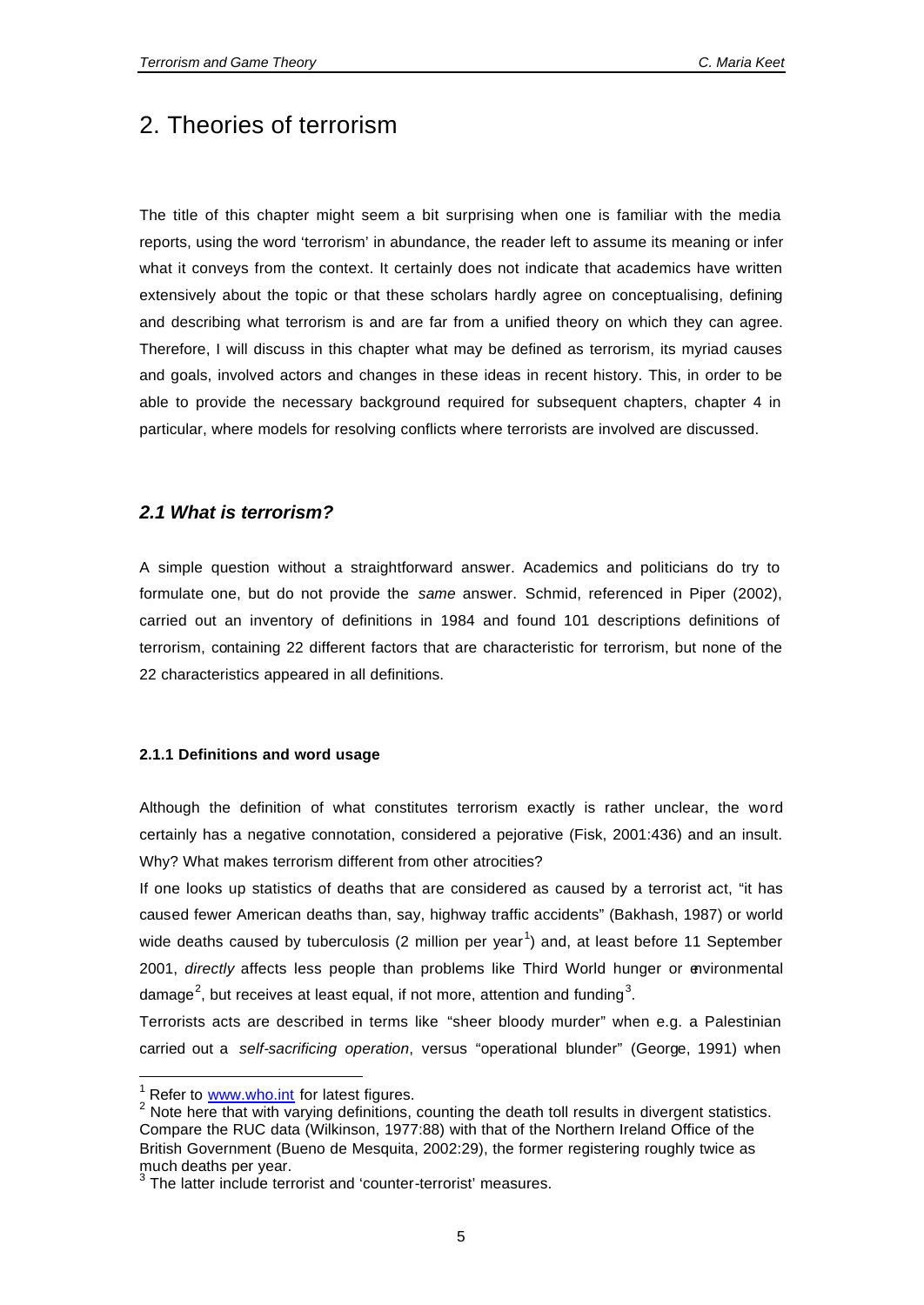$\overline{\phantom{a}}$ 

Israelis *bulldozer* houses of *innocent civilians* in Palestinian refugee camps. Further, and maybe even more important, there's the famous quote "one man's terrorist is another man's freedom fighter"; the section "terrorist or freedom fighter?" below elaborates further on this dichotomy. This negative branding does not only occur in the media but, more dangerously, appears in academic research literature as well, mainly in the form of dehumanising 'terrorists':

illiterate, simpleminded … Of course, not all terrorists are sufficiently stupid. Many are coerced … mentally unstable individuals … ignorant, religiously indoctrinated fanatics (Rathbone and Rowley, 2002)

Other, non-university, research bodies using similar vocabulary is for example RAND Corporation<sup>4</sup>. Condemning terrorism and the people carrying out terrorist acts before considering its meaning is not a constructive approach for independent and neutral research. Gibbs (1989) tried to take a neutral stance in conceptualising terrorism, it being a sociological phenomenon in terms of control, but his concept is an extensive inclusion definition in that he states that "Terrorism is illegal violence or threatened violence directed against human or nonhuman objects, provided that…." five conditions are met, which in return effectively excludes a whole range of acts. On the other hand, terrorism can be defined to be allinclusive, hence render it meaningless. Chomsky (1991:12) defines two options to approach terrorism: a literal and a propagandistic one, respectively "taking the topic seriously" or "construing the concept of terrorism as a weapon to be exploited in the service of some system of power". Terrorism always has a political context and is used as a political label, where he comes to the conclusion that one has to "abandon the literal approach and recognize that terrorist acts fall within the canon only when conducted by official enemies" (Chomsky, 1991:12). If this were the situation, than *any* possible definition conveys, to a more or lesser extend, the subjective point of view of the author<sup>5</sup>. Is it possible to construct a working definition that is the least subjective? Lowe (2002:4) indicates

To start with a definition like 'the intentional, indiscriminate killing of the innocent' is to *assume* the immorality of terrorism, and would end any discussion of its morality or immorality before we start.

which is in a similar vein as the "illegal violence" Gibbs (1989:330) is referring to. What qualifies as *legal* violence as opposed to *illegal* violence, legitimate versus illegitimate violence, or George W. Bush's 'self-legitimating'? What about the word violence itself?

 $4$  For example Jenkins (2002). Azar (1990:2) talks about "dysfunctional cognitive and behavioural patterns", as if a terrorist has some kind of mental disease; or "terrorists and other malicious individuals" (Homer-Dixon, 2002). 5

Due to space limitations a detailed account on the topic of definitions of terrorism is not possible. Extensive coverage on this aspect can be found in Guelke's book *The Age of Terrorism* (1995), *The Alchemists of Revolution*, by Rubenstein (1987) and *Terrorism* by Laqueur (1977).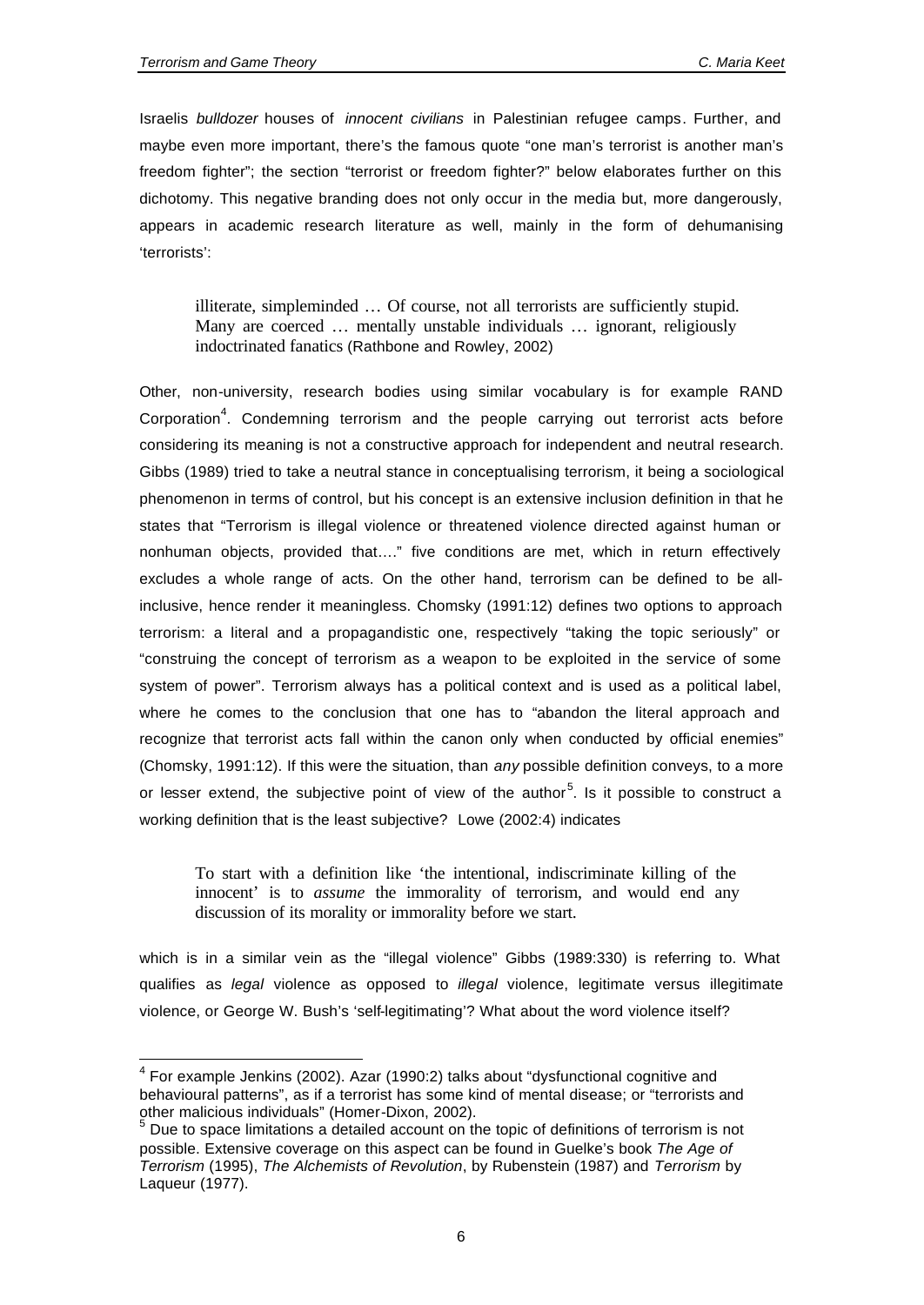One notion that the reader may want to keep in mind is that the author of this report grew up in 'The Age of Terrorism' (the 'age' starting, roughly, in the late 1960s) and started following current affairs since the early 1980s, unlike the vast majority of scholars of terrorism. Being educated in different uses of the word 'violence' in recent history is alike trying to teach a toddler to understand the word 'table': most tables have four legs, some three, some five and sometimes none at all, most tables are made from wood, but some contain glass or are made of iron; all are called a table. When is violence 'war' and when should one call it 'terrorism', or are they all mere *variations on a theme*? Not only in the popular use of the word terrorism, but also in contemporary literature (e.g. Charney, 2001:838; Pavlischek, 2001), distinctions are made, implicit or explicit, between those expressions of violence. Generally, in the Western literature terrorism is considered not war 'as we know it'. This poses the question: what is war? Is it different from activities referred to as terrorism, hence requiring a different definition, and another kind of response? This is the topic of the next section.

#### **Just War Theory**

l

National law, international law (enacted by e.g. ICC) and international organisations have laid down specific situations where a nation is legally entitled to go to war, and what actions are legally accepted as permitted to carry out during a war. These definitions, widely accepted and predominantly laid down by Western states, have a basis in Christian teachings on war and the use of force and are known under the terms *jus ad bellum*, providing guidance on the resort to force, and *jus in bello*, which places restraints on fighting a justified war, based on works by Augustine and refined mainly by Aquinas<sup>6</sup> (Pavlischek, 2001; McGurn, 1987; Lowe, 2001). The Just War Theory takes for granted that it is philosophically and theologically, hence morally, right in certain circumstances to go to war and kill people. It, however, does make a distinction between soldiers and non-combatants, especially when comparing war with terrorism:

Unlike trained and disciplined soldiers on the traditional battlefield, terrorists deliberately and intentionally attack innocent and defenseless civilians. (Pavlischek, 2001)

These acts of terrorism target the safety of innocent citizens, of noncombatants, and it is an analysis of the status of noncombatants that shows that terrorism, as we commonly understand it, is not compatible with just war theory. (Lowe, 2002:2)

<sup>6</sup> Aquinas, *Summa Theologica*, Second Part, Part II, question 40 - " Of War", referenced in Lowe (2002).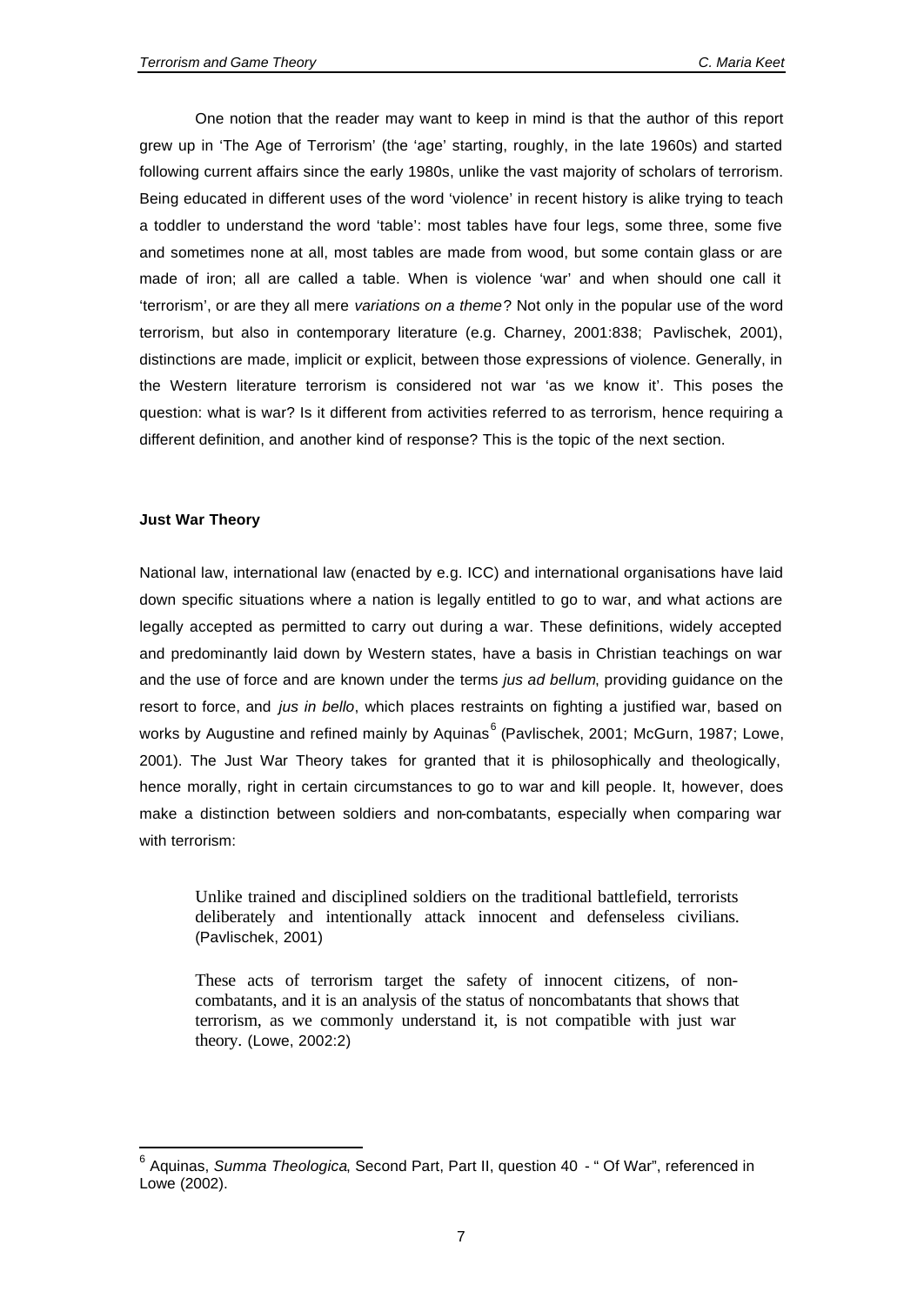l

But is it possible to demarcate 'innocent citizens'<sup>7</sup>, and are, as Lowe indicates, innocent citizens and non-combatants synonyms? Is an off-duty soldier an innocent non-combatant, and adults in general? No adult is completely void of any responsibility, which leads Lowe (2002:4) to touch upon the sliding scale of "different degrees of culpability". Though there is a widespread idea that children are innocent, not everybody agrees ${}^{8}$ . Secondly, from the above distinctions, one can infer that during a 'real' war, perpetrators do not target civilians deliberately. One example, for indicative purpose, illustrates this is not true, or one may need to dismiss WWII as a 'just war': Operation Gomorrah in 1943 killed 30000 German citizens in Hamburg overnight (Drewermann, 2001). The city was a deliberate target, not accidental 'collateral damage'.

On the other hand, Fromkin (1977), and others in later publications, distinguishes terrorism as a weapon of the weak and terrorists, as opposed to states waging a war, do not achieve their goals by their actions, but through the reactions on their actions  $9$ . Thus terrorism is an indirect strategy to achieve one's goals, whereas people waging a 'real' (just) war, chose targets with the aim to destroy a specific target. An important notion is that its effectiveness depends on the reaction of the opponent. This is also its Achilles heel: the opponent may act in another way than anticipated, thus having the option to break a vicious circle or downward spiral. Terrorists themselves tend to judge the success of an action based on the amount of media coverage and propaganda and the resulting psychological 'warfare'; i.e. the instilled fear and sense of insecurity, the idea of 'invisible enemies', not knowing where they are or with how many, etc. From a political philosophy perspective, terrorism is an indirect strategy (Fromkin, 1977). However, this only suggests that the connection between action and goal in a war is closer linked to on another, more obvious, than the indirect strategy of terrorists, where the link between action and goal requires additional clarification because the two lay further apart, hence there is a gradation with a grey area to decide if action and goal are linked 'close enough' to fit 'war'. Who decides?

Another point of debate on war versus terrorism is the just war characteristic *proper authority*<sup>10</sup>, meaning a "lawful government or supragovernment authority" (Anon, 2001), i.e. a state or international organization. This implies that a non-state actor fighting for independence or some level of sovereignty never ever can do their (terrorist/war/violent) acts justly and would always be immoral. Clearly, historically this is not considered to be the case, as a vast majority of states established themselves by violent means, or they were terrorists. On the other hand, if one allows for non-state actors, provided they meet aforementioned

 $<sup>7</sup>$  Intriguing is the use of a new term in the media, widely used after the May 2003 bombing in</sup> Morocco: *soft targets*, as opposed to 'innocent civilians', where killed by explosions.<br><sup>8</sup> A Phelangist soldier involved in the 4083 Sohre and Shetile massesses in Reigut ive

A Phalangist soldier involved in the 1982 Sabra and Shatila massacre in Beirut justified killing children and pregnant women, because "Pregnant women will give birth to terrorists; the children when they grow up will be terrorists." (quoted in Fisk, 2001:359).

 $9$  For example Friedman (2001): "Unable to actually imprison us, these terrorists want us to imprison ourselves".

<sup>&</sup>lt;sup>10</sup> The other characteristics: just cause, just intention, last resort, limited ends, proportionality and reasonable chance of success (Anon, 2001).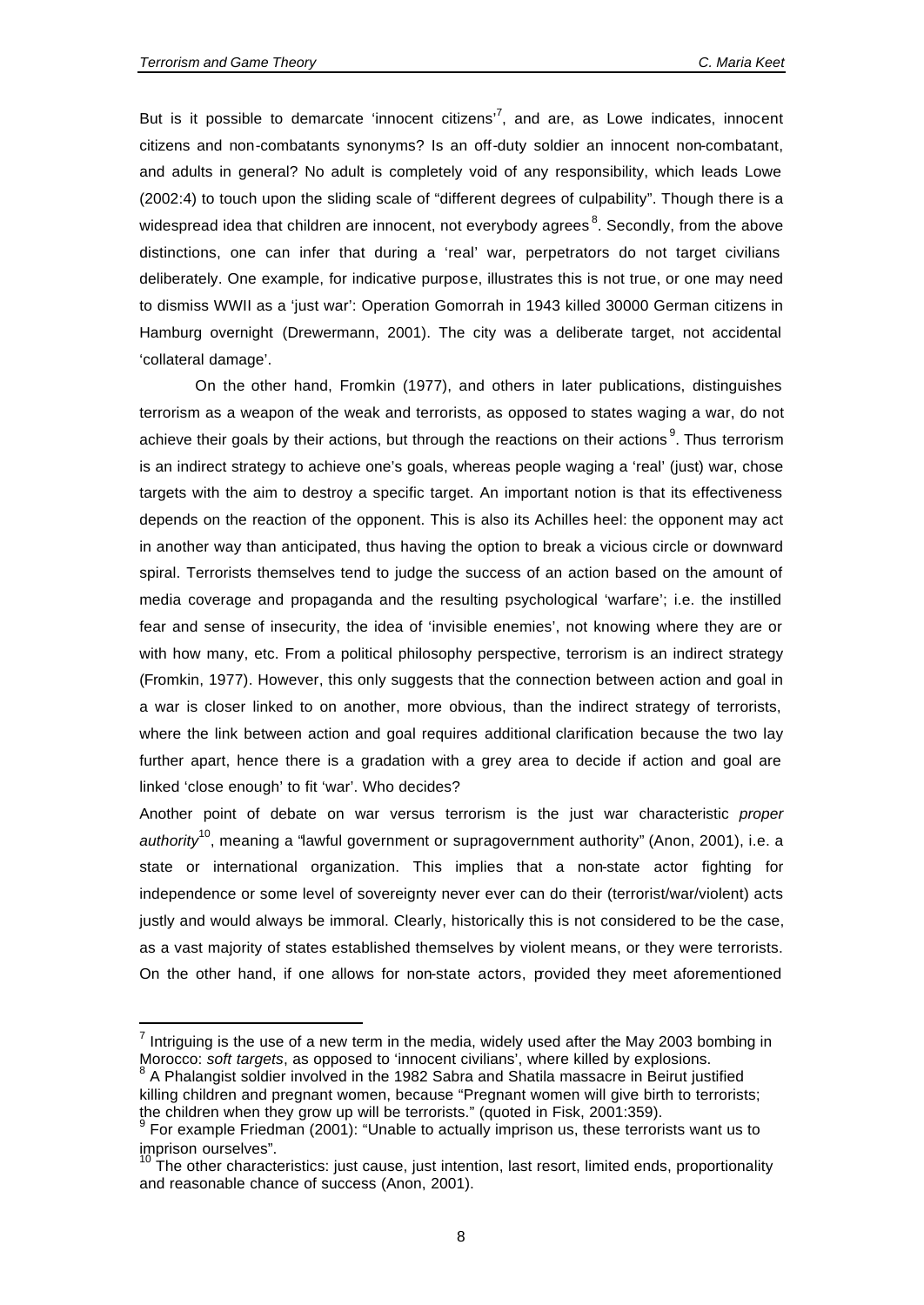characteristics of waging a just war, "especially the demands for justice and discrimination, *then some acts of what has traditionally been called terrorism are permissible and just*." (Lowe, 2002:4).

Making the discussion full circle, is that when "a legitimate authority uses force justly, *it is acting in a way consonant with God's governance in a fallen world*." (emphasis added) (Pavlischek, 2001). The whole notion of *jus ad bellum* and *jus in bello*, according to international standards, has been defined by Western Christian thought, which is very much based on, and emphasizing

both the autonomy of abstract reasoning and a dualistic conception of reality that privileged the "this" as compared to the "that", producing a series of devastating either/or distinctions: mind/body, male/female, reason/emotion, citizen/stranger, self/other, white/black. (Falk, 1991:102)

Whereas other religions, like Daoism or Buddhism, contain a complexity far beyond Western dualism and may have other notions about peace and war, which has not been taken up in the current international sphere of organisations or law.

Summarizing, while the idea of 'just war' and its validity of use as an international standard may not live up to scrutiny, as people in other regions may not agree with the 'international standard', it is used as a standard to compare terrorism with. Even when using these standards, one can come to the conclusion that terrorism in certain situations with regards to non-state actors may actually fit the description of a just war and can be legitimate, not some 'alien evil' to be destroyed, more so when one takes into account the notion of degrees of culpability and the grey area of the distance between means and ends. This leads to the conclusion that terrorism and war could indeed be interpreted as variations on a theme.

#### **Terrorist or freedom fighter?**

From the 'Just War' section, on may infer that terrorism could be considered legitimate in certain cases. This finding may seem a *contradictio in terminis* to some academics, as they consider exactly the illegitimacy of the actions as a defining property of terrorism. On could argue that when 'terrorism' is legitimate, it is not terrorism, but the perpetrators are freedom fighters instead. Following this line of reasoning, 'terrorism' based on ideological grounds can never be legal and legitimate, but 'ethnic groups' may have the possibility of receiving the label 'freedom fighter' – hence may be legal and legitimate in their actions. However, I do not agree with this line of reasoning on two grounds. First, irrespective if one would refer to an aggrieved group as 'terrorists' or 'freedom fighters', they both use the *same method of working* of indirect means, which includes the use of violence, to achieve their goal(s) and exploiting the features of a terrorist theatre by instilling fear as important strategy, therefore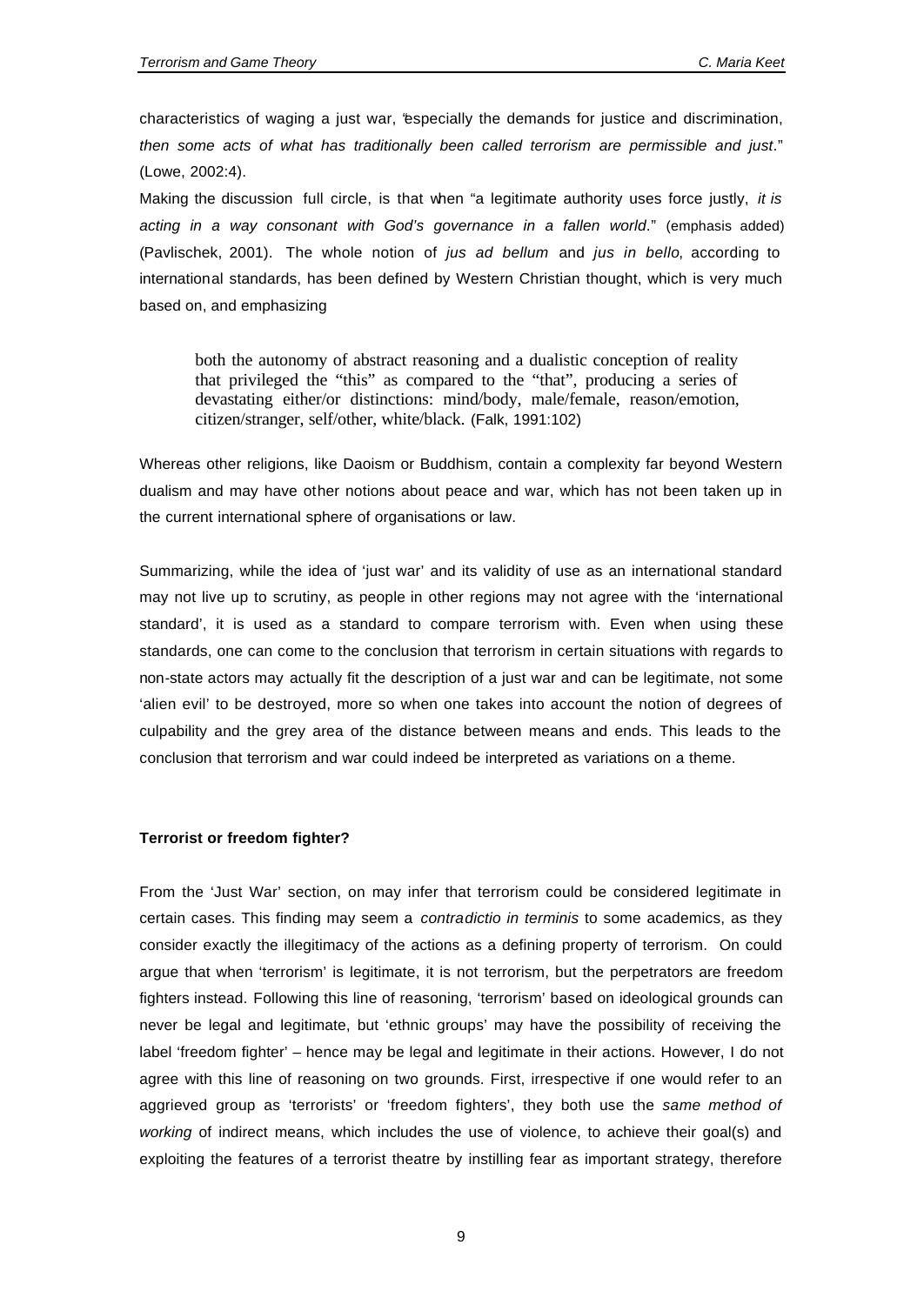one should refer to the same process with one name – terrorism. Secondly, it is the *motivations* (causes/goals) for resorting to terrorism as a tool on which people (states, organisations etc.  $\S$ 2.2.2]) decide – classify the aggrieved group – if a struggle is legitimate or not, which lies in the eyes of the beholder as well as international agreements, like Just War Theory and the Universal Declaration of Human Rights. This allows for a discussion based on reasoning and arguments where one can compare the terrorist's motivations with these international agreements on its legitimacy of the use of violence, as opposed to measuring 'terrorist or freedom fighter' by two standards and use a label when it suits some political stance at some time.

This distinction between method of working and motivations better represents the subjectivity surrounding terrorism. It does not only capture the differences in interpretation and labelling concerning ethnic groups or refugees (see also §2.2.1), but also covers ideological terrorism. For example an aggrieved group desiring a standard of living at least on, though preferably above, the poverty line, is enshrined in the Universal Declaration of Human Rights as their rightful right: from their perspective, and from compassionate governments in the world, fighting for survival can be considered as legitimate even though they are not fighting for freedom from occupation. Yet, at the same time other organisations and governments may have a different view on this. If one would characterise terrorism by its very reason of illegitimacy, the problem of different perceptions on motivations is not fully addressed, even though that is exactly the decisive factor in classification, whereas when one defines terrorism by its method of working, it allows for further clarifications on (protracted) conflicts. This, in turn, brings forth the notion of legitimate terrorism (freedom fighter is a subset) as indicated in the previous section, and is in the light of the explanation in this section, not an oxymoron.

#### **Working definition of terrorism**

Despite reservations, it is necessary for this research to place it in context as to what I consider terrorism, therefore my working definition on what I mean when referring to 'terrorism' is

#### *The use of physical and psychological violence as a means to achieve a political goal.*

Terrorism is a means to achieve a goal, and not a goal in itself, as the fear and destruction inflicted on somebody or something is not the 'end station' of what a terrorist wants to achieve. I am aware this begs for discussion on how distant the relation between means and end should be to 'qualify' for terrorism (see the Just War Theory section), on which I do not have a definite and conclusive answer. Terrorist acts can involve definite indirect means, as in A attacking B to influence C that subsequently affects D, which does not occur in a straightforward 'just war'. Secondly, I include 'political goal' as a way to distinguish it from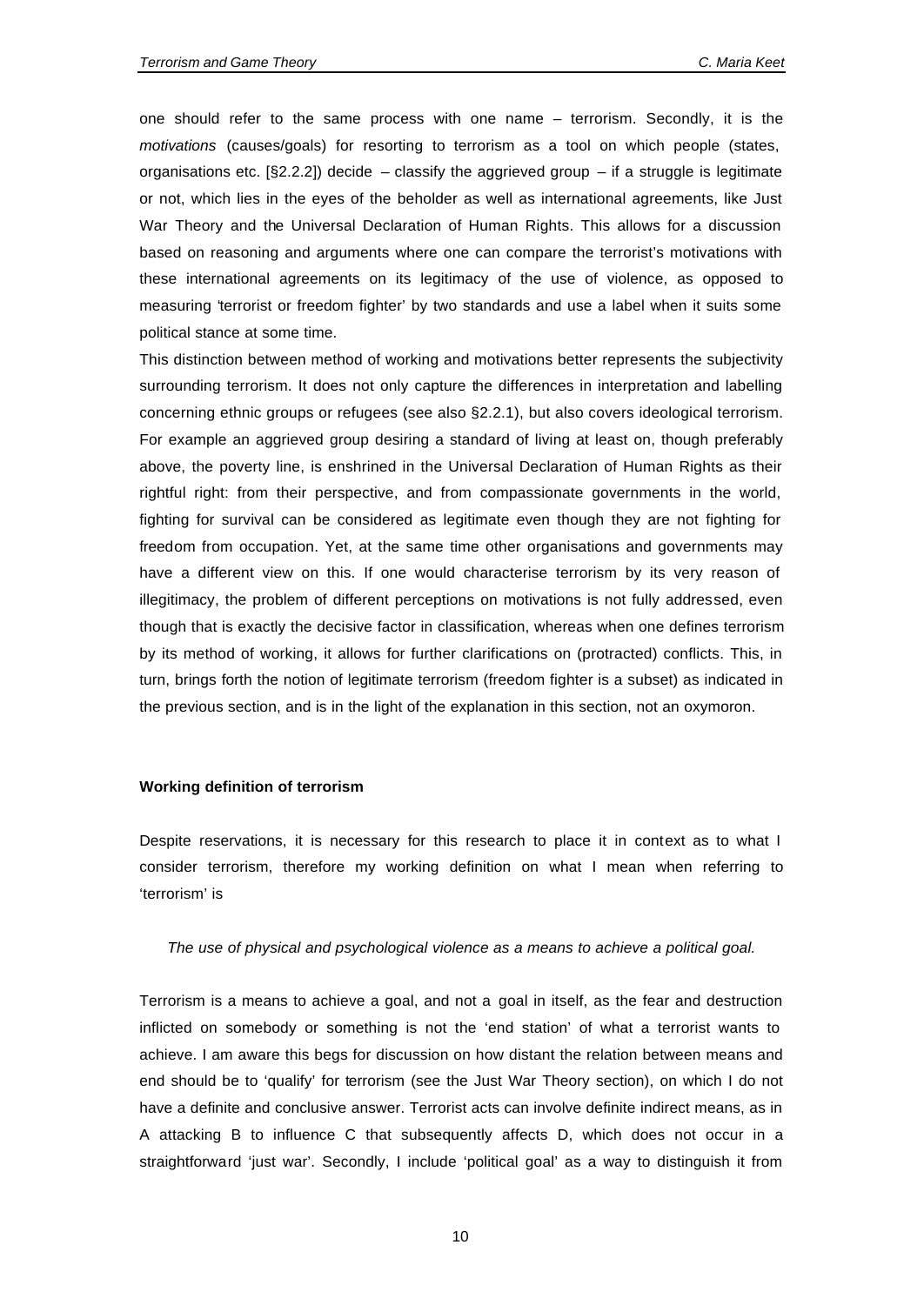'criminals' or 'violence for violence sake' to which some literature, in my opinion, it unjustly degrades. I include physical and psychological violence (= instilling fear), but not structural violence, because structural violence is too prevalent in the world, which, when included, would make the definition too all encompassing. Further, by omitting referencing to labels like 'non-state groups', both non-state and state terrorism fall under this definition. One could argue to categorise state terrorism under 'supportive terrorism', 'counter-terrorism' or 'counter-insurgency measures'<sup>11</sup>, but the track record and list of policy measures shows that state terrorism and its all variations are closer to a situation of combating fire with fire, than an enlightened approach towards a peaceful resolution. Last, for reasons elaborated on in the previous section, there is sufficient doubt, a grey area or sliding scale, between combatants in war and civilians or non-combatants, that a well-defined distinction cannot be upheld and therefore not included in the definition.

#### **2.1.2 Causes and goals of terrorism**

Partly due to definitional problems outlined in the previous paragraph, research literature on causational factors and diverse goals that drives people to resort to carry out terrorist acts is inconclusive. How these two are connected can be a matter of debate: are researched causes derived from terrorists' manifestos, implicitly or explicitly worded goals, or are living conditions perceived as unjust and not decent and therefore its goals may be inferred, or a mere conjecture?

The first section of this paragraph provides an overview of the wide range of aspects that are attributed as being a contributing factor and the second section looks into its (un)related goals.

#### **Causes of terrorism**

l

Probably the most contested cause of terrorism is an aggrieved group resorting to violence for nationalist or separatist reasons; depending on one's point of view, this can be considered as *resistance* against an (external) oppressor. Thus far, only Mahatma Ghandi and his followers of the freedom movement have managed to liberate themselves from foreign occupation by peaceful means (Drewermann, 2001), whereas in most other (previously) colonised states "nationalism movements commonly turned to terrorism", it being "the resort of an extremist faction of this broader movement" within an ethnic minority (Crenshaw, 1981:383). Williams

<sup>&</sup>lt;sup>11</sup> Wardlaw (1989:179) categorises 'state terrorism' as "sub-species" of terrorism, and primarily as an activity of what I discuss as 'principal supportive states' in §2.2.2, supporting terrorism in some way *in another country*. George (1991) considers 'state terrorism' as including acts of terrorism carried out directly by the state *in the same country* of the conflict zone itself.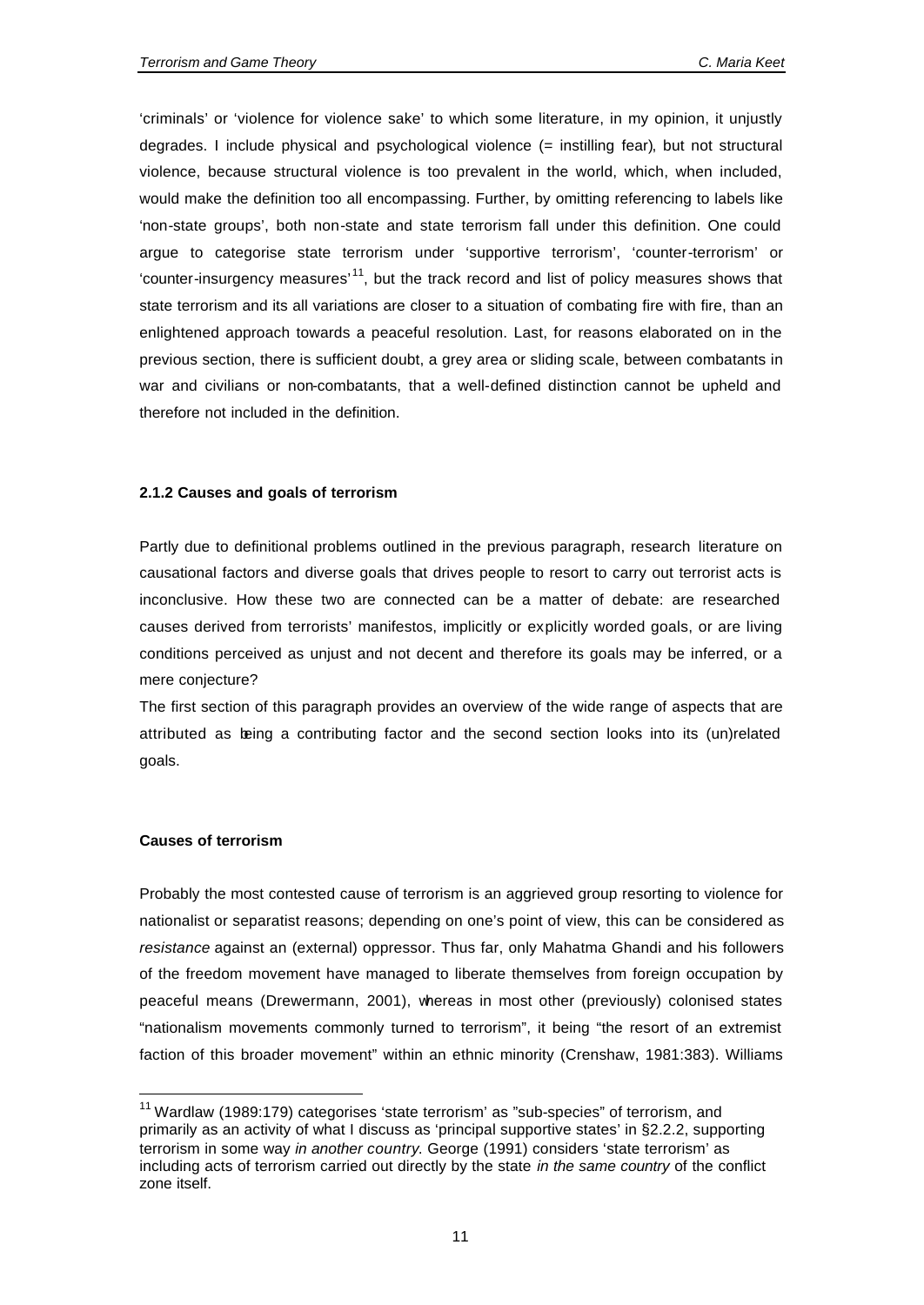(1994) provides an overview on the relation between ethnic minorities and the likelihood of conflict, for example to establish or assert language rights, religious beliefs and symbols (1994:59), but he also includes factors like

civil and political rights and privileges, …, regional-ethnic parity in the economy… What then generates perceptions of unfairness is competition/rivalry when an ethny is subordinated or disadvantaged in economic opportunity, social status, political voice and rights, or cultural expressions. (Williams, 1994:59)

However, these factors are not unique for ethnic minorities. To generalize it further, ethnic conflict arises from a "complex combination" of class, inequality, political opportunity, mobilization resources and "ethnic strength" (Williams, 1994:49). How can 'ethnic strength' be measured, and to what extend is ethnicity (and related nationalist separatist movements) a constructed concept?<sup>12</sup> One note of caution on the importance of ethnic conflict is appropriate. Fearon and Laitin (1996) assessed the ratio of actual versus potential communal violence in Africa from independence through 1979, ranging from 0.0005 for actual ethnic violence to 0.0028 (or 0.28%) for ethnic civil war, thereby claiming that incidence of ethnic conflict is hugely overestimated due to research bias. Worded more positively: most ethnic groups live in peace with each other $^{13}$ .

A more important factor may be the social stratification Williams is referring to and inequalities in the distribution of scarce resources. Extensive contemporary media and literature simplify this to the poverty argument<sup>14</sup>: when a group is absolutely or relatively deprived, they rebel. A comprehensive evaluation of the extant literature on the validity of this argument, the Economic Inequality – Political Conflict (EI-PC) hypothesis, has been carried out by Lichbach (1989), who came to the conclusion that "EI-PC studies have produced an equivocal answer about the EI-PC nexus" (p440) regardless the research angle (statistics, rational actor and deprived actor paradigms). Problems Lichbach identified were notions on the lack of exactly defined economic factors influencing the decision to resort to political conflict and the "tolerance for inequality" (p452), according to the Rational Actor (RA) approach shifting to behavioural dissent only when absolute poverty is present, the Deprived Actor  $(DA)^{15}$ scientific research program's undefined additional "intermediate psychological processes" (p459), and another not fully explored factor of the ([in]significant) influence of collective action (p465). Say, one dismisses the inconclusive research results and assumes that it is a (major) cause fuelling terrorism – proof by contradiction: roughly 15% of the population

l

 $12$  Nevertheless, the idea works for mobilizing people.

<sup>&</sup>lt;sup>13</sup> Their findings will be further elaborated on in chapter 4, cooperative structures in game theory.

<sup>14</sup> Examples are Murphy (2001), Kristof (2002) and the Internationale Vereinigung für Moraltheologie und Sozialethik [international organisation for moral theology and social ethics] (2001).

<sup>&</sup>lt;sup>15</sup> Refer to T.R. Gurr's *Minorities at Risk* for a comprehensive explanation and discussion on relative deprivation (in this work referred to as consisting of Deprived Actors).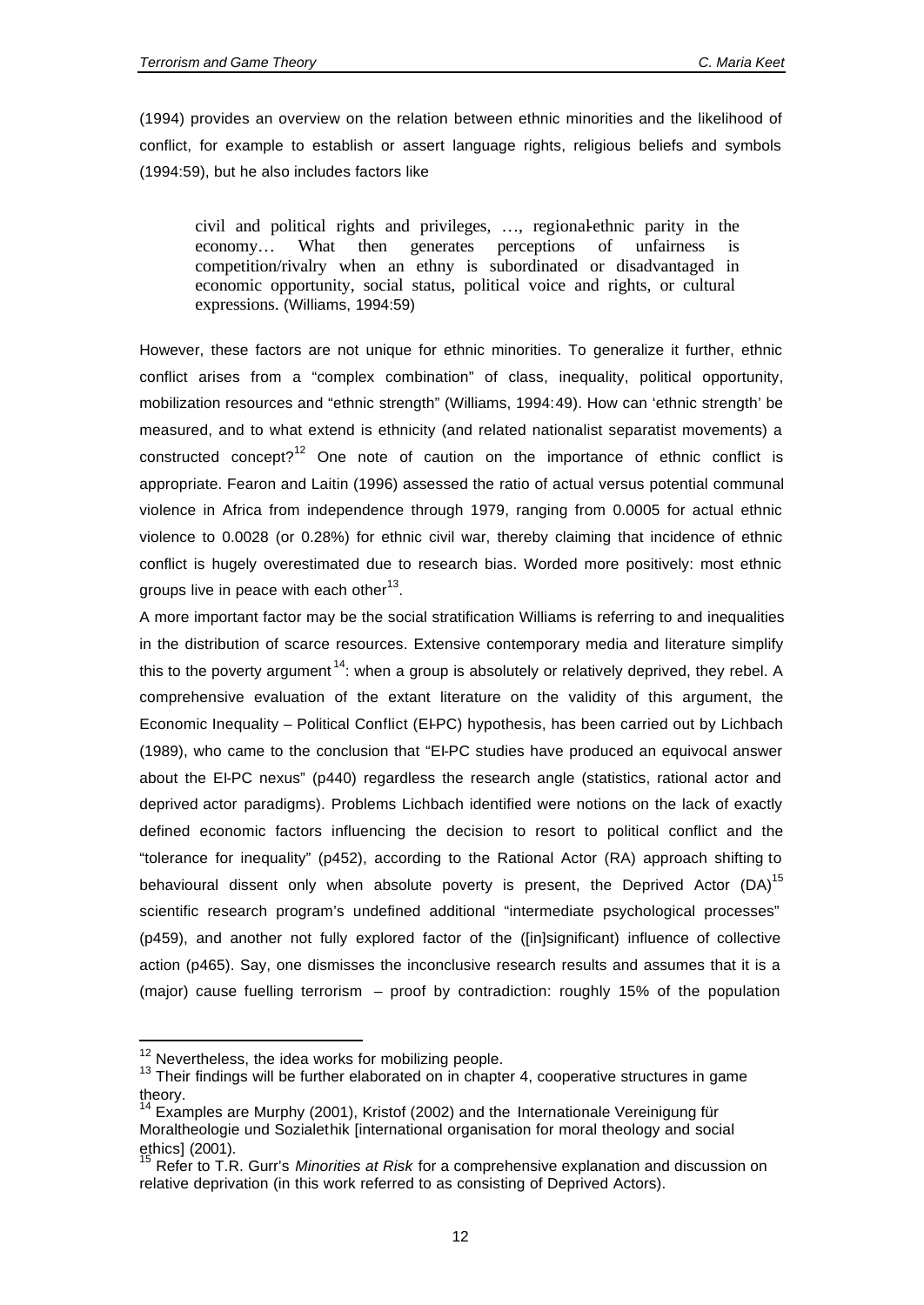$\overline{a}$ 

consumes 85% of the resources, UN statistics show that citizens in the Third World are worse off now than 30 years ago, while a small faction in those countries enriched themselves, i.e. RA and DA are both present as well as the statistics. If either one of them is true, the West ought to be continuously subject to terrorist acts by (a small group representing) people from these Third World countries. But there is no huge mass uprising of the vast majority of the world population against the few in Western states, nor continuous terrorist attacks carried out by Third World citizens against the West. In fact, the amount of terrorist incidents declined in the 1990s <sup>16</sup>.

Broadening the perspective to globalisation, Galtung (2002) blames the Third World – First World dichotomy as a new version of class conflict based on structural violence. This assertion in itself *may* provide an explanation as to why widespread social upheaval has not occurred. Proving injustice being done by structural violence is considerably more difficult than an overt assault on a country or discrimination of a target group, and even if one succeeds in convincing their own group, they will likely stumble upon resorting to terrorist methods, not possessing sufficient assets to purchase and develop so-called 'weapons of mass destruction'. This is an example of aforementioned (§2.1.1) wider gap between means and ends.

Guelke (1995) explores globalisation, inequality and the Third World from another direction and explores the possible links between economic affluence and a *stable* liberal democracy, thereby assuming that it would reduce incidence of terrorism. However, at the same time he asserts that a liberal democracy "has proved little more successful than other forms of political systems in overcoming the relative weakness of the state in many Third World societies" (p135) and that economic development is a more important factor to maintain law and order. Guelke is more concerned with intra-Third World conflicts than world wide international terrorism<sup>17</sup> and in addition to economic development, the possible effects a "debilitated" liberal democracy in Third World countries may induce and facilitate, but without formulating a sound conclusion on the matter either. The factor of democracy as an instigator or facilitator for terrorism deserves further exploration. A democratic government is supposed to represent the people and provide political means to voice grievances, hence essentially providing a sphere where terrorism has no place. For this reason, in theory, there *'cannot'* be an aggrieved group that is not adequately represented; otherwise, it is a "violation of the doctrines of democracy and constitutionalism" (Wilkinson, 1977:232). In reality, this may not be the case: for example the 'second-class citizens' in the democratic Jewish state Israel (excluding non-Jewish

 $16$  Refer to e.g. 'Patterns of Global Terrorism' publications, downloadable from the US State Department website at http://www.usemb.se/terror/.

<sup>17</sup> Additionally noting "there has been relatively little spill-over from political violence within Third World states into the international arena" (Guelke, 1995:142).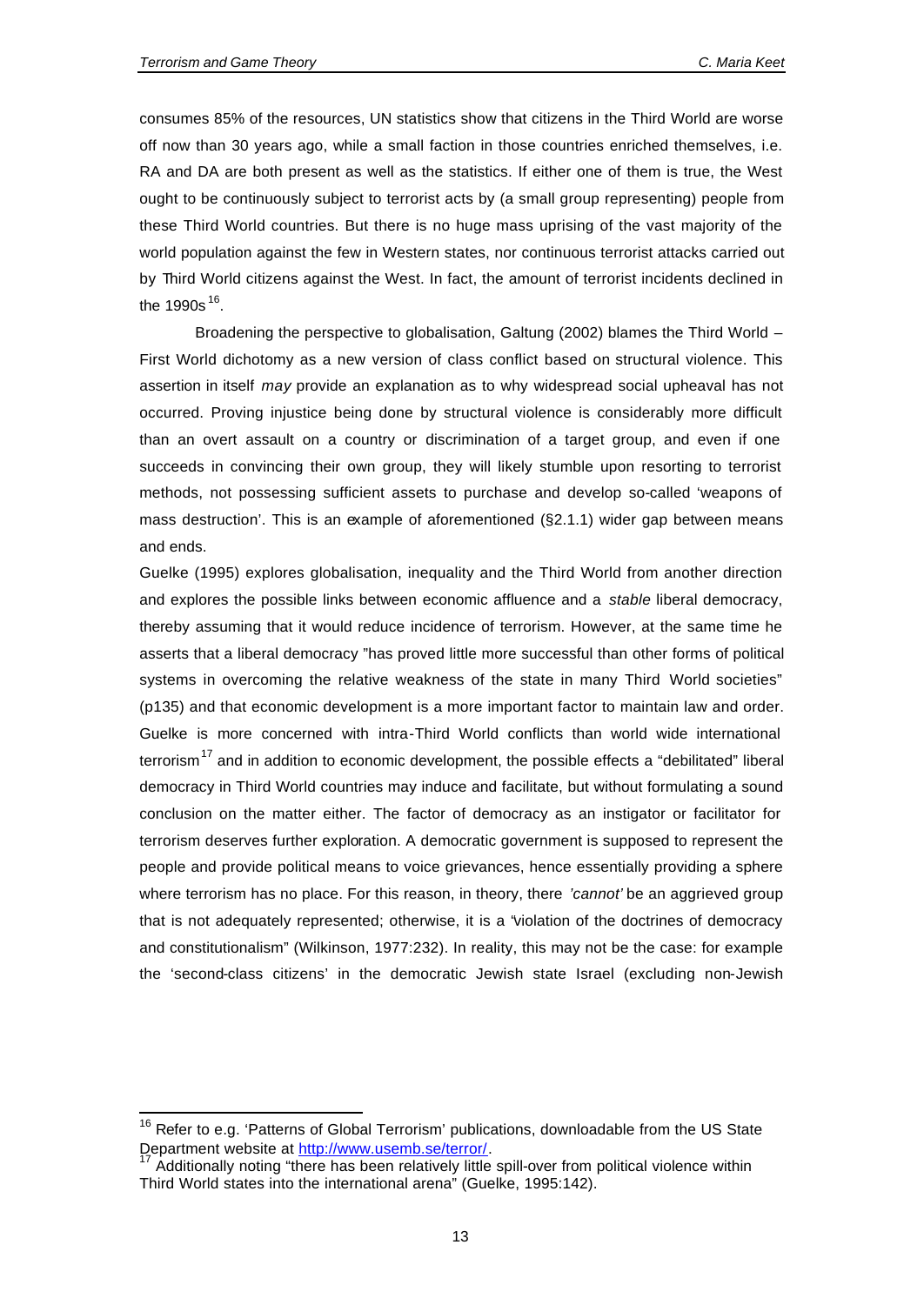citizens certain rights (Dworkin, 1997:222)). Such a situation would fit Wilkinson's assertion that political violence is morally justifiable in a democracy in two occasions  $^{18}$ :

Firstly, there is the case of the minority whose basic rights and liberties are denied or taken away by arbitrary action of the government or its agencies. … [Second] when one minority is attacked by another minority and does not receive adequate protection from the state and its forces of law and order. (Wilkinson, 1977:40)

and

l

Those who are the subjects of a liberal state, but who are not admitted to its rights of citizenship cannot be morally bound to obedience to the state. They are not bound by political obligation for they have not been accorded any rights by the state. (Wilkinson, 1977:39)

Arguably, based on these claims, one can say it is exactly absence of a 'correct' implementation of democratic ideals and not democracy *sic*.

However, a characteristic of democracies is their openness. Some, like Meyer (2002) and Khan (2003), consider this openness a major weakness of the system, and therefore a 'cause'. Openness in itself cannot be a cause, only maybe *easing* terrorists in their preparations and facilitating publicity in the relative absence of censorship, but not the 'change of mindset' to resort to terrorism as a tool. Likewise the non-cause of the claims of the increase in ease of mobility and technology, put forward by for example Homer-Dixon (2002).

It is conceivable to contend that Western states are as close to the democratic ideology as possible, but it is generally assumed the case, thereby invalidating Wilkinson's two occasions. Why then, have Western states not been free from internal terrorism? What might be a cause, is the so-called 'terror of the majority': the minority is represented and allowed to voice their grievances, but this is consistently not translated into desired policies because there are not sufficient votes to pass desired legislation.

Rubenstein elaborates another interesting aspect occurring in Western liberal democratic states in his book *Alchemists of the Revolution* (1987), though not necessarily because of a hiatus in democratic governance. There are two points I would like to bring under attention. First, Rubenstein's thesis that the main cause of terrorism are disgruntled, disaffected, intelligentsia who are in a social and moral crisis unable to mobilize the masses. This is "a primary internal cause of terrorism, dictating to a degree its philosophy, tactics and consequences" (Rubenstein, 1987:xvii). Intellectuals, of the type of ambitious idealist, do not have a rebellious lower class to lead due to shifts from primary and manual work to the services sector, nor do they receive guidance from a creative upper class that they can follow.

 $18$  This is in contradiction with the classical just war theory (disallowing non-state actors the right to violently resist), even though both just war and democracy have their roots in Christianity.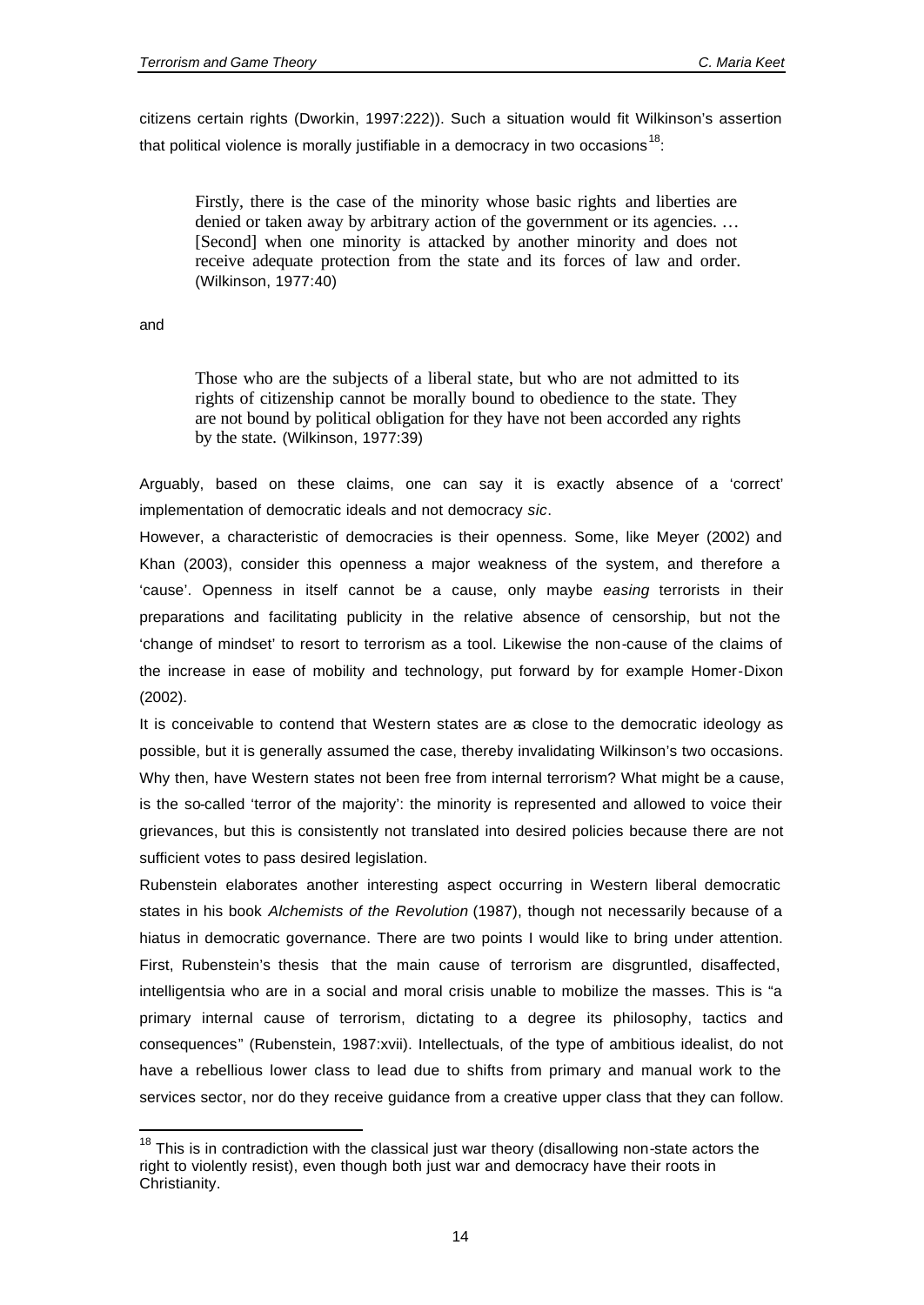$\overline{a}$ 

When rigid social stratification shatter hopes for social transformation, then the ingredients are present for a start or rise in terrorist activities in an attempt to reconnect with the masses who they claim to represent and aspire to lead<sup>19</sup>. But now, 15 years after the book's publication, access to third level education (the 'democratisation of education') has increased to such an extend that it devalues degrees to a minimum standard for procuring a job. Is the degree graduate now the new (white collar) working class stuck in his/her cubicle? If true, then the 'gap' between the masses and intelligentsia is smaller<sup>20</sup> at present, hence more likely to be bridge-able, and therefore less prone to induce ideas to resort to terrorism, thus at least weakening Rubenstein's view. The second aspect of Rubenstein's book is a broad discussion on the myriad of, predominantly leftist, political ideologies – indirectly the perceived cause being the undemocratic government, unfair capitalist system *et al* – but may simply be a failed revolution (see also next section 'goals').

Opposite the concept of disaffected intelligentsia is the assertion that it is not intelligentsia, but simpleminded people who are easy to indoctrinate that are perceived to be 'the cause' (Rathbone and Rowley, 2002; see footnote 4), essentially trying to dehumanise terrorists<sup>21</sup>, prevalent in more recent popular literature. In this context, Midgley (2002) has put forward an interesting explanation for the increased levels of dehumanisation:

a continuation of the frozen, abstract hatreds made possible by the cold war… this suspending of normal human relations is supposed to be just a temporary expedient … The corrupt thing about the Cold War idea was that it legitimised acceptance of this evil as a normal, permanent condition of life. It domesticated tribal hatred.

Thus obfuscating the distinction between literal and metaphorical wars, where the negative mindset of people caused by the Cold War continues to live on, and feed, terrorism and the violent responses on terrorism, made possible by disregarding the idea that an opponent is a human being too. However, a closer examination of this argument reveals that the implied cause of the violence is within us, having internalised dehumanisation, not the 'illiterate stupid other'.

In line with either dehumanisation, or with previously outlined ethnicity and democracy or both, is religion as a cause for terrorism put forward, 'Muslim fanatics in the Middle East' in particular. Michael Radu<sup>22</sup> (2001) provides a simplification: *democracy* is declared un-Islamic by all ideologues of Islamic terrorism, Islamists hate *capitalism*, believe in

 $19$  "...ever since the Russian intellectuals "invented" modern terrorism..." (Radu, 2001), referring to Narodnaya Volya. For similar claims, see e.g. Wieviorka's "Disappointed,

frustrated or unrealisable upward mobility" (1988:29); "middle-class alienation" (Kristof, 2002); "spoilt children of affluence" (Wilkinson, 1977:93); Crenshaw (1981); Williams (1994:65).

<sup>20</sup> Smaller than the gap between primary / secondary school level and postgraduate Masters / PhD degrees.

<sup>21</sup> Confirming terrorist's core reasons they are fighting for: being heard, recognised and treated as equal human beings.

<sup>&</sup>lt;sup>2</sup> Michael Radu, Ph.D., is a senior fellow at the Foreign Policy Research Institute (FPRI), where he directs its Center on Terrorism and Political Violence.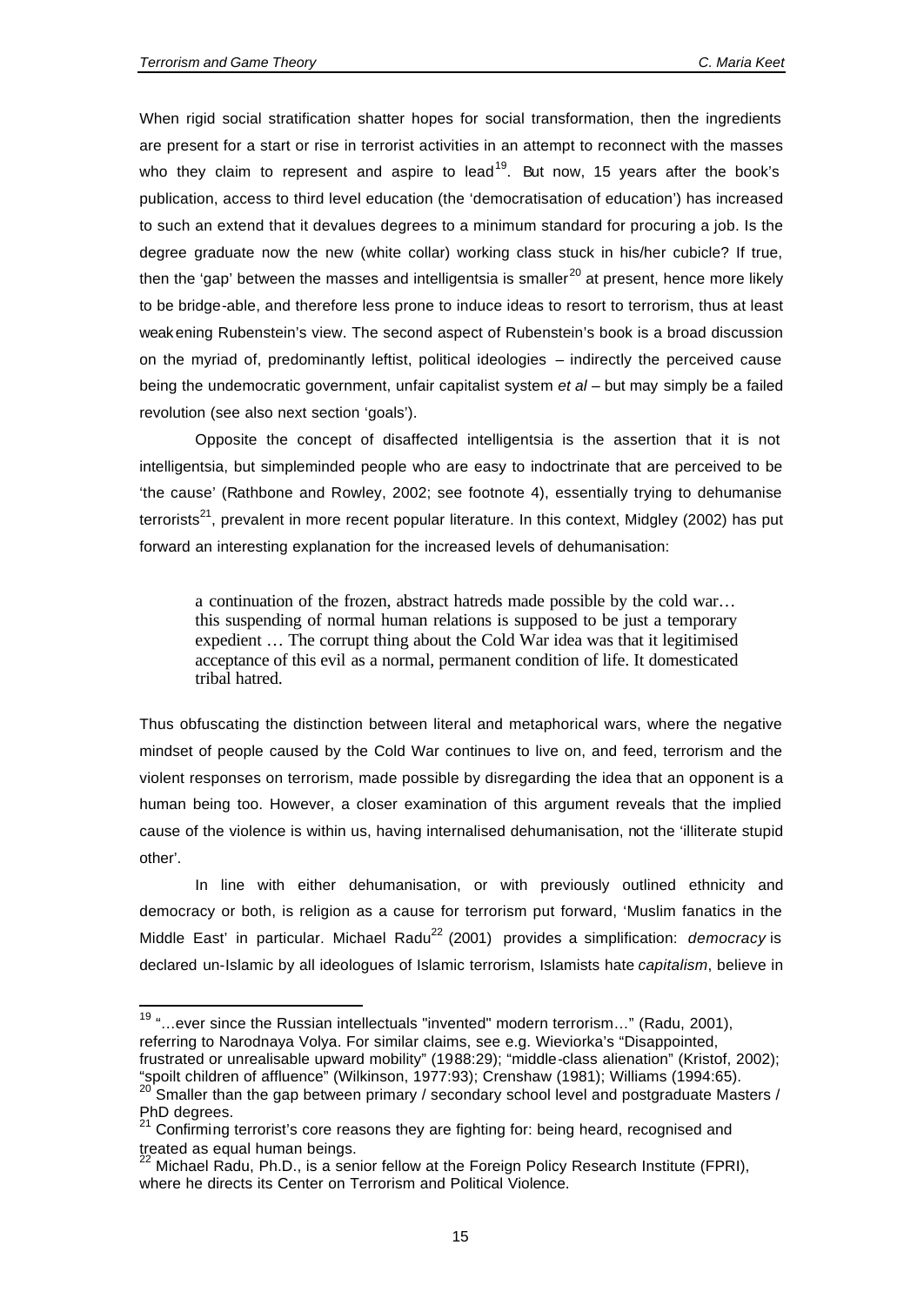a new Caliphate (who will lead the community of Muslims worldwide) and oppose *individualism*. Statistics reveal two relevant intriguing facets. One is religious revival in general, with the US at the top (Doyle, 2003), the other is statistics on killings (including from one murder to world wars) gathered and analysed by Lewis Fry Richardson, mentions, among other factors, on the causality of violence and religion:

*The one social factor that does have some detectable correlation with war is religion*. … nations that differ in religion are more likely to fight than those that share the same religion. Moreover, some sects seem generally to be more bellicose (*Christian nations participated in a disproportionate number of conflicts*). But these effects are not large. (emphasis added) (Hayes, 2002:15)

Bear in mind though, that there is also a 'disproportionate' amount of Christians. In turn, it can be argued that there are many Christians exactly because they 'seem generally to be more bellicose'. Notwithstanding the above, all religions emphasise that one should treat others as we wish to be treated, and that one should not kill another human being (the latter with a few exceptions – see e.g. §2.1.1, Just War Theory).

From an Islamic perspective, there are scholars who consider Western society, which is based on Christian theology, as the main cause of terrorism, and social Darwinism and materialism in particular (Yahya, (1)). Last, New Age – as a religion – considers the perceived cause of terrorism the "modern society", being "too stressful and uncreative" (Ridgley, 1999), i.e. a problem within oneself.

Summarizing, among the multitude of causes that may lead a person to resort to terrorism, none conclusively links a sole cause to the act. Ethnicity, nationalism/separatism, poverty and economic disadvantage, globalisation, (non)democracy, Western society, disaffected intelligentsia, dehumanisation, and religion all have arguments confirming a possible existing link, as well reservations against a causal relation.

#### **The myriad of goals**

Outlining the goals terrorists strive for faces a similar problem as trying to identify the causes, and is in turn connected to the definition of terrorism.

First, terrorists / freedom fighters may want to liberate their country from foreign occupation, or strive for partial or complete self-determination to form a new state, or regaining the region the group calls their homeland. Second, reforming government in accordance with the various political ideologies, ranging from anarchism to socialism and communism and its variations (Crenshaw, 1981; Rubenstein, 1987; Weinberg, 1991). Essentially, these goals are all quests for influence, power (see e.g. Radu, 2001; Crenshaw, 1981), ranging from being heard, taken seriously as a human being, demanding equal rights, recognising and attempting to secure fundamental human rights, including sufficient living conditions, to creating and controlling a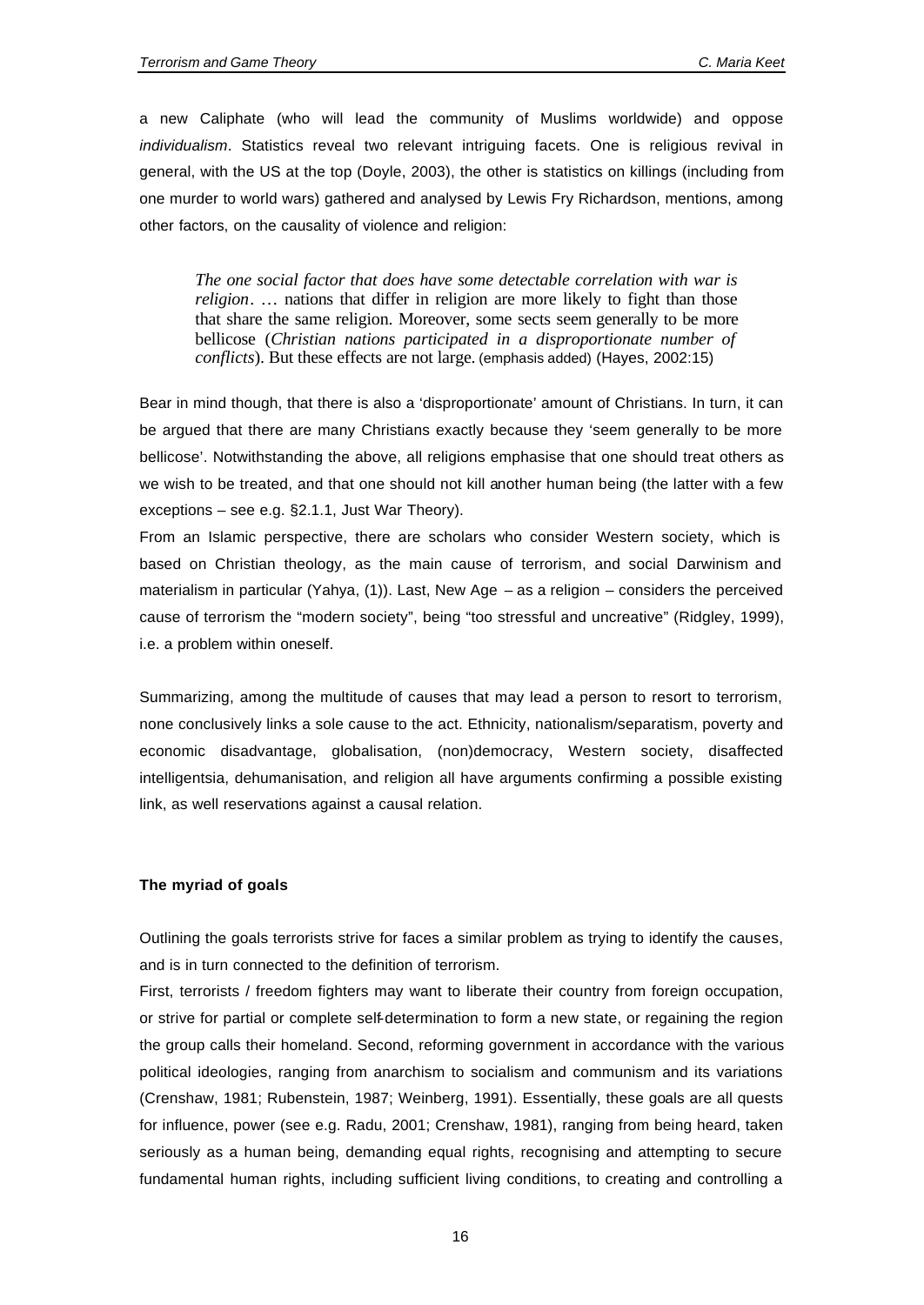state. Some try to secure this by aspiring a revolution, which, when there is no sufficient base to mobilise the masses, may never exceed the stage of (germinal) terrorism; thereby implying that successful terrorism is or can be upgraded to the level of a victorious revolution, hence realising his/her goals.

However, procuring power is not always the (main) goal. Trying to prove the government of a country is fundamentally flawed; exposing its injustice (e.g. the structural violence perpetrated by organisations) in the hope the scales before the public's eyes will fall and will see the 'true' nature of the unfair government is another target. In short: the failed state (Coates, 2003; Khan, 2003; Piper, 2002; Crenshaw, 1981), which is expected to respond with curtailing civil liberties (as happened in the US after 9/11 (Hayden, 2002; Brinkley, 2003)) and to disrupt the delicate balance (in democracies) between security and freedom (Meyer, 2002).

Finally, a goal that *might* become specific for this time (however, see also §2.1.3), is the religious revival, some may call it fundamentalism, as a goal to avert 'the societal problems of modern times' (see e.g. Yahya (2); Anon, (1); Doyle, 2003). This stance assumes that more devotion leads to a fair distribution of resources, an end to killing humans, more cohesion in societies, more respect for others and so forth. A full theological debate on the matter falls outside the scope of this report.

#### **2.1.3 Changes in definitions over time**

Before being able to discuss changes in concepts of terrorism over time, there are a few general difficulties with such an approach to bear in mind.

*The subjectivity inherent in social research*. This is always a problem when engaging in social research (Keet (2002b)), but more so when attempting to investigate an ill-defined concept like terrorism. Where does an 'informed guesstimate' end and conjecture, mere speculation, start? Moreover, previous periods are easier to summarize than recent or even current affairs, due to the lack, and impossibility, of overview of the long-term implications of current events.

*Whose glasses are you looking through?* It may be clear from previous paragraphs, no matter what exact definition and description one attaches to terrorism, everyday use easily slips into the pejorative sense instead of the literal and different (research) institutes and 'think tanks' having their own measure as to what comprises terrorism. Even being aware of these differences, this still poses a problem when one looks trough the glasses from other cultures or languages. A simple example may suffice. *Grosso modo*, 'the Western countries' are lumped together as a homogenous group, where the prevailing language is English, and this research is carried out by predominantly referring to English literature. Partly fuelled by my discontent of the (lack of) depth of most of this English contemporary literature on terrorism as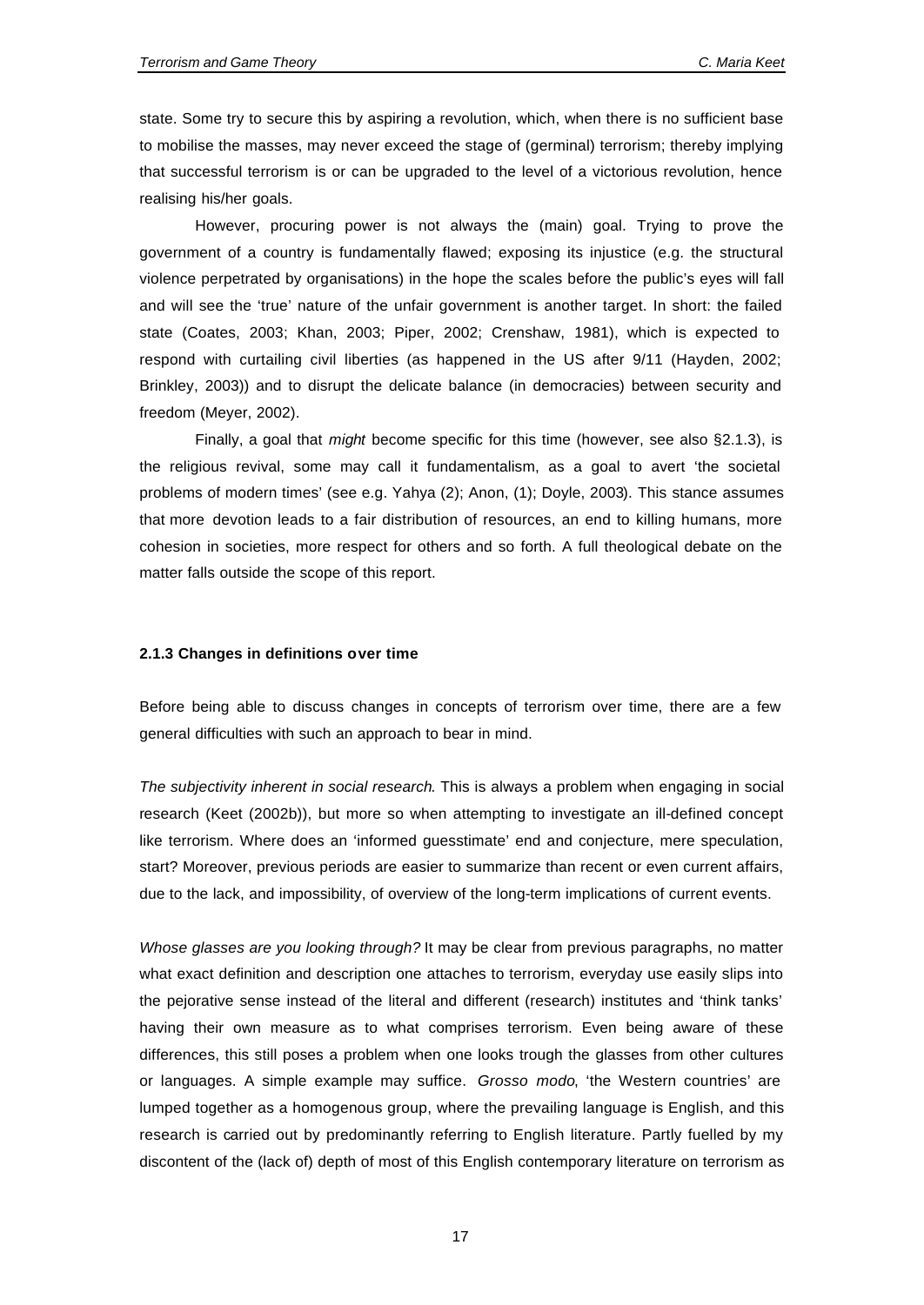l

well as the fact that I found two non-English language scholarly books highly informative<sup>23</sup>, I carried out a limited investigation on differences between English and non-English (popular) literature to put my suspicions on language and preferred-viewpoint-bias to the test. A restricted comparative book search between five major Internet book resellers in the US, UK, the Netherlands, Germany and Spain was conducted; *Appendix A* outlines the methodology and raw data and *Table 1* on the following page summarizes the data analysis. Important in this context, is to observe the difference in percentage of books with a "9/11" (related) topic in both UK and US, 45% of their total, compared with only 12.5% of the most popular non-English language books that are related to the events in the US of 11 September 2001. Secondly, of the 20 most popular "terrorism" books at Barnes and Nobles in the US, 6 are fiction novels (30%). Though one should not tar the US and UK with the same brush by the mere observation of the overlap of five books that were listed in both their top 20, there is a difference in accent: aforementioned fiction novels (USA) compared to Northern Irelandrelated books in the UK list. There were only two English language books translated into another language and on English and non-English language lists. One could argue the Germans and Spanish scholars have ample material of recent history and current affairs in their own country to write about, but so does the UK.

A consequence of this relative lack of variation in sources is, besides being aware of differences in topical emphasis between languages, that certain aspects may not receive the attention in English language literature, hence in this report, it otherwise may have deserved. A compare and contrast is beyond the scope of this dissertation, but is an interesting avenue for further research.

*Wider historical perspective*. The next section starts with late 1960s as 'the age of terrorism', yet this does not mean terrorism is a new phenomenon, merely that the author demarcated the time frame. For example the Assassins, Robespierre's *régime de la terreur* in France during 1793-94, Narodnaya Volya in Russia, and Latin American 'freedom fighters' in the 20<sup>th</sup> century; respectively introducing the words assassination, terrorism, intelligentsia and guerrilla<sup>24</sup> warfare into the English language. An explanation why contemporary English scholars consider an 'age of terrorism' is the relative peace argument Guelke (1995) has put forward: there are no large amount of casualties in Western states post WWII, which softens the Western psyche in that a few deaths will have a relatively larger impact. It is difficult to verify if the actual incidence of terrorist acts have increased over the past 30 years, due to the various opinions on what to include in the statistics; for the time being, all still fits neatly within a Poisson distribution (Hayes, 2002), i.e. pure randomness of violent events of any kind.

 $23$  The books are written in German (Funke (1977)) and translated from French (Wieviorka (1988)). This does not imply I fully agree with its contents.

 $24$  Guerrilla is the diminutive of the Spanish (Castellano) word guerra, which means war.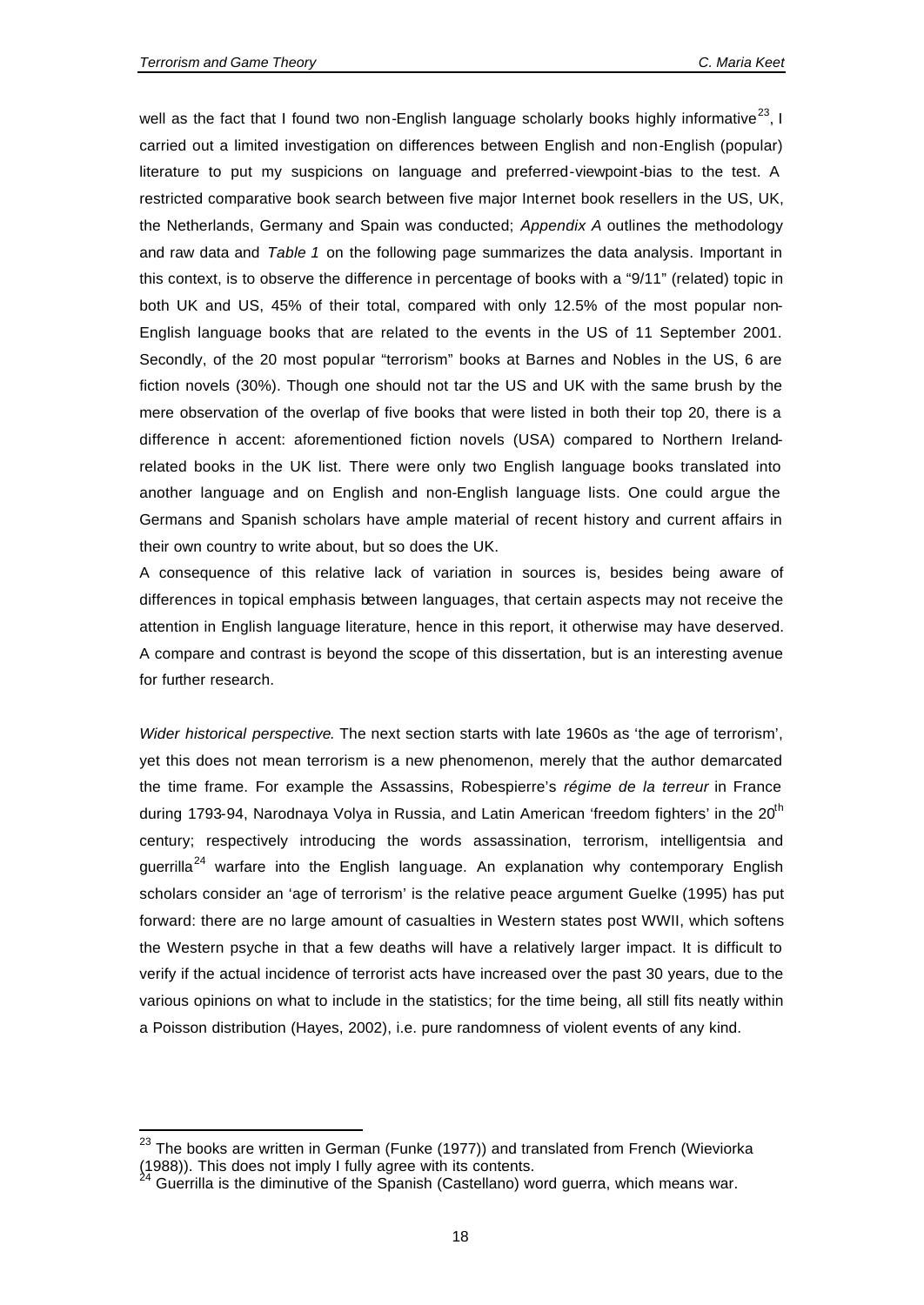l

| <b>Analysis</b>                                                            | Count    | <b>Percentage</b><br>of total | <b>Comments</b>                                                                                                                                                                                                             |
|----------------------------------------------------------------------------|----------|-------------------------------|-----------------------------------------------------------------------------------------------------------------------------------------------------------------------------------------------------------------------------|
| Total amount of books*                                                     | 88       |                               |                                                                                                                                                                                                                             |
| Total amount of unique<br>books**                                          | 83       | N/A                           | 5 overlap Amazon and Barnes & Noble                                                                                                                                                                                         |
| Books on offer, including<br>translations, in all countries                | $\Omega$ | $\Omega$                      |                                                                                                                                                                                                                             |
| Translated books***                                                        | 5        | 6%                            | "9/11: The big lie" by Thierry Meyssan<br>(UK-English and German), "The New<br>Jackals: Osama Bin Laden and Future<br>of Terrorism" by Simon Reeve (UK-<br>English and Dutch), and three books<br>from English into Spanish |
| 9/11 related books of all books<br>(in title or summary)                   | 24       | 27.3%                         |                                                                                                                                                                                                                             |
| Percentage "9/11" of all<br>English language books                         | 18       | 45%                           | 18 out of 40 books                                                                                                                                                                                                          |
| Percentage "9/11" of all non-<br>English language books                    | 6        | 12.5%                         | 6 out of 48                                                                                                                                                                                                                 |
| Listed books with a publication<br>date < 9 September 2001 (or<br>unknown) | 24       | 27.3%                         | (3 Amazon, 3 Barnes & Noble, 5 BOL, 6<br>Buch, 7 Casa del Libro)                                                                                                                                                            |
| Prevailing category of<br>categorised books                                | 23       | 69.7%                         | Amount of not NULL: 33<br>1 <sup>st</sup> : Society and Politics & Philosophy.<br>Noteworthy: 6 Barnes & Noble books<br>were fiction novels; 6 history; 4<br>biography.                                                     |
| Authors with multiple books<br>and not in category 'fiction'               | 5        | 13.6%                         | Caleb Carr, 9 (2), Bruce Hoffman (2),<br>Thierry Meyssan (3), Simon Reeve (2),<br>Peter Taylor (3).                                                                                                                         |

|  | Table 2.1. Data analysis popular book search |
|--|----------------------------------------------|
|--|----------------------------------------------|

\* Amazon, 20 books: UK; Barnes & Noble, 20 books: USA; Buch, 20 books: Germany; BOL (Books OnLine), 8 books: the Netherlands; Casa del Libro, 20 books: Spain. <sup>'</sup> Translations are considered as 'unique book'.

\*\*\* Includes books where English is the original language, and the listed book in any of the

other languages, and vice versa.

*International and domestic politics*. In addition to the relative peace argument, politicians tend to favour having an opponent to unite citizens and prove leadership in 'difficult times', or to create, or at least emphasise, external conflicts to divert public attention from internal problems<sup>25</sup>. Terrorism does well in that respect, because it is difficult, if not impossible, to entirely resolve/end/root out, and provides for an ideal mix in the media: "a highly compelling performance that combines the elements of bloodshed and mystery, human interest and politics, heroes and villains" (Wieviorka, 1988:42). Alike the 'bread and games' the Romans provided for their citizens to keep them occupied with relatively harmless pastimes.

 $25$  The 1998-99 bombing raids in former Yugoslavia and Iraq are considered such an action, in an attempt to downplay Bill Clinton's Monica Lewinsky scandal.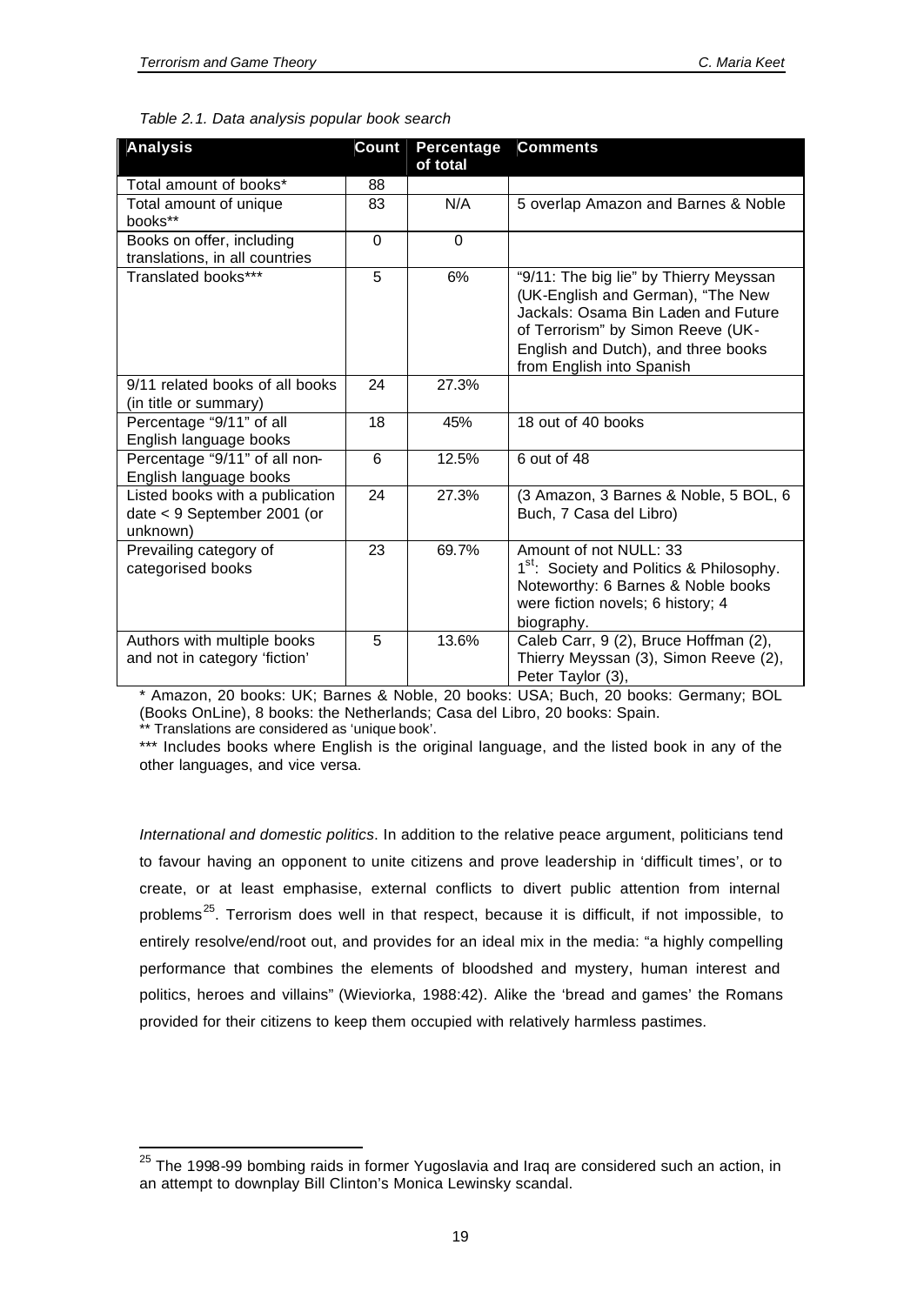#### **The start of the Age of terrorism**

Bearing in mind aforementioned reservations, there are roughly four distinct changes in the concepts of terrorism found in discussions on terrorism literature over the last 30 years.

#### Late 1960s – 1970s

Terrorism is considered as a 'new' phenomenon in the post-colonial era. This is 'illustrated' by the internationalisation of terrorist acts, like several plane hijackings and the 1972 Munich Olympics, appearing on the EU and USA radar. In Latin America, a shift form rural guerrilla to urban terrorism took place (see e.g. Allerman, 1977:173-197), with the landmark publication of the *Mini-Manual of the Urban Guerrilla* written by Carlos Marighella (1969).

Terrorists are considered to be driven by political ideology and secular motives (Jenkins, 2002), though this may be because of 'the intelligentsia' (see §2.1.2) and the time of *détente* in the sixties (Rubenstein, 1987; Guelke, 1995; Wieviorka, 1988). On an international scale, the 'start' of the age might also be linked to (relatively) eased East-West tensions and relative peace after the Cuban missile crisis (Guelke, 1995:184), thus maybe more a result of 'international and domestic politics' as mentioned in the previous section.

#### Terrorism in the 1980s

Predominantly a result of the Cold war politics, with an accent on groups with leftist political ideologies, Marxism, communism etc., referencing the 'Red Network', alleging that Russia is behind all terrorism, with the high/low point Claire Sterling's *The Terror Network*<sup>26</sup>.

#### Late 1980s – early 1990s

The fall of the Berlin wall and Glasnost "represented a change in the nature of the international political system, with important implications for the concept of terrorism" (Guelke, 1995:183): some voices raise (Western) state terrorism and the existence of 'Black terrorism', committed by far right movements. The West is seen as the main perpetrator, which is the same trap of thinking as the 'Red Network' advocates, but then the other way around. There still exists a strong research bias in picking examples of 'terrorism' to suit the scholar's own interpretation to make his/her point.

Jenkins (2002) considers terrorists to be driven more and more by "ideologies that exploited religion". This might appear so, but the changes in international politics, analogous to what Guelke provided for the onset of the age (see above), may be closer to the truth: as Piper points out, "that with the end of the Cold War, ideological motives are partially relieved by economic interests<sup> $n^2$ </sup>, with a marginal note on the vague term 'economic interests' (see also

l

<sup>26</sup> Sterling, Claire, (1981), *The Terror Network: the secret war of international terrorism*. London: Macmillan. This book is widely criticised and proven incorrect, in that claims and assertions made in the book were not founded upon true data (see e.g. Herman and O'Sullivan (1991:39-75) for a critique).

 $27$  Translation by author.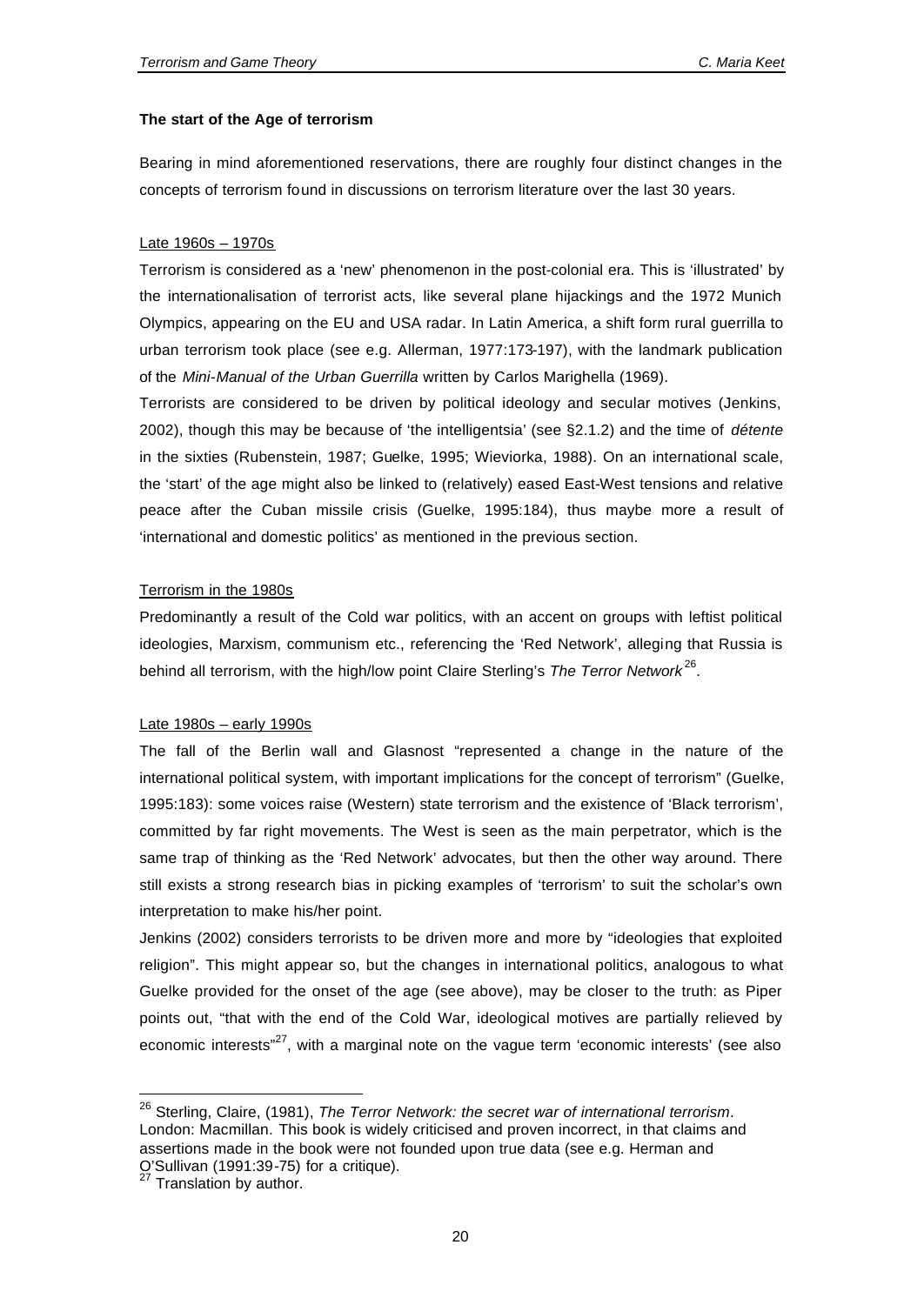§2.1.2 – causes of terrorism). The (near) 'death' of leftist ideologies resulting from the end of the Cold War may have induced a relative increase, and a resurfacing of attention, of plain economic, 'ethnic' and religious motives.

#### **Late 1990s – present and a (the?) future**

#### Late '90s – present

Categorising the recent years confronts us with the problem of not having an historical overview. Notwithstanding this, one can observe a rigorous blank condemnation with an abundance of platitudes, especially after 9/11. A contributing factor to this characteristic is the Internet, where it is fairly easy to spread opinions by seemingly trustworthy 'research' organisations like the American Enterprise Institute, Family Research Council, RAND Corporation and certain university publications that are not always peer reviewed. They are beaming an air of credibility wanting to 'join the cause' against terrorism to make a few bucks and receive attention. These simplifications feed the 'terrorist problem' because these types of publications hardly contribute to a constructive debate.

Besides this, an additional change compared to the previous time periods can be identified: improved and increased levels of technology used by terrorists, e.g. 'dial-a-bomb' and cyber wars, all further detached from the actual deed, hence more anonymous and easier to commit when one is not physically confronted with the 'human face' of the people who are killed $^{28}$ . A logical consequence is that terrorists will need more education to make use of technological possibilities. Modernization surfaces in several writings, since the late 1970s, making these current claims less convincing. Idem ditto the interdependence of countries and fragility of communications systems, the electricity grid and the food production and supply system – or all things technical (e.g. Thomson, 2002). Homer-Dixon (2002) is an illustrative example of a social researcher who probably attended a course 'introduction in technology' and instantly identified a wide range of dangers that come with use of (advanced) technology<sup>29</sup>. This has, in my opinion, more to do with the fear of the unknown and unfamiliarity of the intricacies of the technology of everyday products than with a potentially devastating threat. However, 'more technology' in the sense of increased internationalisation does occur in the terrorist scene as well, in two tiers by exchanging knowledge between various terrorist groups and the wider geographical area a terrorist organisation may encompass.

l

<sup>&</sup>lt;sup>28</sup> With the exception of self-sacrificing operations.

 $29$  In the same vein, I mentioned during a class discussion that I have the theoretical knowledge to make a microbiological 'weapon', to much horror of my fellow students – but any student who completed a few courses in microbiology possesses sufficient knowledge to do so. Actually going ahead with it is something entirely different.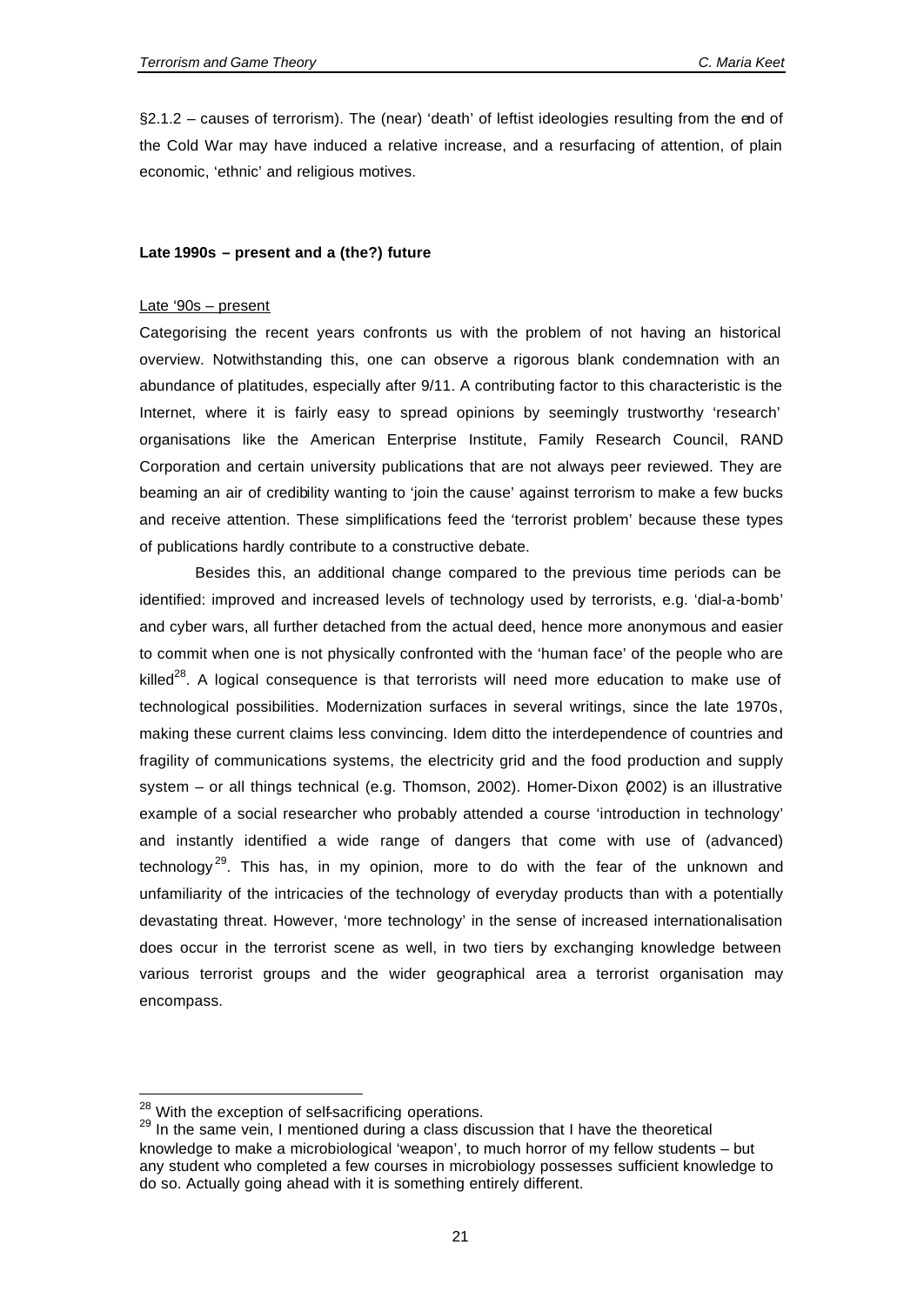More interesting is the notion of the "*Freizeit-Terrorist*" <sup>30</sup> (Meyer, 2002). Although Marighella introduced the concept of the 'undercover terrorist' for urban terrorism in 1969: living a life as normal as possible during daytime and in your leisure time preparing terrorist acts; the refinement of this idea at the moment surely are the 9/11 hijackers.

Last, another aspect that may, or may not, pass the test of time when future scholars of terrorism look back on this era, is the absence of the ethics and philosophy of killing (except for Drewermann, 2001). It may seem as if that is a finished station with the conclusion that one may kill other human beings (whilst making up your own criteria), ignoring what makes a member of a political party or antimovement (see §2.2) to make the switch and take the path of violence.

#### **Future**

l

Academically, there may be a point in avoiding the word 'terrorism' and include its type of activities as part of a new form of 'war ethics', or try to define diversifications into e.g. resistance organisation, state-supported terrorism etc. Regardless of the outcome, if one would want to undertake this, researchers can reinterpret history (again) with 'new' views on terrorism.

The practice of terrorism might change over time; more often "feature disruption rather than destruction" (Lesser, 1999:4), like cyber wars carried out by 'hacktivists' (see Denning (2001) for an overview on the subject), an example is Hizbollah versus Israel<sup>31</sup>, as, according to Wardlaw (1989), terrorists seem to have a rationale for not using nuclear weapons as being too all encompassing. The assertion that advances in technology will increase and worsen the prevalence of terrorist acts may not hold, though the actual actions may be different than the targets have themselves prepared for.

None of the aforementioned causes are easy to resolve, even highly improbable; therefore terrorism likely will be part of life in the foreseeable future.

#### *2.2 Actors involved in terrorism*

In the previous two paragraphs, I have gone into some detail about definition, causes and goals and changes over time, but have not touched upon terrorist groups themselves. What is the nature of a terrorist organisation? How do they emerge? Do they receive 'outside' support? What positions are possible for other states involved in the conflict? These questions are explored in this paragraph. First, I consider general sociological characteristics, then the aggrieved groups and finally state actors involved in terrorist conflicts.

<sup>30</sup> 'Freizeit' is translated into English as leisure time, but literally means '*free* time' – your time when you're not constrained with the chores of work and social obligations.

 $31$  The cyber war in 2000, which involved mainly site defacing, email bombs and ping-to-death (= web servers flooded and inaccessible), required mediation to end the net attacks, are covered by e.g. Gambill (2000) and Arabia Staff (2000).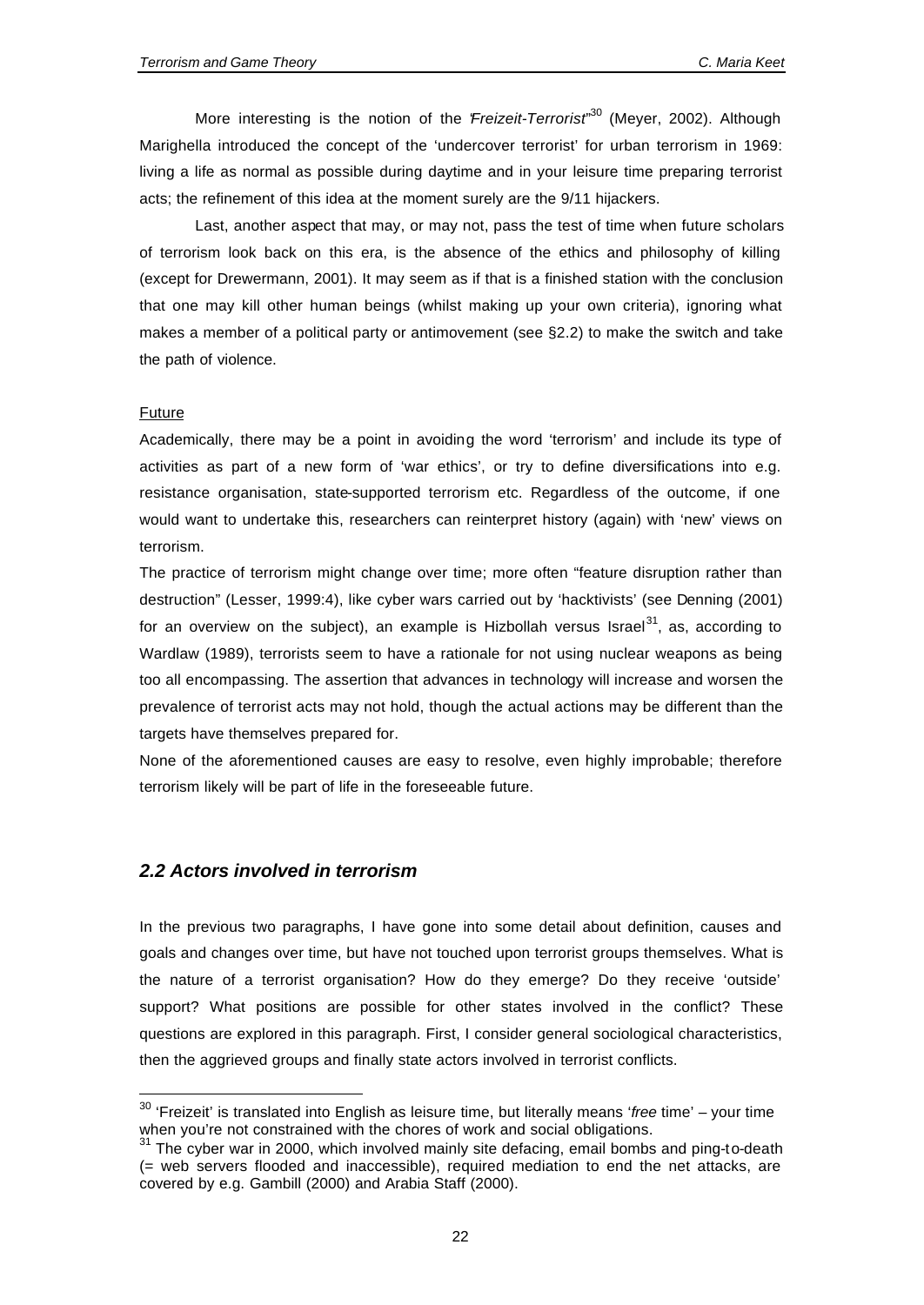#### **Sociology of movements and factions**

Michel Wieviorka (1988) has carried out research into terrorism from the perspective of sociology, particularly into what makes groups change from social movement, like labour organisations, to social antimovement that subsequently may give way to a terrorist organisation, which is "the most extreme and distorted form an antimovement can take" (1988:5). The reasoning, alluded to by Crenshaw (1981:396) in a slightly more watered down version, is as follows:

- 1. The dimensions of a social movement are based on principles of identity, opposition and totality, articulated on a theoretical level.
- 2. The social antimovement, which may surface / 'grow out' of / separate from the labour movement when labour conditions deteriorate, starts with inverting these three characteristics and synthesises them together into a single whole. The main characteristic of a social antimovement is that  $\ddot{\text{t}}$  transfers its actors from a prior relationship of social domination into a situation of estrangement or disengagement" (Wieviorka, 1988:19).
- 3. The switch to terrorist organisation is initiated by an "exogenous factor, set in motion by the intervention of specific actors who are foreign to the labor movement" (Wieviorka, 1988:17) and fuelled by an unresponsive institutional system that has closed in on itself and incapable or unwilling to deal with social demands. Further, it is those terrorists who have lost their sense of reality by being too disengaged and cut off from the rest of society, which "lies at the very heart of terrorist activity: the processes of *inversion* through which a collective action loses touch with its original guiding principles" (p57).

Especially interesting is Wieviorka's distinction that the change from social movement to antimovement occurs from within the organisation, but that to become a terrorist organisation requires external influence. Secondly, drawing the fine line between 'social violence' and 'terrorist violence' is difficult, if not "impossible" (Heumann and Vogel, 2001). Is incidental violence social violence, but re-emerging violence terrorist violence? Or could the first maybe failed terrorists, and the second 'too successful' social violence? Third, are terrorist really cut off from society? Not necessarily: a) the *Freizeit-Terrorist* must be familiar with 'normal life' to create the best cover and b) there are all-encompassing organisations like Hizbollah $32$ , who, besides engaging in protracted conflict in south Lebanon, provide education, various religious and community services and agricultural support. Fourth, Wieviorka claims that violence erupts from universities, students working on the assembly line and unemployed ex-students, who "cut and paste ideologies"  $(p41)$  – resulting in an ongoing process of division and recombination within the terrorist arena. Sandole (2002) then argues that once the conflict has erupted, it may become self-stimulating and self-perpetuating once the violence passed a certain threshold, as if there is no way back like the one-way ticket of Wieviorka's three

 $\overline{\phantom{a}}$ 

 $32$  The USA and Canada list Hizbollah as a terrorist organisation, the EU does not.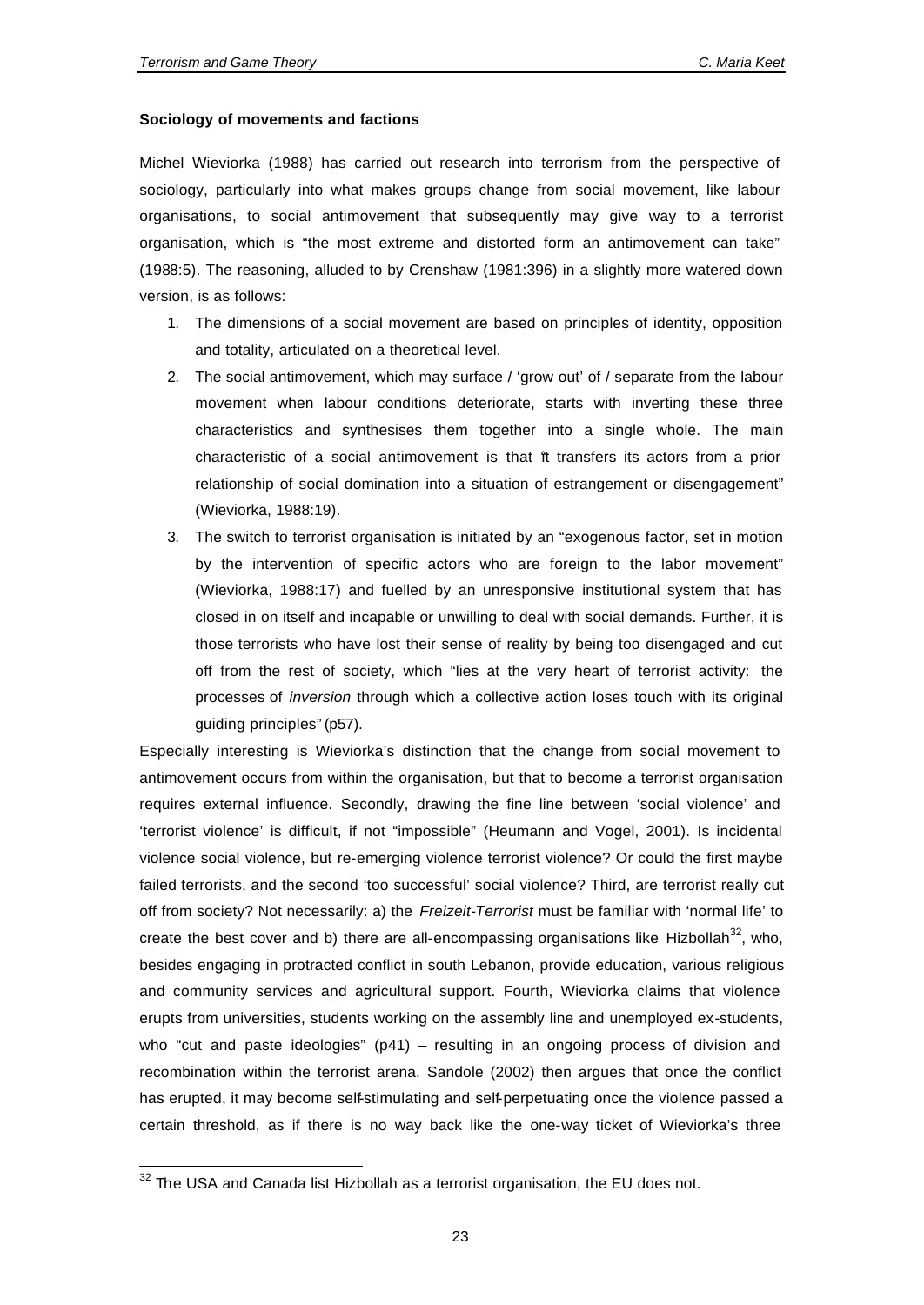stages. There are ample examples confirming and contradicting this hypothesis. Chomsky (2001) voices a more nuanced version, considering small interchanging affinity groups who do business $^{33}$ , a principle developed by the Christian right in the USA.

Besides social movements, there are political movements, though this distinction does not exclude social movements from being involved in politics. But where there may be social and communal groups sprouting to address a single issue, political parties cover more topics and are seen as "the product of important changes in the structure of the state and society" (Weinberg, 1991:426). Then Weinberg advocates that in the relationship between political failure and recourse of terrorism "some dramatic *external* event(s) that provides a sufficient shock to cause a group of individuals to embark on the terrorist path" (emphasis added) (p427) in contrast with political parties, who are "more likely to be the products of longer periods of gestation" (p427). Following this line of thought, one actually may consider terrorists groups a result of even longer gestation: first they try the political route and upon repeated failure some members separate from the political faction and carry out political terrorism $34$ . Another possibility that may occur in parallel is the co-existence of both, in some way interdependent or in competition with each other for support by the masses. A curious result of Weinberg's analysis of links between political parties and terrorist movements is, that terrorist groups with connections to a political party seem to survive longer; he has no idea why. However, one can think of changing circumstances in society, where, depending on the fluctuations, sometimes violence might appear more effective and in other times the political approach. I will elaborate on this aspect in chapter 4.

Topics transcending the two discussed are the logic of collective action and the influence of peer pressure. It is outside the scope of this research, but these aspects of internal group dynamics with regards to terrorist organisations (covering localised 'cells'), the psychology of terrorists, would be highly interesting to investigate<sup>35</sup>.

#### **2.2.1 Aggrieved groups**

l

In the previous paragraphs I used words like 'terrorist organisation', 'terrorist group' and 'terrorist cell' for convenience, because this is how they are normally referred to, even though,

<sup>&</sup>lt;sup>33</sup> Original wording "Man hat kleine Gruppe die Sachen tun", where 'Sachen' not only translates into doing business, but its meaning also includes more shady activities, alike the Irish 'brown envelope culture'.

 $34$  Crenshaw (1981:390) suggests that "many terrorist" have prior political experience in nonviolent opposition, without data backing up this claim. From personal experience in DWARS, the youth organisation of the Dutch Greens (GroenLinks), there always was a division between the 'politicos' and people who did not prefer the political negotiation route. I would not consider the latter as having 'political experience', even though they were member of a political youth organisation.

<sup>35</sup> A 'landmark' publication to start with is: *'The group as polarizer of attitudes'* by Serge Moscovici and Marisa Zavalloni, published in the Journal of Personality and Social Psychology, 1969 12(2), 125-135.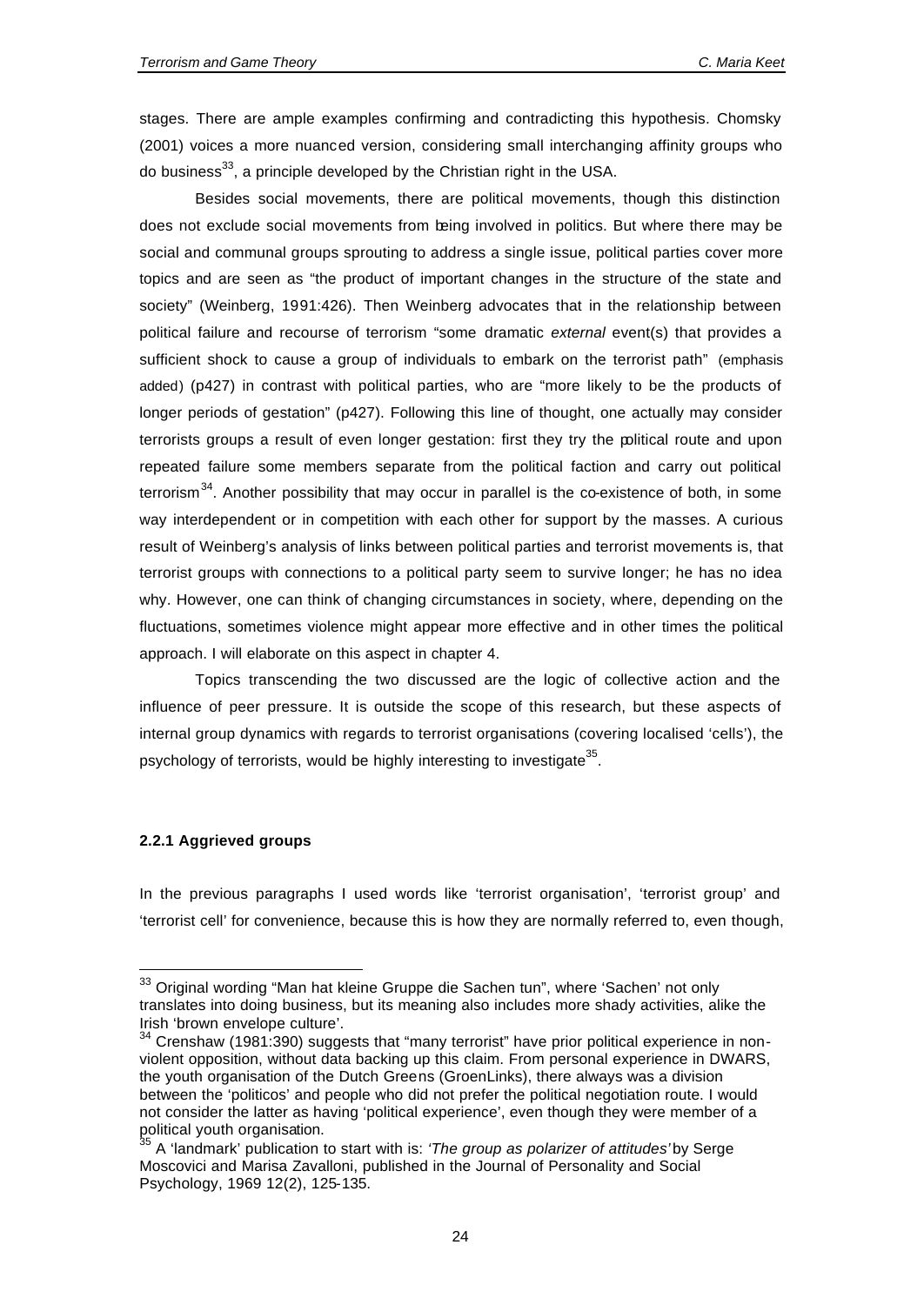l

or precisely because, this implies subjectivism and bias, as one may call these organized groups terrorists, others would say freedom fighters, or resistance for a just cause. To avoid this negative branding, I will use the more neutral term "aggrieved group" to refer to these groups, and it is up to the reader to judge and categorise which label is applicable to whom.

Aggrieved groups have specific political objectives and believe that violence is an inevitable means to achieve their political ends. Objectives vary widely, from defending/aspiring land, religions, nationalities or ideologies. Roughly, this can be divided as having a basis in ideological or refugee-based disorders (Khan, 1987):

- Ideological disorders: comprising right-wing (e.g. racist) and left-wing (e.g. Marxist) ideologies (see also §2.1.2) that may be focussed within the state and/or on the international stage;
- Refugee-based disorders, incorporating Diaspora and people in exile, including liberation struggles: the aim is to get 'their own' country or region back, most often being fought from a refugee area outside the borders of the country they are targeting, i.e. they are per definition supranational oriented and part of the "triangle refugee-group, supportive state(s) and suppressive state(s)" (Khan, 1987) (see also §2.2.2).

It is important to make this distinction here, because the responses on the two types of aggrieved groups are distinct:

Although the international community often recognizes the plight of aggrieved groups under colonial and racist regimes and other forms of alien domination, and upholds the legitimacy of their struggle, no such recognition is generally accorded to groups promoting a specific economic ideology. (Khan, 1987)

According to the UN $^{36}$ , struggle by peoples under above cited regimes is legitimate, as these peoples have the right to self-determination and independence. One note of caution here is, that the Resolution is, as always, a compromise with ambiguous wording, and a signatory state does not necessarily follow the guidelines of a UN resolution. Furthermore, in line with the terrorist versus freedom fighter section in §2.1.1, if one defines terrorism by its method of operation and measures legitimacy in accordance with UN Resolutions like the Universal Declaration of Human Rights, an ideological disorder may have legitimacy as well, but may be harder to prove than 'self determination and independence'.

In line with Weinberg's terrorist - political party delicate relation, the aggrieved group, from either type, consists of 'moderates' and 'hardliners' – assuming there is a division between reluctant terrorists and terrorists who whole-heartedly stand behind the violent acts. This suggests, that the aggrieved group is *not* homogenous nor that terrorists have "a similar background" as Crenshaw (1981:389) advocated. However, this aspect may have changed over the past 20-30 years. The move from rural to urban-based struggle (§2.1.3) via cells

<sup>36</sup> G.A. Resolution 3103, 28 U.N. GAOR Supp. (No 30) at 512, U.N. Doc A/9102 (1973), cited in Khan (1987).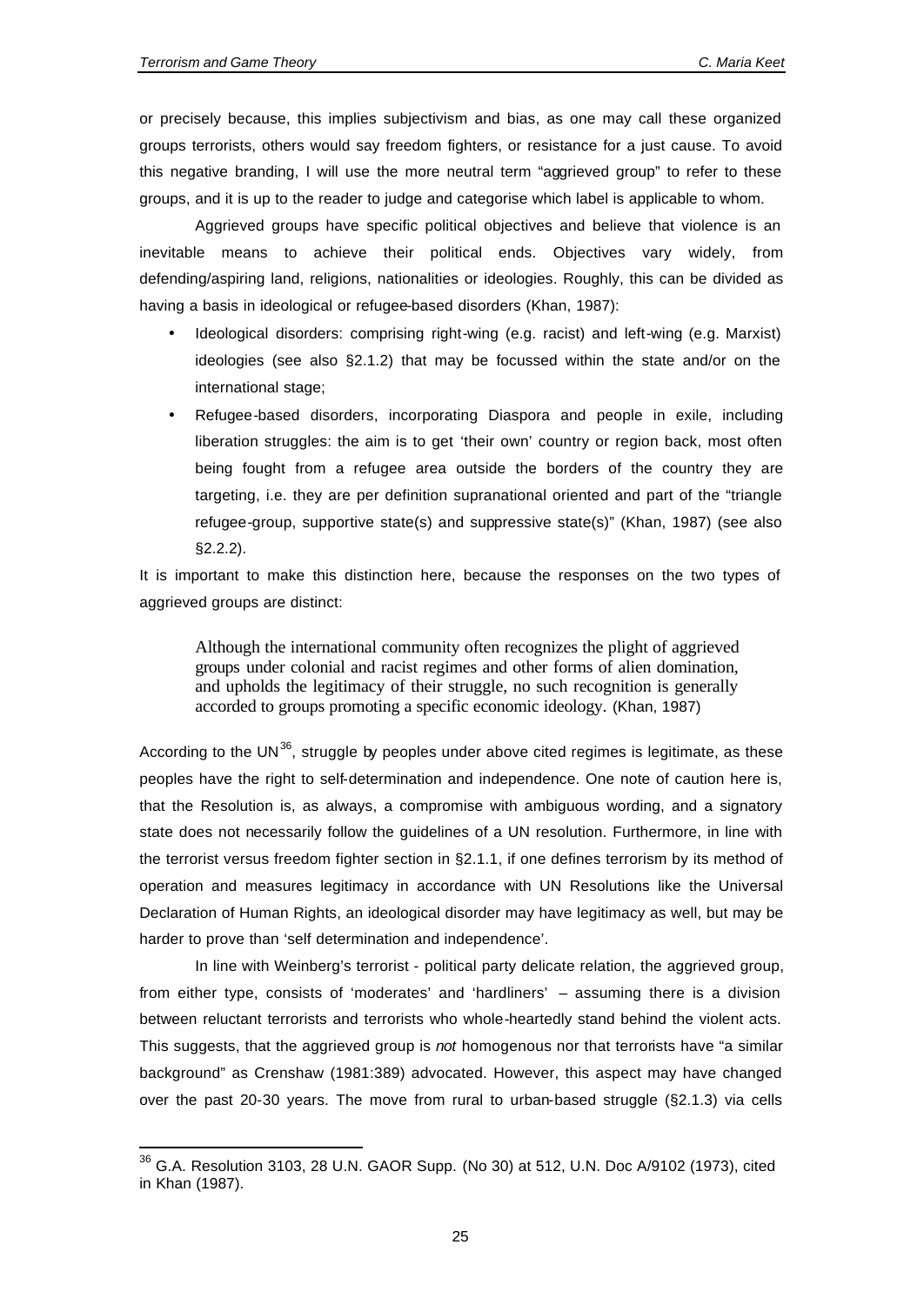necessarily has had an effect on the composition of an aggrieved group, and the increased level of technology and internationalisation doesn't require a farmer fighting for a piece of land, but an moderately to highly educated (middle-class<sup>37</sup>) person. With the increase in technology and mobility comes a higher price tag to finance the activities. One possibility in procurement of finances is to ask or accept an offer from supporters (§2.2.2), but this creates dependency; another, developed in the 1980s and 1990s, is setting up 'Terrorist Inc.'<sup>38</sup>.

The aspect of differences among and within aggrieved groups will be further discussed in chapter 4 in the context of game theory.

#### **2.2.2 Other involved actors**

The media and politicians liken to treat aggrieved groups as insular entities, but in principle, this is not possible: even if it were a 'purely' domestic conflict, an aggrieved group is campaigning against a / the state. Additionally, because of the increased interdependence and internationalisation of societies and higher levels of funding required, it is possible to identify at least five other actors involved in a conflict. These are supportive states and groups, suppressive states and groups and international organisations. A further sub-division can be made into both principle and accessory supportive/suppressive states.

#### Supportive states

Accessory supportive states provide moral support to the aggrieved group, which might sound little distinct from being neutral, but effective moral support from states that promote the political objectives, officially positioned as being outside of the problem, does provide extended legitimacy of the actions of the aggrieved group (Khan, 1987). A principal supportive state not only provides moral support, but also resources (finance, military, active training etc.), though sometimes support may not be voiced loud and clear for international political reasons.

#### Supportive groups

l

For example the Diaspora, other aggrieved groups involved in a similar conflict in another geographical region to exchange strategies and moral support and aggrieved groups involved in another type of conflict, but who can provide technical assistance in deploying new methods of violent acts. Bearing the financing of terrorism in mind, in this context multinational corporations owned by people who are also member of an aggrieved group as well as the wider financial sector, 'regular' companies may do business with Terrorist Inc.,

<sup>&</sup>lt;sup>37</sup> Wilkinson (1977:93); Kristof (2002);

<sup>38</sup> Examples are provided by James Adams' book *The Financing of Terror* (discussed by Bakhash (1987)) and, more recently, by Heumann and Vogel (2001).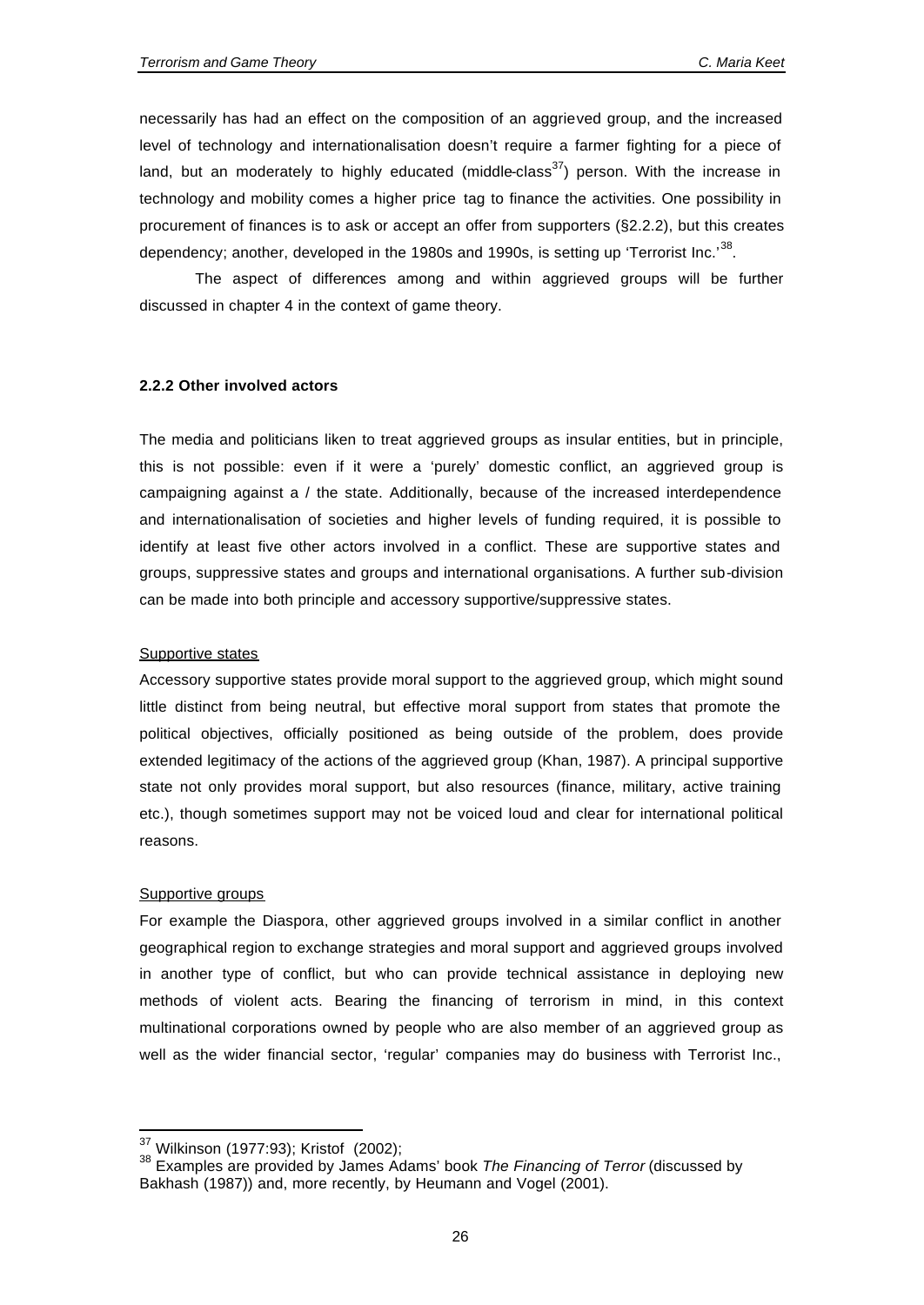which can be interpreted as either directly or indirectly providing funds to an aggrieved group, thereby perpetuating the conflict.

#### Suppressive states and groups

The distinction between principal or accessory suppressive state largely depends on perception of the aggrieved group of the particular state and the consistency in opposing the aggrieved group (Khan, 1987), as well as the policies applied by the suppressive state. There may be principal or accessory suppressive groups who either compete for the same base or have a distinct ideology. The line between suppressive states and groups may be unclear in certain circumstances, as a suppressive group might be, directly or indirectly, supported by the same or another suppressive state.

#### International organisations

Undoubtedly, these organisations are players in the terrorist theatre, and due to previously discussed problems of definitions and interpretations, can be any stance varying from active support to active suppression, including gradations of accessory, moral, supportive or suppressive attitude – or 'passively' ignoring a protracted conflict, although inaction is to some extend taking sides as well.

Real life is more complicated than these clear distinctions, as it is common practice for a state to be categorized as more than one type of state not only over time, but especially *at the same time* with regards to different conflicts. This conflicting characterization is part of the wider problem, as "the dual approach of measuring with two standards towards violence and terrorism impairs the orderly functioning of the international system" (Khan, 1987): labels become weapons to influence, and even to manipulate, domestic and international public opinion. Thus, the interplay does not quite resemble a triangle (§2.2.1) as much as a polygon, where all supportive and suppressive actors could be involved, or dragged into a conflict that, because of external influences, may lead to at least continuation of a protracted low intensity conflict, fuel a proxy war or become the source of a full fledged 'world war', or provide a stimulus in resolving the conflict.

#### *2.3 Summary*

Results of scholarly research over the decades is inconclusive about the concept of terrorism and its causes and goals, probably partly due to changes of the subjective idea of the (academically) unclear meaning of the word 'terrorism' and the modifications of actions (not tactics) carried out. Similarly, the emergence and composition of aggrieved groups (terrorist organisations) and the interplay with other actors (state, group and international organisation) are still fields that allows for plenty of further research.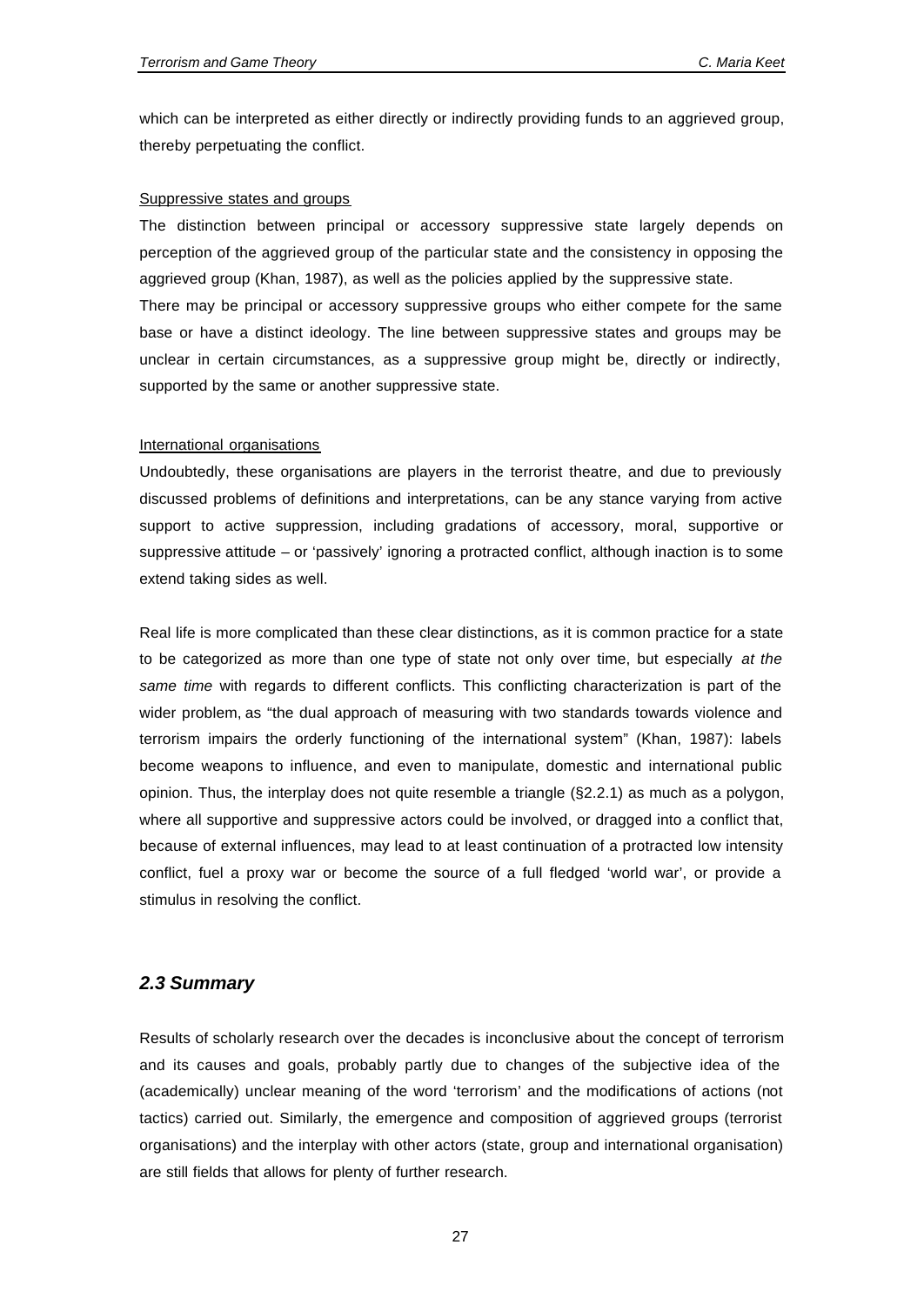## 3. Game Theory

To be able to discuss the application of game theory to terrorism, certain abstract features, characteristics and definitions need to be addressed before the modelling can take place. The intention of this chapter is to keep the mathematics to a minimum, though the reader is strongly advised to refer to *Appendix B* (p92) for further details where indicated. I will provide an overview of the extant game theoretical models which are  $-$  hypothetically  $-$  potentially relevant when modelling protracted conflicts characterised by political violence (terrorism); which ones may, can, and have been used is a topic for chapter 4. Important definitions are included in the glossary for reference.

There are many goals of game theory, ranging from teaching, learning, operational gaming, entertainment to experimental gaming<sup>39</sup>, but what they have in common is that all attempt to abstract certain 'situations': predominantly economic markets and to some extend bureaucracies, organisational behaviour and international politics. The latter faces more difficulties, as human behaviour is more complex to model than a 'rational' *homo calculus*. *Table 3-1* lists characteristics, types, of a game a game modeller can combine in virtually any manner to define a model of the system under investigation. For example a zero-sum, noncooperative game with a dominant equilibrium that is finite and players use a pure strategy; some of these combinations will be discussed in this chapter. On the type of game itself, there are parameters concerning the information available to the players, as presented in *Table 3-2*, and 'pre-game' behaviour.

|                         |   |                            | Comments                                                                                                                                                                                                                                   |
|-------------------------|---|----------------------------|--------------------------------------------------------------------------------------------------------------------------------------------------------------------------------------------------------------------------------------------|
| Zero-sum                | ? | Non-constant<br>sum        | Zero-sum = 'exactly what I win, you will lose'<br>Non-constant sum = other payoffs (might be<br>better for a 'loser' than in a zero-sum game)                                                                                              |
| Non-<br>cooperative     | ? | Cooperative                | Cooperative means that players make "binding<br>agreements"; non-cooperative is competitive                                                                                                                                                |
| Dominant<br>equilibrium | ? | Nash equilibrium           | Can be both with or without focal point; games<br>with a dominant equilibrium can have Nash<br>equilibria                                                                                                                                  |
| Pure strategy           | ? | Mixed strategy             | Pure = move a is best (thus chosen), otherwise $b$<br>Mixed = there's a probability $?$ that the player<br>chooses a, and probability $1 - ?$ that b is chosen                                                                             |
| Finite                  |   | Infinite                   | A single game can be repeated (in)finitely (with<br>subgames making a 'supergame'), or can learn<br>during the 'repetition' (evolutionary games). Can<br>be used to determine the probability of a mixed<br>strategy and Bayesian updating |
| Extensive form          | ? | Normal<br>(strategic) form | Extensive $=$ with full game trees<br>Normal = a 'simplified' extensive form game<br>depicted in a table with payoffs                                                                                                                      |

*Table 3-1. Overview game features.*

 $\overline{\phantom{a}}$ 

 $39$  See Shubik (1972) for a structured overview.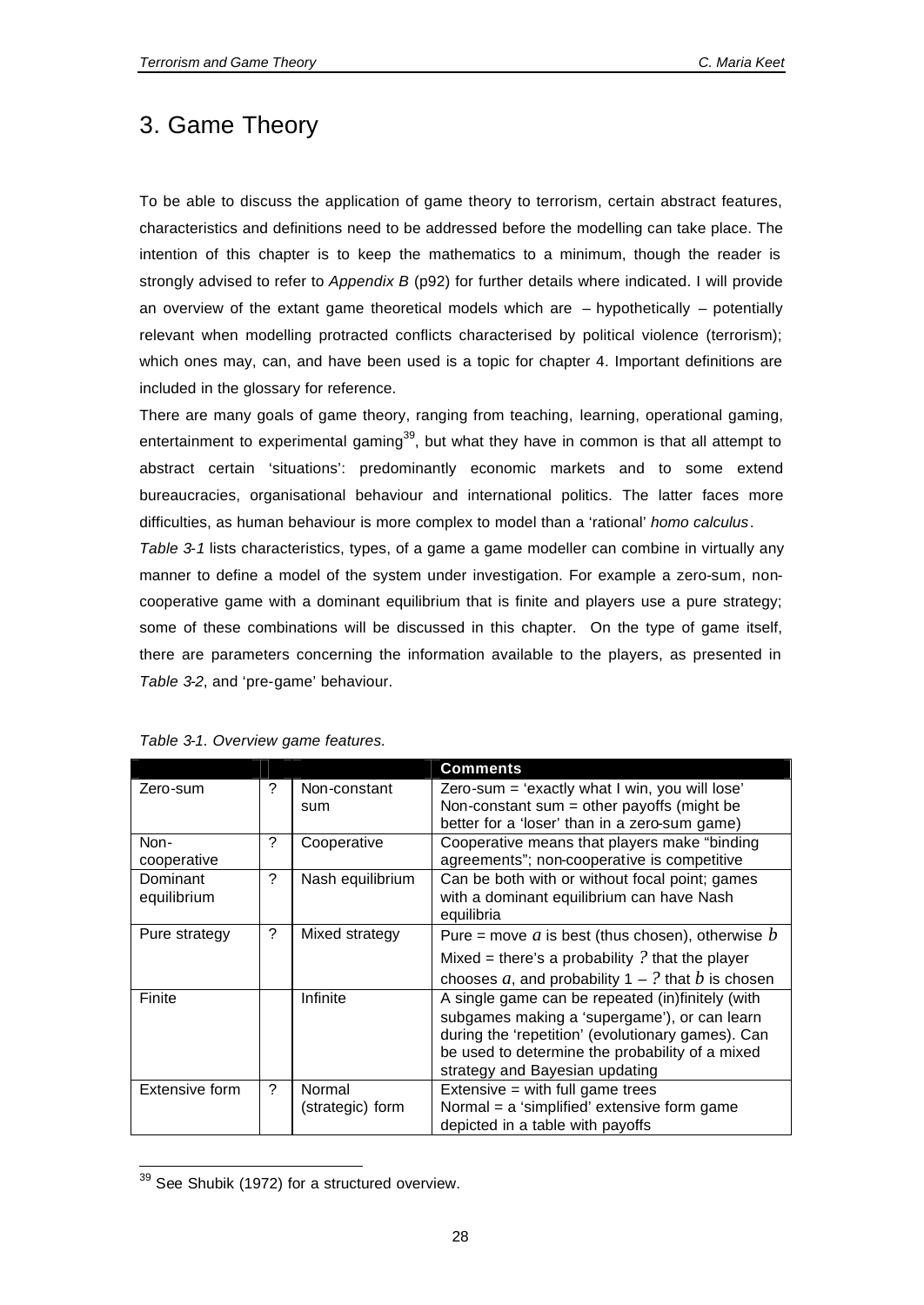| <b>Information category</b> | <b>Meaning</b>                                                 |
|-----------------------------|----------------------------------------------------------------|
| Perfect                     | Each information set is a singleton (an information set        |
|                             | containing one node)                                           |
| Certain                     | Nature* does not move after any player moves                   |
| Symmetric                   | No player has information different from other players when    |
|                             | he moves, or at the end of the nodes                           |
| Complete                    | Nature does not move first, or her initial move is observed by |
|                             | every player                                                   |

*Source: Rasmusen (2001:48), Table 2.4.*

*\*Nature is some external event not controlled by any of the players*

#### *3.1 Zero-sum and non-constant sum games*

I will explain the difference between a zero-sum and a non-constant sum $40$  game by two examples, the Battle of the Bismarck Sea and Student Strategy<sup>41</sup>, and discuss the concept of a weak / strong dominant equilibrium and Nash equilibrium.

#### **Battle of the Bismarck Sea**

l

Please refer to e.g. Rasmusen (2001) for a full description of the game and *Appendix B-1* for related formulae; *Table 3-3* presents the payoffs (units they win / lose) of the choices players Kenney and Imamura have to their disposal in the Battle of the Bismarck Sea. If Kenney chooses *North* and Imamura *North*, then Kenney gains a payoff of 2 and Imamura loses 2 ("gains -2"); the double arrow in the *North* row of Kenney indicates that it does not matter what Imamura chooses when Kenney chose *North*, he will lose the same regardless: the choices are interchangeable. Strategically from the point of view of Imamura, the situation would be more interesting if he would *suspect* Kenney to choose *South*: he best picks *North* to limit his damage to –1. On the other hand, if Kenney decides *South*, then either he has the largest gain, 3, or the least gain (and least damage to Imamura), so Kenney can be risky and choose *South* or be sure of a relatively good payoff when choosing *North*. However, these mutual suspicions about what one thinks the other will chose, results in (*North*, *North*), which is not the best solution for either of the players. This is called a weak dominant strategy equilibrium, or iterated dominance equilibrium (found by mentally repeating the game or by elimination of weaker payoffs ["following the arrows pointing to 'better' outcomes"]).

 $^{40}$  Non-constant sum games are sometimes referred to as non-zero sum or variable-sum games.

<sup>41</sup> I slightly modified this game, which is based on Boxed Pigs.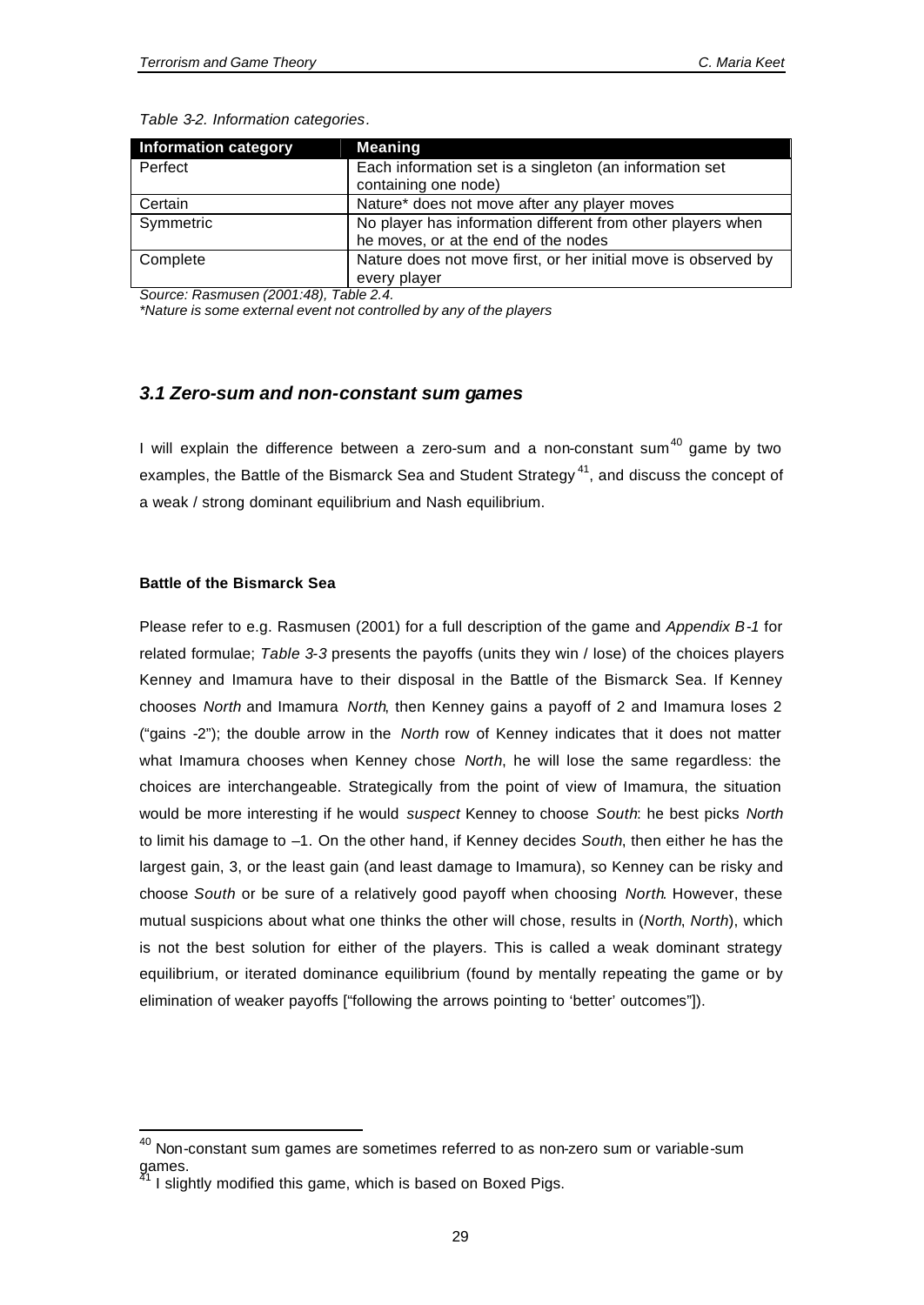*Table 3-3. Battle of the Bismarck Sea*

|               | Imamura |                                            |  |         |
|---------------|---------|--------------------------------------------|--|---------|
|               |         | North                                      |  | South   |
|               |         | North <b>2, -2</b> $\leftrightarrow$ 2, -2 |  |         |
| <b>Kenney</b> |         |                                            |  |         |
|               |         | South 1, -1                                |  | $3, -3$ |

*Payoff to: (Kenney, Imamura) Weakly dominant strategy in bold*

Other matrices with values for the 'gain' and 'loss' of the player can be constructed, as is the case with the traditional Prisoner's Dilemma<sup>42</sup>, which is *not* a zero-sum game and has a dominant equilibrium. It is important to realise that in the application of game theory to the social and political sciences, zero-sum modelling is outdated and deemed inadequate to capture even the most basic behavioural aspects of gaming. Modifications and extensions of the Prisoner's Dilemma and other typical games<sup>43</sup> are more widely used, combined with e.g. mixed strategies (§3.2), cooperative structures (§3.3) of part, or all, players and repeated (in)finite games of negotiations / bargaining (§3.4). In these games there may still be a sense of 'winning' and 'losing', but not in equal amounts and some of them allow for the concept of 'not gaining', which is strictly different from losing.

#### **Student Strategy**

 $\overline{\phantom{a}}$ 

Besides the weak and dominant strategies that may not be present in a game, games can have a Nash Equilibrium, which is a combination of actions when none of the players can improve its payoff by deviating form that particular combination.

There are two students, an Organised Student (dominant) and a Lazy Student (smart). When a student writes an essay (*Work* ), it is at a utility cost of 2 in total and the lecturer awards 10 grade points as a result (i.e. the overall payoff of both students has a maximum of 8 points). If both students do the same work, the Organised Student is rewarded for the extra work, whereas the Lazy Student receives only one point, and both together receive less than the maximum because of their inefficiency of doing the work twice. However, when the Lazy Student actually does decide to carry out some good *Work* , the slacking Organised Student walks away with credit. On the other hand, if the Organised Student decides to *Work* , the Lazy Student slacks and takes a free ride with the Organised Student. When both students show their slacktitude, they do not meet the deadline and no one receives any point. The payoff matrix is shown in *Table 3-4*. There is no dominant strategy, but one can devise a

 $42$  Most game theory study books cover this game to great extend, in its basic form and modifications on the game itself. See e.g Brams (1985), Myerson (1991) and Rasmusen (2001). The Prisoner's Dilemma, with a strong dominant strategy, is included in *Appendix B-2.*

 $43$  For example Boxed Pigs, Splitting the Pie, the Dollar Auction and Grab the Dollar.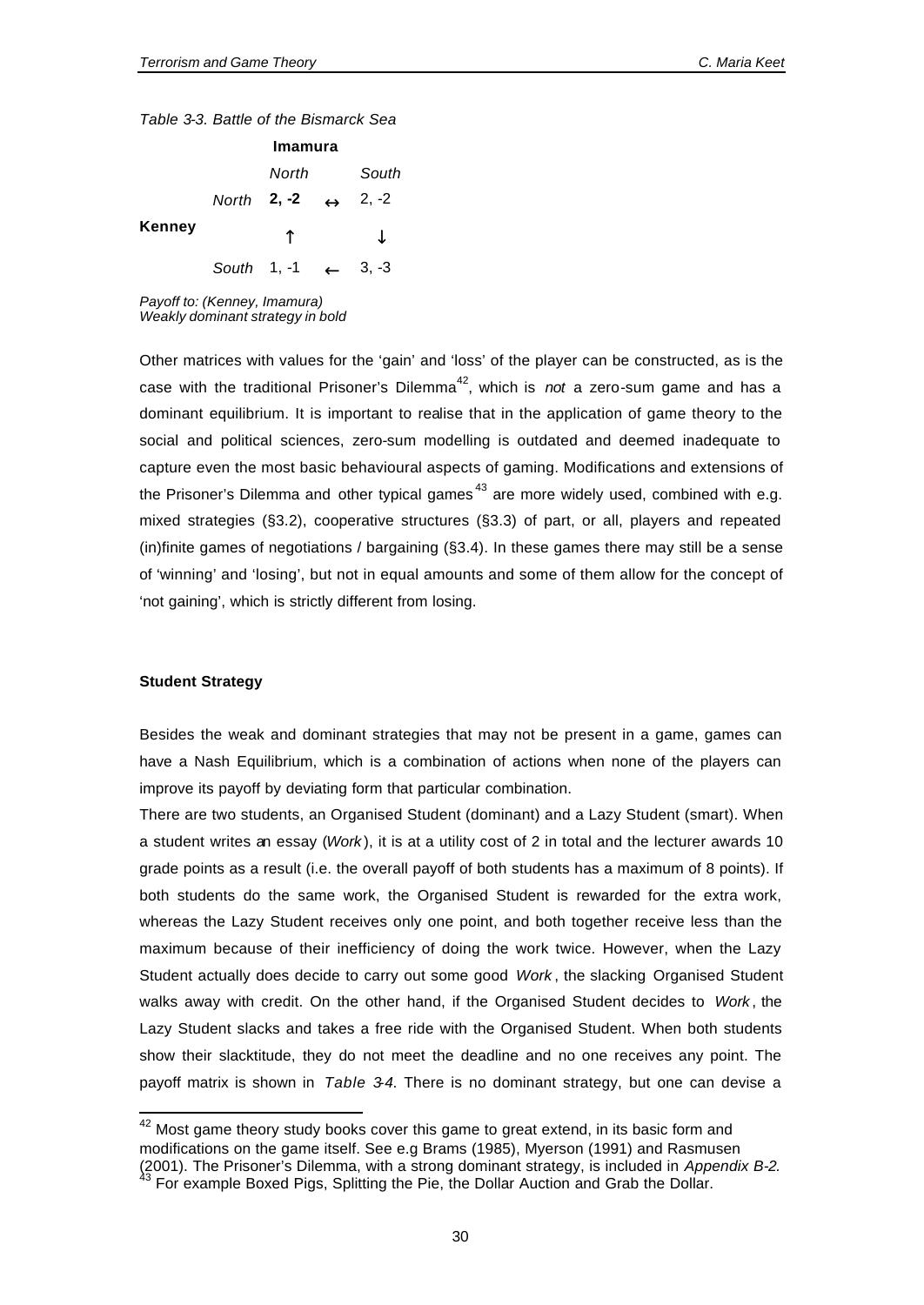Nash equilibrium by starting to propose one strategy combination and to test whether each player's strategy is a best response to the other player's strategies. *Appendix B-1* contains related mathematical formulae.

## *Table 3-4. Student Strategy*

|                     |             | <b>Lazy Student</b> |               |       |
|---------------------|-------------|---------------------|---------------|-------|
|                     |             | Work                |               | Slack |
| Organised Work 5, 1 |             |                     | $\rightarrow$ | 4, 4  |
| <b>Student</b>      |             |                     |               |       |
|                     | Slack 9, -1 |                     |               | 0.0   |

*Payoff to: (Organised Student, Lazy Student) Nash equilibrium in bold*

Note that every dominant strategy is a Nash equilibrium, but not every Nash equilibrium is a dominant strategy equilibrium.

Another aspect of choosing strategies is that in real life a player may not act in accordance with a dominant or Nash equilibrium for psychological or cultural reasons. For example, if (*Work, Work* ) would have a payoff of (5, 2), which is overall 1 point less than (*Work, Slack* ) and (*Slack, Work* ) in the Student Strategy game, thus not an equilibrium, but it is 'socially required' that both students work, then the students naturally opt for the (5,2) option. This is a *focal point*, which should be borne in mind especially in modelling behavioural situations, and "probably more useful for understanding real bargaining situations than the Nash bargaining solution" (Myerson in Raptis, 2001).

# *3.2 Pure and mixed strategies*

Whereas the previous paragraph outlined two straightforward games, it becomes gradually more interesting by expanding the basic models. In reality, it is often not the case that a player's strategy set maps neatly to one 'best action' (a pure strategy), but that a player selects a particular strategy with a certain *probability* over another strategy. The latter is a game with a mixed strategy. Rasmusen (2001:67) provides an analogy illustrating the difference:

A pure strategy constitutes a rule that tells the player what action to choose, while a mixed strategy constitutes a rule that tells him what dice to throw in order to choose an action.

This should not be interpreted as if a player just picks one of the actions randomly without any preference, but one can imagine a *repeated* game where all members of a set of players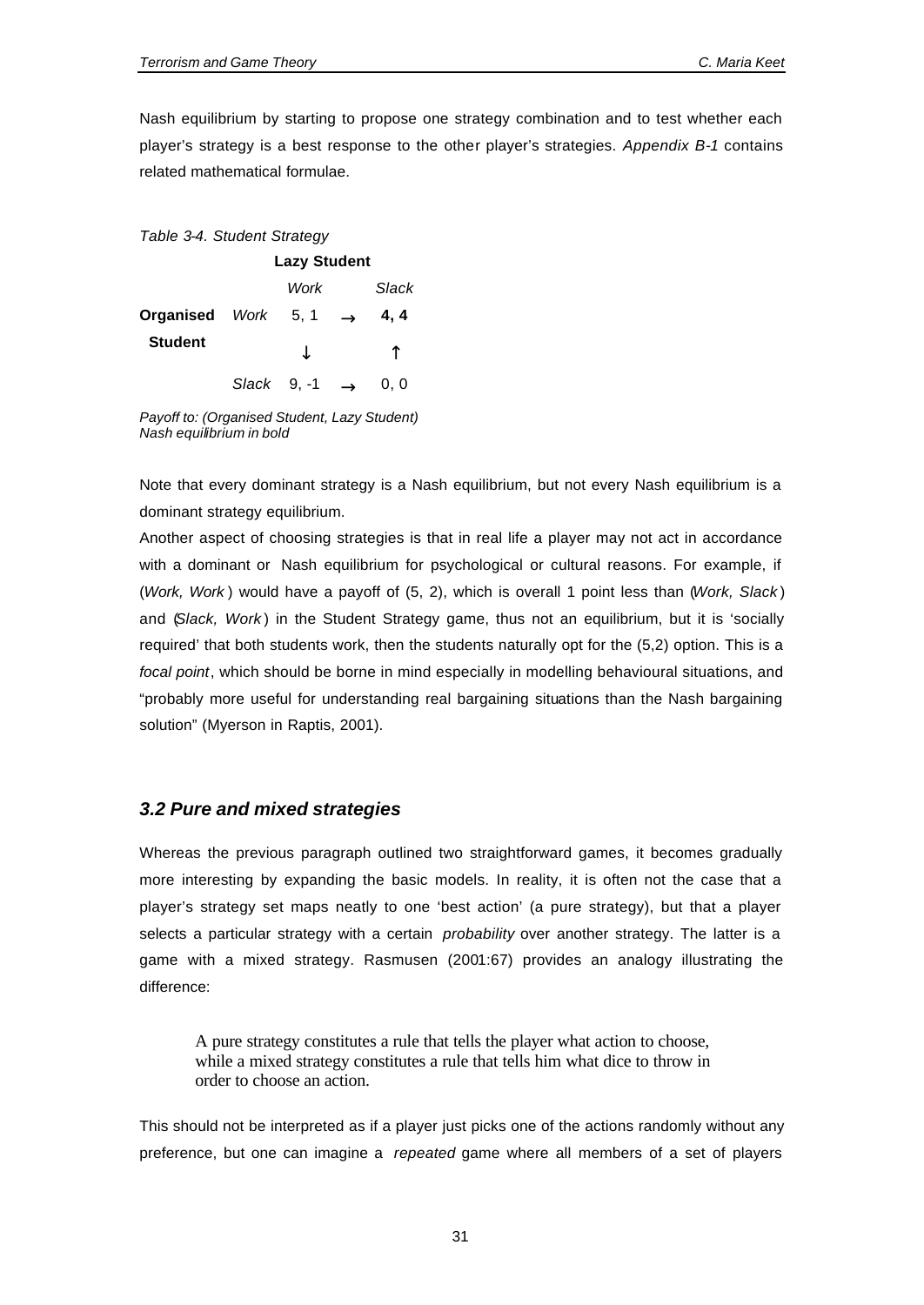played the game. Say, 25% of these players chose *a* and 75% chose *b*, which can be interpreted as if one of these, randomly picked, players would play, he would choose action *a* with a probability ? of 0.25 and choose b with a probability  $(1 - ?) = 0.75$ . One such game is the War of Attrition (see *Appendix B-2* for details) that will return in next chapter in relation to audience costs.

# *3.3 Cooperative and non-cooperative games*

By far the most appealing facet in light of chapter 4 is the feature of cooperative versus noncooperative games and the next paragraph on bargaining. §3.1 and §3.2 presented examples of non-cooperative games where the players were competing for the best result, but what happens if some, or all, players cooperate to achieve a common goal, via effective negotiation? Or, even more intriguing, some players cooperating to compete against a third player – which can be extended virtually *ad infinitum* to cooperating or competing groups and players who are themselves coalitions (alliances) who are internally cooperating and / or competing for a common stance against another player for inter(non-)coalition bargaining etc.

Von Neumann and Morgenstern introduced the concept of a *characteristic function* (with transferable utility). Harsanyi (1963) adjusted this when describing a game in cooperative form; Shapley and Gillies added the *core* as a solution concept (a criterion for stability), which was further enhanced with the *value* as a one-point solution within the core<sup>44</sup>, all focussing on the (area of) equilibrium and the idea of 'threats', which has its relevance in audience costs as well.

Intertwined is the theory on the 'type' of players: what is *the coalition*? There are two main differences in coalitions: one can have, say, three players and two of them decide to cooperate against the third in the hope to yield a better payoff, and the set of *N* players can form a *grand coalition*, who in turn may well be non-cooperative in a meta-level game.

### **The grand coalition**

l

A fascinating paper by Manzini and Mariotti (2001) outlines and analyses the effect of 'a group of people', an alliance, in a negotiation process, based on the internal dynamics of the alliance. They discuss how the group members do and have come to their joint position (see *Figure 3.1* for an overview of the possibilities; a further distinction can be made in the internal bargaining process of a coalition: simultaneous moves, or alternate offers [see §3.4]). They

<sup>44</sup> See *Appendix B-1* for summarised details, and refer to e.g. Myerson (1991) for the characteristic function and Shubik and Shapley (1971) for further explorations of the core.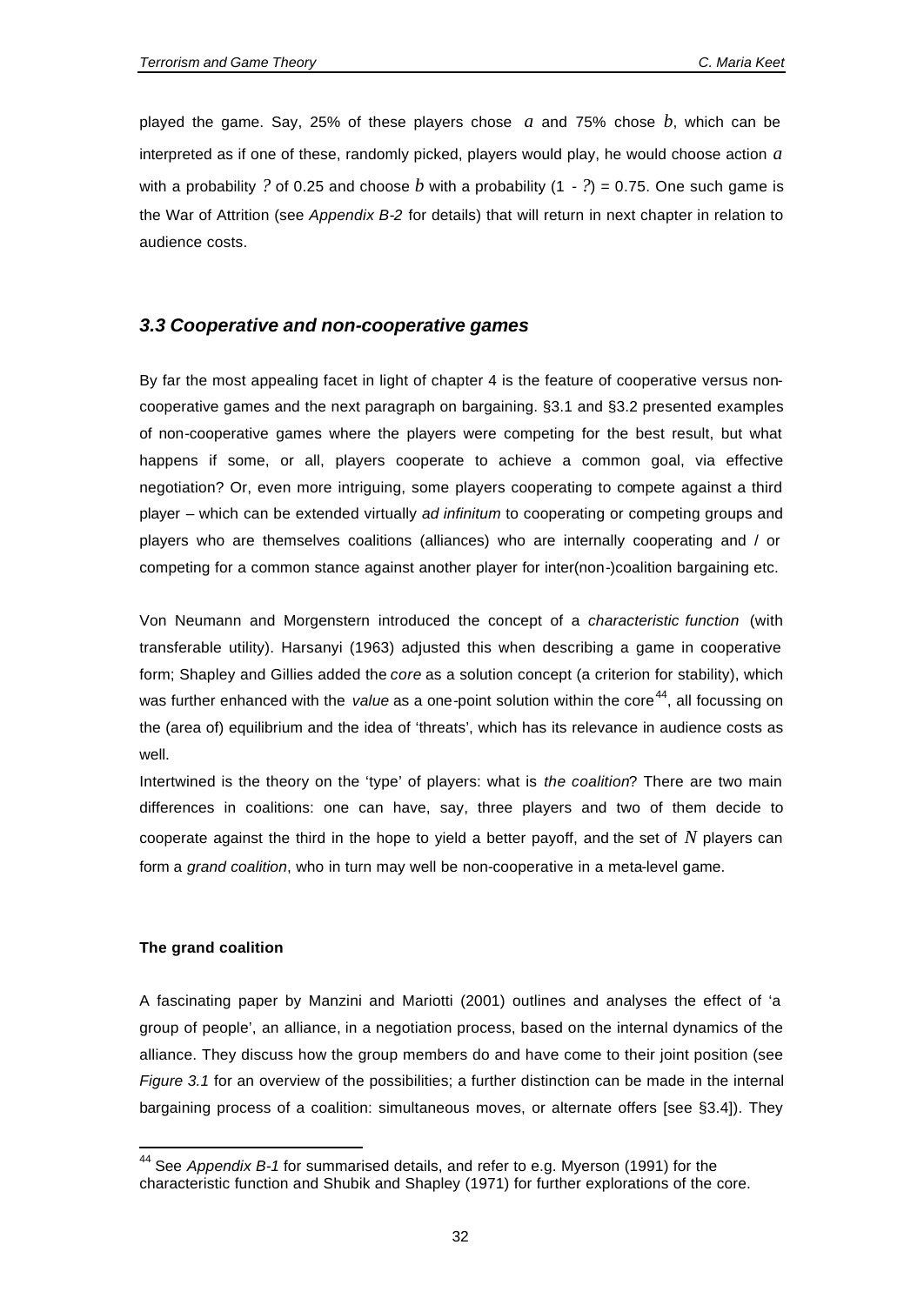conclude that, based on their mathematical models, unanimity agreement leads to more aggressive negotiation tactics with third parties than majority procedures and if alliance members have a fallback position, this will also lead to worse agreements  $45$ .



*Figure 3.1. Intracoalition bargaining options within an alliance. Safe/Unsafe indicates if there is a 'fallback' option for a member of the alliance.* 

Another aspect of the internal dynamics of coalitions is further explored in *Appendix B-3* (p100) where I provide a derivation for coalition members of unequal strength (like size of the member or a higher level of influence for cultural reasons, see *Figure 3.2*), hence one of the coalition members may request a larger share of the pie than a 50-50 split in a two-person coalition (regardless if there is a third player). Based on this generalised formula of unequal members,

(? *r* + (1- *r*)/4, ? *r* + (1- *r*)/4, (1- *r*)/2),

a stronger alliance member may be persuaded into joining (not defecting) a coalition, as her payoff is larger than if she would go it alone.



*Figure 3.2. Power distribution within an alliance.*

 $\overline{\phantom{a}}$ 

<sup>45</sup> See *Appendix B-1* for key (mathematical) game theory aspects.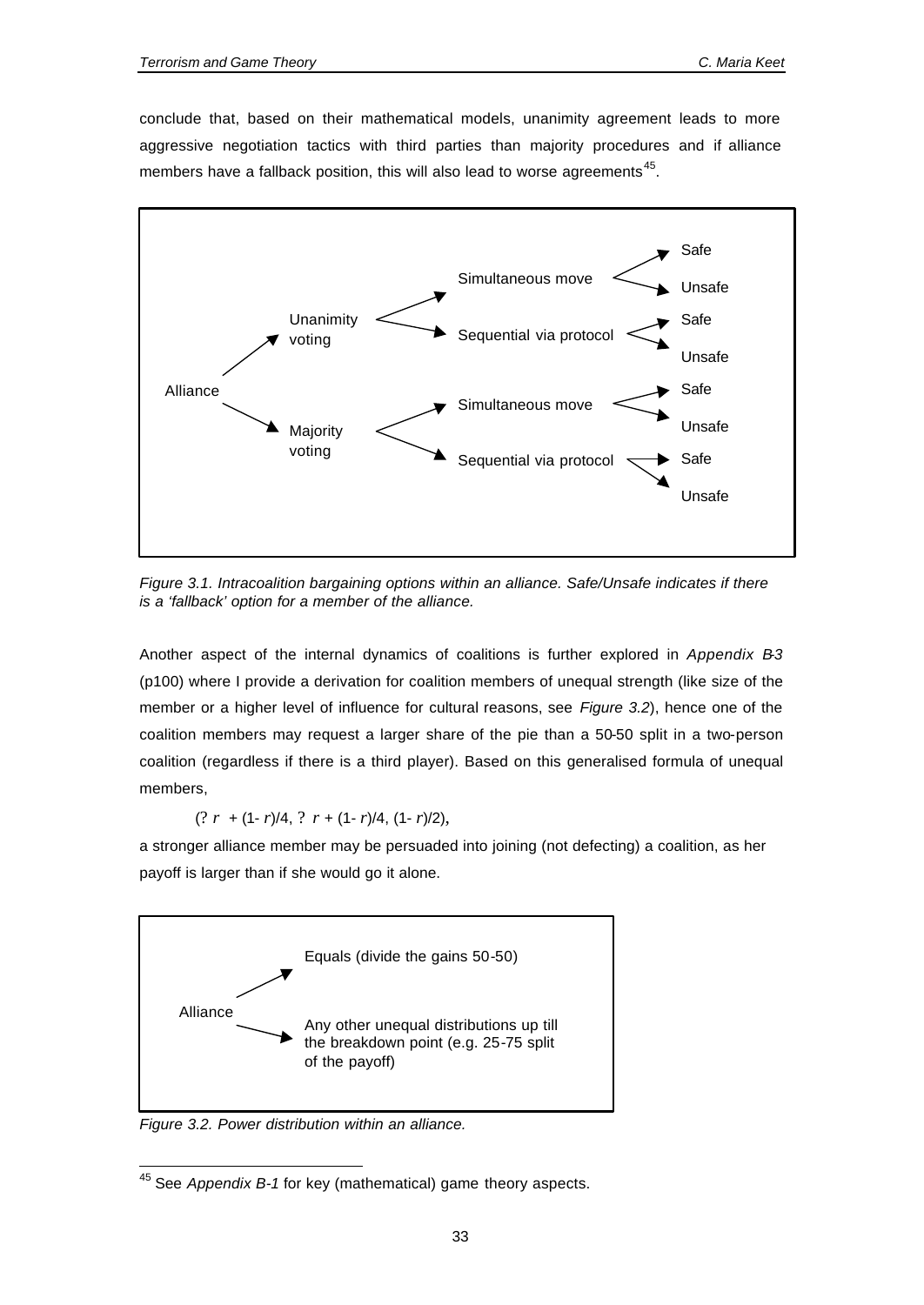## *n***-Person game with partial coalitions**

The '*n*-Person' is predominantly worked out for only 3 players, where two of the three may form a coalition in order to improve their payoff. Horn and Wolinsky (1988) use a union versus company setting with 'centralized' (coalition) and 'decentralized' bargaining (decentralized is more profitable for the company – divide and rule), Berninghaus *et al.* (1999) apply this to company mergers<sup>46</sup> and Chae and Heidhues (2001) provide a more abstract mathematical model (included in *Appendix B-1*). Their model shows, that under pure-bargaining situations, a player joining a coalition is always worse off, which is counter-intuitive and called the 'joint bargaining paradox' (see bargaining §3.4), but when a fallback position is included there is a certain range where it is advantageous to form or join a coalition. Ironically, in the light of aforementioned work by Manzini and Mariotti, this fallback position actually has a negative influence on the bargaining strength of the coalition as a whole. However, they need not be in contradiction *per sé*, as Manzini and Mariotti used *repeated* games with (joint stable) subgame perfect equilibria, whereas Chae and Heidhues do not.

# *3.4 Bargaining*

l

Having outlined the basic idea of a game, types of strategies, equilibria and discussed possible compositions of players, it is now appropriate to discuss the interaction between these players: bargaining<sup>47</sup>. As with the other topics, this is one of increasing complexity and only the basic principles will be addressed here<sup>48</sup>.

The fourth axiom<sup>49</sup> of Nash's bargaining solution (1953) requires symmetry, in the sense of

With *people who are sufficiently intelligent and rational* there should not be any question of "bargaining ability", a term which suggests something like skill in duping the other fellow. The usual haggling process is based on imperfect information. (emphasis added) (Nash, 1953:138)

Note here, that the concept of internal coalition structures as discussed in §3.3 does not necessarily affect symmetry of the overall game. In a single symmetric game *à la* Chae and Heidhues it does not, but if one repeats a game, alike Manzini and Mariotti (2001), Bueno de Mesquita (2001) or Horn and Wolinsky (1988), it is considered an *asymmetric* Nash solution (Chae and Heidhues, 2001), thus where "the information sets of players differ in ways relevant to their behaviour, or differ at the end of the game" (Rasmusen, 2001:49) and

<sup>46</sup> Where players *x*, *y*, and *z* can form either *xy* against *z*, *xz* versus *y* or *yz* against *x*.

<sup>&</sup>lt;sup>47</sup> Interchangeably used with negotiations, though negotiations tend to be used more in cooperative games and bargaining in non-cooperative games.

 $48$  The reader may like to consult Myerson (1991), Rasmusen (2001) or Gale (2000) for further explorations of the topic.

<sup>&</sup>lt;sup>4</sup>The solution does not depend on which player is called player 1. In other words, it is a symmetrical function of the game." (p137). Please refer to *Appendix B-1* for the other axioms.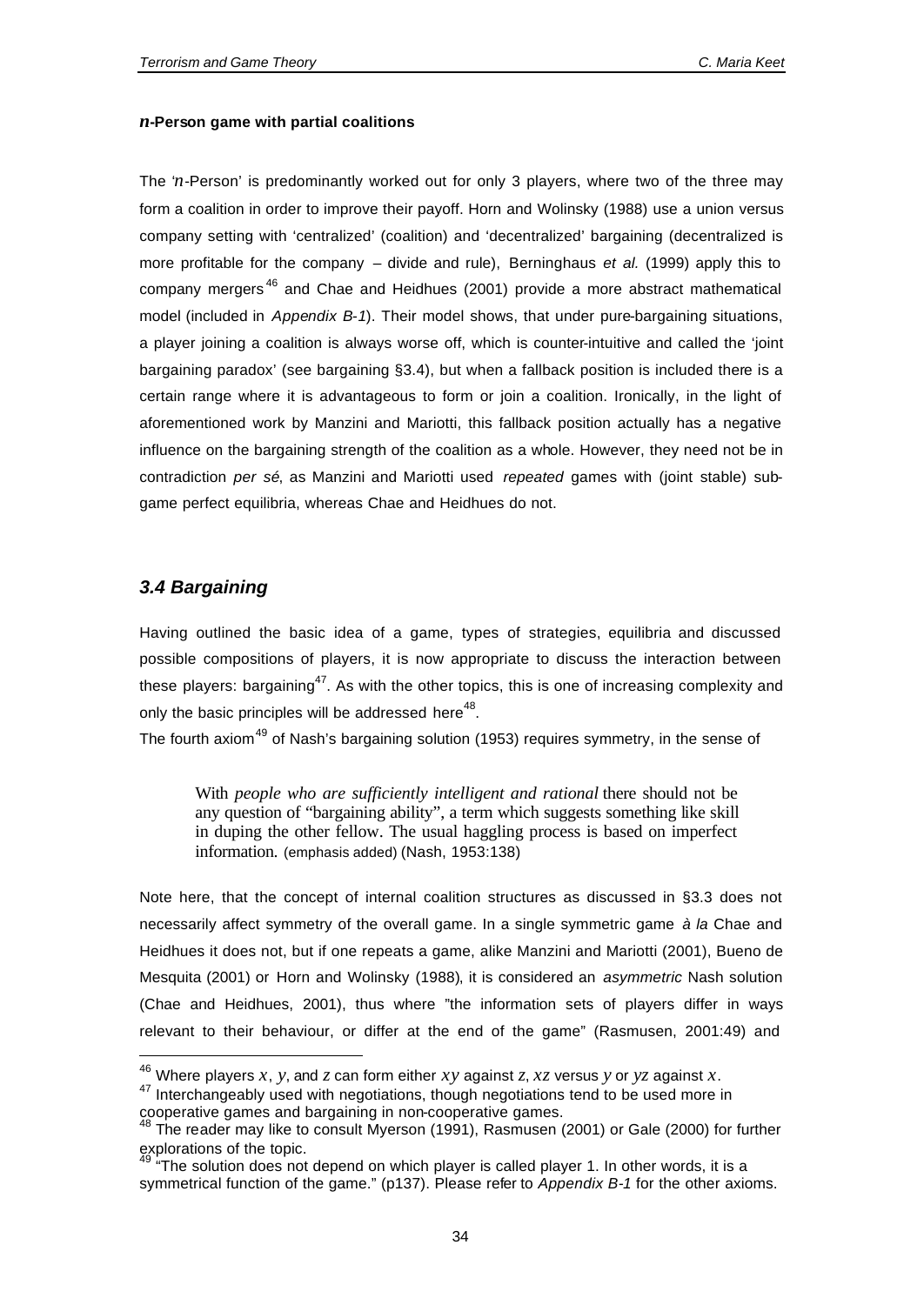l

'bargaining ability' diverges (stronger/weaker coalitions on long-term basis). The latter is highly relevant in modelling sociological and political situations and often a model consists of a 'supergame' comprising subgames with pure strategies modelled on the Nash bargaining solution.

Aside from the varying information sets of the players, there are two main bargaining procedures: one where players make simultaneous offers and either have to accept or reject the offer simultaneously, or alternating offers (offer by  $a - b$  accepts or rejects – if reject, *b* makes a new offer – etc.). The latter, first introduced by Rubinstein, 'suffers' form a first mover's advantage. Each subgame in the alternating offers bargaining has a unique subgame perfect equilibrium (s.p.e.) with an immediate agreement amongst the players. If one models this game with three players, the number of s.p.e.'s is infinite (or at least multiple when the set of possible distributions is discrete). (Gale, 2000)

Other factors involved in the bargaining process that affect the procedure are [making credible] threats, side-payments or cheap talk, lying and trust<sup>50</sup>.

<sup>&</sup>lt;sup>50</sup> Please refer to Ouardighi (2002) for a fascinating analysis of the concept 'trust' in relation to game theory.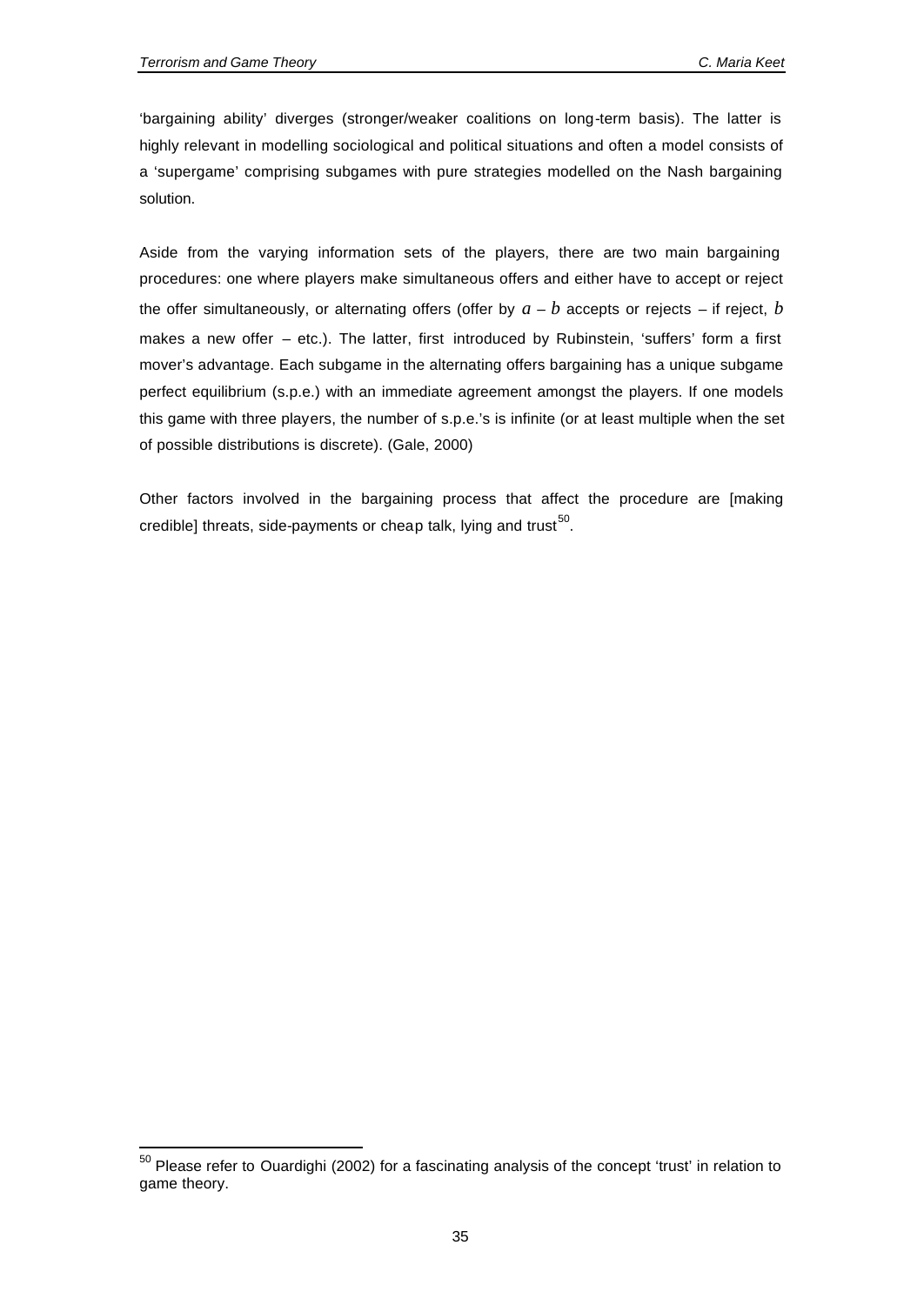# 4. Towards a resolution of terrorism using Game Theory

*A little bit of simple rational analysis – say as a consultant to the terrorists and food poisoners – could quickly suggest how much worse matters could be. Fortunately terrorist groups do not appear to employ management science and operations research departments.*

Martin Shubik (1987:1519)

*Remarkably, we have just improved our position by taking steps to undermine our own military strength. Those who think that unilateral disarmament is invariably nonsensical do not know their elementary game theory very well.* Yanis Varoufakis (1991:61)

This chapter integrates previously discussed theories of terrorism with different game theoretical models, aimed to be a contribution to untying the knot by offering a rational approach to the emotion-laden concept of terrorism. There are no games that provide *the* strategy to *the* solution, but they aid in understanding the problems, which in turn supply tools for addressing (some of) the issues.

The first paragraph considers audience costs, not only its effect but also exploitation of the model by aggrieved groups. Subsequently, I look into bargaining and coalition dynamics, assuming that at some stage a certain level of dialogue between the actors is a prerequisite for building positive peace<sup>51</sup>. Both paragraphs rely heavily on adaptations of general game theoretical and political science models, as the resources on the combination of terrorism and game theory are sparse. Third, some of the theories are assessed via an experimental game. The last paragraph touches upon the sense of using game theory in the context of a terrorist theatre, based on the findings of the preceding investigation.

# *4.1 Audience costs*

l

The term audience cost, first introduced by Fearon (1994), describes a situation on the international political stage when a leader of one country backs down in an international crisis with another country. Costs increase the longer the duration of the crisis, but it depends on behaviour and decisions if the leader actually 'pays' the costs. Payment should not be interpreted in monetary terms, but a measurable extension of loss of reputation in the form of not being re-elected by the public as the most serious incurred cost (that is, assuming the

<sup>&</sup>lt;sup>51</sup> Be it as all actors involved are just tired of violence, or for acknowledgement of the plight of an aggrieved group. Regarding the latter: refer back to §2.1.1 on Just War and legitimate terrorism, where when a protracted conflict meets the requirements, negotiations are (legally and/or morally) justified. This is by American researchers and policy advisors considered the 'soft approach' (see e.g. Dershowitz (2002) and RAND corporation publications, among others).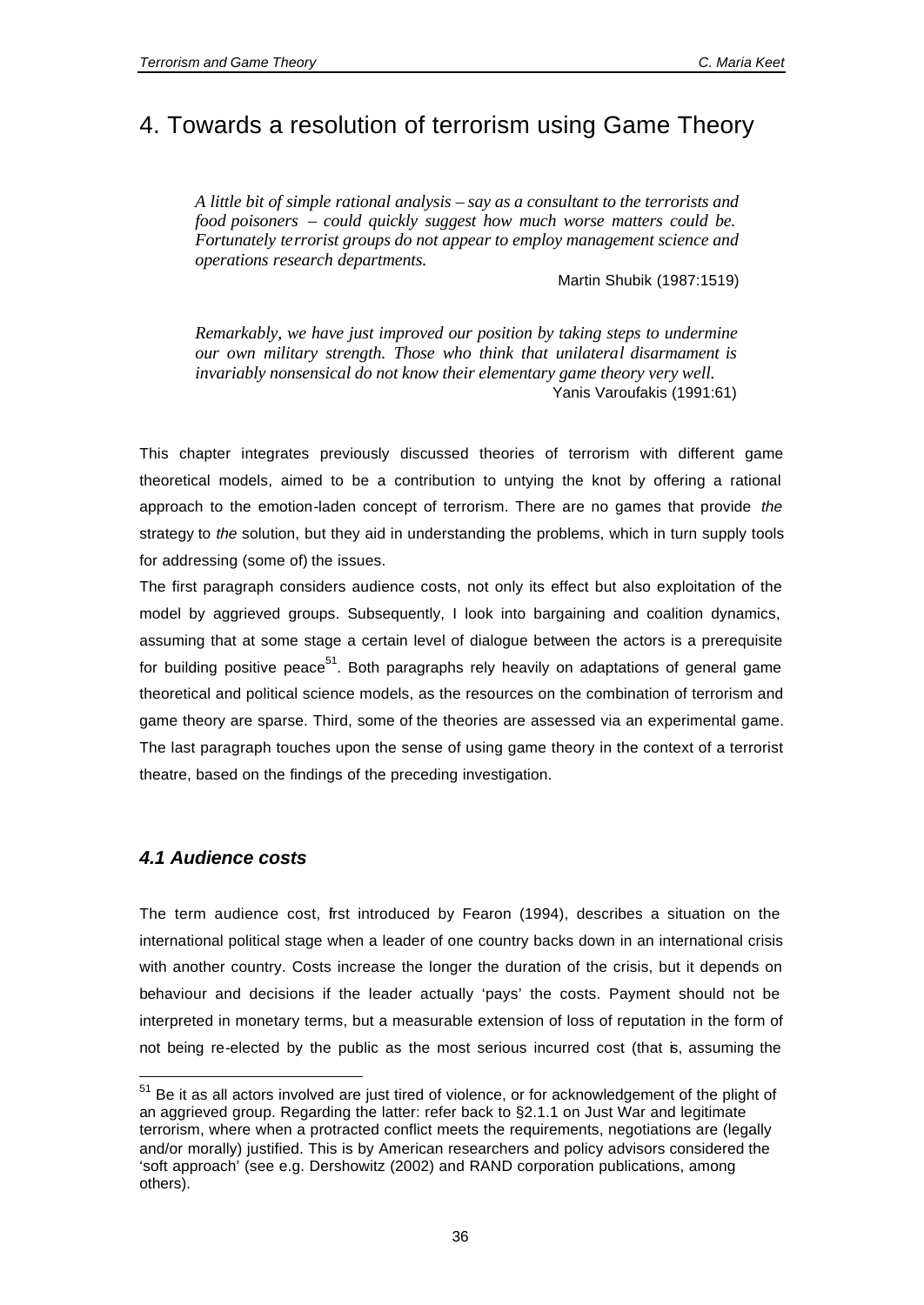l

leader wants to be re-elected). This definition begs the question how audience costs can be measured in 'non-democracies', and for non-state terrorists, to which I will return after addressing general audience cost related factors.

The game is modelled as a War of Attrition, having a continuum of Nash equilibria (*Appendix B-2*), though with three options in the set of strategies instead of two: attack the other country, back down or continue the crisis, where the cost of continuing is mapped onto the discounted value for each round, hence imagine this as the increase of the build-up of the audience cost. Paying the cost counts for both challenging states backing down and for a challenged state that first resists and subsequently backs down. This model predicts that democracies, being able to generate more audience costs than a non-democracy and therefore more capable of signalling their intention more accurately, are less likely to back down in a crisis situation.

However, it does not address *how* audience costs may be generated. Smith (1998) argues that, when in equilibrium, only the least competent leaders will back down during a crisis and will pay audience costs and that "The possibility of war is necessary to keep leaders honest" (p633) (when signals do not threaten they are worthless). Brito and Intriligator (1985) attribute this positive probability of war to a separating equilibrium induced by one country and has its basis in asymmetric information in order to prevent bluffing by the informed state. However, Smith's model<sup>52</sup> ignores the possibility that a leader may back down because of new information that would make a war unjustified, hence not legal and/or foolish to continue the crisis or attack; conversely, "non-intervention signals lower competence" (Smith 1998:633) of the leader. Inherent in the War of Attrition is the tendency towards "belligerent equilibria" (Myerson, 1991:330) and exacerbated by the two-tier bargaining<sup>53</sup>, it results in a bias towards hawkish strategies. A striking example of the limitations on audience cost build-up and the strong bellicose leader bias is the Iraqi crisis in 2002/2003: 'dove' US Secretary of State Colin Powell made a U-turn towards supporting an invasion of Iraq; though strictly according to the audience cost definition, he would not have suffered credibility, but he did.

An extension of the domestic politics factor of audience cost generation is the influence of an opposition party on the stance of the leader (/government), in addition to the voting public. An opposition party can lend additional credibility to threats signalled by the government when 'even the opposition supports the government's stance', but also makes the government more selective in signalling, in the form of the opposition as 'watchdog' because the opposition has no incentive to support a bluffing government. Guisinger and Smith (2002:197) consider this wider combination as "domestic accountability". The credibility an opposition party lends to the government makes the leader more selective, but stronger, in the international crises. Because non-democracies do not have one or more opposition parties, nor voting citizens,

 $52$  The values and importance he attaches to the different strategic options. In itself, the extensive form game of the International Crisis Game (included in *Appendix C-1*) can be a useful modelling tool.

 $53$  Which is the dynamics between international and domestic politics, see Putnam (1988) for an explanation of the concept.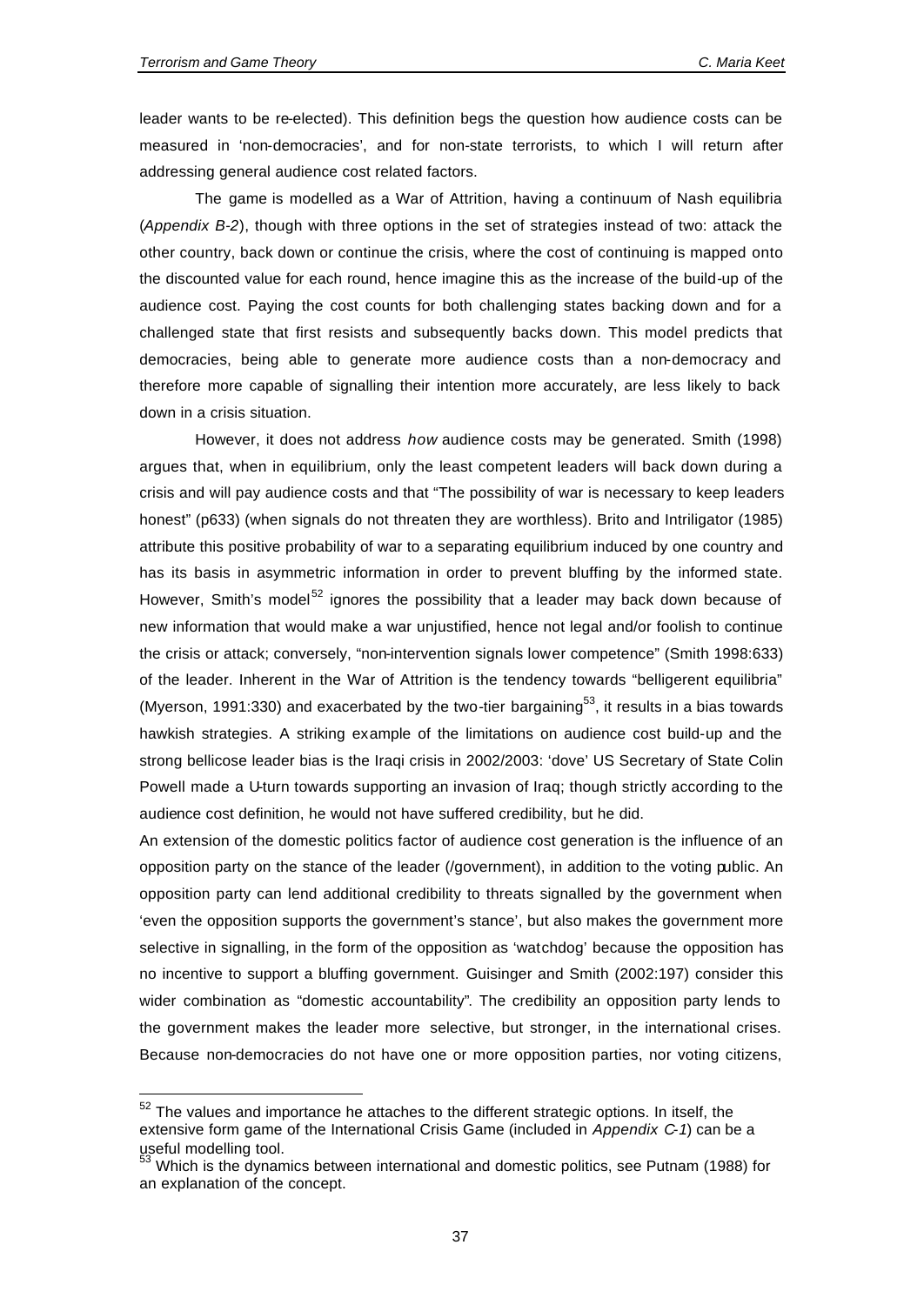they cannot build up audience costs like their democratic counterparts, in turn affecting the credibility of a threat, or any signalling for that matter $^{54}$ .

Prins (2003) adds that institutional stability in general allows for more precise signalling (conversely, instability hampers successful signalling of true intentions) and regimes "with non-institutionalized political participation engage in more escalatory behavior" (p82) $^{55}$ .

Schultz (2001) tried to put the concept of audience costs to the test, but noted problems on partial observability and strategic selection of cases, claiming one can only detect audience costs when it actually incurred. Based on a Monte Carlo simulation, "only states with relatively low audience costs ever incur them" (Schultz, 2001:48), which makes intuitive sense because when the audience costs are too high, the cost of backing down for a belligerent leader is too much. For example Roddy (2003) observed George W. Bush's build up to the Iraqi invasion that "the steering wheel long ago exited the driver's side window", implicitly suggesting that the 'strong and powerful leader' who does not back down according to the model, has actually lost control over his own power<sup>56</sup>.

With outlined variations and extensions of the audience costs model, it indicates that strong leaders never back down (weak leaders do) and when the leader has a stable democratic apparatus behind him, the threats he's signalling are more credible and better reveal his true intentions than his non-democratic counterpart. Despite the fact that there is still plenty of further research possible on the audience costs in international politics, I endeavour to apply the concept of audience costs to the terrorist theatre, and assess factors that need to be addressed in order to make it a possible useful tool.

First, would it be possible for terrorist groups to generate audience costs according to aforementioned definition within their own supporters group, and in the 'electorate'? (The latter envisaged as citizens of the affected area, including supporters and non-supporters.) Aside from a few exceptions, aggrieved group leaders do not get voted into government nor

<sup>&</sup>lt;sup>54</sup> This. however, does not preclude that any type of signalling or even cheap talk, has no effect when it comes from a dictator or autocrat (see e.g. Croson *et al.* (2003)). It is alluring to provide Saddam Hussein in the build-up to the US/UK-led invasion of Iraq as an example: despite his repeated claims of not possessing weapons of mass destruction, primarily the US and UK governments preferred not to believe him, nor his 'signalling' to invite the UN weapons inspectors in, whereas other countries and coalitions gave him the benefit of the doubt. At the time of writing, it is too early to tell if this could serve as an example of a lower capability to build up audience costs and lack of credibility of non-democratic states, or if the US and UK governments will have to pay large audience costs (even though it would not support Schultz' (2001) simulation).

I disagree with his model; on the artificially introduced dualism of democracy versus nondemocracy, where curtailing executive power is more important than multiparty systems, but subsequently Prins contradicts himself in that it is this aspect of competitive participation as an important factor. Moreover, he restricts "formal alliance ties" only to defence pacts, as if biand multilateral trade agreements would not have an effect on crisis bargaining, escalation and resulting from that the audience costs.

 $56$  However, continuing the metaphor: what about using the brakes? There are arguments claiming the EU is the brake on US's unilateralism, but here is not the place to discuss this in detail.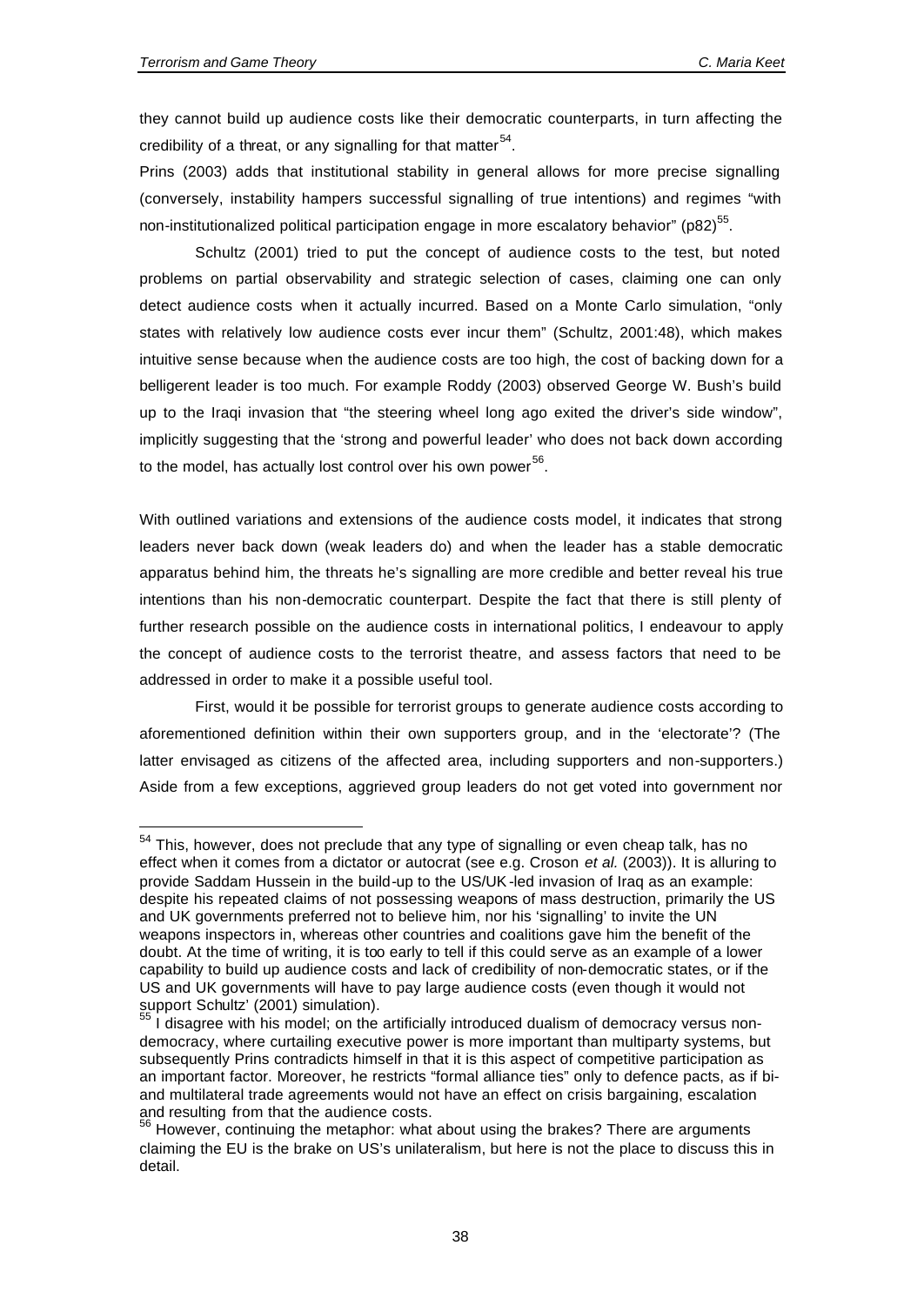can be voted out of office or Politburo every four or five years, which would make the situation analogous to a non-democracy, and less capable of generating audience costs in the first place. Restricting the possibility of generating audience cost to the inner working of an organised aggrieved group, for example the leader promising a new and better world or more equal pay to his followers which does not materialize, is an interesting avenue for investigation. Crenshaw (1991) asserts that one of the reasons terrorism declines is through organisational disintegration, which thus could be an effect of a bluffing leader, though data is hard to find and inconclusive.

Second, even though I cannot assess the internal audience cost build-up, and the organisation of an aggrieved group is not as democratic as a democratic state, common sense points towards a likelihood of audience cost generation with the wider public, as it is exactly the threats made by these organisations that contribute for a large part to their importance. However, from the game theoretical framework outlined by Fearon, Smith and Schultz among others, this cannot be possible. It is easy to assume that either there is something lacking in the model, or the people rationally should not believe the threats because they originate from unreliable sources (according to the definition). There is another option: an aggrieved group *exploiting* the audience cost model, as opposed to being 'trapped' in it like a state leader. The reasoning is as follows: the aggrieved group commits a terrorist act, succeeded by several threats that are not carried out, leading the people to believe the aggrieved group is not trustworthy in its threats. The people are lulled into a sense of security, relax imposed restrictions and foster the idea that the terrorist act was an isolated event (Freedman, 2002:2), and then the aggrieved group actually implements a threatened action. Thereby the aggrieved group is taking advantage of the less credible signalling, messing up the neat Bayesian updating of the public's belief system about the terrorist organisation in that the probabilities cannot be realistically updated. Worded differently: one can update the probability of the type of player after each threat, but this does not provide more information on the aggrieved group and/or 'terrorist' leader, *defeating the main point that Bayesian updating is supposed to deliver in a game*; alike a 'War of Nerves' instead of a War of Attrition. This is formulated in the following proposition:

#### PROPOSITION 1.

*The effectiveness of threats signalled by an aggrieved group has a basis in the unreliability of the signalling compared to international politics, whereby identification of the type of player based on Bayesian updating is corrupted and cannot provide the same increase in the level of information as in the standard audience cost model, thereby exploiting the model.* 

A more positive aspect on the potential for generating audience cost is when the aggrieved group is part of a peace solution, or at least taking part in negotiations to achieve a peace agreement. Kydd and Walter's (2002) extensive game with Bayesian updating and

39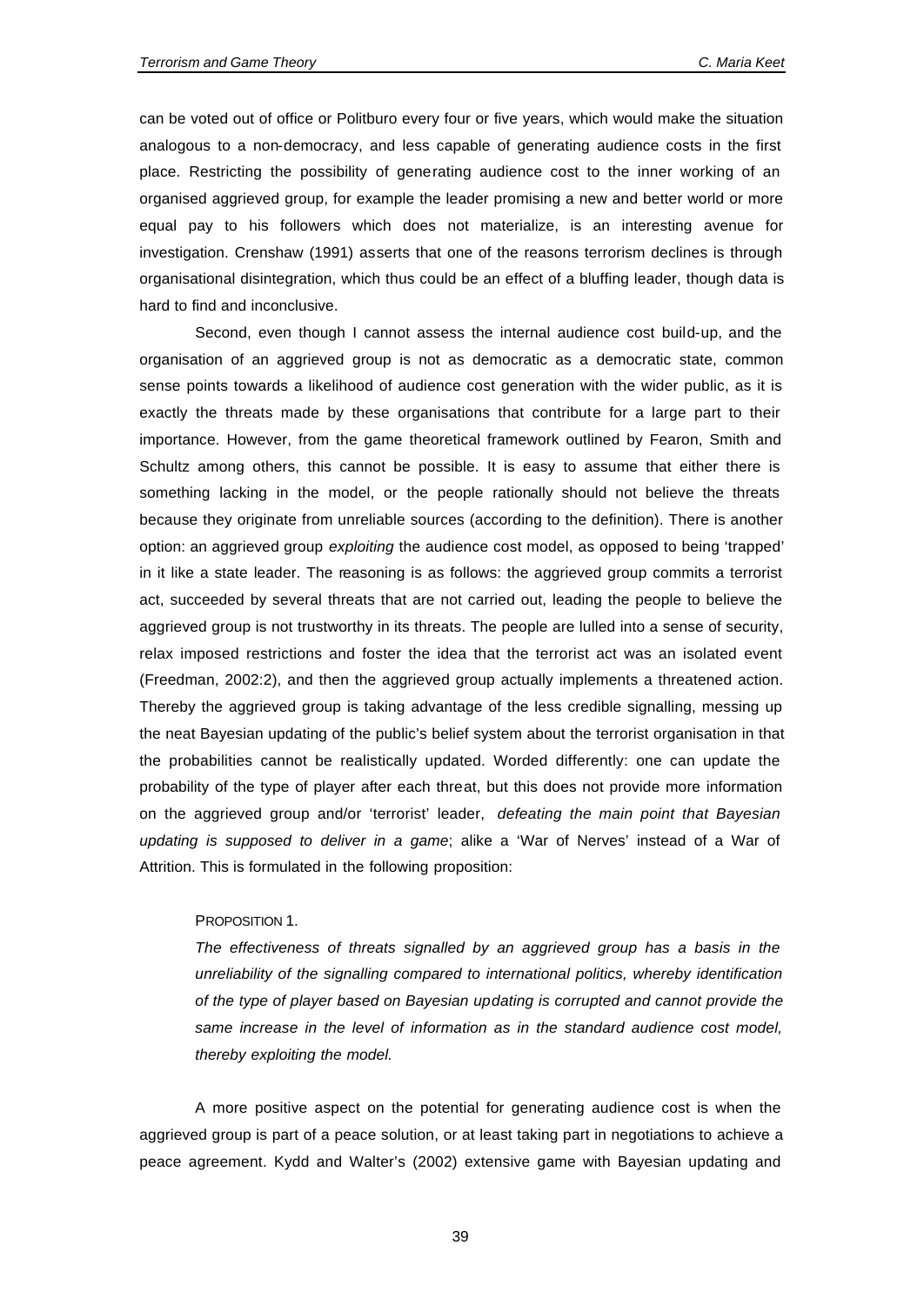separating or pooling equilibria, analyses terrorist violence as a problem of trust. The lack of trust was a problem with the credibility of signalling in the section above, but a peace negotiation is a distinct setting and signalling can be effective in determining the type of player, i.e. if the opponents are moderate or violent terrorists, weak or strong and trustworthy or not. Intriguingly, their observation goes against the audience cost model as well, in that *weak* moderates "may be forgiven for failing to prevent terrorist attacks, but strong moderates will not" (Kydd and Walter, 2002:289). The moderates, bargaining with the government (see also §4.2), may promise peace, thus signalling their intentions in the same manner as a state leader may do, but if they're weak, they won't have to pay audience costs (in full), because it is not expected that they could curtail extremists. Therefore, the incurred terrorist acts by extremists to avert a peace deal provide useful information not about the extremists themselves, but about the strength of the moderates on the moderates' capabilities to curtail the extremists. This leads to a paradox that weak moderates are better off in peace negotiations when there is an active violent faction, yet a weak negotiator achieves less in a bargaining process. Alternatively, is it like before exploitation of the model, in that an aggrieved group has an incentive to be perceived as weak, yet strong at the negotiation table? For why is it, that the combination violent terrorist and affiliated political party lasts longer then either one separately?<sup>57</sup> If they were to be more effective when working in tandem or complementing one another's strategy, should they not only be capable of persisting longer, but also come to a resolve faster as they are 'battling on two fronts'? I have no answer to this based on empirical data, but bargaining strength does shed some light on this (see "broadening the models" further below). However, what it does imply according to Kydd and Walter (2002), is an indicator for due audience costs when the negotiations involve a *strong* moderate aggrieved group: if violence does occur, the other player infers that the moderates have been bluffing and not capable of keeping their commitments.

Third, when agreeing that aggrieved groups can build-up audience costs, albeit not in the same manner as in the standard international political scene, is this quantitatively measurable? This faces the same problems as Schultz (2001) discussed. An option to overcome this would be to rely on opinion polls; with all its imperfections not ideal either. Besides, establishing baseline credibility poses a problem, as well as (subjectively?) deciding if with every statement, bluff and lie the terrorist group should always be deducted equally<sup>58</sup> as the government. Intuitively, catching a bluffing democratic government seems more serious than a lying terrorist organisation, but this lies in the eye of the beholder as well as the parameters of the situation/game. Take for example a hostage situation: one subjectively may assume that a dishonest government lying to release hostages *might* be deducted less, i.e. incur lower audience costs, than unreliable hostage takers. Although according to Lapan and Sandler (1988:16), governments will lose reputation "when governmental declarations are not completely credible and uncertainty characterizes the government's costs of not negotiating".

l

 $57$  See also §2.2 and Weinberg (1991).

 $58$  Calculated via the discount rate and factor of the war of attrition game.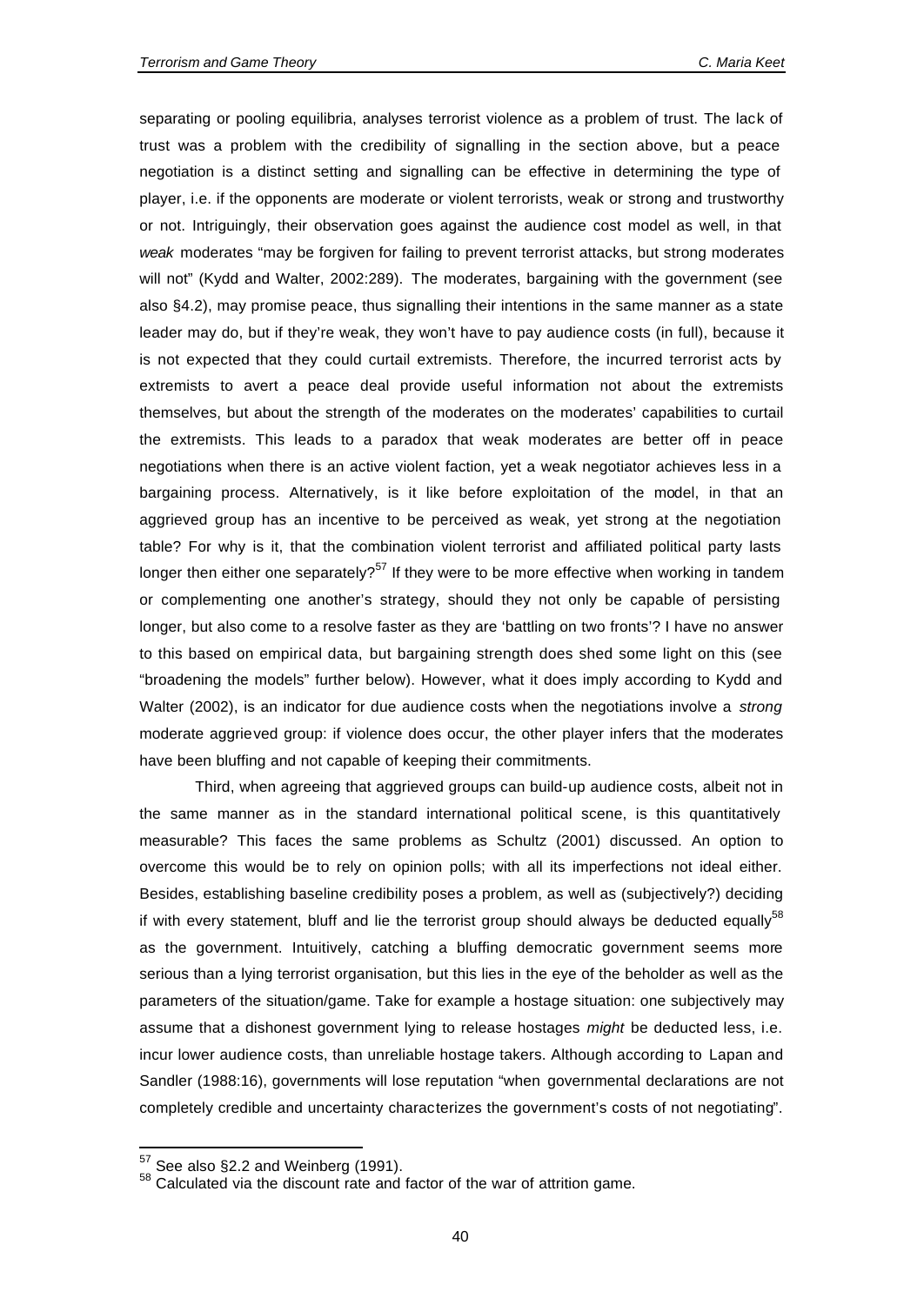Thus a policy stance to never negotiate with terrorists is "likely to be time inconsistent" (p16) and implausible, a factor affecting audience costs related to the terrorist theatre, but which *could* have less impact than unclear positions in the more regulated international political arena.

Concluding, in terrorist frameworks like peace negotiations, audience costs can be generated and identified, in the non-negotiation phase, aggrieved groups exploit the audience cost model to their own benefit, and audience cost modelling parameters, especially the rate of deduction in crisis prolongation, depends on the problem being modelled and the preference of the modeller.

# *4.2 Bargaining and coalitions*

The previ ous paragraph sidelined the actual bargaining and negotiation processes, important but its intricacies were not of primary concern. This paragraph will take a closer look at this facet. Coalitions can be part of a bargaining process, transforming the non-cooperative nature of bargaining to partial cooperation between a subset of the players, or all players into a 'grand coalition'<sup>59</sup>, which may very well be brought forward via internal bargaining within the grand coalition until a unanimous vote is achieved.

Reiterating §2.2, two or more of the following list are involved actors, or players in the game: the aggrieved group (at least one, but may be more), primary state targeted, principal and accessory states and groups and (inter)national organisations. *Figure 4.1* shows their primary interrelations. However, I would not argue that e.g. there is no competition within an international organisation, but its *aim* is to work together and foster cooperation towards a grand coalition (like resolutions and common policy statements), more profoundly than bi- and multilateral interstate bargaining. Coalition governments are not applicable in a majority of cases, but do have an effect on the overall stage, e.g. in determining the strength and position of the EU as an intemational actor.

However, the first step is to deconstruct the interplay to its simplest form, to be extended later if and where appropriate.

### **4.2.1 The Leviathan trap: ideologies, zero-sum and other ways out**

Hobbes' pessimism on peace and the unavoidability of conflict is aptly illustrated by the Prisoner's Dilemma (PD), which invariably results in the rational outcome that harms both players, escaping conflict only by installing a "sovereign, titanic Leviathan, to keep us all in

 $\overline{a}$ 

 $^{59}$  The basics are outlined in §3.3 (coalitions) and §3.4 (bargaining).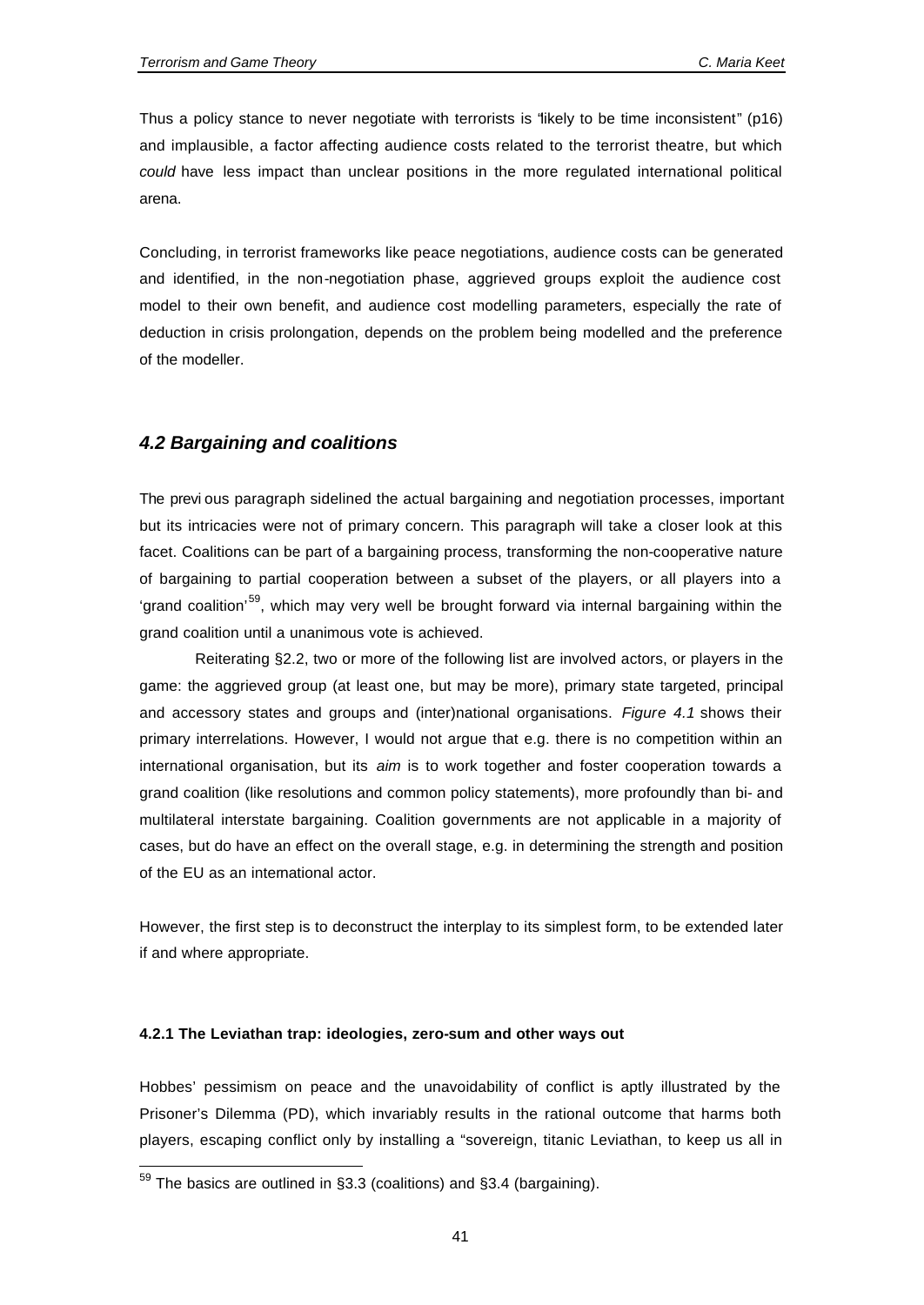l

awe". I will refer to this combination of logic as the Leviathan trap, which lies at the heart to figure out "how individually rational agents can avoid collectively irrational outcomes" and "whether it is the character of the agents or their logic that holds the key to a theory of conflict". (Varoufakis, 1991:37-41). One possible 'escape' is denial of choice between the two alternatives in the game<sup>60</sup>. Indeterminate sustained force across the globe, required for the denial of choice, is not realistic at this point in time or in the foreseeable future; therefore I will discuss changes to the game model as potential or possible workable alternatives that can avoid mutual damage.



*Figure 4.1. Prevalent types of interrelations between actors*

Imagine a normal form game, one-off or finitely repeated, with two players, the government and a terrorist, or a representative of the aggrieved group. Both may choose between a peace deal (or policy) that would contribute to either positive peace or negative peace (the latter as 'absence of violence', or, according to Just War theory, as the 'presence of law and order').

<sup>60</sup> Which reduces the PD game to "choose between *I agree* and *I agree*", thus eliminating the bargaining.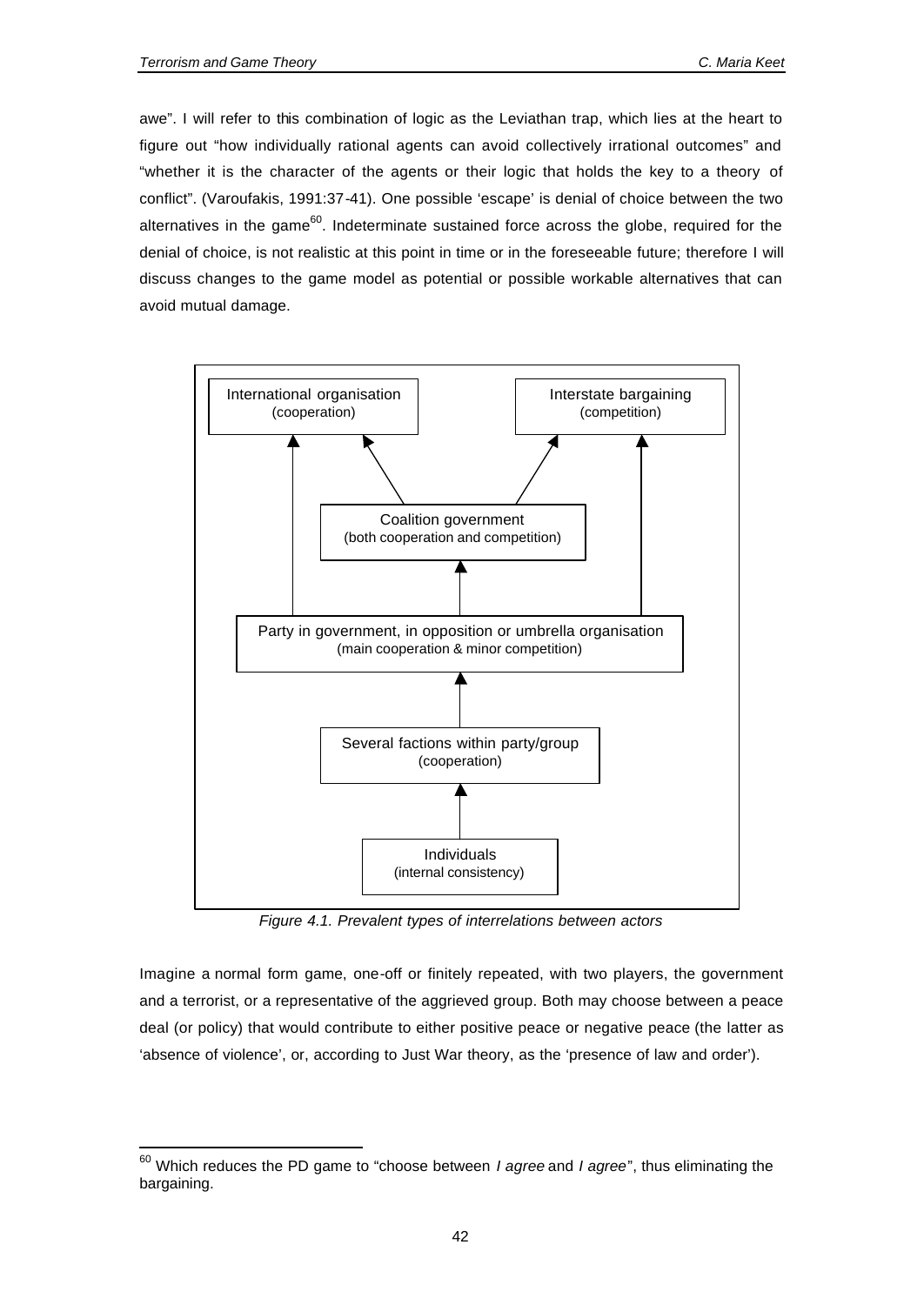*Table 4-1* presents the payoff matrix and will have as outcome (*Negative peace, Negative peace*) with payoff of (3, 3), for the standard PD reasons, if there is not an unlimited level of trust between the government and terrorists. On can think of argumentations like "if I open up our organization and provide intelligence information, but all the other wants is finishing us, I will lose out, which is not going to happen" and "we don't get everything we want, but we make sure neither do you".

## *Table 4-1. Two types of peace deals*

|            |                | <b>Terrorist</b><br>Positive peace | Negative peace |
|------------|----------------|------------------------------------|----------------|
| Government | Positive peace | 8, 8<br>◡                          | 1, 10<br>◡     |
|            | Negative peace | 10.1                               | 3, 3           |

*The values are numerical representations of a strategy, where the ratios of the values are important, not the actual numbers<sup>61</sup> .*

*Table 4-2* presents an 'improvement' on the PD, which is either a reality or maybe a mediator can convince the players they are not doomed playing out *Table 4-1*, but in a better position than inflicting mutual harm:

### *Table 4-2. A slightly modified "Prisoner's Dilemma".*

|            |                | <b>Terrorist</b><br>Positive peace | Negative peace |
|------------|----------------|------------------------------------|----------------|
| Government | Positive peace | 8, 8<br>↑                          | 1, 7<br>↑      |
|            | Negative peace | 7, 1                               | 3, 3           |

*Numbers in italics are in violation of the standard PD payoffs*

l

The dominant strategy towards (*Positive, Positive*) in the payoff matrix in *Table 4-2* is rather obvious, though even a weak dominant strategy as in *Table 4-3* may be 'sold' to the negotiators via the power of persuasion as a preferable solution: a *win – win* scenario as opposed to a *win – win-much-less-than-your-opponent* situation, provided that the players can convince themselves they both have relatively good intentions (or a mediator may do so), taking advantage of "cultural … perceptions and attitudes toward … symmetry, fairness and power" (Shubik, 1986:75). Note that this game demands a lower threshold for mutual trust to achieve (*Positive, Positive*) than the official Prisoner's Dilemma of *Table 4-1*.

<sup>61</sup> The ratios that are characteristic of a PD: temptation [for *Negative peace*] > cooperate [here *Positive peace*] > relative punishment [both *Negative*] > sucker [one *Positive* the other *Negative*]. See *Appendix B-2* for details.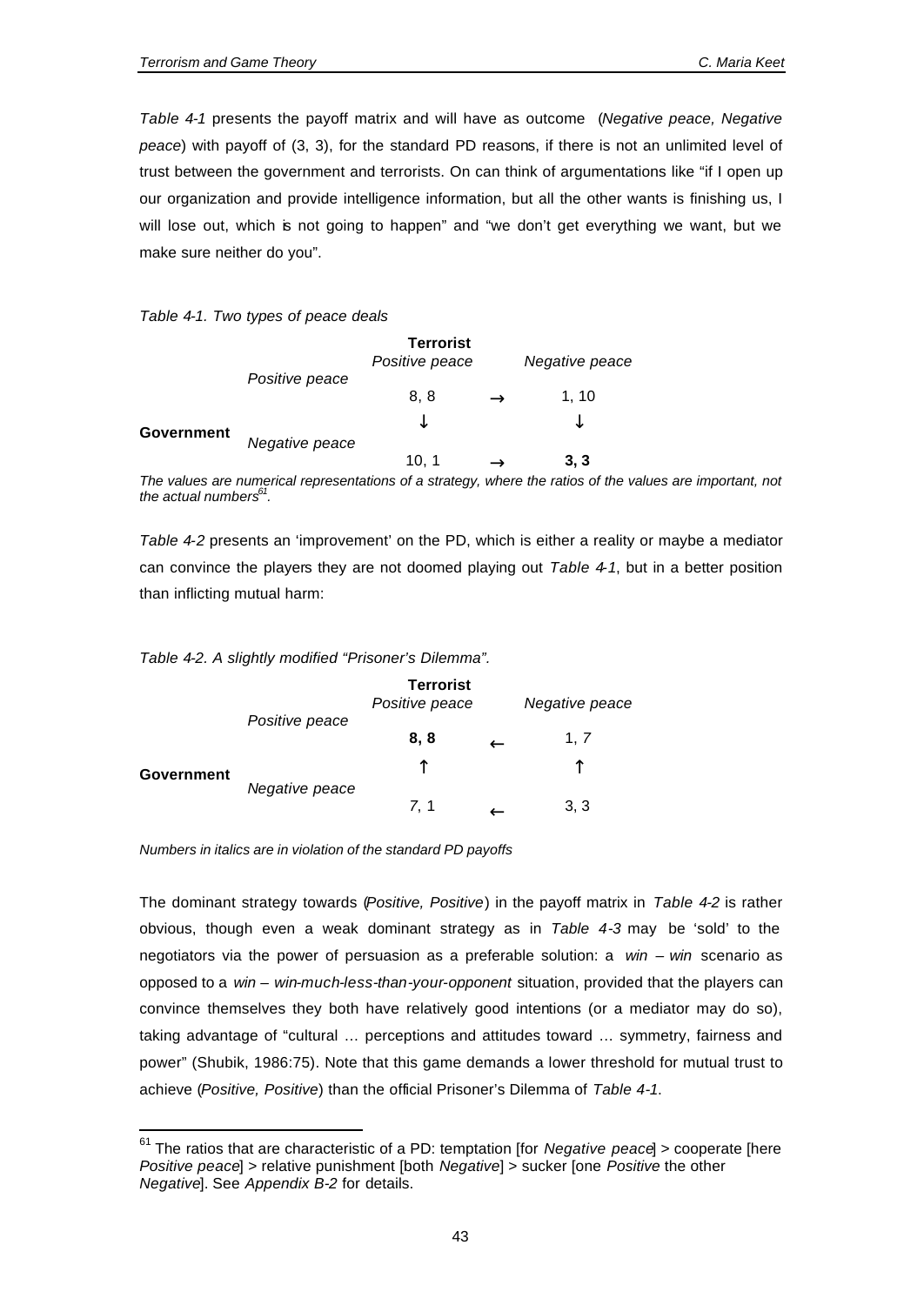*Table 4-3. Payoff matrix with focal point and/or a basic level of trust.<sup>62</sup>*

|            |                                                                | <b>Terrorist</b><br>Positive peace |                   | Negative peace |
|------------|----------------------------------------------------------------|------------------------------------|-------------------|----------------|
|            | Positive peace                                                 | 8, 8                               | $\leftrightarrow$ | 1.8            |
| Government | Negative peace                                                 | ∧                                  |                   |                |
|            | Numbers in italics are in violation of the standard PD payoffs | 8.1                                |                   | 3, 3           |

*Numbers in italics are in violation of the standard PD payoffs*

Another method of leaving the stage of a PD is to create it as in infinite game, where the players "take into account the possibility that they will have to live with each other on the morrow" (Shubik, 1962:219), which fosters cooperation automatically (Axelrod and Hamilton, 1981)<sup>63</sup>. Fearon and Laitin (1996) use a similar model to explain interethnic cooperation, but add a few crucial aspects that the normal form game model cannot capture: important factors are individual reputation, 'in-group policing' (group leaders punish their own people when they defect) and is linked to decentralised institutional arrangements. However, these institutions imply a level of self-governance, power sought after by aggrieved groups resorting to terrorist acts, and a (semi-) legal apparatus is a requirement to form enforceable 'binding agreements', which in turn is a prerequisite to make cooperative games workable. Reputation of each individual adds to a wider level of trust of the whole (ethnic) group, and according to Ouardighi (2002) this social network is an even more important factor than enforceability or third party monitoring of agreements<sup>64</sup>. To summarize his game theoretical model (which uses a nonlinear differential system), where each of the players "dynamically contributes within a joint production activity" and encompasses responses to deviation, I include *Figure 4.2* and *Table 4-4* from his article as it neatly captures the gist of Fearon and Laitin as well.

|         |                  | <b>Historical context</b> |                                  |  |
|---------|------------------|---------------------------|----------------------------------|--|
|         |                  |                           | Low familiarity High familiarity |  |
| Social  | Mutual vigilance | Crisis                    | Doubt                            |  |
| context | Mutual trust     | Sympathy                  | Merger                           |  |

|  | Table 4-4. Strategic configurations of a partnership |  |  |
|--|------------------------------------------------------|--|--|
|  |                                                      |  |  |

l

<sup>62</sup> Note that the mentioned model outcome in bold text is not correct, as *Negative peace* is weakly dominant over *Positive peace*, due to the difference between payoff 1 for the government if (*Positive, Negative*) and 3 when (*Negative, Negative*). However, that difference is relatively small compared to the gains of (8, 8), the 'temptation'-factor for defection is absent, and it requires a lower level of trust between the players than a standard Prisoner's Dilemma.

It is in this context Varoufakis came to the conclusion as quoted at the start of this chapter. <sup>64</sup> Third party, external, monitoring of commitment is detrimental to trying to build mutual trust: if you trust the other faction(s) sufficiently, there is no need for a 'nanny' to verify actions Ouardighi (2002). This is in stark contrast with e.g. Kydd and Walter (2002) and Walter (1997) who essentially preach the moral value of the use of an outside enforcer or monitor.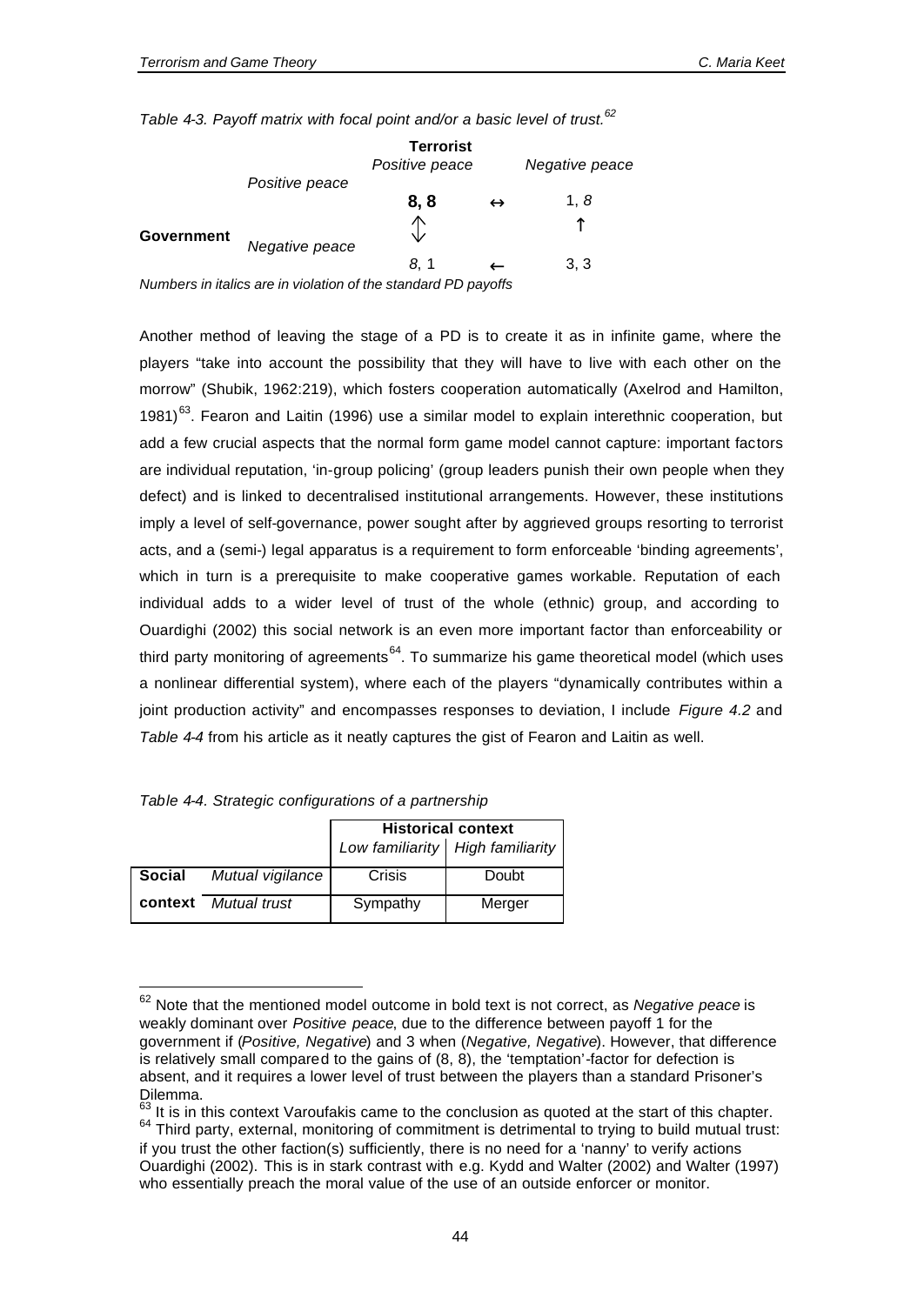$\overline{a}$ 



*Figure 4.2. Trust as a reactive attitude*

It is tempting to hold both the figure and table against the various 'terrorist situations' and make predictions where on the axis and table cell the relationships lie, but within the limitations of this research, this would not exceed the level of an (informed) guesstimate, and therefore an interesting avenue for further research.

Aside from delving in externalities not covered in a standard normal form game and tinkering with payoffs, one can investigate the dualistic nature of the game, positive versus negative peace, modelling negotiations on the contents of peace agreements instead. In reality, horsetrading among the representatives (players) at the negotiation table does not reflect, as e.g. Putnam (1988) and Hosli (1999) indicate, equal gains and losses (zero-sum, see *Figure 4.3*) to achieve a peace deal, but scope for diversions. The crucial point is, peace bargaining does not occur on single items but on combinations of points<sup>65</sup> and for one player to give in on some item, i.e. lose a little from his overall payoff to what he perceives as a minor issue, may be of greater value to her (e.g. an intangible 'moral victory'), giving her a higher extra payoff than he loses. *Figure 4.3* represents this higher level of flexibility. Although *Figure 4.4* is limited to the 2-dimensional space, the room for agreement (blue) can be extended to partially overlapping spheres, cubes, pyramids and so forth.

<sup>65</sup> For example, the Joint Declaration of the British and Irish governments as published in *The Irish Times*, 2-5-2003, p10-11 (online at www.ireland.com), included sections on paramilitarism, policing and justice, rights, equality, identity and community, proposals for 'on the runs' and on monitoring and compliance.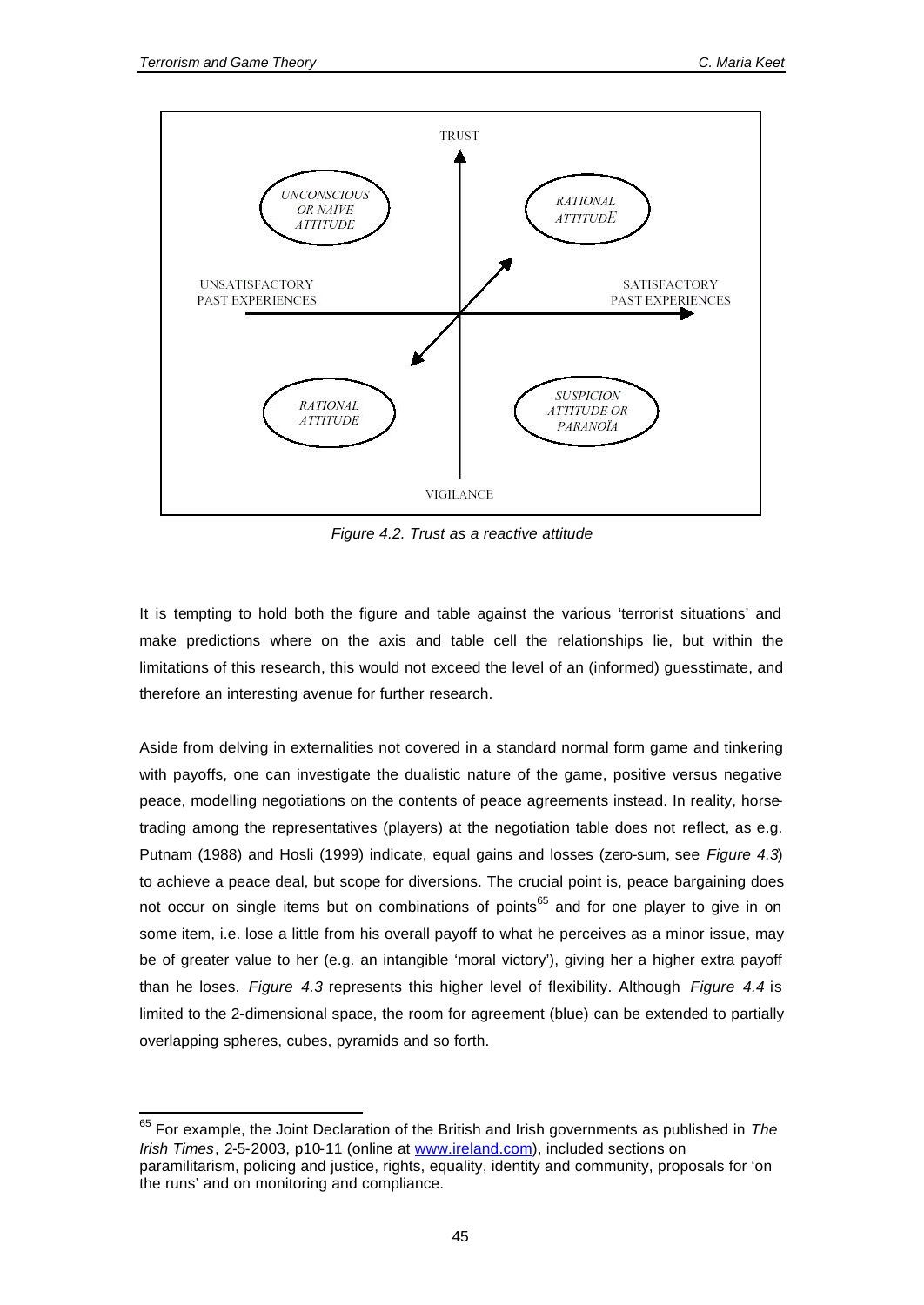l



*Figure 4.3. One dimensional negotiation line, a zero-sum approach.*  $S_G$  *is the set of demands (flexibility in negotiations) for the government and ST for the aggrieved group. (Figure based on Putnam, 1988)*



*Figure 4.4. Negotiation spaces, variable-sum: the amount one player can gain does not imply the equal loss in the payoff of the other player. Green + blue is*  $S_G$  *and purple + blue is*  $S_T$ *.* 

A rather curious game that escaped the Leviathan trap by using a dualistic approach is *Rationalizing Revolutionary Ideology* by Roemer (1985)<sup>66</sup>. He modelled the transformation from PD into a zero-sum game purely because of the charisma and persuasion by one of the players, Lenin: by supporting him, people can avert the loss expected in a PD and turn it into the "sum" part of zero-sum. Bawn (1999:307) succinctly words it as strategic elites creating focal points around specific issues. With increasing levels of complexity of the mathematics of Roemer's game, it is possible to calculate how poor the peasants and how fierce the Tsar's penalties have to be in order to be able to be motivated to support the revolutionaries: *it is not ideology but just good strategy to incite a revolution*.

 $66$  The article takes Russia with entrepreneurs Lenin and the Tsar as example; revolution has the broad definition as an allocation or redistribution problem.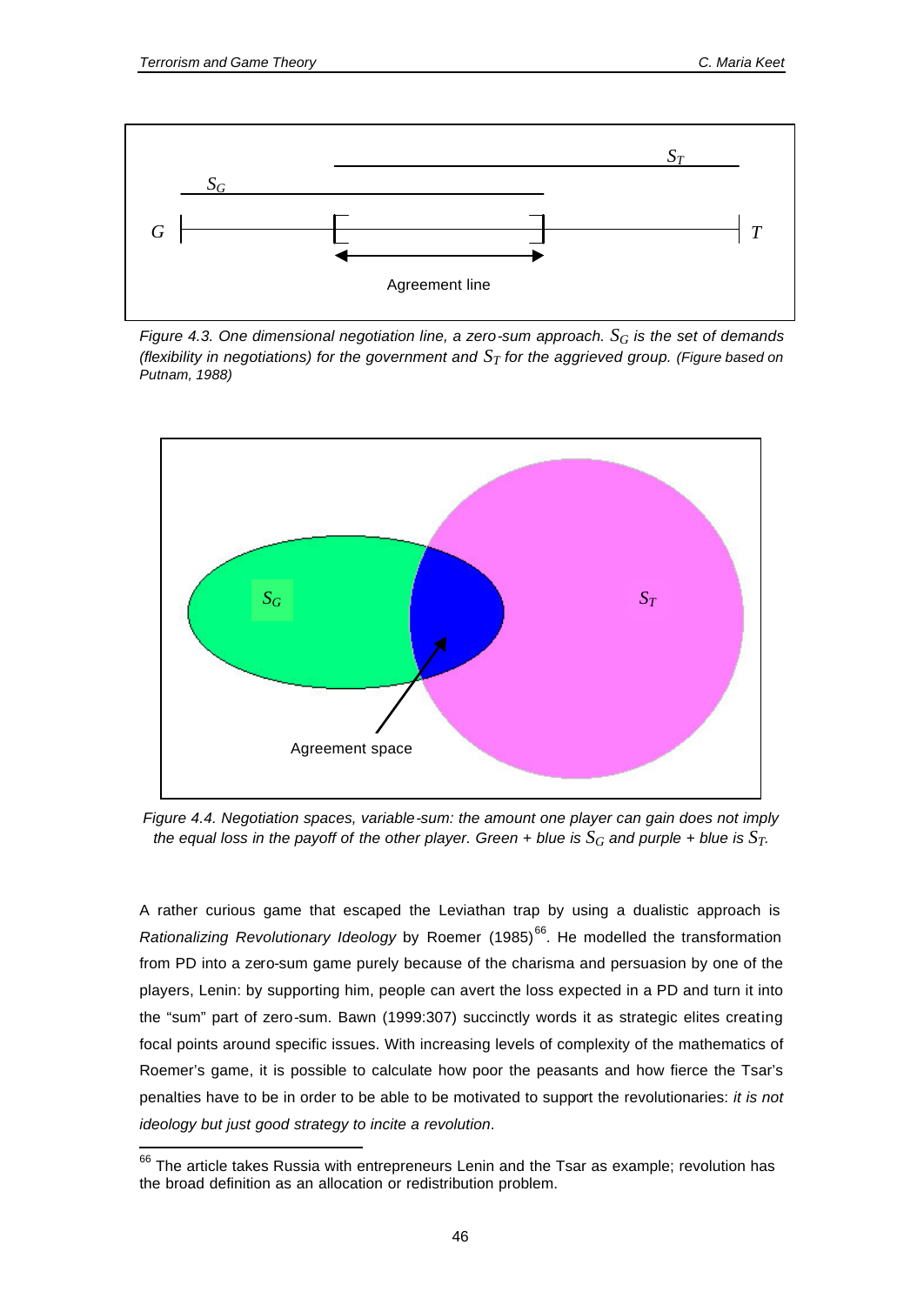Bawn (1999) thinks ideologies<sup>67</sup> can arise out of self-interest and political bargaining and that an enduring ideology *must* be Nash equilibrium (p305); her game of ideology predicts that *inefficient* ideologies<sup>68</sup> will never be proposed because that implies that a player deviates from equilibrium strategy. These deviations are deemed irrational in the realms of game theory's analytical and instrumental reason<sup>69</sup>.

Alternatively, the disagreeing actors all could choose for a joint outside option to call in an international organization like the UN, EU or Transcend. This does have an effect on bargaining due to the fact that joint outside options are taken, in equilibrium, at out-ofequilibrium decision nodes, acting as a fallback for one of the parties. Thereby a new (extensive form) game is generated with *new* strategy sets, a highly interesting concept when bargaining peace agreements – to look for a third way. (Manzini and Mariotti, 1999). After all, in addition to play a game wisely, one can change it.

## **4.2.2 Broadening the models**

 $\overline{a}$ 

The previous section looked primarily at elementary two-actor scenarios, which will be unravelled further (the bottom half of *Figure 4.1*) with sequential bargaining in an extensive form game and then extended to a multi-player stage.

*Core game with two players, the government G and terrorists T.* See *Figure 4.5*; either *G* can start with the game or *T*, which does not affect the essentials of the game. Here, *T* starts: the terrorists decide to continue using violence, or offer the government to negotiate over a peace agreement, the government can either accept or reject this peace offer. If the government accepts, then the terrorist can decide to go ahead with negotiations, or defect. Think of defection as the terrorists having deceived the government, to test if it is 'soft' or not. The gamble of defection can mean either that the terrorists truly do not want to negotiate, or hoping that with more violence, the government may be even more willing to negotiate at a later stage, hence then the terrorist's intend is to create a better position for negotiations with the government at some time in the future<sup>70</sup>.

 $67$  Bawn's definition of ideology: "an enduring system of beliefs, prescribing what action to take in a variety of political circumstances" (1999:305).

<sup>68</sup> Inefficiency includes "wasting time" on "symbolic activities" and advocating "clear lost causes" (Bawn, 1999:324-325). Aggrieved groups resorting to 'instrumental reason', using any means to achieve your goal, rely considerably on symbolism and if a certain goal is a lost cause is highly debatable: that an aggrieved group does not have the military might to fight an overt war but resorts to terrorist acts does not mean that they're fighting needlessly for a lost cause.

<sup>69</sup> But see also *Appendix C-1* (heading "the rational and irrational") and §4.4.

<sup>70</sup> Conversely, substituting *G* for *T* and vice versa, a defecting government may decide that deceiving will help them gather intelligence to catch more terrorists, or e.g. end a hostage situation.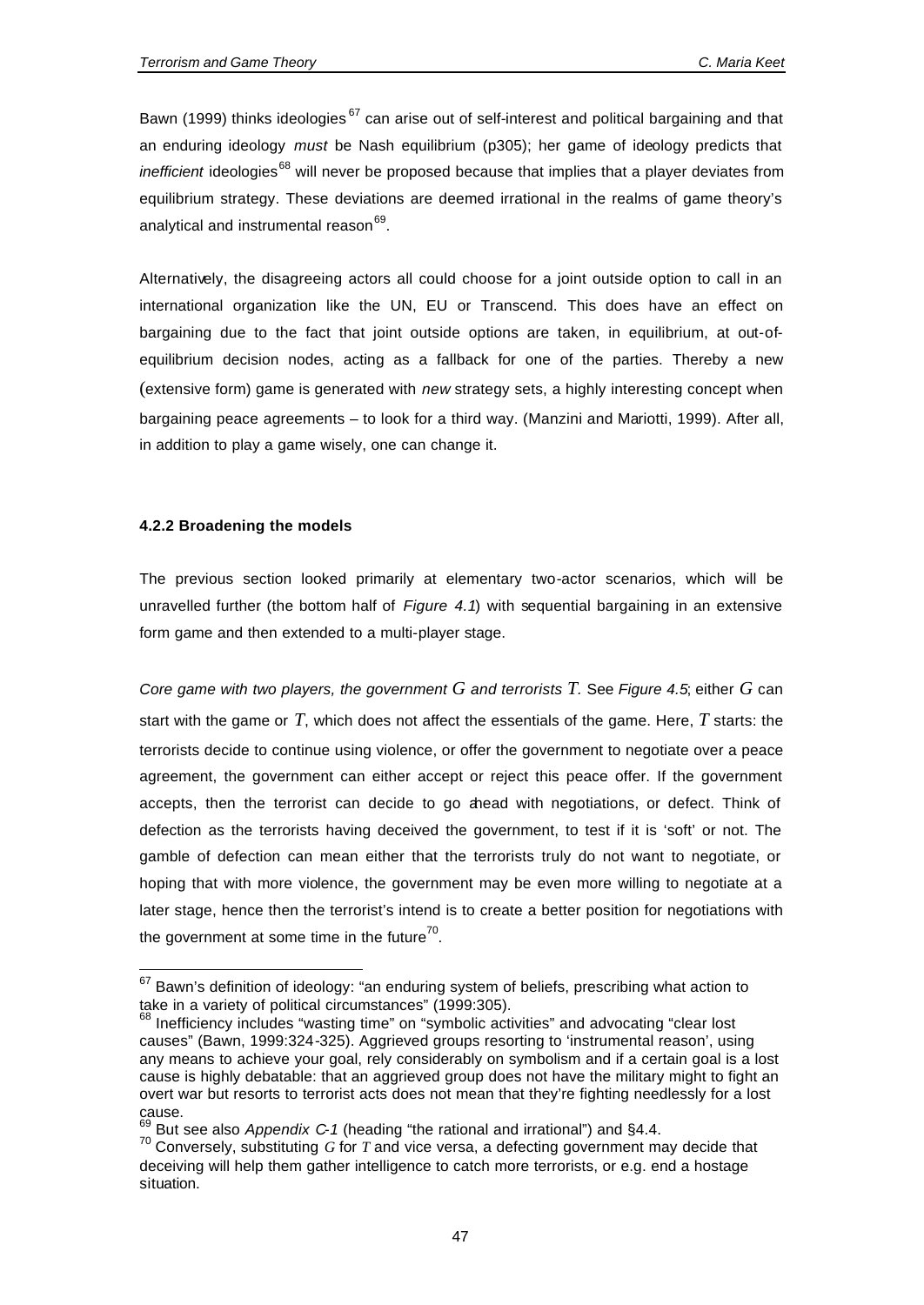l

Else, terrorists do not offer to initiate peace talks, but subsequently the government can take the first step to indicate it is willing to initiate negotiations, which the terrorist can either accept or reject. Last, the government can respond to terrorist attack with counter-terrorism, here and in following figures considered as a policy of violence carried out by the government.



*Figure 4.5. Core game with two players, the government*  $G$  *and terrorists*  $T$ *.*<sup>71</sup>

However, neither the terrorists nor governments are homogeneous groups, thus one can divide the two players in *Figure 4.5* into four groups. This is represented in the next two diagrams. Of course, this does not mean that there are always two subgroups per group (player), but the primary point is that there is more than one actor involved in establishing the government's and aggrieved group's stance on policies that affect terrorists.

*Core game where terrorists are divided between moderates, T1, and terrorists who want to continue using violence, T2.* The assumption is made, that when moderate terrorists do not make a peace offer (to the government), the violent ones certainly will not do so and when *T2* joins the negotiation all will continue as outlined in *Figure 4.5*. If *T2* decides to disrupt an attempt by *T1* to initiate negotiation, *T1* decides either to continue its initiative to negotiate

<sup>71</sup> The allocations of probabilities follow standard procedure, *Negotiation offer* with probability *p*, *Attack* (1 - *p*) and so forth.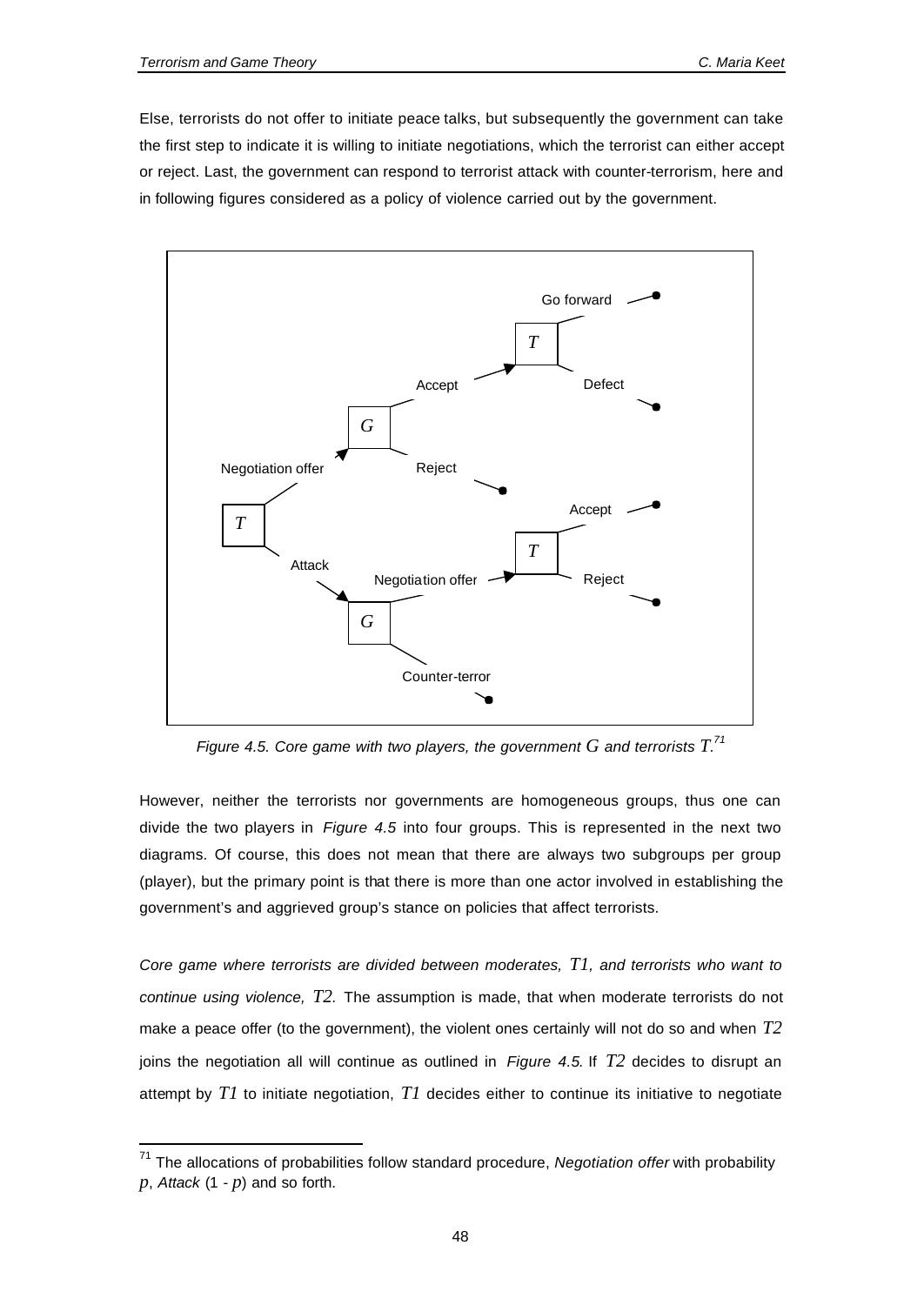with the government or abandon its initiative. In this game, the government is an externality that does not affect the strategy of aggrieved groups. Bueno de Mesquita (2002), Kydd and Walter (2002) use a similar idea, respectively by assumption and additional Bayesian updating.



*Figure 4.6. Terrorists are divided between moderates, T1, and violent terrorists, T2*

*The 'government' is divided into the party in government, Gg, and the opposition, Go.* This can also be interpreted as a coalition government consisting of two parties who debate internally on their position regarding intended policy measures on terrorism (the upper half of *Figure 4-.1*). The *Wants negotiation* and *Wants counter-terrorism* are signals voiced by *Go*, as is *Support Gg* in the policy chosen by *Go* (*Figure 4.7*).

This game in *Figure 4.7* structures the audience cost model as an extensive form game, where, according to Fearon's definition, *Negotiation* is 'backing down' and *Counter-terrorism* equal to 'standing firm', the latter building up audience costs. If *Gg* decides to go for *Negotiation* in the third round (indicated with an asterisk in the figure), it incurs audience costs. Likewise, if the audience costs would count 'in reverse', the policy change by *Gg* in round three to *Counter-terrorism* (indicated with "\*\*") would equally incur audience costs.

It is possible to substitute *Figure 4.6* and *4.7* fully into the first diagram, but this would obfuscate the essence of the game. Alternatively, there are options for the extensive form game to partially integrate *Figure 4.5* in a series of successive moves or to imagine the games happening in parallel. However, the former would make the model unnecessary complicated $72$  and for the latter "it is not possible to rely on standard solution concepts such as Nash's" (Horn and Wolinsky, 1988:485) because Nash's does not define compound bargaining.

 $\overline{a}$ 

<sup>72</sup> For the interested reader, an example is included in *Appendix C-2*.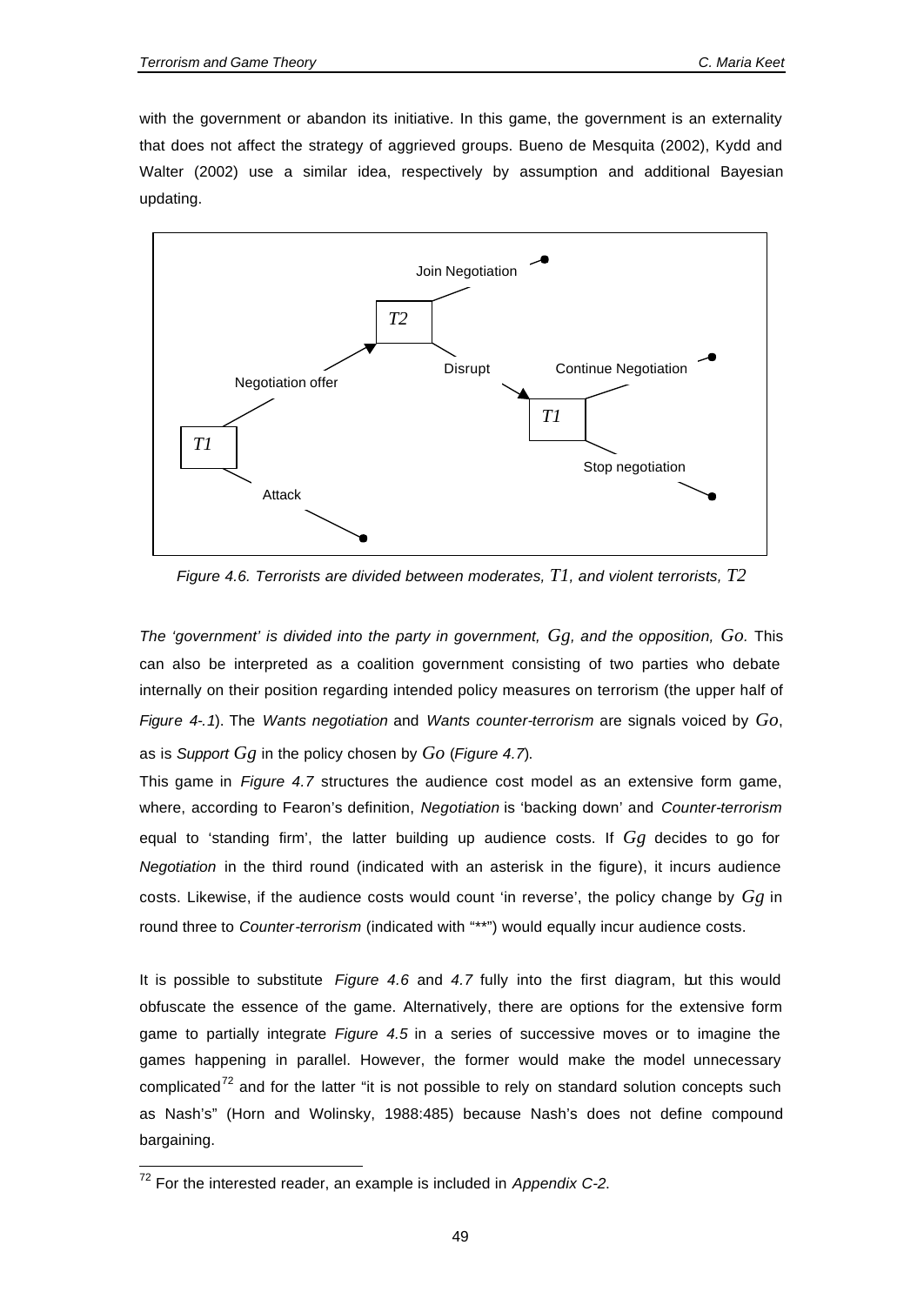

*Figure 4.7. Divided government, with a party in government, Gg, and an opposition, Go*

A step towards integration of the above models is to condense the matter to pure strategies in subgames with three players at each node: either a moderate, a hardliner and the government, or one generic terrorist and a non-unified government with an extra opposition party or a coalition government who do not share the exact same strategy set. This model is as Chae and Heidhues (2001) outlined and to which I applied a generalization in chapter 3 (see *Appendix B-3* for derivations), {*T2*, *T1*, *G*} as:

$$
(? r + (1 - r)/4, ? r + (1 - r)/4, (1 - r)/2),
$$

where *T2* denotes the payoff for the violent terrorist group, *T1* a stronger negotiating moderate and *G* the government. ? is the fraction players *T2* and *T1* have agreed upon that *T2* is worth in the coalition  $\{T2, T1\}$  (i.e. her share of the pie), if it is deemed viable to form one, and ? represents *T1*'s worth in the coalition. The breakdown point of the coalition, *r*, depends on the relative strength of *T2* and *T1*: in a non-cooperative situation with equal strength players  $r = ?$ , which is not a realistic assumption. In variable strength situations, this leads to the following proposition: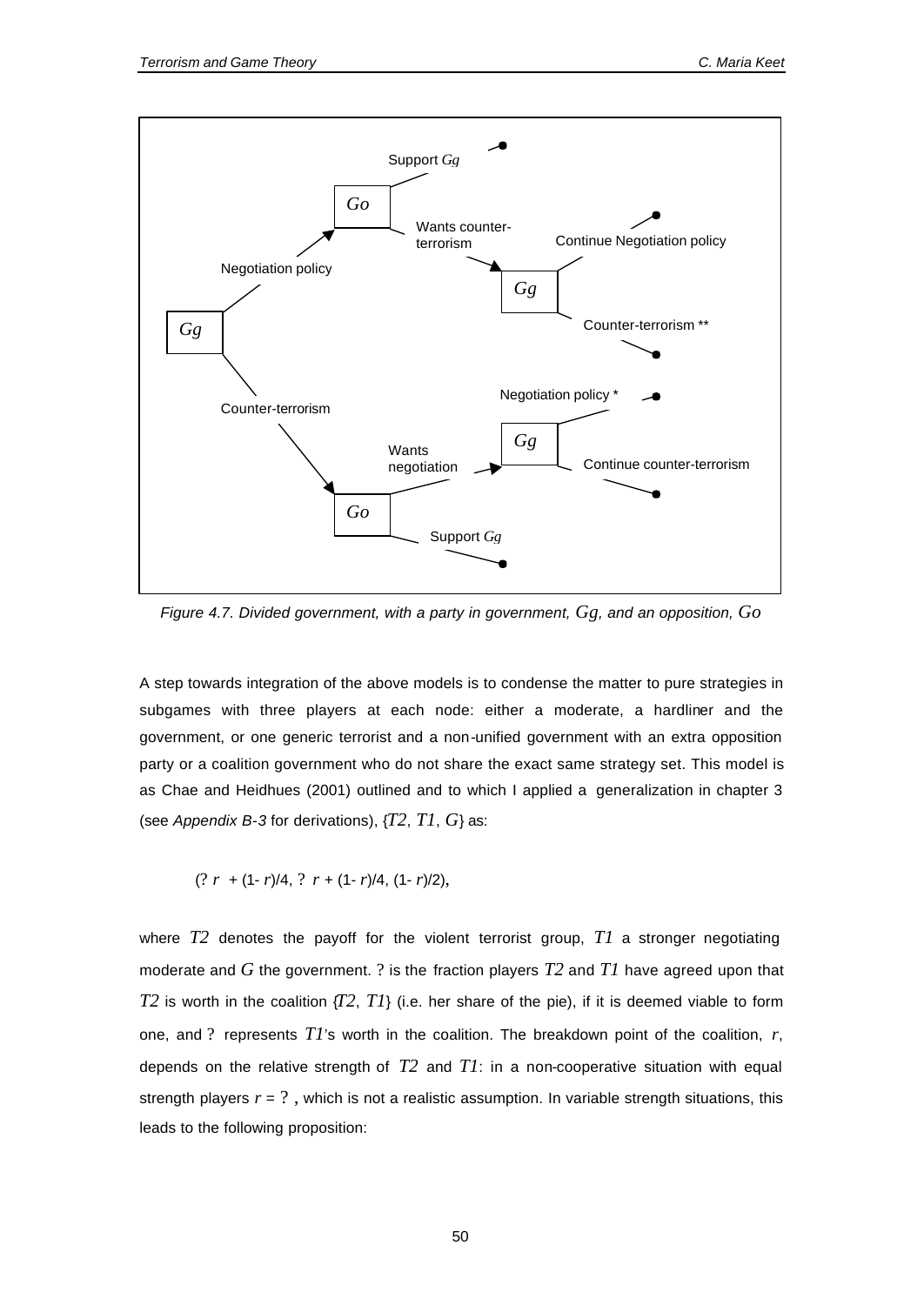## PROPOSITION 2.

*In a 3-player game, {T1, T2, G}, where two players consider forming a coalition, this can be favourable in situations where the fallback position, r, is strictly lower than in a non-cooperative game, provided that the two coalition players divide the bargaining gains asymmetrically and both agree on the subdivision ratio.*

Proof is included in *Appendix B-3* (p100). For example, a coalition between *T2* and *T1* as unequal partners dividing the bargained piece of the pie with a ¼:¾ ratio, it computes as a payoff of for {*T2*, *T1*, *G*} as (0.25, 0.375, 0.375), *thus a strong moderate terrorist can fare well by cooperating with a weak (smaller) hardliner*. Of course, the same is true in the case of one terrorist (representative) and two government players. Although at first impression the difference in payoff between *T2* and *T1* may seem unfair, due to a sense of inequity aversion (Fehr and Schmidt, 1999), but suffering this temporary loss to achieve a better result in the long run is rational (Brams, 2001), which Konishi and Debraj model "by simply changing the discount factor of agents" (2002:3) and allowing for constant renegotiation of agreements<sup>73</sup>.

Horn and Wolinsky (1988) investigated *when* factions should ideally form a coalition against a third player and when they should not, which they summarize in proposition 2 (p493) for labour unions, but can easily be adapted for {*T2*, *T1*, *G*}:

#### PROPOSITION 3.

l

*If the two sets of means and goals of the two aggrieved groups are sufficiently close substitutes, the equilibrium form of organisation is an encompassing group. If they are sufficiently complementary, the equilibrium form of organisation is separate groups.*

In case of sufficiently complimentarity and acting separately, they can virtually paralyse the government (the firm in Horn and Wolinsky's setting) because their bargaining position is stronger under separate organisations. The encompassing group follows aforementioned model of Chae and Heidhues. The bargaining power of the government is not generally applicable for adaptation based on Horn and Wolinsky's applied model: the firm should divide and rule by geographically separating the workforce within and across countries. This has its analogue only in establishing smaller refugee camps in different locations with relatively difficult means of transport between them, making aggregation to form literally and figuratively 'one front' among the dispersed refugees more challenging, or even impossible. Illustrative examples of the potential of applicability are the Palestinian and Afghan refugees. Palestinians reside in smaller refugee camps<sup>74</sup> spread over different countries in the Middle

 $73$  They test deterministic and stochastic schemes, slightly different from game models discussed in this and previous chapter.

 $74$  E.g. Shatila and Ain-El-Helwe in Lebanon with roughly 200,000-400,000 people.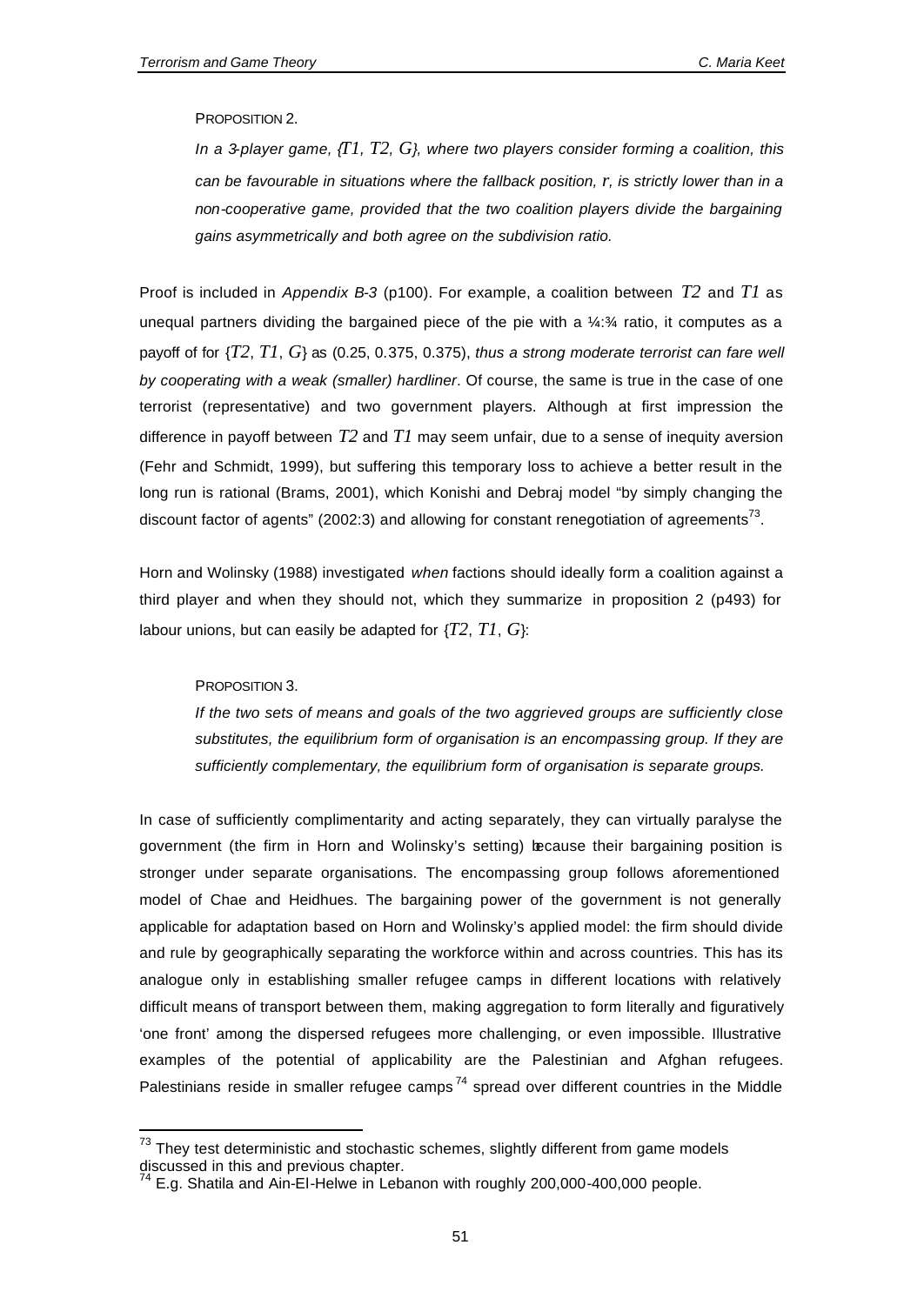l

East and have a far from united front. Afghan refugee camps in Pakistan with over 2 million refugees per camp is said to have been fertile ground for Taliban and, later, Al-Qa'ida recruitment<sup>75</sup>.

Aggrieved groups may not only form a coalition as, but consist themselves of coalitions as well, either as umbrella organization or as a group of individuals, i.e. an alliance above (graphically represented in *Figure 3.2*). Game models predict different degrees of effectiveness of such alliances. Hosli (1999) and Putnam (1988) focus on the "capacity to act", which is supposedly lowest when the alliance uses unanimity procedures and improves with qualified majority; even more so with simple majority voting. However, strength of negotiation tactics with other players has a correlation in the opposite direction: alliances based on unanimity fare best (Manzini and Mariotti (2001) and *Appendix B-1*), presumably because a representative of the alliance at the negotiation table feels 'stronger' as he is assured that what he bargains for is what all members want most. Combining the two ideas, one can infer 'slower, but more robust' and 'quicker response, but less social basis in the grass roots support'. The former may take longer than the patience of the players (representatives and alliance members) or not demand enough when the strategy set (negotiation space) is a lowest common denominator consensus, the latter has a higher probability of breaking down after some time because of less than full support. The crux is, which one is prevailing in what situation, aside from defining fluid concepts as slow and quick. The latter depends on the perception of the involved actors, but when there are negotiations and the actors cannot agree within a given deadline, though see options and are unanimitybased, it is reasonable to categorise the negotiation process as too quick. It is widely accepted within peace research that working with deadlines has a negative outcome on peace negotiations and processes; these discussed models provide a game theoretical explanation why this is observed in the field<sup>76</sup>.

Another problem may arise during negotiations when we take a situation with two players, government and aggrieved group, where each is subdivided in parties/factions and individuals, when one is of the slower qualified majority or unanimity type and the other would like to hammer out a peace deal in a relatively short time span. Being able to identify such a situation, based on the organisational or institutional arrangements involved, may alleviate some of the frictions and aid mutual understanding for their respective inner workings of the faction, hence aid towards a positive outcome of negotiations.

<sup>&</sup>lt;sup>75</sup> Presentation, d.d. 11-4-2003, by Rifat Iqbal, Pakistani Ambassador to Ireland, on invitation by the Irish Peace Society, Limerick, Ireland.

In addition to the previously discussed finite/infinite Prisoner's Dilemma. A deadline can be interpreted as a finite PD, hence subject to end of game pathologies; no deadline as pretending it is an infinite game.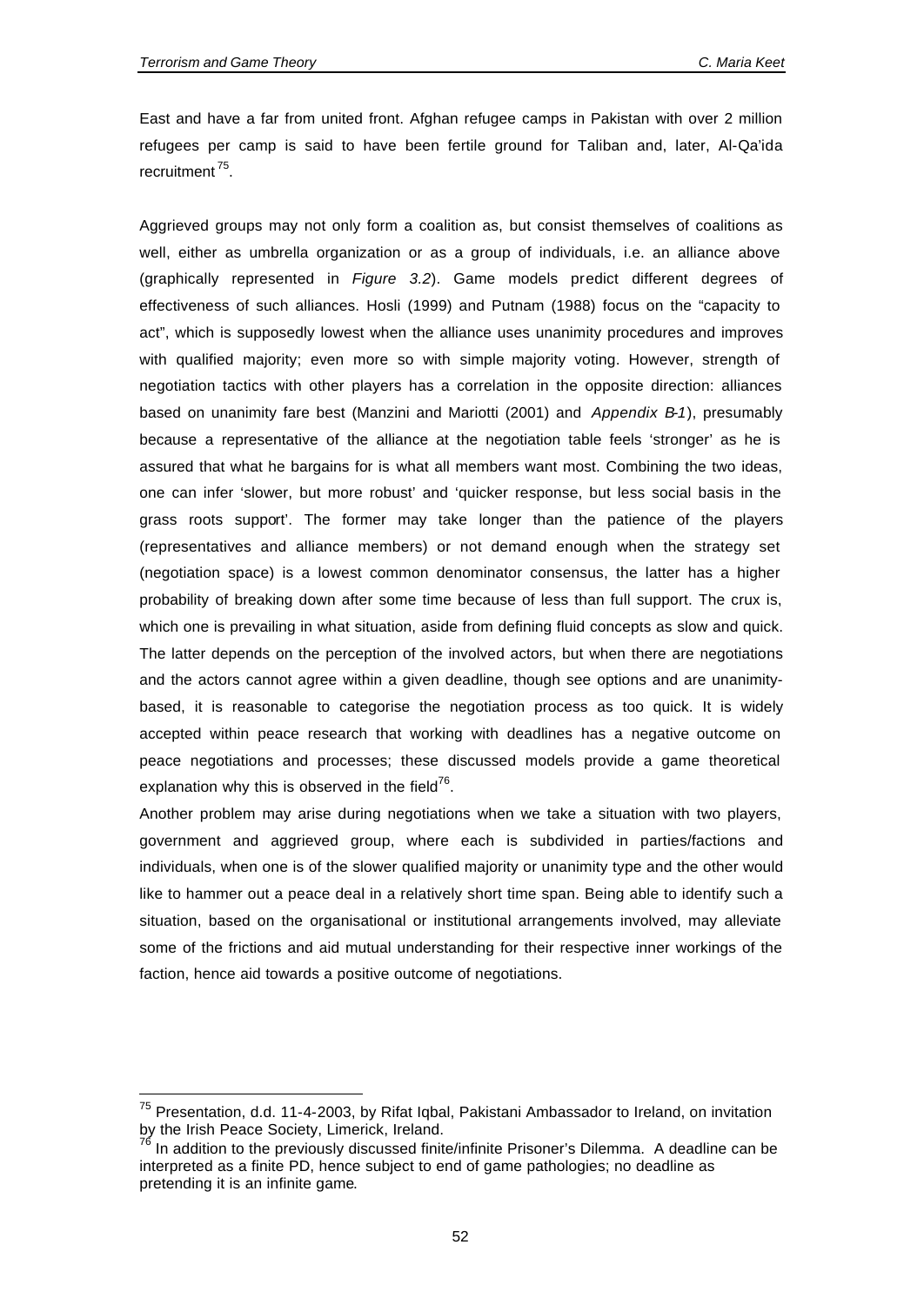# *4.3 Experimental gaming*

# **4.3.1 Introduction**

l

One of the aims of experimental gaming is to put game theoretical models to the test. This particular experimental game will investigate the assumptions and model as outlined by Bueno de Mesquita (2002) on his premise that when an aggrieved group embarks on the path of peace settlement negotiations with the government, a terrorist organisation divides between 'moderates' – willing to negotiate – and 'hardliners' – those who prefer the route of violence. Based on his game theoretical model of extensive form sub-game perfect Nash equilibrium with backward induction, one can expect an *increase* in violence during the negotiation process as hardliners supposedly try to avert a possible agreement<sup>77</sup>. However, the assumption that aggrieved groups split up into moderates and hardliners is by no means a 'proven' process that a modeller should build into a game model, although Kydd and Walter (2002) make a similar observation from the game theoretical perspective of trust (see also §4.1). Wieviorka (1988:22) thinks this division magnifies because the moderates do not provide counterweight to extremists in the same level as before negotiations with the government started.

Weinberg (1991) discusses the delicate balance, dependence and cooperation between terrorist faction(s) and its (ideologically) related political faction as viable and relatively lasting longer that non-cooperation, whereas Crenshaw (1991:70) claims that a decline (end) of terrorism does occur, either because of physical defeat, the group's decision to abandon the violent strategy and/or organisational disintegration, ignoring persistence or settlement by negotiation altogether. There are no overwhelming data either way.

Instead of investigating the assumptions via a case study, which is per definition subject to research bias, especially in the field of terrorology, this is put to the test in a simulated setting with three players per game: one government and two terrorists, a moderate and a hardliner, who negotiate their respective objectives and possibilities for a peace agreement.

Secondly, this three-person game explores the gaming experiment carried out by Berninghaus *et al.* (1999), similar to Horn and Wolinsky (1988), who tested a three-person game in joint venture asymmetric bargaining, as a terrorist bargaining session, where I map the 'smaller group in the merger' to the violent terrorists  $(T2)$  [X in their model]), the larger group as the moderate terrorists (*T1*) and the third party the government (*G*). The 'divide and rule' advantage of *G* as well as collective bargaining of *T1T2* (*Einigkeit macht stark* ) was observed in their economics setting. Furthermore, *T1T2* coalitions resulted twice as often in

 $77$  The violence is expected to decline after a peace agreement due to a 'clamp down' of the (small) violent faction.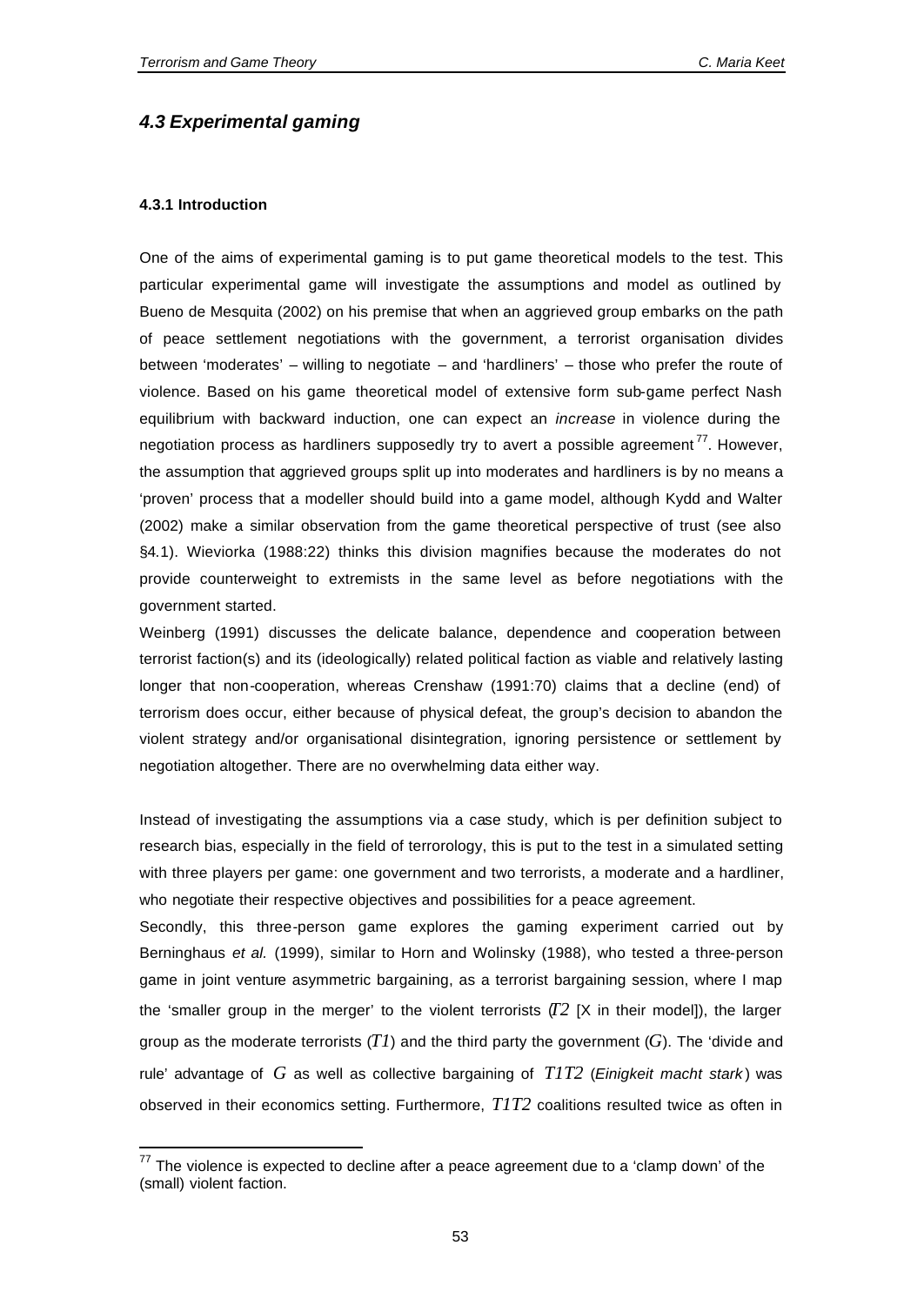conflict than when there was no coalition (22.66 versus 11.63 % (1999:9)). It will be interesting to see if the outcomes in the terrorist negotiation game are similar.

Last, two factors influencing coalition-forming in a positive way are introduced. First, the externality positive-framing is used as if the players were negotiating towards a common good, some peaceful settlement, which should result in behaviour that is more cooperative than the negative frame of the private good of individually achieving one's objectives (see e.g. Andreoni, 1994), modelled in the prize award system of the game. Though the award allows for optimalisation of one's own goals (one free drink), a combined agreement of the players will award an additional free drink for each participant. Second, the players are in face-to-face negotiations instead of anonymous bargaining behind a computer, which, according to Croson *et al.* (2003) and Valley *et al.* (1998), increases the probability of reaching agreements even when there was an equilibrium prediction of no agreement, and the agreements were more beneficial to the players. Thus instead of 'deceptive cheap talk', improved communication led to additional gains compared to no communication before the official bargaining started.

However, it must be noted that outlined experimental game is a pilot experiment, which, depending on the results, might need to be adjusted in order to be able to cater for a statistically sound amount of games.

#### **4.3.2 Aspects to investigate**

l

Precise aspects that are investigated during this experiment are:

- A. The level of cooperation / coalition forming between moderate and hard-line terrorists in one group (country) and if they will cooperate between countries.
- B. Does a division between moderates and hardliners occur?
- C. Do hardliners instigate violence during the bargaining process to avert its outcome?
- D. If the answer to C is yes, is this in cooperation with the moderate terrorist, alone or in cooperation with other violent terrorist factions?
- E. The amount of peaceful settlements versus walkout and conflict.
- F. Do the results of the Coalition Calculator<sup>78</sup> provide a relation / indicative estimate on the influence of the others and are in line with the outcome of the particular game?

*Appendix D-0* (p112) contains the game procedure and an explanation of the rules; *Appendix D-1* the rules as communicated to the players and *D-2* the specific descriptions per player per

<sup>78</sup> *Appendix C-3* describes the functionality of the Coalition Calculator and contains a few screenshots of the software.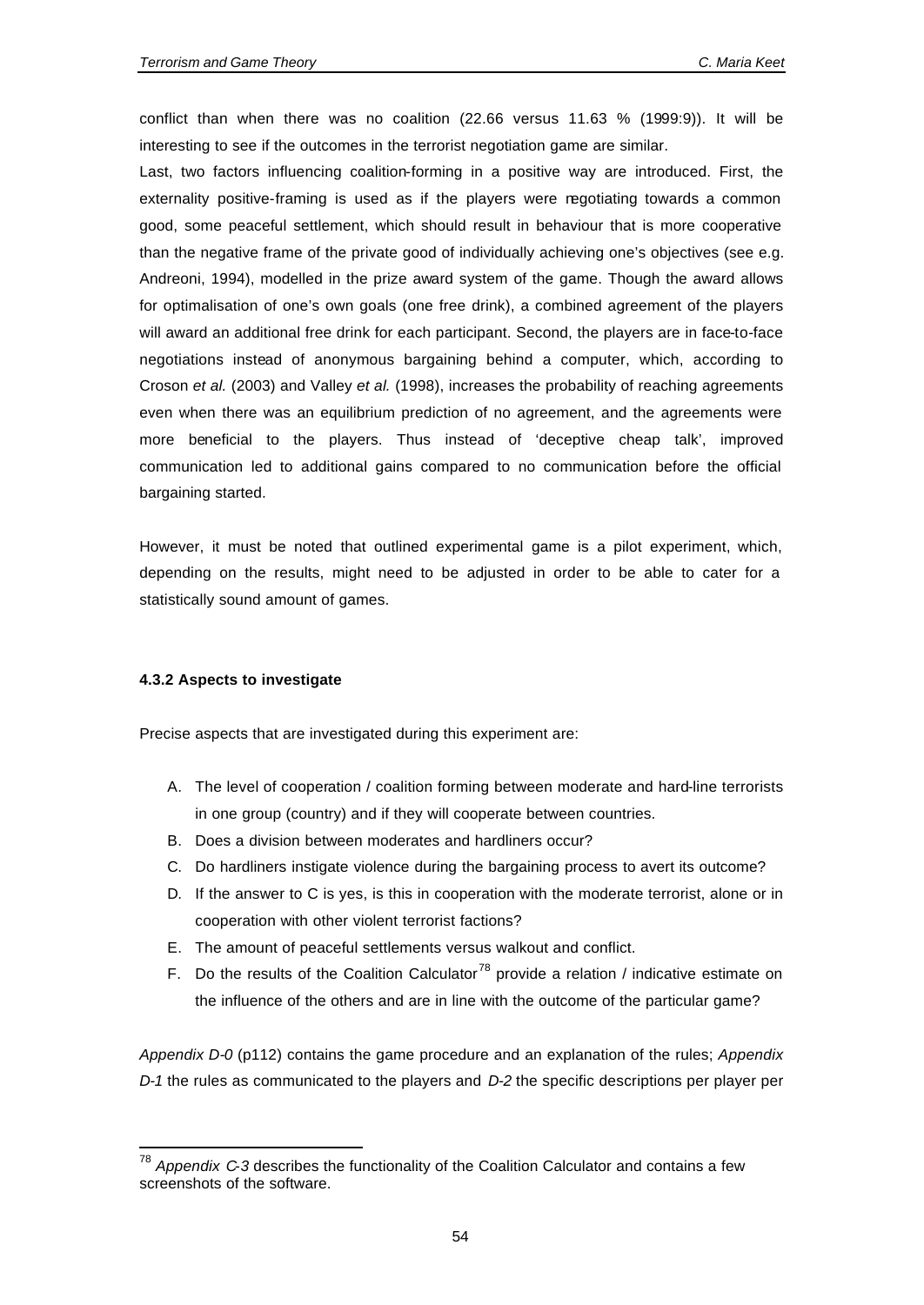country. *Appendix D-3* the expected maximum overall payoff per group (country), *Appendix D-4* the independent media briefings and *D-5* the evaluation questionnaire.

# **4.3.3 Results**

l

Due to space limitations, results on the Coalition Calculator, questionnaire, media events and comments on individual games are included in *Appendix D-6*.

First, a comparison of the results is given and thereafter the specific points, as outlined in §4.3.2, are addressed briefly, followed by a discussion on the set-up of the game.

*Importance and influence -* Comparing the provided importance/influence levels, questionnaire responses and media events, Game 1 in particular reveals the different perceptions of realities:

- 1. The interpretations of importance, where both *G* and *T2* are diametrically opposite from each other, each thinking to be the most important at the end of the game and hardly allocate any relevance to the other players. *T1* consistently allocating higher importance and influence to *G*;
- 2. In both Game 1 and Game 2, the same player (allocated role *T2* and *T1* respectively) had consistently higher esteem of her own importance and influence than the other players, which could be due to her dominant personality surfacing during both games<sup>79</sup>, but see point 6;
- 3. The confusion around certain events: other people died, but never any of the players;
- 4. The players' own inconsistencies in answering the questionnaire, numbers of importance/influence and post-game comments (e.g. who started the violence).

Although Game 3 was by far the most effective and constructive game of the three, there are still considerable differences between each player's own perceived importance and influence and that what the other players think:

- 5. Influence of each player at the end of the game: *G* granted himself 60, whereas *T1* allocated a mere 5 to *G* and *T2* a fraction of 40 to *G* out of a total of 100;
- 6. At the same time, each player consistently granted relatively the most influence to him/herself; which was not always observed during the first two games.

In hindsight, it would have been useful if the coordinator had recorded the relative influence and importance from an 'outsider' perspective as well. The coalition calculator was not tested in full due to lack of sufficient participants.

 $^{79}$  The peaceful attitude of  $TI$  (Game1) /  $G$  (Game 2) was shifted to more vocal and strategic behaviour in Game 3 (where she played *T1*).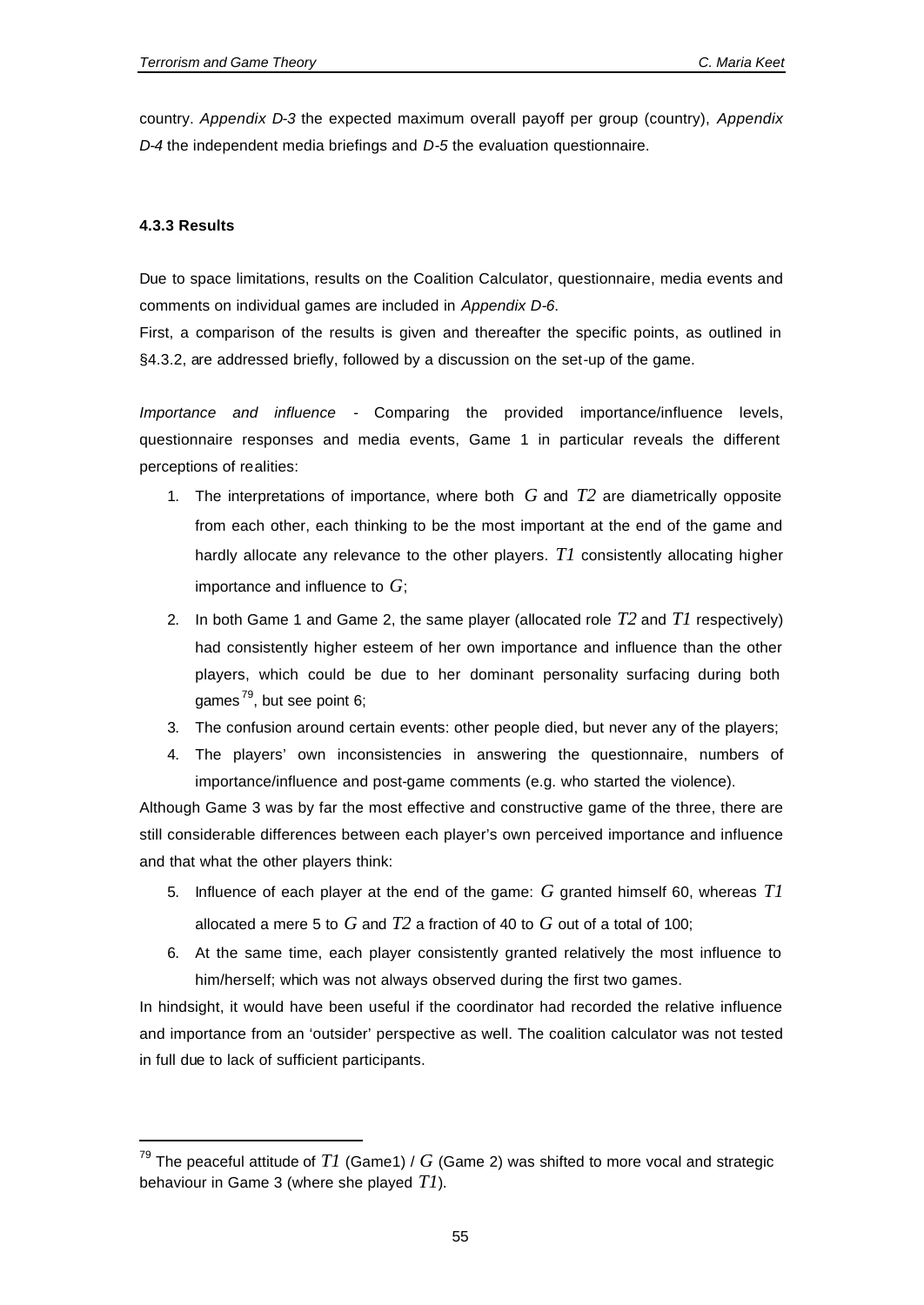*Threats -* Threats were absent during all three games. Instead, the players considered the 'threat' carried out with immediate effect, despite occasional intervention (in relation to the nuclear arsenal of *G* in Game 1) by the coordinator to verify if this was a threat or an actual 'instigated event'. Noteworthy is that one player accused another to have carried out an event (media event 1 and 6 in Game 3), either as a way of propaganda, or to masque a shift of *T1* to more violent tactics.

*Violence -* Discussing the deployment of nuclear arms during the first game after finishing the experiment, the coordinator mentioned the 'worst case scenario' she prepared for was what to do if a player instigated the event to assassinate [eliminate] of one of the players, but that was perceived by the participants as really devious. Combined with the confusion around who actually was killed during the deployment of the nuclear arsenal in Game 1 and all the other bombs, this points towards the idea that they apparently thought it was unfair, but not evil, to kill other, unknown, people (see also 'media events'), but *not* the players they were actually negotiation with, even though the negotiation was of a rather unconstructive nature.

*Learning aspect -* Due to the set time constraints, there was a feeling of "not finished with the matter yet" and all players would have preferred to continue with the game. Furthermore, all players indicated the desire to participate in another round of games at a later point in time to have 'another chance'. The difference in behaviour of the participants between the games and the request for a repeat indicates the learning aspect of the strategic approach in a game, therefore provided background information on the foundations of the experiment, should, if repeated, be taken into account as an 'unfair' advantage over other inexperienced players. However, Shubik *et al.* (1974) and Kirchkamp and Nagel (2000) found that learning occurred trough reinforcement in their experimental, with only a weak correlation with imitation of neighbours when in a spatial structure and hardly as a result of the payoff and reward system. This is in contradiction with Fehr and Schmidt (1999), who do claim repeated-game and repeated interaction do have a positive effect towards more stable behavioural patterns, at least partly resulting from the psychological evidence on social comparison and loss aversion.

*The level of cooperation / coalition forming between moderate and hard-line terrorists in one group (country) and if they will cooperate between countries*. Cooperation was observed between *T1* and *T2* during Game 3, but not during Game 1 and 2. Observation and analysis of the coalition-forming should have been observed more closely, or in more detail, by gathering data on the motivations for doing so. There was no experimental gaming session with more than one country at a time.

*Does a division between moderates and hardliners occur?* In both Game 1 and Game 3, the players did not appreciate *T1*, either for lack of conviction for the cause, or the seesawing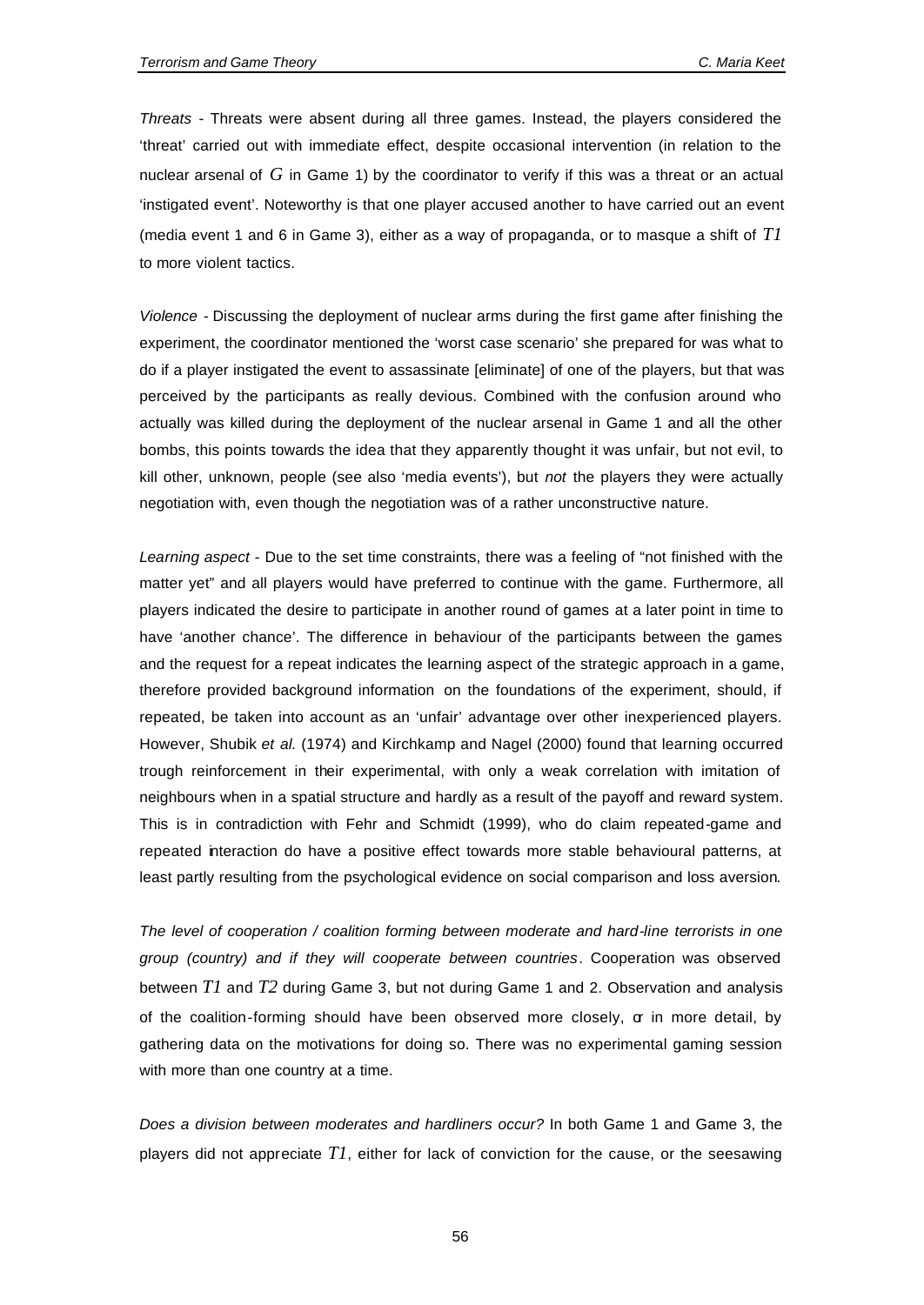between the other players. A division did occur between *T1* and *T2* in Game 2, in line with Bueno de Mesquita's prediction.

*Do hardliners instigate violence during the bargaining process to avert its outcome?* This was observed in Game 2.

*If the answer to C is yes, is this in cooperation with the moderate terrorist, alone or in cooperation with other violent terrorist factions? T2* initiated the events himself, as a last attempt to prevent a *T1* and *G* to write a peace agreement.

*The amount of peaceful settlements versus walkout and conflict.* Only Game 1 ended in serious conflict. Game 2 was a little closer to an agreement, whereas Game 3 had invented a more encompassing agreement than strictly required on the basis of given objectives, with the final percentages in power-sharing the main point of bargaining (either 30, 40 or 45% for the royal family). Whereas the players in Game 2 were discussing if they would want an agreement, the players in Game 3 agreed to achieve an agreement, and were 'merely' filling in the details.

*Do the results of the Coalition Calculator provide a relation / indicative estimate on the influence of the others and are in line with the outcome of the particular game?* The importance/influence perceptions of the participants are a valuable tool in assessing the outcome. The high discrepancies noted in Game 1 are indicative for the violent end state of the game (both *G* and *T2* were considering themselves to be the most important by a large margin). In contrast, Game 2 represents a 'more equal' division (except by *T1*), which reflects the closeness of an intention for a peace deal. Allocations for Game 3 vary widely, though consistently each player grants him/herself a somewhat higher fraction of influence and importance than other players do. Although *T1* achieved most of her goals, *G* and *T2* did not credit her for it.

#### **4.3.4 Discussion of the experiment**

The majority of published experimental games reward a monetary payoff, but the 'free drinks' is an appropriate incentive in these types of political science scenarios, as it allows the players plenty of further evaluation of the games afterwards, as well as realising the concept of using a strategic approach as opposed to purely behavioural / emotional interpretations of a conflict. Further, when carrying out small-scale experiments like the one conducted, the after-the-game provides considerable insight in belief systems of the participants, which players do not necessarily write in full on a questionnaire form.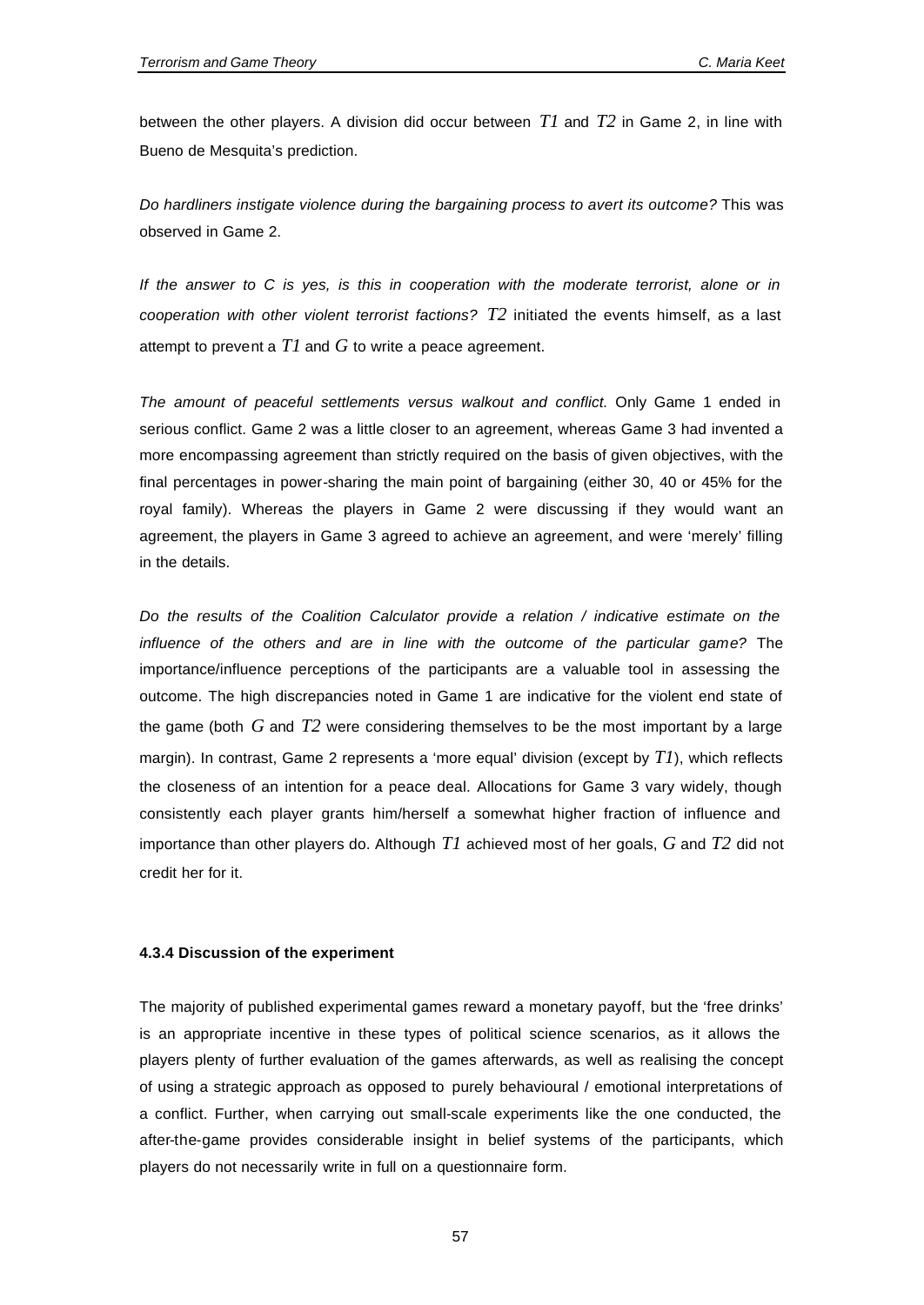At the start of the first experiment, players were informed that there was a 'moderate and a violent terrorist', which the players stayed with. This could be a lack of their imagination in inventing a change in their tactics, or perceived as a boundary the participants felt compelled to adhere to. For the second experiment (Game 3), the descriptions were unchanged in that *T1* is moderate and *T2* violent, but referred to with the more neutral labels 'terrorist 1 and terrorist 2'. During Game 3, both *T1* and *T2* changed their tactics, in that *T2* was not violent and *T1* instigated an occasional violent event (though asserting it was *T2* who did it). This may be accidental, but certainly worthwhile to include in further experiments.

Although the intention of the initial experiment was to play it with 5 to 6 groups of three people, to allow for more flexibility and inventiveness of the players (e.g. to form a UN-type of cooperation or world-wide terrorist network), the major advantage of a one-group analysis is that the interactions between and motivations of the players could be monitored more closely. Ideally, the game should be repeated with multiple groups and an observer for each group.

Concerning choosing the protracted conflict modelled, less well-known problems could be an advantage and prohibiting deploying nuclear arsenal or assassinations of other players may improve clarity of the game. Analysing the instigated events, a deterrence mechanism could be built in (the so-called discount factor), in that when instigating an event whereby people are killed, the achieved personal payoff at the end of the game will be deducted by one point for each deadly event. However, the latter is a moral consideration.

Another, more detached, approach taken in experimental games in economics, is playing the game behind a computer over the network, but this does not suit the political / behavioural setting of peace negotiations. The bargaining in politics is highly dependent on personal behaviour, even more so in emotional protracted conflicts, and factoring out this parameter will not result in an increase in understanding of bargaining dynamics. One can argue the current set-up is 'endless cheap talk' before players reach a situation where peace agreements are proposed, or as an infinite bargaining game of alternate offers between three players. If the former, then one may want to introduce penalties (as a function of time and/or media events) and deduct the overall points, i.e. introduce a clearly identified discount factor and rate as in the war of attrition. If the latter, one may prefer to impose a more strict bargaining process where only one player may talk at a time and would need to phrase his/her intentions in a determined format as in the alternate offer bargaining procedure. For example, *T2* not indicating, "…let's do 35%…" but "I reject *G*'s offer of 45%. I propose 35%" and both *G* and *T1* must respond before a next step is taken. However, stricter rules in accordance with the more narrowly defined game theoretical models will reduce the likelihood of achieving a peace settlement.

58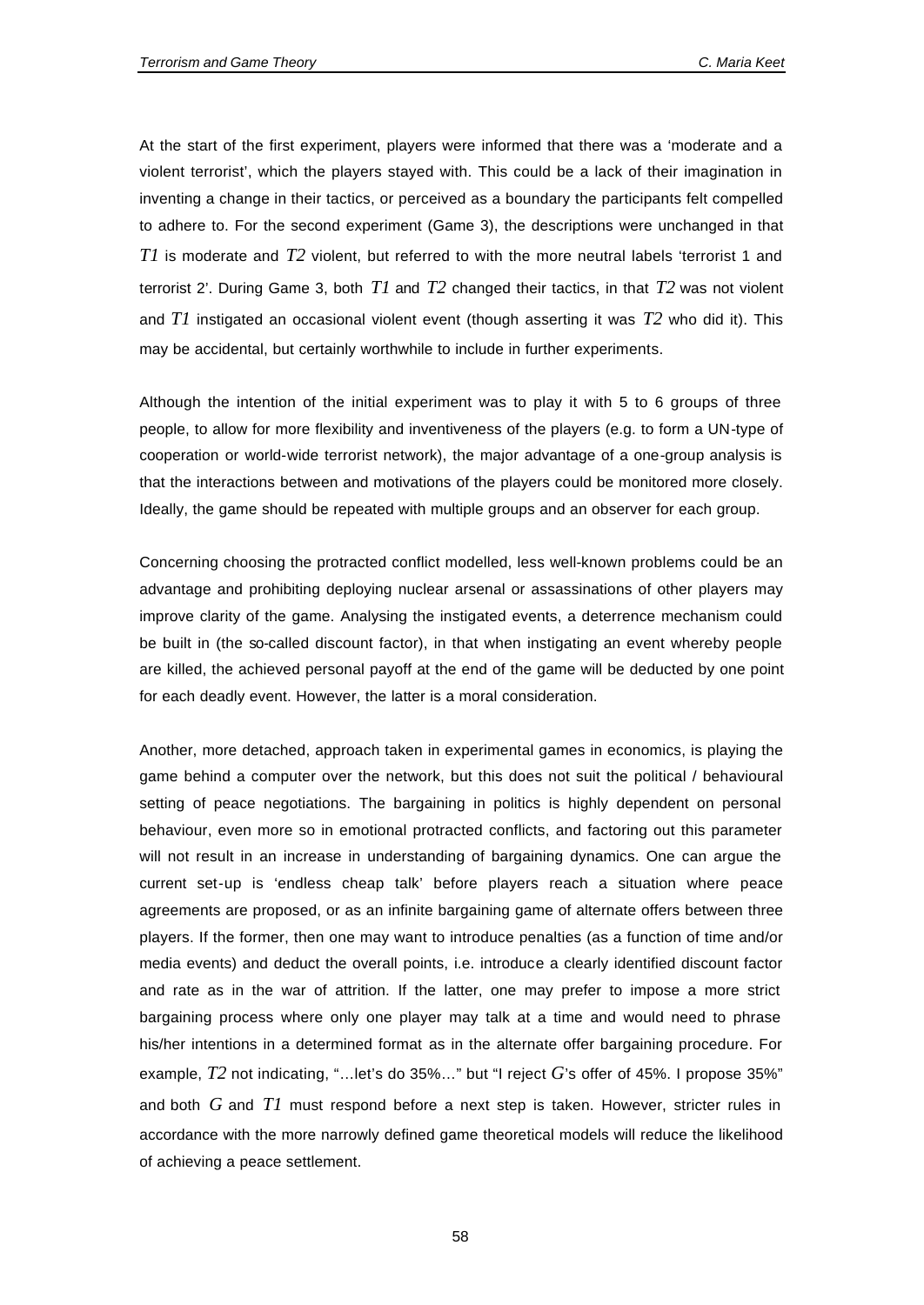Last, the time aspect may have influenced the not so positive outcome, and when applying stricter game rules, one may need to increase the time the game is played to at least one or two hours.

#### **4.3.5 Conclusions**

Overall, the intentions of the experimental game may have been too ambitious, and has not been carried out a sufficient amount of times to infer a single regularity in either coalitionforming or bargaining behaviour in government – terrorist negotiations.

Despite having facilitated a setting where cooperative behaviour is most likely to flourish, including the background of the players and a simplified environment, the outcome of the three games, none achieved a peace deal, was disappointing.

However, the perceived relative importance and influence measurements are a very promising approach. In addition, it has revealed useful improvements for future experiments, in that taking into account suggested improvements, it provides for an adequate experimental game in a larger setting.

# *4.4 Discussion*

In the preceding paragraphs several game models passed the revue: none is capable of describing a general model for terrorist situation, but this is certainly at least partially due to the plethora of situations, causes and involved actors described as terrorism. However, it does provide insight into aspects of the terrorist theatre, ranging from exploitation of the audience cost model, the increase of violence during peace negotiations (including providing new information to the actors), options to escape the mutual harm of the Prisoner's Dilemma, potential for coalition-forming and offers an explanation for unconstructive deadlines and actors in two-speed negotiation processes.

Referencing to the multitude of causes in §2.1.2 and discussed game theory:

- Ethnicity, nationalism/separatism: success of cooperation is linked to in-group policing a level of self-governance. It does not answer the minimum required levels of these two parameters to achieve peaceful co-existence. The trust factor provided an explanation form another angle.
- Poverty and economic disadvantage, globalisation: violent struggle can be a rational, 'good' strategy if the individuals are sufficiently poor, have a charismatic leader to lead the people and the government's punishment system is sufficiently harsh; the 'critical mass' for revolt can be calculated.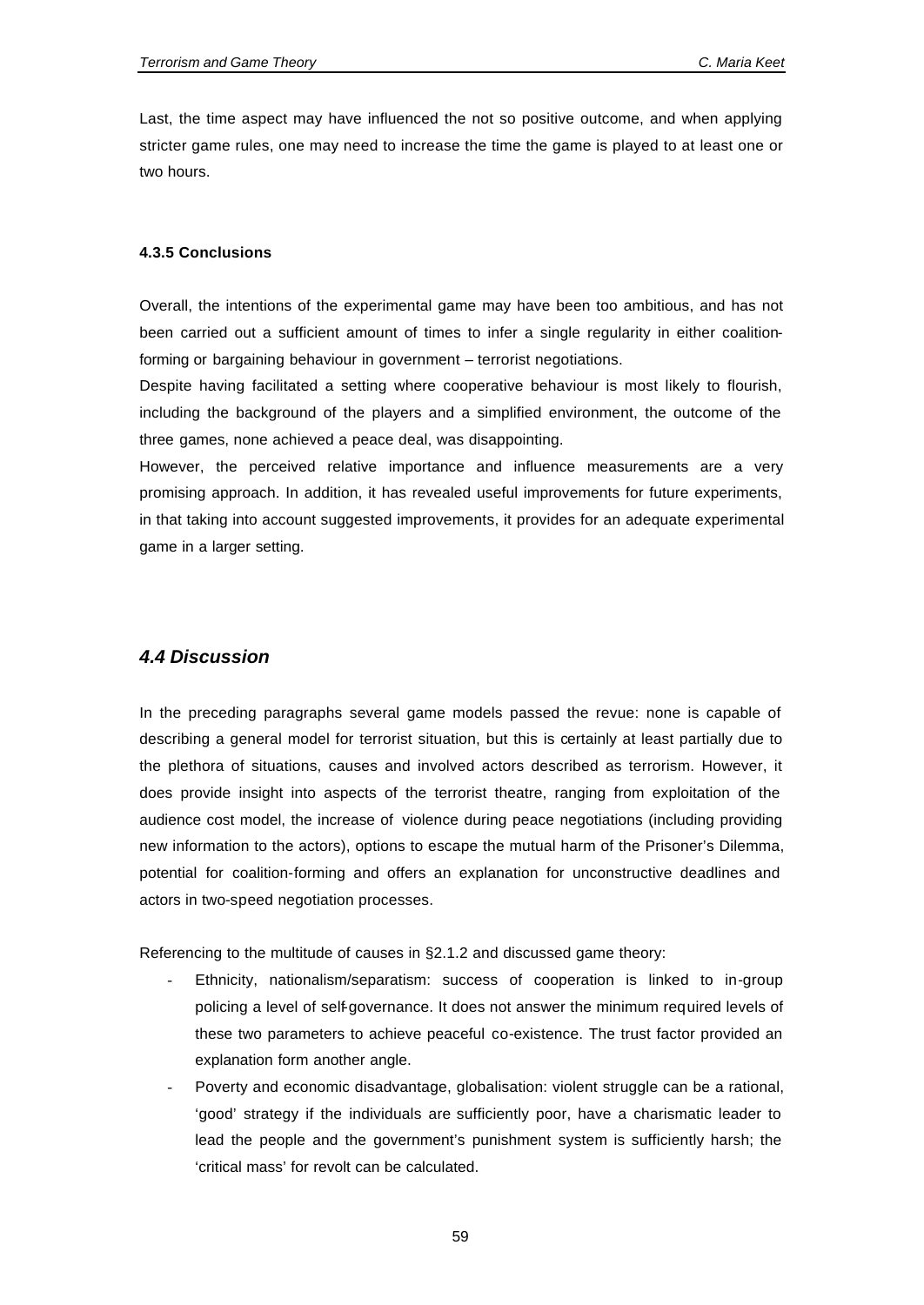l

- (Non-)democracy: no conclusive answer. There are factors like poverty and ethnicity to be taken into account (see previous points). Democratic leaders ought to be better capable of signaling their intentions, hence alleviating the information asymmetry and thereby lowering the chance of conflict.
- Western society: not addressed. See also religion further below<sup>80</sup>.
- Disaffected intelligentsia: not sufficiently addressed. One could consider the stance to negotiate with aggrieved groups as an outlet for intelligentsia. There are conflicting results on the effects of ideology (either narrowed down to economic motives, or considered as inefficient).
- Dehumanisation: not addressed. Modelling dehumanisation opens the complex issue of 'psychological game theory', an undeveloped area in game theory.
- Religion: may be considered as a component of an ethnic group, but did not receive attention separately. Religion, and its norm and belief system, does have an effect on usefulness of the focal point concept, which could be exploited to avert the mutual harm of the Prisoner's Dilemma game.

Testing the possible goals of the aggrieved groups mentioned in §2.1.2 for potential with game theory, especially in the sense of goal as possible strategy set, the following observations can be made:

- Power: a quest for power, being it absolute winning or equilibria where both win, i.e. gain a share in power, is exceedingly suitable for game modelling.
- Implementing ideology: there are conflicting views on modelling ideology, which allows for further exploration of the topic.
- Territory: this can be interpreted as a strategy for power, but also parameterised as indivisible or public good bargaining analogous to economics games.
- Evangelisation of religion: converting people, in the abstract sense a process of enlarging one's grass roots, does not lend itself for game theory because it is a *process* and not an outcome (see next alinea).

A less positive note is the outcome of the experimental gaming session, where even players who were merely 'role playing' were not capable of finalizing an agreement, which is, in addition to documented protracted conflicts, an indication that the reality is much more complicated than any of the models could capture.

The Nash equilibrium is an appealing concept to use, because the definition states that it is, as Voltaire centuries before (1758) wrote, "the best of all possible worlds" for all players. However, this overlooks that the equilibrium is an existence result, but does not provide

 $80$  Whereby 'Western society' is considered to be based predominantly on Christianity (variations on Protestantism and Catholicism), as religion as well as the prevalent norms and beliefs system.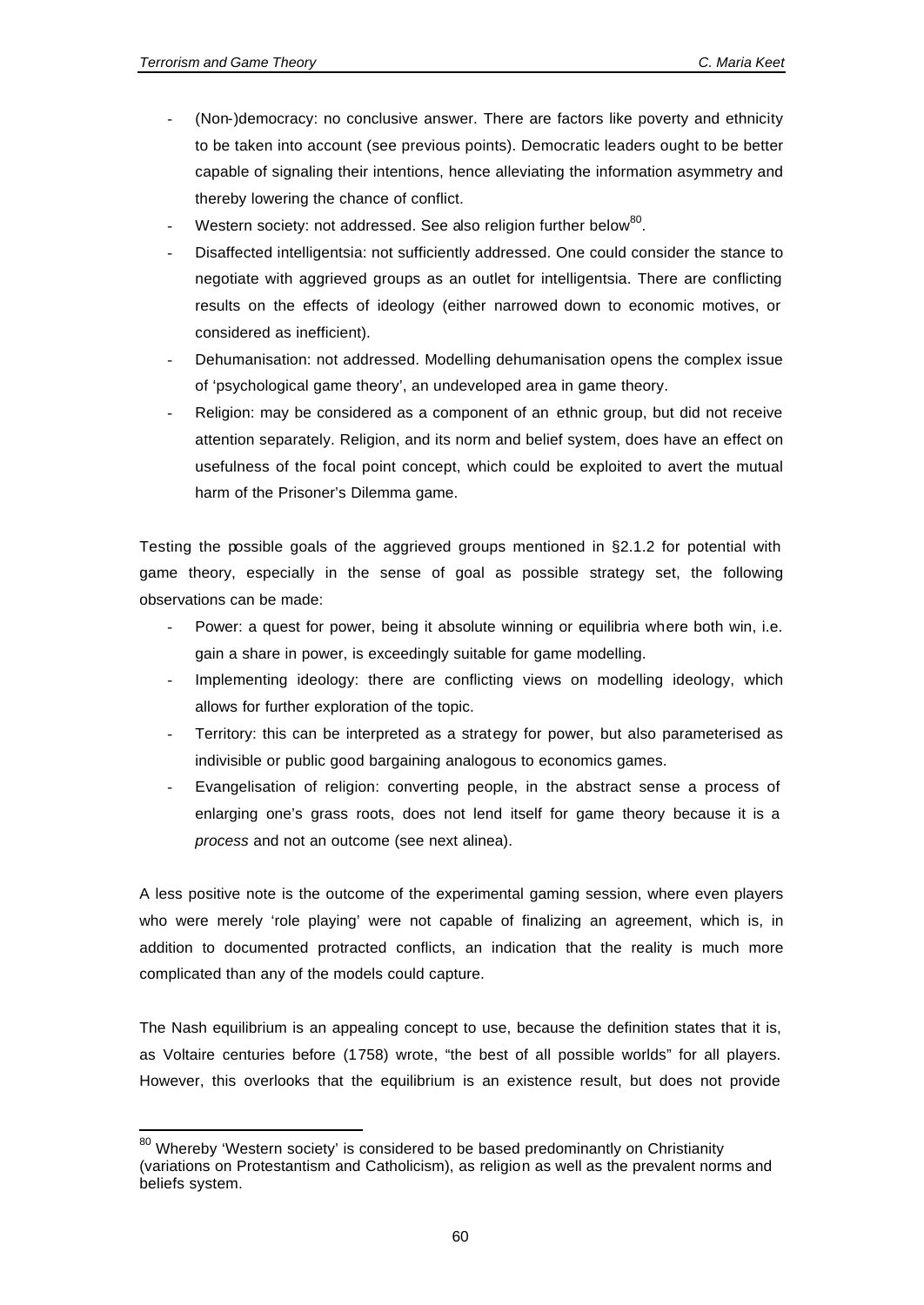directions on how to define payoffs that accurately reflects the situation being modelled. Further, over-focussing on equilibria culminates in notions of e.g. 'inefficient ideologies' that will not be chosen as strategy because they are not in equilibrium, something that the game designer has designed herself, which is circular reasoning and does not provide an explanation. How to explain a player's conjectures for the decision to chose a strategy off the equilibrium path? Is he a 'rational fool' or irrational? Maybe the analytical and instrumental reason of positivism that lies at the heart of game theory cannot live up to the intricacies of social relations? Varoufakis (1991) provides an illuminating discussion on this and related factors if off-equilibrium choices are rational, hence suitable for (game) modelling, or irrational, and I provided an example in *Appendix C-1* where an apparently irrational move starting violent conflict could be rational in retrospect. These points could suggest that the route (process) to the destination (solution) is more important than the payoff/utility (Shubik (1987:1520) and Varoufakis (1991:27)), although, shown in this chapter,

As with any mathematical theory of human behavior, utility theory does not always successfully predict the decisions that people make, but it is a compelling and general theory that can account for much observed behavior. (Myerson in Raptis, 2002)

As Varoufakis (1991:278) concludes, by which I agree, "*conflict is not only compatible with Reason; it is the only rational response to primitive social relations*", which means that game theory can be a useful tool to contribute to the research and resolve of terrorism.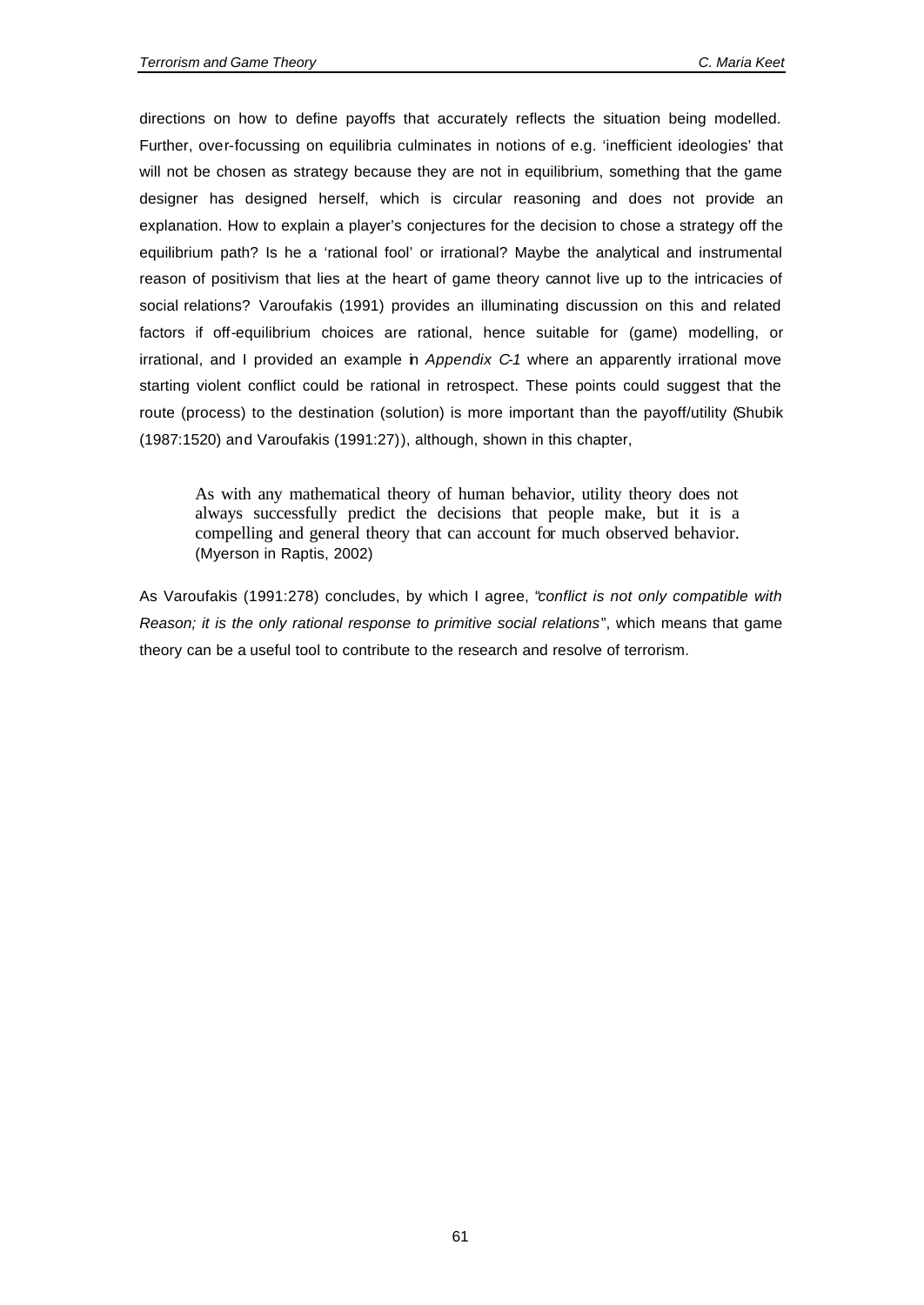# 5. Conclusion and recommendations

# *5.1 Conclusions*

The conclusions are categorised in accordance with the research questions as outlined in chapter 1. The investigation uncovered the following answers:

*What theories of terrorism do exist and are they still of relevance today and/or have they changed over the past 25 to reflect changes in the global society?* 

Results of scholarly research over the decades are inconclusive about the concept of terrorism and its causes and goals; there exist a plethora of theories of terrorism, partly due to changes of the subjective idea of the (academically) unclear meaning of terrorism, the modifications of actions, but not tactics, carried out and because of difficulties investigating aggrieved groups. Theories have changed over time, and likely will change in the future, reflecting changes in the global society.

Causes range widely from ethnicity and nationalism/separatism to poverty, economic disadvantage and globalisation. In addition, (non)democracy, Western society, disaffected intelligentsia, dehumanisation and religion may be connected to instigating terrorist activities as well, but none of the aforementioned 10 potential causes has a *single* conclusive causal relation: it is possible to devise arguments both confirming and refuting the connections. Likewise, goals vary, and include demands for varying levels of power and/or territory, implementing a certain ideology and advocating religion. As a result, the emergence and composition of aggrieved groups (terrorist organisations) and the interplay with other actors (states, groups and international organisations) do not follow one specific model either.

# *If the answer is yes to the previous research question, can be devised why theory / theories did change and can be identified what and when changes occurred?*

Whereas in the 1960s and 1970s ideology-based terrorism was more prevalent, it was narrowed down to the Red Network as main instigator by the mid 1980s with a counter-reflex of research into state-sponsored terrorism, i.e. the West as main perpetrator, in the late 1980s and early 1990s. From the late 1990s to present, religion as cause for resorting to terrorism, and to some extend the First-Third World dichotomy, receives disproportionate attention and dehumanisation of perpetrators does take place in the popular literature. In addition, a shift towards *Freizeit*-terrorism and cell-based organisation structures on a supra-national level can be identified. Near-future devastating 'superterrorism' has been predicted for, roughly, the last 15 years, but has not materialised even though the technology to do so is available. However, new tools do not imply a more violent mindset of members of an aggrieved group.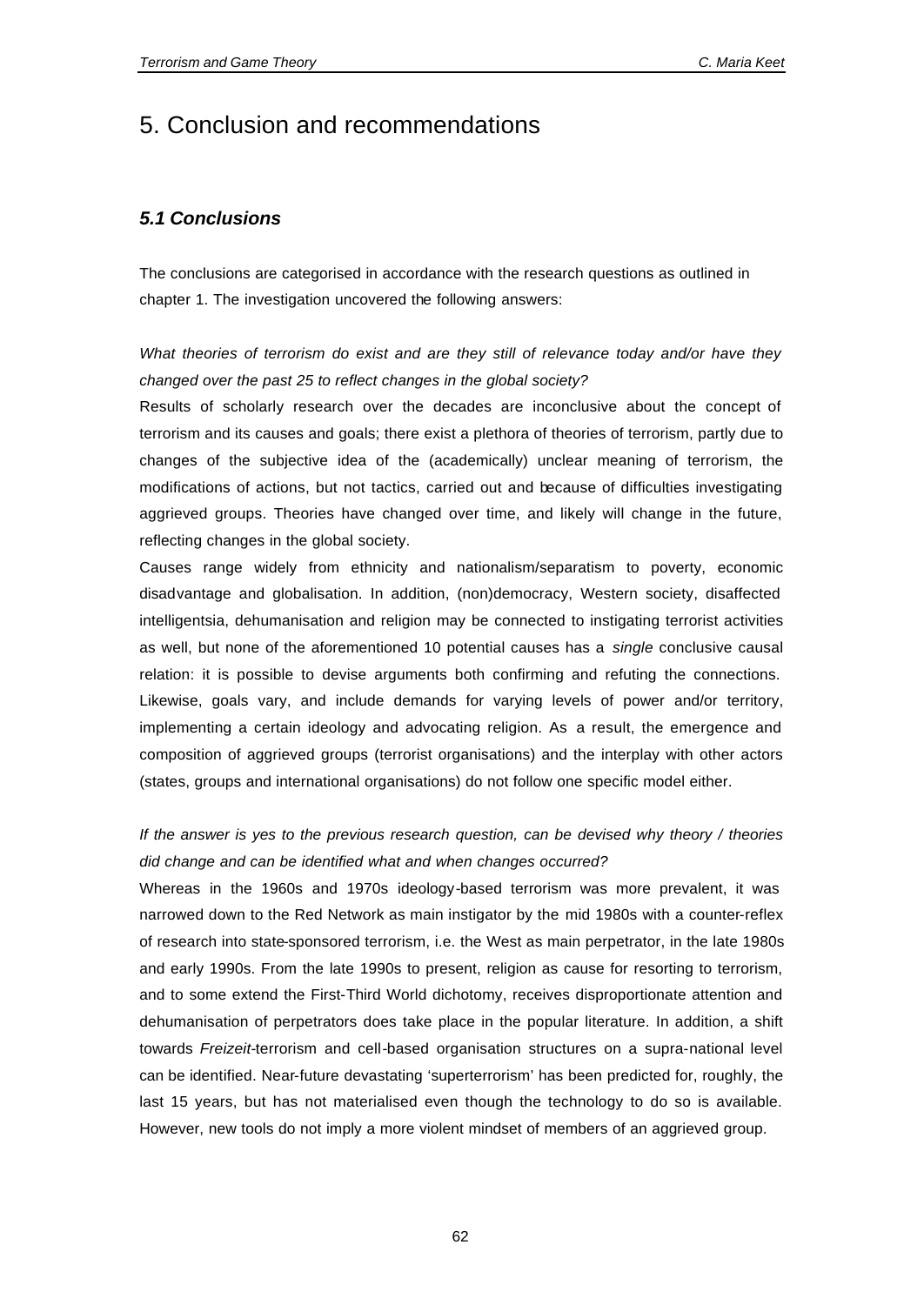Theories, and varying emphasises on their causes, tend to shift as a result from changes in the international political arena, and to some extend receive disproportionate attention when domestic conditions of the countries fighting 'terrorism' are worsening to divert attention.

*Determine which aspects of Game Theory may be useful as an aid in modelling activities surrounding dealing with actors involved in terrorism*.

Variable-sum normal form games, like mutations of the Prisoner's Dilemma can capture basic elements of negotiations between aggrieved groups and the government and an adjusted War of Attrition is suitable for modelling audience costs. Extensive form games disclose interactions between actors in a structured format. Cooperative games reveal interesting features of coalition-formation and strengths and weaknesses in negotiation processes.

*Using the model(s) of a theory of terrorism, test the validity of, and adjust where appropriate, different game theoretical models of the involved actors in terrorism.* 

• *Joint bargaining paradox and coalition forming*: *is there an optimum in the amount of factions and type of coalition-forming? Can they be expected to be stable and fruitful, and if so, when?*

In a 3-player game, where two players consider forming a coalition, this can be favourable in situations where the fallback position is lower than in a non-cooperative game, provided that the two coalition players divide the bargaining gains asymmetrically and both agree on this asymmetric subdivision ratio. I have proved that a strong moderate terrorist can fare well by cooperating with a weak (smaller) extremist faction (the same holds for the case of one terrorist (representative) and two government players of unequal strength). Further, if the sets of means and goals of the two aggrieved groups are sufficiently close substitutes, the equilibrium form of organisation is an encompassing group; if they are sufficiently complementary, the equilibrium form of organisation is in separate groups. When the former is applicable, a government would benefit from the 'divide and rule' tactics by distributing refugees into smaller groups in geographically distinct areas to avoid cooperation against an oppressor.

Deadlines have a negative outcome on peace negotiations and processes; the discussed models provide a game theoretical explanation why this is observed in the field based on the internal dynamics of the actors (organisations/government). This also indicates that when one can identify a situation with 'two-speed' actors, based on the organisational or institutional arrangements involved, it may alleviate some of the frictions and aid mutual understanding for their respective inner workings, hence aid towards a positive outcome of negotiations.

• *Government negotiations with terrorists*. This is partly addressed and explained in the previous point. The experimental game did not provide sufficient statistical evidence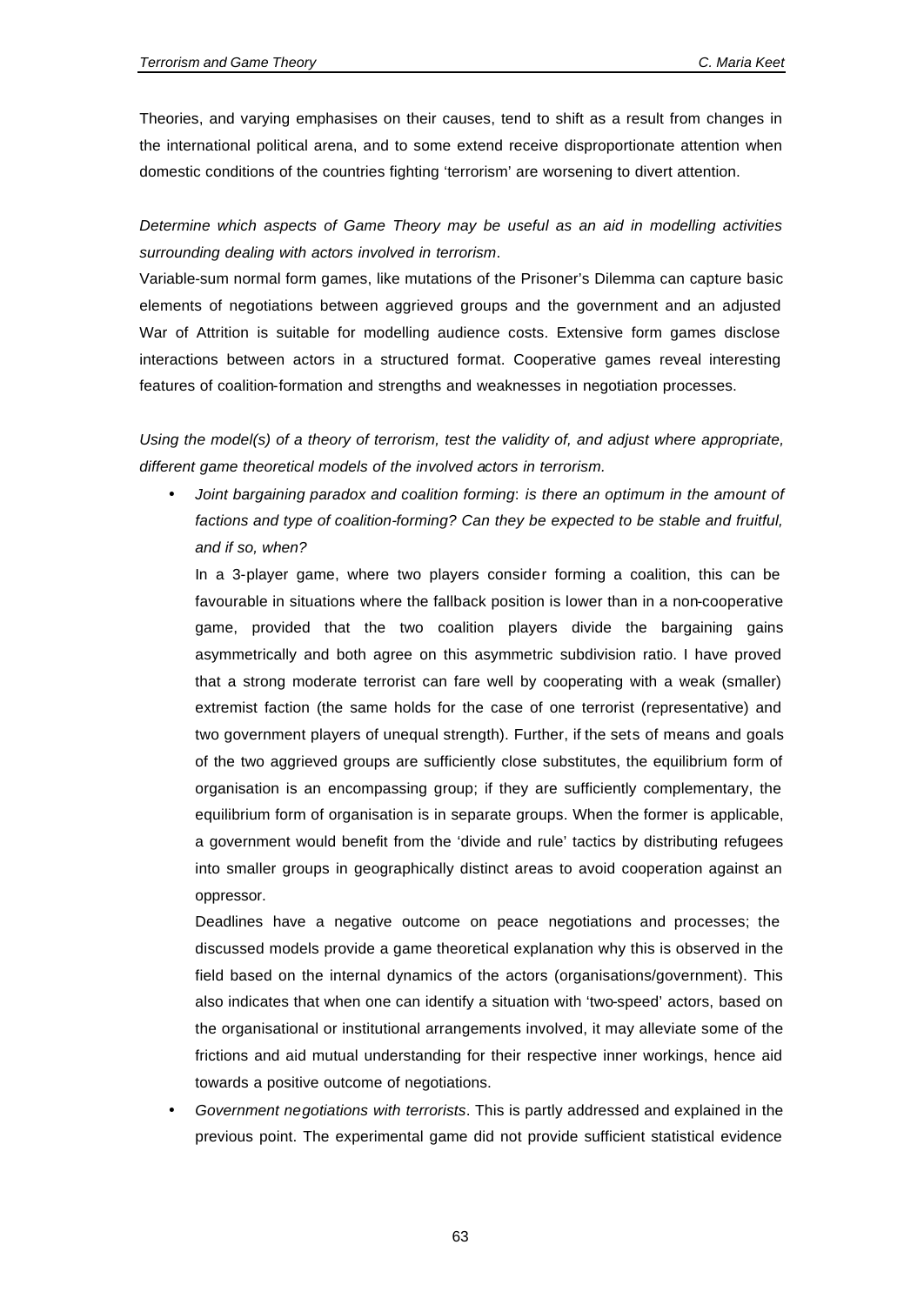to support the claim of a division between moderates and violent extremists, but was observed during one game out of three.

• *Audience costs: to what extend would it be possible to adapt the concept of audience costs to a terrorism framework, with regard to the 'terrorist theatre' and democratic states desiring to 'combat terrorism'*?

In terrorist frameworks like peace negotiations, audience costs can be generated and identified, in the non-negotiation phase aggrieved groups exploit the audience cost model to their own benefit, alike a War of Nerves. Modelling audience cost parameters, especially the rate of deduction in crisis prolongation, depends on the problem being modelled and the (subjective) preference, or moral bias, of the modeller.

*Does the application of Game Theory on terrorism model(s) provide new insights, which might aid towards not only an understanding, but also provide ideas towards a possible resolution of such type of conflicts?*

Game theory is a useful tool in rationalising the emotion-laden field of terrorism, and has provided insight in the intricacies of the audience cost model, the increase of violence during peace negotiations, options to escape the mutual harm of the Prisoner's Dilemma, potential for coalition-forming and offers an explanation for unconstructive deadlines and actors in twospeed negotiation processes. Although several of the uncovered aspects will need to be verified with empirical data, at the present stage it already aids understanding, which is a first step towards resolution of conflicts, but one can never include all terrorism-related aspects into one model because of the controversies surrounding the concept 'terrorism'.

# *5.2 Suggestions for further research*

Although the conducted research did clarify aspects of the terrorist theatre, it also opened new areas one can explore for further research.

English-language based sources are relatively one-sided on terrorism and do not capture all angles. Even within the Western views, probed continental European material emphasised other aspects of terrorism not, or hardly, touched upon by the English scholarly literature, therefore a comparative investigation in differences of point of view and reporting between countries and across languages could reveal additional perspectives.

I addressed the game theory of cooperative structures with regard to internal group dynamics related to unanimity and majority positions on a theoretical level, which would benefit from a closer analysis of terrorist organisations and cells to put the ideas to the test on how they reach a policy stance and if it indeed affects negotiations in the way as predicted by the theory. Possibly related are aspects involving the logic of collective action, peer pressure and internal motivation of the terrorist. Overall, this could shed light on deadline- and two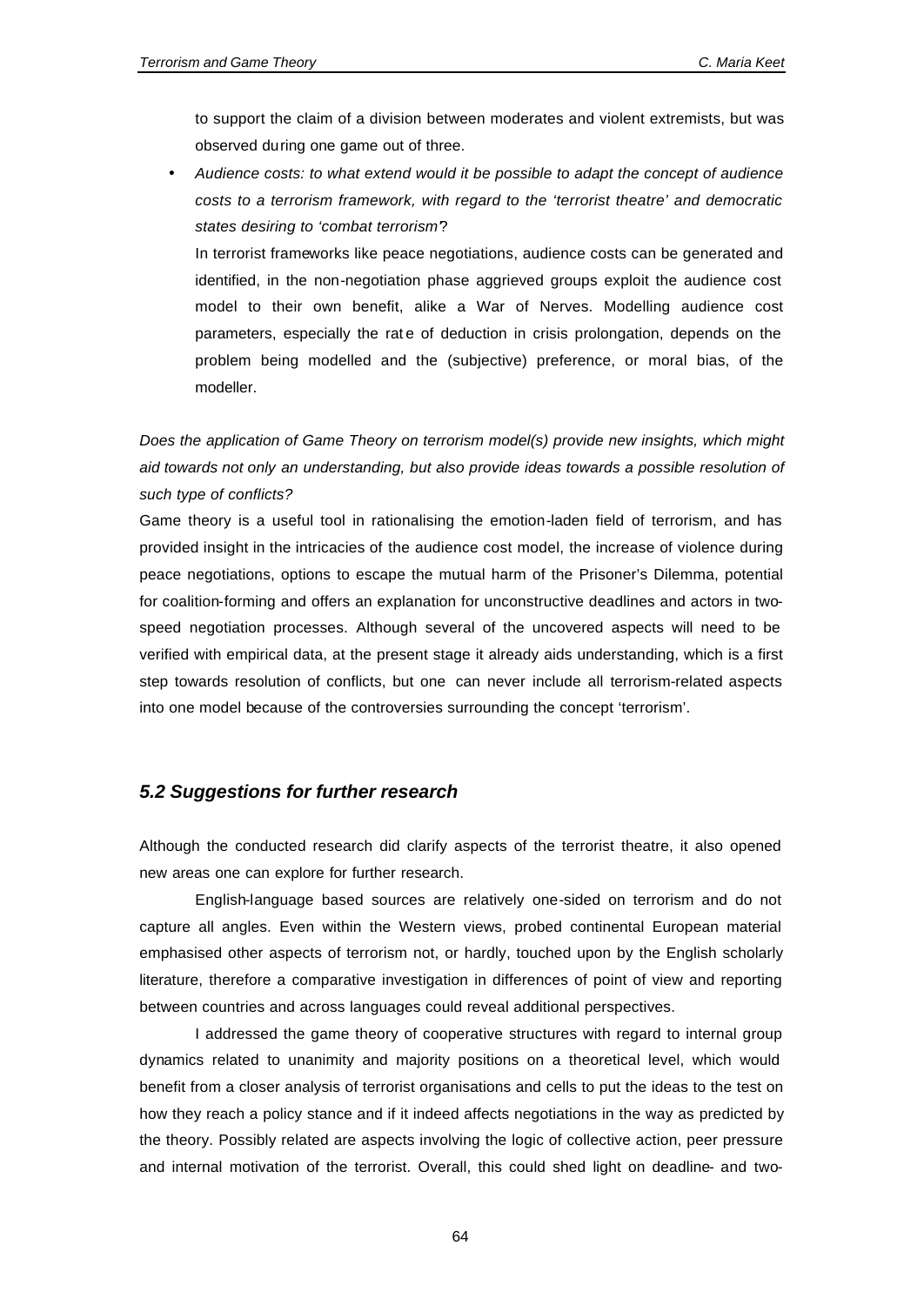speed negotiations and sustainability of a peace agreement by their grass roots, whether from the aggrieved group, government or the wider public.

The audience cost model could not be used to assess build-up of audience costs within aggrieved groups due to a lack of sufficient information, though it would be highly informative if Crenshaw's (1991) idea of organisational disintegration were related to a leader who incurred audience cost due to making false promises to his group members could be tested and how these audience cost are 'paid' when there are no elections, or if there are other more important reasons.

The dynamics of inter-group and state relations is underexposed. Although several examples of negotiations exist, at present most notably Northern Ireland and Israel/Palestine, there is a strong US voice to be 'tough on terrorism' (despite existing 'quiet diplomacy' of negotiations with aggrieved groups, e.g. USA with Hizbollah), which does not aid in 'openly' researching the matter. However, a better understanding of these dynamics could help actors involved in other protracted conflicts to set out their respective policies. These envisaged case studies could provide information in order to determine probabilities of the extensive form games to update either the mixed strategy or typing of players via Bayesian updating, which in turn serves (more accurate) prediction of behaviour in these conflict situations.

Ouardighi's (2003) model of trust should be put to the test, i.e. one can asses the various conflicts on this dimension, which could reveal if requests by one faction to "just trust us" and another choosing vigilance is rational or purely emotion-based. Additionally, it might reveal if external monitoring fosters trust, or if it is indeed harmful as Ouardighi devised.

The idea of a Coalition Calculator is promising proof of concept based on results obtained from the experimental game, and deserves further attention in looking into its possibilities to predict potential for coalition-forming / defection. This includes further development of the software and, ideally, being put to the test in real negotiations, which can be various low-intensity conflicts as well as other settings like GATT negotiations.

Several improvements on the experimental set-up can be made. These include informing the players on "terrorist 1 and terrorist 2" as opposed to "a moderate and an extremist", using several groups in parallel with each an observer and/or the game is tape recorded in order to capture the bargaining dynamics. Other improvements may be a more restrictive setting with alternate bargaining and introduction of a 'punishment' factor (deduction in payoff) for instigating violent events, although the latter is an entirely moral consideration. Last, a note of caution on modelling a conflict, is that due to the sensitive area, one may not expect that all participants can detach themselves from the real-life conflict the game is modelled on and this prejudice can affect their negotiation behaviour. Therefore, it may be more effective to model less well-known problems.

65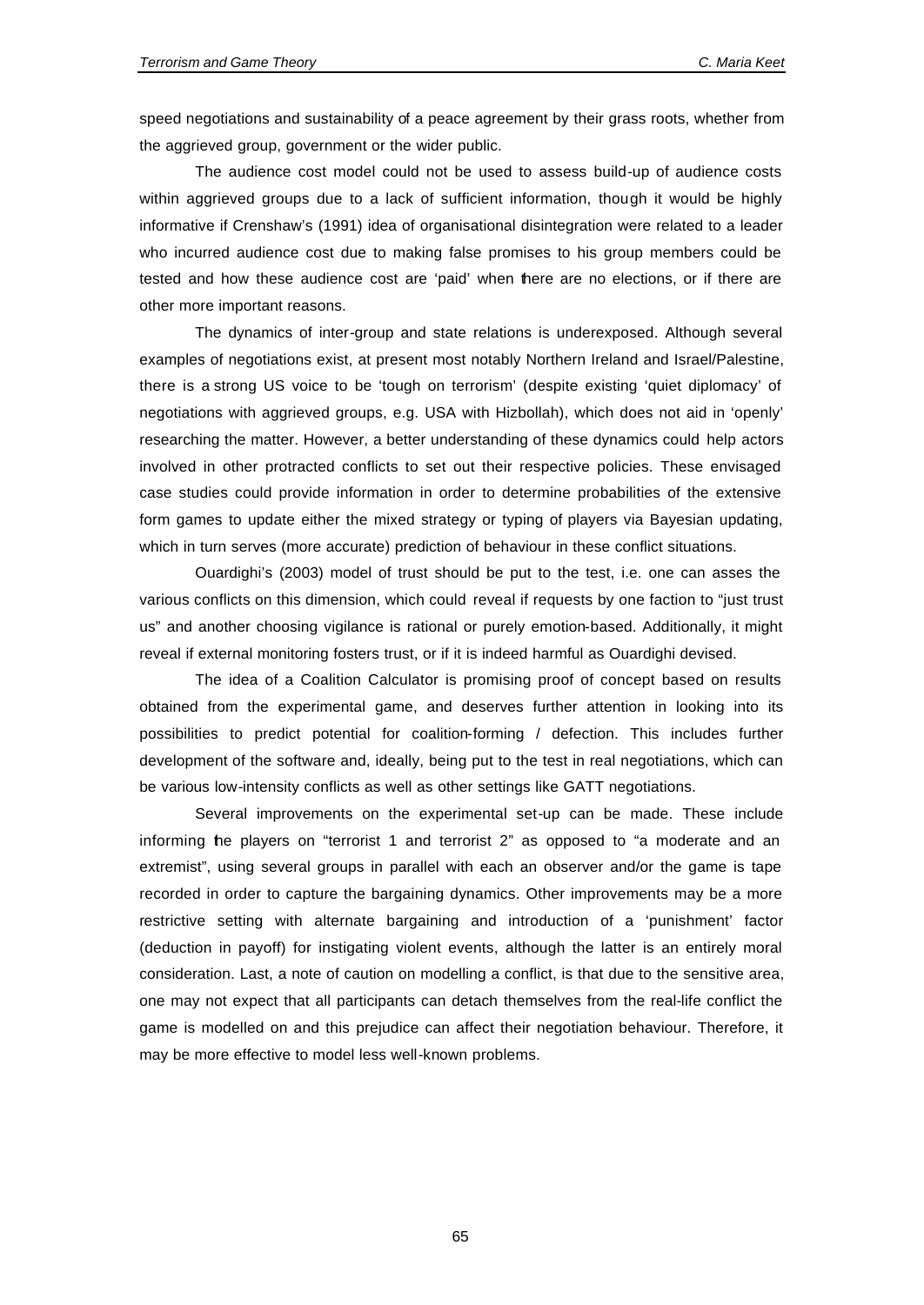# References

Allemann, F.R., (1977), 'Terrorismus in Lateinamerika – Motive und Erscheinungsformen'. In: *Terrorismus – Untersuchungen zur Strategie und Struktur revolutionärer Gewaltpolitik*. Funke, M. (ed.). Bonn: Bundeszentrale für politische Bildung. pp 173-197.

Andreoni, James, (1994), 'Warm-glow versus Cold-prickle: the effects of positive and negative framing on cooperation in experiments'. Department of Economics, *University of Wisconsin-Madison*. 22 p. Accessible via *RePEc*, http://ideas.repec.org/. Date accessed: 6-5-2003.

Anon, (1), 'The Causes of Terrorism'. *Spiritual Assembly of the Bahá'ís of Warwick*. http://www.fragrant.demon.co.uk/terror.html. Date accessed: 28-2-2003.

Anon, (2001), 'The war on terrorism – can it be a "just war?"'. *Cedar park* , 27-9-2001. www.cedarpark.org/cedarparkftp/Terrorism.pdf. Date accessed: 14-3-2003.

Arabia Staff, (2000), ''Israel' wages cyber warfare against Hizbollah'. *Arabia.com*, 21-10-2000. http://www.arabia.com/news/article/english/0,11827,31640,00.html. Date accessed: 19-2- 2003.

Axelrod, Robert and Hamilton, William D., (1981), 'The evolution of cooperation'. *Science*, 211:1390-1396. Reprinted in: *Readings in Games and Information*. Rasmusen, Eric (ed.). Massachusetts: Blackwell Publishers. pp 114-129.

Azar, E.E., (1990), *The management of protracted social conflict*. Hampshire: Dartmouth. 157 p.

Bakhash, Shaul. (1987). 'The Riddle of Terrorism'. *The New York Review of Books*, 24-9- 1987. http://www.nybooks.com/articles/4662 . Date accessed: 19-11-2002.

Bawn, Kathleen, (1999), 'Constructing "Us": Ideology, coalition politics and false consciousness'. *American Journal of Political Science*, 43(2), 303-334.

Berninghaus, Siegfried, Güth, Werner and Keser, Claudia, (1999), 'Decentralized or collective bargaining in a strategy experiment'. *CIRANO Scientific Series* 99s-31, Montreal. Available via: http://www.cirano.umontreal.ca/publication/documents.html. Date accessed: 11-1-2003.

Brams, Steven J., (1985), *Superpower Games – Applying Game Theory to Superpower conflict*. New Haven, USA. Yale University Press. 176 p.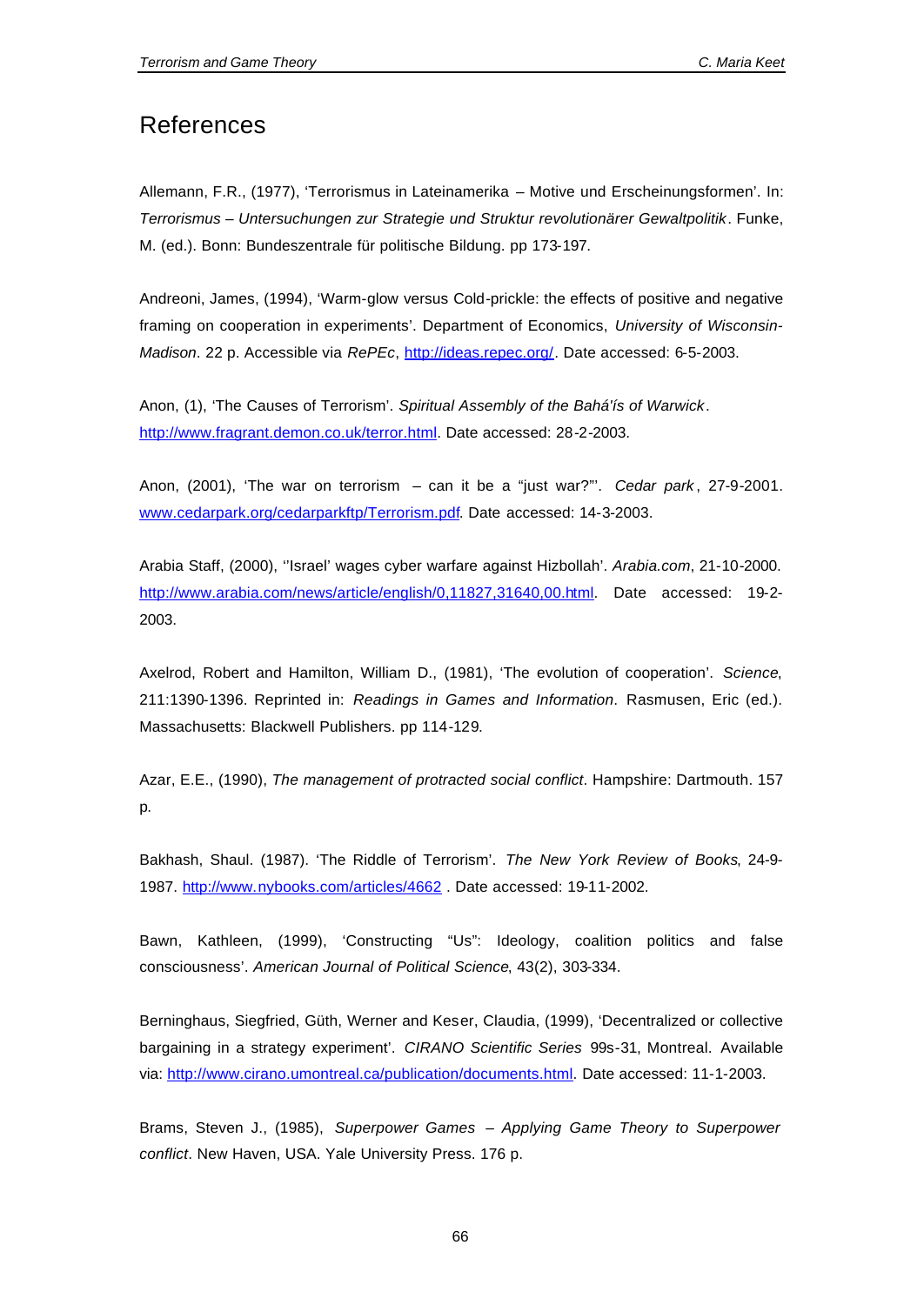Brams, Steven J., (2001), 'Response to Randall Stone – heresy or scientific progress?' *Journal of Conflict Resolution*, 45(1), 245-254.

Brinkley, Joel, (2003), 'Report Says US Human Rights Abuses Have Eroded Support for Efforts Against Terrorism'. *Global Policy Forum - 9/11*, 14-1-2003. http://www.globalpolicy.org/wtc/liberties/2003/0114hrwreport.htm. Date accessed: 28-2-2003.

Brito, Dagobert L and Intriligator, Michael D., (1985), 'Conflict, war, and redistribution'. *American Political Science Review*, 79, 943-957.

Bueno de Mesquita, Ethan, (2002), 'An adverse selection model of terrorism: theory and evidence'. Department of Government, Harvard University. 45 p.

Chae, Suchan and Heidhues, Paul, (2001), 'Nash bargaining solution with coalitions and the joint bargaining paradox'. *Discussion Paper FS IV01-01-15*. Berlin: Wissenchaftszentrum Berlin für Sozialforschung. 28 p.

Charney, Jonathan I, (2001), 'The use of force against terrorism and international law', *American Journal of International Law*, 95(4), 835-839.

Chomsky, Noam, (1991), 'International Terrorism: Image and reality'. In: *Western state terrorism*. George, Alexander (ed.). Cambridge: Polity Press. pp 12-38.

Chomsky, Noam, (2001), 'Der neue Krieg gegen den Terror'. *Friedenspolitischer Ratschlag*, Universität Kassel, Germany. 18-10-2001.

http://www.uni-kassel.de/fb10/frieden/themen/Terrorismus/chomsky2.html. Date accessed: 9- 3-2003.

Coates, Ta-Nehisi, (2003), 'Invisible Jihad, Where Democracy Fails, Terrorism Grows in Sub-Saharan Africa'. *Global Policy Forum – 9/11-*, 8-1-2003. http://www.globalpolicy.org/wtc/terrorism/2003/0108jihad.htm. Date accessed: 28-2-2003.

Crenshaw, Martha, (1981), 'The causes of terrorism'. *Comparative politics*, 13(4), 379-399.

Crenshaw, Martha, (1991), 'How terrorism declines'. *Terrorism and political violence*. 3(3), 69- 87.

Croson, Rachel, Boles, Terry and Murnighan, J. Keith, (2003), 'Cheap talk in bargaining experiments: lying and threats in ultimatum games'. *Journal of Economic Behavior & Organization*, 51, 143-159.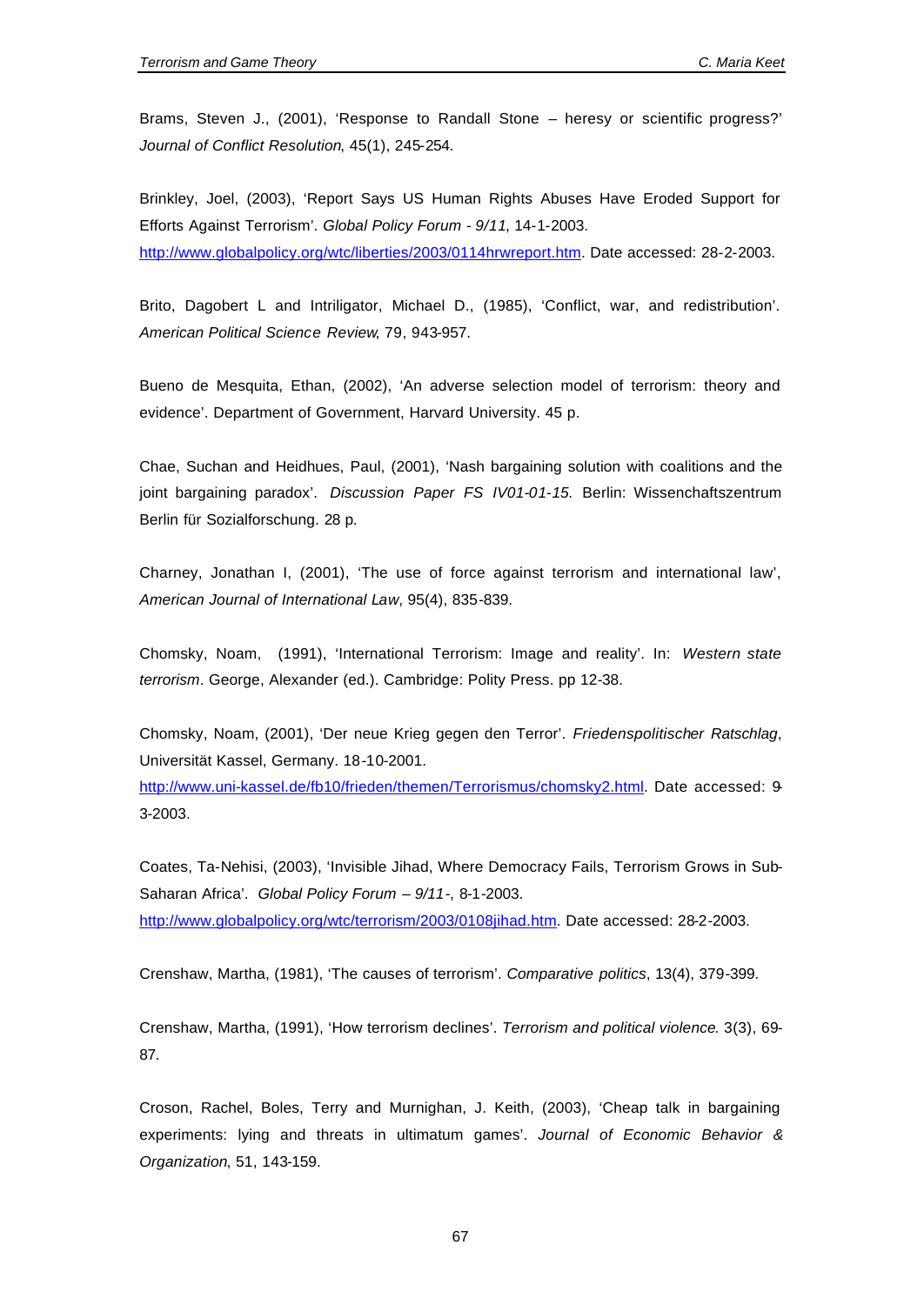Denning, Dorothy, (2001), 'Hacker Warriors: Rebels, Freedom Fighters, and Terrorists Turn to Cyberspace'. *Harvard International Review*, 2001.

http://hir.harvard.edu/archive/articles/pdf/denning.html. Date accessed: 19-2-2003.

Dershowitz, Alan, (2002), 'Terror training'. *The Guardian – online*, 9-9-2002. http://www.guardian.co.uk/g2/story/0,3604,788358,00.html. Date accessed: 12-5-2003.

Doyle, Rodger, (2003), 'By the numbers – Fundamentalism'. *Scientific American*, March 2003. p 15.

Drewermann, Eugen, (2001), 'Terrorismus und Krieg'. *Transcript of the Paderborner Rede*, 27-10-2001. http://www.uni-kassel.de/fb10/frieden/themen/Terrorismus/drewermann.html. Date accessed: 9-3-2003.

Dworkin, Andrea, (1997), *Life and Death*. New York: The Free press.

Egurbide, Peru, (2003a), 'EE UU decide incluir a Batasuna en su lista de grupos terroristas'. *El Pais*, 8-5-2003. p 1.

Egurbide, Peru, (2003b), 'Aznar attribuye a Bush la decision de incluir a Batasuna en la lista de grupos terroristas'. *El Pais*, 8-5-2003. p 16.

Falk, Richard, (1991), 'The terrorist foundations of recent US foreign policy'. In: *Western state terrorism*. George, Alexander (ed.). Cambridge: Polity Press. pp 102-120.

Fearon, James D., (1994), 'Domestic Political audiences and the escalation of international disputes'. *American Political Science Review*, 88(3), 577-592.

Fearon, James D. and Laitin, David D., (1996), 'Explaining interethnic cooperation'. *The American Political Science Review*, 90(4), 715-735.

Fehr, Ernst and Schmidt, Klaus M., (1999), 'A theory of fairness, competition, and cooperation'. *Quarterly Journal of Economics*, 114(3), 817-869.

Fisk, Robert, (2001), *Pity the nation – Lebanon at war.*  $3<sup>d</sup>$  ed. Oxford: Oxford University press. 727 p.

Friedman, Thomas L., (2001), 'Terrorism Game Theory'. *New York Times*, 25-9-2001. http://sixtiessurvivor.org/docs/friedman092501.html. Date accessed: 12-5-2003.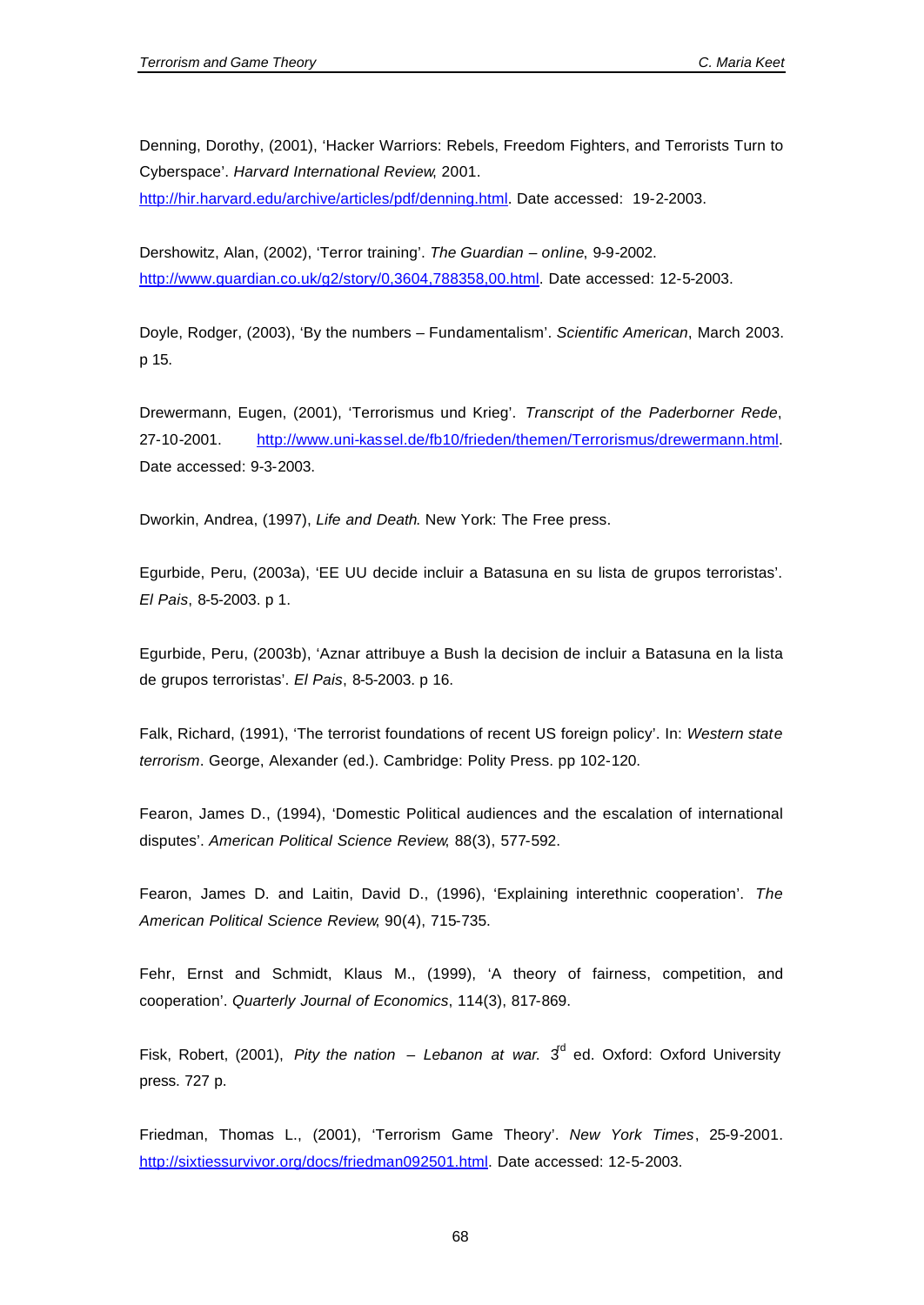Fromkin, D. (1977), 'Die Strategie des Terrorismus'. In: *Terrorismus – Untersuchungen zur Strategie und Struktur revolutionärer Gewaltpolitik*. Funke, M (ed.). Bonn: Bundeszentrale für politische Bildung. pp 83-99.

Funke, M (ed.), (1977), *Terrorismus – Untersuchungen zur Strategie und Struktur revolutionärer Gewaltpolitik*. Bonn: Bundeszentrale für politische Bildung. 391 p.

Gale, Douglas, (2000), *Strategic Foundations of general equilibrium – Dynamic matching and bargaining games*. Cambridge, UK: Cambridge University Press. 219 p.

Galtung, Johan, (2002), '11 September 2001: Diagnosis, Prognosis, Therapy'. In: *Searching for peace – the road to TRANSCEND*, Galtung, Johan, Jacobsen, Carl G. and Brand-Jacobsen, Kai Frithjof. London: Pluto Press. pp 87-102.

Gambill, Gary C., (2000), 'Who's winning the Arab-Israeli cyber war?' *Middle East Intelligence Bulletin*, November 2000, 2(10). http://www.meib.org/articles/0011\_me2.htm. Date accessed: 19-2-2003.

George, Alexander, (1991), 'The discipline of terrorology'. In: *Western state terrorism*. George, Alexander (ed.). Cambridge: Polity Press. pp 76-101.

Gibbs, Jack P., (1989), 'Conceptualization of terrorism'. *American Sociological Review*, 54(3), 329-340.

Guelke, Adrian, (1995), *The age of terrorism and the international political system*. London, UK. I.B. Tauris. 230 p.

Guisinger, Alexandra and Smith, Alastair, (2002), 'Honest threats – the interaction of reputation and political institutions in international crises'. *Journal of Conflict Resolution*, 46(2):175-200.

Gurr, Ted Robert, (1993), *Minorities at risk*. Washington: U.S. Institute of Peace Press.

Harsanyi, J. C., (1963), 'A simplified bargaining model for the *n*–Person Cooperative Game'. *International Economic Review*, 4:194-220.

Hayden, Tom, (2002), 'It's Empire Versus Democracy'. *AlterNet*, 10-9-2002. http://www.alternet.org/story.html?StoryID=14082. Date accessed: 28-2-2003.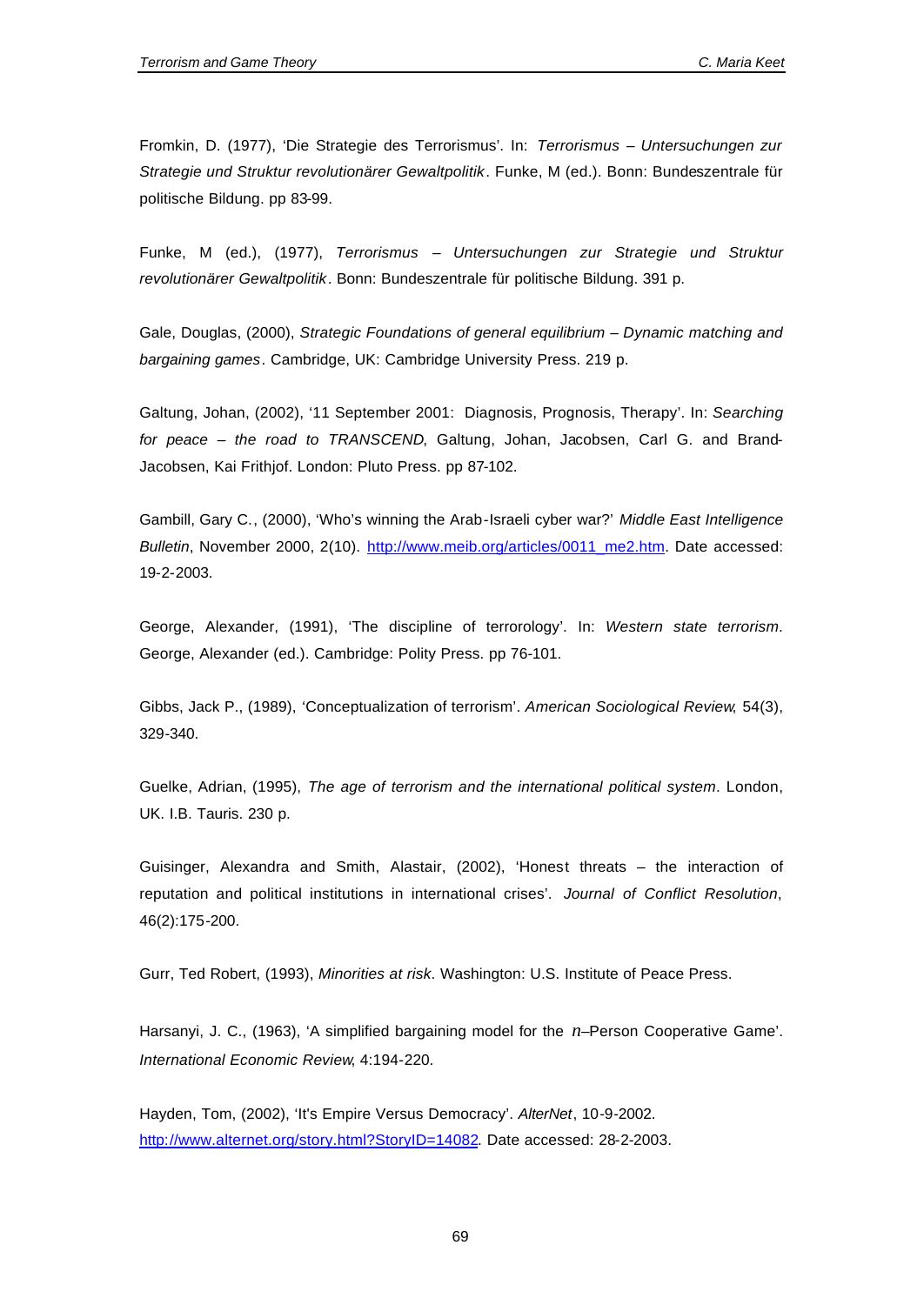Hayes, Brian, (2002), 'Computing Science - The statistics of deadly quarrels'. *American Scientist*, January-February 2002, 10-15.

Herman, Edward S. and O'Sullivan, Gerry, (1991), '"Te rrorism" as ideology and cultural industry'. In: *Western state terrorism*. George, Alexander (ed.). Cambridge: Polity Press. pp 39-75.

Heumann, Pierre and Vogel, Artur K., (2001), 'Der Terrorist als Unternehmer - der Unternehmer als Terrorist'. *Die Weltwoche - 38/01, 20-11- 2001.* Available online at: http://www.uni-kassel.de/fb10/frieden/themen/Terrorismus/unternehmen.html. Date accessed: 9-3-2003.

Homer-Dixon, Thomas, (2002), 'The Rise of Complex Terrorism'. *Foreign Policy Magazine*, January - February 2002. http://www.foreignpolicy.com/issue\_janfeb\_2002/homer-dixon.html. Date accessed: 19-11-2002.

Horn, H. and Wolinsky, A., (1988), 'Worker substitutability and patterns of unionization'. *Economic Journal*, 391, 484-497.

Hosli, Madeleine O., (1999), 'Power, connected coalitions and efficiency: challenges to the council of the European Union'. *International Political Science Review*, 20(4), 371-391.

Internationale Vereinigung für Moraltheologie und Sozialethik, (2001), 'Schutz vor Terrorismus statt "Kampf der Kulturen"! - Terrorismus und Moraltheologie'. *Friedenspolitischer Ratschlag*, Universität Kassel, Germany, 23-9-2001. http://www.unikassel.de/fb10/frieden/themen/Terrorismus/theologie.html. Date accessed: 9-3-2003.

Jenkins, Brian, (2002), *'Countering al Qaeda – an appreciation of the situation and suggestions for strategy'*. RAND: Santa Monica, CA, USA. 37p.

Keet, C. Maria, (2002a), Towards a theory of terrorism. Presentation transcript d.d.25-11- 2002, Department of Government & Society*, University of Limerick*, Ireland. http://members.tripod.com/keetwitnie/theoryterrorism.html

Keet, C. Maria, (2002b), 'Master of Arts, what's in a name?' Department of Government & Society*, University of Limerick*, Ireland. http://members.tripod.com/keetwitnie/pseudosci.html

Khan, Ali, (1987), 'A legal theory of international terrorism'. *Connecticut Law Review*. 19, 945- 972. Stable URL: http://classes.washburnlaw.edu/khan/publications/19CLR945.htm. Date accessed: 6-11-2002.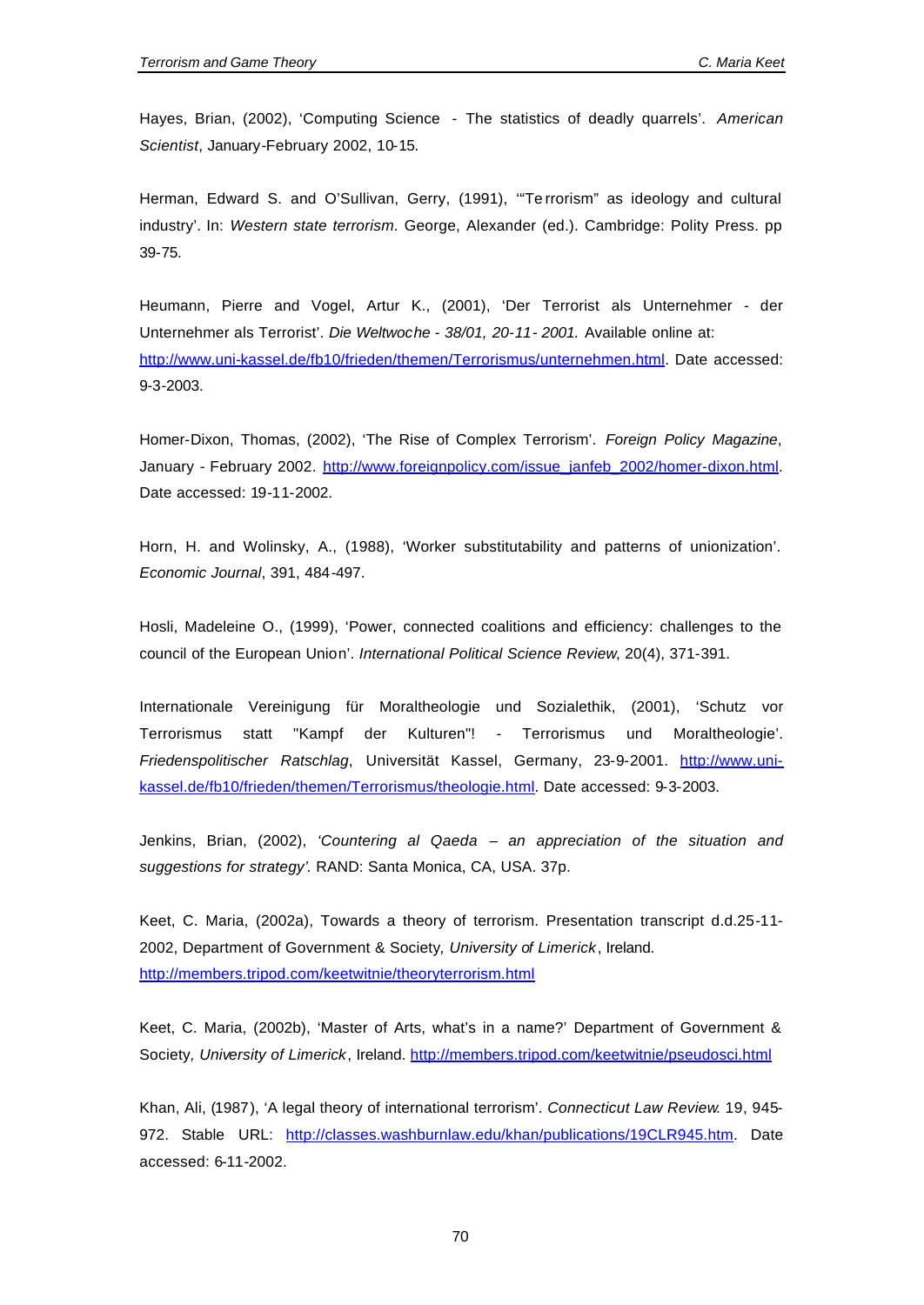Khan, Ruhi, (2003), 'Can Terrorism Be Beaten by Military Means?' *Global Policy Forum* - 9/11, 15-2-2003. http://www.globalpolicy.org/wtc/terrorism/2003/0215military.htm. Date accessed: 28-2-2003.

Kirchkamp, Oliver and Nagel, Rosemarie, (2000), 'Local and Group Interaction in Prisoners' Dilemmas'. *SonderForschungsBereich 504*, WP 00-11, Universität Mannheim. 30 p.

Konishi, Hideo and Debraj, Ray, (2002), 'Coalition formation as a dynamic process'. Department of Economics, *Boston College* and *New York University*. 46p. Accessible via *RePEc*, http://ideas.repec.org/. Date accessed: 4-5-2003.

Kreps, David M., Milgrom, Paul, Roberts, John and Wilson, Robert, (1982), 'Rational cooperation in the finitely repeated Prisoner's Dilemma'. *Journal of Economic Theory*, 27:245- 252. Reprinted in: *Readings in Games and Information*. Rasmusen, Eric (ed.). Massachusetts: Blackwell Publishers. pp 147-153.

Kristof, Nicholas, (2002), 'What Does and Doesn't Fuel Terrorism'. *Global Policy Forum – 9/11*, 8-5-2002. http://www.globalpolicy.org/wtc/terrorism/2002/0509terr.htm. Date accessed: 28-2-2003.

Kydd, Andrew and Walter, Barbara F., (2002), 'Sabotaging the peace: the politics of extremist violence'. *International Organization*, 56(2), 263-296.

Lapan, Harvey E. and Sandler, Todd, (1988), 'To bargain or not to bargain: that is the question'. *American Economic Review*, 78(2), 16-27.

Laqueur, W., (1977), *Terrorism*. London: Weinfeld and Nicolson. 277 p.

Lesser, Ian, O., (1999), 'Introduction'. In: *Countering the new terrorism*. pp 1-5.

Lichbach, Mark Irving, (1989), 'An evaluation of "Does economic inequality breed political conflict?" studies', *World Politics*, 41(4), 431-470.

Lowe, Scott C. (2002), 'Terrorism and Just war theory'. Department of Philosophy, *Bloomsburg University Pennsylvania*, USA. 8 p.

Manzini, Paola and Mariotti, Marco, (1999), 'Joint outside options in bilateral negotiations: theory and applications'. *Queen Mary University / Westfield College* and *University of Exeter*. 39 p. Accessible via *RePEc*, http://ideas.repec.org/. Date accessed: 9-1-2003.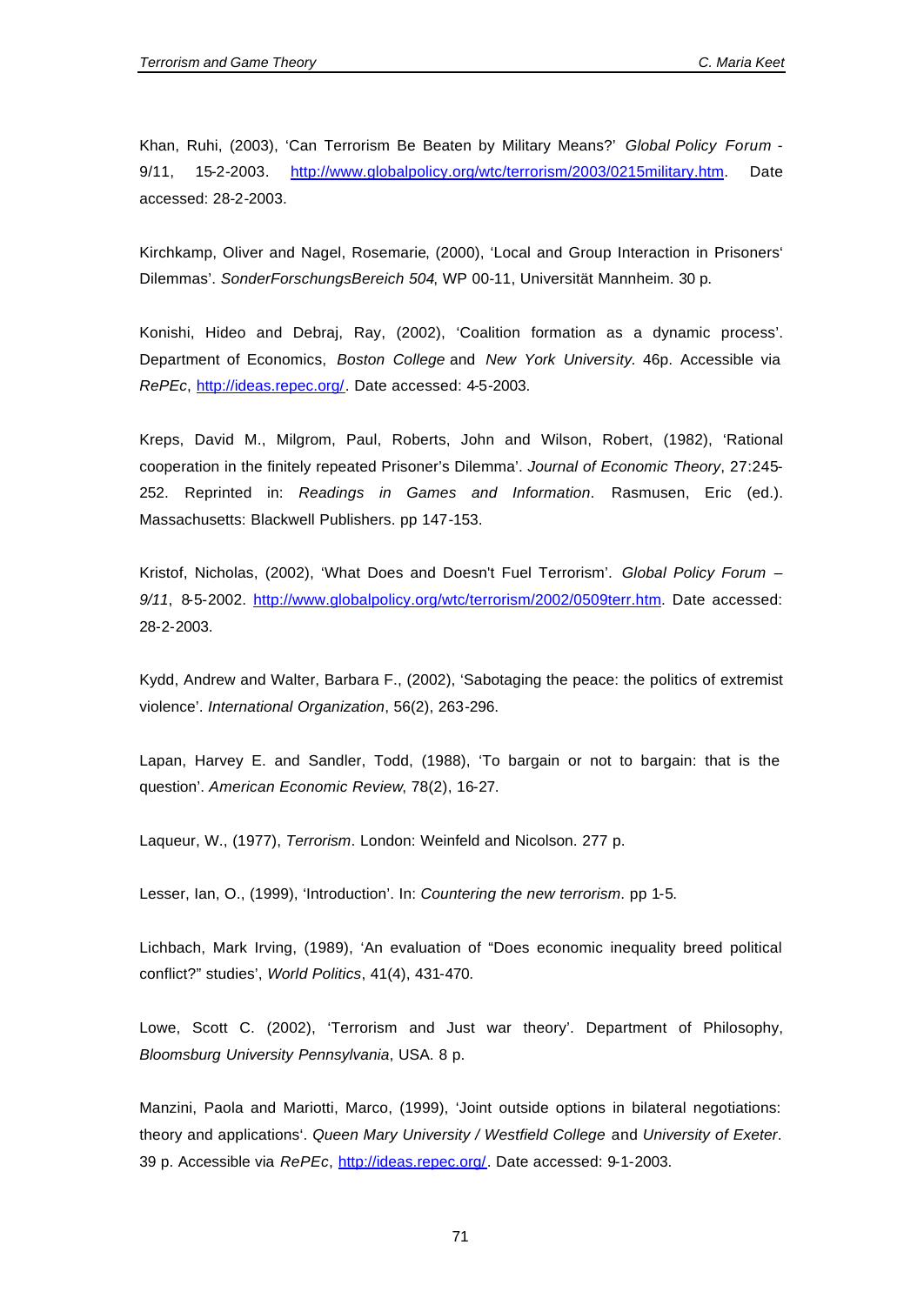Manzini, Paola and Mariotti, Marco, (2001), 'Alliances and negotiations'. *Working Paper 424*, University of London and University of Exeter. November 2001. 32 p. Stable URL: http://netec.mcc.ac.uk/WoPEc/data/JEL/C78.html

Marighella, Carlos, (1969), *Mini-manual of the Urban Guerrilla*. Published online: http://www.rose-hulman.edu/~delacova/marighella.htm. Date accessed: 18-11-2002.

McGurn, William, (1987), 'Terrorist or freedom fighter? – The cost of confusion'. *Institute for European Defence & Strategic Studies*, Occasional Paper 25. 59 p.

Meyer, Berthold, (2002),'Die innere Gefährdung des demokratischen Friedens - Staatliche Terrorismusabwehr als Balanceakt zwischen Sicherheit und Freiheit'*. Friedenspolitischer Ratschlag*, Universität Kassel, Germany. 12-02-2002. http://www.uni-kassel.de/fb10/frieden/themen/Innere-Sicherheit/meyer.html. Date accessed: 9-3-2003.

Midgley, Mary, (2002), 'Understanding the war on terrorism'. *OpenDemocracy*, 25-10-2002. http://www.opendemocracy.net/debates/article.jsp?id=2&debateId=48&articleId=72. Date accessed: 28-2-2003.

Murphy, JoAnne, (2001), 'End Terrorism List Archive: Focusing on Shadow Theory/Causes of Terrorism'. *Global Learning Group, Education Development Center Inc*, 10-9-2001. http://www.edc.org/GLG/end-terrorism/archive/0028.html Date accessed: 28-2-2003.

Myerson, Roger B., (1991), *Game theory – Analysis of conflict*. Massachusetts: Harvard University Press. 567 p.

Nash, John F., (1950), 'The bargaining problem'. *Econometrica*, 18(2), 155-162.

Nash, John F., (1953), 'Two-person cooperative games'. *Econometrica*, 21(1), 128-140.

Ouardighi, Fouad el, (2002), 'The dynamics of cooperation'*. International Game Theory Review*, 4(1), 1-16.

Pavlischek, Keith J., (2001), 'Just War Theory and Terrorism: Applying the Ancient Doctrine to the Current Conundrum'. *Family Research Council: Witherspoon Lectures*, 26-10-2001. http://www.frc.org/get/wt01k2.cfm. Date accessed: 13-1-2003.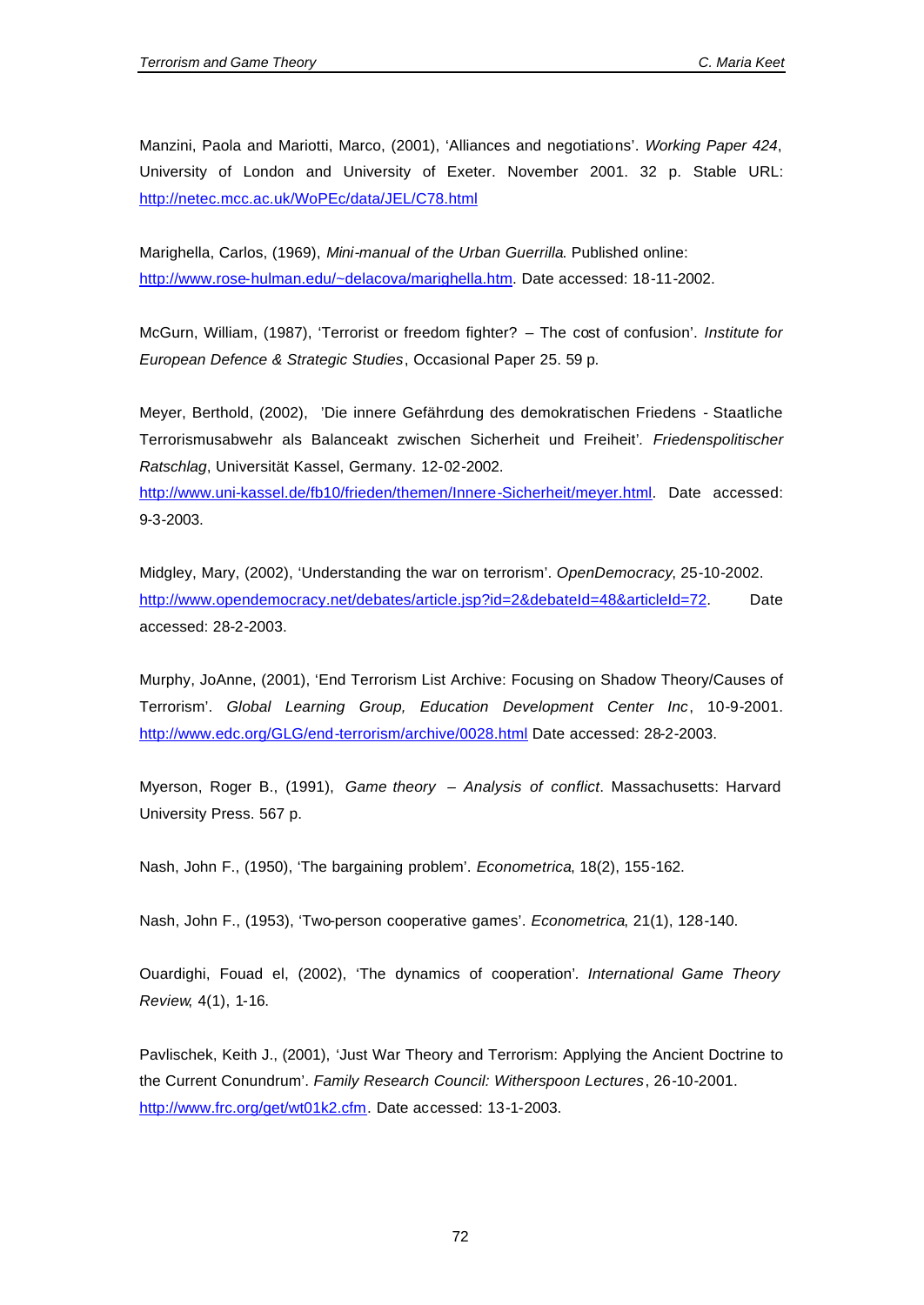Piper, Gerhard, (2002), 'Was ist Internationaler Terrorismus? - Begriffsdiskussion, Geschichte, Organisationen und Finanzen eines Gespenstes'. *Friedenspolitischer Ratschlag*, Universität Kassel, Germany, 23-03-2002.

http://www.uni-kassel.de/fb10/frieden/themen/Terrorismus/piper2.html. Date accessed: 9-3- 2003.

Prins, Brandon C., (2003), 'Institutional instability and the credibility of audience costs: political participation and interstate crisis bargaining, 1816-1992'. *Journal of Peace Research*, 40(1), 67-84.

Putnam, R.D. (1988). 'Diplomacy and Domestic Politics: The Logic of Two-Level Games.' *International Organization*, 42, 427–461.

Radu, Michael, (2001), 'The Futile Search for "Root Causes" of Terrorism'. *American Diplomacy*, 27-5-2001.

http://www.unc.edu/depts/diplomat/archives\_roll/2002\_07-09/radu\_futile/radu\_futile.html. Date accessed: 28-2-2003.

Raptis, Petros (ed.), (2002), 'An interview with Roger Myerson on Nash and game theory interviewed by Yanis Varoufakis'. *Te???a ?a????? ?: ?f ?e?? µa st?? John Nash* (Game Theory: An Afieroma to John Nash). *Forthcoming.*

Rasmusen, Eric, (2001), *Games & Information – an introduction to game theory*. Massachusetts: Blackwell Publishers, 3<sup>rd</sup> ed., 445 p.

Rathbone, Anne and Rowley, Charles K., (2002), Department of Economics, *George Mason University*, USA. 15 p.

http://www.gmu.edu/departments/economics/working/Papers/02\_13.pdf. Date accessed: 6- 11-2002.

Ridgley, Craig, (1999), 'Preventing Terrorism: Invincible Defense Technology: Scientific Foundation'. *Permanent Peace*. http://permanentpeace.org/foundation.html. Date accessed: 6-11-2002.

Roddy, Dennis B., (2003), 'Bush is playing 'chicken' not only with Saddam, but with the U.N. and allies, as well'. *Post-Gazette*, 16-3-2003.

http://www.post-gazette.com/nation/20030316brinkmanship0316p3.asp. Date accessed: 12- 5-2003.

Roemer, John E., (1985), 'Rationalizing revolutionary ideology'. *Econometrica*, 53(1), 85-108.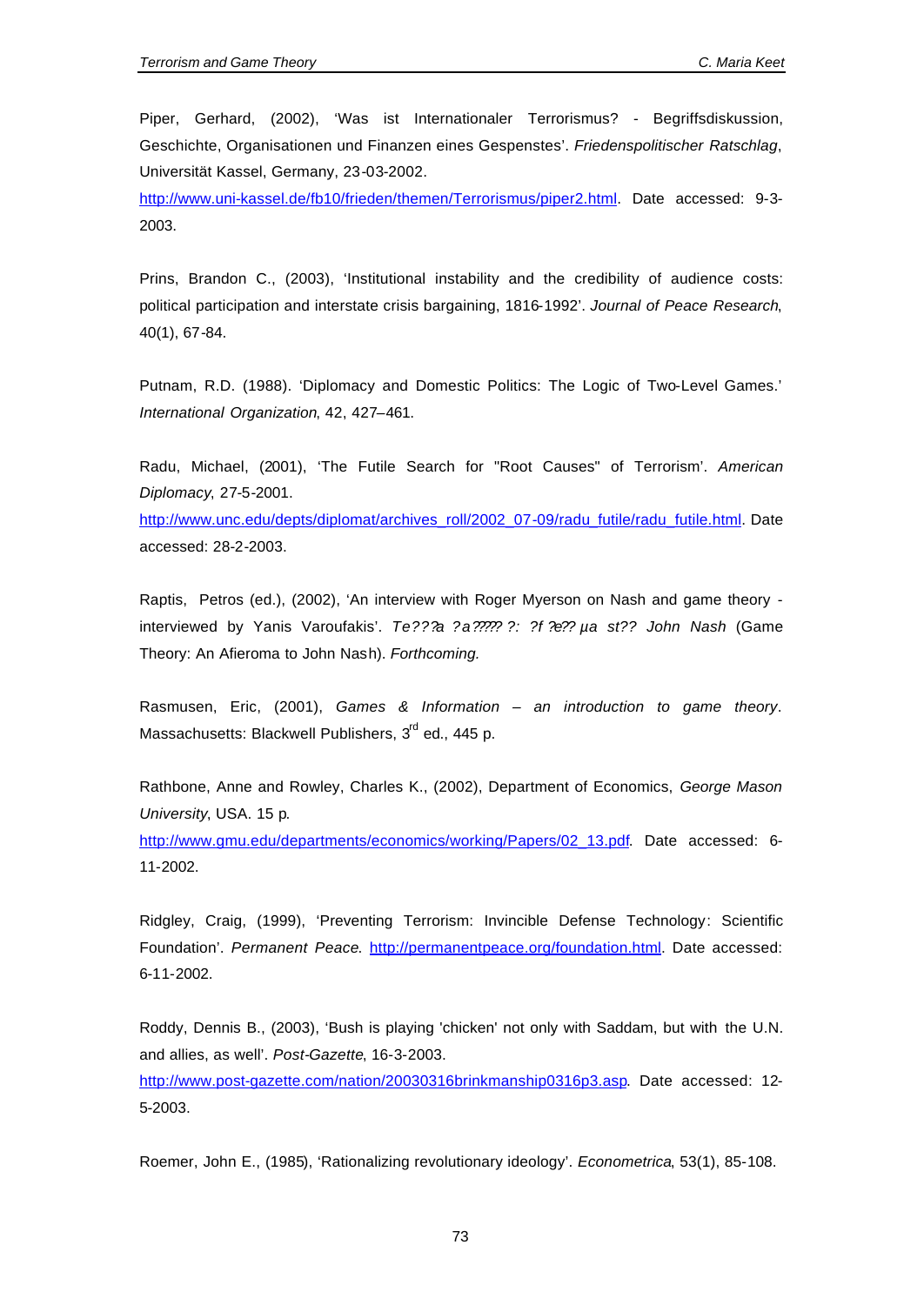Rubenstein, Richard E., (1987), *Alchemists of revolution – Terrorism in the modern world*. New York: Basic Books. 266 p.

Sandole, Dennis, J.D., (2002), 'The causes of terrorism'. *Institute for Conflict Analysis and Resolution*, *George Mason University*, USA. 28 p.

Schultz, Kenneth, (1998), 'Domestic opposition and signaling in international crises'. *The American Political Science Review*, 92(4), 829-844.

Schultz, Kenneth A., (2001), 'Looking for audience costs'. *Journal of Conflict Resolution*, 45(1), 32-60.

Sharrock, David, (2003), 'Two policemen killed in Eta-style car bomb attack'. *Irish Independent*, 31-5-2003. p 28.

Shubik, Martin, (1962), 'Some experimental non-zero sum games with lack of information about the rules'. *Management Science*, 8(2), 215-234. Reprinted in: Shubik, Martin, (1999), *Political economy, oligopoly and experimental games – the selected essays of Martin Shubik Volume one*. Cheltenham: Edward Elgar Publishing. pp 371-390.

Shubik, Martin, (1972), 'On the scope of gaming'. *Management Science*, 18(5), 20-36. Reprinted in: Shubik, Martin, (1999), *Political economy, oligopoly and experimental games – the selected essays of Martin Shubik Volume one*. Cheltenham: Edward Elgar Publishing. pp 427-443.

Shubik, Martin, (1986), 'Cooperative game solutions: Australian, Indian and U.S. opinions'. *Journal of Conflict Resolution*, 30(1), 63-76.

Shubik, Martin, (1987), 'What is an application and when is a theory a waste of time?'. *Management Science*, 33(12), 1511-1522. Reprinted in: Shubik, Martin, (1999), *Political economy, oligopoly and experimental games – the selected essays of Martin Shubik Volume One*. Cheltenham: Edward Elgar Publishing. pp 539-550.

Shubik, Martin, and Shapley, Lloyd S., (1971), 'The assignment game I: the core'. *International Journal of Game Theory*, 1(2), 111-130. Reprinted in: Shubik, Martin, (1999), *Political economy, oligopoly and experimental games – the selected essays of Martin Shubik Volume One*. Cheltenham: Edward Elgar Publishing. pp 520-538.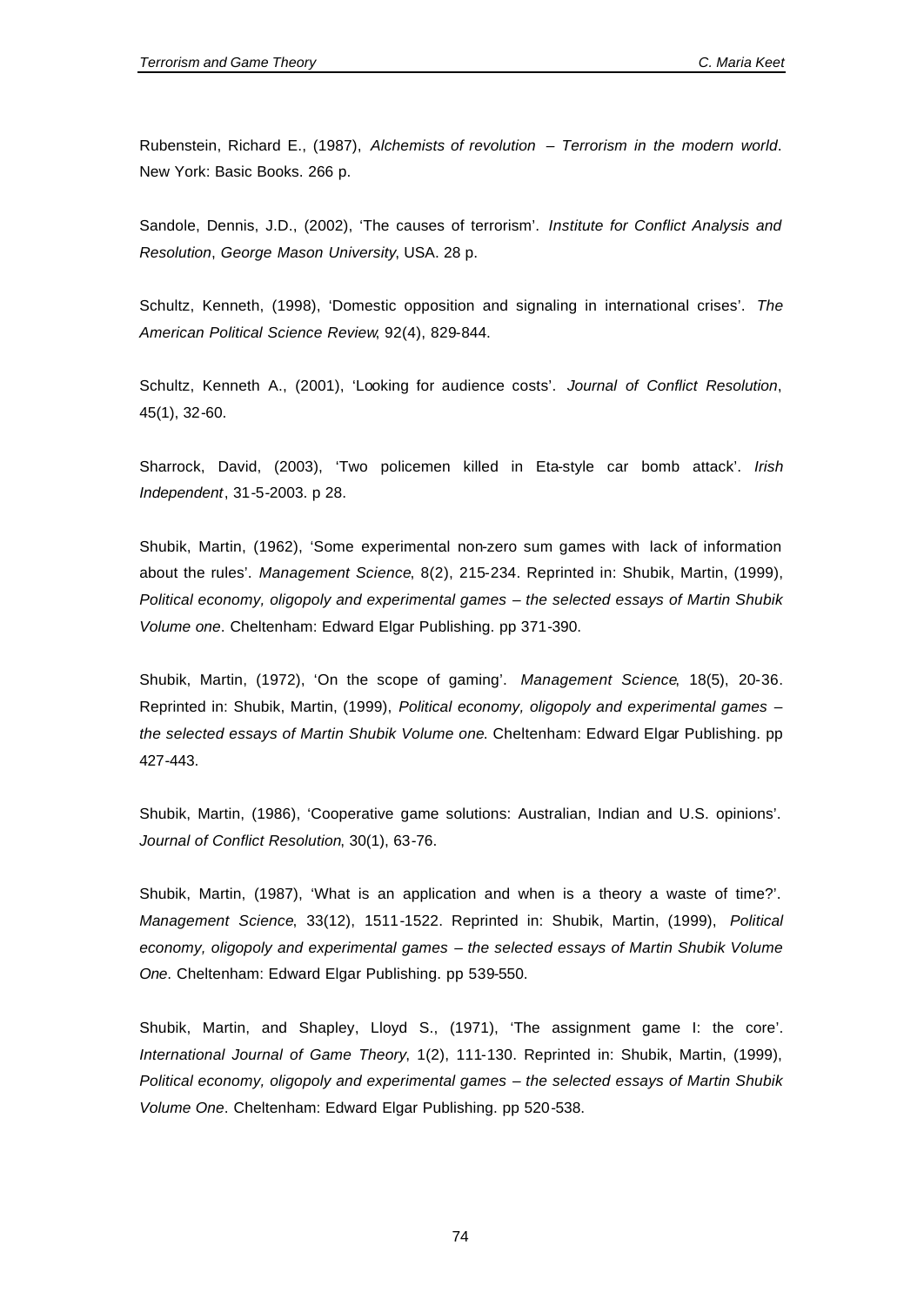Shubik, Martin, Wolf, Gerrit and Eisenberg, Herbert B., (1974), 'Perception of payoff structure and opponent's behavior in related matrix games'. *Journal of Conflict Resolution*, 18(4), 646- 655. Reprinted in: Shubik, Martin, (1999), *Political economy, oligopoly and experimental games – the selected essays of Martin Shubik Volume One*. Cheltenham: Edward Elgar Publishing. pp 444-467.

Smith, Alastair, (1998), 'International crises and domestic politics'. *The American Political Science Review*, 92(3), 623-638.

Tay Kok Siong, Daniel, Yong Wee, Foo and Kien Meng, Wee, (2001), 'Terrorism And Game Theory'. *National University of Singapore*, July 2001. http://www.thecore.nus.edu.sg/sep/students/terrorism/p5.html. Date accessed: 6-11-2002.

Thomson, James A., (2002), 'Hitting Home'. *RAND Review*, August 2002. http://www.rand.org/publications/randreview/issues/rr.08.02/hittinghome.html. Date accessed: 11-3-2003.

Tucker, Albert, (1950), 'A two-person dilemma'. *Stanford University*, unpublished notes, May 1950. Reprinted in: *Readings in Games and Information*. Rasmusen, Eric (ed.). Massachusetts: Blackwell Publishers. pp 7-8.

Valley, K, Moag, J. and Bazerman, M, (1998), 'A matter of trust: effects of communication on the efficiency and distribution of outcomes'. *Journal of Economic Behavior & Organization*, 34, 211-238.

Varian, Hal R., (1999), 'How to build an economic model in your spare time'. In: *Passion and Craft: Economics at work* . Szenberg, Michael (ed.). Ann Arbor: University of Michigan Press. Reprinted in: *Readings in Games and Information*. Rasmusen, Eric (ed.). Massachusetts: Blackwell Publishers. pp 244-255.

Varoufakis, Yanis, (1991), *Rational conflict*. Oxford, UK: Blackwell Publishers. 303 p.

Vleugels, Jan, (1997), 'SFB 504 glossary: (Strategic) Equilibrium'. *SonderForschungsBereich 504*, Universität Mannheim. http://www.sfb504.uni-mannheim.de/glossary/strateq.htm. Date accessed: 12-4-2003.

Voltaire, (1758), *Candide*. Translation: Butt, John, (ed.), 1947. London: Penguin Classics.

Walter, Barbara F., (1997), 'The critical barrier to civil war settlement'. *International Organization*, 51(3), 335-364.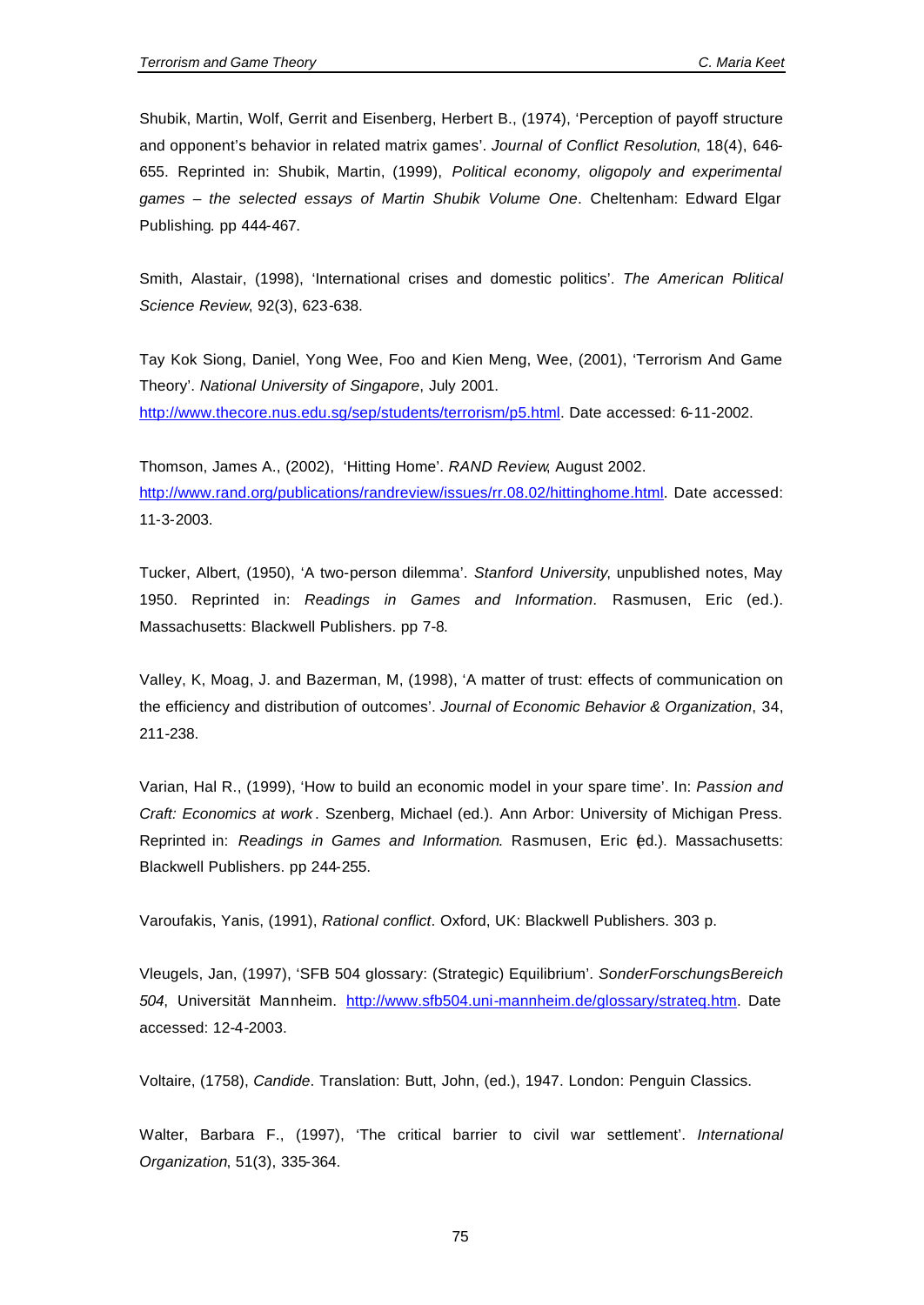Wardlaw, Grant, (1989), *Political Terrorism – Theory, tactics and counter-measures*. Cambridge, UK: Cambridge University Press, 2<sup>nd</sup> ed. 248 p.

Weinberg, Leonard, (1991), 'Turning to terror: the conditions under which political parties turn to terrorist activities'. *Comparative politics* 23(4), 423-438.

Wieviorka, Michel, (1988), *The making of terrorism*. Chicago: University of Chicago Press. Translated form French, original title: Sociétés et Terrorisme. 370 p.

Wilkinson, Paul, (1977), *Terrorism and the liberal state*. London: Macmillan Press. 257 p.

Williams, Robin M. Jr., (1994), 'The Sociology of Ethnic Conflicts: Comparative International Perspectives'. *Annual Review of Sociology,* 20, 49-79.

Yahya, Harun, (1), 'The Real Ideological Root of Terrorism: Darwinism and materialism'. *Islam Denounces Terrorism*, online edition.

http://www.islamdenouncesterrorism.com/darwinism\_materialism.html. Date accessed: 19-11- 2002.

Yahya, Harun, (2), 'Islam Is Not The Source Of Terrorism, But Its Solution'. *Islam Denounces Terrorism*, online edition. http://www.islamdenouncesterrorism.com/mainarticle.html. Date accessed: 19-11-2002.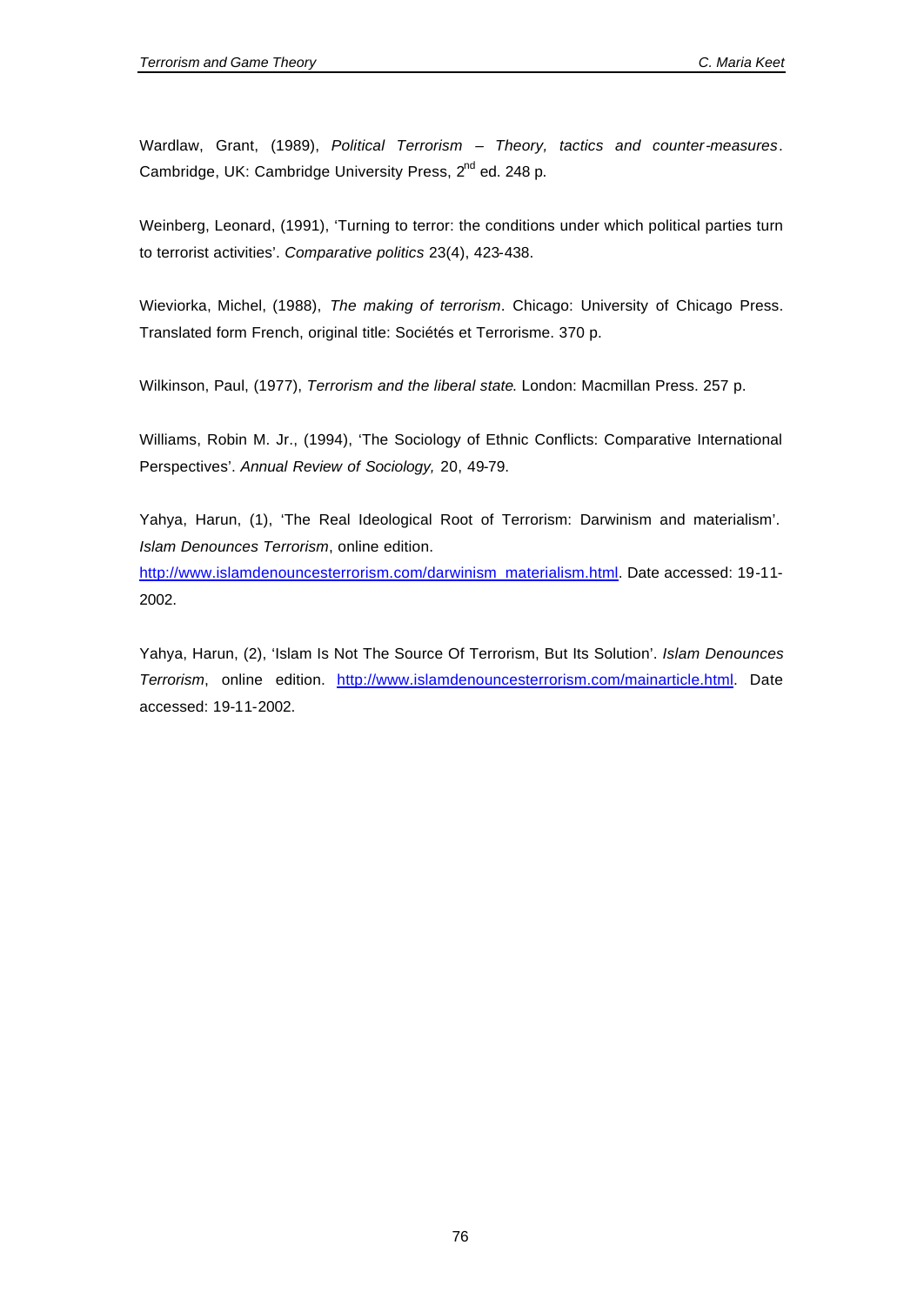# **Glossary**

- **Alliance** A group of similarly but not identically motivated members; consisting of individual decision makers who share a common interest, yet also have heterogeneous preferences, and must take a common stance in negotiations.
- **Asymmetric**  The opposite of symmetric information.
- **information**
- **Backward induction** A player is described by strategy and conjecture. Take the end state you desire and trace back through the (extensive form game) tree to determine your moves required to reach the desired end state, taking into account the expected moves of the other player.
- **Bargaining** The game involves a least two players who have the opportunity to collaborate for mutual benefit in more than one way. A solution means "a determination of the amount of satisfaction each individual should expect to get from the situation, or, rather, a determination of how much it should be worth to each of these individuals to have this opportunity to bargain" (Nash, 1950:155).
- **Bayes-Nash equilibrium** This is a Nash equilibrium "at the interim stage where each player selects a best response against the average best responses of the competing players" (Vleugels, 1997).
- **Bayesian updating** Probabilistic update of player B's perception on the type of player A after player A chose an action. This impact of new information on the revision of probability estimates is used with extensive form games.
- **Cheap talk** Costless and unverifiable lies about private information and incredible threats about future action.
- **Coalition** Any nonempty subset of the set of players. See also alliance.
- **Core** If the payoff allocation vector is feasible and no coalition can improve on the outcome.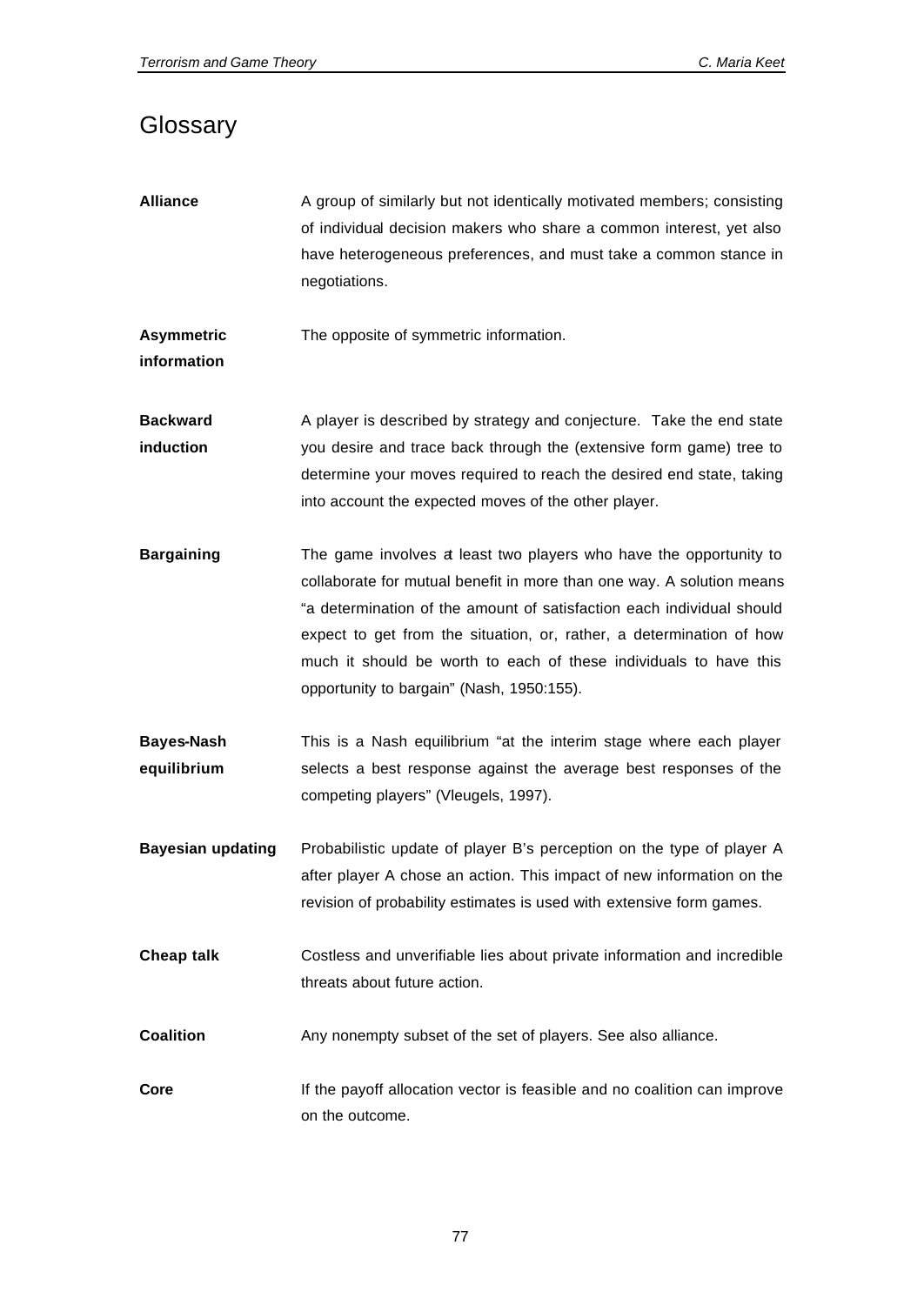- **Dominant strategy** Where it is a player's strictly best response to *any* strategies the other player might pick.
- **Extensive form game** A rooted tree together with functions that assign labels to every node at each branch. This description of a game meets five conditions: the nodes and branched do not form any closed loop, contains an indication of which node belongs to which player, the probability that Nature uses to choose different branches at its nodes, information sets are divided and consists of the payoffs for each player at each end node (Rasmusen, 2001:41).
- **Focal point** A strategy combination of two players that is not the most favourable equilibrium, nor a dominant strategy, but chosen due to a social predisposition towards the strategy.
- *Jus ad bellum* Provides guidance on the resort to force.

*Jus in bello* Places restraints on fighting a justified war.

- **Just War** Rules the international community has agreed upon for permitted reasons to go to war, and defines restrictions on how to fight the war: just cause, just intention, last resort, limited ends, proper authority, proportionality and reasonable chance of success.
- **Mixed strategy** A 'random strategy': each of the player's possible information sets maps to a probability distribution over actions that are pure strategies. E.g.: War of Attrition.
- **Nash equilibrium** The strategy combination where no player has an incentive to deviate from his strategy given that the other players do not deviate.
- **Nature** In game theory, an external event not caused by either of the players of the game (e.g. a flood, economic recession).
- **Nonzero sum game** The payoffs of the players do not sum to zero. Also referred to as variable-sum game or non-constant sum game.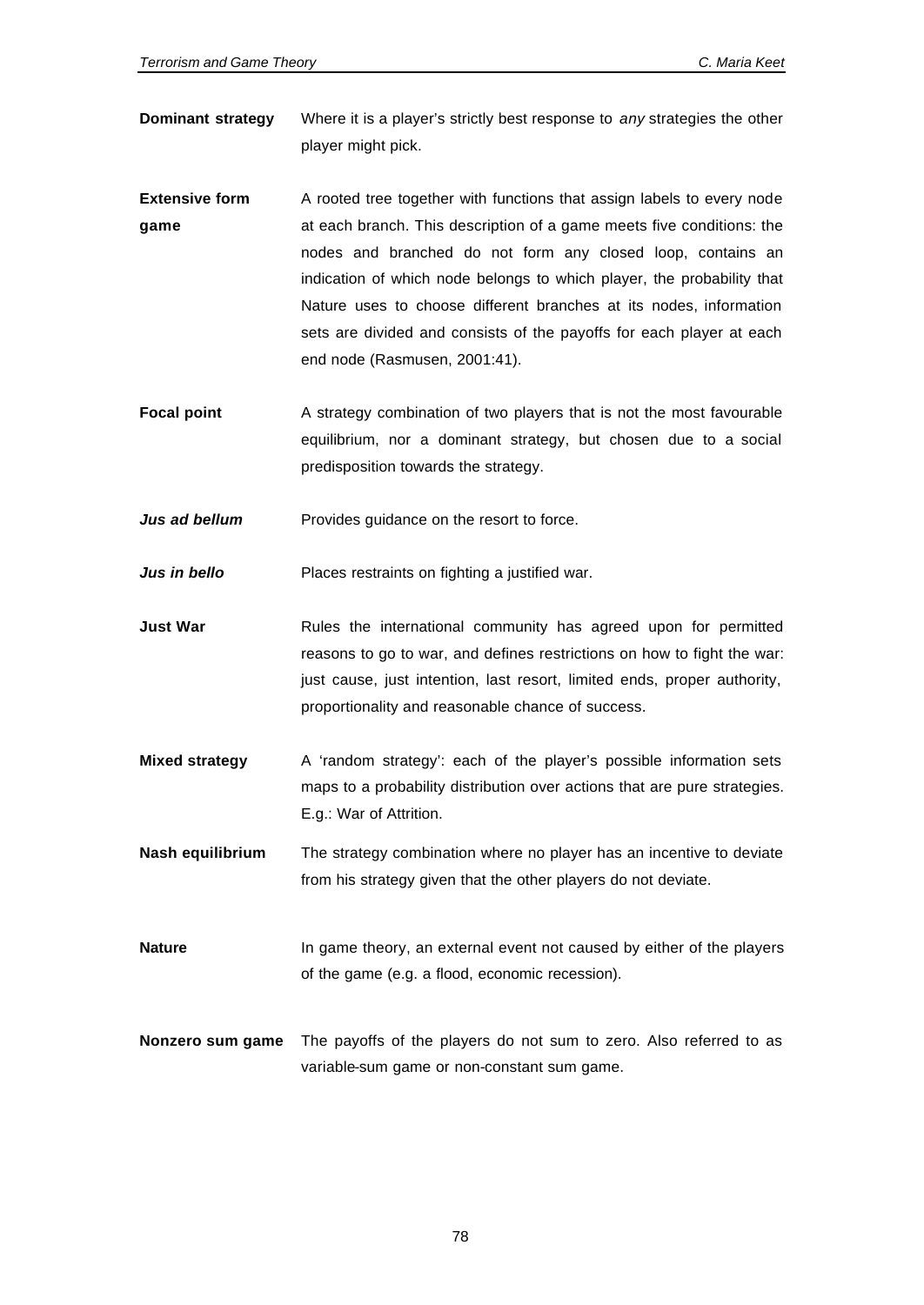| Normal form game | See strategic form game. |
|------------------|--------------------------|
|------------------|--------------------------|

**Payoff** The actual received, or expected, utility in a game.

**Pure strategy** Each of the player's possible information sets maps to one action.

**Strategic form game** The outcome matrix (table with payoffs) show what outcome results from each possible action combination. With *n* players, *k* variables in the outcome vector, *p* as the number of strategy combinations and *q* the number of action combinations, the following holds:

> It consists of strategy combinations  $s^I$ ,  $s^2$ , ...,  $s^p$ ; payoff functions mapping  $s^i$  onto the payoff *n*-vector  $p^i$ , ( $i$  = 1, 2, ...,p). The outcome matrix presents action combinations  $a^I$ ,  $a^2$ ,...,  $a^q$ ; and functions mapping  $a^i$  onto the outcome  $k$ -vector  $z^i$ , ( $z$  = 1, 2, ...,  $q$ ).

- **Subgame perfect equilibrium** In extensive form game with complete information, the profile of strategies is subgame perfect when no player wants to change her strategy whatever decision node can be reached during the game.
- **Symmetric information** A player's information set at any node where he chooses an action or an end node, contains at least the same elements as the information sets of every other player.
- **Terrorism** The use of physical and psychological violence as a means to achieve a political goal.
- **Transferable utility** A commodity that players can freely transfer among themselves.

**Value** A unique expected payoff allocation for the players, which lies within the core.

**Zero-sum game** A zero-sum game is a game in which the sum of the payoffs of all the players is zero whatever the strategies they choose. Example: Battle of the Bismarck Sea.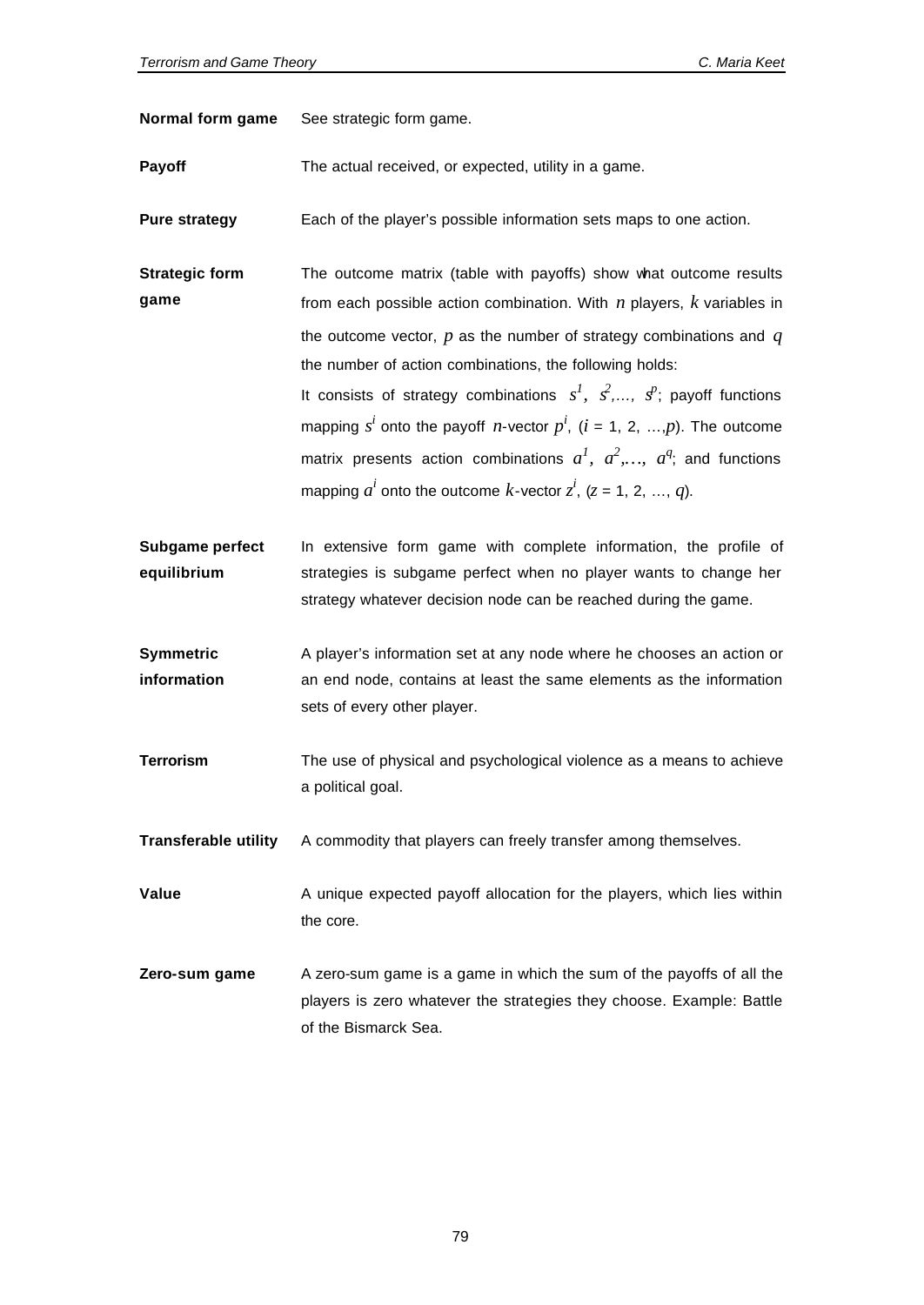Appendix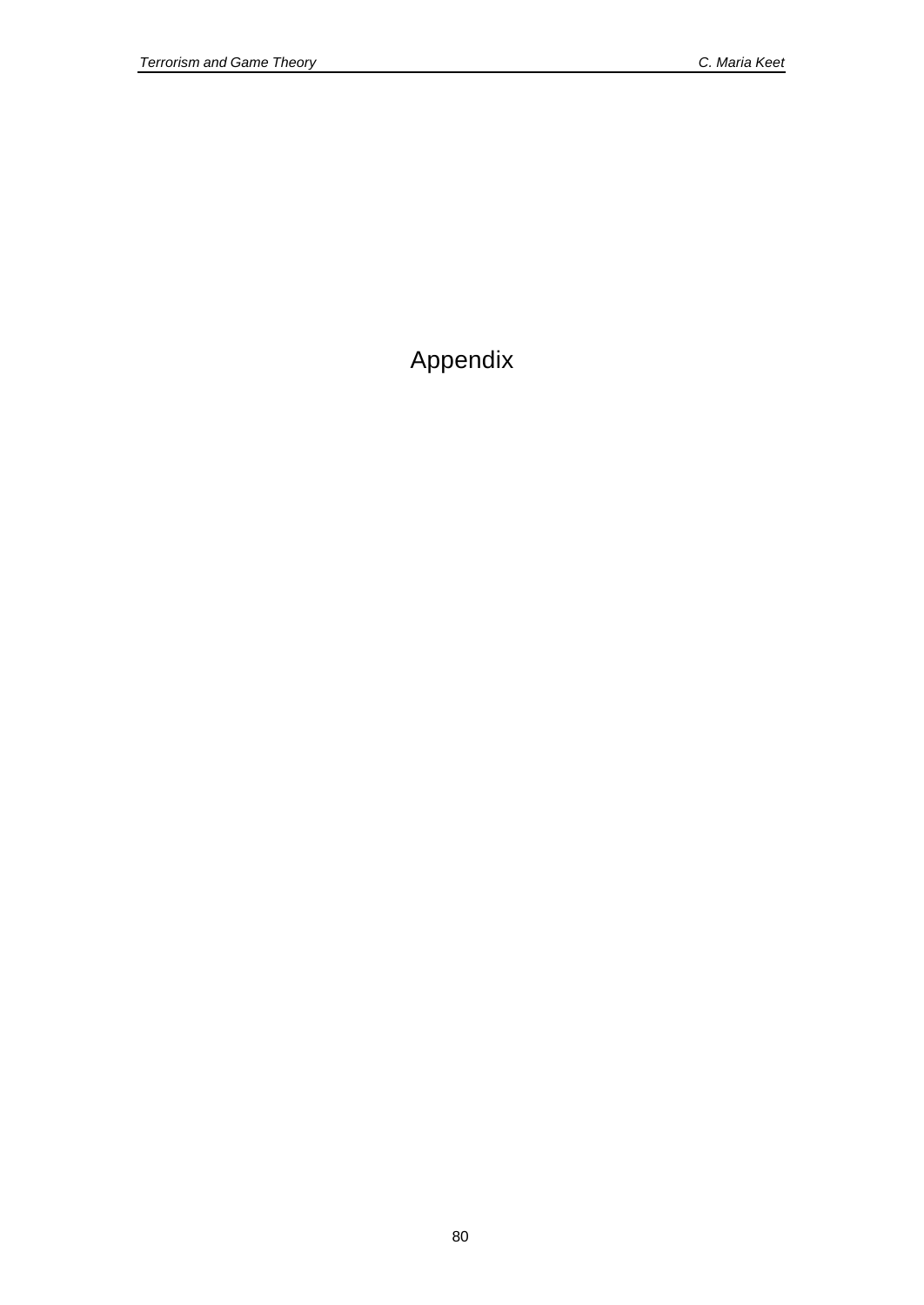## *Appendix A: Popular books search*

## **Methodology**

- 1. Take the most popular Internet-based bookseller
- 2. Do a search on "terrorism" narrowed sown the selection to "books"
- 3. Register, per Internet-based bookseller, the first 20 hits. Note title, author, publisher, year of publication, ISBN, category of the book, comments. Create an SQLAnywhere or a MS Access database for convenience of analysis, with model:

**Model** Book **Category** InetBookSeller SoldBy isOfType

### **Tables**

Book(ISBN, Title, Author, Publisher, YearOfPublication, Category, OriginalTitle, Comments) Category(Category) InetBookSeller(SellerName, URL, Country)

SoldBy(ISBN, SellerName, Rank)

### **Assumptions**

- 1. The database will be based on the English language, but actual values of the attributes are in the Internet bookseller's language.
- 2. Languages covered for the search are: English, German, Spanish and Dutch.
- 3. Countries covered are: UK, USA, the Netherlands, Germany, Spain and France.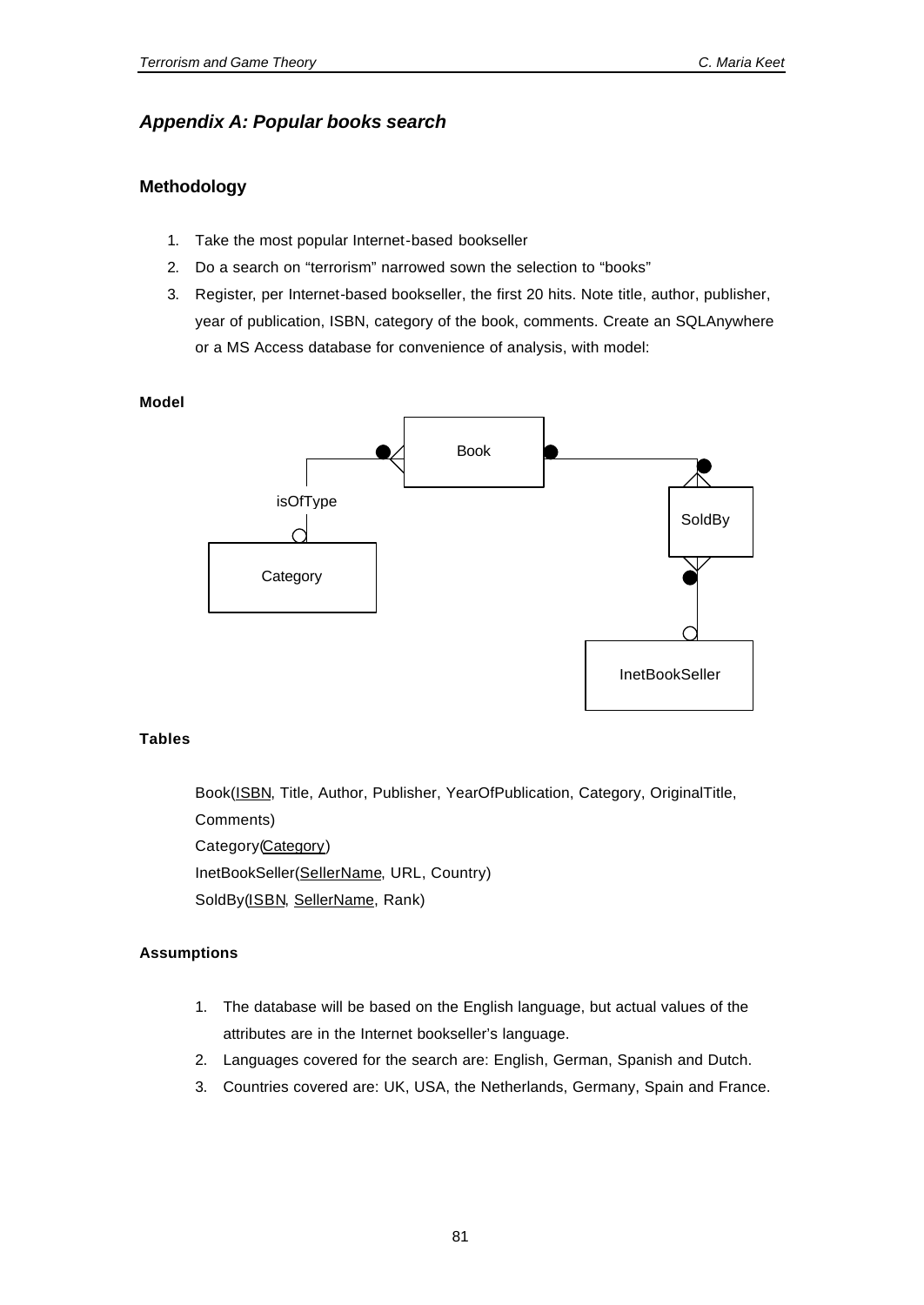## **Data Types**

| <b>ISBN</b>       | string  | 20 characters  |
|-------------------|---------|----------------|
| Title             | string  | 50 characters  |
| Author            | string  | 50 characters  |
| Publisher         | string  | 50 characters  |
| YearOfPublication | integer | 4 digits       |
| Category          | string  | 50 characters  |
| OriginalTitle     | string  | 50 characters  |
| Rank              | integer | 2 digits       |
| Comments          | string  | 300 characters |
| SellerName        | string  | 20 characters  |
| URL               | string  | 25 characters  |
| Country           | string  | 2 characters   |

4. Data to analyse: ranking of the same books including translated books, translated books, year of publication, prevailing category (e.g. 'psychology' etc.)

## **Results**

Raw data grouped by country. Data based on a search conducted on 12 March 2003.

## **Results UK**

| Internet bookseller: | Amazon                   |
|----------------------|--------------------------|
| URL:                 | www.amazon.co.uk         |
| Search:              | "terrorism" – in "books" |
| Total hits:          | 3512                     |
| Sort on:             | "bestselling"            |
| See Table A-1        |                          |

## **Results USA**

| Internet bookseller: | Barnes and Noble         |
|----------------------|--------------------------|
| URL:                 | www.barnesandnoble.com   |
| Search:              | "terrorism" – in "books" |
| Total hits:          | 3919                     |
| Sort on:             | "bestselling"            |
| See Table A-2        |                          |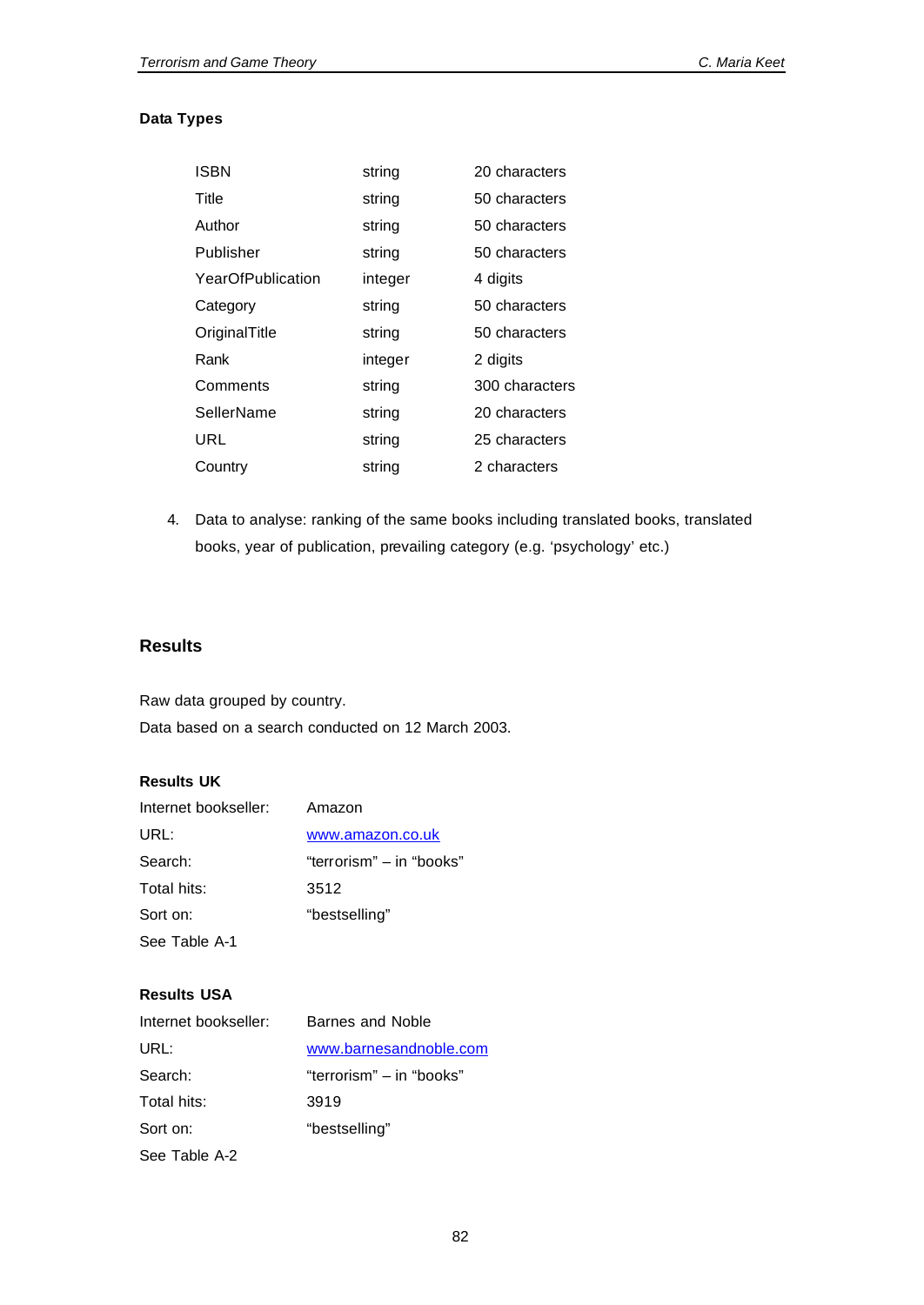## **Results the Netherlands**

| Internet bookseller: | Bertelsman online                    |
|----------------------|--------------------------------------|
| URL:                 | www.nl.bol.com                       |
| Search:              | "terrorisme" in "boeken"             |
| Total hits:          | 4, additional 'non-deliverable' of 4 |
| Sort on:             | no sort options                      |
| See Table A-3        |                                      |

## **Results Germany**

| Internet bookseller: | <b>Buch</b>                                    |
|----------------------|------------------------------------------------|
| URL:                 | www.buch.de                                    |
| Search:              | "Terrorismus"                                  |
| Total hits:          | 88                                             |
| Sort options:        | no sort options (looks like on 'best selling') |
| See Table A-4        |                                                |

## **Results Spain**

| Internet bookseller: | Casa del Libro                                                    |
|----------------------|-------------------------------------------------------------------|
| URL:                 | http://www.casadellibro.com/                                      |
| Search:              | "terrorismo" in "libros"                                          |
| Total hits:          | 25                                                                |
| Sort on:             | not sorted (options available: Año de publicación, Autor, Título) |
| See Table A-5        |                                                                   |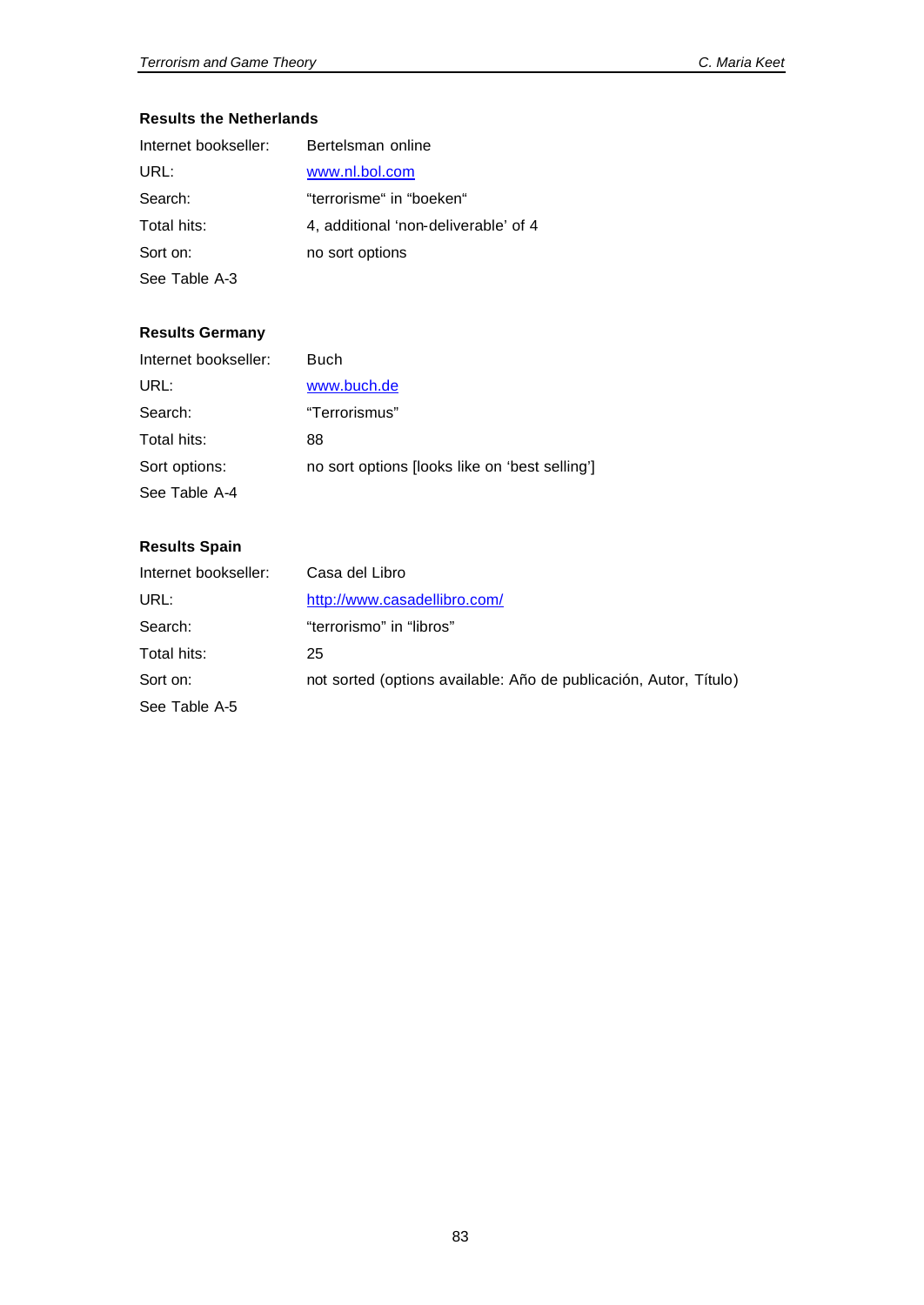## *Table A-1. Results Amazon, UK*

|                     |                                                                                       |                                  |                                  | Year of |                                                           |                |                                                                                                                                                                                                                                                     |
|---------------------|---------------------------------------------------------------------------------------|----------------------------------|----------------------------------|---------|-----------------------------------------------------------|----------------|-----------------------------------------------------------------------------------------------------------------------------------------------------------------------------------------------------------------------------------------------------|
| <b>ISBN Title</b>   |                                                                                       | <b>Author</b>                    | <b>Publisher</b>                 | publ.   | <b>Category</b>                                           |                | <b>Rank Comments</b>                                                                                                                                                                                                                                |
| 15832<br>24890 9-11 |                                                                                       | Chomsky,<br>Noam                 | Seven<br><b>Stories</b><br>Press | 2001    | Society, Politics &<br>Philosophy, History                | -1             | Presents a series of interviews conducted during the first month<br>following the terrorist attacks of September 11, 2001, that discuss<br>reactions to the attacks in the U.S. and abroad, U.S. foreign policy, and<br>the new war on terrorism.   |
|                     | 07432 Bush at War: Inside the<br>04735 Bush White House                               | Woodward.<br><b>Bob</b>          | Simon &<br>Schuster              | 2002    | Society, Politics &<br>Philosophy, History,<br>Biography. | 2              | presidency of George W. Bush. Before the acts of terrorism on 9-11<br>W. Bush's presidency numerous problemsone they felt they could<br>trust to lead them through these difficult times. And the world saw a<br>man who was decisive and resolute. |
|                     | 09538 Alice in Wonderland and<br>81024 the WTC Disaster                               | Icke. David                      | <b>Bridge of</b><br>Love         | 2002    | Society, Politics &<br>Philosophy                         | 3              | N/A                                                                                                                                                                                                                                                 |
|                     | Theatre of War: The<br>15658 Innocent American<br>47725 Empire                        | Lapham,<br>Lewis                 | The New<br>Press                 | 2002    | Society, Politics &<br>Philosophy                         | 4              | But in this book, Lewis Lapham shows that the imperial behaviour of<br>the US government is perfectly consistent with the practice of past<br>administrations                                                                                       |
|                     | The New Jackals:<br>02330 Osama Bin Laden and<br>50485 Future of Terrorism            | Reeve,<br>Simon                  | Carlton<br><b>Books</b>          | 2001    | Society, Politics &<br>Philosophy, Biography              | 5              | 'Reeve points out how little [Yousef and bin Laden] actually have to do<br>with Islamic teachingsterrorism is not based on any Islamic ideology'                                                                                                    |
| 29123               | 62733 9/11: The big lie                                                               | Meyssan,<br>Thierry              | Carnot                           | 2002    | Society, Politics &<br>Philosophy                         | 6              | In "The Big Lie", Thierry Meyssan sheds new light on the 9/11<br>Pentagon and World Trade Center crashes. As a keen observer of<br>international affairs, he had been intrigued by anomalies revealed in<br>the first photographs of the attack     |
|                     | Longitudes and<br>03741 Attitudes: America in the Friedman,<br>90666 Age of Terrorism | Thomas L.                        | Farrar<br>Straus<br>Giroux       | 2002    | Society, Politics &<br>Philosophy                         | $\overline{7}$ | N/A                                                                                                                                                                                                                                                 |
| 07475               | 45197 Loyalists                                                                       |                                  | Taylor, Peter Bloomsbury         | 2000    | Society, Politics &<br>Philosophy                         | 8              | It catalogues the struggle in Northern Ireland from its beginnings in the<br>early 17th century, through  The book centres around some<br>breathtakingly frank interviews with Loyalist paramilitaries.                                             |
|                     | 07528 Last Man Down: The<br>52620 Fireman's Story                                     | Picciotto,<br>Richard            | <b>Orion Fiction</b>             | 2002    | Society, Politics &<br>Philosophy, Biography              | 9              | The Sunday Times Bestselling story of Battalion Commander Richard<br>Picciotto who, on 11 September, survived the collapse of Tower 1 of<br>the World Trade Center. A royalty is being paid to the New York<br>Fireman's fund.                      |
|                     | Last Man Down: The<br>07528 Fireman's Story: the<br>49417 Heroic Account              | Picciotto,<br>Richard<br>"Pitch" | Orion<br>paperback<br>fiction    | 2003    | Society, Politics &<br>Philosophy, Biography              | 10             | The No. 1 bestselling true story of Battalion Commander Richard<br>Picciotto who, on 11 September, survived the collapse of the North<br>Tower of the World Trade Center                                                                            |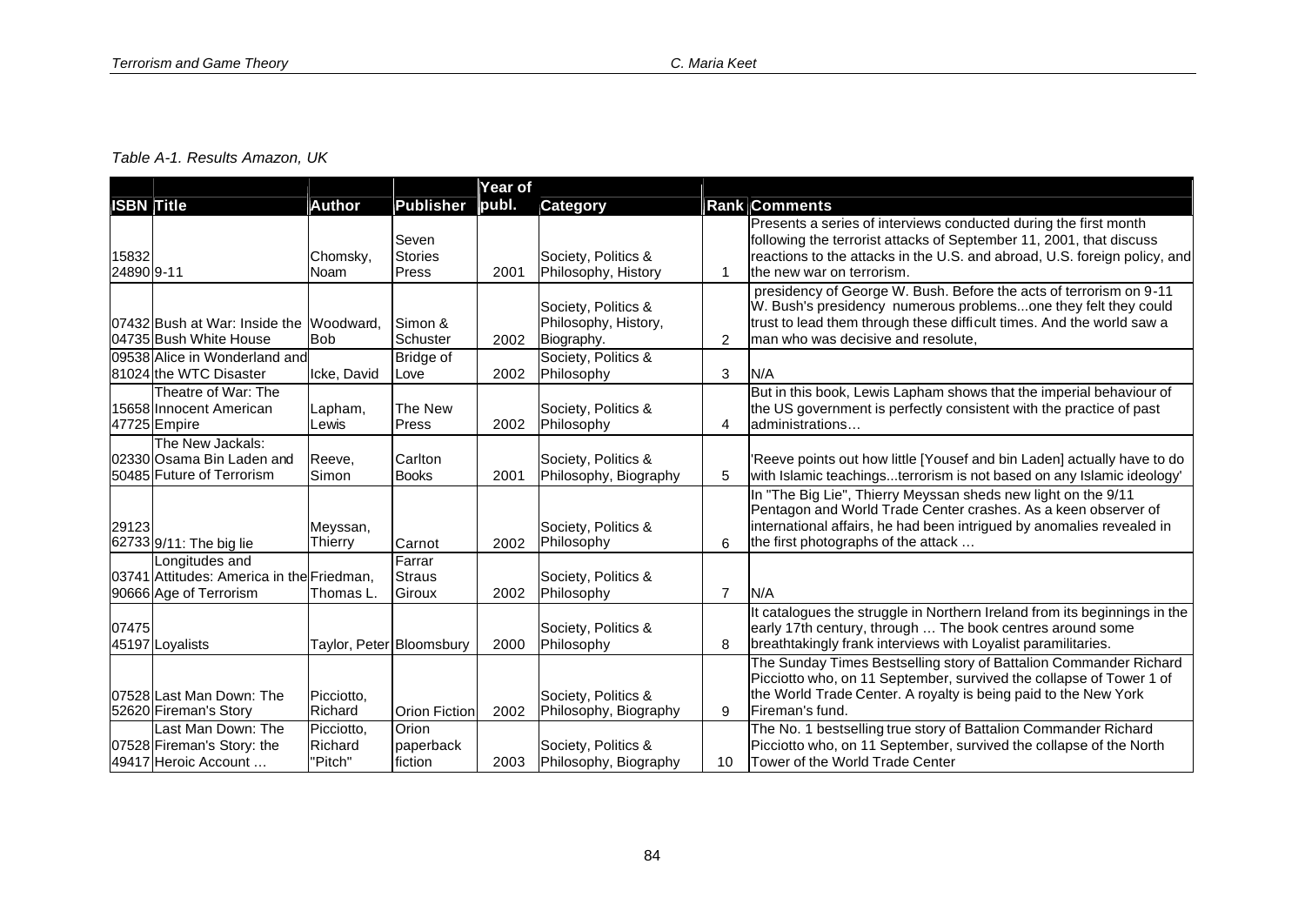|       |                                     |                          |                           |      |                                    |    | The Italian-born journalist offers her reactions to the events of        |
|-------|-------------------------------------|--------------------------|---------------------------|------|------------------------------------|----|--------------------------------------------------------------------------|
|       |                                     |                          |                           |      | Society, Politics &                |    | September 11, 2001, and her views on America, Italy, Europe, Islam       |
| 08478 |                                     | Fallaci,                 | Universe                  |      | Philosophy, History,               |    | and Western civilization, and related topics, interspersed with personal |
|       | 25043 The Rage and the Pride Oriana |                          | Publishing                | 2002 | Biography                          | 11 | memories.                                                                |
|       | 07475 Provos: The IRA and           |                          |                           |      | Society, Politics &                |    | Based on the author's television series on the IRA, this book traces the |
|       | 38182 Sinn Fein                     | Taylor, Peter Bloomsbury |                           | 1998 | Philosophy, History                | 12 | group's history and relationship with Sinn Fein.                         |
|       | Hatred's Kingdom: How               |                          |                           |      |                                    |    |                                                                          |
|       | 08952 Saudi Arabia Supports         |                          | Regnery                   |      |                                    |    |                                                                          |
|       | 61359 New Global Terrorism          | Gold, Dore               | Publishing                | 2003 | <b>Religion &amp; Spirituality</b> | 13 | N/A                                                                      |
|       | 08707 Gerhard Richter: Forty        |                          | Museum of                 |      |                                    |    |                                                                          |
|       | 03579 Years of Painting             | Storr, Robert Modern Art |                           | 2002 |                                    | 14 | Society, Politics & Philosophy, Art, Architecture & Photography.         |
|       |                                     |                          |                           |      |                                    |    | To the army, South Armagh is "Bandit Country"Northern Ireland            |
| 03407 |                                     | Harnden.                 | Coronet                   |      | Society, Politics &                |    | which has claimed the lives of 115 soldiers since 1969, interviewed      |
|       | 17378 Bandit Country                | Toby                     | Australia                 | 2000 | Philosophy, History                | 15 | members of the army, MI5, RUC and IRA                                    |
|       | The Clash of                        |                          |                           |      |                                    |    | In this work that provides an explanation for both the rise of Islamic   |
|       | Fundamentalisms:                    |                          |                           |      | Religion & Spirituality,           |    | fundamentalism and new forms of Western colonialism, Tariq Ali           |
|       | 18598 Crusades, Jihads and          |                          |                           |      | Society, Politics &                |    | argues that what we have experienced since September 11 is the           |
|       | 46793 Modernity                     | Ali, Tariq               | Verso Books               | 2002 | Philosophy                         | 16 | return of history in an horrific form.                                   |
|       |                                     |                          |                           |      |                                    |    | after 9-11, titles like "The End of the Age of Irony" abounded in the    |
|       |                                     |                          |                           |      | Science & Nature,                  |    | media,  postmodern ambiguities was over. global capitalism is            |
|       | 18598 Welcome to the Desert         |                          |                           |      | Society, Politics &                |    | fundamentalist and that America was complicit in the rise of Muslim      |
|       | 44219 of the Real!                  |                          | Zizek, Slavoj Verso Books | 2002 | Philosophy                         | 17 | fundamentalism.                                                          |
|       | What We Saw: The                    |                          |                           |      |                                    |    |                                                                          |
|       | <b>Events of September</b>          |                          |                           |      | Reference & Languages,             |    | To coincide with the first anniversary of the atrocities of September 11 |
|       | 07432 11, 2001 in Words,            |                          | Simon &                   |      | Society, Politics &                |    | comes a one of a kind record of the events as they unfolded on that      |
|       | 41908 Pictures and Video            | Rather, Dan Schuster     |                           | 2002 | Philosophy                         | 18 | fateful day                                                              |
|       |                                     |                          |                           |      |                                    |    | Designed to complement "9/11 The Big Lie", It appears that the press     |
| 29123 |                                     | Meyssan,                 |                           |      | Society, Politics &                |    | erased witness statements that did not match the official version of     |
|       | 62768 Pentagate                     | Thierry                  | Carnot                    | 2002 | Philosophy, History                | 19 | levents                                                                  |
| 07475 |                                     |                          |                           |      |                                    |    |                                                                          |
| 5806  | <b>Brits: The War Against</b>       |                          |                           |      | Society, Politics &                |    | A huge amount has been written about Northern Ireland and its            |
| X     | the IRA                             | Taylor, Peter Bloomsbury |                           | 2002 | Philosophy, History                | 20 | troubles, but Brits is a valuable addition to the field,                 |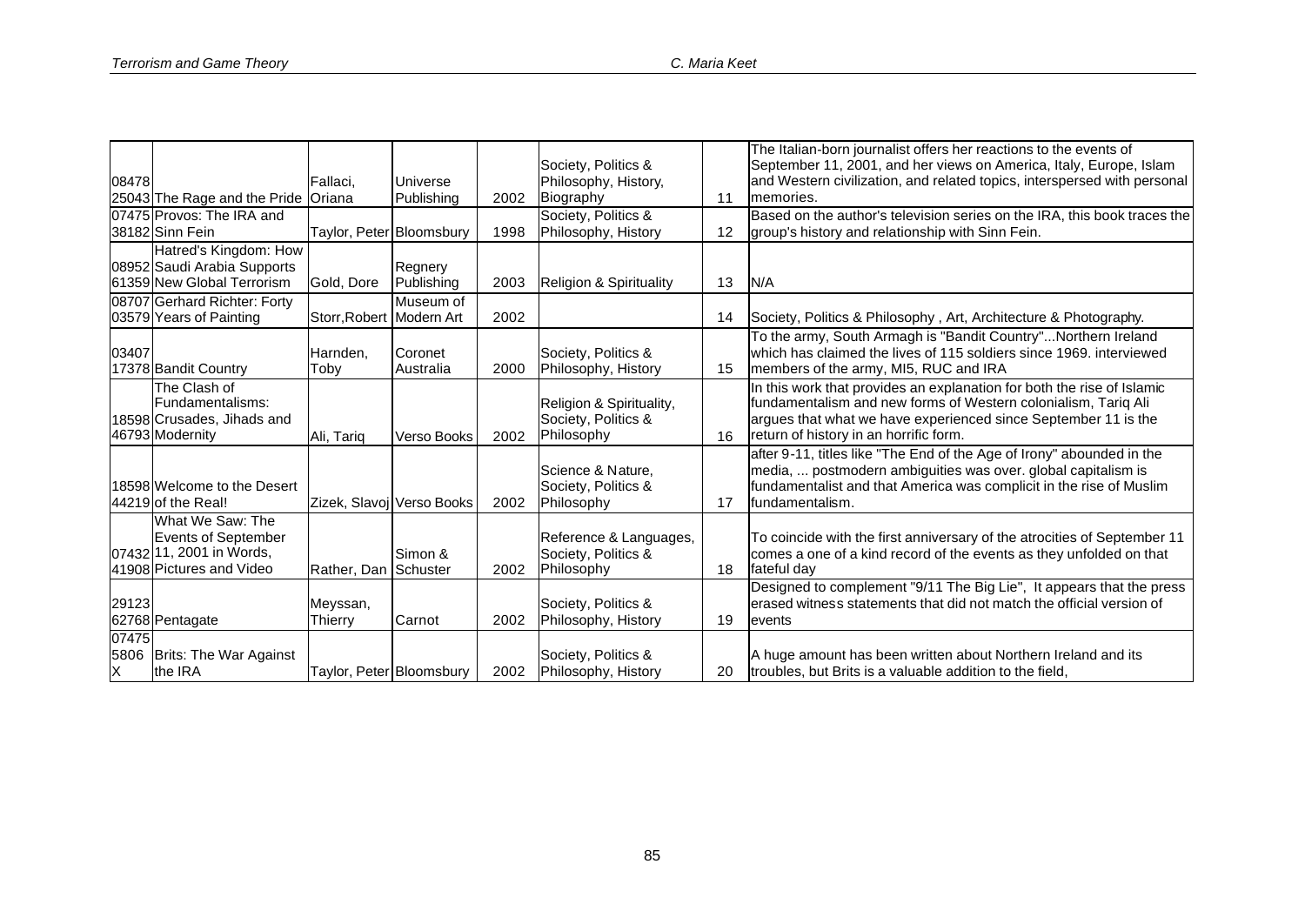| Table A-2. Results Barnes & Nobles, USA. |  |  |  |  |
|------------------------------------------|--|--|--|--|
|------------------------------------------|--|--|--|--|

|                |                                       |                                 |                         | Year of |          |                 |                                                                           |
|----------------|---------------------------------------|---------------------------------|-------------------------|---------|----------|-----------------|---------------------------------------------------------------------------|
| <b>ISBN</b>    | Title                                 | <b>Author</b>                   | Publisher               | publ.   | Category |                 | Rank Comments                                                             |
| 089526         | Hatred's Kingdom: How                 |                                 |                         |         |          |                 |                                                                           |
| 1359-          | Saudi Arabia Supports the             |                                 |                         |         |          |                 |                                                                           |
| <b>B&amp;N</b> | <b>New Global Terrorism</b>           | Gold, Dore                      | Regnery                 | 2002    | N/A      | 5               | N/A                                                                       |
| 074320         |                                       |                                 |                         |         |          |                 |                                                                           |
| 4735-          |                                       |                                 | Simon &                 |         |          |                 |                                                                           |
| <b>B&amp;N</b> | <b>Bush at War</b>                    | Woodward, Bob                   | Schuster                | 2002    | N/A      | 6               | authoritative account of the first 18 months of the Bush White House      |
| 037550         |                                       |                                 |                         |         |          |                 |                                                                           |
| 8562           | The Demon in the Freezer              | Preston, Richard Random House   |                         | 2002    | fiction  | $\overline{7}$  | N/A                                                                       |
| 031225         |                                       |                                 | St. Martin's            |         |          |                 |                                                                           |
| 3486           | The Janson Directive                  | Ludlum, Robert                  | <b>Press</b>            | 2002    | fiction  | 8               | N/A                                                                       |
|                |                                       |                                 |                         |         |          |                 | he explains why Europe was for a long time the world's greatest problem   |
| 069111         |                                       |                                 | Princeton               |         |          |                 | and how the Cold War's bipolar partition brought stability of a           |
| 367X           | Rethinking Europe's Future            | Calleo, David P.                | <b>University</b>       | 2003    | N/A      | 9               | sortEurope's deeper past                                                  |
| 080411         |                                       | Brockmann,                      |                         |         |          |                 |                                                                           |
| 952X           | The Unsung Hero                       | Suzanne                         | <b>Ballantine Books</b> | 2000    | fiction  | 10 <sup>°</sup> | N/A                                                                       |
|                |                                       |                                 |                         |         |          |                 | Vidal is fearless in his assertions that the bombing of Afghanistan was   |
| 156025         | Dreaming War: Blood for Oil           |                                 | Thunder's Mouth         |         |          |                 | more symbolic than militarily necessary and was simply, he asserts, a     |
| 5021           | and the Cheney-Bush Junta Vidal, Gore |                                 | Press                   | 2002    | N/A      | 11              | pre-emptive claim on foreign oil.                                         |
| 084237         | Let's Roll!: Ordinary People,         | Beamer, Lisa,                   |                         |         |          |                 | Lisa Beamer's recounting of her heroic husband's life, and how his        |
| 3195           | <b>Extraordinary Courage</b>          | Ken Abraham                     | <b>Tyndale House</b>    | 2002    | N/A      | 12 <sup>2</sup> | sacrifice on September 11th has turned into a source of strength for her  |
|                |                                       |                                 |                         |         |          |                 | Saddam Hussein dispatches his top assassins to the United States.         |
|                |                                       |                                 |                         |         |          |                 |                                                                           |
|                |                                       |                                 |                         |         |          |                 | Iraqi hitmen spread carnage throughout London, Paris, and Riyadh.         |
| 076530         |                                       | Rosenberg, Joel                 |                         |         |          |                 |                                                                           |
| 7154           | The Last Jihad                        | С                               | Tor Books               | 2002    | N/A      |                 | 13 And the Butcher of Baghdad is just getting started.                    |
|                |                                       |                                 |                         |         |          |                 | This hard-hitting book takes issue with the way the war against terror is |
| 189322         | When You Ride Alone You               |                                 | New Mill.               |         |          |                 | being run and questions why George W. Bush has not asked all              |
| 4740           | Ride with Bin Laden:                  | Maher, Bill                     | Entertainmen            | 2002    | N/A      | 14              | Americans to pitch in and help achieve success                            |
|                |                                       | Miller, John J.                 |                         |         |          |                 |                                                                           |
|                | The Cell: Inside the 9/11             | <b>With Chris</b>               |                         |         |          |                 |                                                                           |
|                | 078686 Plot, And Why the FBI and      | Mitchell, Michael               |                         |         |          |                 | uncovers the covert forces that triggered the horrific events of          |
| 9003           | CIA Failed to Stop It                 | Stone                           | <b>Hyperion Press</b>   | 2000    | N/A      | 15              | September 11th                                                            |
|                | 047123 The Art of Deception:          | Mitnick, Kevin D. Wiley, John & |                         | 2002    | N/A      | 16              | Mitnick redeems his former life of crime by providing specific guidelines |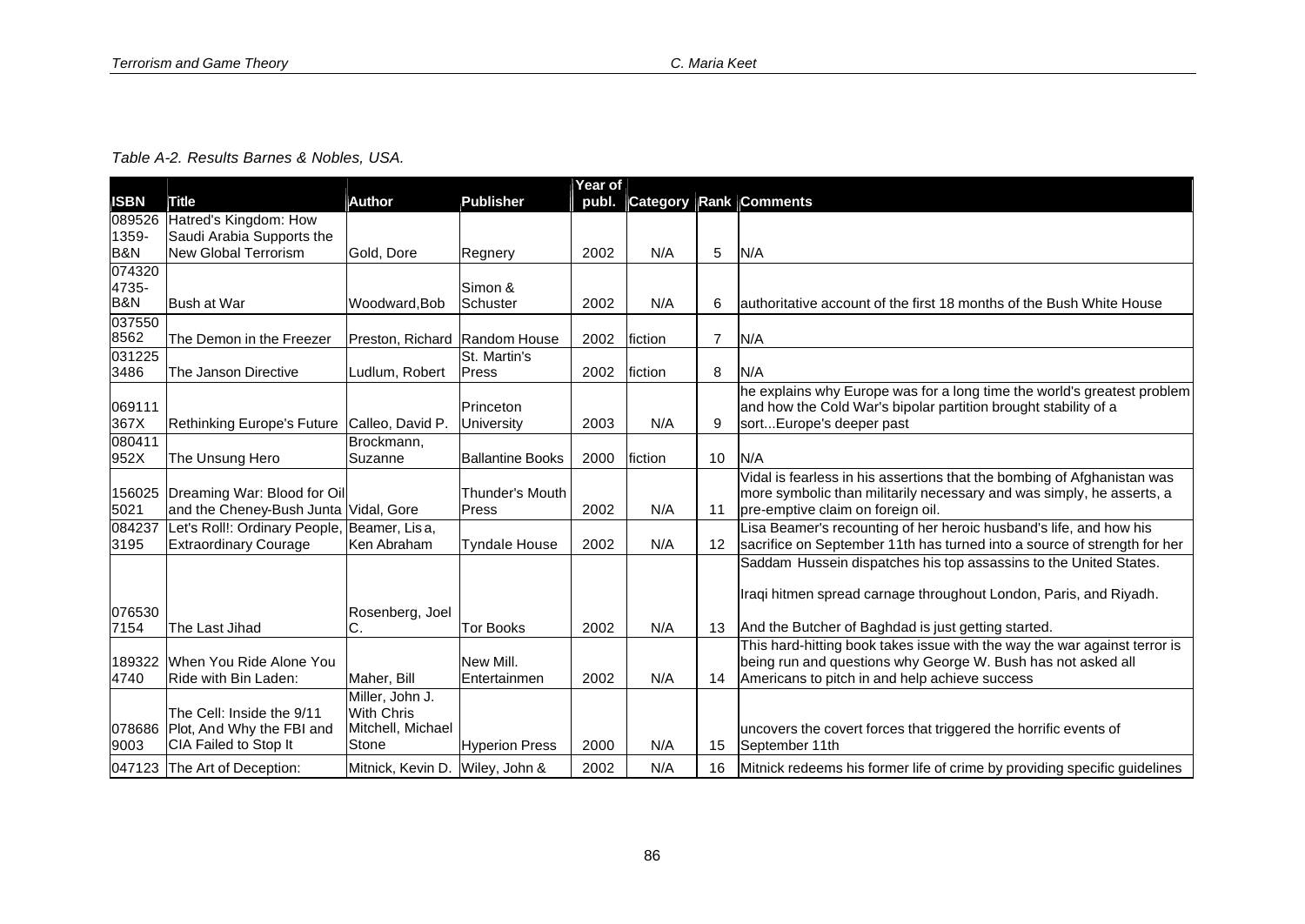| 7124                              | Controlling the Human<br><b>Element of Security</b>                                | William L. Simon Sons         |                            |      |         |    | for developing protocols, training programs, and manuals to ensure that<br>a company's sophisticated technical security investment will not be for<br>naught                                                                               |
|-----------------------------------|------------------------------------------------------------------------------------|-------------------------------|----------------------------|------|---------|----|--------------------------------------------------------------------------------------------------------------------------------------------------------------------------------------------------------------------------------------------|
| 080411<br>9724                    | Into the Night                                                                     | Brockmann,<br><b>ISuzanne</b> | <b>Ballantine Books</b>    | 2002 | fiction | 17 | N/A                                                                                                                                                                                                                                        |
| 084782<br>5043-<br><b>B&amp;N</b> | Rage and Pride                                                                     | Fallaci, Oriana               | Rizzoli<br>International   | 2002 | N/A     | 19 | themes unchained by the Islamic terrorism: the contrast and, in her<br>opinion, incompatibility between the Islamic world and the Western<br>world; the global reality of the Jihad and the lack of response, the<br>lenience of the West. |
| 074324<br>1908-<br>B&N            | What We Saw: The Events<br>of September 11, 2001, in<br>Words, Pictures, and Video | CBS News, Dan<br>Rather       | Simon &<br>Schuster        | 2002 | N/A     | 18 | What We Saw is a unique historical record of the events of September<br>11th.                                                                                                                                                              |
| 089526<br>1499                    | Fighting Back: The War on<br>Terrorism from Inside the<br><b>Bush White House</b>  | Sammon, Bill                  | Regnery                    | 2002 | N/A     | 20 | Sammon discusses the inner workings of the White House from the first<br>news of the September 11th attacks through the first 100 days of the war<br>on terrorism. unabashedly sympathetic to the administration                           |
| 037550<br>8619                    | The Hunt for Bin Laden                                                             | Moore, Robin                  | Random House               | 2003 | N/A     |    | Action-packed and controversial, The Hunt for bin Ladenthe failure of<br>the "conventional" generals; the courage of the Northern Alliance; the<br>wounding and murder of journalists                                                      |
| 006093<br>4417                    | <b>Bel Canto</b>                                                                   | Patchett, Ann                 | <b>HarperCollins</b>       | 2002 | fiction | 2  | Somewhere in South America Fiction story.                                                                                                                                                                                                  |
| 037419<br>0666-<br>B&N            | Longitudes and Attitudes:<br><b>Exploring the World After</b><br>September 11      | Friedman,<br>Thomas L.        | Farrar, Straus, Gir<br>oux | 2002 | N/A     | 3  | made up of the columns Friedman has published about September 11                                                                                                                                                                           |
| 042517<br>0349                    | <b>Rainbow Six</b>                                                                 | Clancy, Tom                   | <b>Berkley</b>             | 1999 | fiction | 4  | N/A                                                                                                                                                                                                                                        |

## *Table A-3. Results Bol, the Netherlands.*

| <b>ISBN</b>     | Title                         | Author               | Publisher                          | Year of<br>publ. | Category                                    | <b>Rank Comments</b>                                                                                                                                                                                       |
|-----------------|-------------------------------|----------------------|------------------------------------|------------------|---------------------------------------------|------------------------------------------------------------------------------------------------------------------------------------------------------------------------------------------------------------|
|                 | Vrijheidsstrijd,              |                      | Swets &                            |                  | Leren & Studeren / Mens &                   | Een interessante bijdrage aan de verdieping van het inzicht in de<br>achtergronden en in de uitwerking van het 'oorlogsdenken' in het<br>Iterrorisme dat werd bedreven door de Rote Armee Fraktion in de I |
|                 | 9026515901 verzet, terrorisme | Ree, F. van          | Zeitlinger                         | N/A              | Maatschappij                                | Bondsrepubliek.                                                                                                                                                                                            |
| 9035124030 Vuur |                               | Junger,<br>Sebastian | <b>Prometheus</b><br><b>IGroep</b> | 2001             | Literatuur / Vertaalde<br>Romans & Verhalen | bosbranden, terrorisme, oorlog: een verkenning van gevaar                                                                                                                                                  |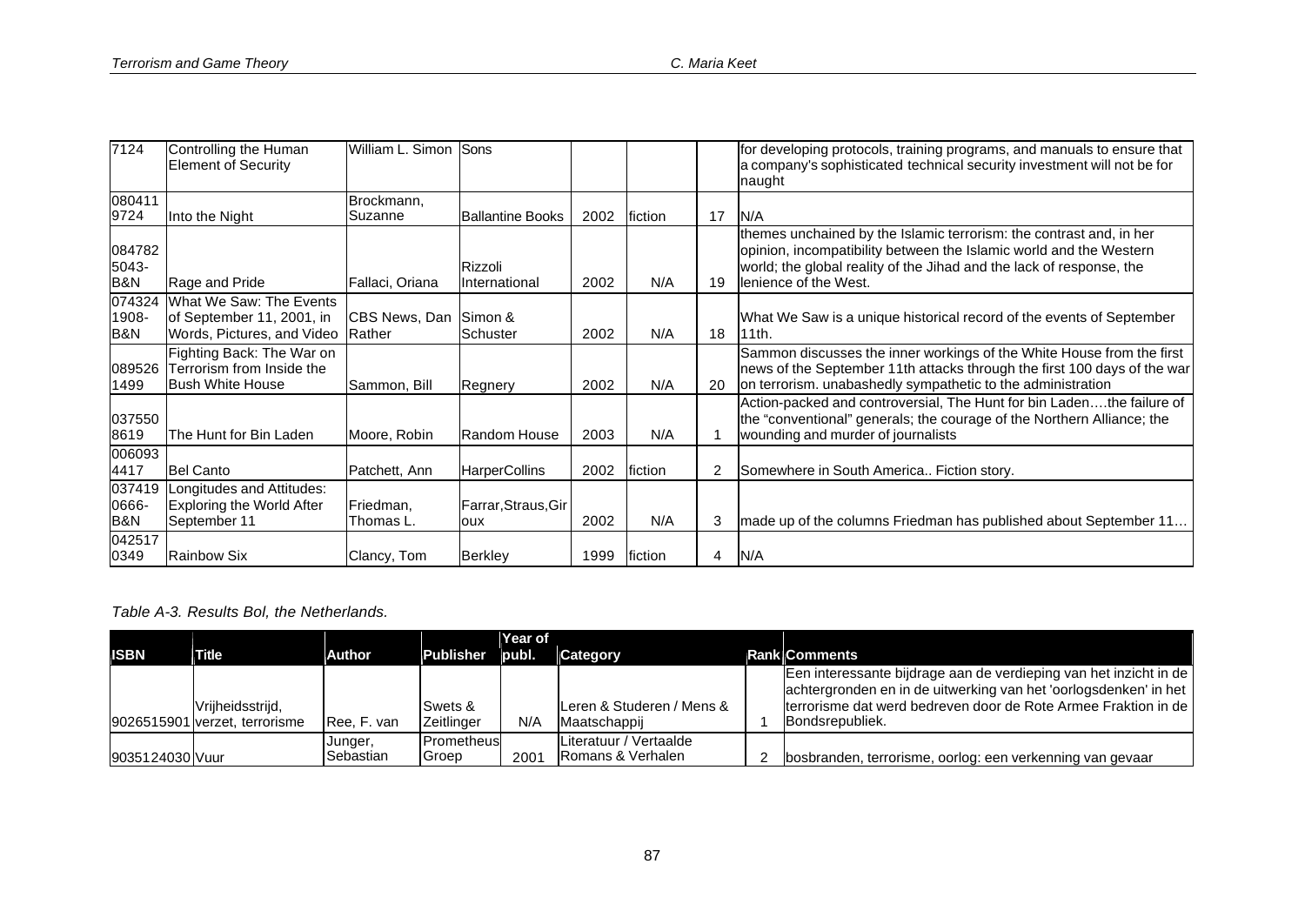|                      |                                                 |                 |                     |      | Mens & Maatschappij                       |   |                                                                                                                                                 |
|----------------------|-------------------------------------------------|-----------------|---------------------|------|-------------------------------------------|---|-------------------------------------------------------------------------------------------------------------------------------------------------|
|                      | De jacht op de                                  |                 | Van                 |      |                                           |   |                                                                                                                                                 |
| 9060129709 liakhals  |                                                 | Yallop, David   | Gennep              | N/A  | Geschiedenis                              | 3 | Carlos en het internationale terrorisme                                                                                                         |
| 903512412X jakhalzen | De nieuwe                                       | Reeve, S.       | Prometheus<br>Groep | 2002 | Mens & Maatschappij<br>Geschiedenis       | 4 | Osama bin Laden, Ramzi Yousef en de toekomst van het<br>terrorisme. In 1993 deed Ramzi Yousef met zijn aanslag op het<br>WTC ook al een poging. |
|                      | Terrorisme en                                   |                 |                     |      |                                           |   |                                                                                                                                                 |
|                      | politieke                                       |                 | Kluwer              |      |                                           |   |                                                                                                                                                 |
|                      | 9038702701 verantwoordelijkheid Muller, E.R.    |                 | Juridisch           | N/A  | Leren & Studeren / Recht                  | 5 | <b>Uitgevers</b>                                                                                                                                |
|                      |                                                 | Pattyn, Pattyn, |                     |      |                                           |   |                                                                                                                                                 |
|                      |                                                 | IB. & J.        | Uitgeverij          |      | Leren & Studeren / Sociale                |   |                                                                                                                                                 |
|                      | 9058261735 Schokgolven                          | <b>Wouters</b>  | Allmedia            | 2002 | Wetenschappen                             | 6 | terrorisme, fundamentalisme en 11 september                                                                                                     |
|                      | 9038910819 De Ring + CD-ROM M. Kallenborn Elmar |                 | Uitgeverij          | 2000 | Reizen & Vakantie /<br>Reisbeschrijvingen |   | terrorisme, woestijnpiraten en de Sahara-zee : gebaseerd op een<br>waar gebeurd verhaal                                                         |
|                      |                                                 |                 |                     |      |                                           |   | islamitisch fundamentalisme en terrorisme. In dit boekje door een                                                                               |
|                      |                                                 | Vermaat,        | Uitgeverij          |      | Leren & Studeren / Sociale                |   | televisiejournalist (Tros en EO) wordt een reeks terroristische<br>(mis) daden beschreven, die in naam van Allah of het islamitische            |
|                      | 9033625318 In naam van Allah                    | J.A.E.          | De Banier           | N/A  | Wetenschappen                             | 8 | fundamentalisme gedurende de laatste jaren zijn begaan.                                                                                         |

## *Table A-4 Results Buch, Germany.*

|                        |                                            |                          |              | Year of |     |                |                                                                 |
|------------------------|--------------------------------------------|--------------------------|--------------|---------|-----|----------------|-----------------------------------------------------------------|
| <b>ISBN</b>            | Title                                      | Author                   | Publisher    | publ.   |     |                | <b>Category Rank Comments</b>                                   |
|                        |                                            |                          | Oldenbour    |         |     |                | Gewalt, Propaganda und politische Strategie im Irischen         |
|                        | 3486566962 Terrorismus und Freiheitskampf  | Braun, Nikolaus Ig       |              | 2003    | N/A |                | Bürgerkrieg 1922/23                                             |
|                        | Fundamentalismus, Terrorismus,             |                          |              |         |     |                |                                                                 |
| 3934730671 Krieg       |                                            | none                     | Velbrück     | 2003    | N/A | $\overline{2}$ | N/A                                                             |
|                        | Terrorismus - Rechtsfragen der             |                          |              |         |     |                |                                                                 |
|                        | 3789082961 läußeren und inneren Sicherheit | compilation              | <b>Nomos</b> | 2000    | N/A | 3              | Symposium für Hans P. Bull und Helmut Rittstieg am 31. Mai 2002 |
|                        |                                            |                          | Europ.       |         |     |                |                                                                 |
|                        |                                            |                          | Verlagsan    |         |     |                |                                                                 |
| 3434461817 Terrorismus |                                            | Hirschmann, Kai stalt    |              | 2003    | N/A | 4              | N/A                                                             |
|                        | 11. September 2001, Der                    |                          |              |         |     |                |                                                                 |
|                        | linszenierte Terrorismus - Auftakt         |                          | leditio      |         |     |                |                                                                 |
|                        | 3980856100 zum Weltenbrand?                | Meyssan, Thierry defacto |              | 2002    | N/A | 5              | 'Kein Flugzeug traf das Pentagon!'                              |
| 3801104575 Terrorismus |                                            | Thamm, Berndt  Deutsche  |              | 2000    | N/A | 6              | behandeln ein breites Spektrum der aktuellen Erscheinungsformen |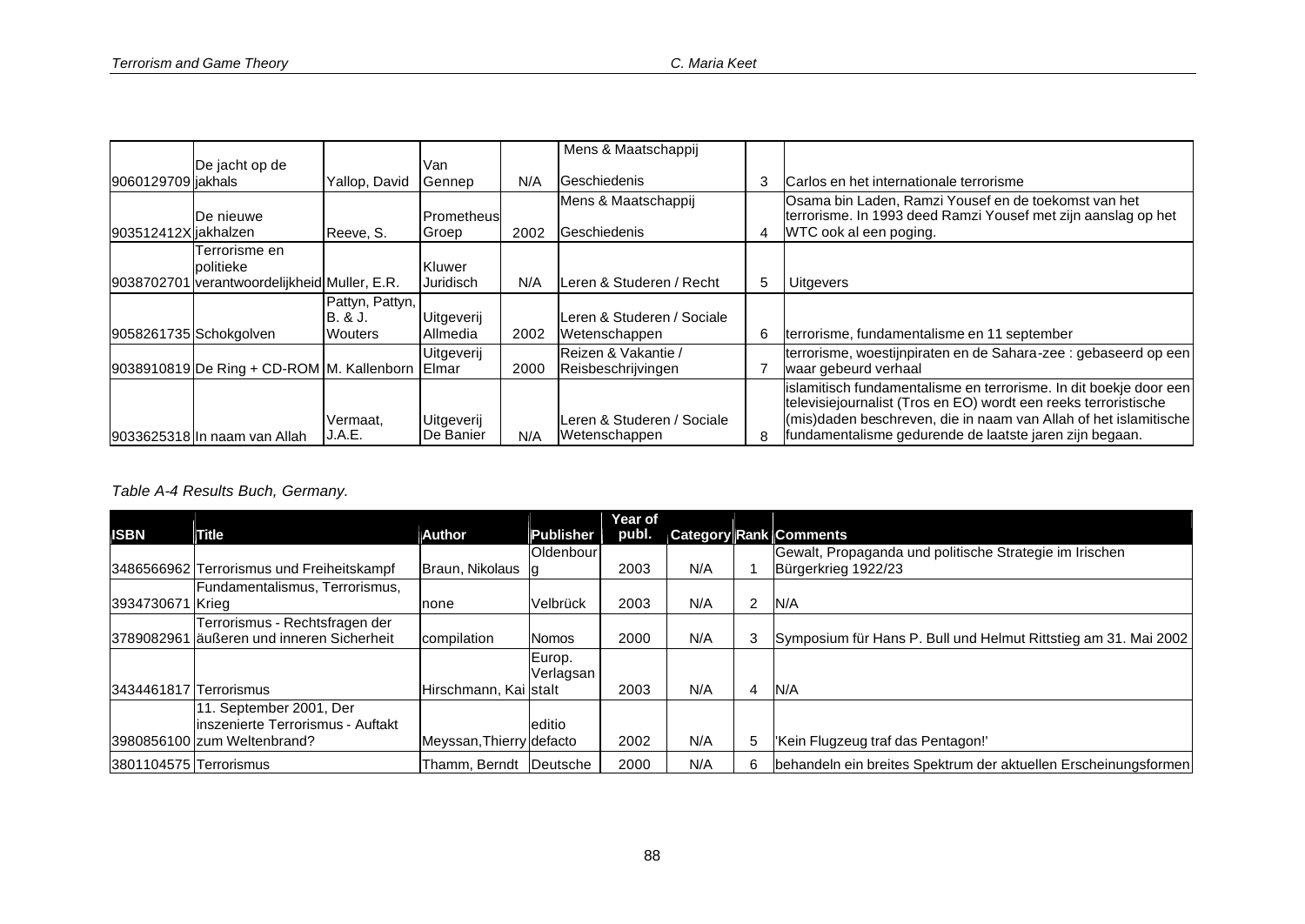|                        |                                                                                                                | G.                                     | Polizeiliter<br>atur |      |     |                | des Terrorismus. fließenden Grenzen zwischen Krminalität,<br>Verbrechen und Krieg, die nachrichtendienstlichen sowie<br>militärischen Aspekte.                                                        |
|------------------------|----------------------------------------------------------------------------------------------------------------|----------------------------------------|----------------------|------|-----|----------------|-------------------------------------------------------------------------------------------------------------------------------------------------------------------------------------------------------|
|                        | 3825859231 Medien und Terrorismus                                                                              | none                                   | Lit                  | 2002 | N/A | $\overline{7}$ | Reaktionen auf den 11. September 2001                                                                                                                                                                 |
|                        | Spirituelle Achtsamkeit im<br>3933470676 Angesicht des Terrorismus.                                            | Stone, Joshua<br>David LeSar,<br>Sally | N/A                  |      | N/A | 8              | Zukunft hat nur eine Welt, die allen Menschen ein würdiges Leben                                                                                                                                      |
|                        | Von der Respektlosigkeit über den Mürmann,                                                                     |                                        |                      |      |     |                | in Frieden<br>und Freiheit ermöglicht. In diesem Buch werden dafür Perspektiven                                                                                                                       |
|                        | 3932293894 Terrorismus zu Liebe und Frieden                                                                    | Hermann J.                             | Principal            | 2002 | N/A | 9              | aufgezeichnet.                                                                                                                                                                                        |
|                        | 3453867246 Terrorismus - die sinnlose Gewalt                                                                   | Carr. Caleb                            | Heyne                | 2003 | N/A | 14             | Historische Wurzeln und Möglichkeiten der Bekämpfung. liefert<br>konkrete Ansätze zur Überwindung terroristischer Bedrohungen.<br>Translated?                                                         |
|                        | 3596156149 Terrorismus, der unerklärte Krieg                                                                   | Hoffman, Bruce Fischer                 |                      | 2001 | N/A | 15             | Neue Gefahren politischer Gewalt. historischen Wurzeln und<br>aktuellen Erscheinungsformen des Terrorismus. Seine Prognose,<br>dass Terroristen im High-Tech-Zeitalter über ein Potenzial<br>verfügen |
|                        | Weltmacht USA im Schatten des                                                                                  |                                        | <b>Westdeuts</b>     |      |     |                | Hintergründe, Konsequenzen, Prognosen. Analysen zum 11.<br>September aus internationaler Perspektive                                                                                                  |
| 3531138197 Terrorismus |                                                                                                                | none                                   | cher                 | 2002 | N/A | 16             | Ein Jahr nach den verheerenden Terroranschlägen                                                                                                                                                       |
| 3830500785 Phänomen    | Terrorismus als weltweites                                                                                     | none                                   | <b>BWV</b>           | 2000 | N/A | 17             | aus der Reihe Bundesakademie für Sicherheitspolitik                                                                                                                                                   |
|                        | 3472052082 Islamistischer Terrorismus                                                                          | none                                   | Luchterha<br>Ind     | 2002 | N/A | 18             | Eine Herausforderung für die internationale Staatengemeinschaft.<br>Vortr. anlässl. d. Herbsttagung d. Bundeskriminalamts vom 13. bis<br>15. November 2001. Hrsg. v. Bundeskriminalamt                |
|                        | Osama bin Laden und der<br>3548363466 internationale Terrorismus                                               | Pohly, Michael<br>Duran, Khalid        | <b>Ullstein TB</b>   | 2001 | N/A | 19             | ein sachliches und fundiertes Porträt Osama bin Ladens. die<br>religiösen, psychologischen und geopolitischen Hintergründe des<br>islamistischen Terrorismus                                          |
|                        | inksterrorismus und<br>Rechtsterrorismus in der<br>Bundesrepublik Deutschland von<br>3763759395 1970 bis heute | Rabert,<br>Bernhard                    | Bernard &<br>Graefe  | 1995 | N/A | 20             | title covers it                                                                                                                                                                                       |
| 3879758506 Friedens    | Zukunft des Terrorismus und des                                                                                | none                                   | <b>VSA</b>           | 2002 | N/A | 10             | Menschenrechte - Gewalt - Offene Gesellschaft                                                                                                                                                         |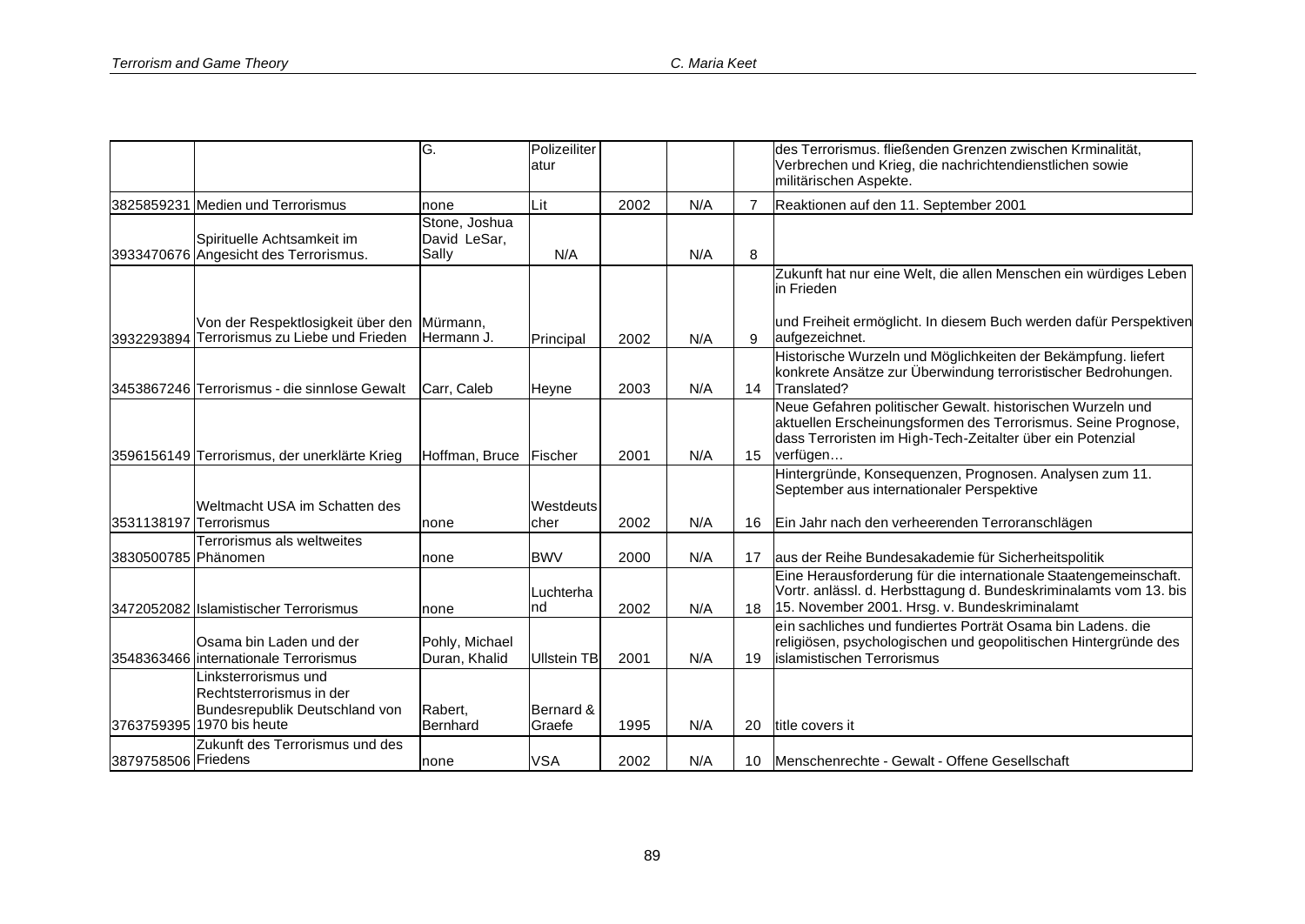|                        | I3934920160   Die Zukunft des Terrorismus | Scheerer,<br>Sebastian     | Klampen  | 2002 | N/A | 11              | Menschen zu terroristischen Handlungen motiviert. erfolgreiche<br>Strategie der symbolischen Nutzung physischer Gewalt. |
|------------------------|-------------------------------------------|----------------------------|----------|------|-----|-----------------|-------------------------------------------------------------------------------------------------------------------------|
|                        | 385165546X Der Geist des Terrorismus      | Baudrillard, Jean Passagen |          | 2002 | N/A | 12 <sup>°</sup> | lis translated from french                                                                                              |
|                        | Terrorismus                               |                            |          |      |     |                 | <b>IProvokation der Macht.</b>                                                                                          |
|                        |                                           | Waldmann.                  | Gerling  |      |     |                 |                                                                                                                         |
| 393242509X Terrorismus |                                           | <b>Peter</b>               | Akademie | 2000 | N/A |                 | Is translated                                                                                                           |

*Table A-5 Results Casa del Libro, Spain.*

|                   |                                                     |                     |                    | Year of |     |   |                                                            |
|-------------------|-----------------------------------------------------|---------------------|--------------------|---------|-----|---|------------------------------------------------------------|
| <b>ISBN Title</b> |                                                     | Author              | <b>Publisher</b>   | publ.   |     |   | <b>Category Rank Comments</b>                              |
|                   |                                                     |                     |                    |         |     |   | Siempre habrá grupos de personas, pequeños o no tan        |
| 84493             |                                                     |                     | <b>PAIDOS</b>      |         |     |   | pequeños, que esgriman agravios contra otros grupos y      |
|                   | 13732 UNA HISTORIA DEL TERRORISMO                   | LAQUEUR, WALTER     | <b>IBERICA</b>     | 2003    | N/A |   | que sientan inclinación por la violencia.                  |
|                   | 84493 SOBRE EL TERRORISMO Y LA                      |                     | <b>PAIDOS</b>      |         |     |   |                                                            |
|                   | 13864 GUERRA                                        | <b>BECK, ULRICH</b> | <b>IBERICA</b>     | 2003    | N/A | 2 | Traductor: R.S. CARBO                                      |
|                   | POLITICAS DEL MIEDO: UN                             |                     |                    |         |     |   |                                                            |
|                   | 84974 BALANCE DEL TERRORISMO EN                     |                     | <b>BIBLIOTECA</b>  |         |     |   |                                                            |
|                   | 20292 EUROPA                                        | VV AA               | <b>NUEVA</b>       | 2002    | N/A | 3 | IN/A                                                       |
|                   |                                                     |                     |                    |         |     |   | Traductor: FRANCISCO BELTRAN ADELL. los motivos            |
|                   |                                                     |                     |                    |         |     |   | y las acciones de los terroristas, el estatus del ejército |
|                   |                                                     |                     |                    |         |     |   | estadounidense, la situación en Oriente Medio, el          |
|                   | 84493 ¿POR QUE SUCEDIO?: EL                         | <b>HOGE, JAMES</b>  | <b>PAIDOS</b>      |         |     |   | bioterrorismo, la seguridad aeroportuaria, las presiones   |
|                   | 12663 ITERRORISMO Y LA NUEVA GUERRA IF.GIDEON. ROSE |                     | <b>IBERICA</b>     | 2002    | N/A | Δ | diplomáticas                                               |
|                   |                                                     |                     |                    |         |     |   | Traductor. Una introducción a los orígenes históricos del  |
|                   | LAS LECCIONES DEL TERROR:                           |                     |                    |         |     |   | terrorismo internacional moderno encuadrando este          |
|                   | 84666 ORIGENES HISTORICOS DEL                       |                     |                    |         |     |   | fenómeno en la disciplina de la historia militar en vez de |
|                   | 08664 TERRORISMO INTE RNACIONAL                     | Carr, Caleb         | <b>EDICIONES B</b> | 2002    | N/A | 5 | hacerlo en el de la ciencia política o la sociología.      |
|                   |                                                     |                     |                    |         |     |   | La obra analiza los rasgos esenciales del terrorismo       |
|                   |                                                     |                     |                    |         |     |   | como estrategia particular de acción política, da cuenta   |
| 84763             |                                                     | GONZALEZ CALLEJA,   | <b>ARCO</b>        |         |     |   | de los antecedentes históricos del problema desde fines    |
|                   | 54991 EL TERRORISMO EN EUROPA                       | EDUARDO             | <b>IBROS S.A.</b>  | 2002    | N/A | 6 | del siglo                                                  |
|                   | TERREMOTO, TERRORISMO,                              |                     |                    |         |     |   | la miseria, la injusticia, pero también los testimonios de |
|                   | BARBARIE Y UTOPIA: EL                               |                     |                    |         |     |   | misericordia, solidaridad y santidad propios de una        |
|                   | 84816 SALVADOR, NUEVA YORK,                         |                     | <b>EDITORIAL</b>   |         |     |   | civilización de la pobreza como es la de los pueblos de    |
|                   | 45184 AFGANISTAN                                    | SOBRINO, JON        | TROTTA             | 2002    | N/A |   | América Latina.                                            |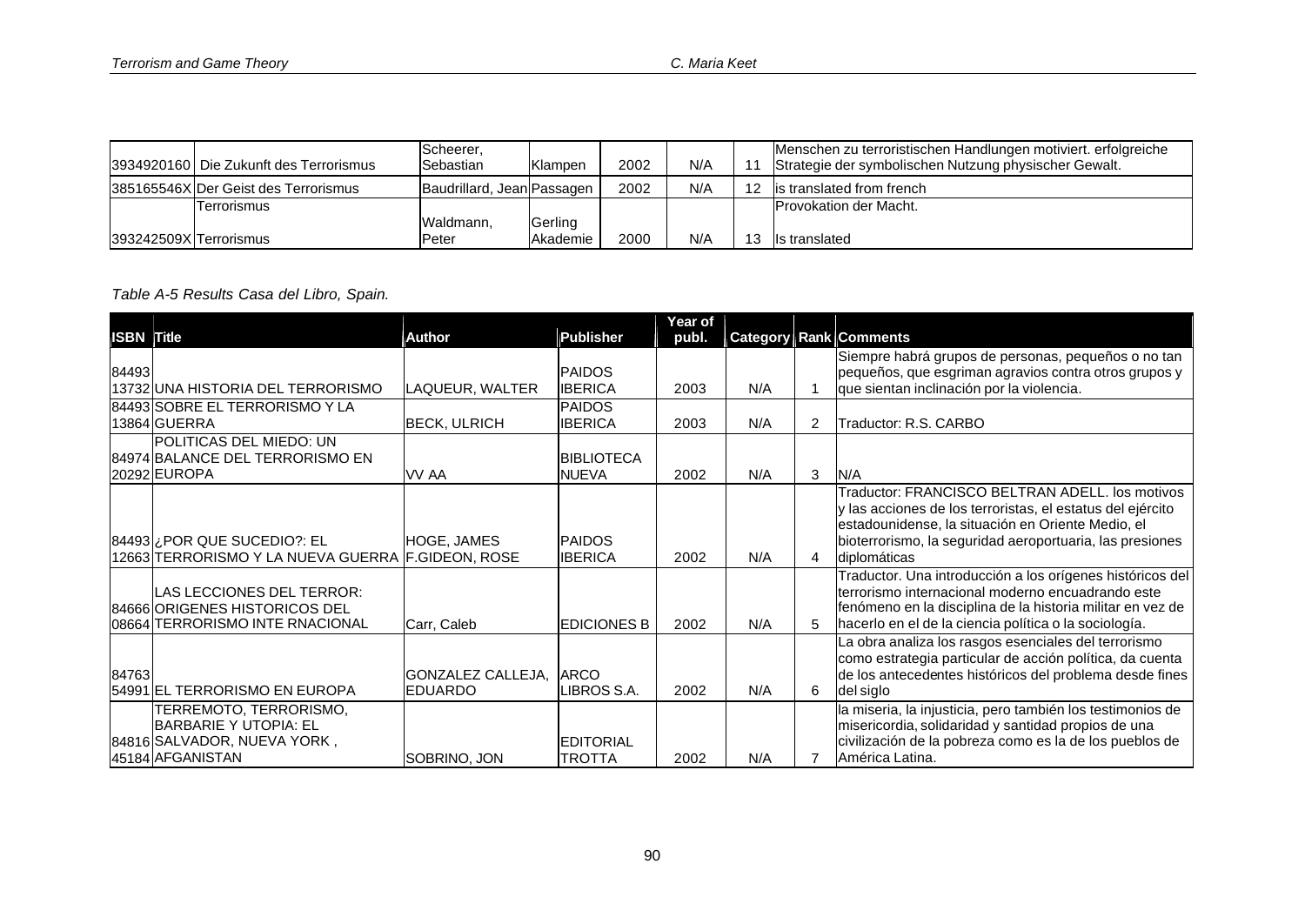|       | LA CONCIENCIA CRISTIANA ANTE                                |                                 |                   |      |     |          |                                                                                                                     |
|-------|-------------------------------------------------------------|---------------------------------|-------------------|------|-----|----------|---------------------------------------------------------------------------------------------------------------------|
|       | 84791 EL TERRORISMO DE ETA: EPILOGO                         | SEBASTIAN AGUILAR.              | <b>AUTORES</b>    |      |     |          |                                                                                                                     |
|       | 45269 DE LA OBRA                                            | <b>FERNANDO</b>                 | <b>CRISTIANOS</b> | 2002 | N/A | 8        | BIBLIOTECA DE AUTORES CRISTIANOS.                                                                                   |
|       | EN EL NOMBRE DE ALA: LA RED<br>84080 SECRETA DEL TERRORISMO | CANALES, PEDRO y<br>MONTANCHEZ, |                   |      |     |          | Este libro pretende demostrar que España puede ser un<br>objetivo para estos grupos islamis tas, ya que, el mito de |
|       | 42769 ISLAMICO EN ES PAÑA                                   | <b>ENRIQUE</b>                  |                   |      |     |          | al-Andalus sigue estando vivo.                                                                                      |
|       |                                                             |                                 | <b>PLANETA</b>    | 2002 | N/A | 9        |                                                                                                                     |
|       | 84791 LA IGLESIA FRENTE AL                                  |                                 | <b>AUTORES</b>    |      |     |          |                                                                                                                     |
|       | 4520XTERRORISMO DE ETA                                      | VV.AA.                          | <b>CRISTIANOS</b> | 2000 | N/A | 10       | N/A                                                                                                                 |
|       |                                                             | <b>FUSTER-FABRA</b>             |                   |      |     |          |                                                                                                                     |
|       | 84954 RESPONSABILIDAD CIVIL DERIVADA TORRELLAS, JOSE        |                                 |                   |      |     |          |                                                                                                                     |
|       | 58381 DE ACTOS DE TERRORISMO                                | <b>MARIA</b>                    | <b>ATELIER</b>    | 2001 | N/A | 11       | N/A                                                                                                                 |
|       | 00000 ETA CONTRA EL ESTADO: LAS                             | SANCHEZ-CUENCA,                 |                   |      |     |          | Colección: KRITERIOS TUSQUETS. «guerra de                                                                           |
| 00    | <b>ESTRATEGIAS DEL TERRORISMO</b>                           | <b>IGNACIO</b>                  | <b>TUSQUETS</b>   | 2000 | N/A | 12       | desgaste»                                                                                                           |
|       |                                                             |                                 |                   |      |     |          | Qué fuerzas impulsan a Osama Bin Laden y a su                                                                       |
|       | 84080 OSAMA BIN LADEN EL TERRORISMO                         |                                 |                   |      |     |          | organización terrorista internacional, que ha sacudido los                                                          |
|       | 41622 DEL SIGLO XXI                                         | LANDAU, ELAINE                  | <b>PLANETA</b>    | 2001 | N/A | 13       | cimientos del mundo occidental                                                                                      |
|       | TERRORISMO, ARTEFACTOS                                      |                                 |                   |      |     |          |                                                                                                                     |
|       | EXPLOSIVOS Y AUTO-PROTECCION:                               |                                 |                   |      |     |          |                                                                                                                     |
|       | 84607 CORPORACION EURO-AMERICANA                            |                                 | <b>AUTOR</b>      |      |     |          |                                                                                                                     |
|       | <b>17747 DE SEGURIDAD</b>                                   | de VV.AA.                       | <b>EDITOR</b>     | 2001 | N/A | 14 $N/A$ |                                                                                                                     |
|       | 84729 EL TERRORISMO: UNA LECTURA                            | <b>BORDES SOLANAS,</b>          | <b>BELLATERRA</b> |      |     |          |                                                                                                                     |
|       | 01408 ANALITICA                                             | <b>MONTSERRAT</b>               | <b>SA</b>         | 2001 | N/A | 15       | N/A                                                                                                                 |
|       | 84239 A MANO ARMADA HISTORIA DEL                            |                                 | <b>ESPASA</b>     |      |     |          | Bruce Hoffman analiza en este libro la naturaleza, la                                                               |
|       | 77838 TERRORISMO                                            | <b>HOFFMANN, BRUCE</b>          | <b>CALPE SA</b>   | 1998 | N/A | 16       | evolución y el futuro del terrorismo.                                                                               |
| 84813 |                                                             | DIETERICH, HEINZ y              | <b>TXALAPARTA</b> |      |     |          |                                                                                                                     |
|       | 61062 HABLEMOS DE TERRORISMO                                | CHOMSKY, NOAM                   | S.L.              | 1998 | N/A | 17       |                                                                                                                     |
|       |                                                             |                                 |                   |      |     |          | ¿Qué es el terrorismo? ¿Dónde, cuándo y cómo surgen                                                                 |
|       |                                                             |                                 |                   |      |     |          | las organizaciones terroristas? ¿Quiénes han militado en                                                            |
| 84493 |                                                             | REINARES,                       | <b>PAIDOS</b>     |      |     |          | ellas y por qué? ¿Cuáles son las medidas antiterroristas                                                            |
|       | 06329 TERRORISMO Y ANTITERRORISMO                           | <b>FERNANDO</b>                 | <b>IBERICA</b>    | 1998 | N/A |          | 18 que deben adoptar los gobiernos democráticos?                                                                    |
|       | <b>DELITOS CONTRA EL ORDEN</b>                              |                                 |                   |      |     |          |                                                                                                                     |
|       | PUBLICO, TERRORISMO, CONTRA                                 |                                 |                   |      |     |          |                                                                                                                     |
|       | 84767 EL ESTADO O L A COMUNIDAD                             |                                 |                   |      |     |          |                                                                                                                     |
|       | 64928 INTERNACIONAL                                         | VV.AA.                          | <b>BOSCH CASA</b> | 1998 | N/A | 19       | N/A                                                                                                                 |
|       | <b>ESE CAMINO DE SANGRE: NOTAS</b>                          |                                 |                   |      |     |          |                                                                                                                     |
|       | 84605 PARA UNA RESPUESTA AL                                 | MORALES MOYA,                   | <b>AUTOR-</b>     |      |     |          |                                                                                                                     |
|       | 72579 TERRORISMO VASCO                                      | PEDRO                           | <b>EDITOR</b>     | 1998 | N/A | 20   N/A |                                                                                                                     |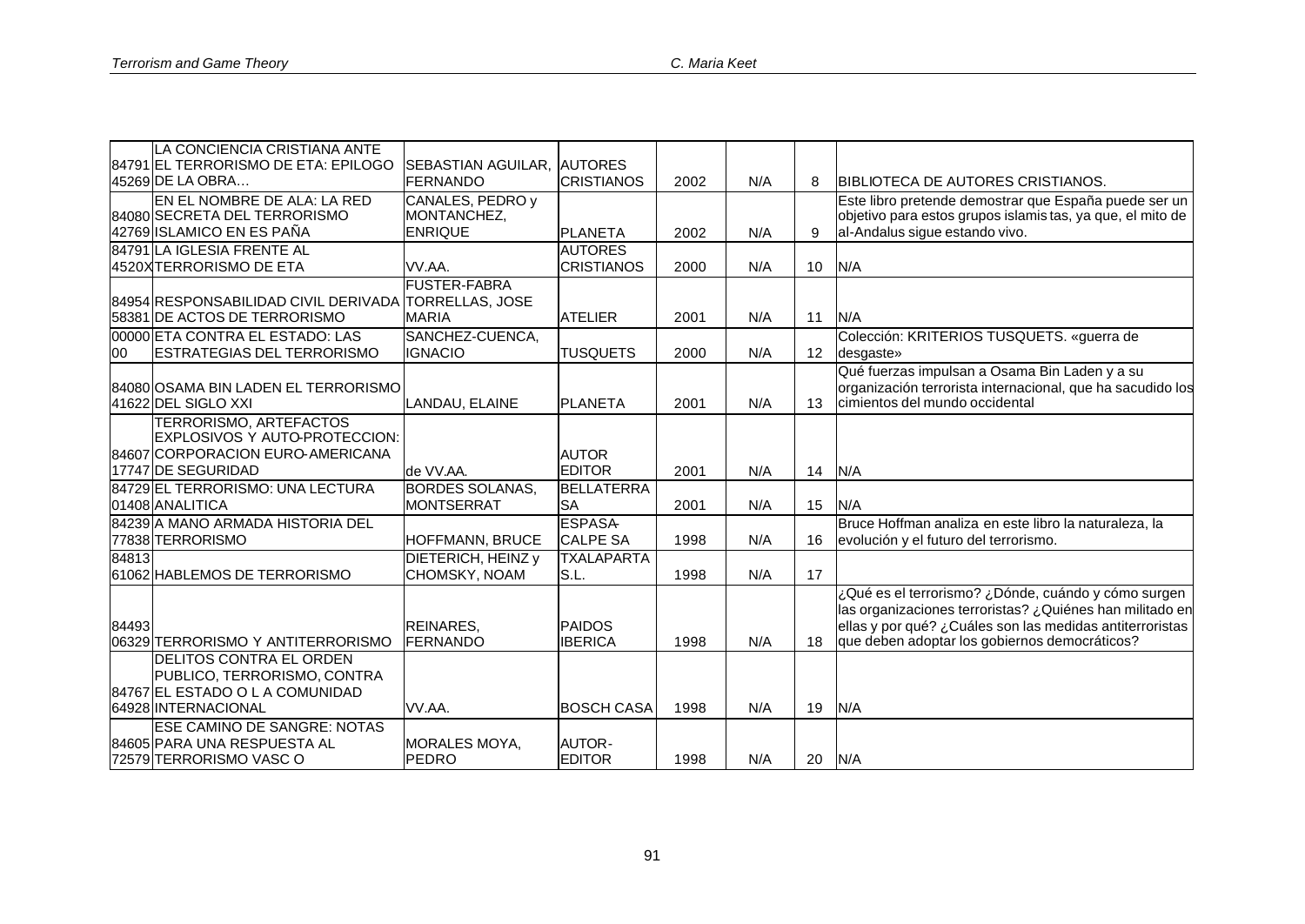## *Appendix B-1: Game Theory Formulae*

#### **Strategic form game**

 $G = (N, (C_i)_i \hat{\mathbf{r}}_N, (u_i)_i \hat{\mathbf{r}}_N),$ 

where  $N$  is a non-empty set of players,  $C_i$  refers to the non-empty set of all strategies available to player  $i$  and  $u_i$  is the utility (payoff).

#### **Dominant strategy**

Strategy  $s^*$  *i* is a dominant strategy if it is a player's strictly best response to *any* strategies the other player might pick, in the sense that whatever strategies they pick, his payoff is highest with *s\*<sup>i</sup>* , such that

 $\pi_i(s^*, s_i) = \pi_i(s^*, s_i)$   $\forall s_i, \forall s'_i$   $\in S^*, s_i$ .

### **Weakly dominated strategy**

Strategy  $s'$ <sub>i</sub> is weakly dominated if there exists some other strategy  $s''$ <sub>i</sub> for player *i* which is possibly better and never worse.  $s'$ <sub>i</sub> is weakly dominated if there exists  $s'$ <sup>'</sup><sub>i</sub> such that

$$
\pi_i(s^{\prime\prime}_i, s_{\cdot i}) = \pi_i(s^{\prime}_i, s_{\cdot i}) \qquad \forall s_{\cdot i} \text{ and}
$$
  

$$
\pi_i(s^{\prime\prime}_i, s_{\cdot i}) > \pi_i(s^{\prime}_i, s_{\cdot i}) \qquad \text{for some } s_{\cdot i}.
$$

#### **Nash equilibrium**

The strategy combination *s\** is a Nash Equilibrium if no player has incentive to deviate from his strategy given that the other players do not deviate

$$
\forall i, \qquad \pi_i(s^*, s^*_{i}) = \pi_i(s^*, s^*_{i}), \qquad \forall s^*_{i}.
$$

#### **Pure strategy**

Each of the player's possible information sets maps to one action

 $s_i$ *:*  $W_i$   $\circledR$   $a_i$ .

#### **Mixed strategy**

A 'random strategy': each of the player's possible information sets maps to a probability distribution over actions

$$
s_i
$$
:  $\mathbf{w}_i \otimes m(a_i)$ , where  $m \triangleleft 30$  and  $\frac{?m(a_i)da_i = 1$ .  
 $A_i$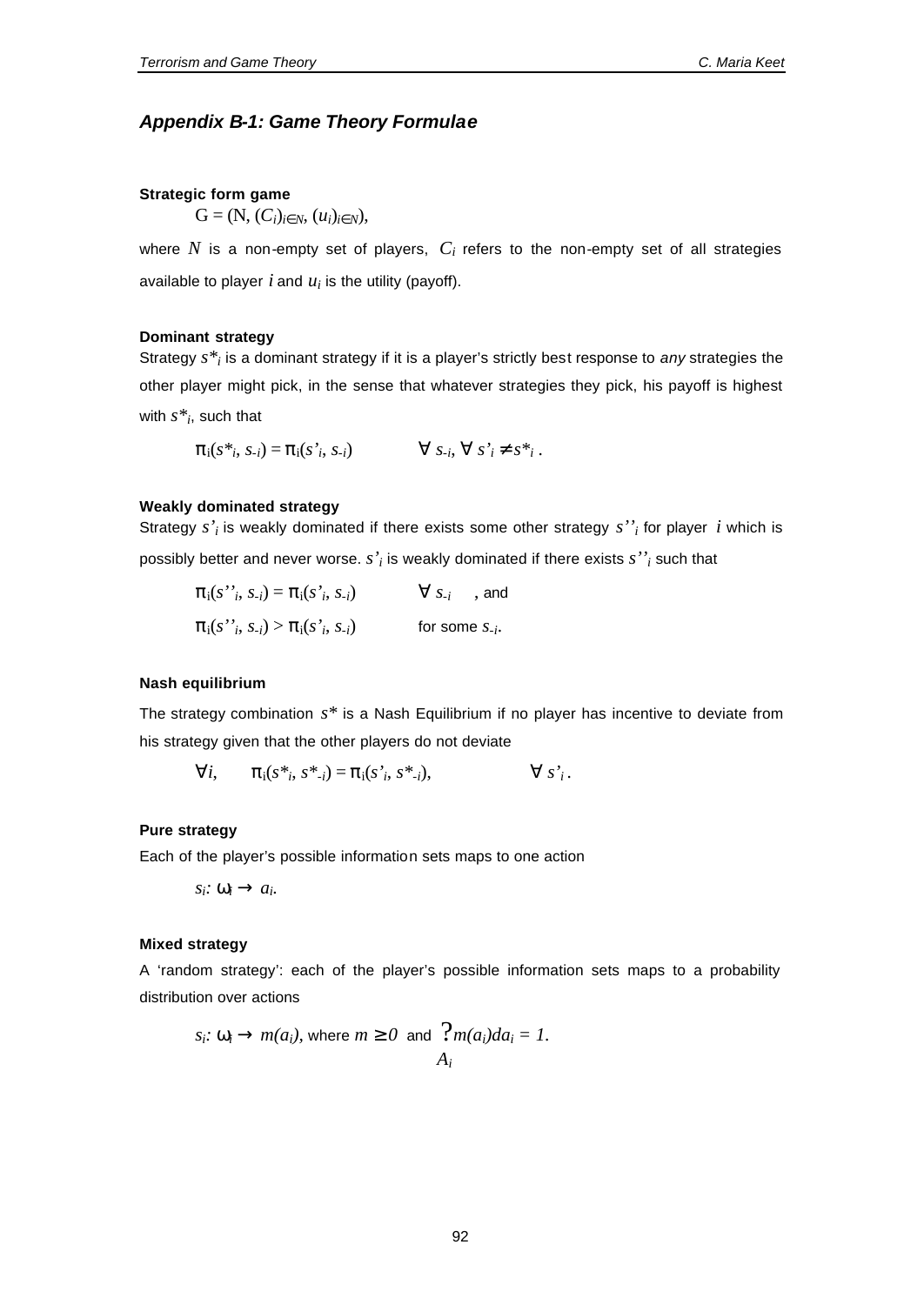#### **Characteristic function**

With transferable utility, the cooperative possibilities of a game can be described by the characteristic function *v*, with  $v(S)$  (the 'worth') assigned to every coalition. A game in strategic form with transferable utility,  $v(S)$  is defined as

$$
v(S) = \min \max_{S_{N\setminus S}} \max_{S_{N\setminus S}} \quad ? \quad u_i(s_S, s_{N\setminus S}),
$$

where  $N\mathcal{S}$  is the set of all players in  $N$  who are not in the coalition  $S$ ,  $C$  refers to the nonempty set of all strategies available,  $u_i$  is the utility (payoff) and s  $\overline{S}$  and s  $\overline{N\overline{S}}$  denote correlated strategies.

Harsanyi (1963) derived a characteristic function via a generalisation of Nash's rational threats criterion, where *v* becomes the *rational threats representation* in coalitional form of the strategic form game.

$$
v(S) = ? \quad u_i(s_S, s_{N \setminus S}) \quad \text{and} \quad v(N \setminus S) = ? \quad u_j(s_S, s_{N \setminus S}).
$$
  

$$
i \in S \quad j \in N \setminus S
$$

This can be interpreted "in terms of alternative assumptions about the ability of coalitions to commit themselves to offensive and defensive threats" (Myerson, 1991:424).

#### **The core**

Any game in coalitional form

$$
v=(v(S))_S f_N,
$$

having a payoff allocation vector

$$
x = (x_i)_{i \mathbf{\hat{I}} N}
$$
 in  $\mathbf{R}^N$ ,

where  $x_i$  is the utility payoff to player  $i$ .

An allocation *y* is feasible for a coalition *S* if and only if

$$
\begin{array}{c}\n? \quad y_i = v(S) \\
i \in S\n\end{array}
$$

One can define the core of  $\nu$  if and only if  $x$  is feasible and no coalition can improve on  $x$ 

$$
? \quad x_i = v(N) \quad \text{and} \quad ? \quad x_i \ge v(S), \quad \forall S \subseteq N.
$$

Shubik (1986) visualized this concept as follows, where the actual location of the core may differ depending on the game played and the related allocated payoffs (idem ditto location of the value). The black dot is the value (see next section), and S the symmetry point between the three players.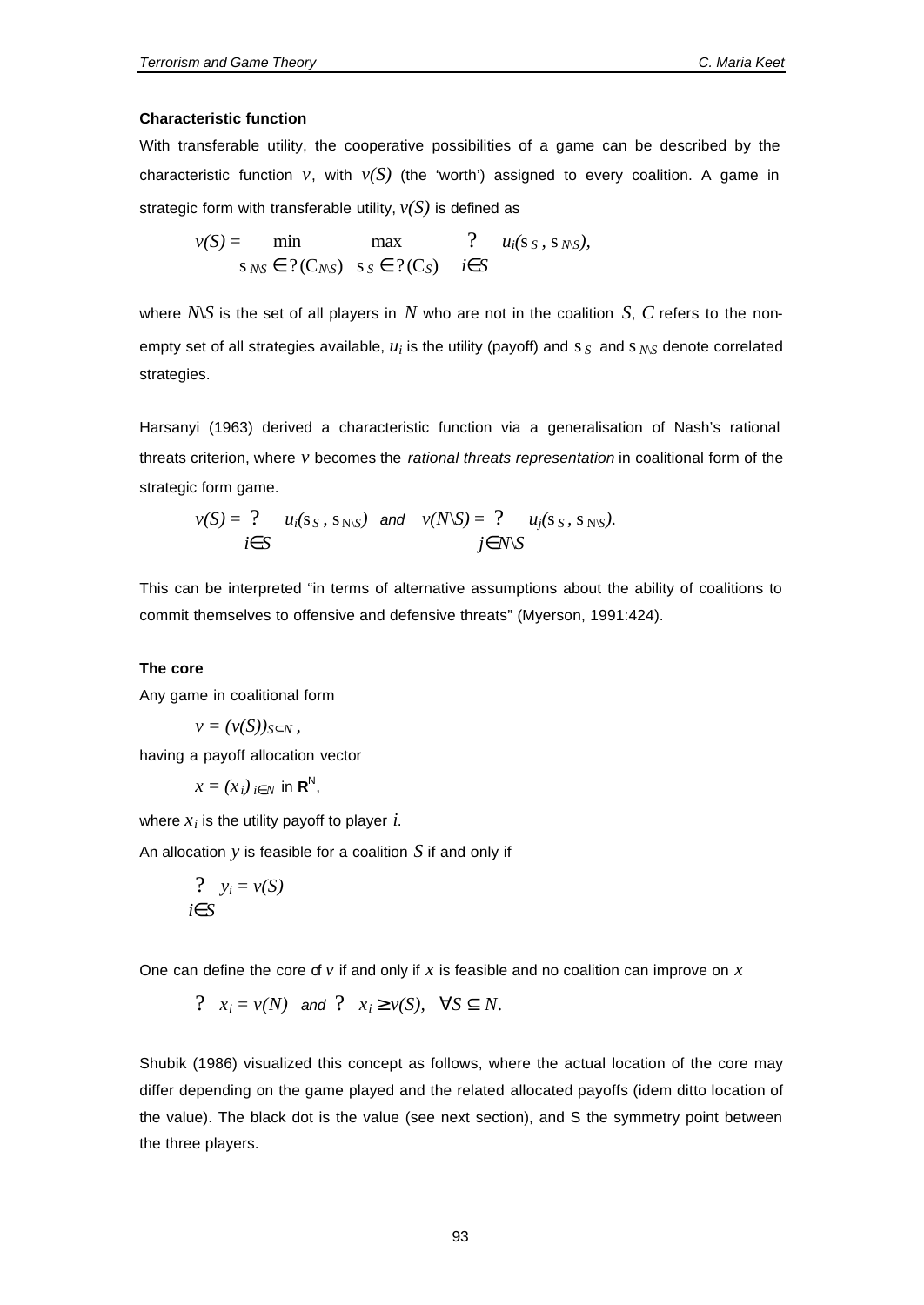

*Figure B-1. Visualisation of the core (lies within the area demarcated with the bold lines) and the value (the black dot within the core).* Based on Shubik (1986), Figure 1.

One must realise this is merely a model, and there are situations where there is no core, or some stable outcome falls outside the core. Gale (2000) is rather critical, "It appears that the core concept requires agents to behave myopically, rushing to join improving coalitions so that they can cut their own throats" (p9). See subsection 'Partial coalitions' below for an example on the disadvantage of joining a coalition. That cooperative games do not provide each player with a well-defined maximisation problem could be considered as an obstacle to a consistent theory, or, more positively, it allows for plenty of further research. An avenue for solutions to this problem is to model the 'pre-play' behaviour, like communications and (binding) commitments together with game theory.

### **The value**

A unique expected payoff allocation for the players, which lies within the core. Please refer to e.g. Myerson (1991:436-451) for the full explanation, which does not lend itself well to reproduce here in summarised form.

#### **Unanimity and majority coalitions**

A brief summary follows; refer to the original paper (Manzini and Mariotti, 2001) for a full explanation of the theorems and lemmas, including the graphical results.

Agents  $i = 2, ..., N + 1$ , breakdown point  $b, N + 1$  agents negotiating over alternatives  $s \in S$ . Given *s*,

*s'* ∈ *S*,  $u_i(s) = u_i(s')$  for some *i*∈*A* implies  $u_i(s) = u_i(s')$  for all *j*∈*A*,

where  $A$  is the set of agents. Agent 1 has opposite preferences from alliance  $A$ , thus given  $s$ ,

*s*  $\in$  *S*,  $u_i(s) = u_i(s)$  for some *i*∈*A* implies  $u_i(s) = u_i(s)$ .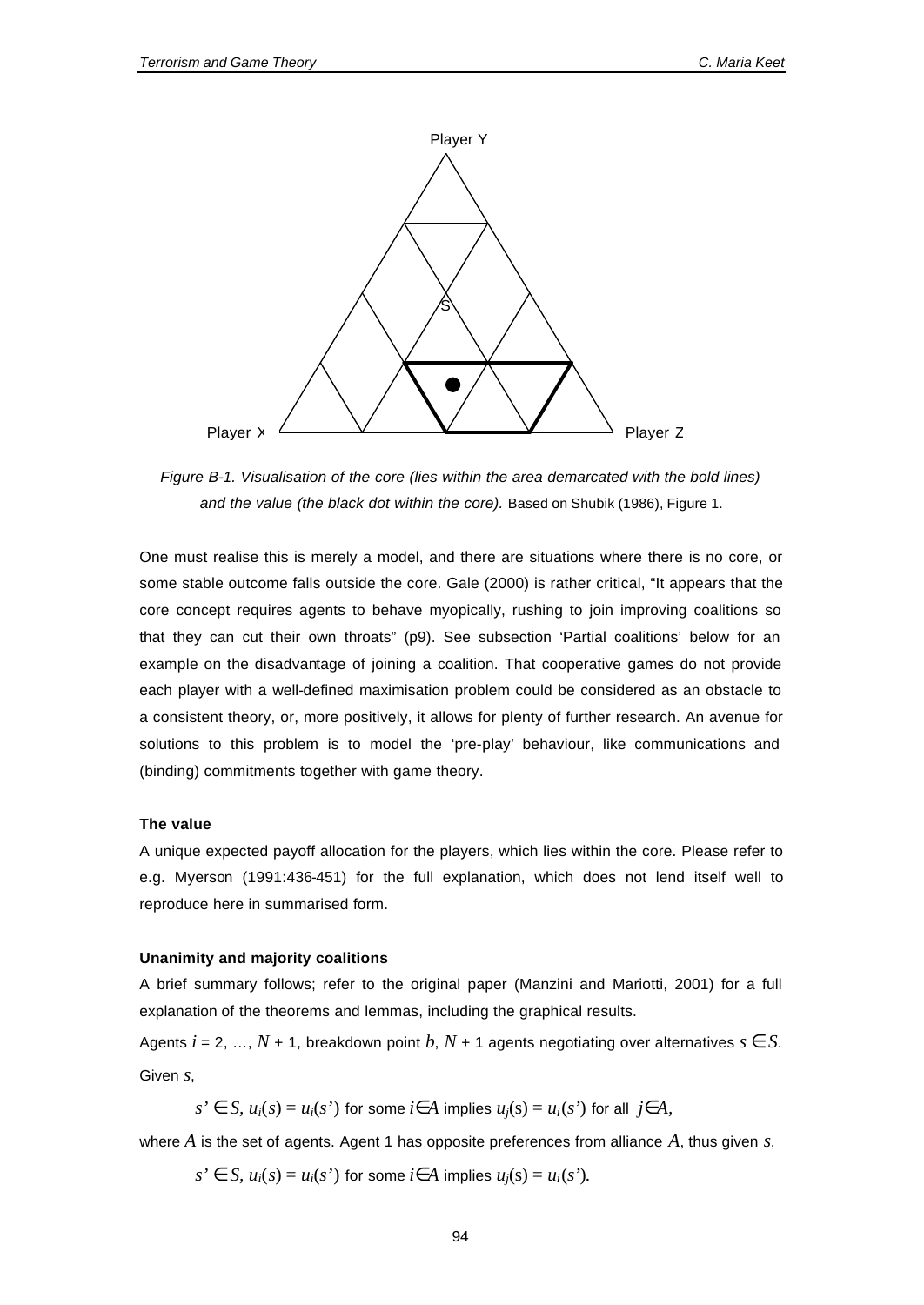Further, as the alternatives are better than the breakdown point payoff

*i* ∈ {1} ∪ A there exist *s* ∈ *A*. such that  $u_i(s) = u_i(b)$ .

Introducing probabilities (mixed strategy)

$$
u_i(s') = pu_i(s) + (1 - p) u_i(b)
$$

Internal bargaining procedure, *P*, via alternating offers game, Γ(*P*), and *A* or 1 rejects the offer with a probability  $1 - p \in (0,1)$ .

The internal negotiation must be stable not only with respect to the individual deviations of each *i*∈*A* but also with respect to joint deviations by groups of agents in *A*. That is, an "s.p.e. in which at no information set can a subset of agents  $A' \subset A$  improve the payoff of each agent A' by jointly changing their actions, given the equilibrium continuation": a joint stable subgame perfect equilibrium (j.s.s.p.e).

For  $i \in A$ , for all  $s \in [0, 1]$  let the certainty equivalent (the 'present value') functions

 $d_i: [0, 1] \times \{0, 1, \ldots, \infty\} \rightarrow [0, 1]$ 

be defined by

 $d_i(s, r) = s' \in S$  such that  $u_i(s') = p''u_i(s) + (1 - p'')u_i(b)$  if such an s' exists, and 0 otherwise

 $d_I(s, r) = s' \in S$  such that  $u_I(s') = p'u_I(s) + (1 - p') u_I(b)$  if such an s' exists, and 1 otherwise

If a safeguard is present, then for a subgame *G*, the certainty equivalent

$$
d_G
$$
: [0, 1] × {0, 1, ..., ∞} → [0, 1]

is defined by

$$
d_G(s) = \max_{i \in A} d_i(s) \text{ if } \min_{i \in A} d_i(s) > 0 \text{ and } 0 \text{ if } \min_{i \in A} d_i(s) = 0
$$

Then, negotiations between the alliance and the other player, 1, have the following unique equilibrium payoffs

$$
u_i(s^l_i) = \max \{pu_i(s^i_1) + (1 - p) u_i(b), \underline{u}_i\}
$$
  

$$
u_i(s^i_1) = \max \{pu_i(s^l_i) + (1 - p) u_i(b), \underline{u}_i\}
$$

where *u<sup>i</sup>* is the minimum feasible utility for player *i*, having strategy profiles

- Agent 1 proposes alternative  $s^I{}_{N+I}$ , accepts any alternative  $s = s^{N+I}{}_I$  and rejects otherwise;
- Agent *i*∈*A* proposes alternative *sN+1 <sup>1</sup>*, accepts any alternative *s* = *s N+1 1* and rejects otherwise.

 $s^{I}{}_{N+I}$  and  $s^{N+I}{}_{I}$  are equilibrium proposals by agent  $N$  and  $N{+}1$  in a pair-wise bargaining and in a bargain between them alone.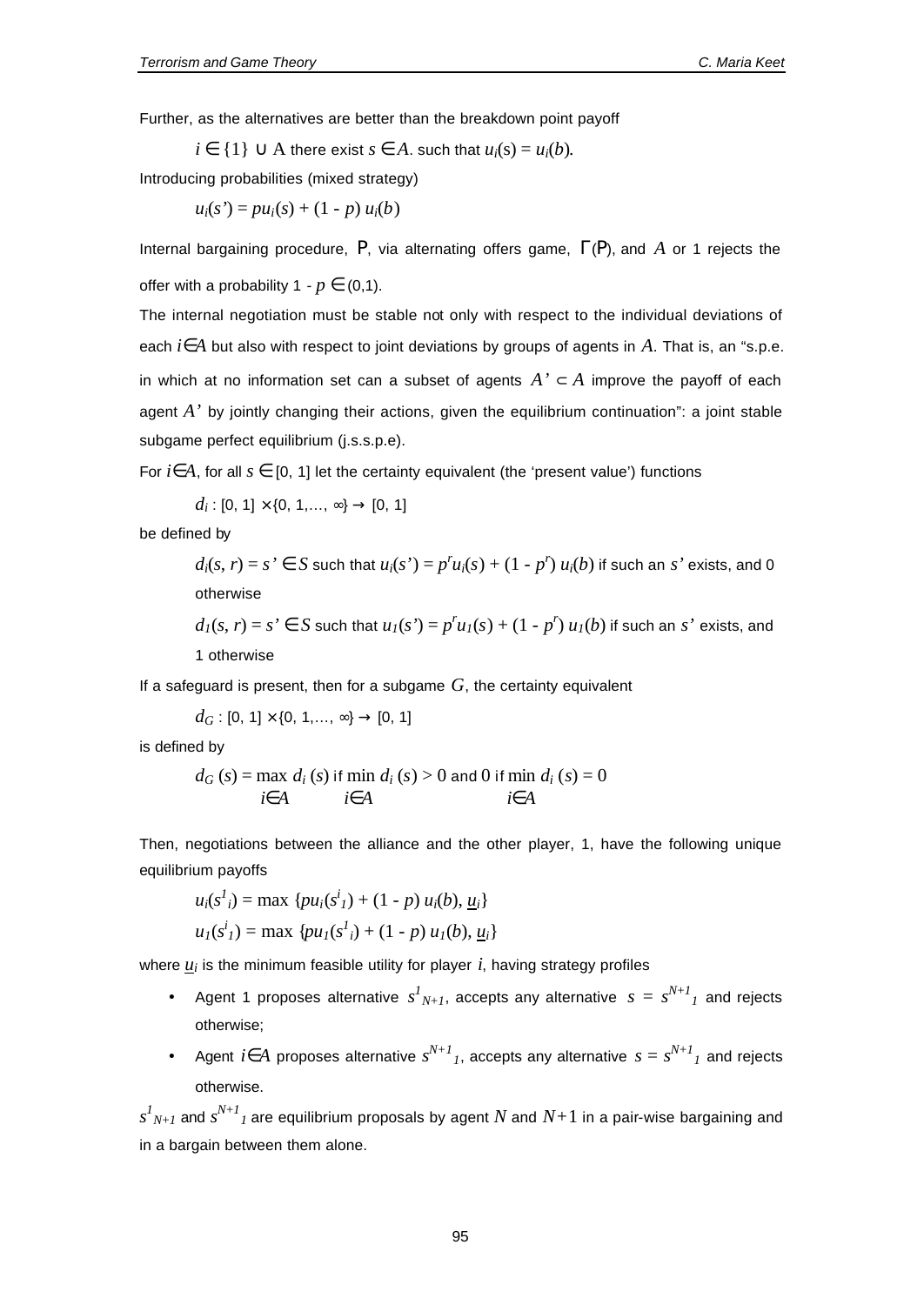#### **Partial coalitions**

In a pure bargaining situation where  $N = \{1, 2, 3\}$ ,  $S = \{(x, y, z) \in \mathbb{R}^3_+; x + y + z = 1\}$  and the breakdown point *b* is 0, with two alternative coalition structures on *N*:

$$
C(N) = \{\{1\}, \{2\}, \{3\}\}\
$$
and  $C^*(N) = \{\{1, 2\}, \{3\}\}\$ ,

one has

$$
F(C(N), S, b) = (?, ?, ?, 2),
$$
  

$$
F(C^*(N), S, b) = (1/4, 1/4, 1/2).
$$

This shows that the coalition members will be worse of: the joint bargaining paradox. Harsanyi (referenced in Chae and Heidhues, 2001:15) provides two interpretations for this paradox: a more cautious representative of the coalition (but note majority / unanimity procedures of previous section) and the representative's incentive is affected because she has to hand over part of the gains to other coalition members. I would interpret the latter as a possibility for the representative to achieve a *higher* overall payoff exactly because she has to hand over part of the spoils. Another, more subjective, interpretation is that before the coalition existed each member was joining the 'negotiation table', whereas a coalition cuts it down to a single right, i.e. for player *z* the psychological threat of having *x* and *y* sitting in front of him may be larger than just one *xy* to deal with.

A second aspect is if an 'important' separate player should join a coalition against the fifth player. Take

 $C(N) = \{ \{1\}, \{2, 3, 4\}, \{5\} \}$  and  $C^*(N) = \{ \{1, 2, 3, 4\}, \{5\} \},$ 

one has

$$
F(C(N), S, b) = (? , \frac{1}{9}, \frac{1}{9}, \frac{1}{9}, ?),
$$
  

$$
F(C^*(N), S, b) = (? , ? , ? , ? , ?2).
$$

However, both presented examples of the joint bargaining paradox assume that the outcome of the bargaining is *always* 'the coalition' against 'the opponent' with each a fifty-fifty share in payoff. This is not necessarily the case, most certainly not in political science scenarios. *Appendix B-3* explores this further and provides a solution where there is not a fifty-fifty share between the coalition and opponent and that in certain cases it does pay off to form a coalition.

#### **Nash bargaining solution**

A summarised version of the Nash bargaining solution (Nash, 1950) and its related axioms with coalitions (Nash, 1953) is presented here, based on Rasmusen (2001:297) and Chae and Heidhues

1. Invariance

 $U^*[F(U), F(X)] = F[U^*(U,X)].$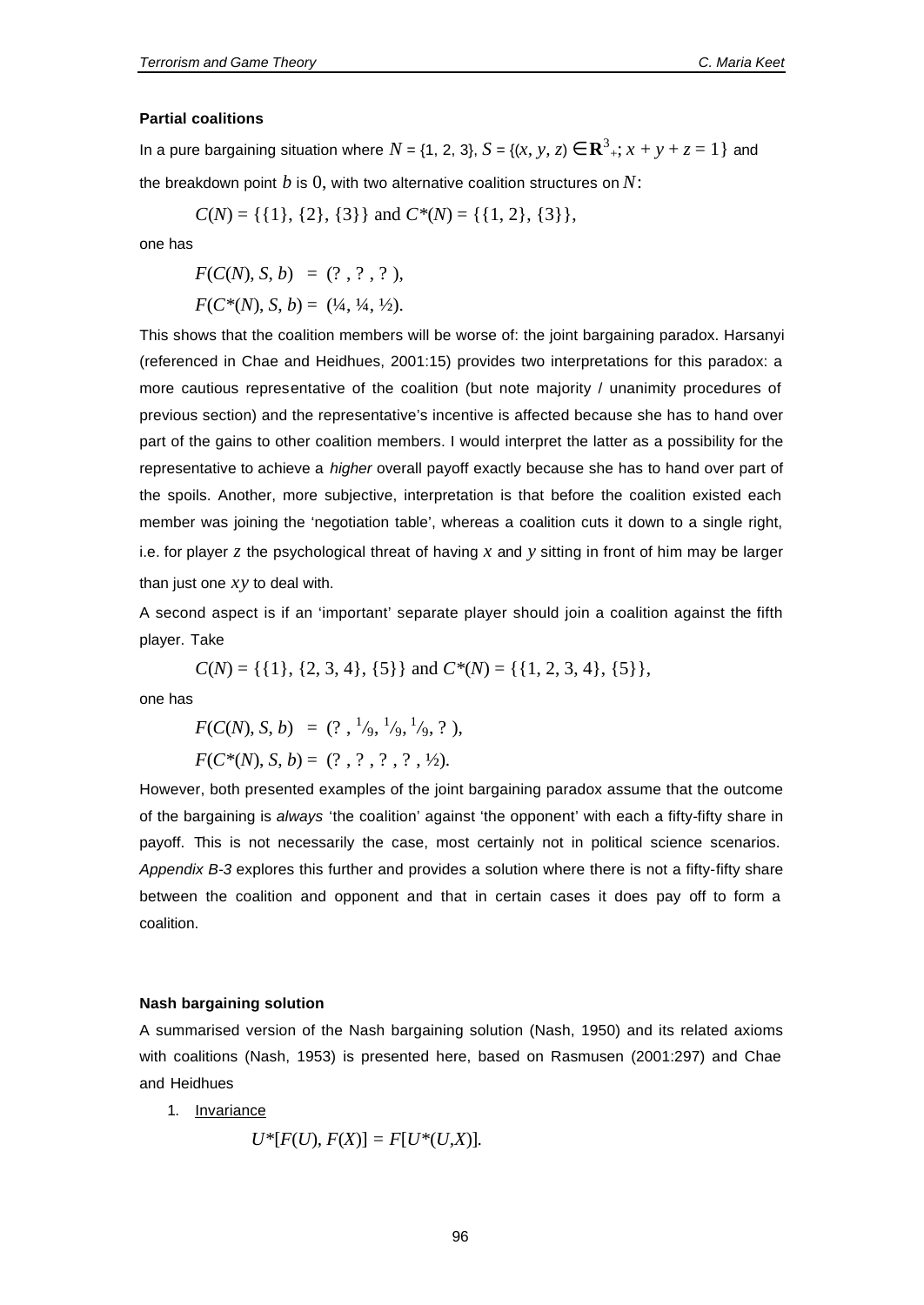*X* is the set of feasible payoffs and  $U$  the disagreement point;  $U^*$  is a function of  $U$ and *X*. This means that the solution is independent of the units in which utility is measured.

#### 2. Pareto Efficiency

No player can make a better offer

$$
(U_i, U_j) > U^* \Rightarrow (U_i, U_j) \notin X.
$$

Written in another format

*There exists no*  $x \in S$  *with*  $x > F(C(N), S, b)$ ,

Where  $F$  is the solution function,  $N$  is the set of players,  $C(N)$  the coalition structure on  $N$ ,  $S$   $\subset$   $\mathbf{R}^N$  is the feasible set and  $b \in$   $\mathbf{R}^N$  the breakdown point.

#### 3. Independence of Irrelevant Alternatives

If one drops some possible utility combinations from  $X$ , thus there is a smaller set  $?$ , then if  $U^*$  is in ?,  $U^*$  does not change

$$
U^*(U, X) \in ? \subseteq X \Rightarrow U^*(U, ?) = U^*(U, X).
$$

#### 4. Anonymity (or Symmetry)

The solution does not depend on which player is called player 1.

*If*  $\phi$  *is a permutation of players in N*, *then*  $F(\phi(C(N), S, b)) = \phi(F(C(N), S, b))$ .

The first four properties result in a solution for the maximisation problem, the Nash solution:

$$
\operatorname{Max}_{u \in S, u \ge b} \prod_{i \in N} (u_i - b_i).
$$

#### 5. Representation of Homogeneous Coalitions (RHC)

The above is insufficient for producing a unique solution for a general bargaining problem with a coalition. Chae and Heidhues add the RHC axiom, that is:

*If a coalition C<sup>j</sup> is homogeneous in bargaining problem* (*C*(*N*), *S*, *b*), *then*

$$
F_i(C(N^j), S^j, b^j) = F_i(C(N), S, b)
$$
 for any  $i \in N^j$ .

Including axiom 5, a solution *F* satisfies all if and only if *F* solves the maximisation problem

$$
\begin{aligned}\n&\text{Max }_{u \in S, u \ge b} \prod_{j=1}^{m} \left( \prod_{i \in C_j} (u_i - b_i)^{1/cj} \right), \\
&\text{where } c_j \text{ is the size (or the number of members) of } C_j \text{ for } j = 1, \dots, m.\n\end{aligned}
$$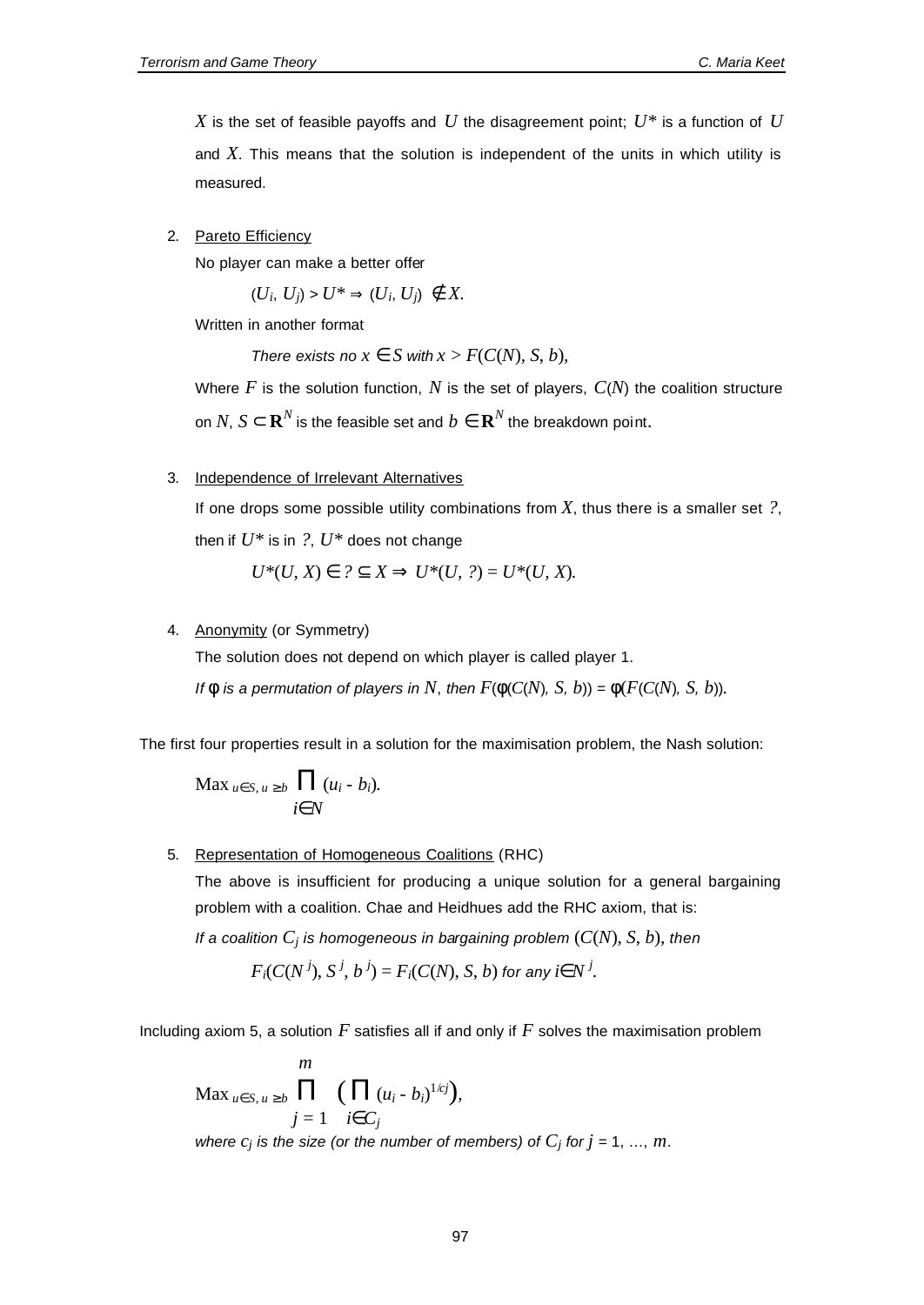## *Appendix B-2: Games*

#### **Prisoner's Dilemma**

The game models a situation with two criminals who may face several years in prison depending on their strategy during the interrogations by the police: each prisoner can *Deny* or *Confess*; see *Table B-2.1* for its payoff matrix. Again, the arrows represent the prisoner's preference between actions. In contrast with the Bismarck Sea game, there is no result equally likely, but most arrows point towards (-8, -8). At first impression, if both prisoners deny they are both better off than when both confess ("both one year in prison" versus "both eight year in prison"), so why is (*Deny, Deny*) not the preferred solution? Both prisoners know their payoffs, hence they also know, that if one denies the crime and the other confesses, the one who denies will go free – better than spending a year in prison. Regardless if one prisoner knows what the other has chosen, they both end up in prison for 8 years.

An example: they both can communicate beforehand, and agree amongst themselves to both deny the crime. It pays off to break the promise you made to your companion in crime: if you break the promise and your friend keeps his promise, then you will go free, while the other has to spend 10 years in prison, so it is more favourable to confess. The other player likely thinks exactly the same (because the gamble to deny may result in 10 years instead of 1 year in prison), so he will choose *Confess* as well, resulting in a situation where both confess.

#### *Table B-2.1. Payoff matrix of the Prisoner's Dilemma*

|           | prisoner2 |          |  |          |  |  |  |
|-----------|-----------|----------|--|----------|--|--|--|
|           |           | Deny     |  | Confess  |  |  |  |
|           | Deny      | $-1, -1$ |  | $-10, 0$ |  |  |  |
| prisoner1 |           |          |  |          |  |  |  |
|           | Confess   | $0, -10$ |  | -8, -8   |  |  |  |

*Payoff to (prisoner1, prisoner2) Dominant strategy in bold*

Or, more general: temptation [to confess] > revolt [both deny] > punishment [both confess] > sucker [you deny the other confesses] (Rasmusen, 2001:34).

There are many variations on this game, especially of interest is a repeated Prisoner's Dilemma, the resulting observed tit-for-tat behaviour (Brams, 1985), and its possibilities to 'start' cooperative behaviour among the players from their initial asocial stance (Axelrod and Hamilton, 1981), based on differences in the information set of the players (Kreps *et al.*, 1982). The dilemma can be adjusted to become zero-sum by adding a third player, e.g. the government who has an incentive when the prisoners confess (Tucker, 1950).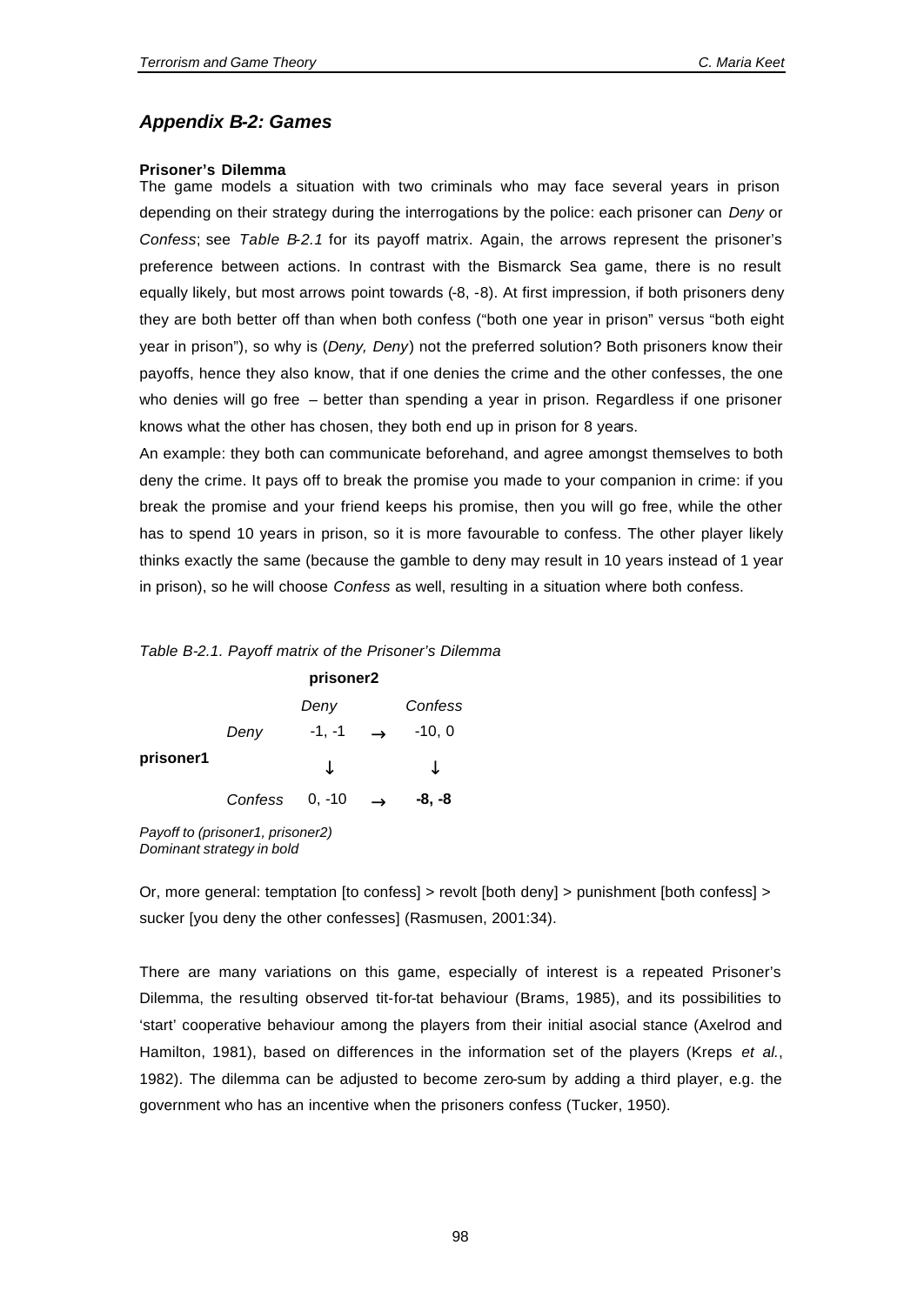#### **War of Attrition**

Imagine there are two states in a build up to war, a 'crisis', and the states are threatening each other by investing more in military, an arms race, with increasing costs – hence both earn a negative amount per period, say, -1. The state that backs off earns zero at the end and the other state earns a reward, e.g. 3, for outlasting the other. The choices available are *Continue* or *Exit*, and, as there is already a crisis, are in a state where both choose *Continue*. One straightforward equilibrium is for State1 to *Continue* regardless what State2 chooses and State2 to *Exit* immediately to avoid losses (or vice versa), i.e. the pure strategy solution, but the whole point of the attrition is that neither state backs off during the first round. In a repeated game with a mixed strategy, the following occurs: State1 chooses *Exit* with a constant probability *?*, given that the other player does not end the game. Now, devise *?*. First, denote the expected discounted value as *DContinue* if State1 stays and *Dexit* if State1 exits directly after State2 indicated to continue the crisis. If State1 exits *(Exit, x)* with a probability *?*, he receives 0, but when he stays (*Continue, x*) his payoff depends on the behaviour of State2. If State2 continues too, (*Continue, Continue*), with a probability of 1 - *?*, State1 receives –1 because of the continuation and his expected value for the following period, which is discounted using *r*, is unchanged. On the other hand, if State2 exits immediately (probability *?*), then State1 receives 3 (see *Table 3-5*). To calculate the expected discounted value for State1:

$$
D_{\text{Continue}} = ? \cdot 3 + (1 - ?) (-1 + [D_{\text{Continue}} / (1 + r)]),
$$
  
\n
$$
D_{\text{Continue}} = 4 ? - 1 + (1 - ?) D_{\text{Continue}} / (1 - r)
$$
  
\n
$$
D_{\text{Continue}} = (4 ? - 1) ((1 + r) / (r + ?)).
$$
 (intermediate steps omitted)

Equate  $D_{Continue}$  to  $D_{exit}$ , the latter being zero, and resolve the last equation, then  $? = 0.25$  in equilibrium, which is independent of the discount rate *r*. Both states are likely to continue the game until the loss is equal to their gain if they were the survivor, in this example 3 rounds, that is, if State1 and State2 are rational players. One can think of a situation where a state does not want to give up for other reasons, and is willing to make a loss on the short term, outlasting the other who will exit, if he expects to gain, rather intangible, 'credibility' that is expected to be of use when a similar crisis would reoccur. Brams (1985) elaborates further on the arms race.

*Table B-2.2. Payoff matrix for the War of Attrition*

|  | State2                                 |      |
|--|----------------------------------------|------|
|  | Continue                               | Exit |
|  | <b>State1</b> Continue -1, -1 for each | 3,0  |
|  | subgame                                |      |

*Exit* 0, 3 N/A\*

\* Both players do not exit at the same time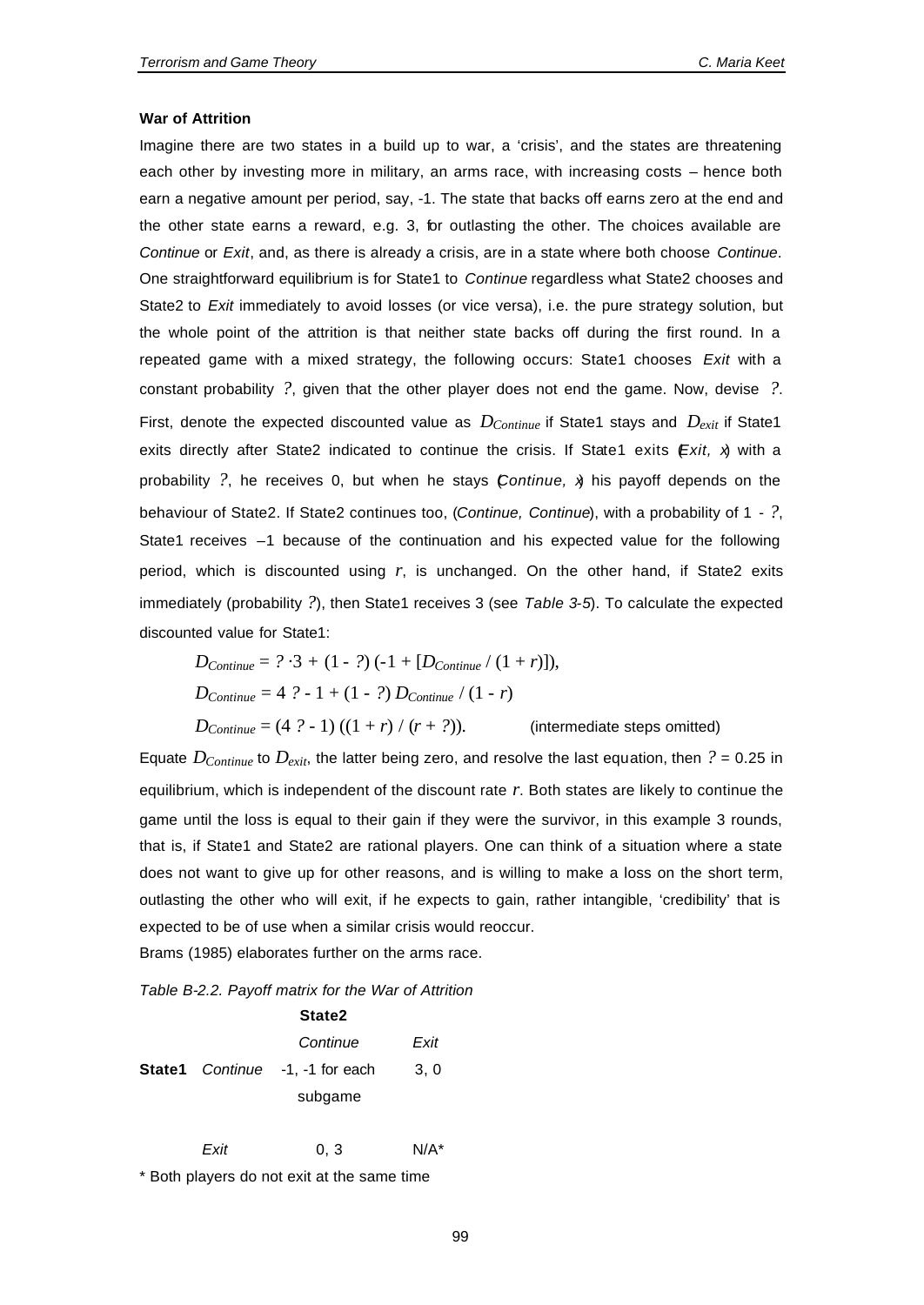## *Appendix B-3: Derivation CH formula*

## *Derivation of the generalisation of Chae and Heidhues' formula <sup>1</sup>*

#### **Notations**

*x*, *y* and *z* are individual bargainers under equal strength: each gets 1/3

 $x =$  violent terrorist group, smaller faction

*y* = stronger negotiating moderates

*z* = government

*XY* is a 'fair' coalition, where both *X* and Y receive half of the bargain result each

 $XY'$  is an unequal coalition where X' gets  $\frac{1}{4}$  of the bargain and  $Y^3$ 

 $XY^*$  is an unequal coalition where  $X^*$  gets ? of the bargain and  $Y^*$  ?.

*Z*, *Z'* or *Z*\* is the remainder when *x* and *y* have formed a coalition into respectively *XY*, *XY'* or *XY* \*

#### **Derivation**

l

First, Chae and Heidhues' formula with pure-bargaining and *x* and *y* forming an equal-power coalition

(*r*/2 + (1- *r*)/4, *r*/2 + (1- *r*)/4, (1- *r*)/2)

Using a division of  $(x, y, z)$  as  $(?, ', ', ', ')$ , into XY and Z, results in a cut-off point at  $r = ?,$ , i.e. if *r* is larger, then *XY* is more profitable than *x* and *y* and rationally makes sense for the terrorists to form *XY*; this is where the lines cross in *Figure B-3.1*.

 $1$  The non-mathematically oriented reader may want to skip over the derivation, but note the text in italics, and move on to the discussion section.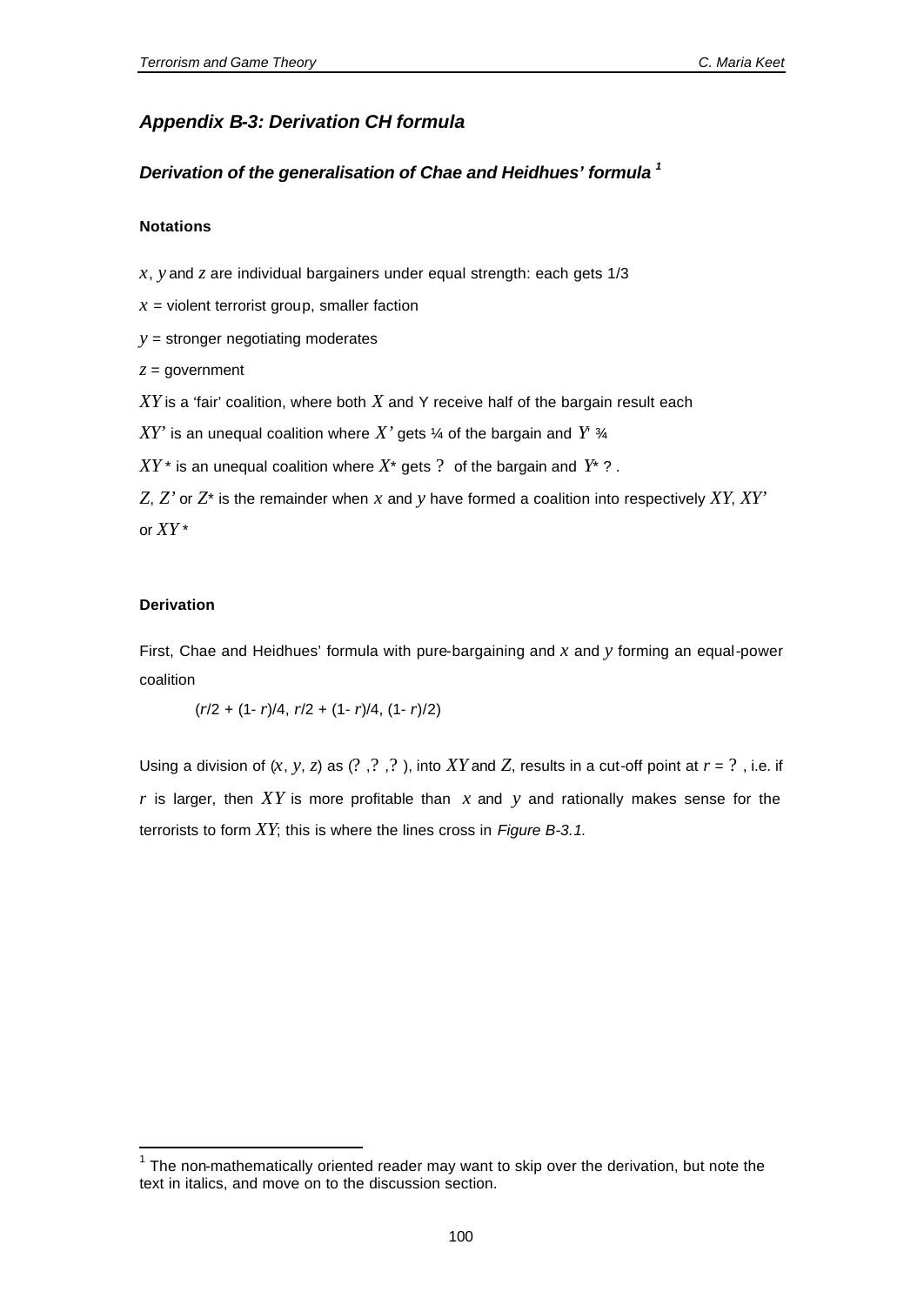

*Figure B-3.1. Equal coalition of XY against Z.*

If you have a weak *x* and a strong *y* who form a coalition *XY'*, the cut-off point for the 'piece of the pie' is at  $r = 0.25$ :  $X'$  will get 0.25 and  $Y'$  and  $Z'$  receive each 0.375 (see *Figure B-3.2*), using

(*r* /4 + (1- *r*)/4, 3 *r*/4 + (1- *r*)/4, (1- *r*)/2)



*Figure B-3.2. Coalition of unequal players.*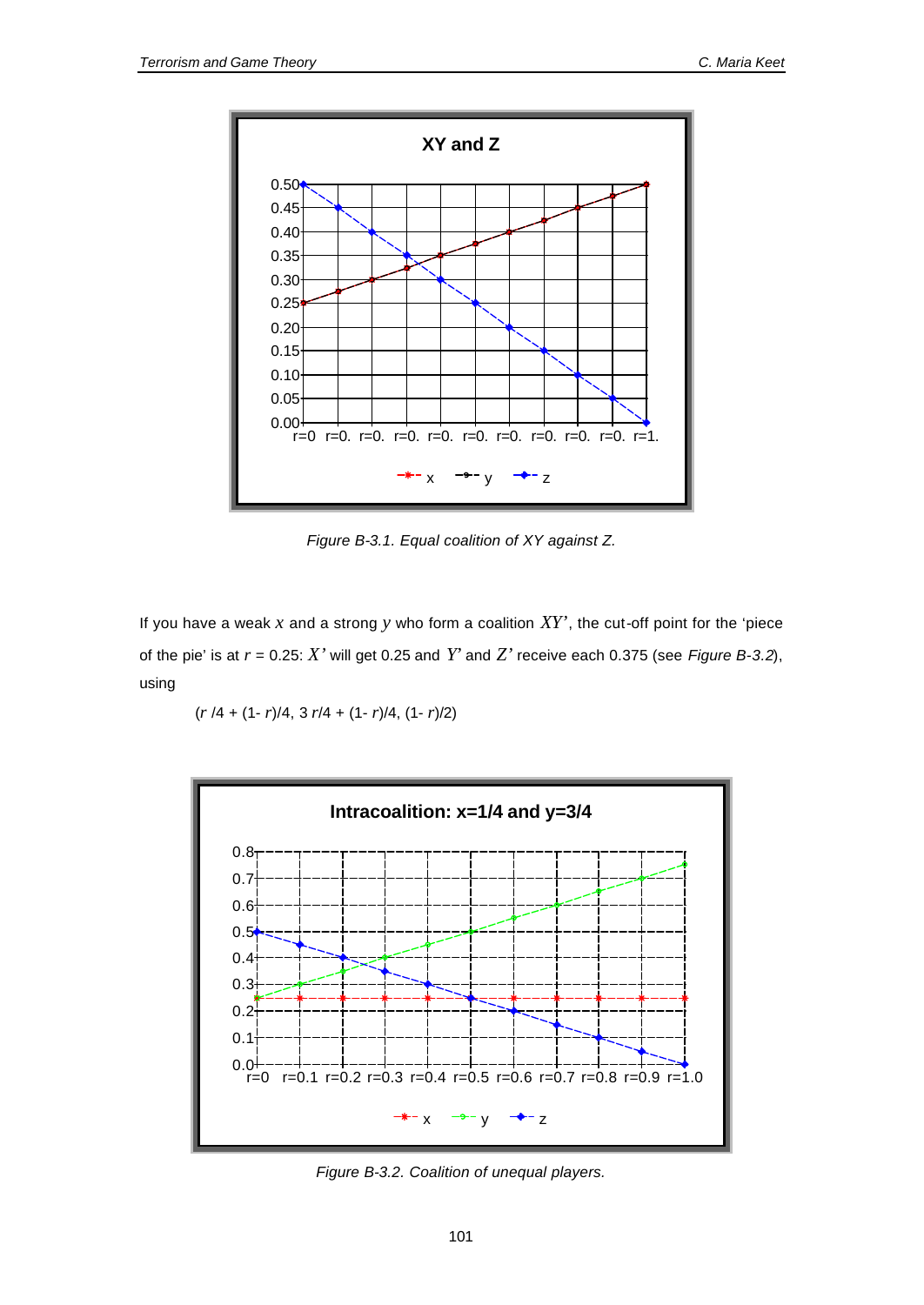So, instead of  $(2, 2, 3)$  separate bargaining and all factions are equal, or an equal strength coalition XY with cut-off point at  $r = ?$ , you have payoff (0.25, 0.375, 0.375) and  $r = \frac{1}{4}$  as the cut-off point when  $Y'$  is stronger than  $X'$  in dividing the bargain between the two respectively into ¾ and ¼ of their total.

However, under equal strength of *XY* and *Z* and *r* = ¼, the division is (0.3125, 0.3125, 0.375). That is,  $X'$  would want to form a coalition with  $Y'$  when  $X'$  his share of the pie is  $\frac{1}{4}$  of the total of 1 and is no worse off it he would offer more than 50% of the bargained total to *Y'* when  $r > \frac{1}{4}$ . However, if he can convince Y' to share the bargaining result equally with himself, *X'*, under  $r = \frac{1}{4}$  conditions, then *X'* gains at least 0.3125 – 0.25 = 0.0625 under  $r \ge$  $\frac{1}{4}$ .

#### *Could Y' be talked into such a coalition?*

Rationally, player y should not team up with x when  $\frac{1}{4} < r < ?$  when  $XY'$  divides up the result equally pretending to be XY, which they are not, as with  $r = \frac{1}{4}$  with equal strength within the coalition  $Y'$  would receive 0.3125 and under no cooperation  $(y)$  ?, but only with unequal strength in intracoalition bargaining, *Y'*, in this example ¾, receives 0.375. Thus for *y*, it only pays off to form a coalition with x when  $\frac{1}{4} < r < ?$  and he receives  $\frac{3}{4}$  of the bargaining result of *XY'*.

Below the same principle as the previous graph, but *XY*\* has an intracoalition inequality of *X*\*=? and *Y*\*=?; using

(*r* /3 + (1- *r*)/4, 2 *r* /3 + (1- *r*)/4, (1- *r*)/2)

The cut-off point (i.e. where  $Y^*$  and  $Z^*$  cross) is at  $r = 0.2728$ , giving 0.3636 to both  $Y^*$  and  $Z^*$ , which is each more than a ? share with no coalition, i.e. the overall is (0.2728, 0.3636, 0.3636). So, if *x* and *y* formed a coalition and have decided that an unequal coalition is ok, meaning  $XY^*$ , then this will payoff well for  $Y^*$  when  $r \ge 0.2728$ . In that case,  $X^*$  receives 0.2727, which is more than *X'*, but less than under fifty-fifty division when having *XY*\* (which would be (1-0.3636)/2 = 0.3182).

*Would, in this case where*  $r = 0.2728$  *and*  $Y^*$  *receiving 0.3636, y be willing to enter coalition XY\*?*

After all, the moderate terrorist faction gains more with  $Y^*$  than the y or Y situation when  $r =$ 0.2728, than it loses from accepting  $Y^*$  above  $Y'$  ( $Y' = 0.3864$  when  $r = 0.2728$ ). In other words:

*Is maximalisation more important or 'shared achieved goals'?*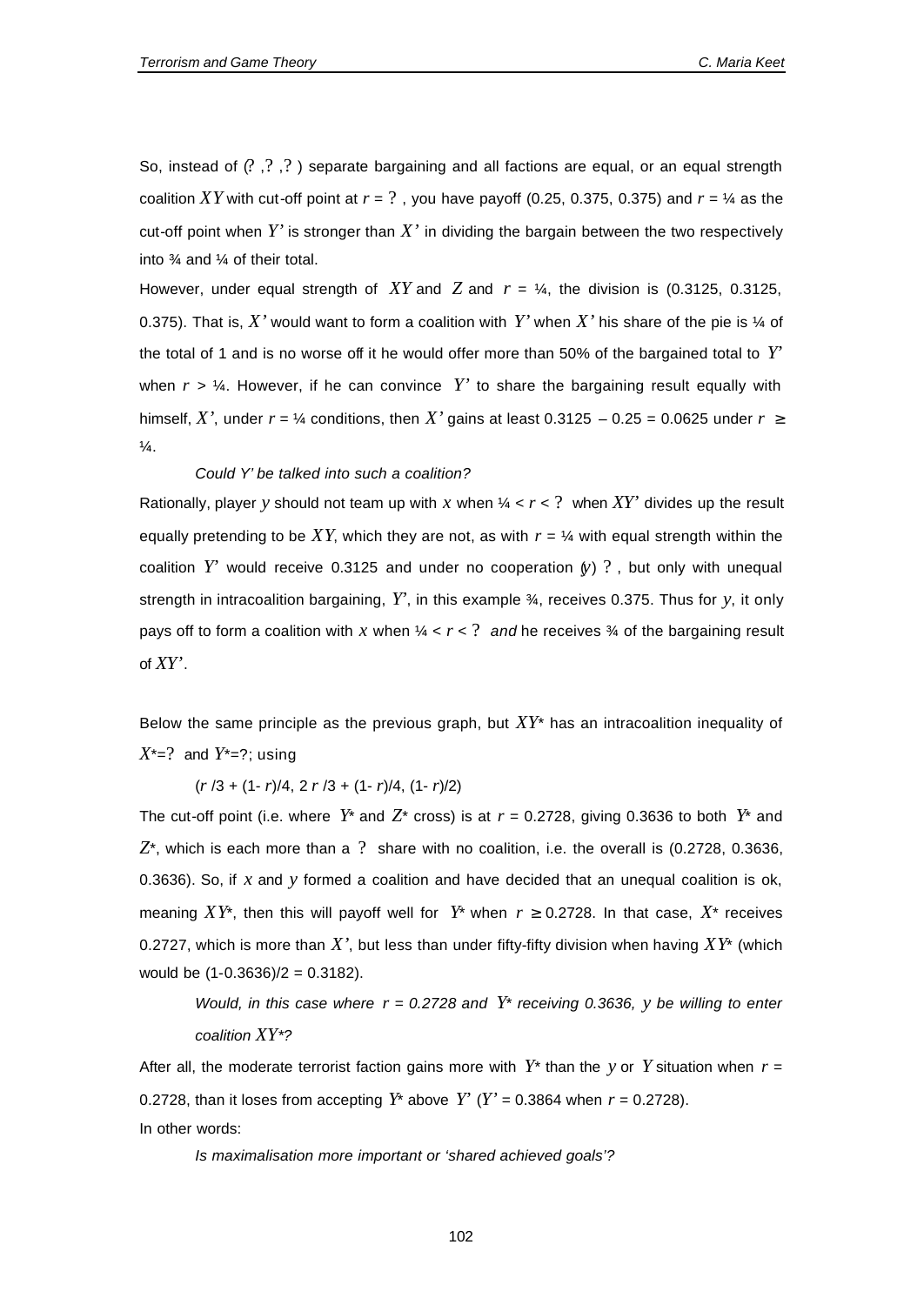

*Figure B-3.3. Coalition of unequal players*

But then, if (members of) *x* think high of themselves, and demanding half of the bargained results, then *r* will need to be on or above ? .

Cut-off point *r* can be determined with an adaptation of Chae and Heidhues' formula and using the fractions as devised by the Coalition Calculator. A generalization of Chae and Heidhues' formula will then be of the form:

$$
(? r + (1 - r)/4, ? r + (1 - r)/4, (1 - r)/2)
$$

where ? is the fraction players *x* and *y* have agreed upon that *x*'s worth is in the coalition and ? represents *y*'s worth in the coalition, or as guessed/estimated by *z* (who then can do his own calculations to devise his own best strategy – in order to either stimulate or prevent the terrorists of teaming up). Or ? can be what *x* thinks of himself compared to *y* and *z* but then to take that value as a relative part to ? (what *y* thinks of himself compared to *x* and *z*) of a total of 1.

#### **Discussion**

l

For example x gave the 'importance values' for  $(x, y, z)$  as (20, 40, 40)<sup>2</sup> and y gave (10, 40, 50), then ? is 20/60 and ? is 40/60  $(x: y = ? : ? = XY^*)$ . In this example, one should not expect that in any coalition, *y* will settle for less than the maximum they can achieve in a coalition, i.e.

<sup>&</sup>lt;sup>2</sup> For convenience to the players, in order to avoid fractions, they can enter a number  $\{0, ...,$ 100}, with a total sum of 100.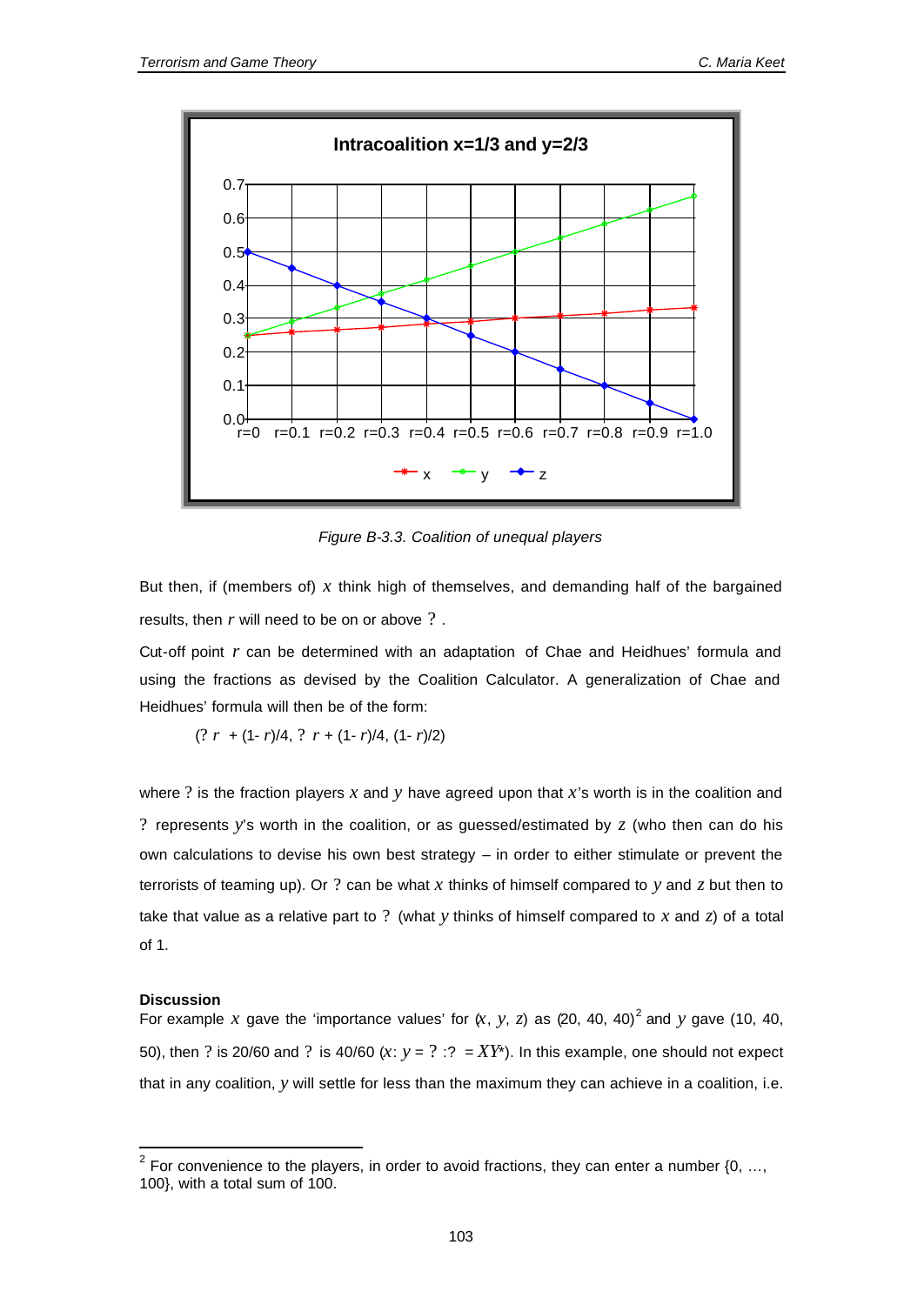*y*'s part of the result of the bargain should be divided up into at least  $? - ?$ , and not that *x* will succeed in convincing *y* to do a 'fair coalition' of splitting the spoils fifty-fifty.

*The wider the gap between one's own perception and the other's perception, the more unstable the coalition.*

Last, finally knowing ? and ? , and as a result of that *r*, hence the values of *x*, *y* and *z* when *x* and *y* do or do not form a coalition, one can determine if their behaviour is 'rational' (= maximising their individual outcome) or 'irrational' (other behavioural aspects are more important in the negotiations). In the same manner, this can be calculated for a coalition of *y* and *z* against *x*.

Admitted, in line with chapter 4 the reader may think, "the above is all nice and well, but how does this translate to the terrorist – government simulation game?" What is 100%, or 1 in aforementioned formulas, and what is achieving a fraction *r* of, say, ? that would make up the pie in the negotiations? Clearly, one cannot. However, it is tempting to devise the pieces of the pie in line with the payoff per goal, but these are somewhat arbitrarily allocated in the first place. Or worded differently: it's up to the designer of the game who can build in any bias he or she wishes; more positively: it offers virtually limitless opportunities to test various hypotheses on coalition-forming between violent and moderate terrorists, or, if extended, between moderate terrorists and the government.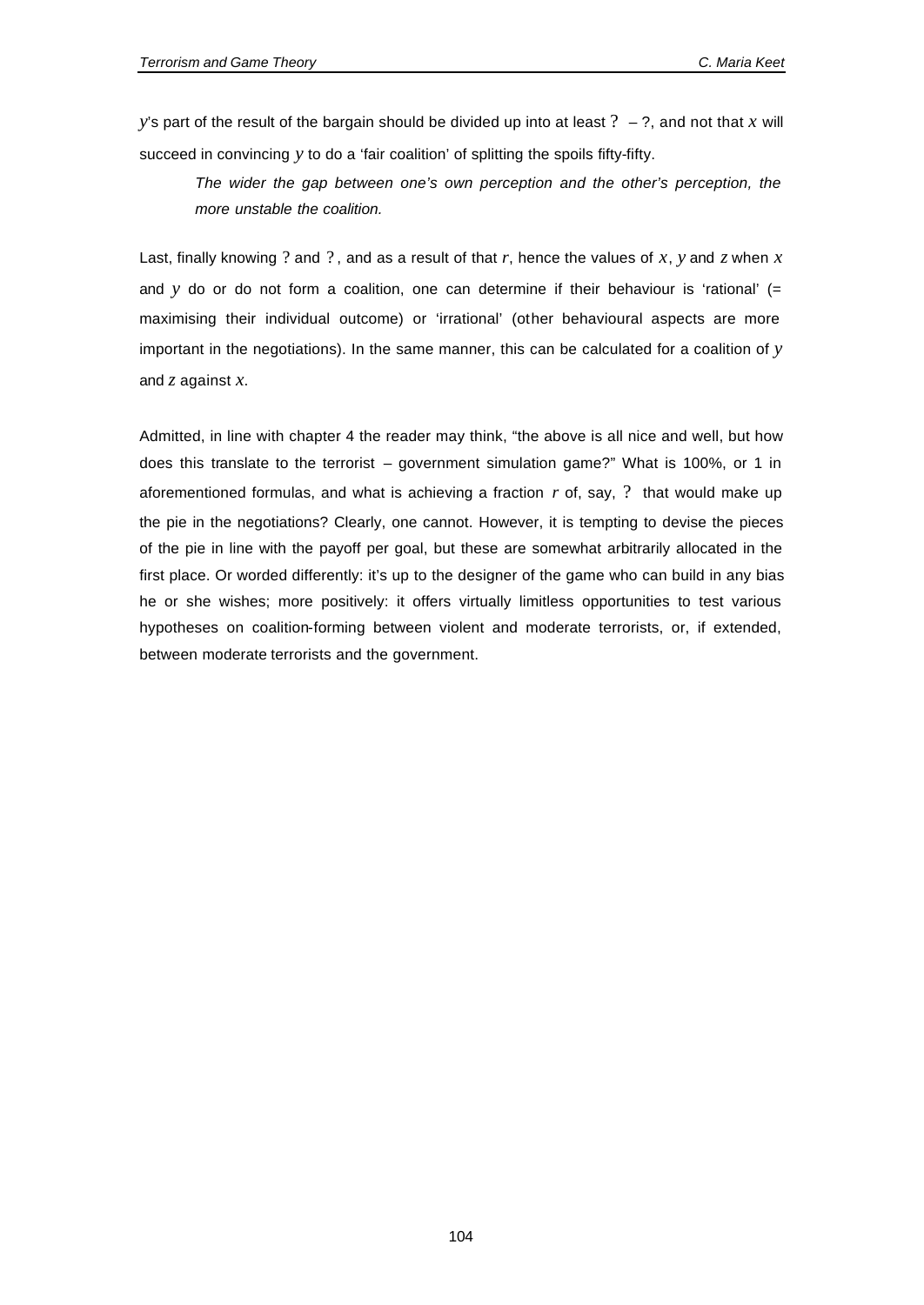# *Appendix C-1: The International Crisis Game*

(source: Smith, 1998:624)



#### **Explanation of the diagram**

There are three nations, A, B and C. A has a dispute with B and C, where B and C agree over the status quo. A has the sole options to either attack B or stay disgruntled. B can decide to give in to A and A achieves its desired policy, or B can retaliate and will be successful with some probability. Once the war between A and B is ongoing, C decides to intervene or let A and B continue with their bilateral war. Form B's perspective, a multilateral war involving C is more favourable as it would provide them with moral and physical support to try to maintain their status quo. This knowledge has an effect on B's behaviour: if it expects C to intervene, it may be more inclined to resist. Idem ditto for state A: if A thinks C will intervene, it may be less inclined to initiate the fight with C due to a smaller probability of success. (Smith, 1998) An extension of this idea is for example imagining C as a (former) superpower and B fighting the (one-sided proxy) war on behalf of C against A. Alternatively, for example acquiescence by Lebanon regarding Syria's presence in the country.

#### **The rational and irrational**

Say, B is militarily superior to A and both know this, but A feels it is unfairly treated by B, or desires land and/or statehood, and does not approve B receives support from C. From a rational game theoretical equilibrium perspective, A should not attack B but seemingly 'irrationally' does so anyway. This is an off-equilibrium strategic move, and with A having insufficient military strength, its people resort to terrorist acts. Subsequently B retaliates by a show-off of its military strength, with either accessory or principal support by C. However,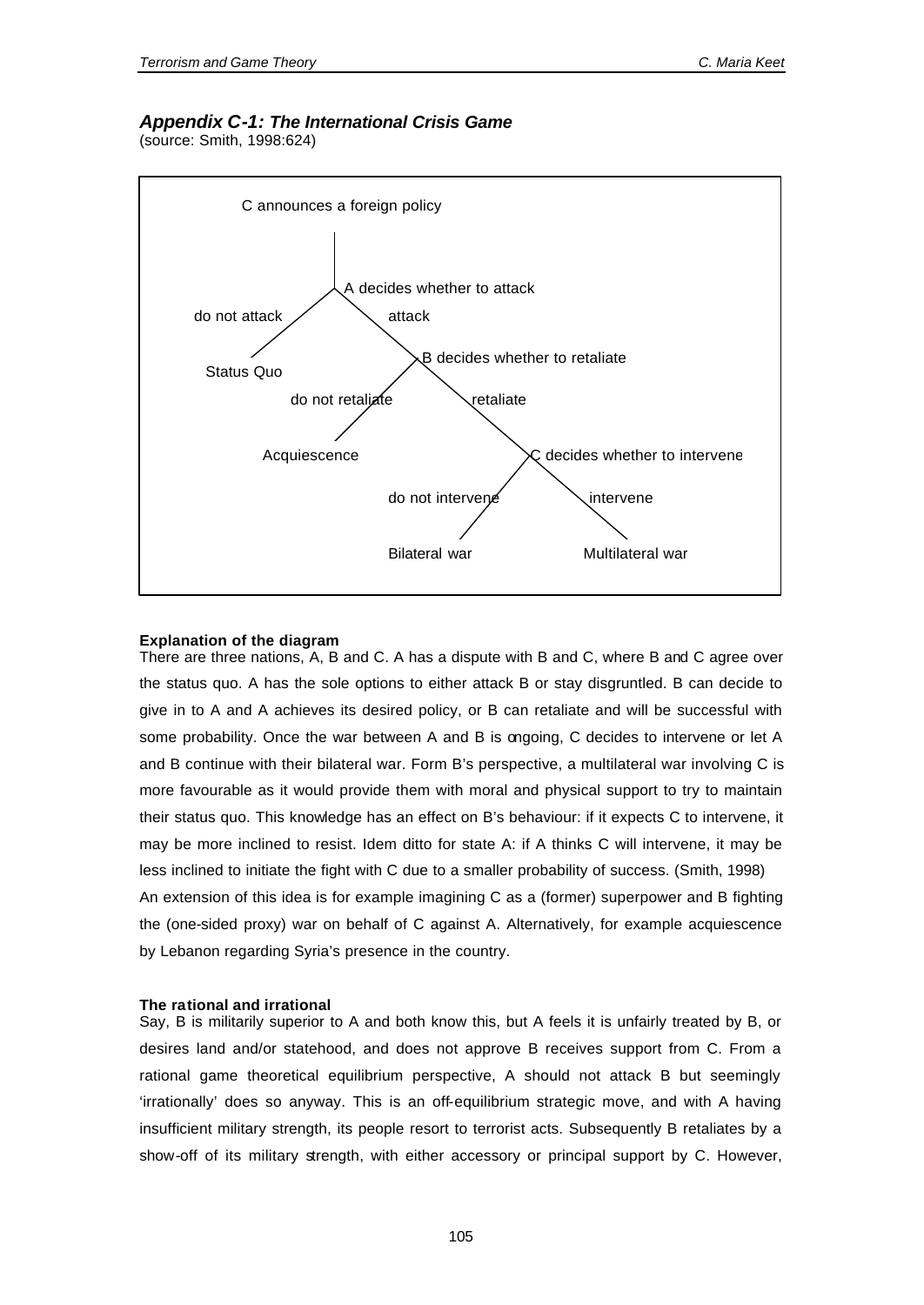remind yourself it is exactly the unfair treatment A disapproved of and the lopsided response by B and C is actually proving their case, thus their initial (subgame) off-equilibrium attack against B becomes rational in the nonmyopic (farsighted) multi-stage extensive form game. One can easily think of  $A =$  Palestine or Lebanon,  $B =$  Israel,  $C =$  USA or  $A =$  Euskadia (Basque region),  $B =$  Spain and  $C =$  USA/EU.

Despite this realistic scenario, game theory does not lend itself well to accurately represent this type of switching from irrational to rational strategies: in principle, a set of feasible strategies does not contain irrational moves and one cannot update the strategy set 'in hindsight'.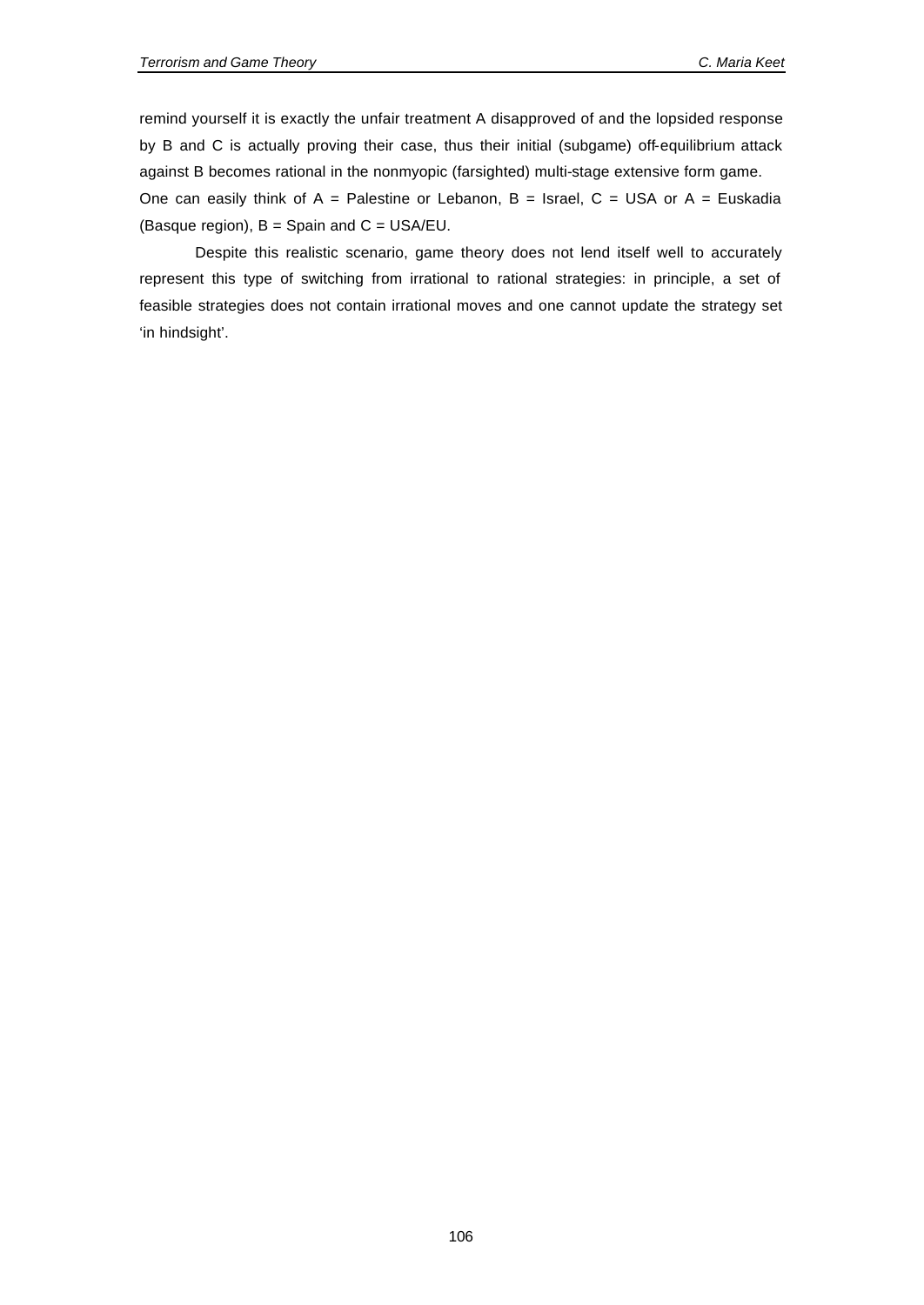# *Appendix C-2: Extensive form game*

*Example of a more (too) complicated game, with players government, G, moderate terrorists who are willing to negotiate (initially), T1, and more violentminded terrorists, T2.*

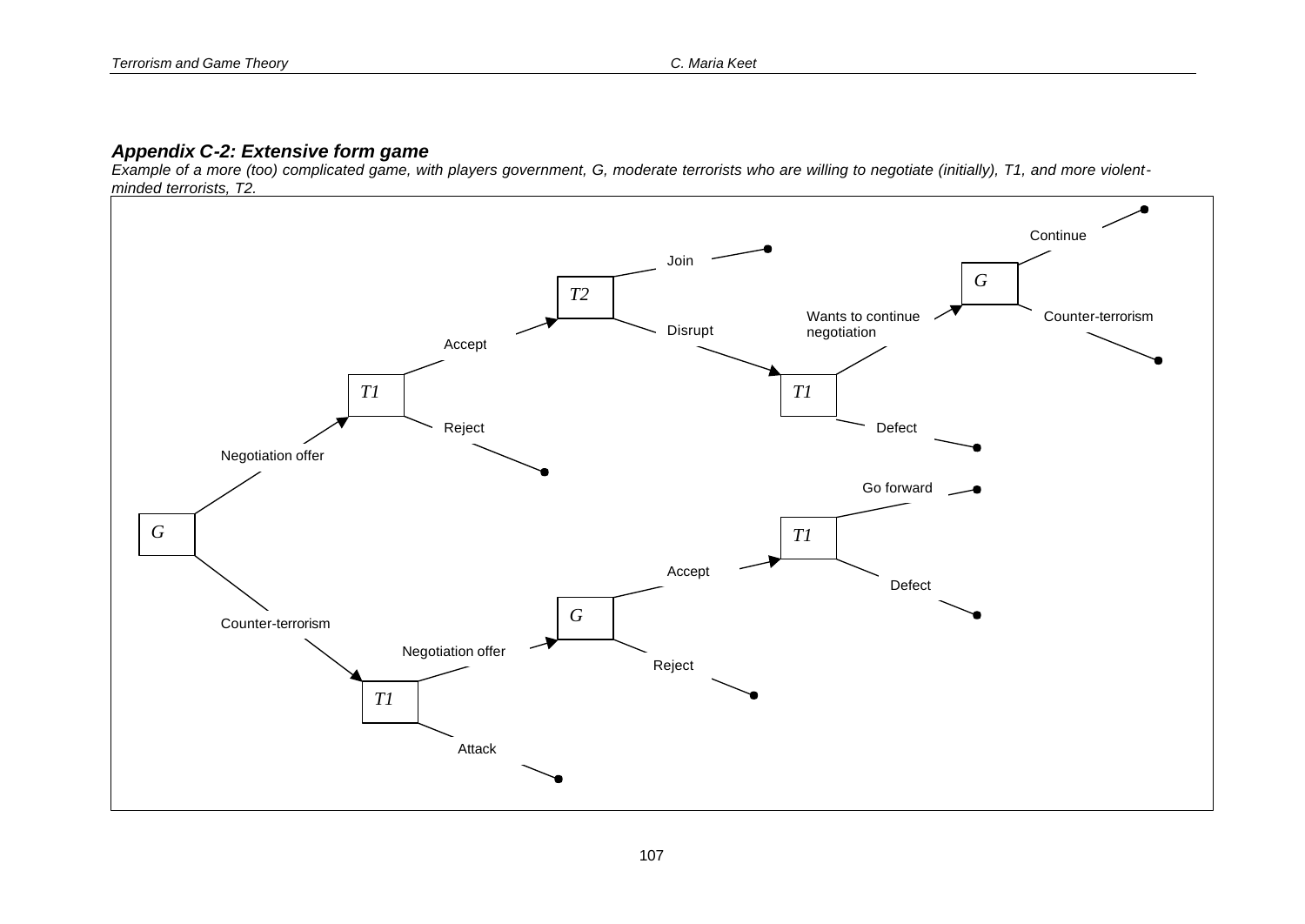# *Appendix C-3: Coalition Calculator*

#### **Aim of the software**

- To provide a user-friendly interface for the player to enter 1) their expectation of *importance* of one's own and the other players for joining the negotiations and 2) the estimated actual *influence* of the other faction compared to one's own influence in the negotiation process.
- The relative importance and influence must be provided as a fraction between 0 and 100, totalling to 100.
- Show results graphically.

This may reveal possible discrepancies: e.g. a faction thinks high of itself, but others do not, or maybe a faction is given a high importance for being 'on board' in the negotiations, but subsequently does not influence the discussions accordingly. Conversely, a faction with 'low' importance and a 'big mouth' trying to dominate the negotiations, which in turn, may lead to resentment in the other players, or fuel the idea of 'giving in too much'. The discrepancies, or sameness, provide an indication of the stability of a coalition. Higher discrepancies indicate a lower chance of success in cooperation because diverging perceptions of one's importance and influence gives the player the idea he may achieve more of his goals than other players are willing to grant to him.

The values can be fed into the generalised Chae and Heidhues formula as indicated in *Appendix B-3*.

#### **Calculations**

There are three different ways of comparing the data:

- 1. One player's results compared to the values the other players entered for that player.
- 2. Average results of the values of each player
- 3. Compare average result (point 2) with the player's own result.

#### *Example*

There are four players, denoted with A, B, C, D.

A enters values (50, 10, 10, 30)

- B enters values (10, 65, 5, 20)
- C enters values (5, 40, 15, 40)
- D enters values (15, 15, 10, 60)
- 1. Compare A with what B, C and D think of A: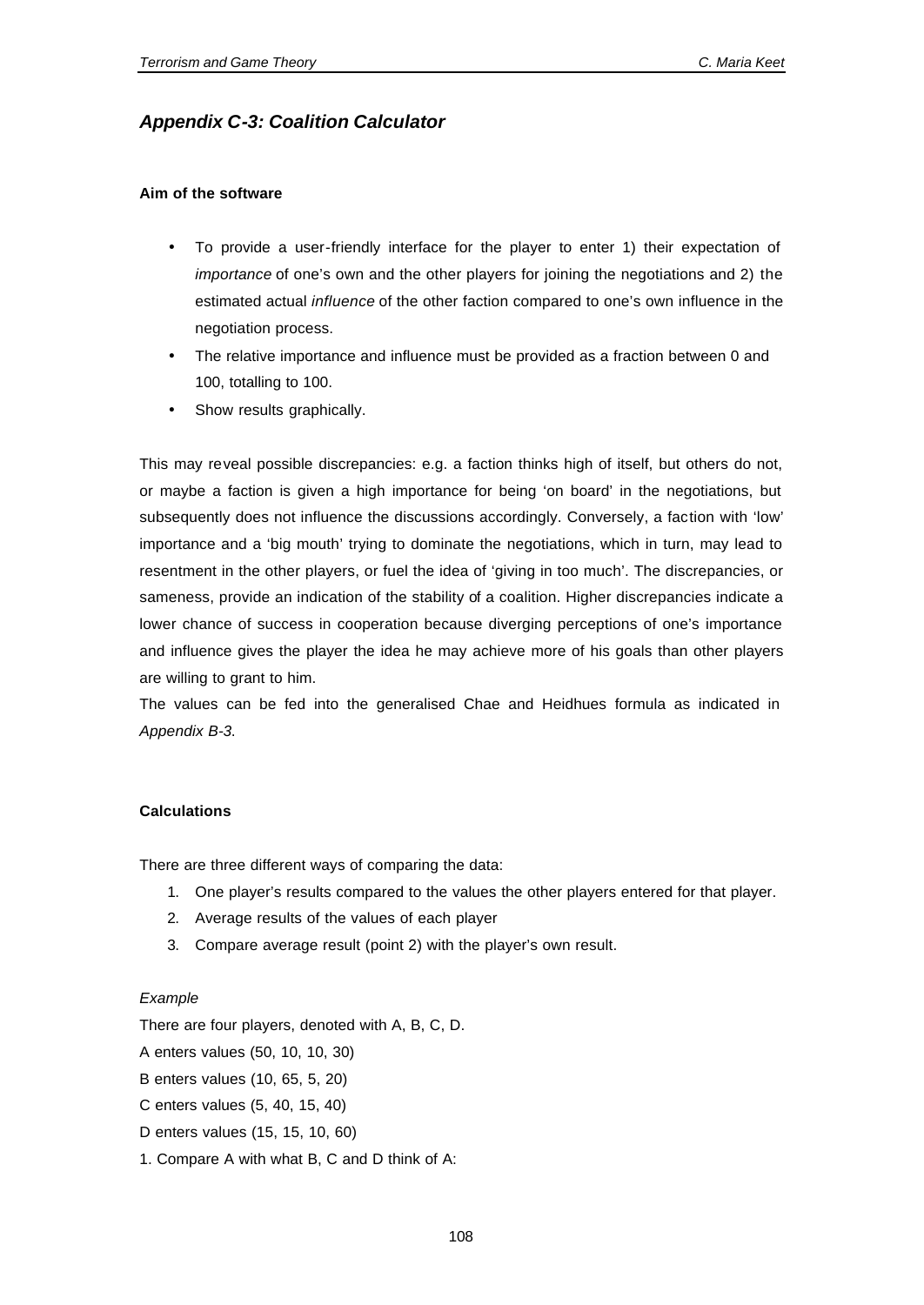A of himself as  $50 \equiv 50\%$  importance

B values A as  $10 \equiv 10\%$ ;

C values A as 5% and

D values A with 15%

In general, A thinks higher of himself than the other players do, respectively 50% and a combined (B, C, D) average of 10%, which may lead to defecting behaviour by A because A likely will not get out of the negotiations of what he expects. The other players are not willing to give as much as A demands because they think A is much less important. It is also possible to interpret this as an incentive for A to spend more on marketing to influence the other's perceptions of A.

2. Averaging

Average for A:  $(50 + 10 + 5 + 15)/4 = 20 \equiv 20\%$ Average for B:  $(10 + 65 + 40 + 15)/4 = 32.5 = 32.5\%$ Average for C:  $(10 + 5 + 15 + 10)/4 = 10 = 10\%$ 

Average for D:  $(30 + 20 + 40 + 60)/4 = 37.5 = 37.5%$ 

3. The average for C is 10% and C allocated herself 15%, which means that C has a realistic idea of her own importance in the negotiations; or worded differently, she knows her place.

# **Prototype**

The interface was programmed in C++, using Borland C++ Builder, version 5.

Print screen of the prototype program, with explanations provided per stage.

|                                                               | L Coalition Calculator |                                                  |  | $\Box$ D $\times$                                 |
|---------------------------------------------------------------|------------------------|--------------------------------------------------|--|---------------------------------------------------|
| <br>$\vert$ New conflict $\vert\vert$                         |                        | Enter participant name<br>Add<br>(max. 5 groups) |  | Start with data entry<br>V.                       |
|                                                               |                        |                                                  |  |                                                   |
| Starts a new session. Can be<br>used any time during the game |                        |                                                  |  | Press after<br>entering between<br>2 and 5 actors |
|                                                               |                        |                                                  |  |                                                   |
|                                                               |                        |                                                  |  |                                                   |
|                                                               |                        |                                                  |  |                                                   |
|                                                               |                        |                                                  |  |                                                   |
|                                                               |                        |                                                  |  |                                                   |
|                                                               |                        |                                                  |  |                                                   |

*Figure C-3.1. Start of the game.*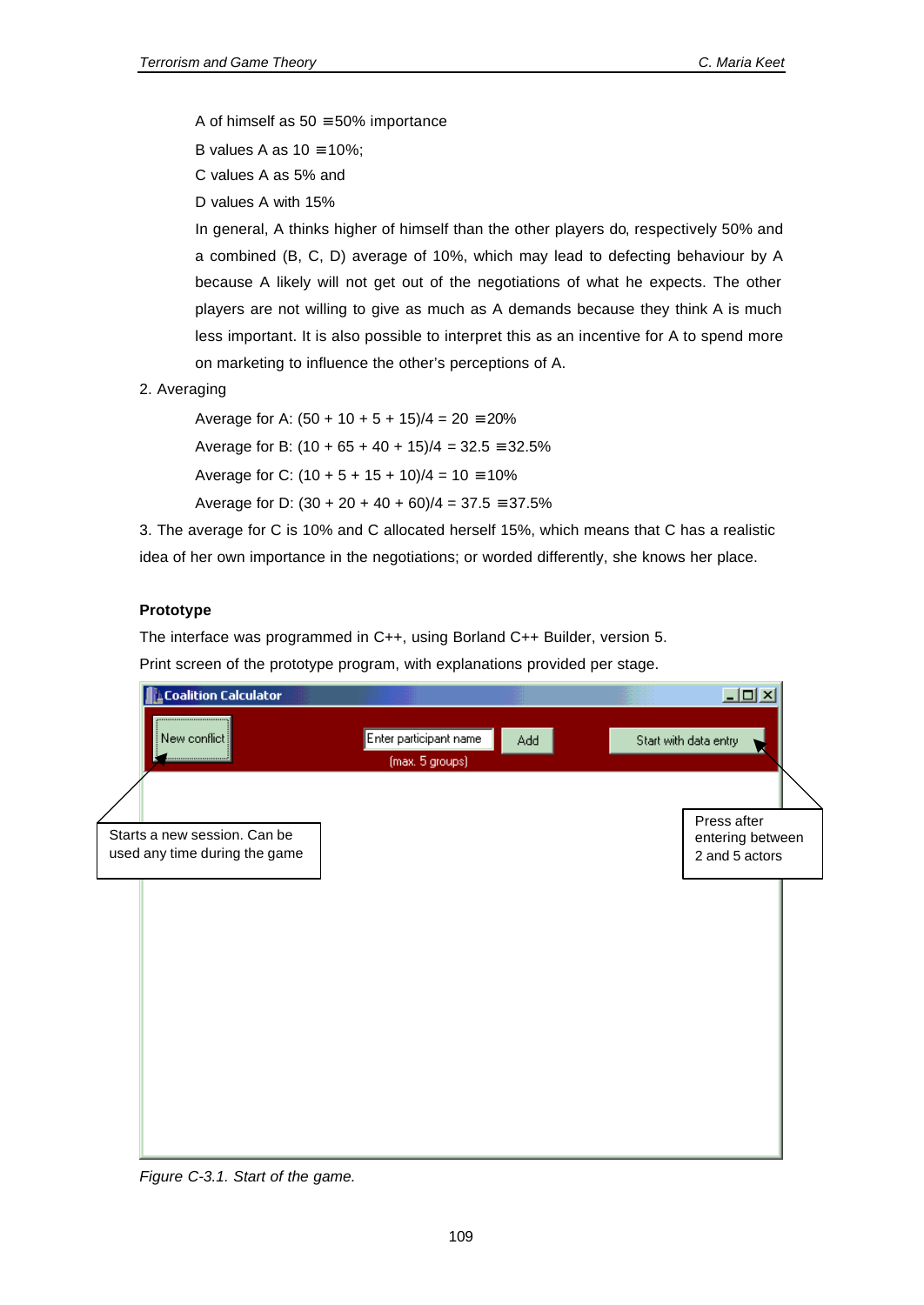| L Coalition Calculator |                                                             |               |     | $\Box$ D $\times$      |                                |
|------------------------|-------------------------------------------------------------|---------------|-----|------------------------|--------------------------------|
| New conflict           |                                                             | Add           |     | Start with data entry  |                                |
|                        | (max. 5 groups)                                             |               |     | -Select your group⊤    |                                |
|                        |                                                             | Sate Govt.    | 5   | C State Govt.          |                                |
|                        |                                                             | Political NGO | 70  | ⊙<br>Political NGO     |                                |
|                        |                                                             | <b>ABC</b>    | 5   | $O$ ABC                |                                |
|                        | Example players                                             | <b>WMD</b>    | 5   | O WMD                  |                                |
|                        | and values, as the<br>'Political NGO'<br>perceives it to be | Other Govt.   | 15  | $\circ$<br>Other Govt. |                                |
|                        |                                                             | Total         | 100 | Accept<br><br>Z.       |                                |
|                        | Show / Hide results                                         |               |     | Exit                   | Accept<br>when total<br>is 100 |

*Figure C-3.2.The actor "Political NGO" enters her values for relative importance for herself and compared to the other actors, totalling to 100. All other actors will do the same in turns.*



*Figure C-3.3. Interim results for the Political NGO; white bar = her own importance according to herself; other bars = how important the other actors think the Political NGO is.*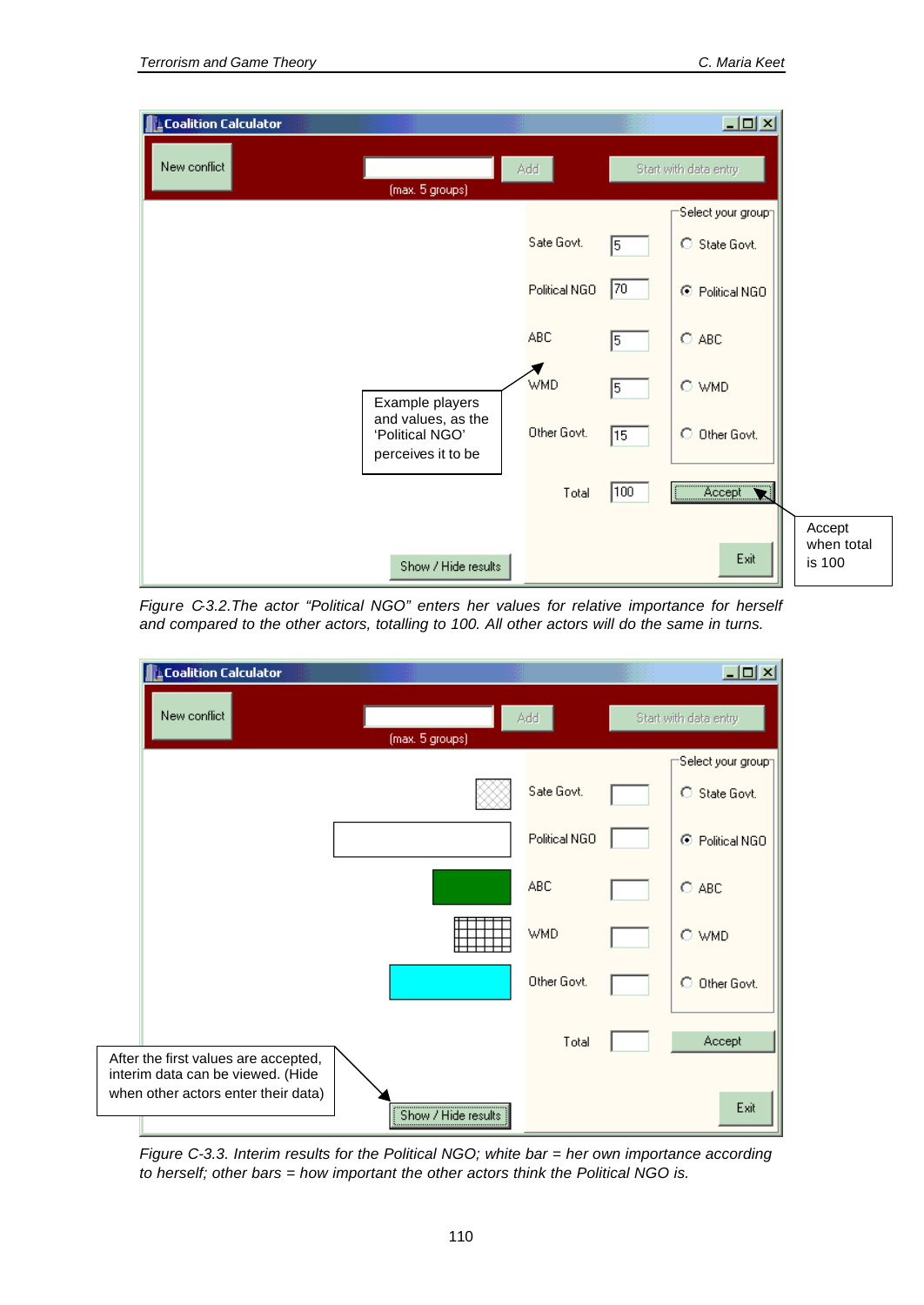# **Additional functionality**

The features outlined in the previous sections is an indication of the working program. When it is put to use, the following features should be added:

- Two entry columns, one for relative importance and one for relative influence;
- A selection for data gathering at the start, mid and end of the game (or any other desired amount of sample taking);
- Option to save and open a data file;
- Indicate if it is a 'grand coalition', and, in case of three players and a 2-person coalition against the third player, include the generalised Chae and Heidhues formula;
- A selection which data analysis is to be shown;
- Other options for (graphical) data analysis, e.g. plotting the data in a line graph with a line where  $x = y$  and the provided values scattered points (a smaller Euclidean distance between a point and the line indicates the player has a more accurate perception of himself compared to the others).

Optionally:

- Instead of presenting bar and line graphs and numbers, one might opt for a classification, e.g. by using fuzzy loginc, of 'stable coalition', 'very stable', 'fragile' and 'unstable', with an optional indication in the fragile and unstable range with actor contributes most to the instability (i.e. where the discrepancies in perceptions are largest).
- Add an external independent observer, who will provide values, but are not included in the calculations.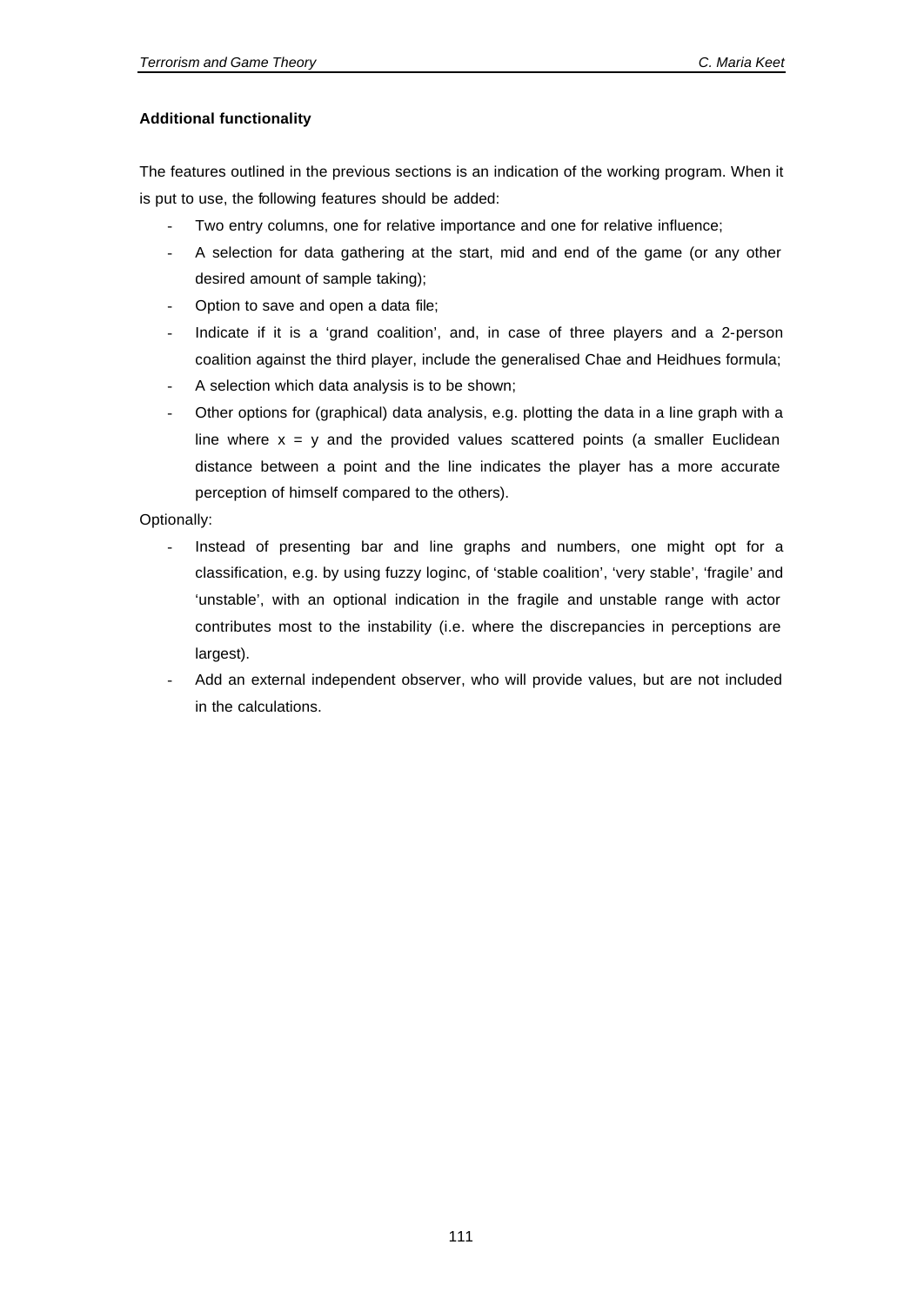# *Appendix D-0: Methods*

# **Rules of the game**

Because the set-up of the experimental game is behavioural oriented, where the valid model of a social process is one where the players are ignorant of the rules of the game (Shubik, 1962)<sup>1</sup>: the rules are intentionally obfuscated to cater for the ignorance factors (in game theoretical sense)<sup>2</sup>. Game information is uncertain, asymmetric and incomplete (see chapter 3, *Table 3-2*).

The game will be played in one room and each group is placed separately with three chairs (no table), but each player can walk to another group, or walk to another area with one of the group members. The rules communicated (written here in italics, see *Appendix D-1* for the sheet that will be distributed among the players) to the players are as follows.

- *There are 6 groups of three people, one representing the government, one moderate and one violent terrorist, where each group is a country with a (fictitious) conflict.*  Each group bargains in subgames of strategic moves, where the 'country' is the supergame. In turn, the 'world' should be interpreted as the supergame of the six separate supergames.
- *The simulation is based on a past or present protracted conflict where 'terrorism' was/is mentioned. The moderate terrorist is 'stronger' in the bargaining process than the violent terrorist. Not all conflicts are the same: they may, or may not, differ in causes, goals and government structure*. That the groups are in the same room should be interpreted as in 'all countries are in the world'. Stronger/weaker group is in line with the game model of Berninghaus *et al.* (1999).
- *Each person will receive a list of objectives, with a value attached to it, which is known only to oneself. Another faction may have the same, or similar objectives, but not necessarily the same 'net effect' (payoff) attached to it.* Players with imperfect information, but are assumed to have equal bargaining skills.
- *The one group and person in each group with the most points, i.e. most achieved goals, will get (a) free drink(s) after the gaming session.* Imperfect information about the rules: what is 'winning' for one is not necessarily winning for another; a player only knows one's own payoff. Thus, even if a 'revolution' may be likely, this does not mean a player cannon earn his/her prize. Secondly, by both rewarding the individual as well as the group, the negotiations can go either way.

l

<sup>1</sup> See also Varian (1999) for an excellent outline on game design.

<sup>2</sup> The difference being a *lack of knowledge of the rules of the game* and a lack of knowledge of a player in a game with known rules but who *does not have perfect information*. An analogy with Poker is respectively having the cards in your hand but not knowing what defines a winning hand, and knowing what to do but not knowing the cards other player have. (Shubik, 1962:218)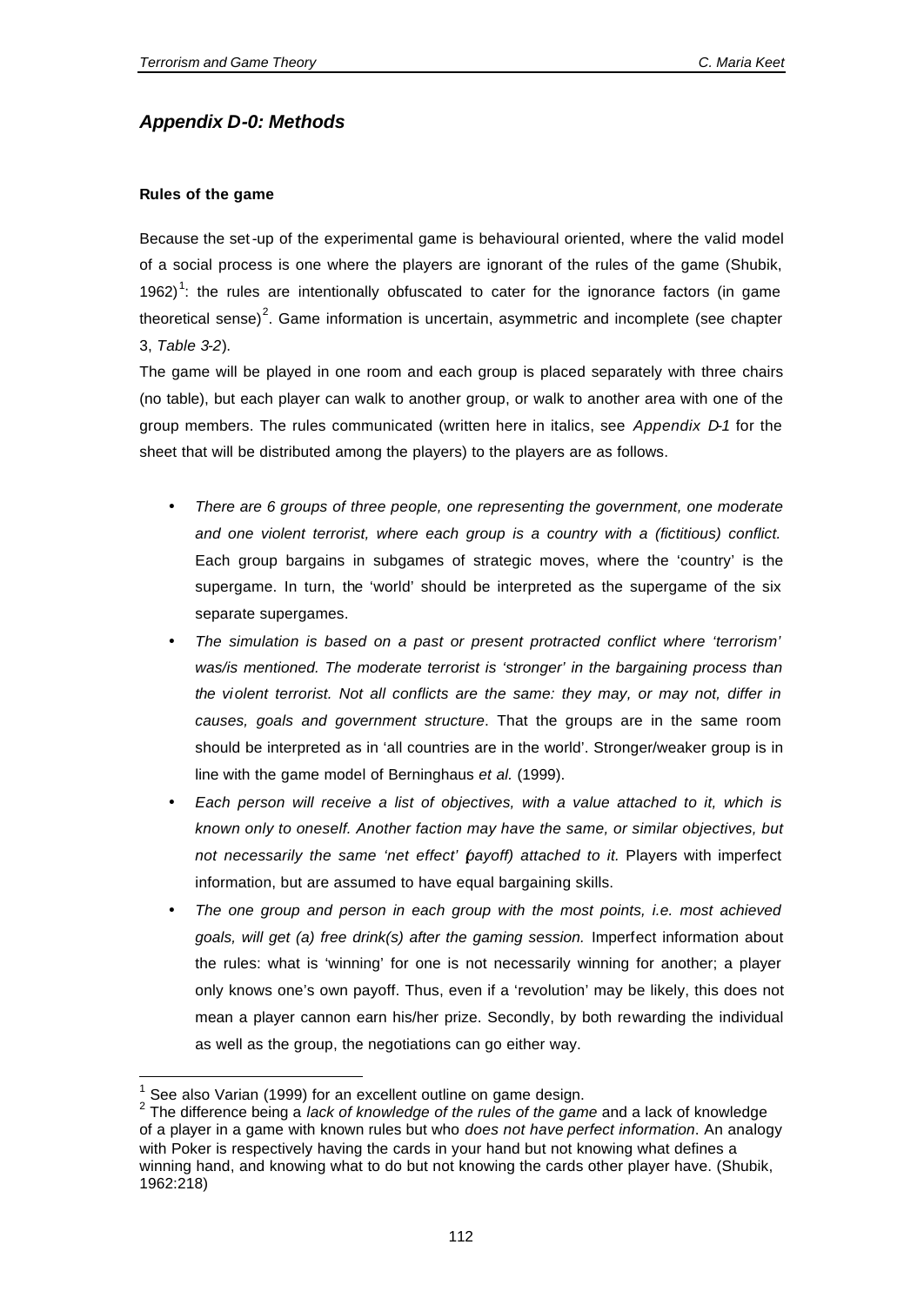- *You may: negotiate, form a coalition with anybody you want, walk out, start a conflict / (civil) war: the outcome is up to you*. Imperfect information and imperfect knowledge of the rules: the player is unaware of the probabilities of certain events. The coalition may be between *XY*, *XZ*, *YZ* or with other governments or terrorists from other countries. In this scenario, it is conceivable governments forming a 'United Nations' like cooperation, and terrorists could likewise set-up an 'international terrorist network'. However, it is up to the players to do so, no suggestion in that direction will be provided, but can be inferred from the rule "*form a coalition with anybody you want*".
- *You neither do have a deadline, nor a fixed set of negotiation rounds*. The players do not know how the last play is to be determined, in order to avoid 'last ditch effort' inconsistent behaviour, or backward induction. Essentially, this defines it as an infinite game, where players have to account for the possibility that after a failed or successful negotiation procedure they still will have to live with each other on the same planet. In practice, the game will last no longer than 1 hour. A second set of games will be played with a deadline of 20 minutes (see further below).
- *The organiser is the 'independent media service': it is up to you to check the overhead projector regularly for events. Further, you are allowed to instigate an event, but only on your behalf and communicated via the organiser either to your country, or to the world, i.e. other groups, as well*. The 'independent media service' is analogous to what Rasmusen (2001) calls 'Nature'. This opens the opportunity for a player to step-up his/her violent actions, though another possibility one can think of is that a country may want to communicate to the world that they achieved a peace settlement. This may be a motivator for other groups to achieve one as well in order to gain most points in the game (hence free drinks). Further, the 'independent media service' will issue statements in its behalf, like "Amnesty International reports human rights violations in country x, involving torture and executions, allegedly carried out by the government's special forces" and "Japan was target of a chemical attack – as of yet no organisation has claimed the act of violence" (see *Appendix D-4* for a list of prepared briefings).
- *The organiser may call time-outs for gathering interim data*. *If so, you will be asked to provide your expectation of importance compared to the other players and, second, the estimated actual influence of the other faction compared to one's own influence in the negotiation process, both as a fraction between 0 and 100*. See further below for details.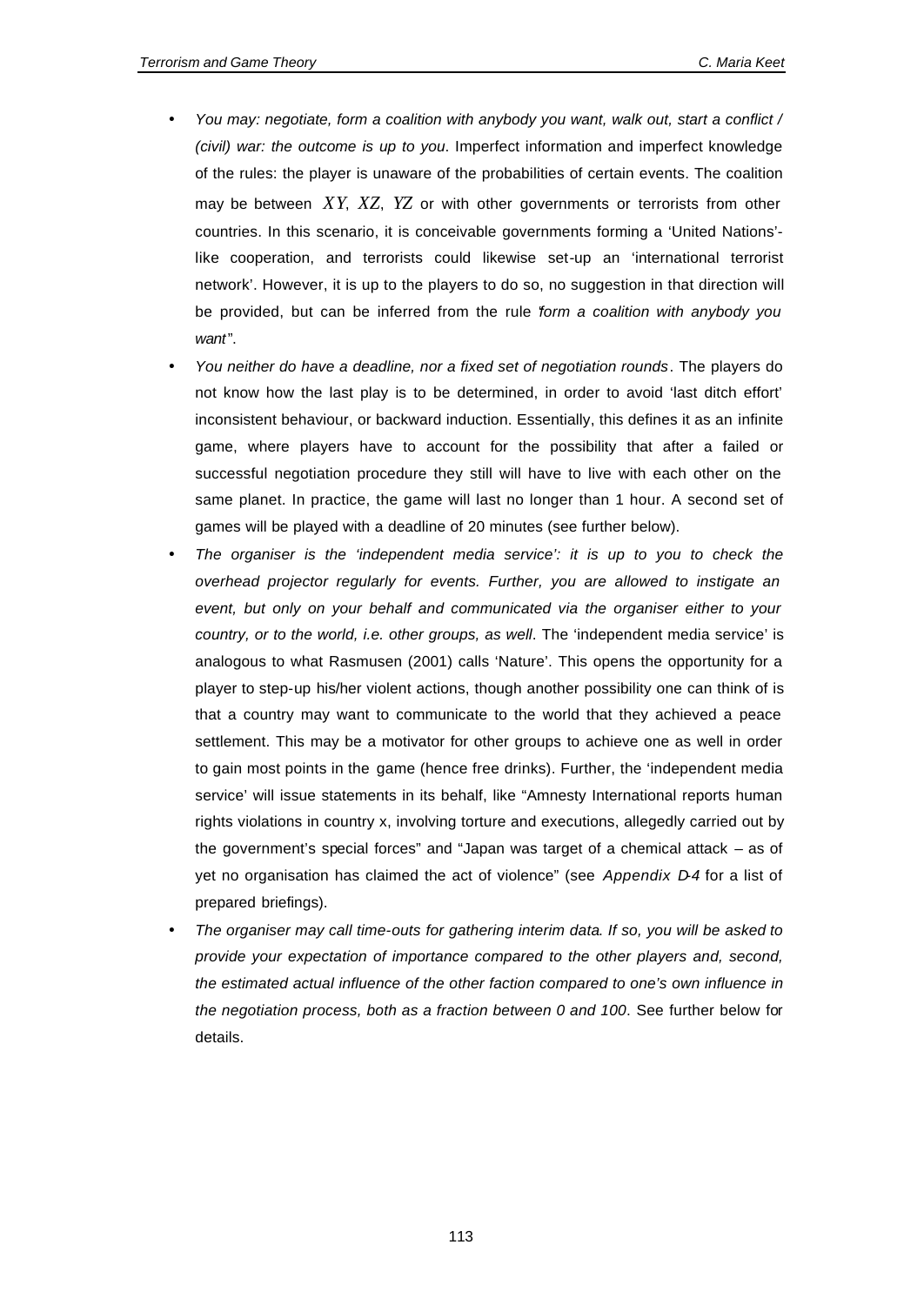## **Information of the game**

There are six countries, which are existing countries in the world, but do not mention a country with a current protracted conflict, in order to avoid subjectiveness of the players being influenced by present proceedings in the area (like the recent Supreme Court decision to prohibit Batasuna in Spain<sup>3</sup> or the peace process in Northern Ireland). Though note that it is not possible to 'clear memory' of players due to the subject field of the experiment. Countries are from each continent, with main 'terrorist cause' mentioned in between brackets – loosely modelled on past and present protracted conflict where 'terrorist' name-calling has occurred/occurs (text in italics will be communicated to all players):

- *Bangladesh* (poverty/globalisation and non-democracy: Colombia/FARC) [Italy];
- *Belgium* (minority power/imperialism: South Africa/ANC) [Japan];
- *Zambia* (ethnic/language etc., democracy: Spain/ETA-Batasuna) [Venezuela];
- *Yemen* (intelligentsia: Russia/Narodnaya Volya) [Jamaica];
- *Canada* (refugees/nationalism, democracy: Israel (government)/Palestine (Palestinian Authority and Al Aqsa)) [Qatar];
- *Paraguay* (sectarianism/ethnic and non-democracy: Lebanon-Syria/USA, from Lebanese perspective) [Central Africa].

*Appendix D-2* contains the sheets players receive at the start of a game and *Appendix D-3* the possible payoff outcomes for each player and country.

# **Proceedings of the game**

The game ends NOT when the players think they're done, NOT when they walk out, and NOT when there is a conflict situation, but will when the organiser decides the time is up, which is randomly chosen. This means that a group (country) has the option to re-enter negotiation after 'letting off steam' or become irritable after they think they have agreed upon a peace settlement.

# **During the game**

l

Aside from the media newsflashes initiated by the organiser and, possibly, by a player, the organiser will call time outs for 3 out of the 6 groups to test the Coalition Calculator (See *Appendix C-3* for a description and screenshots of the software):

At the start (within 5 minutes), when each player has introduced him/herself with "I am [name] and I am [a terrorist / the government]", to fill in 1) their expectation of *importance* of one's own and the other players and 2) the estimated actual *influence* of the other faction compared to one's own influence in the negotiation process, both

 $3$  Or the more recent decision by the USA to add Batasuna to their list of terrorist organisations (Egurbide, 2003a, 2003b) and the claim that ETA is currently Europe's most active group, having killed 839 people since 1968 (Sharrock, 2003).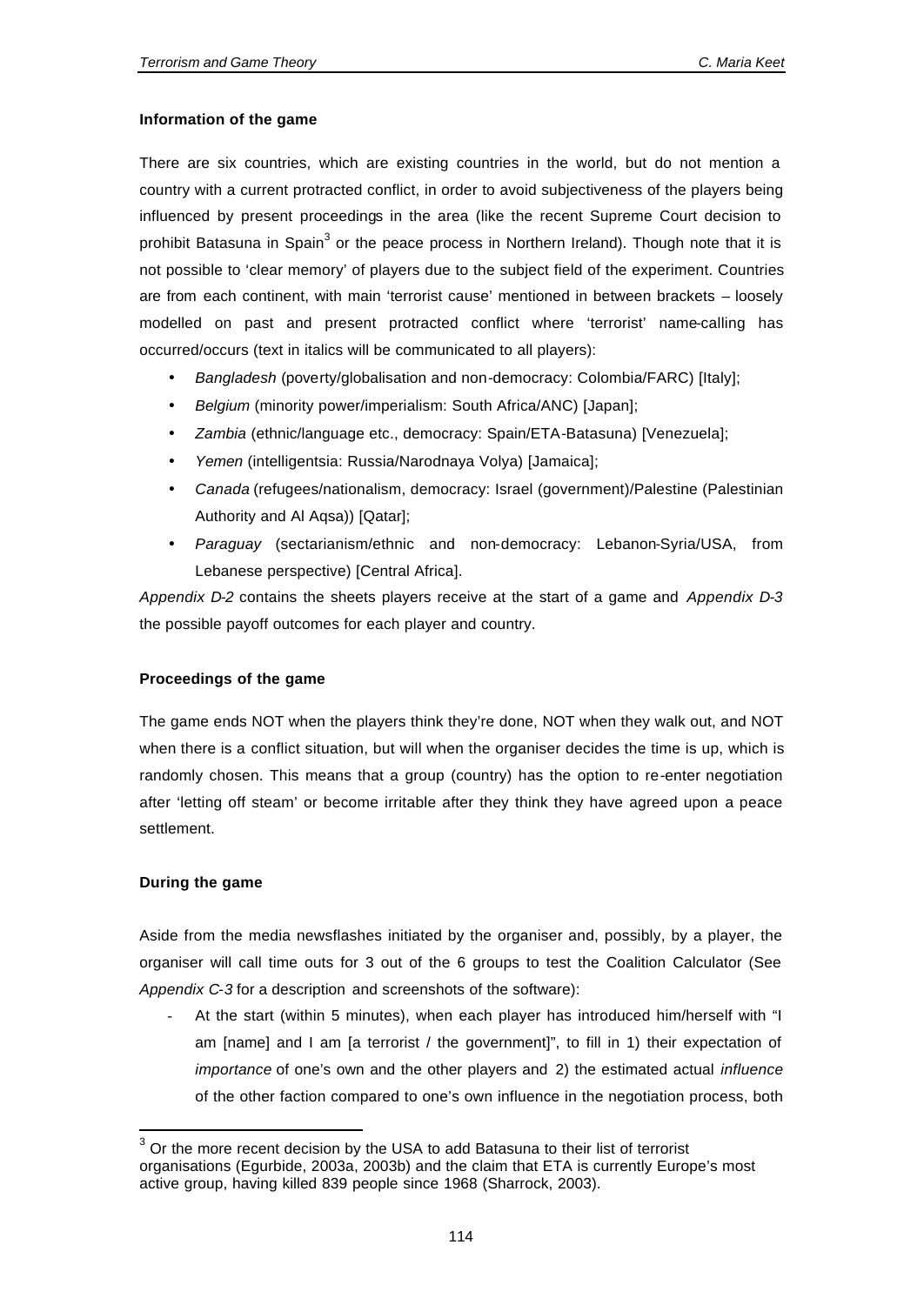as a fraction {0, …, 100}. This may reveal possible discrepancies: e.g. a faction thinks high of itself, but others do not, or maybe a faction is given a high importance for being 'on board' in the negotiations, but subsequently does not influence the discussions accordingly (and vice versa: a faction with 'low' importance and a 'big mouth' trying to dominate the negotiations, which in turn, may lead to resentment in the other players, or fuel the idea of 'giving in too much').

- Halfway during the negotiations this exercise will be repeated.
- Idem ditto at the end of the game.

#### **At the end of the game**

Each player will fill in an evaluation form (see *Appendix D-5*). After filling in the form, the players will be informed about the reasoning behind the game set-up and the result, i.e. who 'wins'. Then the game will be played again, but with a pre-set and communicated deadline of 20 minutes. The same conflict and objectives profiles will be used, but each group will be allocated another country. To avoid interference from the first game, the players will be informed that this is a new set, with similar scenarios, but not the same objectives and payoff allocations. See above for alternate countries, which are mentioned between square brackets. A repeat of the game tests what the players learned from the first round and therefore may be capable to come to 'solutions' sooner, which might be stimulated by the imposed deadline, though peace research literature has noted on several occasions that setting deadlines for negotiations can have a detrimental effect on the negotiation process (see also §4.2.2).

Within one week after the game, the participants will be informed on the overall results regarding the aspects that are investigated in this experimental game.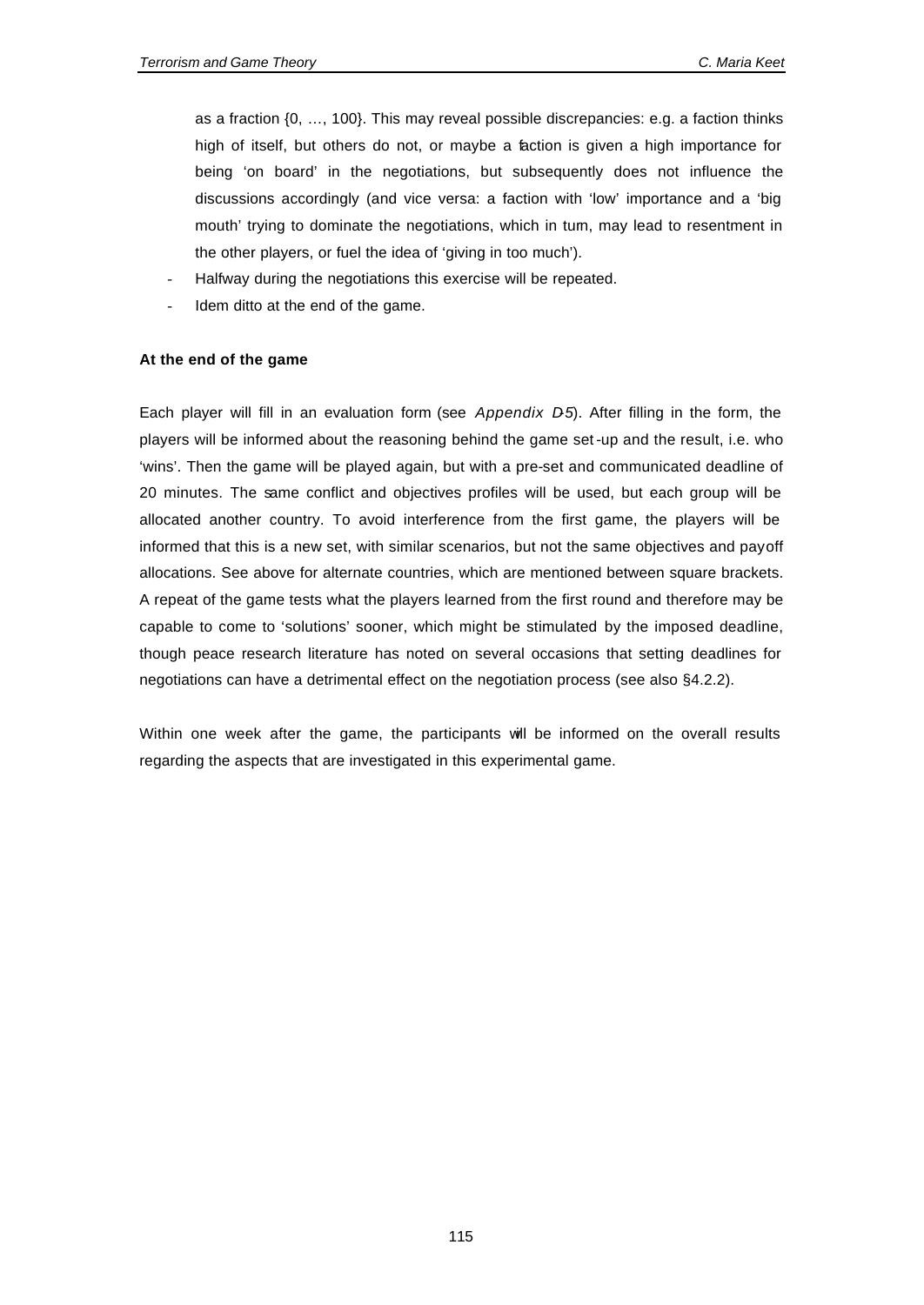# *Appendix D-1: Rules*

# **Rules of the game**

- There are 6 groups of three people, one representing the **government**, one **moderate terrorist** and one relatively **violent terrorist**, where each group is a country with a (fictitious) conflict.
- The simulation is based on a past or present protracted conflict where 'terrorism' was/is mentioned. Not all conflicts are the same: they may, or may not, differ in causes, goals and government structure.
- Each person will receive a list of **objectives**, with a value attached to it, which is known only to oneself. Another faction may have the same, or similar objectives, but not necessarily the same 'net effect' (points) attached to it.
- The one group and person in each group with the most points, i.e. most achieved goals, will get (a) **free drink(s)** after the gaming session*.*
- You may: **negotiate**, form a **coalition** with anybody you want, **walk out**, start a conflict / (civil) **war**: the outcome is up to you.
- You neither do have a deadline, nor a fixed set of negotiation rounds.
- The organiser is the *independent* media service: it is up to you to check the overhead projector regularly for events. Further, you are allowed to **instigate an event**, but only on your behalf and communicated via the organiser either to your country, or to the world, i.e. other groups, as well.
- The organiser may call **time-outs** for gathering interim data. If so, you will be asked to provide your expectation of **importance** compared to the other players and, second, the estimated **actual influence** of the other faction compared to one's own influence in the negotiation process, both as fractions between 0 and 100.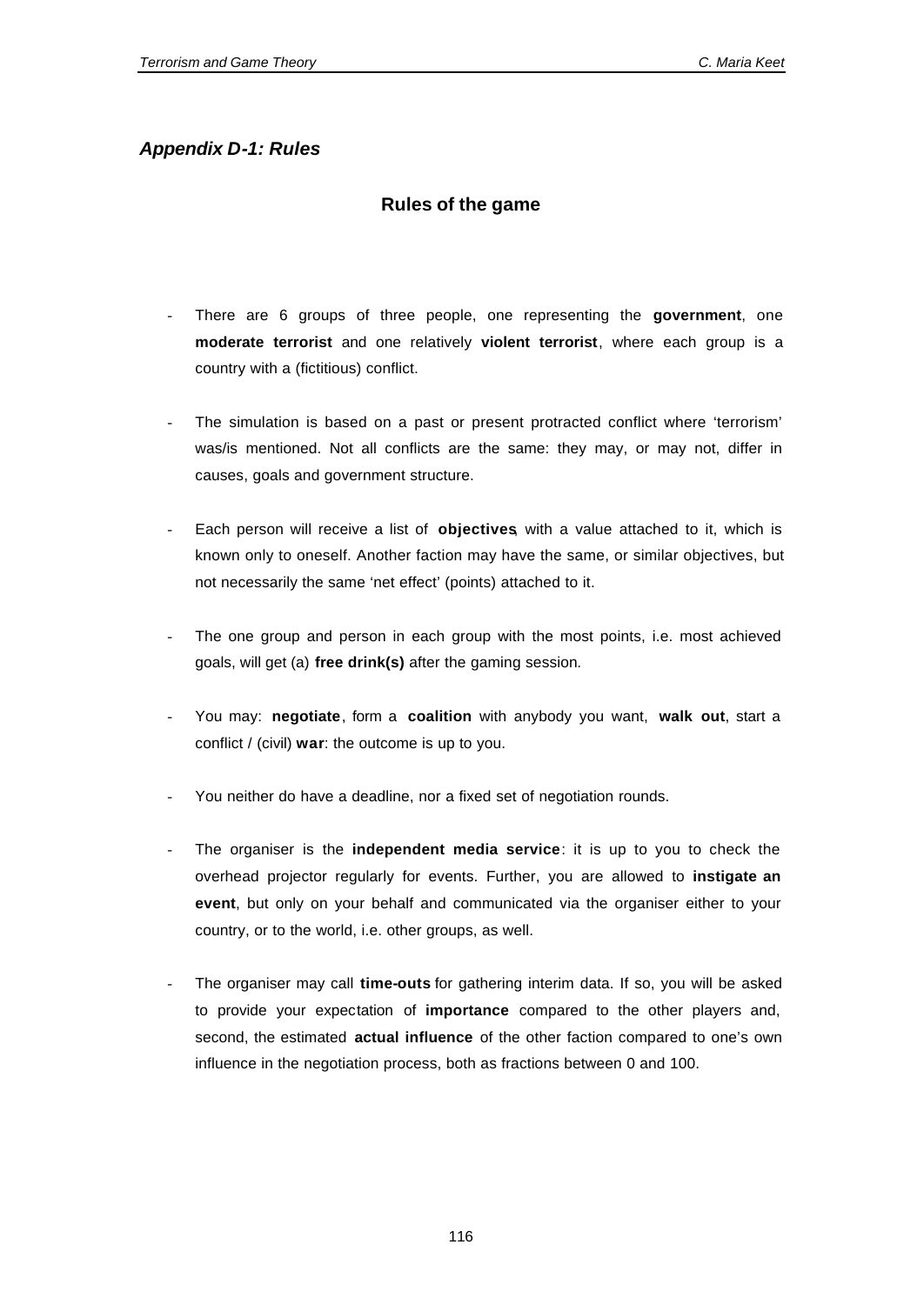# *Appendix D-2: Countries*

**Country:** Yemen **Player:** Government

------------------------- ?*Not to be communicated verbatim to other players* ?----------------------------

#### **Background information of the conflict**

Yemen has a parliament and a government, but in reality, the major decisions are taken by the royal family, which is not ideal, but you are relatively well off under the current system and do not want to see it changed dramatically.

Recent terrorist actions did not affect you or your family members personally, but is potentially a serious threat to your *status quo*. Non-violent actions that have ridiculed the government made you irritable.

-------? Goals to be negotiated about and to achieve ? ----- *Do not mention your payoff* -------

- A. End the violent attacks (4 points)
- B. Maintain government structures (5 points)
- C. The royal family should stay on, but less influence is desirable (1 point)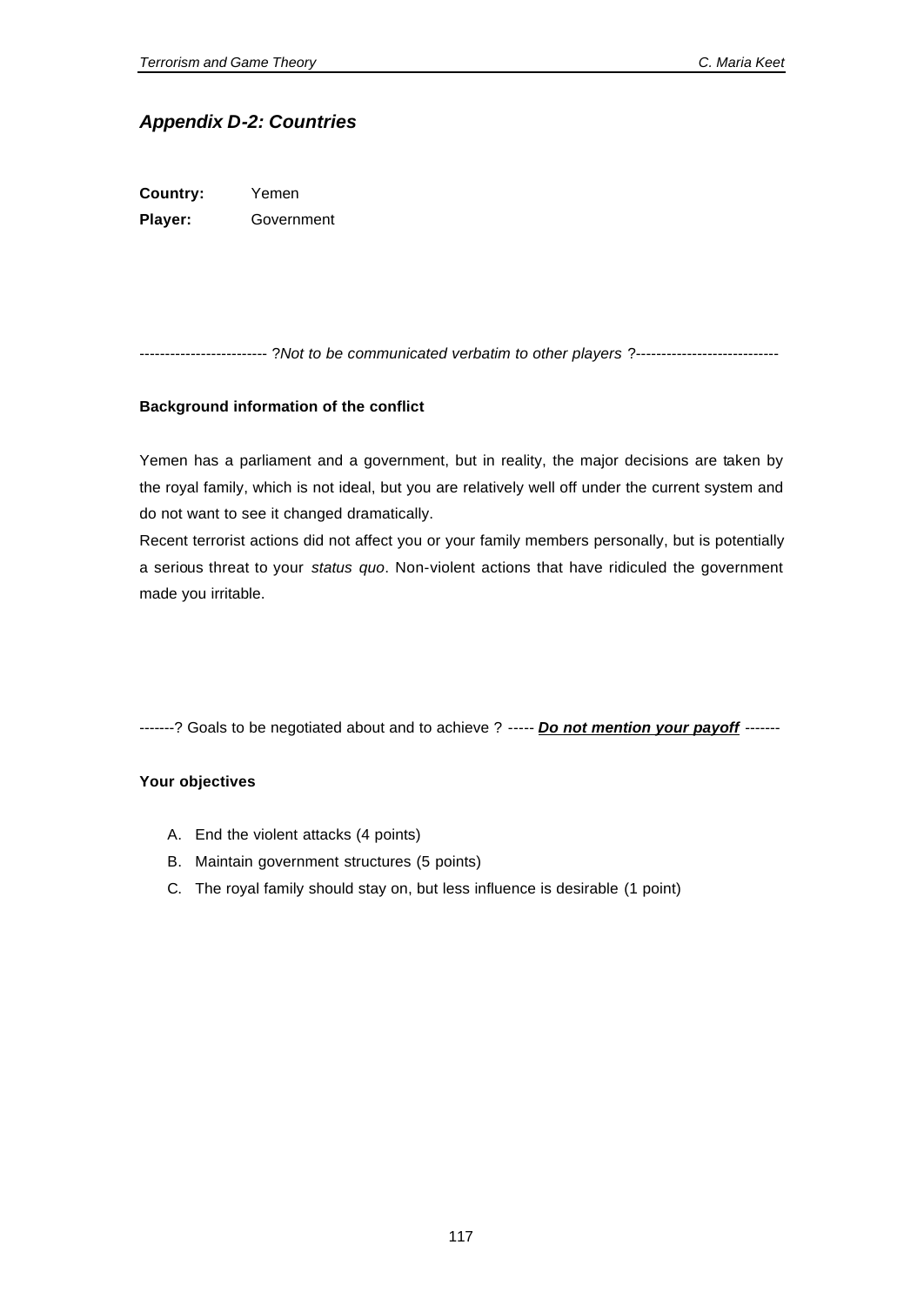**Country:** Yemen **Player:** Terrorist

------------------------- ?*Not to be communicated verbatim to other players* ?----------------------------

# **Background information of the conflict**

Having studied political science, up to PhD-level for many years, you see the inequalities and unfairness of the present system, which should be changed by political means.

Especially unfair is the hard work academics like you, as well as the ordinary peasant and factory workers, are subject to, but receive little pay or reward for it.

Some of your academic peers are not as patient as you in trying to realize your ideals of a socialist society, but you prefer dialogue, demonstrations and strikes above violent actions.

-------? Goals to be negotiated about and to achieve ? ----- *Do not mention your payoff* -------

- A. Power-sharing solution, where the voice of the people is not only taken seriously, but make up the lion's share of the decision-making. (5 points)
- B. The royal family must *not* have decision-power. (1 point)
- C. Redistribution of wealth to a more equal sharing of resources. (4 points)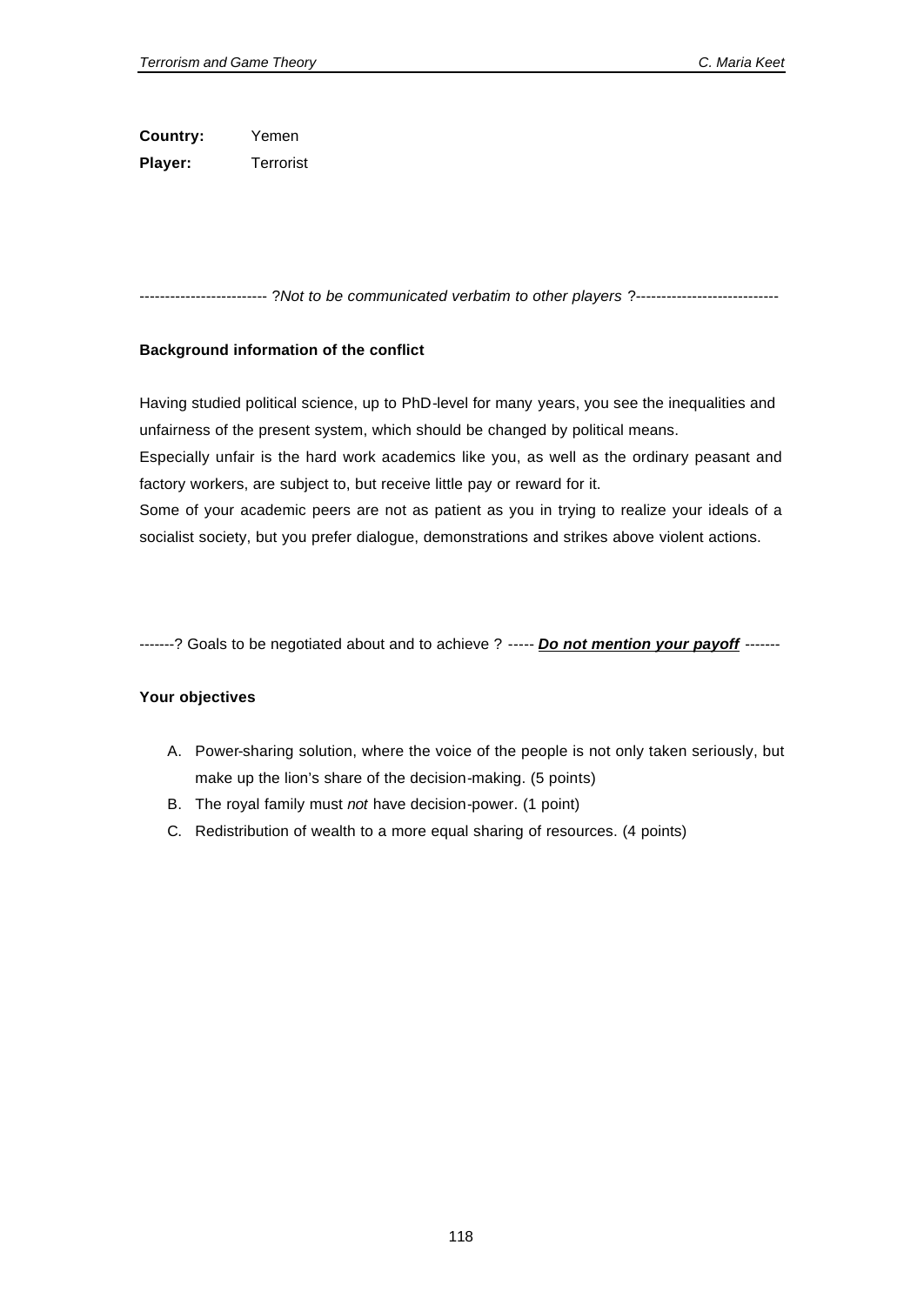**Country:** Yemen **Player:** Terrorist

-------------------------- ?*Not to be communicated verbatim to other players* ?---------------------------

## **Background information of the conflict**

Having studied political science, up to PhD-level for many years, you see the inequalities and unfairness of the present system, which should be changed sooner rather than later.

Especially unfair is the hard work academics like you, as well as the ordinary peasant and factory workers, are subject to, but receive little pay or reward for it.

Some of your academic peers think they are more patient in trying to realize your ideals of a socialist society, but they just don't see the urgency of the need for change. Endless dialogue with the corrupt government likely will not result in the desired changes, therefore violent actions are a necessary tool to emphasise the importance, and may speed up the process, of the required modifications in governance of your country.

-------? Goals to be negotiated about and to achieve ? ----- *Do not mention your payoff* -------

- A. Overthrow of the government and make an end to the ruling by the incompetent royal family. (4 points)
- B. New governance must be based on socialist principles, hence with a more equal sharing of resources. (6 points)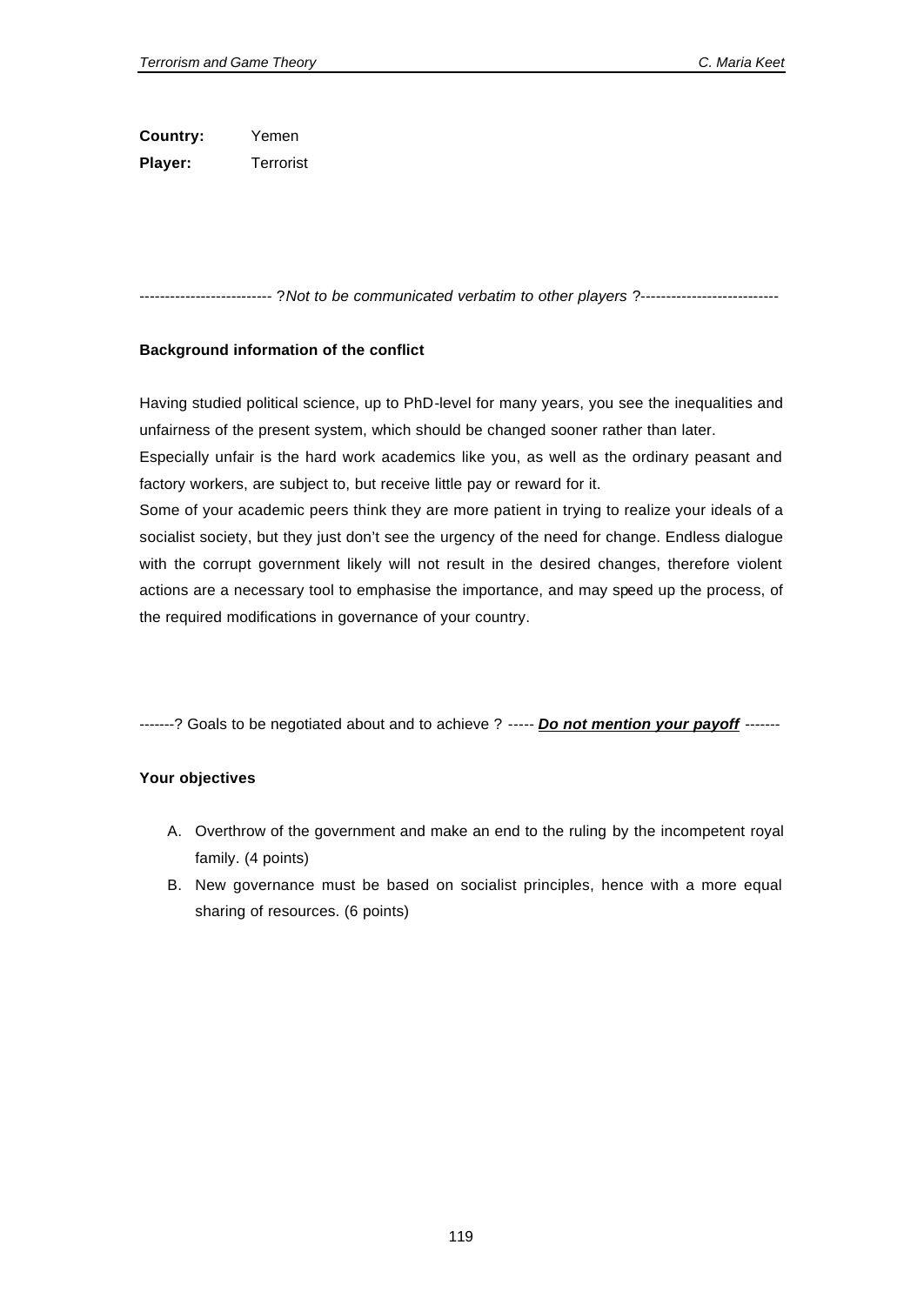**Country:** Bangladesh **Player:** Government

-------------------------- ?*Not to be communicated verbatim to other players* ?---------------------------

## **Background information of the conflict**

You belong to a ruling elite, with financial back-up of the major superpower of the world, especially in the area of support for a crack-down of the drugs cartels and industrial investments. This 'streamlining' of operations is unfavourable for your citizens but you are relatively well off and in a stable position. The fact that there's a conflict going on for well over 30 years, terrorists are ruling a not insignificant proportion of the sovereign state Bangladesh (though they stay in 'their' region most of the times) and foreign (economic and policy) influence is hindering realisation of your own ideals as a politician, makes you wishing to change the current situation. You are fairly sure that the terrorists are involved in the narcotics trade.

-------? Goals to be negotiated about and to achieve ? ----- *Do not mention your payoff* -------

- A. End terrorist-led occupation of affected counties (6 points)
- B. Develop a liberal economy market (3 points)
- C. Replacing the narcotics business with other profitable agriculture / industry (1 point)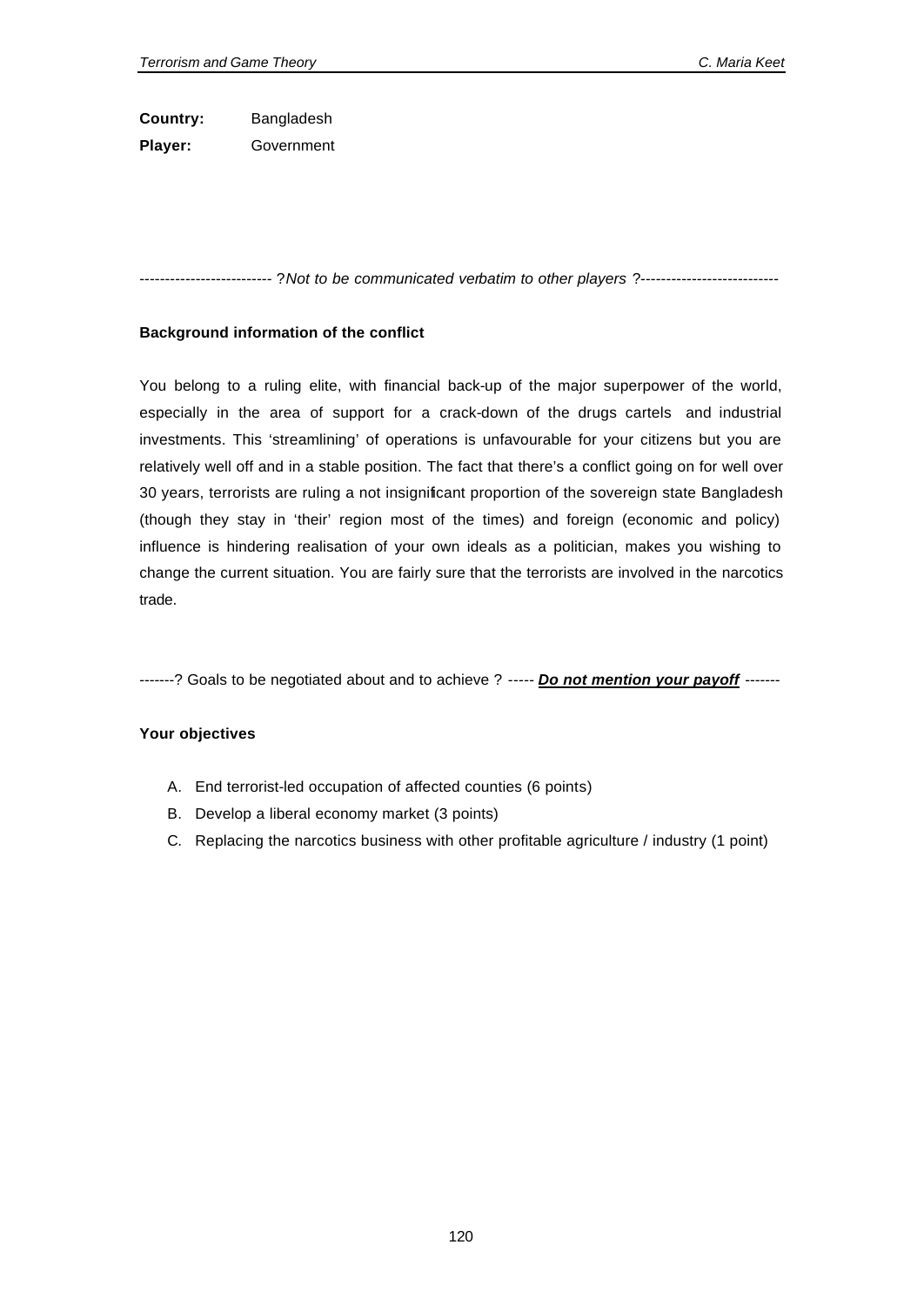**Country:** Bangladesh **Player:** Terrorist

-------------------------- ?*Not to be communicated verbatim to other players* ?---------------------------

## **Background information of the conflict**

You are a member of the 'oldies' in the organisation and in a high managerial position within the organisation, involved for over 25 years in the socialist struggle that is, overall, dready taking over 30 years (and counting). The years have made you a bit milder towards preferences in ways of achieving your goals and you enjoy the spoils of ruling part of the country, which is run as a state within a state.

-------? Goals to be negotiated about and to achieve ? ----- *Do not mention your payoff* -------

- A. Extend your own governance to the whole country (6 points)
- B. The state system should be based on socialist principles (3 points)
- C. In time, it may be better to replace the revenue gained from drugs trade to other forms of primary/secondary/services sector (1 point)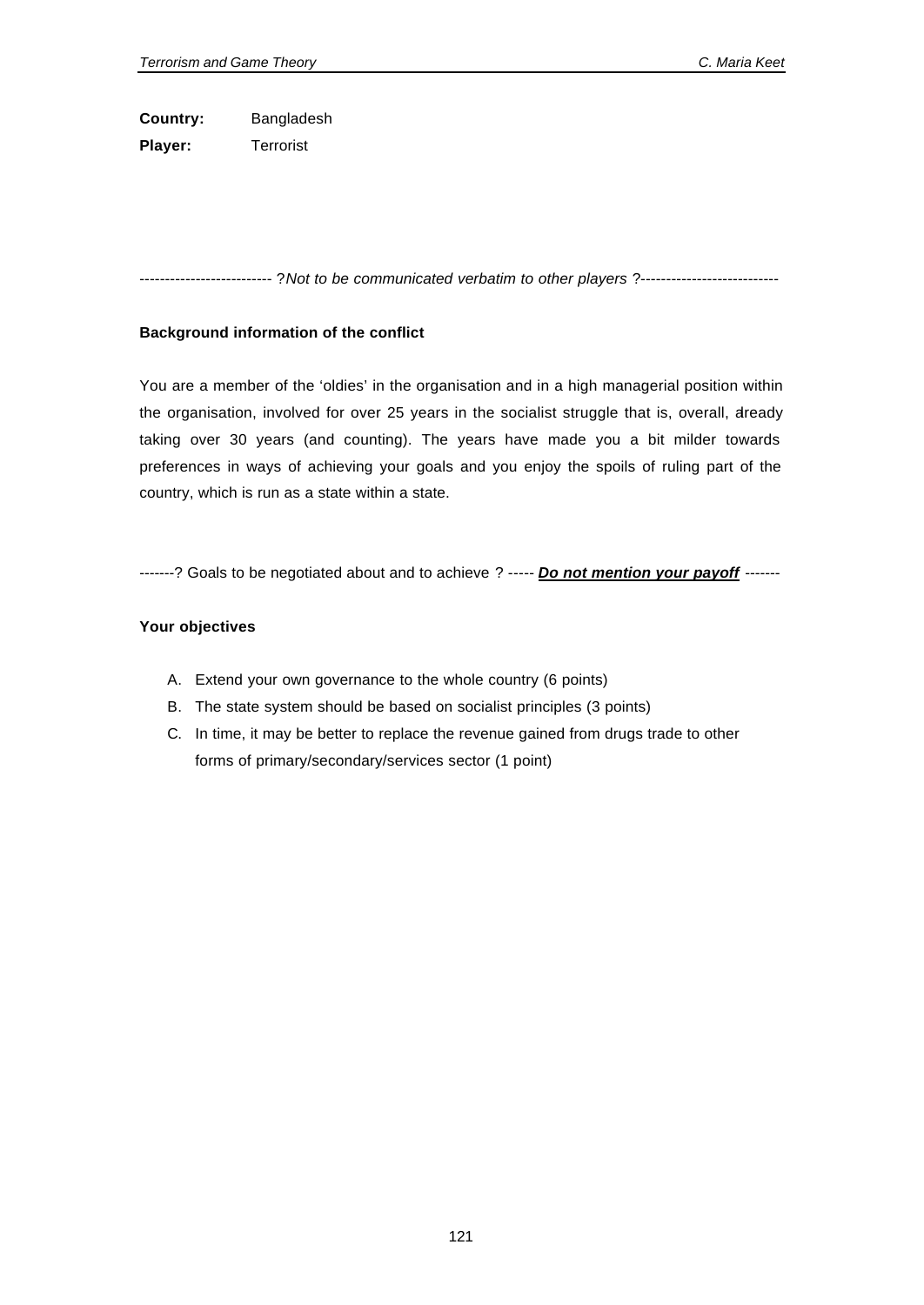**Country:** Bangladesh **Player:** Terrorist

-------------------------- ?*Not to be communicated verbatim to other players* ?---------------------------

## **Background information of the conflict**

You are a young student and low in the rankings within the well-established terrorist organisation structure, but determined to work your way up in the system. You realise that the requirements by the older members of the organisation, i.e. a socialist system, is of utmost importance, especially because of the foreign economic influence that is detrimental for all fellow Bangladeshi. The struggle is continuing for over 30 years without achieving its goals and your patience is running out: more serious measures are necessary if the organisation, and implementation of your ideals, is ever to be realised.

-------? Goals to be negotiated about and to achieve ? ----- *Do not mention your payoff* -------

- A. Replace the existing government with one based on socialist principles (5 points)
- B. Cut down on foreign investment and their domination in policymaking (5 points)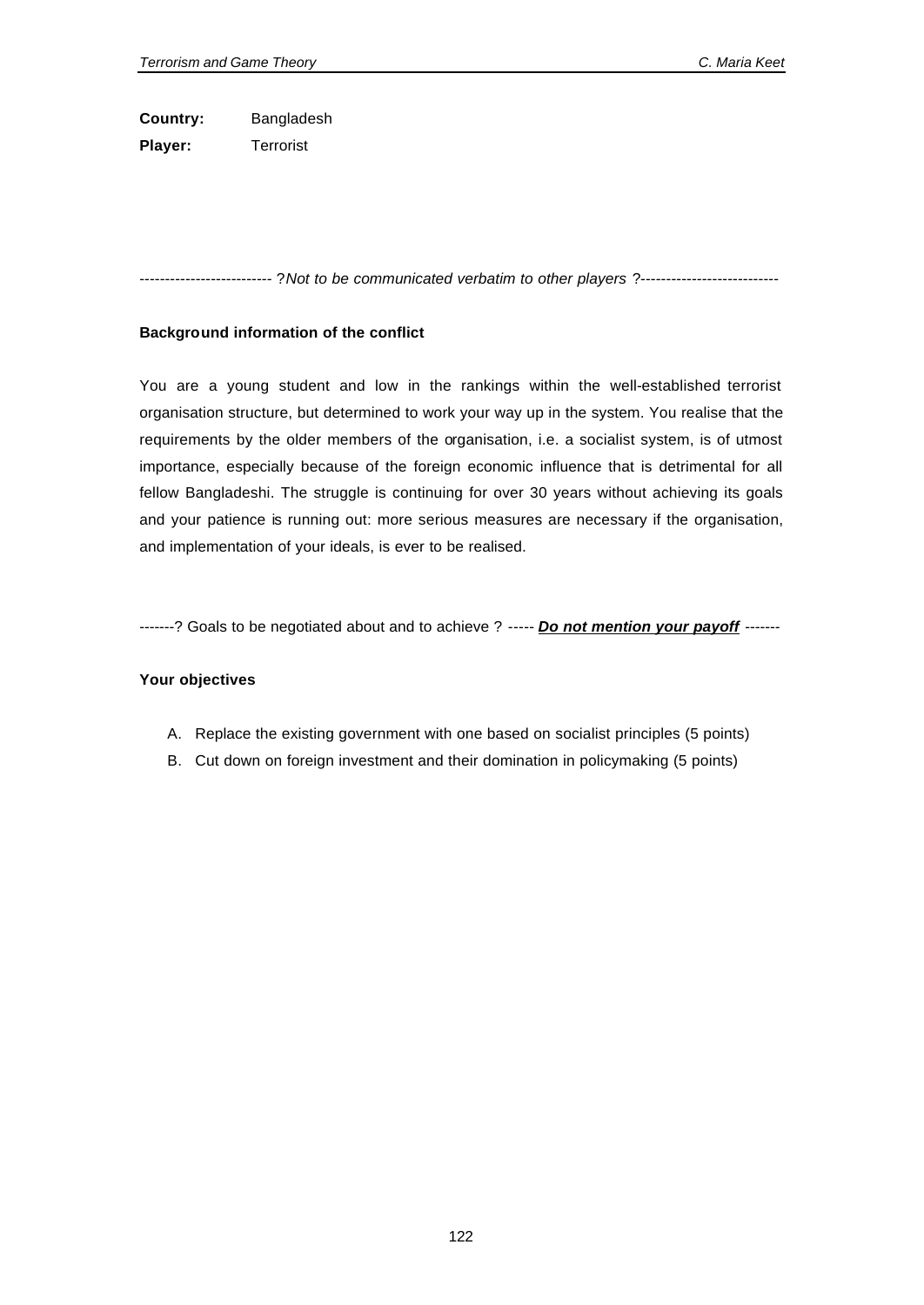**Country:** Belgium **Player:** Government

-------------------------- ?*Not to be communicated verbatim to other players* ?---------------------------

## **Background information of the conflict**

You are a descendant of the Congolese imperialists and belong to the ruling elite. The ethnic Congolese make up only about 20% of all Belgians, who are predominantly ethnic Arians comprising of, at a long gone time important, different monarchies. It is your view that the Arians are not capable of ruling themselves anyway, so it is a good thing that the Congolese are in power, in order to achieve at least reasonable economic progress. You have captured the main leader of the 'resistance' organisation, but this did not result in a significant reduction of violent activities. Foreign moral support for the terrorists is irritating you.

-------? Goals to be negotiated about and to achieve ? ----- *Do not mention your payoff* -------

- A. Stay in power and continue the current governance (5 points)
- B. Further crack-down on terrorist activities to achieve more secure living conditions (4 points)
- C. Propaganda to convince others it is a fair system (1 point)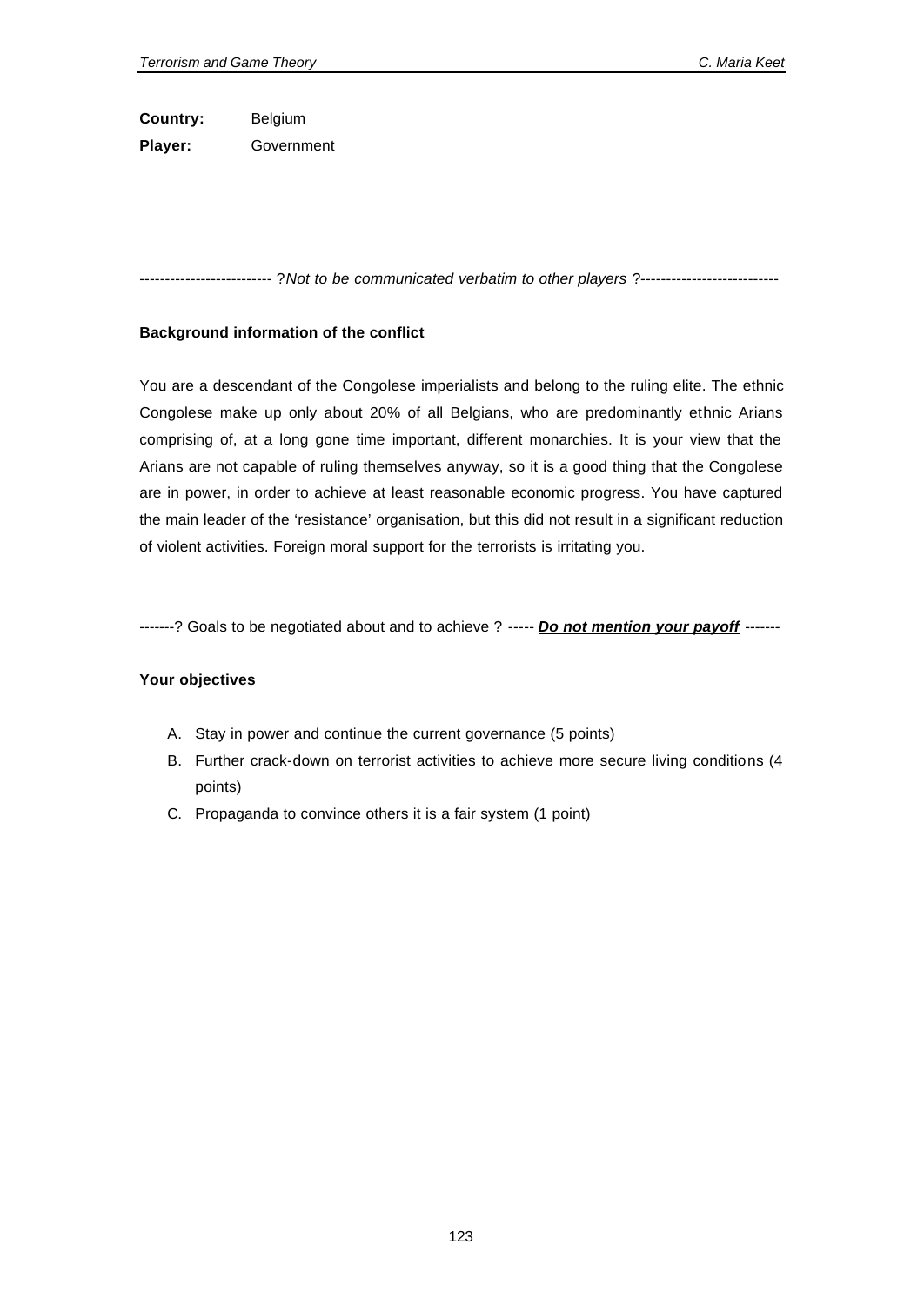**Country:** Belgium **Player:** Terrorist

-------------------------- ?*Not to be communicated verbatim to other players* ?---------------------------

## **Background information of the conflict**

You belong to the Arian majority that together make up about 80% of the Belgian population, but the Congolese minority hold all the positions of power, and money (a remnant of the imperialist era). All ethnic Arians are descendants / belonged to, previously important, different monarchies (like the Habsburgs, Oranges, etc). You are proud of your heritage and consider it highly unfair being discriminated against. However much the disadvantaged position, you still have hope to resolve the inequalities by peaceful means, if possible, despite the fact that the leader of your organisation is detained by the government. Some other states in the world support your ideals.

-------? Goals to be negotiated about and to achieve ? ----- *Do not mention your payoff* -------

- A. Introduce democracy that reflects the composition of the Belgian populations (7 points)
- B. New policy regulations to allow for affirmative action, as 'fast track' measure to make up arrears (3 points)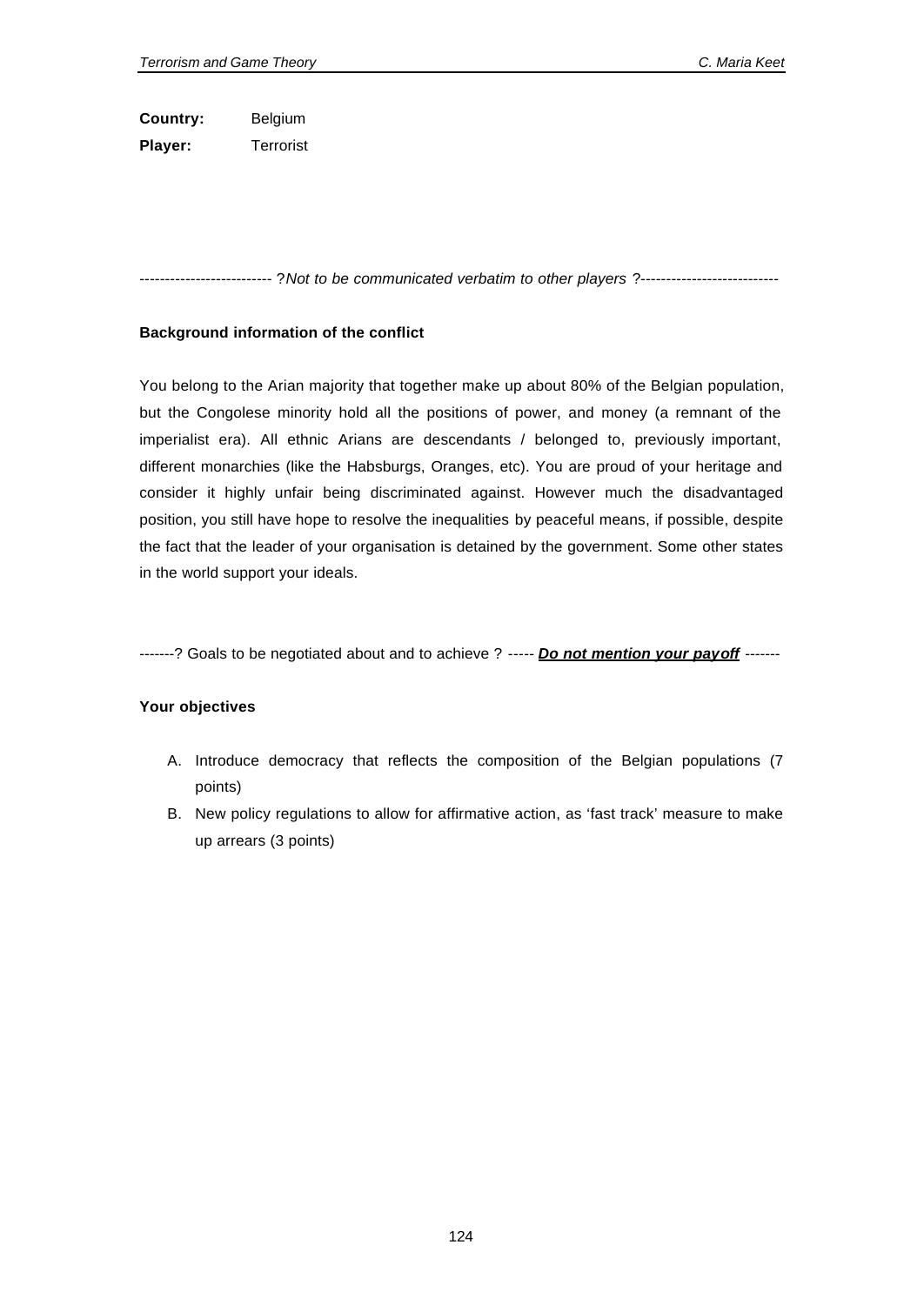**Country:** Belgium **Player:** Terrorist

-------------------------- ?*Not to be communicated verbatim to other players* ?---------------------------

## **Background information of the conflict**

You belong to the Arian majority that together make up about 80% of the Belgian population, but the Congolese minority hold all the positions of power, and money (a remnant of the imperialist era). All ethnic Arians are descendants / belonged to, previously important, different monarchies (like the Habsburgs, Oranges, etc). You are proud of your heritage and consider it highly unfair being discriminated against.

Although Belgium is officially a sovereign state, you consider it is still very much an imperialist system, hence entitled to fight for your right of self-determination. Some other states in the world support your ideals.

-------? Goals to be negotiated about and to achieve ? ----- *Do not mention your payoff* -------

- A. Introduce democracy that not reflects the composition of the Belgian populations, but is ruled by the majority, Arians (6 points)
- B. New policy regulations to allow for affirmative action, as 'fast track' measure to make up arrears (3 points)
- C. Arians should hold the main position of power, regardless if they have the skills: they will learn them soon enough (1 point)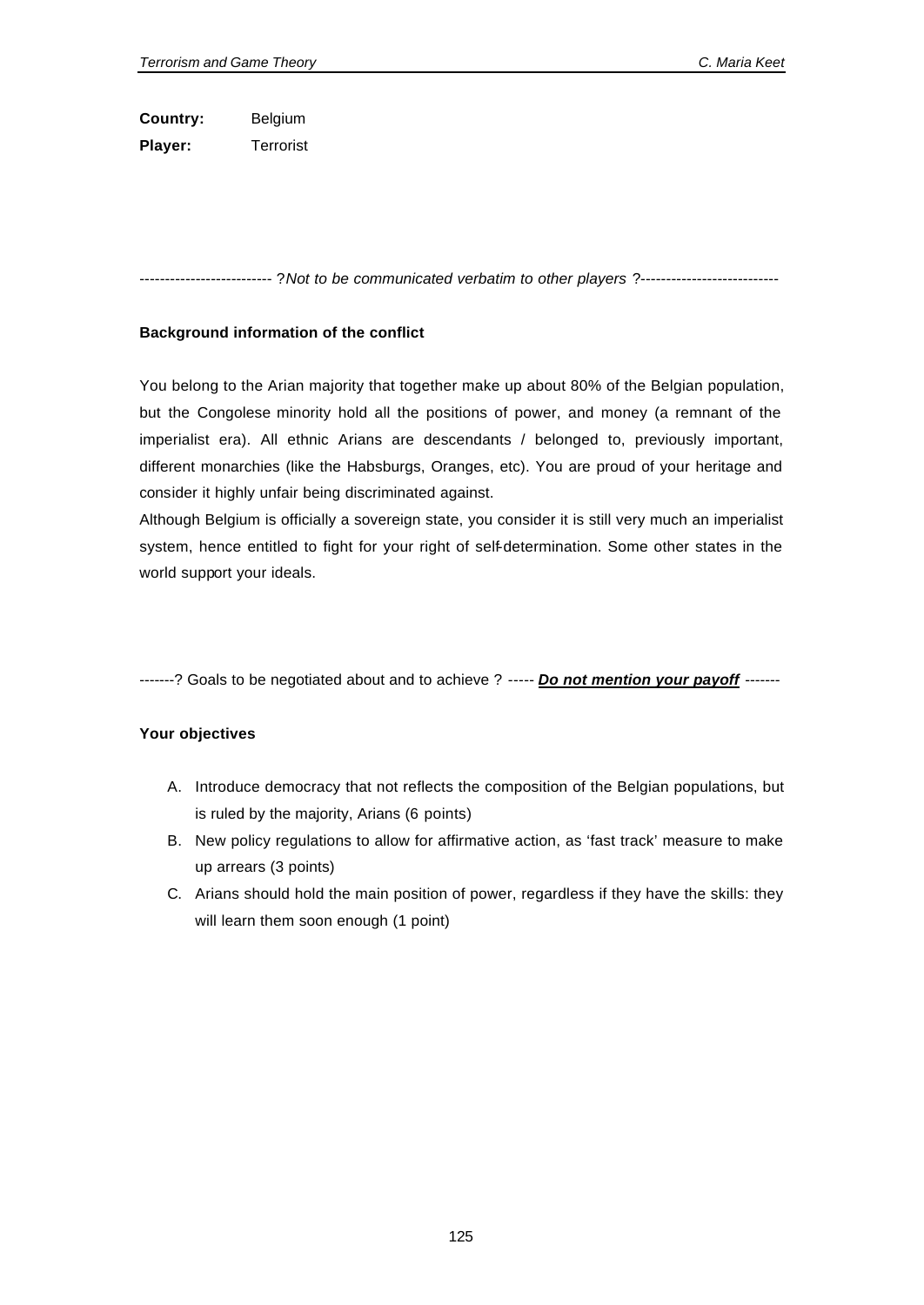**Country:** Zambia **Player:** Government

-------------------------- ?*Not to be communicated verbatim to other players* ?---------------------------

#### **Background information of the conflict**

The country recovered from a civil war and 'non-democracy' of the previous century, and the present democracy is relatively new, but working according to the vast majority of the Zambian people, which is also the impression of other states about your government. However, there is an ethnic minority claiming descent from an ancient culture and insist on having their own state, despite recent trends among neighbouring countries to cooperate tighter. You have tried to be compassionate with their plight, released prisoners (conditionally), allowed, at least for a while, the political wing of the ethnic minority to be included in the country politics (but had to ban them because they were not condemning the terrorist violence), granted self-governance to some extend to the region, but to no avail: the violence did not cease and you're at the end of your patience with them.

-------? Goals to be negotiated about and to achieve ? ----- *Do not mention your payoff* -------

- A. End the violent attacks and killings (6 points)
- B. Allow some decentralised self-governance in the region of the minority, but certainly not separation of the region (4 points)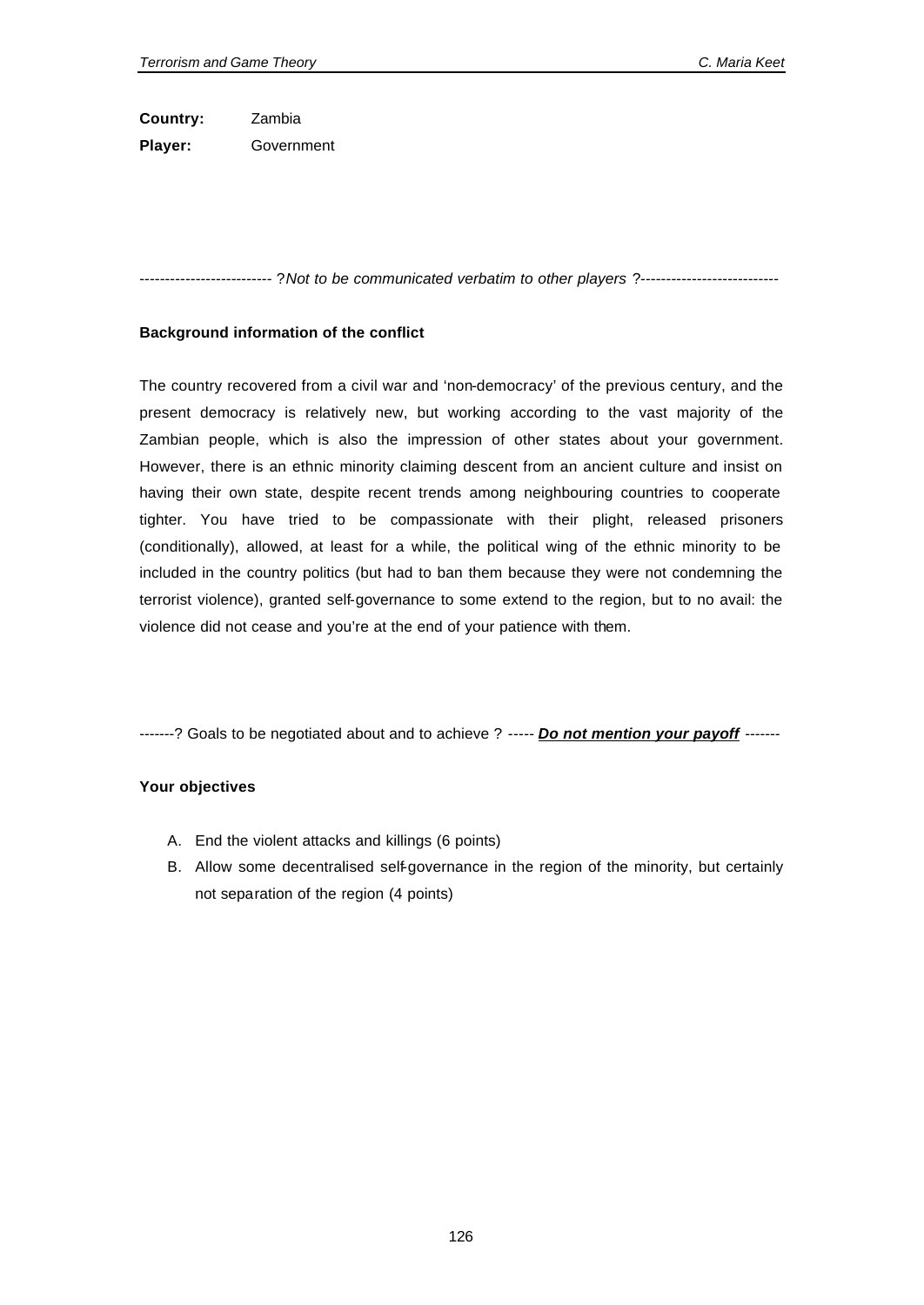**Country:** Zambia **Player:** Terrorist

-------------------------- ?*Not to be communicated verbatim to other players* ?---------------------------

## **Background information of the conflict**

The country recovered from a civil war and 'non-democracy' of the previous century, and the present democracy is relatively new (since the mid 1970s), but you feel 'left out' after establishment of the democratic system in the country, because you wanted a country for the ethnic minority you belong to – its culture dating back for centuries, including having an own distinct language and heritage. You were a member of the, now banned, political wing representing your people in regional as well as national governance, but still think dialogue with the country's government is the preferred way forward.

-------? Goals to be negotiated about and to achieve ? ----- *Do not mention your payoff* -------

- A. An increased level of self-governance compared to the present decentralisation, close to a 'state within a state' (7 points)
- B. Administratively reunited with the other part of your ethnic group, currently residing in a neighbouring country (2 points)
- C. International recognition of your struggle and your heritage/culture (1 point)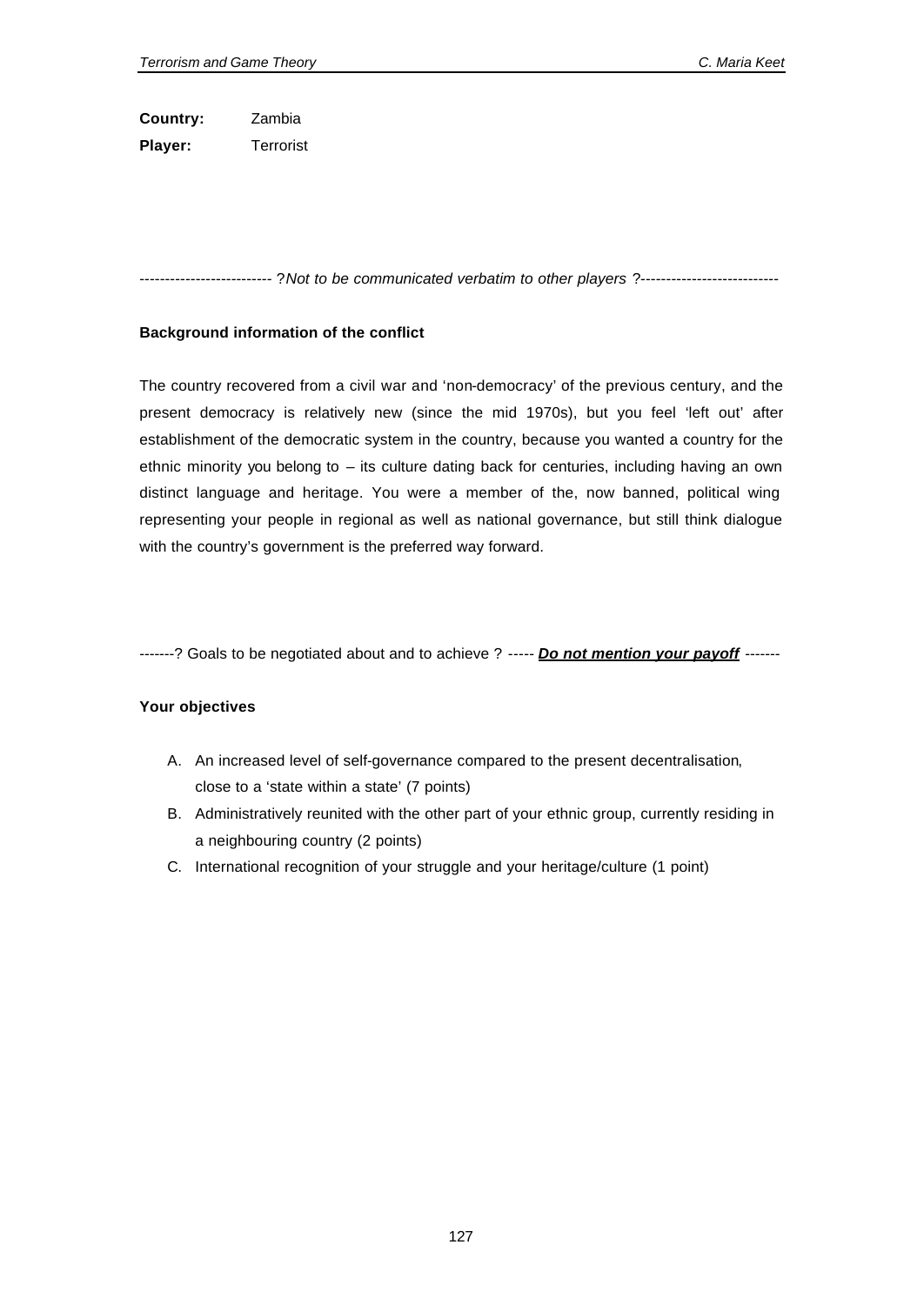**Country:** Zambia **Player:** Terrorist

-------------------------- ?*Not to be communicated verbatim to other players* ?---------------------------

## **Background information of the conflict**

The country recovered from a civil war and 'non-democracy' of the previous century, and the present democracy is relatively new (since the mid 1970s), but you feel 'left out' after establishment of the democratic system in the country, because you wanted a country for the ethnic minority you belong to – its culture dating back for centuries, including having an own distinct language and heritage.

The, recently banned, political wing of the resistance organisation did not (yet) achieve the organisation's goals, and you consider the current government of the country 'terror of the majority in a democracy'. You consider using violence, both targeted and indiscriminate, as a legitimate way to achieve independence.

-------? Goals to be negotiated about and to achieve ? ----- *Do not mention your payoff* -------

- A. An own, separate, country for your ethnic group (6 points)
- B. Reunited with the other part of your ethnic group, currently residing in a neighbouring country (3 points)
- C. Full expression of your cultural heritage (1 point)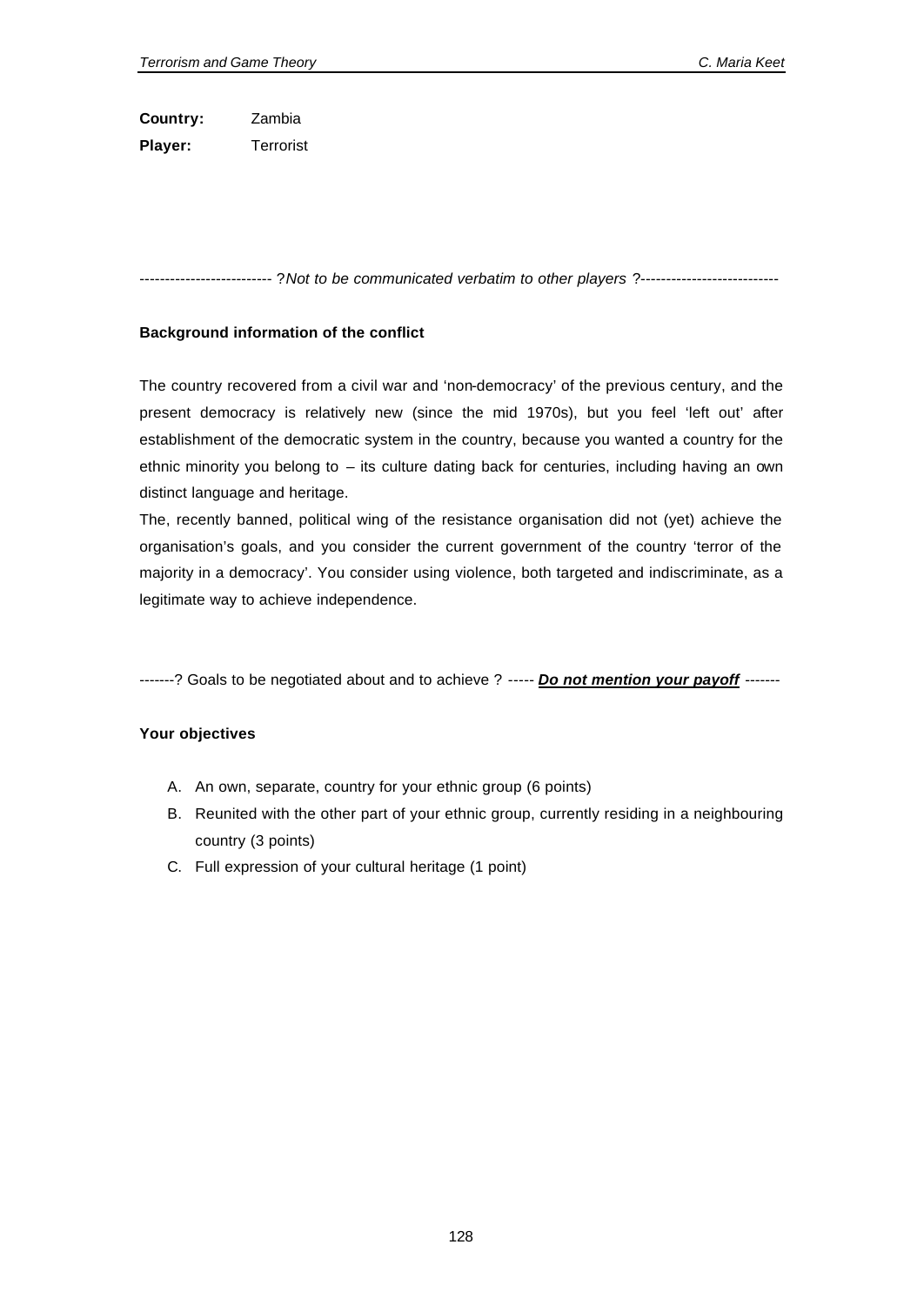**Country:** Canada **Player:** Government

-------------------------- ?*Not to be communicated verbatim to other players* ?---------------------------

#### **Background information of the conflict**

You belong to the democratic government of a Canada, a sovereign country in a region that has utmost significance for historical and religious reasons, but are threatened by another ethnic group who want to claim the same region, though their links are less historical than yours. You managed to chase most of the terrorists out of the country, but they don't let you live in peace and security. As this problem is going on for about half a century, and some family members and friends died because of it all, you do not trust the terrorists for a bit, but are 'persuaded' via additional political and economic support to pretend to negotiate for a peace settlement, but really you want to finish the problem once and for all.

-------? Goals to be negotiated about and to achieve ? ----- *Do not mention your payoff* -------

- A. Eliminate the terrorists, or make sure none will cross the border (7 points)
- B. A concession for lasting peace is to offer the terrorists a small piece of (arid) land (2 points)
- C. Convince the wider community of your rightful cause (1 point)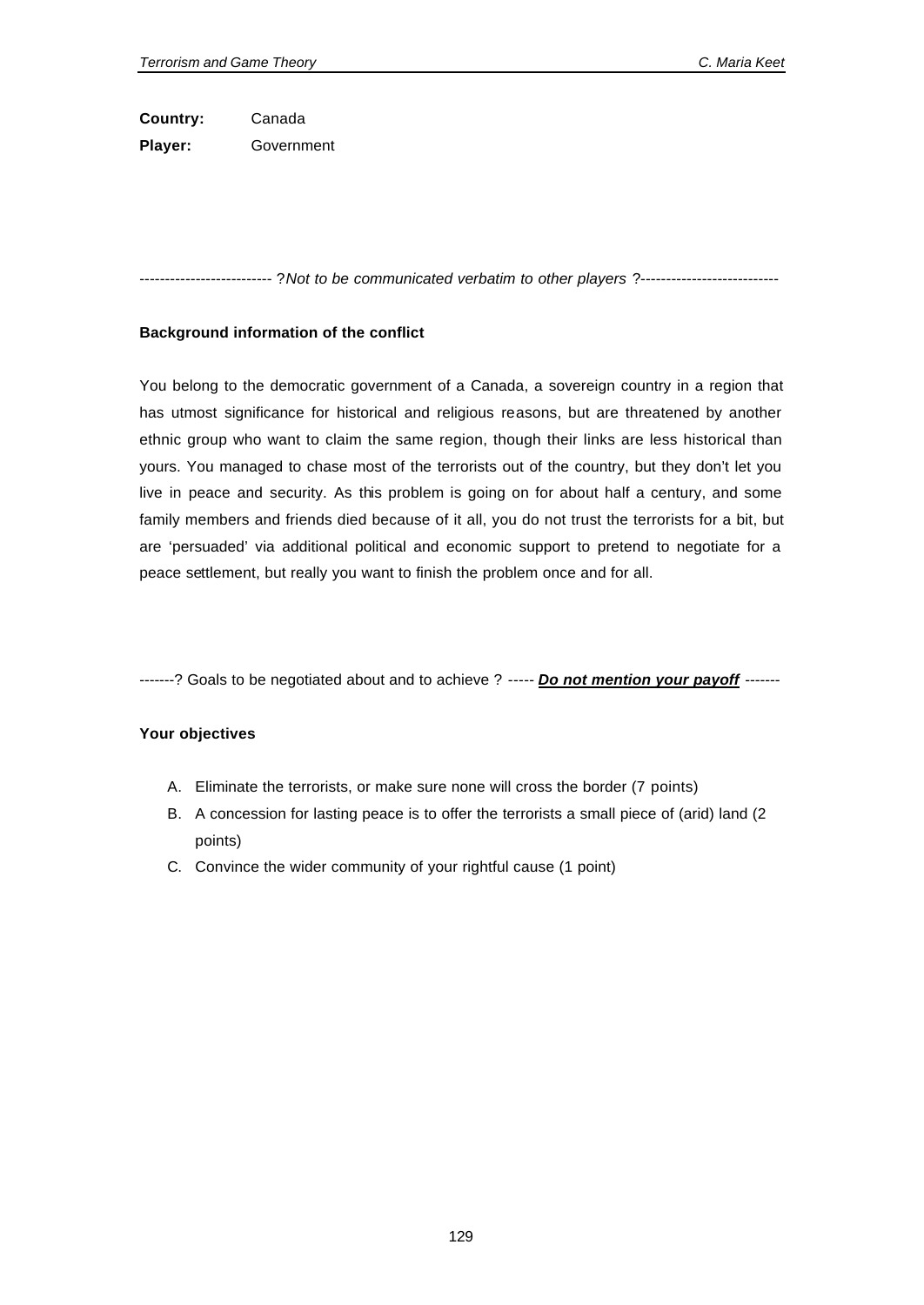**Country:** Canada **Player:** Terrorist

-------------------------- ?*Not to be communicated verbatim to other players* ?---------------------------

## **Background information of the conflict**

Decades ago invaders chased most of your fellow group members from your land, covering Canada (roughly), and the vast majority is now forced to live in refugee camps across the borders in neighbouring states. Both your ethnic group and the invaders claim historical, cultural and ethnic rights on the region and you realise that eventually you have to find a way to leave in peace together. Therefore you want to let diplomacy prevail in achieving a solution, even though you are aware that the Canadian government engages in state terrorism every now and then. International support for your cause is divided, but there are several United Nations resolutions in favour of your goals.

-------? Goals to be negotiated about and to achieve ? ----- *Do not mention your payoff* -------

- A. Reach a peace agreement, including a piece of the territory of Canada (7 points)
- B. Members of your ethnic group who are currently living in Canada must receive full citizen status with equal rights (2 points)
- C. Economic support by the present Canadian government as a form of 'payback' to make up for the losses over the decades (1 point)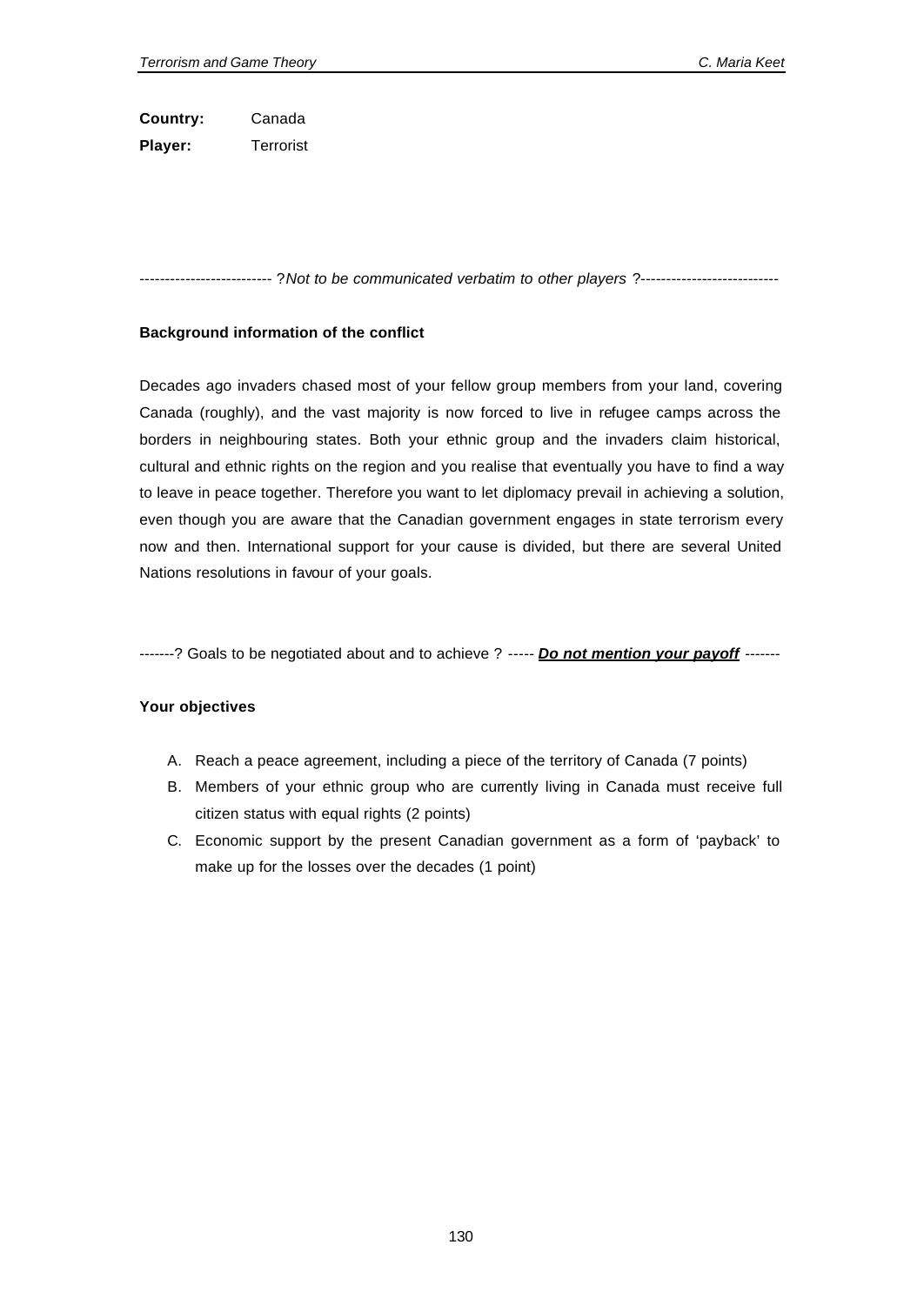**Country:** Canada **Player:** Terrorist

-------------------------- ?*Not to be communicated verbatim to other players* ?---------------------------

## **Background information of the conflict**

Decades ago invaders chased most of your fellow group members from your land, covering Canada (roughly), and the vast majority is now forced to live in appalling refugee camps across the borders in neighbouring states, who do not treat you fair either. Both your ethnic group and the invaders claim historical, cultural and ethnic rights on the region. This problem has been going for too long, and despite international assistance for a 'peace agreement', nothing improves, more precisely, it worsens: more people are being laid off, insufficient money to fund education and health services. If this continues, there is no viable future for you, your family and ethnic group as a whole, therefore direct action may be all that is left to change the course of history. And why not? After all, the Canadian government uses illegitimate force to protect themselves.

-------? Goals to be negotiated about and to achieve ? ----- *Do not mention your payoff* -------

- A. A piece of land that you can call your own (6 point)
- B. A return of refugees to their homeland (3 points)
- C. Economic support by the present Canadian government as a form of 'payback' to make up for the losses over the decades (1 point)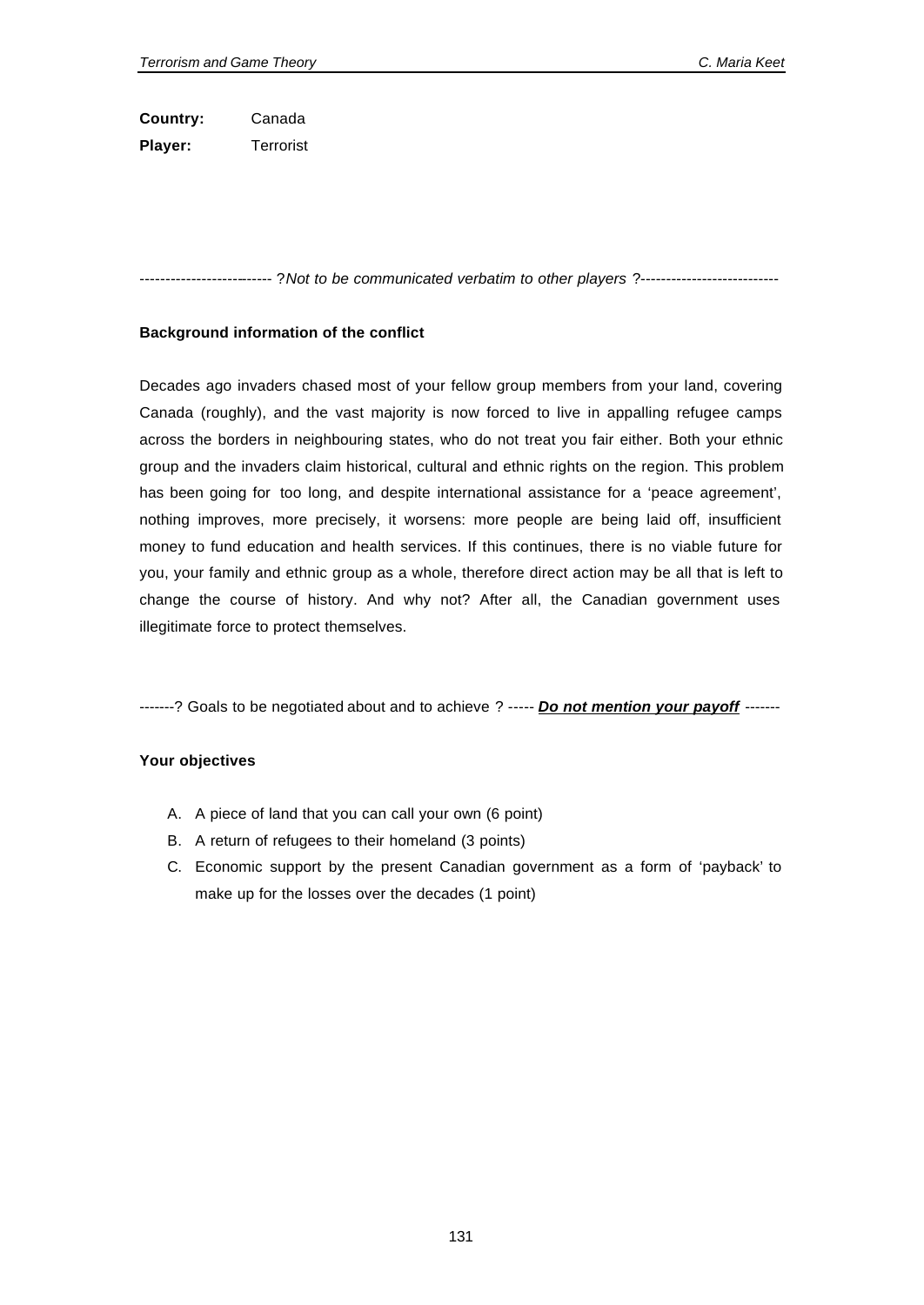**Country:** Paraguay **Player:** Government

-------------------------- ?*Not to be communicated verbatim to other players* ?---------------------------

## **Background information of the conflict**

You are from the government of the United States of Europe and *opposing* the Paraguayan government, who is harbouring and supporting terrorists and its ties are too close to its large neighbouring country Brazil, a terrorist state as well. Terrorism cannot be condoned for any reason. You are aware that Uruguay occupies a little part of Paraguayan territory, but according to the United Nations, it belongs to Brazil, not Paraguay, and besides, Uruguay has the right to establish a buffer zone against terrorists for their own right for security. Pretend you prefer diplomacy, but you know, and they know, that you have the, proven, military might to back-up your demands.

-------? Goals to be negotiated about and to achieve ? ----- *Do not mention your payoff* -------

- A. Cease terrorist activities (6 points)
- B. Economic liberalisation (2 points)
- C. Paraguay must implement a parliamentary democracy (2 points)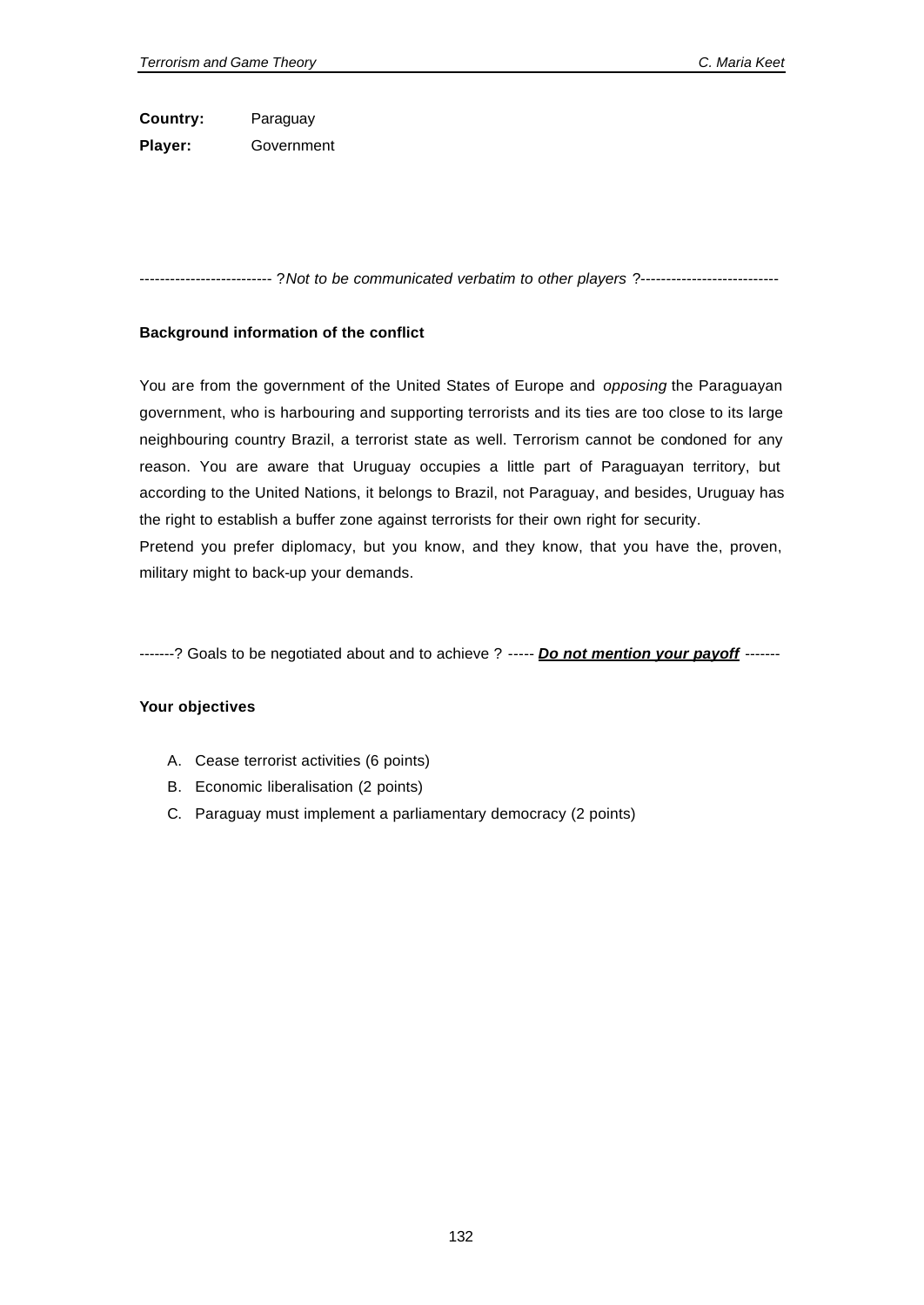**Country:** Paraguay **Player:** Terrorist

-------------------------- ?*Not to be communicated verbatim to other players* ?---------------------------

#### **Background information of the conflict**

Your government represents a delicate balance of feudalist leaders representing the main sects in the country, though in reality, a large neighbouring country, Brazil, is pulling the strings. All involved know this, but this situation is preferable over yet another civil war. One party in government is also taking part in armed struggle against the capitalist imperialists, Uruguay backed by the United States of Europe, who occupy a small area of your sovereign territory, which is condoned and/or supported by your own government and that of Brazil, to dissatisfaction of Uruguay, and more importantly, superpower capitalists USE. However, being in politics, you prefer a resolution of the conflict by peaceful means.

-------? Goals to be negotiated about and to achieve ? ----- *Do not mention your payoff* -------

- A. An end to the foreign occupation (5 points)
- B. Maintain the composition of the present government (3 points)
- C. Economic liberalisation (2 points)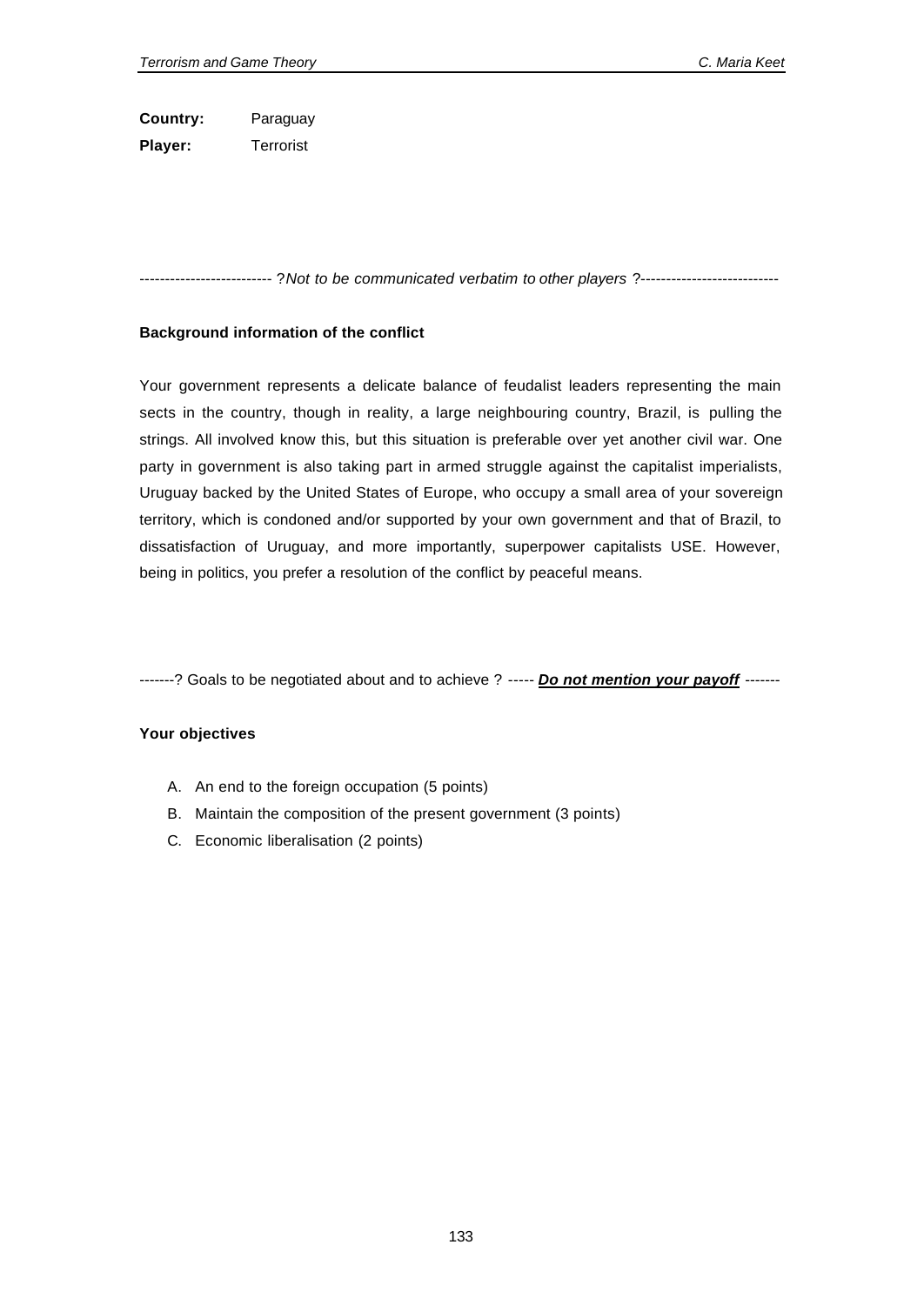**Country:** Paraguay **Player:** Terrorist

-------------------------- ?*Not to be communicated verbatim to other players* ?---------------------------

## **Background information of the conflict**

The terrorist group you are a member of receives widespread support within the region, largely as a result of the armed struggle against the invader Uruguay (who is heavily backed by capitalist superpower United States of Europe), because you liberated (using violence) the south of the country from this occupation, though the USE still occupy a small fraction of the sovereign territory of Paraguay. You know that officially the government of Paraguay is supposed not to support your cause, but you know they do. Furthermore, you are aware that the government is not quite wholly democratic, but largely influenced by the large neighbouring state Brazil.

Because of previous successes achieved through violence, you intend to continue to use this as a means to achieve your goals.

-------? Goals to be negotiated about and to achieve ? ----- *Do not mention your payoff* -------

- A. An end to the foreign occupation (7 points)
- B. Larger representation of your sect within the government (2 points)
- C. Less influence of Brazil (1 point)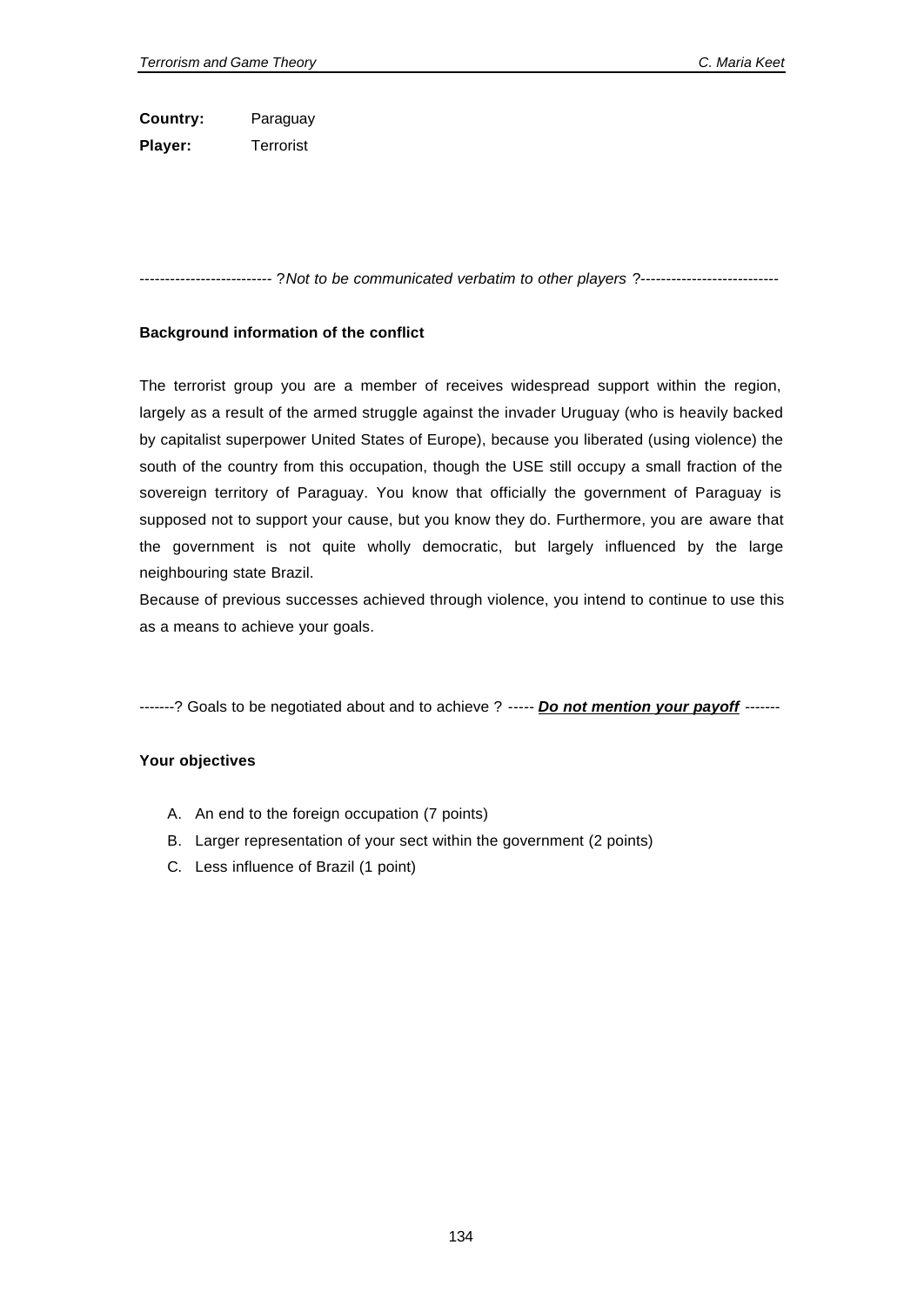# *Appendix D-3: Payoffs*

## **Yemen**

Possible outcomes regarding the objectives of the payers representing Yemen, where g is the government, t1 the moderate terrorist and t2 the violent terrorist. Each player's maximum is a payoff of 10, thus the theoretical upper limit of a game is 30 and minimum 0 if none of the objectives are met. Realistically, the objectives allow for a best outcome with an agreement between g and t1 or t1 and t2, i.e. a maximum payoff of 20.

# **Bangladesh**

Maximum 30, minus 3 of socialist versus liberal, can achieve an agreement between t1 and g

# **Belgium**

T1 and t2 are likely to cooperate, thus a practicable maximum of 20.

# **Zambia**

Cooperation between t1 and g most likely, plus possibly an extra 2 for 'cultural heritage'.

## **Canada**

T1 and t2 are likely to cooperate, plus 2 by the government if they agree on a peace deal involving all players, thus a practicable maximum of 22.

# **Paraguay**

The author does devise a clear strategy for this game, and would have been played either in a second round, or at a later date as it requires medium to experienced players.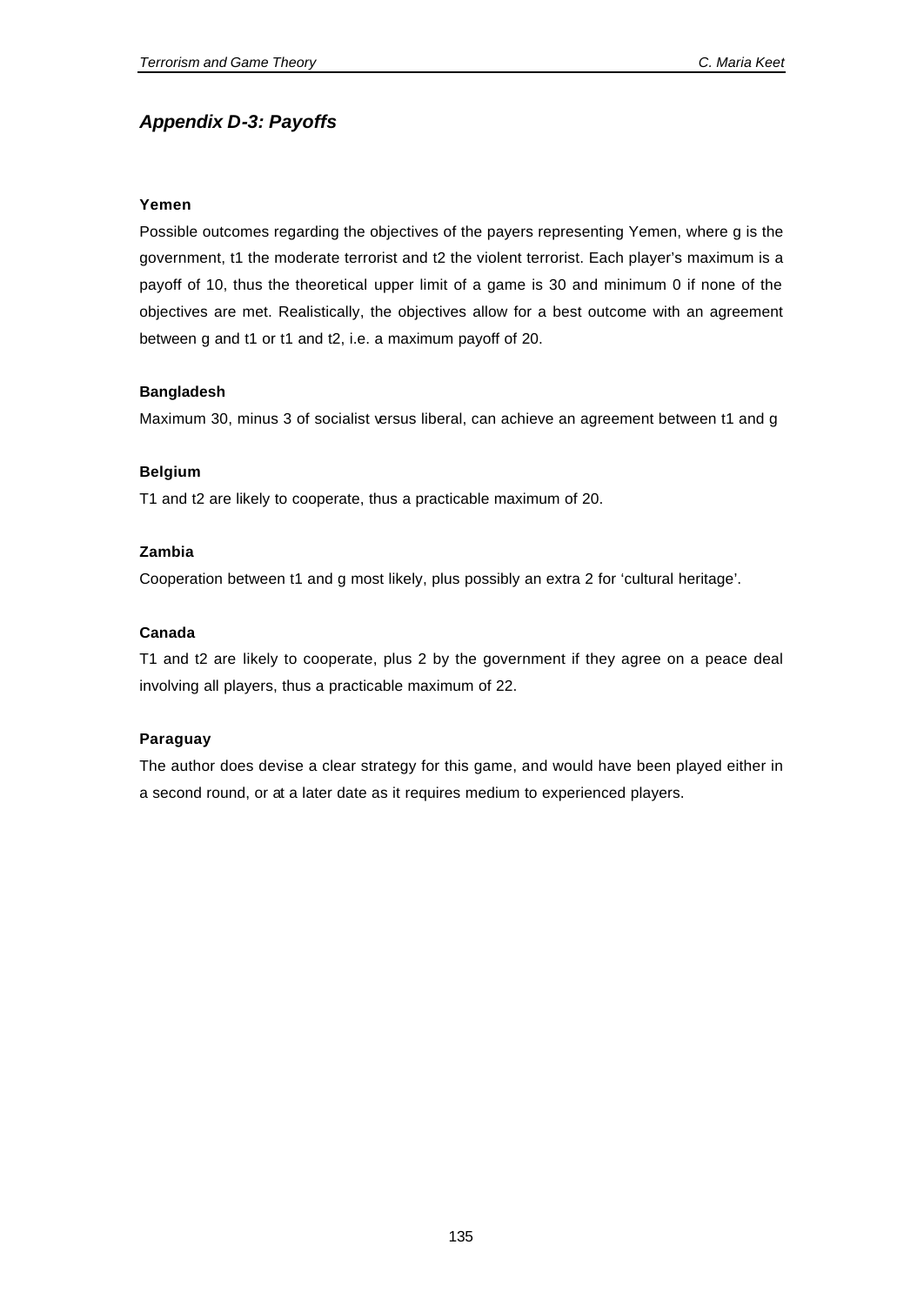# *Appendix D-4: Media*

# **Independent Media Briefings**

#### *Briefing 1*

Amnesty International reports human rights violations in Canada, perpetrated by the government. Violations include various methods of torture, incarceration without trial and killings.

#### *Briefing 2*

The United Nations agree on a resolution announcing the 'war on drugs', as a first step to cooperate between governments of all nations to counter the narcotics 'enterprises'.

#### *Briefing 3*

The United Nations re-iterate the right of self-determination and independence for peoples, as well as the validity of the Declaration of Human Rights and democratic values.

#### *Briefing 4*

A major biological disaster occurred in Washington DC, United States of America. It is believed that the infection of the water supply system with deadly *E coli* bacteria is the work of a terrorist organisation, but as of yet the attack has not been claimed. Hospitals are flooded with infected people; it is believed that at least 2000 people will die within this week. Americans in other major cities fear the worst, bottled water ran out of supply and many people have to resort to medieval practice: drinking beer instead of water.

#### *Briefing 5*

Rumours point to Belgium, because of the US support for the Congolese minority, or Bangladesh, as the poor Bangladeshi are apparently highly dissatisfied with their government's 'sell out' of the country's assets to US multinationals.

#### *Briefing 6*

Central Africa and the European Union announce their bi-lateral agreement in trade and development.

#### *Briefing 7*

MERCOSUR advocates closer cooperation between all South American countries, working towards a political union on the continent.

#### *Briefing 8*

A depot with a large amount of pipe bombs, traditionally developed and used by Japanese terrorists, is found in Italy.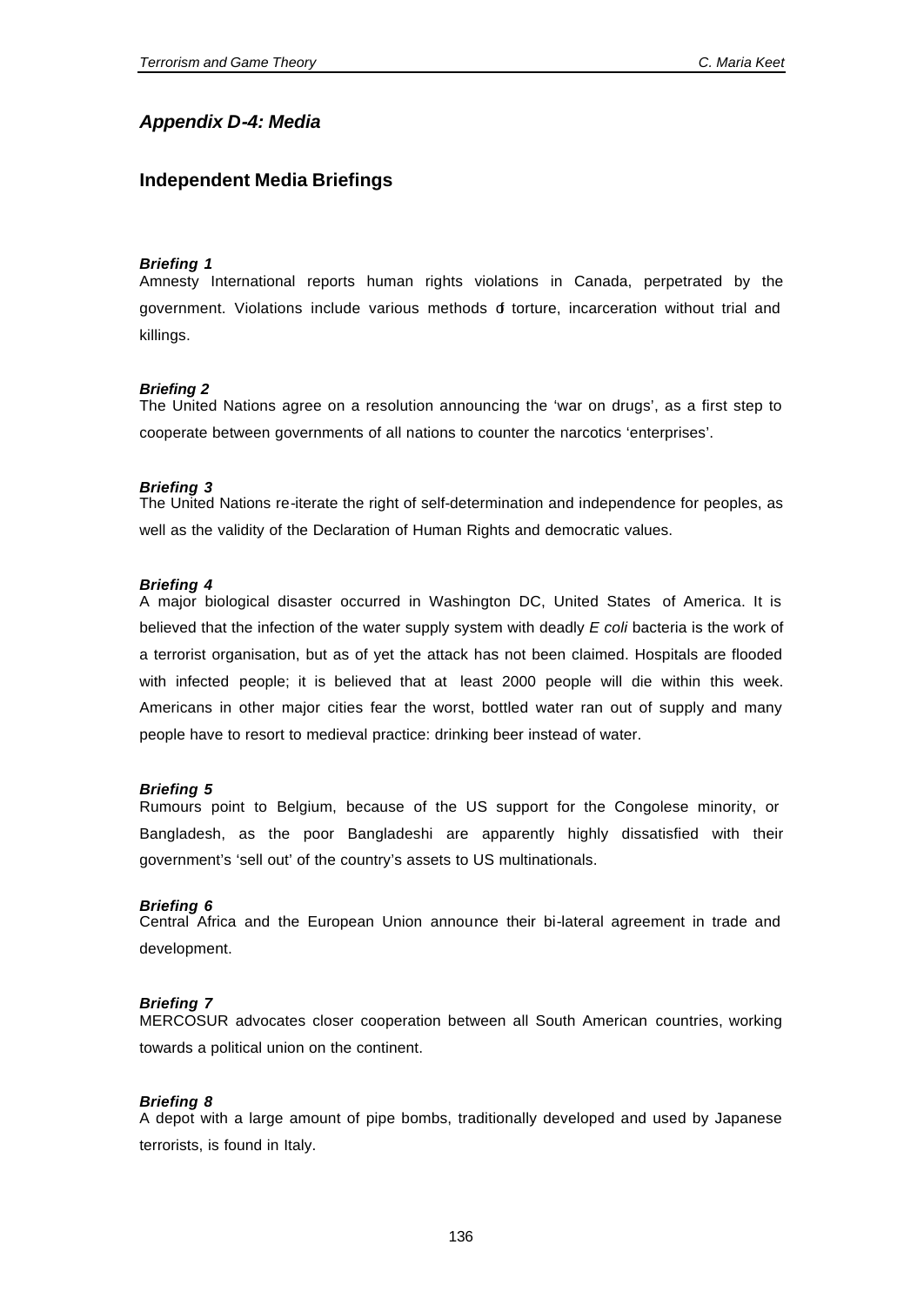# *Briefing 9*

Network congestion and server failure of major European Internet websites caused severe disruption. The first political finger pointing is towards blaming the Japanese or the highly educated Jamaicans, but the investigators "keep an open mind" about it all.

# *Briefing 10*

The United Nations Security Council is in disarray about the Hungarian crisis, who are supposedly not only harbouring terrorists, but also actively supporting them. Though only when apparently these terrorists are against the USA, USE or USME.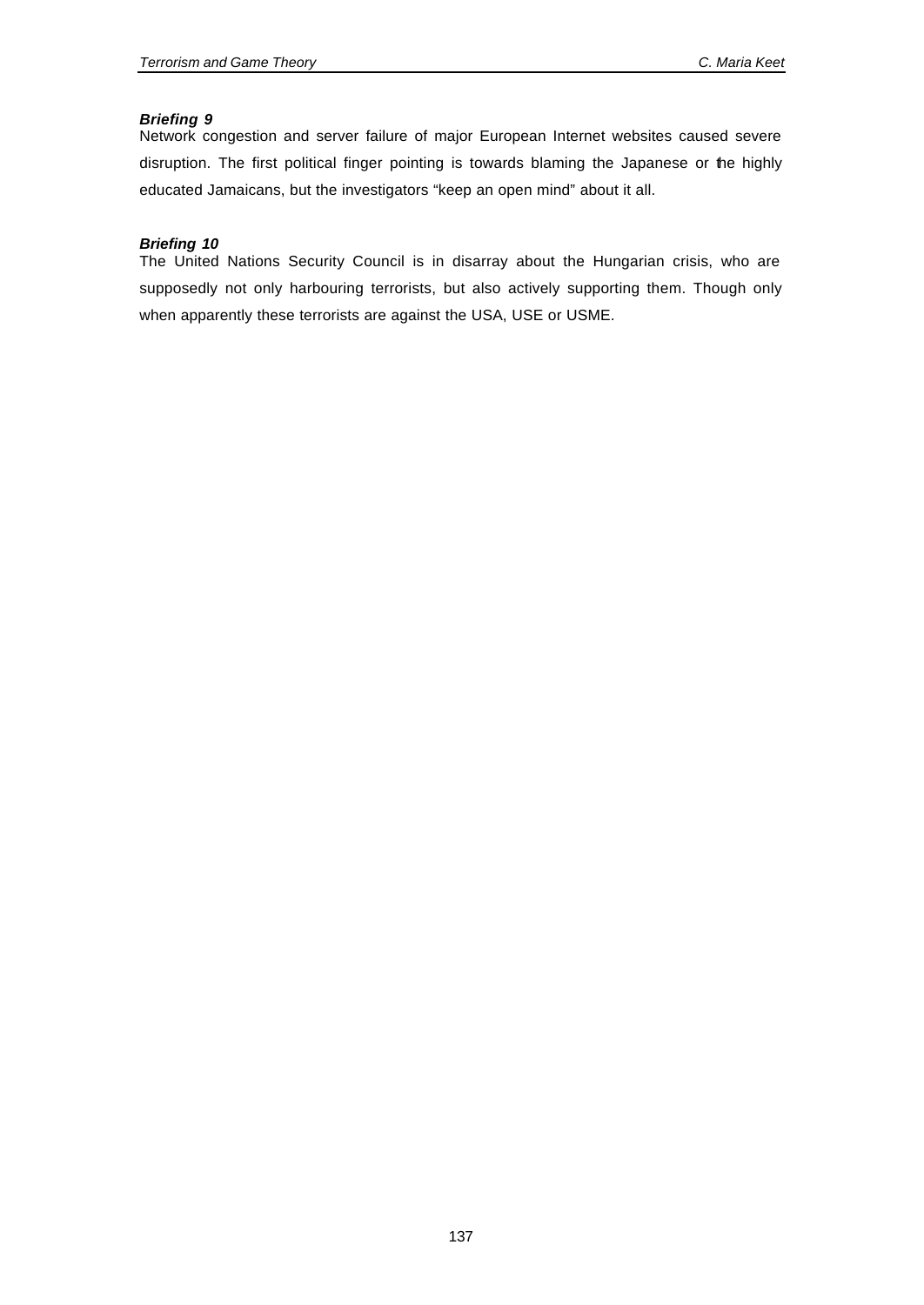# *Appendix D-5: Questionnaire*

# **Evaluation questionnaire**

| Role: government / [moderate / non-moderate] terrorist                                   |
|------------------------------------------------------------------------------------------|
|                                                                                          |
| 1. What is your opinion on the negotiation process?                                      |
|                                                                                          |
|                                                                                          |
| 2. Which faction did annoy you the most? Why?                                            |
|                                                                                          |
|                                                                                          |
| 3. Did you make use of the media service to launch an event?                             |
|                                                                                          |
| 4. If you answered with "yes" to question 3, how often, and why?                         |
|                                                                                          |
|                                                                                          |
|                                                                                          |
| 5. Was there a media event that made you change your strategy? If "yes", which event(s)? |
|                                                                                          |
|                                                                                          |
| 6. Did you form a coalition at one stage during the game? If yes, with whom?             |
|                                                                                          |
|                                                                                          |
| 7. What options of the game did you miss, if any?                                        |
|                                                                                          |
|                                                                                          |
| 8. Is there anything you would have done differently if you could do this game again?    |
|                                                                                          |
|                                                                                          |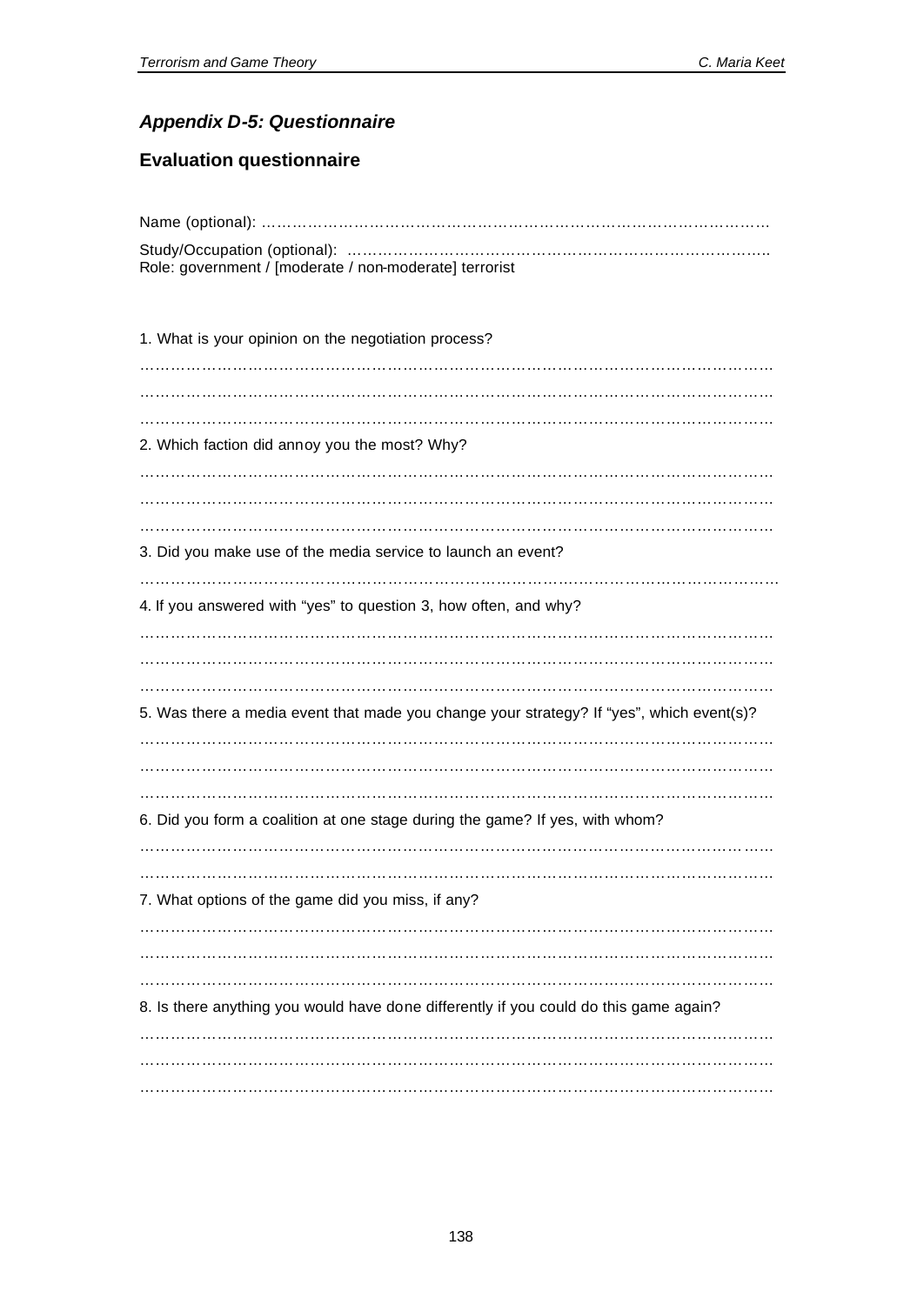# *Appendix D-6: Results*

## *Gaming experiment results (8 and 15 May 2003)*

 $G =$  government;  $TI =$  moderate terrorist;  $T2 =$  violent terrorist

# **Basic data participants**

| First game:              | Canada, based on Palestine/Israel conflict                  |  |  |  |  |  |
|--------------------------|-------------------------------------------------------------|--|--|--|--|--|
| Participants:            | 3                                                           |  |  |  |  |  |
| Background participants: | Postgraduates in politics, Department of Government &       |  |  |  |  |  |
|                          | Society University of Limerick, Ireland, and members of the |  |  |  |  |  |
|                          | Irish Peace Society.                                        |  |  |  |  |  |
| Time game:               | 45 minutes                                                  |  |  |  |  |  |
| Second game:             | Zambia, based on Spain/ETA/Batasuna                         |  |  |  |  |  |
| Participants:            | 3                                                           |  |  |  |  |  |
| Background participants: | Postgraduates in politics, Department of Government &       |  |  |  |  |  |
|                          | Society University of Limerick, Ireland, and members of the |  |  |  |  |  |
|                          | Irish Peace Society.                                        |  |  |  |  |  |
| Additional note:         | G was T1 in game 1, T1 was T2 in game 1 and T2 was G in     |  |  |  |  |  |
|                          | game 1.                                                     |  |  |  |  |  |
| Time game:               | 15 minutes                                                  |  |  |  |  |  |
| Third game:              | Jamaica, based on Narodnaya Volya/Russian revolution        |  |  |  |  |  |
| Participants:            | 3                                                           |  |  |  |  |  |
| Background participants: | Postgraduate in politics, undergraduates in Material &      |  |  |  |  |  |
|                          | Engineering and Music & Dance. All are students at the      |  |  |  |  |  |
|                          | University of Limerick, Ireland.                            |  |  |  |  |  |
| Additional note:         | TI was a player in game 1 and game 2, $T2$ and $G$ were new |  |  |  |  |  |
|                          | players.                                                    |  |  |  |  |  |
| Time game:               | 38 minutes                                                  |  |  |  |  |  |

### **Relative importance and influence of the players**

The tables below present the relative importance and influence in the negotiation process of other players compared with oneself.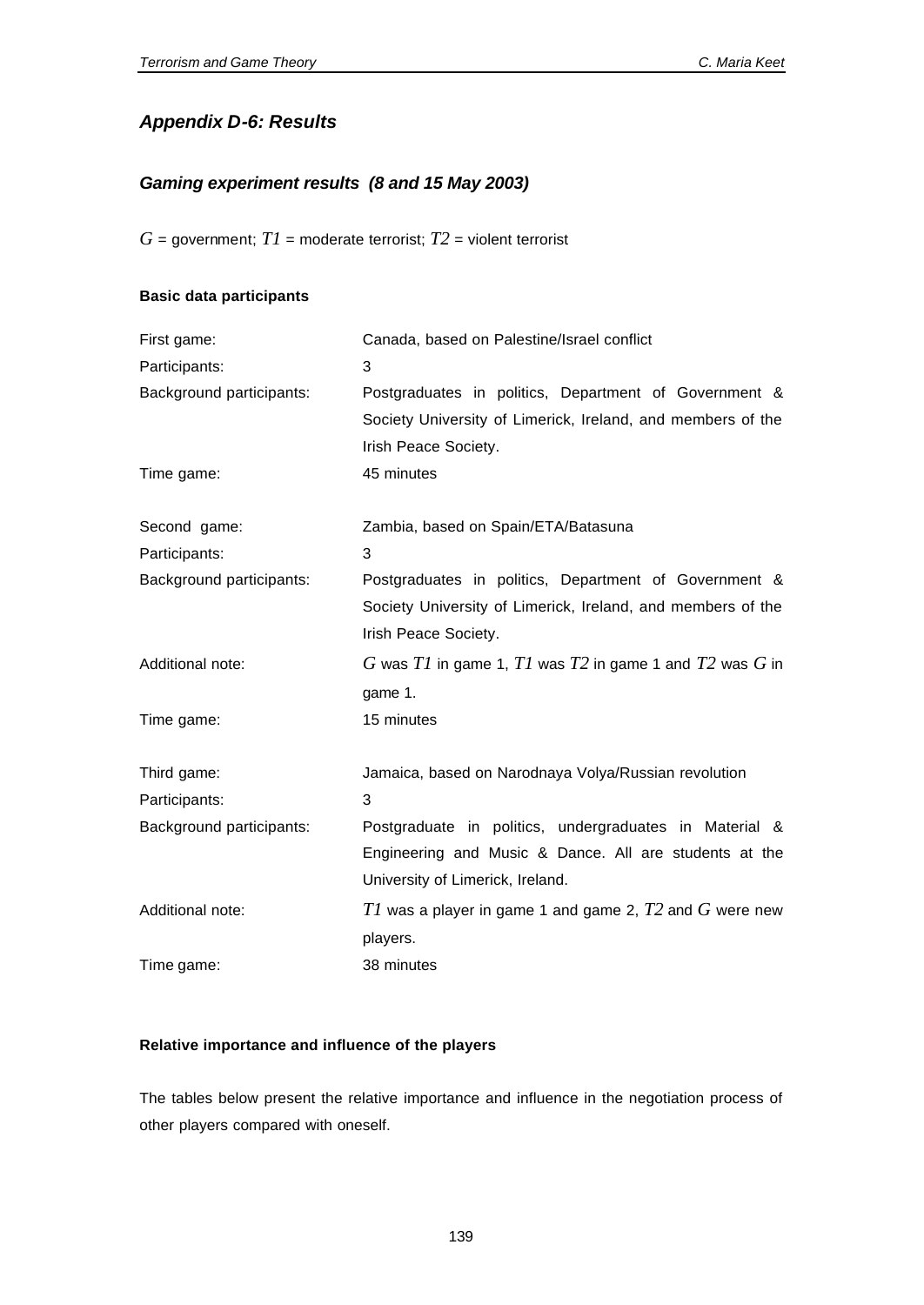Idem *T1* relative to *G* and *T2*

What *G* thinks of itself, relative to *T1* and *T2*

| $\overline{g}$ | start    | mid         | end | start                         | mid | lend            |
|----------------|----------|-------------|-----|-------------------------------|-----|-----------------|
|                |          | importance  |     | influence during negotiations |     |                 |
| <u>g</u>       | 90       | 90          | 90  | 90                            | 90  | 90              |
| t1             | $\Omega$ | $\mathbf 0$ | 0   | 5                             | 0   | 0               |
| t2             | 10       | 10          | 10  | 5                             | 10  | 10              |
|                |          |             |     |                               |     |                 |
| $1$            | start    | mid         | end | start                         | mid | lend<br>$\circ$ |
|                |          | importance  |     | influence                     |     |                 |
| <u>ପ</u>       | 50       | 50          | 70  | 50                            | 50  | 70              |
| lt1            | 30       | 0           | 0   | 10                            | 0   | 0               |
| t2             | 20       | 50          | 30  | 40                            | 50  | 30              |
| t2             | start    | mid         | end | start                         | mid | lend            |
|                |          | importance  |     | influence                     |     |                 |
| <u>ପ</u>       | 50       | 50          | 0   | 45                            | 50  | U               |
| $1$            | 0        | 0           | 0   | 10                            | 0   | U               |
| t2             | 50       | 50          | 100 | 45                            | 50  | 100             |

*Table D-6.1. Canada, 8-5-2003.*

*Note: T2 allocated 0 to the T1 and G because she was convinced that the nukes deployed by G killed both G and T1 – not herself (but see note at questionnaire); likewise, G considered to have 'won' the game because of the elimination of the terrorists, especially T1, because of the bombs and nukes he deployed, though T1 and T2 contested being killed by either the bombs or the nukes.* 

| g        | <b>start</b> | mid         | end | start                         | lmid | end  |  |
|----------|--------------|-------------|-----|-------------------------------|------|------|--|
|          | importance   |             |     | influence during negotiations |      |      |  |
| <u>ପ</u> | 30           | 20          | 20  | 30                            | 10   | 30   |  |
| t1       | 30           | 40          | 60  | 40                            | 50   | 60   |  |
| t2       | 40           | 40          | 20  | 30                            | 40   | 10   |  |
| t1       | start        | mid         | end | start                         | mid  | lend |  |
|          | importance   |             |     | influence                     |      |      |  |
| g        | 50           | $\mathbf 0$ | 0   | 50                            | 10   | 0    |  |
| t1       | 50           | 80          | 100 | 50                            | 80   | 100  |  |
| t2       | 0            | 20          | 0   | 0                             | 10   | 0    |  |
| t2       | start        | mid         | end | start                         | mid  | end  |  |
|          | importance   |             |     | influence                     |      |      |  |
| <u>g</u> | 50           | 33          | 50  | 50                            | 33   | 50   |  |
| t1       | 25           | 33          | 50  | 25                            | 33   | 25   |  |
| t2       | 25           | 33          | 0   | 25                            | 33   | 25   |  |

*Table D-6.2. Zambia, 8-5-2003.*

*Note: G and T1 verbally agreed on a peace agreement near the end of the game.*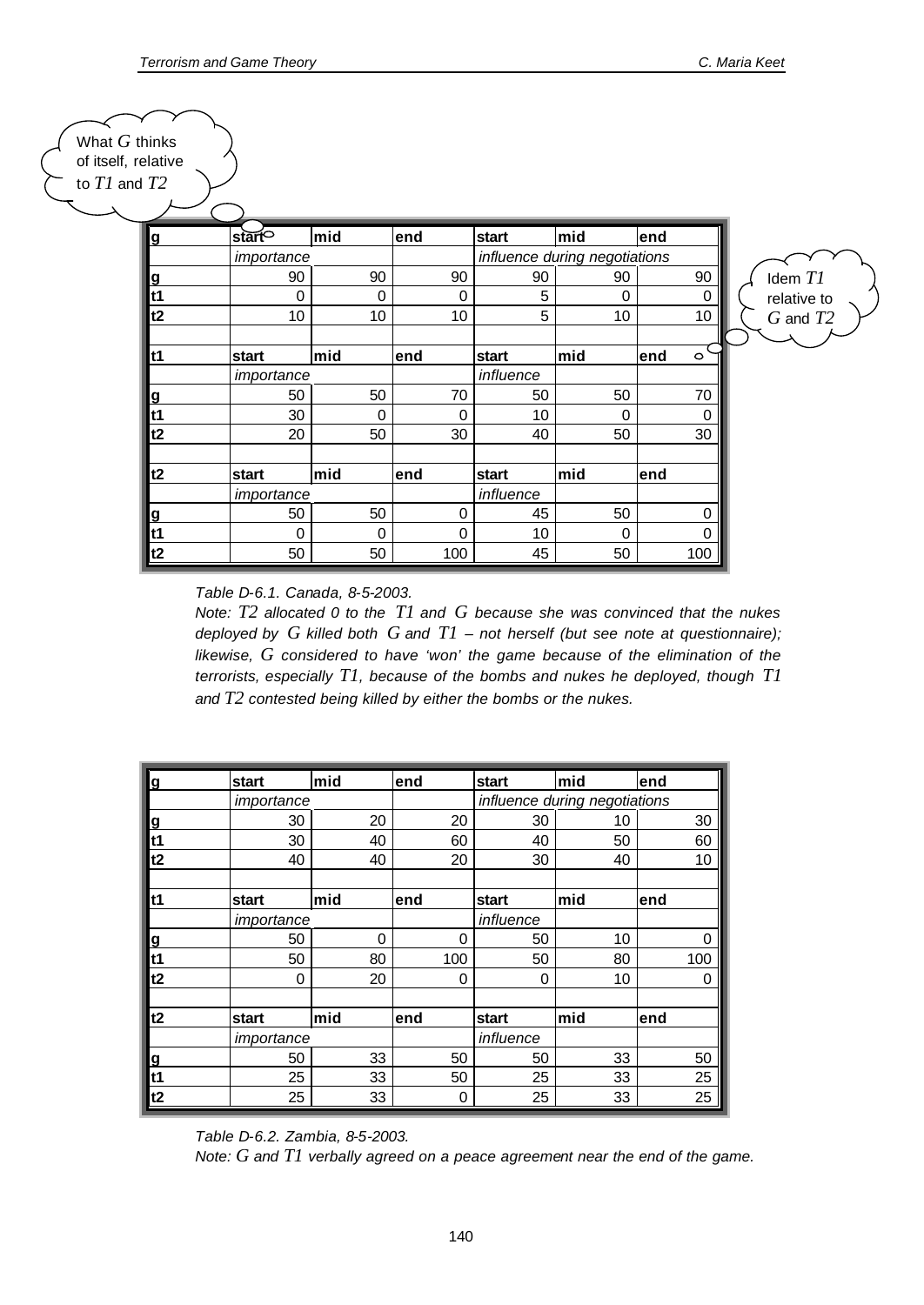

*Figure D-6.1.*  $G =$  governments;  $T1 =$  moderate terrorist;  $T2 =$  violent terrorist;  $gs =$ *allocations given by g to the different players at the start of the game; g-m = idem, but during half-time; g-e = idem, at the end of the game. Example: the first bar at the lefthand side represents the importance G allocated to herself at the start of the game.*



*Figure D-6.2. G = governments; T1 = moderate terrorist; T2 = violent terrorist; g-s = allocations given by g to the different players at the start of the game; g-m = idem, but during half-time; g-e = idem, at the end of the game. Example: the last bar at the right-hand side represents the influence on the negotiation process T2 allocated to himself at the end of the game.*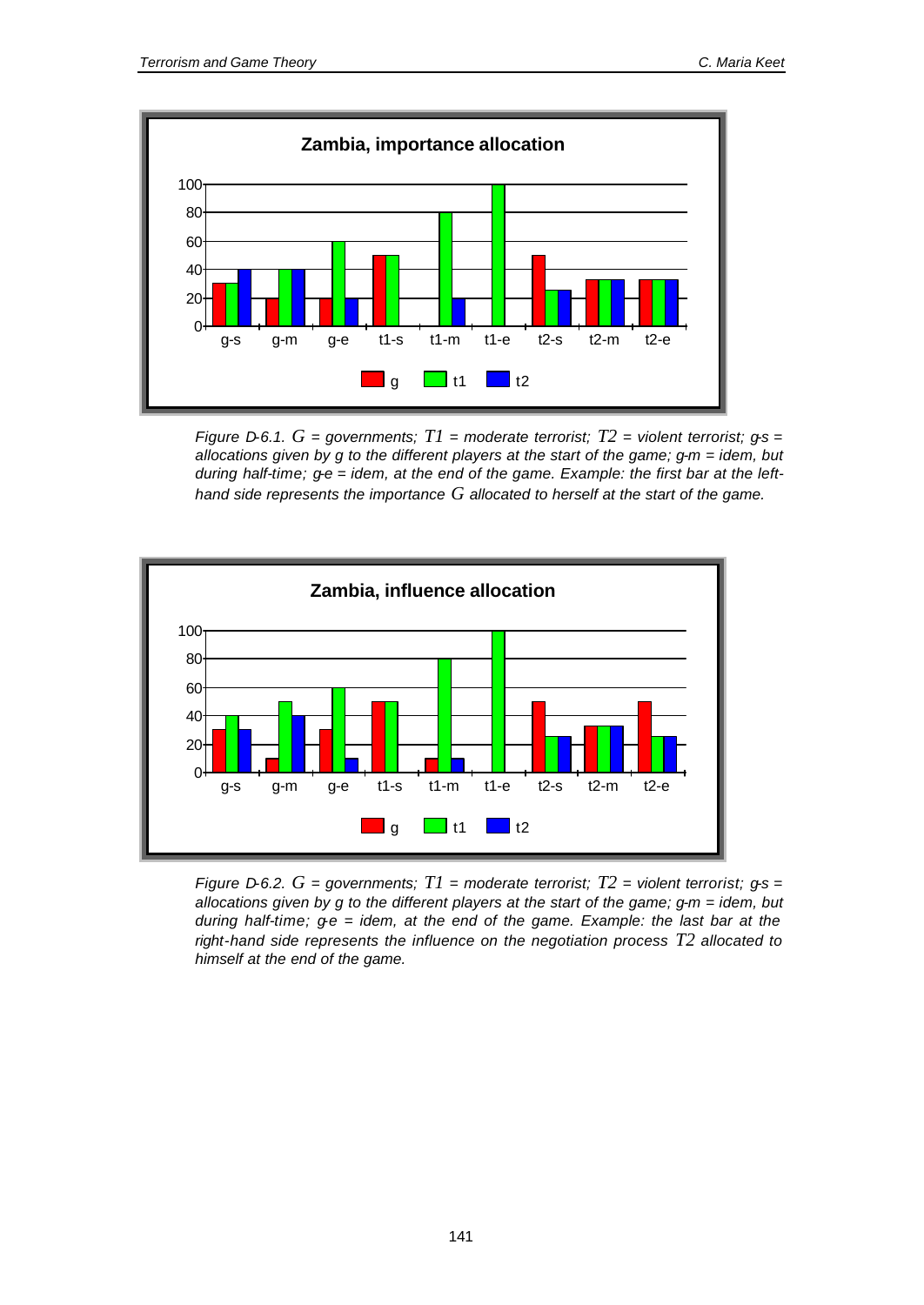| <u>g</u>       | start      | mid      | end | start                         | mid | end |
|----------------|------------|----------|-----|-------------------------------|-----|-----|
|                | importance |          |     | influence during negotiations |     |     |
| <u>g</u>       | 70         | 50       | 80  | 90                            | 60  | 60  |
| t1             | 20         | 20       | 10  | 5                             | 20  | 30  |
| t2             | 10         | 30       | 10  | 5                             | 20  | 10  |
|                |            |          |     |                               |     |     |
| t1             | start      | $ $ mid  | end | start                         | mid | end |
|                | importance |          |     | influence                     |     |     |
| $\overline{g}$ | 30         | 33       | 20  | 40                            | 10  | 5   |
| t1             | 40         | 33       | 50  | 30                            | 60  | 60  |
| t2             | 30         | 33       | 30  | 30                            | 30  | 35  |
|                |            |          |     |                               |     |     |
| t2             | start      | mid      | end | start                         | mid | end |
|                | importance |          |     | influence                     |     |     |
| g              | 0          | $\Omega$ | 30  | 33                            | 15  | 40  |
| t1             | 25         | 40       | 10  | 33                            | 70  | 10  |
| t2             | 75         | 60       | 60  | 33                            | 15  | 50  |

*Table D-6.3. Jamaica, 15-5-2003.*

#### **Questionnaire responses after Game 1 and Game 3**

## Game 1

*1. What is your opinion on the negotiation process?*

*G*: primitive – men in suits or men in lion cloths…. Same game

*T1*: useless – no winner, violence was the only "negotiating"- language

*T2*: when dealing with such a TERRORIST (the government) no negotiation is possible. Perhaps with a change of government progress could be made. Our day will come.

### *2. Which faction did annoy you the most? Why?*

- *G*: moderate terrorists not whining enough
- *T1*: government there was no negotiation at all, government was clear before game started
- *T2*: Moderate terrorists no conviction for the cause. ? of the '?' as far as I'm concerned.
- *3. Did you make use of the media service to launch an event?*
- *G*: yes
- *T1*: yes
- *T2*: yes, on several occasions
- *4. If you answered with "yes" to question 3, how often, and why?*
- *G*: positioning for negotiations. Several times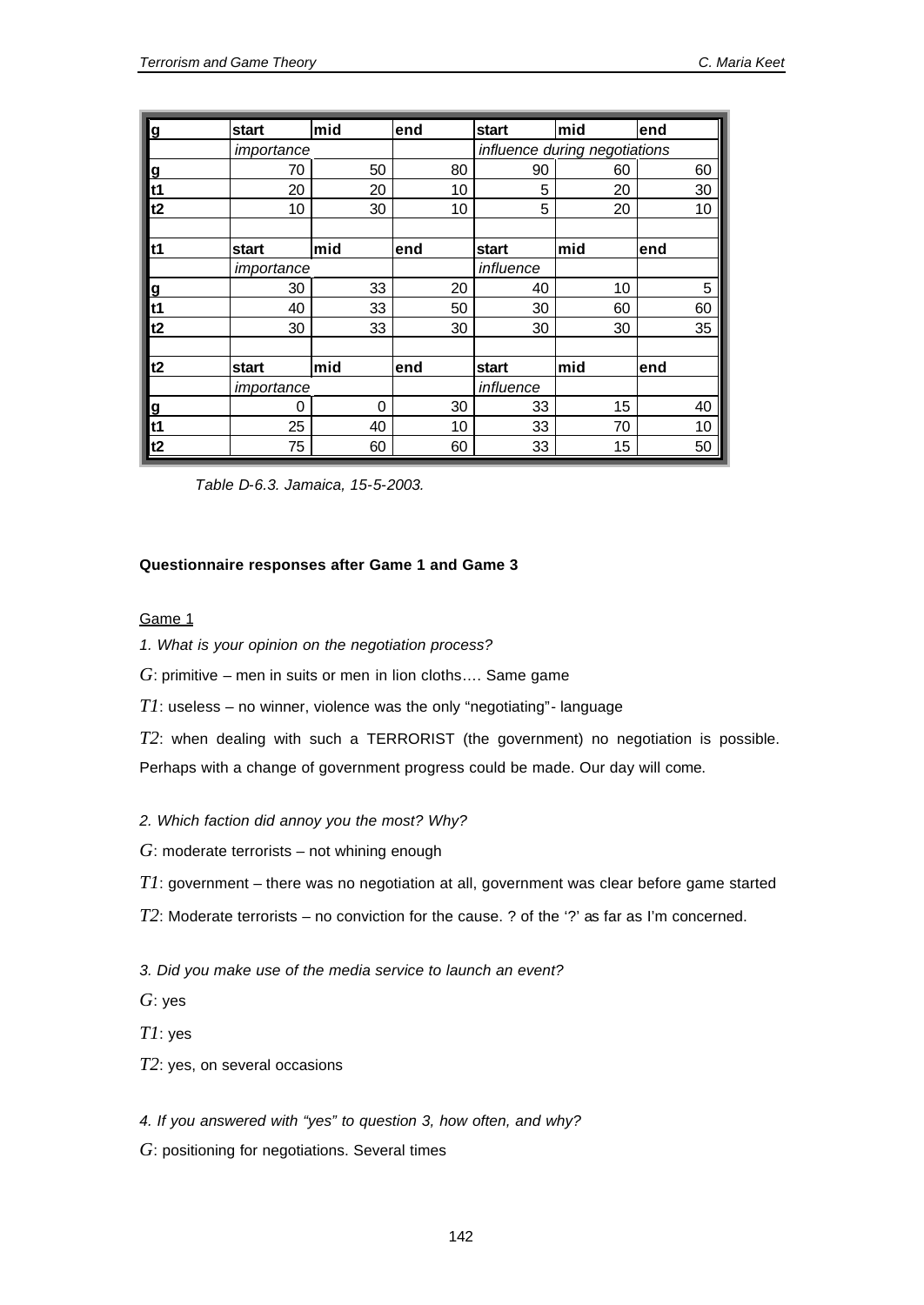*T1*: once – public is sick of violence, big peace movement. Wasn't taken into consideration, neither from government nor from terrorists

*T2*: To launch attacks – car bombings, suicide bombings etc. to condemn the annexation of our territories.

*5. Was there a media event that made you change your strategy? If "yes", which event(s)?*  $G$ : no strategy. Remained consistent throughout  $-$  zero-sum!  $\odot$ 

*T1*: -

*T2*: Yes, when the government annexed our territory + then used neutron bombs, I (1) realised no negotiation was possible with such a TERRORIST, (2) that the international community do not care about my plight  $+$  B) that I was dead once the bomb hit,  $+$  there was therefore no need for a strategy. $1$ 

*6. Did you form a coalition at one stage during the game? If yes, with whom?*

*G*: No

*T1*: -

*T2*: No – I ?med with the moderate terrorists but realised that I wanted to kill them more than the government

*7. What options of the game did you miss, if any?*

*G*: time-outs, coalition, walk-out. But I managed to annex a country!

*T1*: -

*T2*:

l

*8. Is there anything you would have done differently if you could do this game again?*

*G*: would have instigated more terrorist attacks via non-violent methods – i.e. water privilege withdrawal – in order to justify neutron bombing of the refugee areas.

*T1*: no connection to Middle East…positions were not negotiable (biased by actual conflict in Middle East)

*T2*: launched more suicide attacks, particularly aiming at the Prime Minister. I will not rest until everyone of them are dead.

 $^{\text{1}}$  This is in contradiction with "relative importance and influence of the players", where  $T2$ allocated 0 to the *G* and *T1*, noting that she assumed *they* were dead.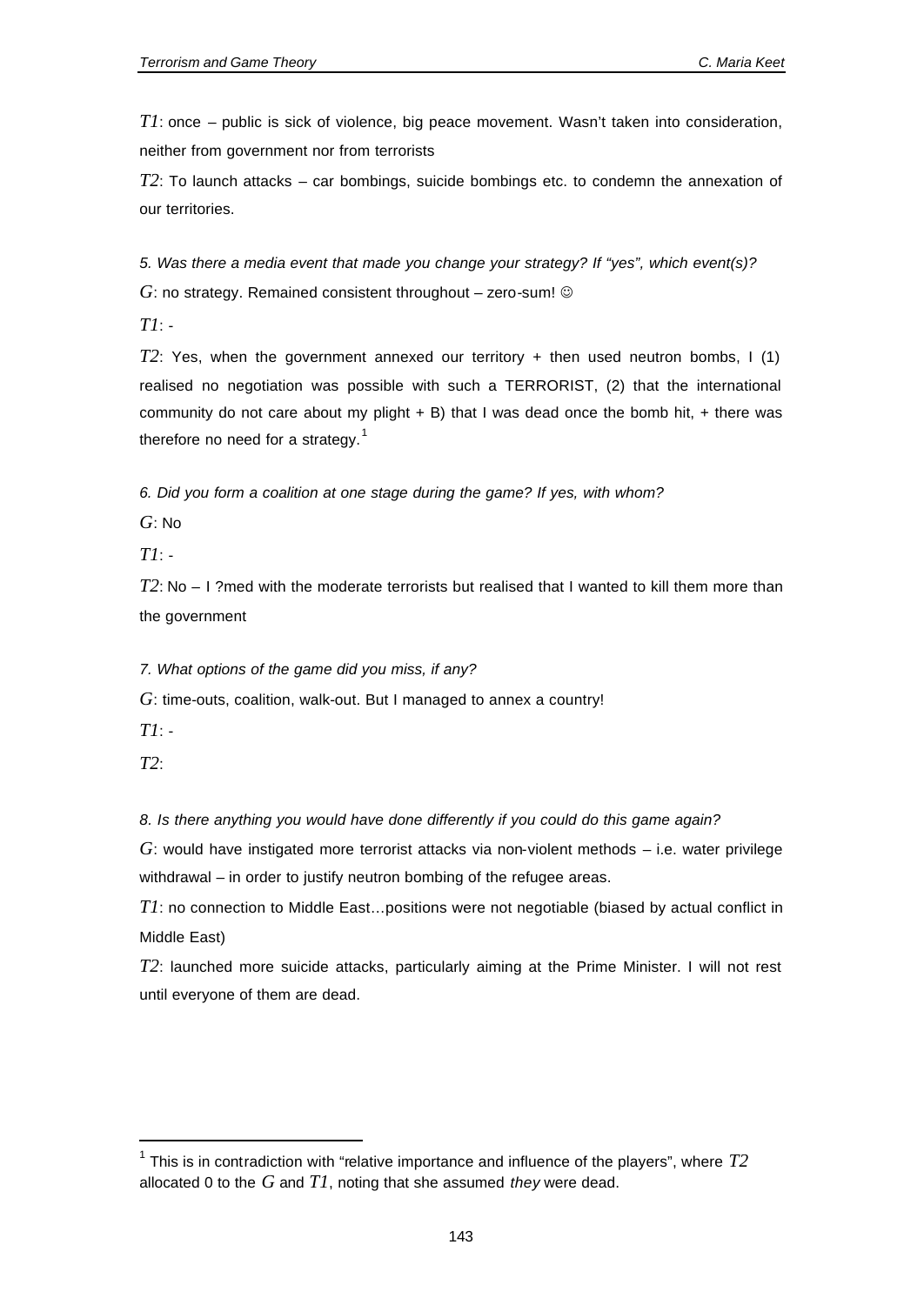Game 3

*1. What is your opinion on the negotiation process?*

*G*: very hard when there is a coalition and you are not part of it

*T1*: very productive – violence was barely used as a "means" of negotiation. King was very weak therefore.

*T2*: frustrating

*2. Which faction did annoy you the most? Why?*

*G*: where people did not listen, or when it got complicated, I like things simple

*T1*: -

*T2*: The moderate terrorists as they had very frail persona, changed mind easily.

*3. Did you make use of the media service to launch an event?*

*G*: no

*T1*: yes

*T2*: the election

*4. If you answered with "yes" to question 3, how often, and why?*

*G*: -

*T1*: elections, bombs, redistribution of wealth

*T2*: not enough

*5. Was there a media event that made you change your strategy? If "yes", which event(s)?*

*G*: -

*T1*: -

*T2*: the attempted blame of the real terrorists by the moderate terrorists

*6. Did you form a coalition at one stage during the game? If yes, with whom?*

*G*: No

*T1*: yes, with both sometimes

*T2*: the moderate terrorists

*7. What options of the game did you miss, if any?*

*G*: coalition, elections

*T1*: -

T2: the function of the media adequately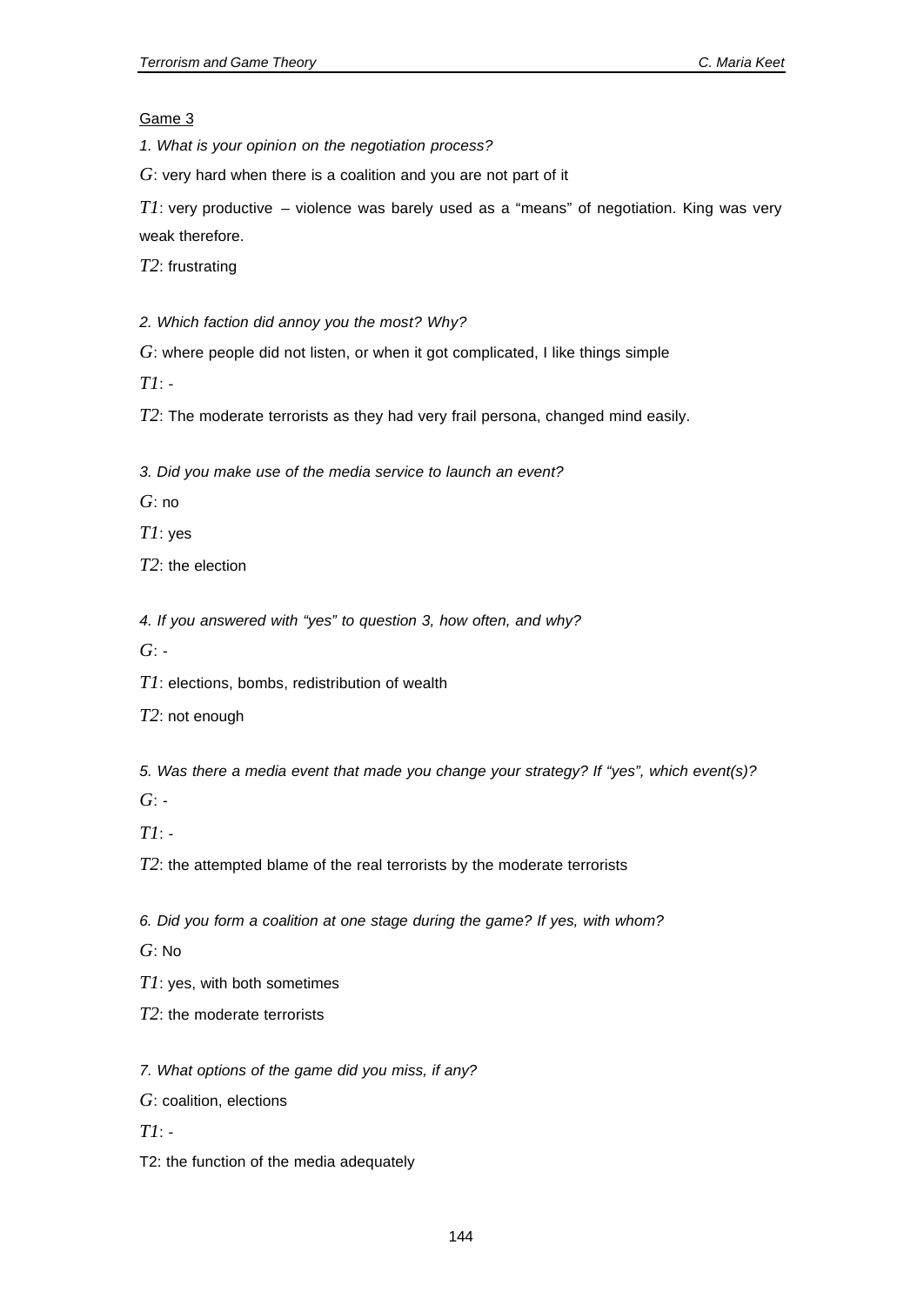*8. Is there anything you would have done differently if you could do this game again?*

G: I would establish control immediately and know exactly every thing.

*T1*: -

*T2*: more time, with clearer structure.

#### **Initiated events in chronological order**

#### *Game I – Canada*

Events in chronological order:

- 1. *G* action: bomb refugee's headquarters, targeting *T1*
- 2. *T2*: killed Canadian education minister and his two bodyguards
- 3. *T2*: suicide bomber in a busy shopping centre, but security prevented multiple deaths
- 4. *G*: invasion of refugee camps + implementing buffer zone
- 5. Independent media briefing 1
- 6. *G*: annexation/incursions of all 'occupied land' and refugees sent to neighbouring states
- 7. Independent media briefing 2
- 8. *T2*: more killings
- 9. *T2*: is planning… and then blew up a vessel, killing 241 passengers
- 10.  $G$ : deploys localised nukes targeted at the refugee camps<sup>2</sup>
- 11. *T2*: appointed democratic 'government' of their supporters
- 12. *T1*: claims to have the largest supporters base of the refugees

### *Game 2 – Zambia*

Events in chronological order:

- 1. *T1*: request for international recognition via UN
- 2. *T2*: bombing downtown police station, killing >20 people
- 3. Briefing 7

l

4. *T2*: bombs supermarket

Note: event 4 was initiated 1 minute before the (announced) deadline, when *G* and *T1* had a verbal agreement, to dissatisfaction of *T2*.

 $2$  Note coordinator: there was major confusion among the players if this is allowed during the game, and a discussion followed if it would mean all were killed, including Canadian citizens, because the refugee camps are basically next door. The players were inconsistent themselves on its outcome (compare importance/influence data with the questionnaire results)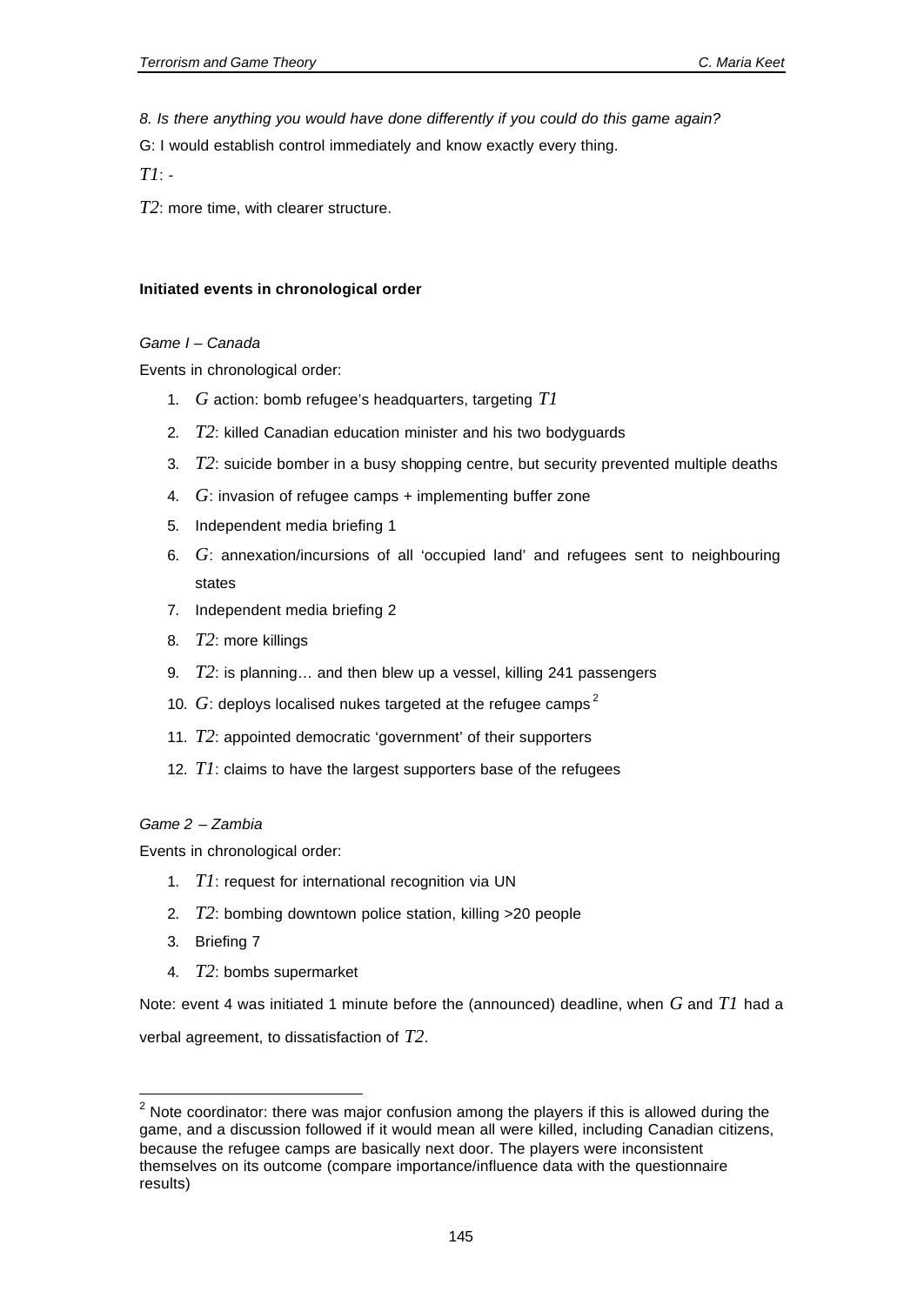#### *Game 3 – Jamaica*

Events in chronological order:

- 1. *T1*: *T2* did a bomb to kill the foreign minister, which is the brother of the king
- 2. *T2*: refutes this allegation
- 3. *T2*: claims g bombed 4 hospitals as retaliation for the first bomb
- 4. They all agreed on elections
- 5. Extension of the gaming time requested by *T2* and *G*
- 6. *T1*: claims *T2* bombed something

#### **Additional comments on Game 1, 2 and 3 by coordinator**

#### *Game 1:*

The initial setting was given with a positive framework, in that "all were together at the negotiation table to see if the problem could be solved by negotiations".

The modelled conflict was obvious from the start of the game. Despite stressing that it was a model and "not necessarily exactly reflecting" the background description, objectives and allocated payoffs of the Palestine/Israeli conflict, not all participants, especially the government, negotiated on the basis of the given objectives. Opinion of the actual conflict had an effect on the proceedings of the game in a negative sense.

After 15 minutes, the coordinator pointed again towards one of the rules, that players are allowed to / should negotiate and permitted to form coalitions, walk out etc.

After 'half time' (i.e. answering their opinion on relative importance), independent media briefing 1 and 3 were made public: 1 was discussed and agreed upon by all three factions as not to be taken seriously and 3 had an insignificant influence  $(T2$  commented as insufficient response from the UN). *T1* was relatively quiet during the game, compared to *T2* and *G*.

The 'moderates', *T1*, could have taken up *T2*'s public event announcing to have set-up democratic governance amongst the violent terrorists, to form a coalition to form a credible counterweight against the government (e.g. to drive out the government from their refugee area). Intriguingly, *T1* did not.

The 'mini-nukes' launched by *G* caused initial disbelief, consternation and confusion on who was actually affected and killed by it: did it kill 'Canadians' as well, or 'only the refugees', and if only the refugees, did it kill the negotiators [players]? In this, and other violent events instigated, it was always *other* people being killed, but no participant actually said to another player "you were killed too" or "I assassinated you".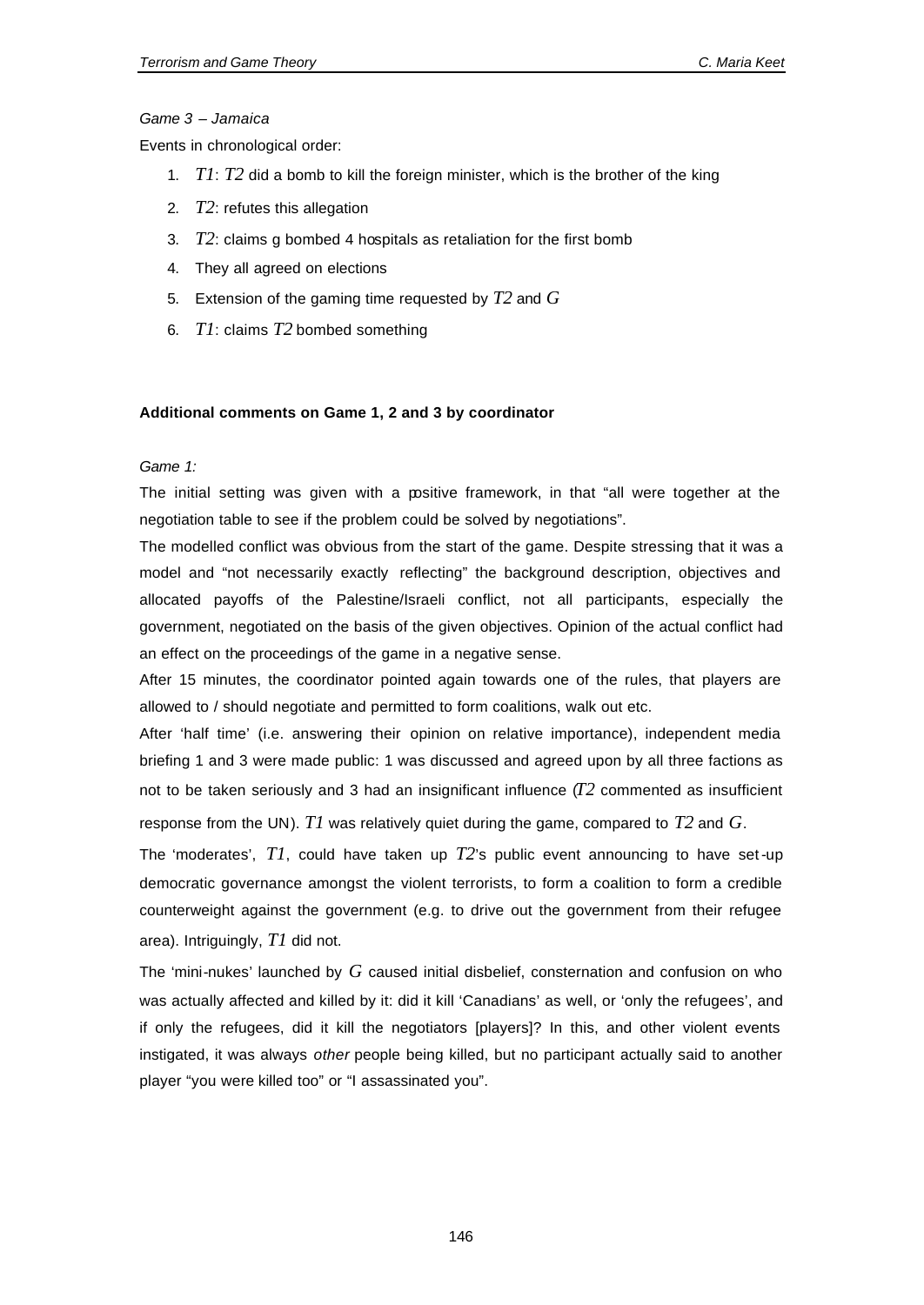Overall, the game followed a tit-for-tat attitude of increasing levels of violence, with an interesting note after the game that  $G$  considered using the Transcend approach $^3$  at the start of the game, "but when the others started with the bombings, I thought to hell with it, I'm going to use the violence as well". However, the sequence of instigated events initiated by the players started with bombs carried out by the *government*, not the terrorists. Nevertheless, the level of hostilities during the game was disappointing, especially in the light of the type of participants.

If there were a 'winner', i.e. closest to achieving any of the objectives, *G*, with its executed mass murders of the refugees/terrorists, throwing them out of the country and annexing their land, would come closest with a mere 5 points out of the theoretical 30 and practicable 20+.

#### *Game 2*

 $\overline{\phantom{a}}$ 

No evaluation of Game 1 occurred, except for personal reflection when answering the questionnaire, and the players were given the choice: either to have an explanation of the underlying theory or play another game with an ultimatum of 15 minutes. All wanted to play another game for 10 minutes.

The initial setting was given with the same positive framework as Game 1, in that "all were together at the negotiation table to see if the problem could be solved by negotiations".

Undoubtedly, the experience of the first game played part in the behaviour during the second, which was much more 'civilised': T<sub>2</sub> was relatively quiet/ignored (at least initially, as event 2 was ignored by both *T1* and *G*) and *G* + *T1* made, verbally, an agreement, as in cooperation with each other.

At one minute before the end of the game, they were pressed to write down the points of agreement, *T2* launched an attack, *G* backed off somewhat and more cautious in writing down anything<sup>4</sup>. This is exactly in line with the assumption made by Bueno de Mesquita. At the end, there was some sort of agreement, but again, no stage of a 'written peace agreement' (single items they both could agree upon).

Winners: *G* achieved 4 points, *T1* 8 point and *T2* 0, resulting in a total of 12 points.

Notes afterwards were that "I had no chance… I was excluded" (*T2*) and "if only we had a little more time, we would have had it in written format"  $(T1)$ , the latter in accordance with Galtung, and generally accepted within peace research, that it's best not to set a deadline if one really wants to achieve a peace agreement.

<sup>&</sup>lt;sup>3</sup> See www.transcend.org for more information, or www.peace.ie and *Searching for Peace* for examples of its application.

The request by the coordinator was that the players should write down, in list form, the items they agreed upon.